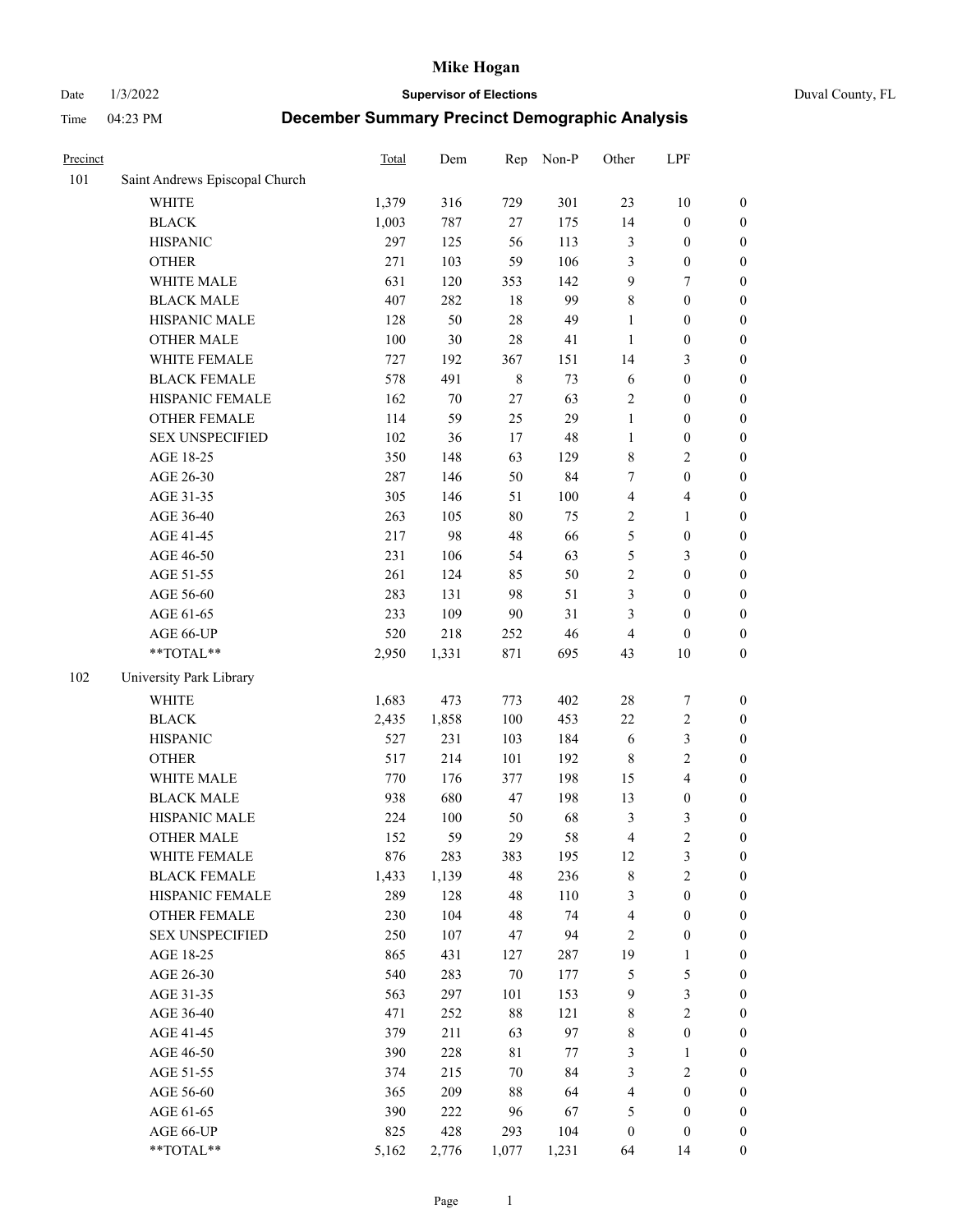Date 1/3/2022 **Supervisor of Elections** Duval County, FL

| Precinct |                            | <b>Total</b> | Dem    | Rep         | Non-P       | Other            | LPF              |                  |
|----------|----------------------------|--------------|--------|-------------|-------------|------------------|------------------|------------------|
| 103      | River Reach Baptist Church |              |        |             |             |                  |                  |                  |
|          | <b>WHITE</b>               | 968          | 205    | 525         | 211         | $20\,$           | $\boldsymbol{7}$ | 0                |
|          | <b>BLACK</b>               | 522          | 395    | 23          | 95          | 9                | $\boldsymbol{0}$ | $\boldsymbol{0}$ |
|          | <b>HISPANIC</b>            | 167          | 56     | 34          | 76          | $\mathbf{1}$     | $\boldsymbol{0}$ | $\boldsymbol{0}$ |
|          | <b>OTHER</b>               | 220          | 59     | 60          | 96          | 3                | $\sqrt{2}$       | $\boldsymbol{0}$ |
|          | WHITE MALE                 | 465          | 74     | 272         | 110         | 6                | $\mathfrak{Z}$   | $\boldsymbol{0}$ |
|          | <b>BLACK MALE</b>          | 233          | 168    | 11          | 49          | 5                | $\boldsymbol{0}$ | $\boldsymbol{0}$ |
|          | HISPANIC MALE              | 77           | 22     | 16          | 39          | $\boldsymbol{0}$ | $\boldsymbol{0}$ | $\boldsymbol{0}$ |
|          | <b>OTHER MALE</b>          | 88           | 26     | 25          | 36          | $\boldsymbol{0}$ | $\mathbf{1}$     | $\boldsymbol{0}$ |
|          | WHITE FEMALE               | 486          | 126    | 245         | 98          | 14               | $\mathfrak{Z}$   | $\boldsymbol{0}$ |
|          | <b>BLACK FEMALE</b>        | 281          | 221    | 11          | 45          | $\overline{4}$   | $\boldsymbol{0}$ | $\boldsymbol{0}$ |
|          | HISPANIC FEMALE            | 86           | 32     | 18          | 35          | 1                | $\boldsymbol{0}$ | 0                |
|          | OTHER FEMALE               | 100          | 26     | 29          | 41          | 3                | $\mathbf{1}$     | $\boldsymbol{0}$ |
|          | <b>SEX UNSPECIFIED</b>     | 61           | 20     | 15          | 25          | $\boldsymbol{0}$ | $\mathbf{1}$     | $\boldsymbol{0}$ |
|          | AGE 18-25                  | 190          | 74     | 42          | 66          | 6                | $\sqrt{2}$       | $\boldsymbol{0}$ |
|          | AGE 26-30                  | 196          | 63     | 54          | $72\,$      | 7                | $\boldsymbol{0}$ | $\boldsymbol{0}$ |
|          | AGE 31-35                  | 208          | 83     | 60          | 62          | $\mathbf{1}$     | $\sqrt{2}$       | $\boldsymbol{0}$ |
|          | AGE 36-40                  | 186          | 64     | 55          | 65          | $\overline{c}$   | $\boldsymbol{0}$ | $\boldsymbol{0}$ |
|          | AGE 41-45                  | 150          | 60     | 42          | 45          | $\mathbf{1}$     | $\overline{2}$   | $\boldsymbol{0}$ |
|          | AGE 46-50                  | 146          | $70\,$ | 44          | 29          | 3                | $\boldsymbol{0}$ | $\boldsymbol{0}$ |
|          | AGE 51-55                  | 162          | 67     | 54          | 36          | 4                | $\mathbf{1}$     | $\boldsymbol{0}$ |
|          | AGE 56-60                  | 177          | 56     | 79          | 40          | $\mathbf{2}$     | $\boldsymbol{0}$ | 0                |
|          | AGE 61-65                  | 133          | 52     | 60          | 16          | 4                | $\mathbf{1}$     | 0                |
|          | AGE 66-UP                  | 329          | 126    | 152         | 47          | 3                | $\mathbf{1}$     | $\boldsymbol{0}$ |
|          | $**TOTAL**$                | 1,877        | 715    | 642         | 478         | 33               | $\boldsymbol{9}$ | $\boldsymbol{0}$ |
| 104      | Arlington Christian Church |              |        |             |             |                  |                  |                  |
|          | <b>WHITE</b>               | 1,417        | 297    | 765         | 328         | 23               | $\overline{4}$   | $\boldsymbol{0}$ |
|          | <b>BLACK</b>               | 915          | 710    | 54          | 139         | 10               | $\sqrt{2}$       | $\boldsymbol{0}$ |
|          | <b>HISPANIC</b>            | 353          | 136    | $80\,$      | 131         | $\overline{4}$   | $\mathbf{2}$     | $\boldsymbol{0}$ |
|          | <b>OTHER</b>               | 318          | 101    | 93          | 121         | 3                | $\boldsymbol{0}$ | $\boldsymbol{0}$ |
|          | WHITE MALE                 | 687          | 124    | 373         | 175         | $11\,$           | $\overline{4}$   | $\boldsymbol{0}$ |
|          | <b>BLACK MALE</b>          | 383          | 269    | $27\,$      | $8\sqrt{1}$ | $\overline{4}$   | $\sqrt{2}$       | $\boldsymbol{0}$ |
|          | HISPANIC MALE              | 157          | 56     | 36          | 62          | 2                | $\mathbf{1}$     | $\boldsymbol{0}$ |
|          | <b>OTHER MALE</b>          | 123          | 33     | 47          | 41          | $\overline{c}$   | $\boldsymbol{0}$ | $\boldsymbol{0}$ |
|          | WHITE FEMALE               | 705          | 170    | 375         | 148         | 12               | $\boldsymbol{0}$ | 0                |
|          | <b>BLACK FEMALE</b>        | 517          | 430    | 27          | 54          | 6                | $\boldsymbol{0}$ | $\boldsymbol{0}$ |
|          | HISPANIC FEMALE            | 187          | 75     | 40          | 69          | $\sqrt{2}$       | $\mathbf{1}$     | $\overline{0}$   |
|          | OTHER FEMALE               | 154          | 54     | 39          | 60          | $\mathbf{1}$     | $\boldsymbol{0}$ | $\overline{0}$   |
|          | <b>SEX UNSPECIFIED</b>     | 90           | 33     | $28\,$      | 29          | $\boldsymbol{0}$ | $\boldsymbol{0}$ | 0                |
|          | AGE 18-25                  | 321          | 143    | 65          | 104         | $\,$ 8 $\,$      | $\mathbf{1}$     | $\theta$         |
|          | AGE 26-30                  | 298          | 106    | 77          | 108         | 5                | $\sqrt{2}$       | 0                |
|          | AGE 31-35                  | 299          | 123    | $8\sqrt{1}$ | $87\,$      | 5                | $\mathfrak{Z}$   | 0                |
|          | AGE 36-40                  | 292          | 105    | 85          | 97          | 5                | $\boldsymbol{0}$ | 0                |
|          | AGE 41-45                  | 243          | 118    | 64          | 57          | $\overline{4}$   | $\boldsymbol{0}$ | 0                |
|          | AGE 46-50                  | 264          | 104    | 91          | 65          | 4                | $\boldsymbol{0}$ | 0                |
|          | AGE 51-55                  | 240          | 104    | 82          | 49          | 5                | $\boldsymbol{0}$ | $\overline{0}$   |
|          | AGE 56-60                  | 263          | 116    | 110         | 35          | $\overline{c}$   | $\boldsymbol{0}$ | $\overline{0}$   |
|          | AGE 61-65                  | 262          | 107    | 102         | 51          | $\mathbf{1}$     | $\mathbf{1}$     | $\overline{0}$   |
|          | AGE 66-UP                  | 521          | 218    | 235         | 66          | $\mathbf{1}$     | $\mathbf{1}$     | $\boldsymbol{0}$ |
|          | **TOTAL**                  | 3,003        | 1,244  | 992         | 719         | $40\,$           | 8                | $\boldsymbol{0}$ |
|          |                            |              |        |             |             |                  |                  |                  |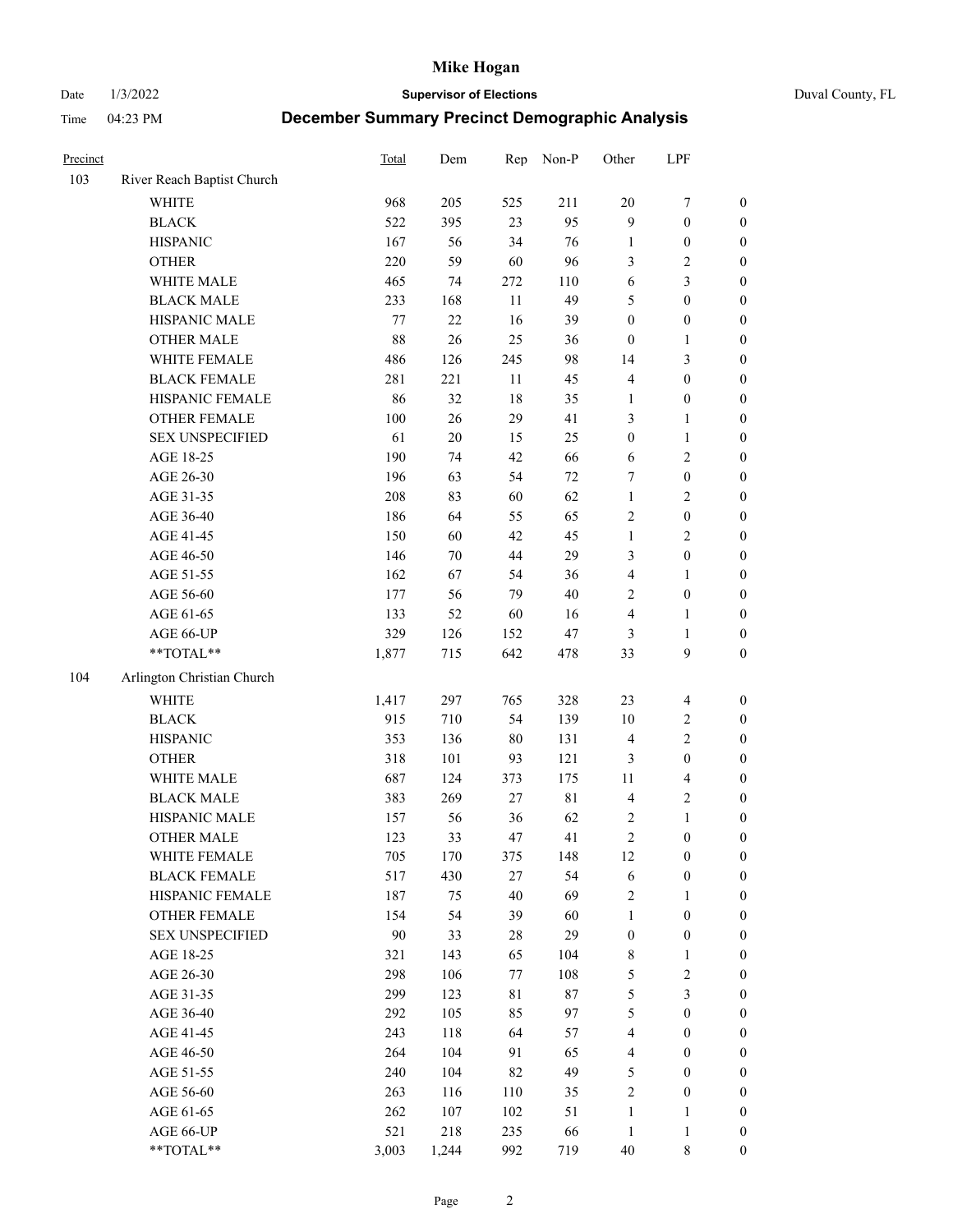Date 1/3/2022 **Supervisor of Elections** Duval County, FL

| Precinct |                               | Total | Dem   | Rep    | Non-P  | Other            | LPF                     |                  |
|----------|-------------------------------|-------|-------|--------|--------|------------------|-------------------------|------------------|
| 105      | Terry Parker Baptist Church   |       |       |        |        |                  |                         |                  |
|          | <b>WHITE</b>                  | 2,380 | 554   | 1,256  | 524    | 34               | 12                      | 0                |
|          | <b>BLACK</b>                  | 1,115 | 848   | 54     | 194    | $17\,$           | $\sqrt{2}$              | $\boldsymbol{0}$ |
|          | <b>HISPANIC</b>               | 380   | 130   | 109    | 137    | 4                | $\boldsymbol{0}$        | $\boldsymbol{0}$ |
|          | <b>OTHER</b>                  | 396   | 119   | 110    | 163    | $\overline{c}$   | $\sqrt{2}$              | $\boldsymbol{0}$ |
|          | WHITE MALE                    | 1,085 | 201   | 580    | 276    | 18               | $10\,$                  | $\boldsymbol{0}$ |
|          | <b>BLACK MALE</b>             | 485   | 348   | 30     | 98     | $\,$ $\,$        | $\mathbf{1}$            | $\boldsymbol{0}$ |
|          | HISPANIC MALE                 | 155   | 44    | 54     | 54     | 3                | $\boldsymbol{0}$        | $\boldsymbol{0}$ |
|          | <b>OTHER MALE</b>             | 152   | 35    | 49     | 67     | $\boldsymbol{0}$ | $\mathbf{1}$            | $\boldsymbol{0}$ |
|          | WHITE FEMALE                  | 1,257 | 345   | 654    | 240    | 16               | $\sqrt{2}$              | $\boldsymbol{0}$ |
|          | <b>BLACK FEMALE</b>           | 601   | 482   | $22\,$ | 87     | $\mathbf{9}$     | $\mathbf{1}$            | $\boldsymbol{0}$ |
|          | HISPANIC FEMALE               | 217   | 82    | 54     | $80\,$ | $\mathbf{1}$     | $\boldsymbol{0}$        | 0                |
|          | OTHER FEMALE                  | 163   | 63    | 46     | 51     | $\mathbf{2}$     | $\mathbf{1}$            | $\boldsymbol{0}$ |
|          | <b>SEX UNSPECIFIED</b>        | 156   | 51    | 40     | 65     | $\boldsymbol{0}$ | $\boldsymbol{0}$        | $\boldsymbol{0}$ |
|          | AGE 18-25                     | 476   | 187   | 111    | 170    | 8                | $\boldsymbol{0}$        | $\boldsymbol{0}$ |
|          | AGE 26-30                     | 369   | 123   | 99     | 138    | 7                | $\sqrt{2}$              | $\boldsymbol{0}$ |
|          | AGE 31-35                     | 442   | 160   | 110    | 158    | 9                | $\mathfrak s$           | $\boldsymbol{0}$ |
|          | AGE 36-40                     | 377   | 148   | 107    | 112    | 6                | $\overline{\mathbf{4}}$ | $\boldsymbol{0}$ |
|          | AGE 41-45                     | 320   | 124   | 99     | 95     | $\mathbf{1}$     | $\mathbf{1}$            | $\boldsymbol{0}$ |
|          | AGE 46-50                     | 281   | 105   | 102    | 69     | 2                | $\mathfrak{Z}$          | $\boldsymbol{0}$ |
|          | AGE 51-55                     | 336   | 126   | 146    | 58     | 6                | $\boldsymbol{0}$        | $\boldsymbol{0}$ |
|          | AGE 56-60                     | 400   | 154   | 173    | 67     | 6                | $\boldsymbol{0}$        | 0                |
|          | AGE 61-65                     | 390   | 159   | 171    | 56     | 4                | $\boldsymbol{0}$        | 0                |
|          | AGE 66-UP                     | 880   | 365   | 411    | 95     | 8                | $\mathbf{1}$            | $\boldsymbol{0}$ |
|          | **TOTAL**                     | 4,271 | 1,651 | 1,529  | 1,018  | 57               | 16                      | $\boldsymbol{0}$ |
| 106      | Blue Cypress Community Center |       |       |        |        |                  |                         |                  |
|          | <b>WHITE</b>                  | 2,203 | 534   | 1,198  | 430    | 29               | 12                      | $\boldsymbol{0}$ |
|          | <b>BLACK</b>                  | 1,956 | 1,569 | $70\,$ | 301    | 14               | $\sqrt{2}$              | $\boldsymbol{0}$ |
|          | <b>HISPANIC</b>               | 286   | 101   | 74     | 106    | 3                | $\sqrt{2}$              | $\boldsymbol{0}$ |
|          | <b>OTHER</b>                  | 442   | 131   | 134    | 170    | 6                | $\mathbf{1}$            | $\boldsymbol{0}$ |
|          | WHITE MALE                    | 1,030 | 215   | 597    | 200    | $10\,$           | $\,$ 8 $\,$             | $\boldsymbol{0}$ |
|          | <b>BLACK MALE</b>             | 741   | 558   | 32     | 144    | 6                | $\mathbf{1}$            | $\boldsymbol{0}$ |
|          | HISPANIC MALE                 | 128   | 42    | 37     | 44     | 3                | $\sqrt{2}$              | $\boldsymbol{0}$ |
|          | <b>OTHER MALE</b>             | 156   | 42    | 60     | 52     | $\sqrt{2}$       | $\boldsymbol{0}$        | $\boldsymbol{0}$ |
|          | WHITE FEMALE                  | 1,141 | 310   | 586    | 223    | 18               | 4                       | 0                |
|          | <b>BLACK FEMALE</b>           | 1,182 | 984   | 36     | 154    | 7                | $\mathbf{1}$            | $\boldsymbol{0}$ |
|          | HISPANIC FEMALE               | 154   | 57    | 37     | 60     | $\boldsymbol{0}$ | $\boldsymbol{0}$        | $\overline{0}$   |
|          | OTHER FEMALE                  | 209   | 69    | 65     | $71\,$ | 4                | $\boldsymbol{0}$        | $\overline{0}$   |
|          | <b>SEX UNSPECIFIED</b>        | 146   | 58    | 26     | 59     | 2                | $\mathbf{1}$            | 0                |
|          | AGE 18-25                     | 593   | 302   | 112    | 165    | 9                | $\mathfrak s$           | $\theta$         |
|          | AGE 26-30                     | 504   | 251   | $90\,$ | 156    | 5                | $\sqrt{2}$              | 0                |
|          | AGE 31-35                     | 491   | 245   | 110    | 125    | 8                | $\mathfrak{Z}$          | 0                |
|          | AGE 36-40                     | 422   | 219   | 84     | 113    | 4                | $\sqrt{2}$              | 0                |
|          | AGE 41-45                     | 368   | 191   | 80     | 94     | $\mathbf{1}$     | $\sqrt{2}$              | 0                |
|          | AGE 46-50                     | 364   | 174   | 112    | 68     | 9                | $\mathbf{1}$            | 0                |
|          | AGE 51-55                     | 367   | 172   | 129    | 62     | 2                | $\mathfrak{2}$          | 0                |
|          | AGE 56-60                     | 420   | 200   | 152    | 62     | 6                | $\boldsymbol{0}$        | $\boldsymbol{0}$ |
|          | AGE 61-65                     | 381   | 170   | 155    | 55     | $\mathbf{1}$     | $\boldsymbol{0}$        | $\boldsymbol{0}$ |
|          | AGE 66-UP                     | 977   | 411   | 452    | 107    | 7                | $\boldsymbol{0}$        | 0                |
|          | **TOTAL**                     | 4,887 | 2,335 | 1,476  | 1,007  | 52               | 17                      | $\boldsymbol{0}$ |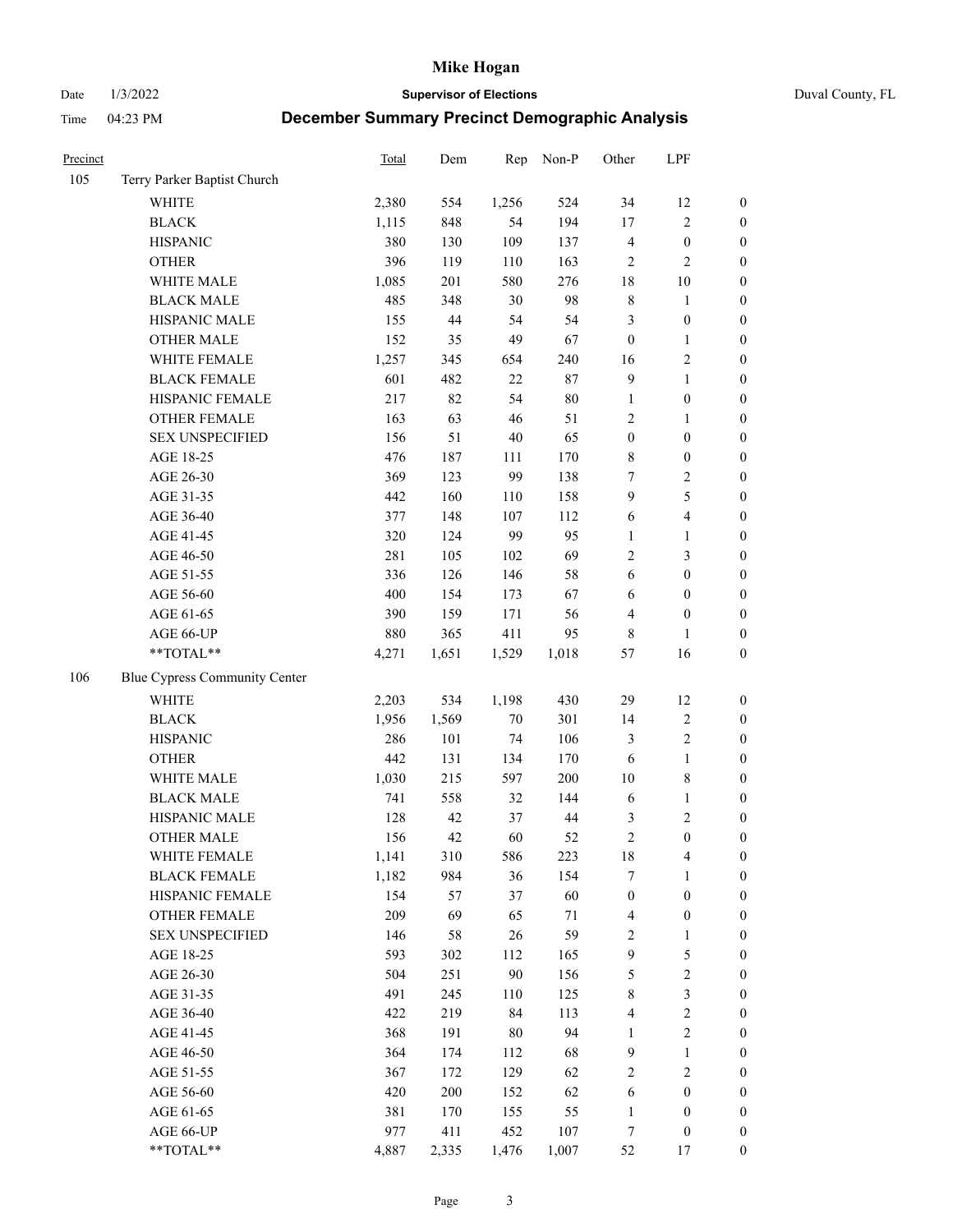Date 1/3/2022 **Supervisor of Elections** Duval County, FL

| Precinct |                                    | Total | Dem    | Rep         | Non-P  | Other            | LPF                     |                  |
|----------|------------------------------------|-------|--------|-------------|--------|------------------|-------------------------|------------------|
| 107      | Arlington Baptist Church           |       |        |             |        |                  |                         |                  |
|          | <b>WHITE</b>                       | 620   | 178    | 283         | 150    | 8                | $\mathbf{1}$            | 0                |
|          | <b>BLACK</b>                       | 749   | 579    | 37          | 125    | 6                | $\sqrt{2}$              | 0                |
|          | <b>HISPANIC</b>                    | 112   | 42     | 27          | 42     | $\mathbf{1}$     | $\boldsymbol{0}$        | $\boldsymbol{0}$ |
|          | <b>OTHER</b>                       | 152   | 65     | 25          | 59     | $\overline{c}$   | 1                       | $\boldsymbol{0}$ |
|          | WHITE MALE                         | 293   | 81     | 141         | 69     | 2                | $\boldsymbol{0}$        | $\boldsymbol{0}$ |
|          | <b>BLACK MALE</b>                  | 312   | 231    | 18          | 58     | 4                | $\mathbf{1}$            | $\boldsymbol{0}$ |
|          | HISPANIC MALE                      | 50    | 18     | 13          | 19     | $\boldsymbol{0}$ | $\boldsymbol{0}$        | $\boldsymbol{0}$ |
|          | <b>OTHER MALE</b>                  | 58    | 21     | 15          | 21     | $\boldsymbol{0}$ | $\mathbf{1}$            | $\boldsymbol{0}$ |
|          | WHITE FEMALE                       | 323   | 96     | 139         | 81     | 6                | $\mathbf{1}$            | $\boldsymbol{0}$ |
|          | <b>BLACK FEMALE</b>                | 424   | 339    | 18          | 64     | $\sqrt{2}$       | $\mathbf{1}$            | 0                |
|          | HISPANIC FEMALE                    | 60    | 24     | 13          | $22\,$ | $\mathbf{1}$     | $\boldsymbol{0}$        | 0                |
|          | OTHER FEMALE                       | 59    | 29     | $\tau$      | 21     | $\mathfrak{2}$   | $\boldsymbol{0}$        | $\boldsymbol{0}$ |
|          | <b>SEX UNSPECIFIED</b>             | 54    | 25     | $\,$ 8 $\,$ | 21     | $\boldsymbol{0}$ | $\boldsymbol{0}$        | $\boldsymbol{0}$ |
|          | AGE 18-25                          | 159   | 89     | 25          | 43     | $\sqrt{2}$       | $\boldsymbol{0}$        | $\boldsymbol{0}$ |
|          | AGE 26-30                          | 157   | 84     | $22\,$      | 49     | 2                | $\boldsymbol{0}$        | $\boldsymbol{0}$ |
|          | AGE 31-35                          | 153   | 86     | 23          | 43     | $\mathbf{1}$     | $\boldsymbol{0}$        | $\boldsymbol{0}$ |
|          | AGE 36-40                          | 140   | 81     | 18          | 39     | 2                | $\boldsymbol{0}$        | $\boldsymbol{0}$ |
|          | AGE 41-45                          | 125   | 68     | 20          | 33     | $\overline{4}$   | $\boldsymbol{0}$        | $\boldsymbol{0}$ |
|          | AGE 46-50                          | 132   | 70     | 27          | 33     | 1                | $\mathbf{1}$            | $\boldsymbol{0}$ |
|          | AGE 51-55                          | 138   | 66     | 40          | $28\,$ | $\sqrt{2}$       | $\sqrt{2}$              | $\boldsymbol{0}$ |
|          | AGE 56-60                          | 148   | 82     | 38          | 27     | $\mathbf{1}$     | $\boldsymbol{0}$        | 0                |
|          | AGE 61-65                          | 157   | 89     | 39          | $28\,$ | $\mathbf{1}$     | $\boldsymbol{0}$        | 0                |
|          | AGE 66-UP                          | 324   | 149    | 120         | 53     | $\mathbf{1}$     | $\mathbf{1}$            | $\boldsymbol{0}$ |
|          | **TOTAL**                          | 1,633 | 864    | 372         | 376    | 17               | $\overline{\mathbf{4}}$ | $\boldsymbol{0}$ |
| 108      | The Central Church of the Nazarene |       |        |             |        |                  |                         |                  |
|          | <b>WHITE</b>                       | 1,400 | 334    | 716         | 327    | 17               | 6                       | $\boldsymbol{0}$ |
|          | <b>BLACK</b>                       | 557   | 449    | 20          | 81     | 6                | $\mathbf{1}$            | $\boldsymbol{0}$ |
|          | <b>HISPANIC</b>                    | 198   | 84     | 44          | 69     | $\mathbf{1}$     | $\boldsymbol{0}$        | $\boldsymbol{0}$ |
|          | <b>OTHER</b>                       | 189   | 76     | 46          | 65     | 2                | $\boldsymbol{0}$        | $\boldsymbol{0}$ |
|          | WHITE MALE                         | 642   | 124    | 341         | 168    | $\overline{4}$   | $\mathfrak{S}$          | $\boldsymbol{0}$ |
|          | <b>BLACK MALE</b>                  | 223   | 169    | 13          | 36     | 4                | $\mathbf{1}$            | $\boldsymbol{0}$ |
|          | HISPANIC MALE                      | 97    | 37     | 26          | 34     | $\boldsymbol{0}$ | $\boldsymbol{0}$        | 0                |
|          | <b>OTHER MALE</b>                  | 65    | 25     | 21          | 19     | $\boldsymbol{0}$ | $\boldsymbol{0}$        | $\boldsymbol{0}$ |
|          | WHITE FEMALE                       | 749   | 207    | 372         | 156    | 13               | 1                       | 0                |
|          | <b>BLACK FEMALE</b>                | 318   | 266    | 7           | 43     | 2                | $\boldsymbol{0}$        | $\boldsymbol{0}$ |
|          | HISPANIC FEMALE                    | 97    | 46     | 18          | 32     | $\mathbf{1}$     | $\boldsymbol{0}$        | $\overline{0}$   |
|          | OTHER FEMALE                       | 84    | 36     | 18          | $28\,$ | 2                | $\boldsymbol{0}$        | $\overline{0}$   |
|          | <b>SEX UNSPECIFIED</b>             | 69    | 33     | 10          | 26     | $\boldsymbol{0}$ | $\boldsymbol{0}$        | 0                |
|          | AGE 18-25                          | 236   | 101    | 53          | 75     | 6                | $\mathbf{1}$            | 0                |
|          | AGE 26-30                          | 208   | $87\,$ | 41          | 74     | 4                | $\overline{2}$          | 0                |
|          | AGE 31-35                          | 200   | $88\,$ | 59          | 50     | 3                | $\boldsymbol{0}$        | 0                |
|          | AGE 36-40                          | 220   | 90     | 54          | 74     | $\mathbf{1}$     | $\mathbf{1}$            | 0                |
|          | AGE 41-45                          | 175   | 69     | 44          | 58     | 3                | $\mathbf{1}$            | 0                |
|          | AGE 46-50                          | 157   | 58     | 61          | 36     | 2                | $\boldsymbol{0}$        | 0                |
|          | AGE 51-55                          | 197   | 88     | 73          | 34     | 2                | $\boldsymbol{0}$        | 0                |
|          | AGE 56-60                          | 255   | 105    | 114         | 34     | 1                | $\mathbf{1}$            | $\overline{0}$   |
|          | AGE 61-65                          | 233   | 85     | 101         | 46     | $\mathbf{1}$     | $\boldsymbol{0}$        | $\overline{0}$   |
|          | AGE 66-UP                          | 463   | 172    | 226         | 61     | 3                | $\mathbf{1}$            | 0                |
|          | **TOTAL**                          | 2,344 | 943    | 826         | 542    | 26               | 7                       | $\boldsymbol{0}$ |
|          |                                    |       |        |             |        |                  |                         |                  |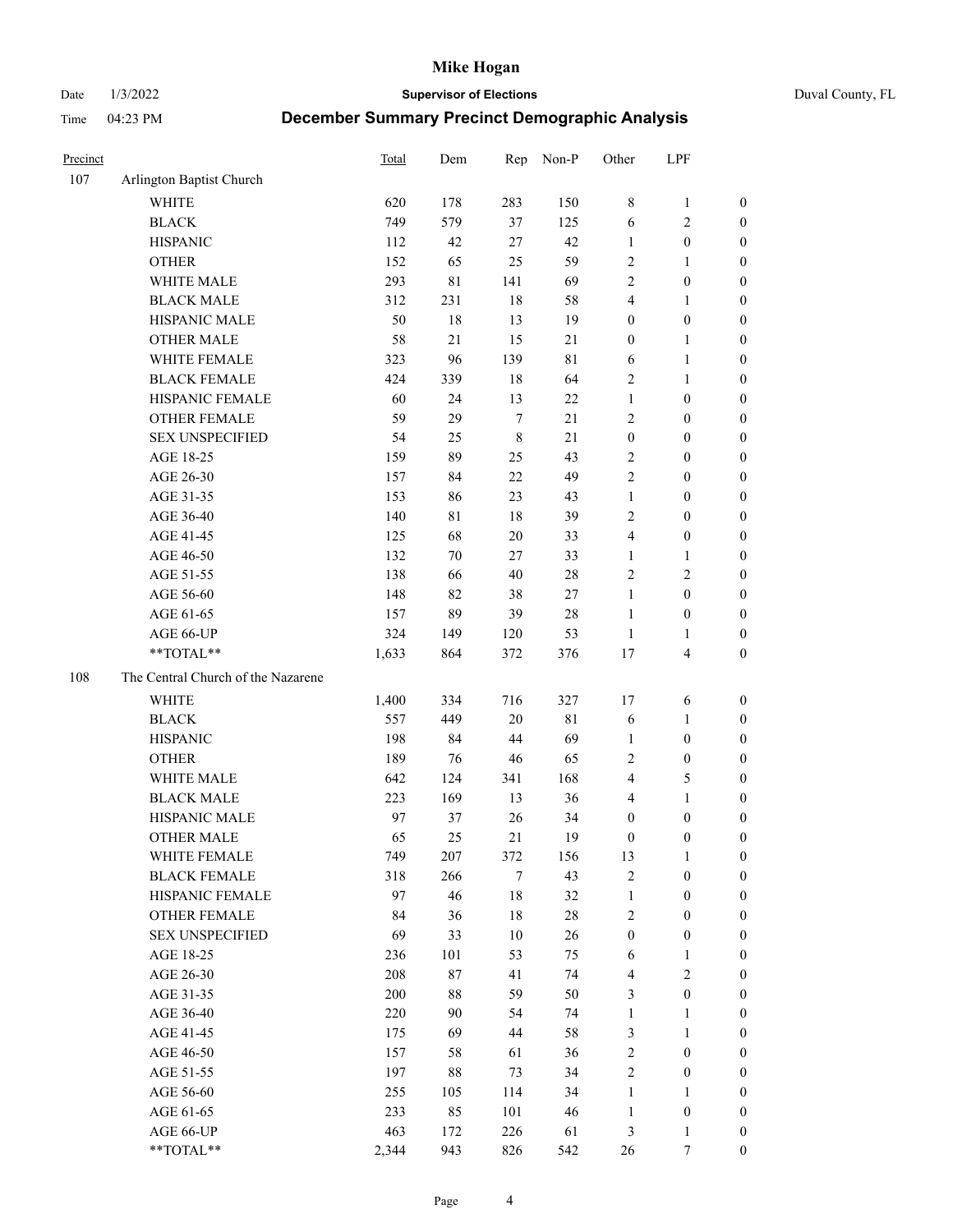Date 1/3/2022 **Supervisor of Elections** Duval County, FL

| Precinct |                                 | <b>Total</b> | Dem    | Rep         | Non-P  | Other            | LPF              |                  |
|----------|---------------------------------|--------------|--------|-------------|--------|------------------|------------------|------------------|
| 109      | Arlington Congregational Church |              |        |             |        |                  |                  |                  |
|          | <b>WHITE</b>                    | 855          | 220    | 453         | 160    | 14               | $\,$ 8 $\,$      | 0                |
|          | <b>BLACK</b>                    | 416          | 297    | 21          | 92     | 5                | $\mathbf{1}$     | $\boldsymbol{0}$ |
|          | <b>HISPANIC</b>                 | 123          | 63     | 27          | $28\,$ | 4                | $\mathbf{1}$     | $\boldsymbol{0}$ |
|          | <b>OTHER</b>                    | 106          | 35     | 32          | 37     | 2                | $\boldsymbol{0}$ | $\boldsymbol{0}$ |
|          | WHITE MALE                      | 404          | 85     | 222         | $87\,$ | 5                | 5                | $\boldsymbol{0}$ |
|          | <b>BLACK MALE</b>               | 171          | 116    | 11          | $40\,$ | 3                | $\mathbf{1}$     | $\boldsymbol{0}$ |
|          | HISPANIC MALE                   | 48           | 25     | 9           | 13     | $\boldsymbol{0}$ | $\mathbf{1}$     | $\boldsymbol{0}$ |
|          | <b>OTHER MALE</b>               | $40\,$       | $10\,$ | 13          | 16     | $\mathbf{1}$     | $\boldsymbol{0}$ | $\boldsymbol{0}$ |
|          | WHITE FEMALE                    | 445          | 135    | 226         | $72\,$ | 9                | $\mathfrak{Z}$   | $\boldsymbol{0}$ |
|          | <b>BLACK FEMALE</b>             | 231          | 173    | $\,$ 8 $\,$ | 48     | 2                | $\boldsymbol{0}$ | $\boldsymbol{0}$ |
|          | HISPANIC FEMALE                 | 69           | 36     | $17\,$      | 12     | 4                | $\boldsymbol{0}$ | $\boldsymbol{0}$ |
|          | <b>OTHER FEMALE</b>             | 48           | $22\,$ | 14          | $11\,$ | $\mathbf{1}$     | $\boldsymbol{0}$ | $\boldsymbol{0}$ |
|          | <b>SEX UNSPECIFIED</b>          | 44           | 13     | 13          | 18     | $\boldsymbol{0}$ | $\boldsymbol{0}$ | $\boldsymbol{0}$ |
|          | AGE 18-25                       | 172          | 68     | 47          | 52     | 2                | $\mathfrak{Z}$   | $\boldsymbol{0}$ |
|          | AGE 26-30                       | 153          | 66     | 41          | 42     | 4                | $\boldsymbol{0}$ | $\boldsymbol{0}$ |
|          | AGE 31-35                       | 180          | $77\,$ | 46          | 52     | 3                | $\sqrt{2}$       | $\boldsymbol{0}$ |
|          | AGE 36-40                       | 137          | $70\,$ | 26          | 39     | $\overline{c}$   | $\boldsymbol{0}$ | $\boldsymbol{0}$ |
|          | AGE 41-45                       | 98           | 49     | 26          | 18     | 4                | $\mathbf{1}$     | $\boldsymbol{0}$ |
|          | AGE 46-50                       | 89           | 35     | 27          | 25     | $\overline{c}$   | $\boldsymbol{0}$ | $\boldsymbol{0}$ |
|          | AGE 51-55                       | 129          | 41     | 60          | 24     | $\overline{c}$   | $\sqrt{2}$       | $\boldsymbol{0}$ |
|          | AGE 56-60                       | 116          | 42     | 57          | 15     | $\overline{c}$   | $\boldsymbol{0}$ | 0                |
|          | AGE 61-65                       | 119          | $44\,$ | 55          | 17     | $\overline{c}$   | $\mathbf{1}$     | $\boldsymbol{0}$ |
|          | AGE 66-UP                       | 307          | 123    | 148         | 33     | $\sqrt{2}$       | $\mathbf{1}$     | $\boldsymbol{0}$ |
|          | $**TOTAL**$                     | 1,500        | 615    | 533         | 317    | $25\,$           | 10               | $\boldsymbol{0}$ |
| 110      | St. Pauls Episcopal Church      |              |        |             |        |                  |                  |                  |
|          | <b>WHITE</b>                    | 1,737        | 451    | 945         | 311    | $20\,$           | 10               | $\boldsymbol{0}$ |
|          | <b>BLACK</b>                    | 242          | 175    | $11\,$      | 52     | 4                | $\boldsymbol{0}$ | $\boldsymbol{0}$ |
|          | <b>HISPANIC</b>                 | 112          | $44\,$ | 37          | $30\,$ | $\mathbf{1}$     | $\boldsymbol{0}$ | $\boldsymbol{0}$ |
|          | <b>OTHER</b>                    | 170          | 51     | 52          | 62     | 4                | $\mathbf{1}$     | $\boldsymbol{0}$ |
|          | WHITE MALE                      | 827          | 177    | 461         | 174    | $11\,$           | $\overline{4}$   | $\boldsymbol{0}$ |
|          | <b>BLACK MALE</b>               | 107          | 71     | $\sqrt{5}$  | 29     | $\overline{2}$   | $\boldsymbol{0}$ | $\boldsymbol{0}$ |
|          | HISPANIC MALE                   | 47           | 19     | 21          | 7      | $\boldsymbol{0}$ | $\boldsymbol{0}$ | $\boldsymbol{0}$ |
|          | <b>OTHER MALE</b>               | 58           | 17     | 20          | 18     | 2                | $\mathbf{1}$     | $\boldsymbol{0}$ |
|          | WHITE FEMALE                    | 891          | 265    | 476         | 135    | 9                | 6                | 0                |
|          | <b>BLACK FEMALE</b>             | 128          | 99     | 5           | $22\,$ | $\overline{c}$   | $\boldsymbol{0}$ | $\overline{0}$   |
|          | HISPANIC FEMALE                 | 64           | 25     | 16          | $22\,$ | $\mathbf{1}$     | $\boldsymbol{0}$ | $\overline{0}$   |
|          | <b>OTHER FEMALE</b>             | 77           | 29     | 24          | 23     | $\mathbf{1}$     | $\boldsymbol{0}$ | $\overline{0}$   |
|          | <b>SEX UNSPECIFIED</b>          | 62           | 19     | 17          | 25     | $\mathbf{1}$     | $\boldsymbol{0}$ | 0                |
|          | AGE 18-25                       | 188          | 52     | 79          | 55     | 2                | $\boldsymbol{0}$ | 0                |
|          | AGE 26-30                       | 168          | 56     | 59          | 53     | $\boldsymbol{0}$ | $\boldsymbol{0}$ | 0                |
|          | AGE 31-35                       | 186          | 59     | 70          | 51     | 4                | $\sqrt{2}$       | 0                |
|          | AGE 36-40                       | 169          | 48     | 62          | 50     | 6                | $\mathfrak{Z}$   | 0                |
|          | AGE 41-45                       | 165          | 50     | 70          | 41     | 3                | $\mathbf{1}$     | 0                |
|          | AGE 46-50                       | 168          | 53     | 82          | $28\,$ | 3                | $\sqrt{2}$       | 0                |
|          | AGE 51-55                       | 188          | 52     | 92          | 41     | 3                | $\boldsymbol{0}$ | 0                |
|          | AGE 56-60                       | 208          | 63     | 102         | 42     | $\mathbf{1}$     | $\boldsymbol{0}$ | $\overline{0}$   |
|          | AGE 61-65                       | 220          | 76     | 117         | 25     | $\mathbf{1}$     | $\mathbf{1}$     | 0                |
|          | AGE 66-UP                       | 601          | 212    | 312         | 69     | 6                | $\sqrt{2}$       | 0                |
|          | **TOTAL**                       | 2,261        | 721    | 1,045       | 455    | 29               | 11               | $\boldsymbol{0}$ |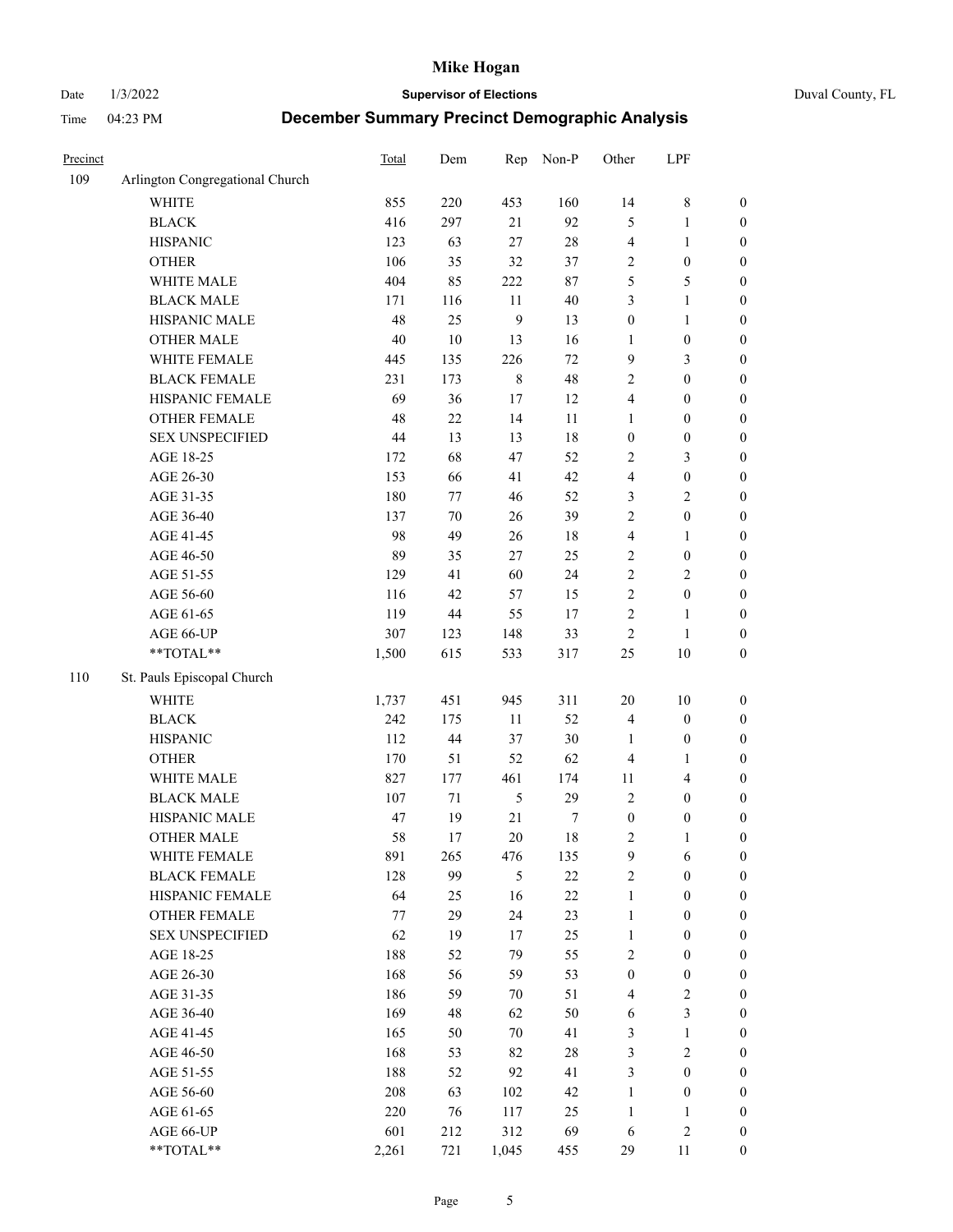Date 1/3/2022 **Supervisor of Elections** Duval County, FL

| Precinct |                                   | <b>Total</b> | Dem    | Rep    | Non-P  | Other                   | LPF                     |                  |
|----------|-----------------------------------|--------------|--------|--------|--------|-------------------------|-------------------------|------------------|
| 111      | Fort Caroline Presbyterian Church |              |        |        |        |                         |                         |                  |
|          | <b>WHITE</b>                      | 1,121        | 255    | 646    | 195    | 17                      | $8\,$                   | 0                |
|          | <b>BLACK</b>                      | 311          | 241    | 14     | 55     | $\mathbf{1}$            | $\boldsymbol{0}$        | 0                |
|          | <b>HISPANIC</b>                   | 110          | 41     | 28     | 40     | $\boldsymbol{0}$        | $\mathbf{1}$            | $\boldsymbol{0}$ |
|          | <b>OTHER</b>                      | 124          | 36     | 37     | 50     | 1                       | $\boldsymbol{0}$        | $\boldsymbol{0}$ |
|          | WHITE MALE                        | 538          | 104    | 323    | 95     | 11                      | 5                       | $\boldsymbol{0}$ |
|          | <b>BLACK MALE</b>                 | 138          | 96     | 9      | 32     | $\mathbf{1}$            | $\boldsymbol{0}$        | $\boldsymbol{0}$ |
|          | HISPANIC MALE                     | 45           | 15     | 15     | 15     | $\boldsymbol{0}$        | $\boldsymbol{0}$        | $\boldsymbol{0}$ |
|          | <b>OTHER MALE</b>                 | 45           | $10\,$ | 14     | 21     | $\boldsymbol{0}$        | $\boldsymbol{0}$        | $\boldsymbol{0}$ |
|          | WHITE FEMALE                      | 573          | 149    | 318    | 97     | 6                       | $\mathfrak{Z}$          | $\boldsymbol{0}$ |
|          | <b>BLACK FEMALE</b>               | 170          | 143    | 5      | $22\,$ | $\boldsymbol{0}$        | $\boldsymbol{0}$        | 0                |
|          | HISPANIC FEMALE                   | 60           | 22     | 13     | 24     | $\boldsymbol{0}$        | 1                       | 0                |
|          | OTHER FEMALE                      | 65           | 24     | 16     | 24     | 1                       | $\boldsymbol{0}$        | $\boldsymbol{0}$ |
|          | <b>SEX UNSPECIFIED</b>            | 32           | $10\,$ | 12     | 10     | $\boldsymbol{0}$        | $\boldsymbol{0}$        | $\boldsymbol{0}$ |
|          | AGE 18-25                         | 149          | 53     | 48     | 45     | 2                       | 1                       | $\boldsymbol{0}$ |
|          | AGE 26-30                         | 143          | 44     | 50     | 47     | 2                       | $\boldsymbol{0}$        | $\boldsymbol{0}$ |
|          | AGE 31-35                         | 129          | 41     | 46     | 36     | $\overline{\mathbf{4}}$ | $\sqrt{2}$              | $\boldsymbol{0}$ |
|          | AGE 36-40                         | 125          | 47     | $40\,$ | 35     | 2                       | $\mathbf{1}$            | $\boldsymbol{0}$ |
|          | AGE 41-45                         | 134          | 46     | 44     | $40\,$ | $\boldsymbol{0}$        | $\overline{4}$          | $\boldsymbol{0}$ |
|          | AGE 46-50                         | 108          | 41     | 44     | $22\,$ | 1                       | $\boldsymbol{0}$        | $\boldsymbol{0}$ |
|          | AGE 51-55                         | 126          | 40     | 66     | $20\,$ | $\boldsymbol{0}$        | $\boldsymbol{0}$        | $\boldsymbol{0}$ |
|          | AGE 56-60                         | 164          | 49     | 85     | 28     | $\overline{2}$          | $\boldsymbol{0}$        | 0                |
|          | AGE 61-65                         | 161          | 44     | 89     | 23     | 4                       | 1                       | 0                |
|          | AGE 66-UP                         | 427          | 168    | 213    | $44\,$ | $\overline{2}$          | $\boldsymbol{0}$        | $\boldsymbol{0}$ |
|          | **TOTAL**                         | 1,666        | 573    | 725    | 340    | 19                      | 9                       | $\boldsymbol{0}$ |
| 112      | Regency Square Regional Library   |              |        |        |        |                         |                         |                  |
|          | <b>WHITE</b>                      | 906          | 232    | 407    | 243    | 18                      | 6                       | $\boldsymbol{0}$ |
|          | <b>BLACK</b>                      | 832          | 633    | 29     | 158    | 12                      | $\boldsymbol{0}$        | $\boldsymbol{0}$ |
|          | <b>HISPANIC</b>                   | 204          | 81     | 42     | 75     | 6                       | $\boldsymbol{0}$        | $\boldsymbol{0}$ |
|          | <b>OTHER</b>                      | 227          | 96     | 42     | 82     | 5                       | $\sqrt{2}$              | $\boldsymbol{0}$ |
|          | WHITE MALE                        | 416          | 76     | 205    | 123    | 8                       | $\overline{\mathbf{4}}$ | $\boldsymbol{0}$ |
|          | <b>BLACK MALE</b>                 | 312          | 230    | $11\,$ | 66     | 5                       | $\boldsymbol{0}$        | $\boldsymbol{0}$ |
|          | HISPANIC MALE                     | 77           | 22     | 16     | 35     | 4                       | $\boldsymbol{0}$        | $\boldsymbol{0}$ |
|          | OTHER MALE                        | 79           | 26     | 15     | 35     | $\mathbf{1}$            | $\mathfrak{2}$          | $\boldsymbol{0}$ |
|          | WHITE FEMALE                      | 483          | 154    | 201    | 117    | 9                       | 2                       | 0                |
|          | <b>BLACK FEMALE</b>               | 505          | 392    | 18     | $88\,$ | 7                       | $\boldsymbol{0}$        | $\boldsymbol{0}$ |
|          | HISPANIC FEMALE                   | 125          | 58     | 26     | 39     | 2                       | $\boldsymbol{0}$        | $\overline{0}$   |
|          | OTHER FEMALE                      | 110          | 58     | 18     | 32     | 2                       | $\boldsymbol{0}$        | $\overline{0}$   |
|          | <b>SEX UNSPECIFIED</b>            | 62           | 26     | $10\,$ | 23     | 3                       | $\boldsymbol{0}$        | 0                |
|          | AGE 18-25                         | 313          | 144    | 52     | 109    | $\,$ 8 $\,$             | $\boldsymbol{0}$        | 0                |
|          | AGE 26-30                         | 302          | 147    | 50     | 95     | 8                       | $\overline{2}$          | 0                |
|          | AGE 31-35                         | 233          | 120    | 35     | 74     | 3                       | $\mathbf{1}$            | 0                |
|          | AGE 36-40                         | 176          | 88     | 34     | 48     | 5                       | $\mathbf{1}$            | 0                |
|          | AGE 41-45                         | 160          | 83     | 28     | 45     | $\overline{\mathbf{4}}$ | $\boldsymbol{0}$        | 0                |
|          | AGE 46-50                         | 151          | 73     | 35     | 41     | $\mathbf{1}$            | 1                       | 0                |
|          | AGE 51-55                         | 144          | 75     | 31     | 32     | 6                       | $\boldsymbol{0}$        | 0                |
|          | AGE 56-60                         | 156          | 81     | 40     | 34     | $\boldsymbol{0}$        | $\mathbf{1}$            | $\overline{0}$   |
|          | AGE 61-65                         | 149          | $70\,$ | 54     | 23     | 1                       | $\mathbf{1}$            | $\overline{0}$   |
|          | AGE 66-UP                         | 385          | 161    | 161    | 57     | 5                       | $\mathbf{1}$            | 0                |
|          | **TOTAL**                         | 2,169        | 1,042  | 520    | 558    | 41                      | 8                       | $\boldsymbol{0}$ |
|          |                                   |              |        |        |        |                         |                         |                  |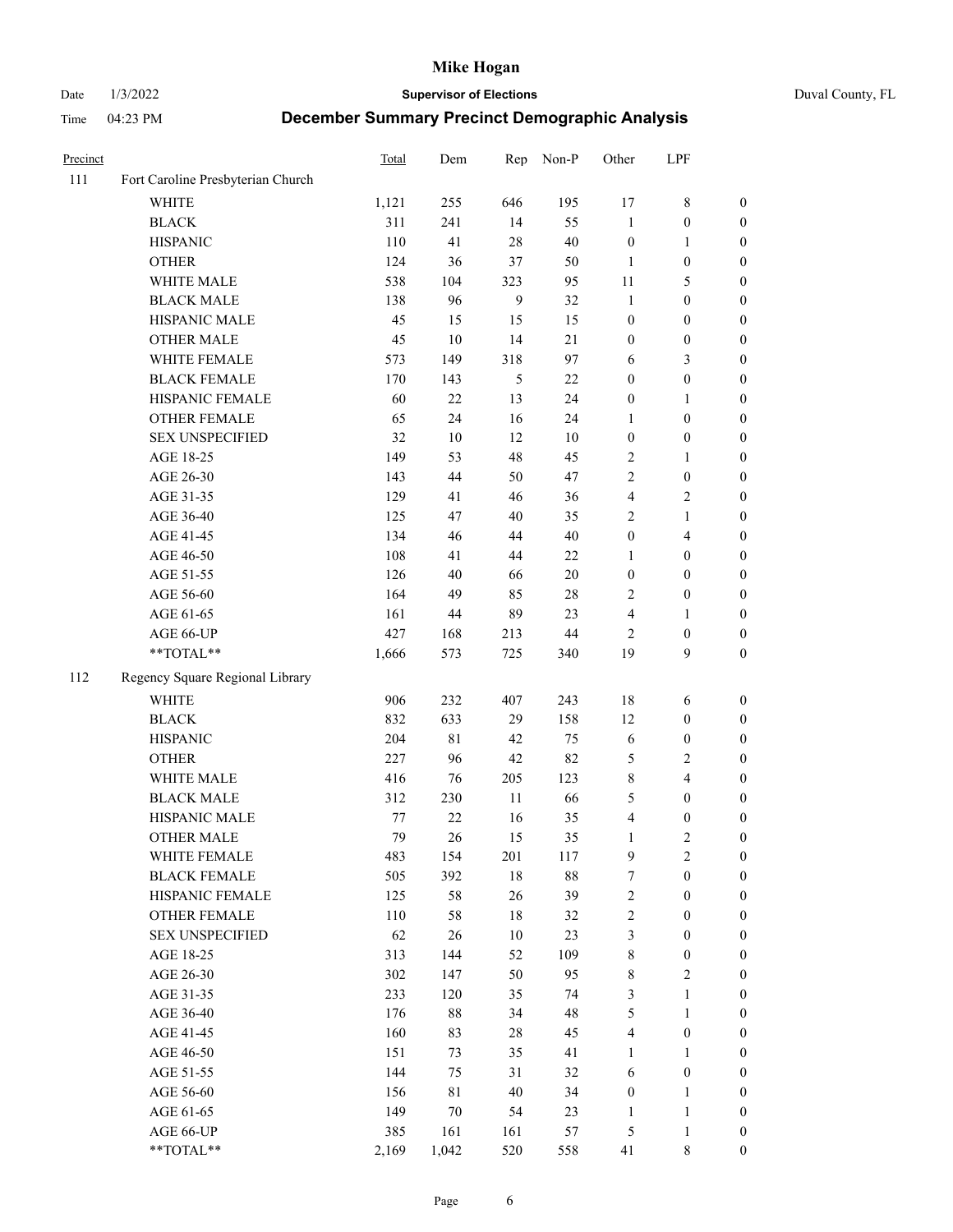Date 1/3/2022 **Supervisor of Elections** Duval County, FL

| Precinct |                                    | Total | Dem    | Rep   | Non-P       | Other            | LPF                     |                  |
|----------|------------------------------------|-------|--------|-------|-------------|------------------|-------------------------|------------------|
| 113      | Fort Caroline Christian Church     |       |        |       |             |                  |                         |                  |
|          | <b>WHITE</b>                       | 2,972 | 698    | 1,549 | 665         | 46               | 14                      | 0                |
|          | <b>BLACK</b>                       | 1,973 | 1,526  | 70    | 348         | $27\,$           | $\sqrt{2}$              | 0                |
|          | <b>HISPANIC</b>                    | 484   | 193    | 110   | 173         | $\tau$           | $\mathbf{1}$            | $\boldsymbol{0}$ |
|          | <b>OTHER</b>                       | 619   | 214    | 136   | 252         | 13               | $\overline{\mathbf{4}}$ | $\boldsymbol{0}$ |
|          | WHITE MALE                         | 1,342 | 253    | 728   | 331         | 21               | 9                       | $\boldsymbol{0}$ |
|          | <b>BLACK MALE</b>                  | 814   | 603    | 46    | 153         | 12               | $\boldsymbol{0}$        | $\boldsymbol{0}$ |
|          | HISPANIC MALE                      | 230   | $88\,$ | 55    | $8\sqrt{1}$ | 5                | $\mathbf{1}$            | $\boldsymbol{0}$ |
|          | <b>OTHER MALE</b>                  | 230   | 77     | 58    | 89          | 3                | $\mathfrak{Z}$          | $\boldsymbol{0}$ |
|          | WHITE FEMALE                       | 1,597 | 435    | 809   | 325         | 24               | $\overline{\mathbf{4}}$ | $\boldsymbol{0}$ |
|          | <b>BLACK FEMALE</b>                | 1,116 | 895    | 23    | 181         | 15               | $\sqrt{2}$              | 0                |
|          | HISPANIC FEMALE                    | 241   | 100    | 53    | 86          | $\sqrt{2}$       | $\boldsymbol{0}$        | 0                |
|          | OTHER FEMALE                       | 285   | 108    | 63    | 107         | $\sqrt{6}$       | $\mathbf{1}$            | 0                |
|          | <b>SEX UNSPECIFIED</b>             | 192   | 72     | 30    | 84          | $\mathfrak{S}$   | $\mathbf{1}$            | $\boldsymbol{0}$ |
|          | AGE 18-25                          | 738   | 318    | 167   | 223         | 23               | $\boldsymbol{7}$        | $\boldsymbol{0}$ |
|          | AGE 26-30                          | 609   | 248    | 150   | 197         | 12               | $\sqrt{2}$              | $\boldsymbol{0}$ |
|          | AGE 31-35                          | 542   | 260    | 120   | 150         | $10\,$           | $\sqrt{2}$              | $\boldsymbol{0}$ |
|          | AGE 36-40                          | 549   | 248    | 118   | 168         | 12               | $\mathfrak{Z}$          | $\boldsymbol{0}$ |
|          | AGE 41-45                          | 477   | 213    | 116   | 138         | $\,$ 8 $\,$      | $\sqrt{2}$              | $\boldsymbol{0}$ |
|          | AGE 46-50                          | 481   | 214    | 147   | 113         | 5                | $\sqrt{2}$              | $\boldsymbol{0}$ |
|          | AGE 51-55                          | 534   | 238    | 164   | 122         | 8                | $\sqrt{2}$              | 0                |
|          | AGE 56-60                          | 522   | 215    | 189   | 112         | 5                | $\mathbf{1}$            | 0                |
|          | AGE 61-65                          | 490   | 220    | 199   | 66          | 5                | $\boldsymbol{0}$        | 0                |
|          | AGE 66-UP                          | 1,106 | 457    | 495   | 149         | $\mathfrak{S}$   | $\boldsymbol{0}$        | $\boldsymbol{0}$ |
|          | **TOTAL**                          | 6,048 | 2,631  | 1,865 | 1,438       | 93               | 21                      | $\boldsymbol{0}$ |
| 114      | Destination Church Assembly of God |       |        |       |             |                  |                         |                  |
|          | <b>WHITE</b>                       | 974   | 226    | 435   | 286         | 23               | $\overline{\mathbf{4}}$ | $\boldsymbol{0}$ |
|          | <b>BLACK</b>                       | 1,259 | 946    | 49    | 244         | 17               | $\mathfrak{Z}$          | $\boldsymbol{0}$ |
|          | <b>HISPANIC</b>                    | 262   | 118    | 41    | 94          | 8                | $\mathbf{1}$            | $\boldsymbol{0}$ |
|          | <b>OTHER</b>                       | 274   | 110    | 41    | 121         | $\mathbf{1}$     | $\mathbf{1}$            | $\boldsymbol{0}$ |
|          | WHITE MALE                         | 485   | 94     | 233   | 144         | $11\,$           | 3                       | $\boldsymbol{0}$ |
|          | <b>BLACK MALE</b>                  | 447   | 311    | 17    | 111         | 7                | $\mathbf{1}$            | $\boldsymbol{0}$ |
|          | HISPANIC MALE                      | 109   | 55     | 19    | 34          | $\mathbf{1}$     | $\boldsymbol{0}$        | 0                |
|          | <b>OTHER MALE</b>                  | 87    | 40     | 13    | 34          | $\boldsymbol{0}$ | $\boldsymbol{0}$        | $\boldsymbol{0}$ |
|          | WHITE FEMALE                       | 469   | 129    | 191   | 136         | 12               | 1                       | 0                |
|          | <b>BLACK FEMALE</b>                | 772   | 601    | 30    | 129         | 10               | $\sqrt{2}$              | $\overline{0}$   |
|          | HISPANIC FEMALE                    | 142   | 56     | 21    | 58          | 6                | $\mathbf{1}$            | $\overline{0}$   |
|          | <b>OTHER FEMALE</b>                | 107   | 48     | 17    | $40\,$      | $\mathbf{1}$     | $\mathbf{1}$            | $\overline{0}$   |
|          | <b>SEX UNSPECIFIED</b>             | 151   | 66     | 25    | 59          | $\mathbf{1}$     | $\boldsymbol{0}$        | 0                |
|          | AGE 18-25                          | 378   | 179    | 38    | 151         | 10               | $\boldsymbol{0}$        | 0                |
|          | AGE 26-30                          | 380   | 186    | 57    | 126         | 8                | 3                       | 0                |
|          | AGE 31-35                          | 393   | 218    | 48    | 119         | 7                | $\mathbf{1}$            | 0                |
|          | AGE 36-40                          | 262   | 125    | 46    | 82          | 7                | $\sqrt{2}$              | 0                |
|          | AGE 41-45                          | 229   | 107    | 51    | 65          | 6                | $\boldsymbol{0}$        | 0                |
|          | AGE 46-50                          | 199   | 105    | 48    | 40          | 4                | $\sqrt{2}$              | 0                |
|          | AGE 51-55                          | 225   | 119    | 57    | 44          | $\overline{4}$   | $\mathbf{1}$            | 0                |
|          | AGE 56-60                          | 222   | 109    | 65    | 46          | 2                | $\boldsymbol{0}$        | 0                |
|          | AGE 61-65                          | 167   | 91     | 47    | 28          | $\mathbf{1}$     | $\boldsymbol{0}$        | 0                |
|          | AGE 66-UP                          | 314   | 161    | 109   | 44          | $\boldsymbol{0}$ | $\boldsymbol{0}$        | 0                |
|          | $**TOTAL**$                        | 2,769 | 1,400  | 566   | 745         | 49               | 9                       | $\boldsymbol{0}$ |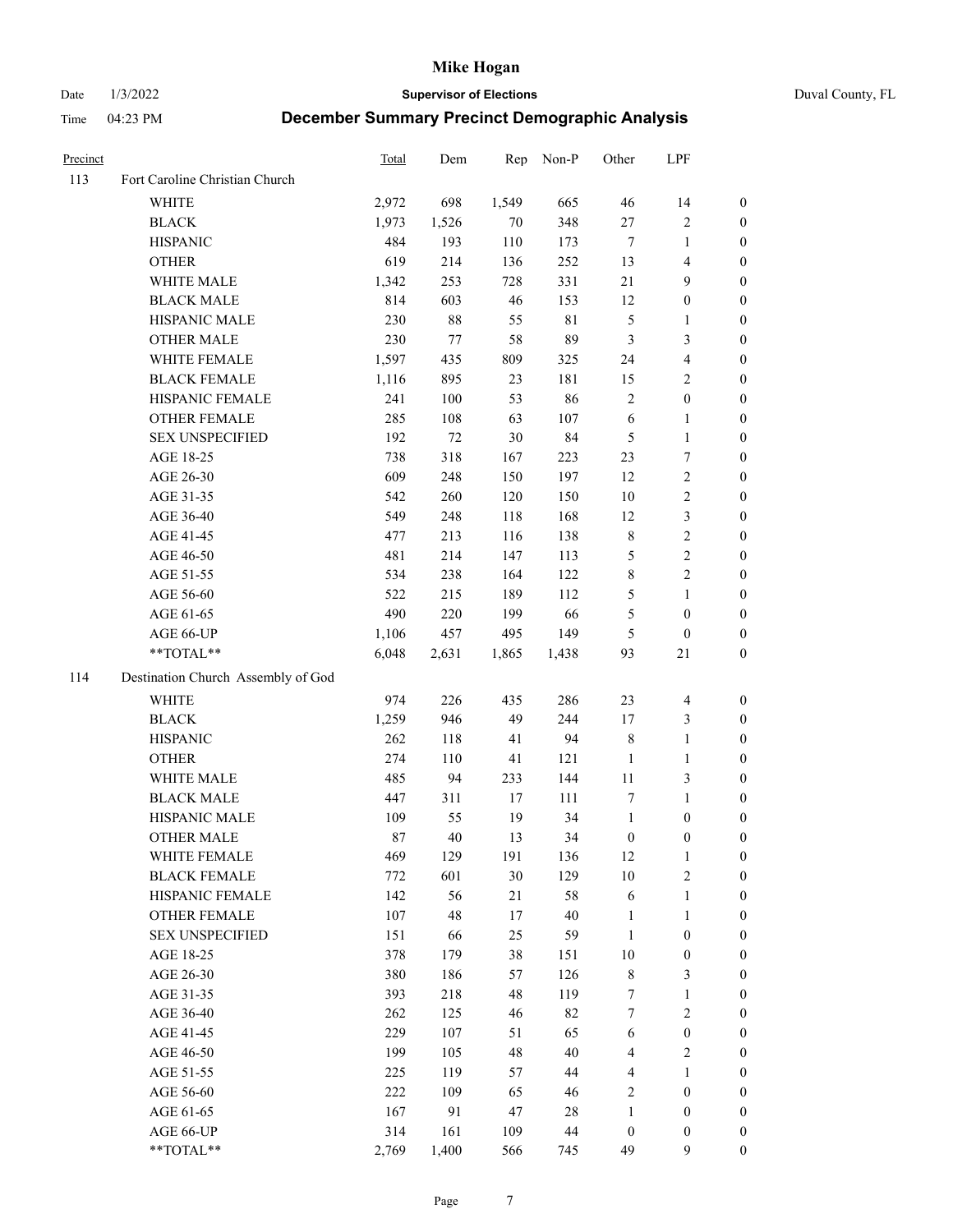Date 1/3/2022 **Supervisor of Elections** Duval County, FL

| Precinct |                            | Total | Dem    | Rep    | Non-P  | Other          | LPF                     |                  |
|----------|----------------------------|-------|--------|--------|--------|----------------|-------------------------|------------------|
| 201      | Victory Celebration Church |       |        |        |        |                |                         |                  |
|          | WHITE                      | 2,150 | 339    | 1,321  | 429    | $40\,$         | $21\,$                  | 0                |
|          | <b>BLACK</b>               | 1,113 | 832    | 49     | 206    | 23             | $\mathfrak{Z}$          | 0                |
|          | <b>HISPANIC</b>            | 337   | 112    | 87     | 132    | 5              | $\mathbf{1}$            | $\boldsymbol{0}$ |
|          | <b>OTHER</b>               | 362   | 116    | 114    | 125    | 6              | $\mathbf{1}$            | $\boldsymbol{0}$ |
|          | WHITE MALE                 | 1,048 | 132    | 660    | 224    | 18             | 14                      | $\boldsymbol{0}$ |
|          | <b>BLACK MALE</b>          | 507   | 350    | 29     | 113    | 12             | $\mathfrak{Z}$          | $\boldsymbol{0}$ |
|          | HISPANIC MALE              | 147   | 42     | 46     | 56     | $\sqrt{2}$     | $\mathbf{1}$            | $\boldsymbol{0}$ |
|          | <b>OTHER MALE</b>          | 153   | 47     | 48     | 56     | $\mathbf{1}$   | $\mathbf{1}$            | $\boldsymbol{0}$ |
|          | WHITE FEMALE               | 1,081 | 204    | 650    | 199    | 21             | $\boldsymbol{7}$        | $\boldsymbol{0}$ |
|          | <b>BLACK FEMALE</b>        | 590   | 473    | $20\,$ | 86     | $11\,$         | $\boldsymbol{0}$        | $\boldsymbol{0}$ |
|          | HISPANIC FEMALE            | 182   | 67     | 39     | 73     | 3              | $\boldsymbol{0}$        | 0                |
|          | OTHER FEMALE               | 168   | 60     | 56     | 48     | 4              | $\boldsymbol{0}$        | $\boldsymbol{0}$ |
|          | <b>SEX UNSPECIFIED</b>     | 86    | 24     | 23     | 37     | $\sqrt{2}$     | $\boldsymbol{0}$        | $\boldsymbol{0}$ |
|          | AGE 18-25                  | 401   | 143    | 117    | 126    | 12             | $\mathfrak{Z}$          | $\boldsymbol{0}$ |
|          | AGE 26-30                  | 430   | 130    | 142    | 143    | $11\,$         | $\overline{\mathbf{4}}$ | $\boldsymbol{0}$ |
|          | AGE 31-35                  | 495   | 162    | 193    | 128    | $\,$ $\,$      | $\overline{\mathbf{4}}$ | $\boldsymbol{0}$ |
|          | AGE 36-40                  | 429   | 164    | 140    | 110    | 9              | $\sqrt{6}$              | $\boldsymbol{0}$ |
|          | AGE 41-45                  | 377   | 135    | 139    | 91     | $\tau$         | $\mathfrak{S}$          | $\boldsymbol{0}$ |
|          | AGE 46-50                  | 360   | 140    | 132    | 81     | $\sqrt{6}$     | $\mathbf{1}$            | $\boldsymbol{0}$ |
|          | AGE 51-55                  | 350   | 139    | 145    | 60     | 5              | $\mathbf{1}$            | 0                |
|          | AGE 56-60                  | 344   | 125    | 166    | 44     | 8              | $\mathbf{1}$            | 0                |
|          | AGE 61-65                  | 271   | 95     | 130    | 44     | $\mathbf{2}$   | $\boldsymbol{0}$        | 0                |
|          | AGE 66-UP                  | 505   | 166    | 267    | 65     | 6              | $\mathbf{1}$            | $\boldsymbol{0}$ |
|          | **TOTAL**                  | 3,962 | 1,399  | 1,571  | 892    | 74             | $26\,$                  | $\boldsymbol{0}$ |
| 202      | Faith Bridge Church        |       |        |        |        |                |                         |                  |
|          | <b>WHITE</b>               | 3,546 | 736    | 1,921  | 807    | 65             | 17                      | $\boldsymbol{0}$ |
|          | <b>BLACK</b>               | 834   | 589    | 67     | 167    | $11\,$         | $\boldsymbol{0}$        | $\boldsymbol{0}$ |
|          | <b>HISPANIC</b>            | 442   | 147    | 132    | 157    | $\overline{4}$ | $\sqrt{2}$              | $\boldsymbol{0}$ |
|          | <b>OTHER</b>               | 994   | 263    | 327    | 391    | 13             | $\boldsymbol{0}$        | $\boldsymbol{0}$ |
|          | WHITE MALE                 | 1,712 | 299    | 949    | 423    | 29             | 12                      | $\boldsymbol{0}$ |
|          | <b>BLACK MALE</b>          | 400   | 253    | $40\,$ | 103    | $\overline{4}$ | $\boldsymbol{0}$        | $\boldsymbol{0}$ |
|          | HISPANIC MALE              | 203   | 58     | 65     | 77     | 3              | $\boldsymbol{0}$        | 0                |
|          | <b>OTHER MALE</b>          | 413   | 110    | 144    | 155    | 4              | $\boldsymbol{0}$        | $\boldsymbol{0}$ |
|          | WHITE FEMALE               | 1,796 | 428    | 953    | 374    | 36             | 5                       | 0                |
|          | <b>BLACK FEMALE</b>        | 417   | 322    | $27\,$ | 62     | 6              | $\boldsymbol{0}$        | $\boldsymbol{0}$ |
|          | HISPANIC FEMALE            | 232   | $88\,$ | 66     | 75     | $\mathbf{1}$   | $\sqrt{2}$              | $\overline{0}$   |
|          | OTHER FEMALE               | 486   | 135    | 165    | 178    | 8              | $\boldsymbol{0}$        | $\overline{0}$   |
|          | <b>SEX UNSPECIFIED</b>     | 157   | 42     | 38     | 75     | $\overline{c}$ | $\boldsymbol{0}$        | 0                |
|          | AGE 18-25                  | 722   | 231    | 252    | 212    | 24             | $\mathfrak{Z}$          | 0                |
|          | AGE 26-30                  | 588   | 173    | 219    | 177    | 17             | $\sqrt{2}$              | 0                |
|          | AGE 31-35                  | 612   | 168    | 228    | 203    | 7              | $\sqrt{6}$              | 0                |
|          | AGE 36-40                  | 594   | 171    | 212    | 197    | $\overline{9}$ | $\mathfrak{S}$          | 0                |
|          | AGE 41-45                  | 534   | 149    | 217    | 154    | 13             | $\mathbf{1}$            | 0                |
|          | AGE 46-50                  | 514   | 150    | 238    | 121    | 4              | $\mathbf{1}$            | 0                |
|          | AGE 51-55                  | 496   | 140    | 234    | 118    | 3              | $\mathbf{1}$            | 0                |
|          | AGE 56-60                  | 533   | 153    | 267    | 107    | 6              | $\boldsymbol{0}$        | 0                |
|          | AGE 61-65                  | 389   | 134    | 173    | $78\,$ | 4              | $\boldsymbol{0}$        | $\overline{0}$   |
|          | AGE 66-UP                  | 834   | 266    | 407    | 155    | 6              | $\boldsymbol{0}$        | 0                |
|          | **TOTAL**                  | 5,816 | 1,735  | 2,447  | 1,522  | 93             | 19                      | $\boldsymbol{0}$ |
|          |                            |       |        |        |        |                |                         |                  |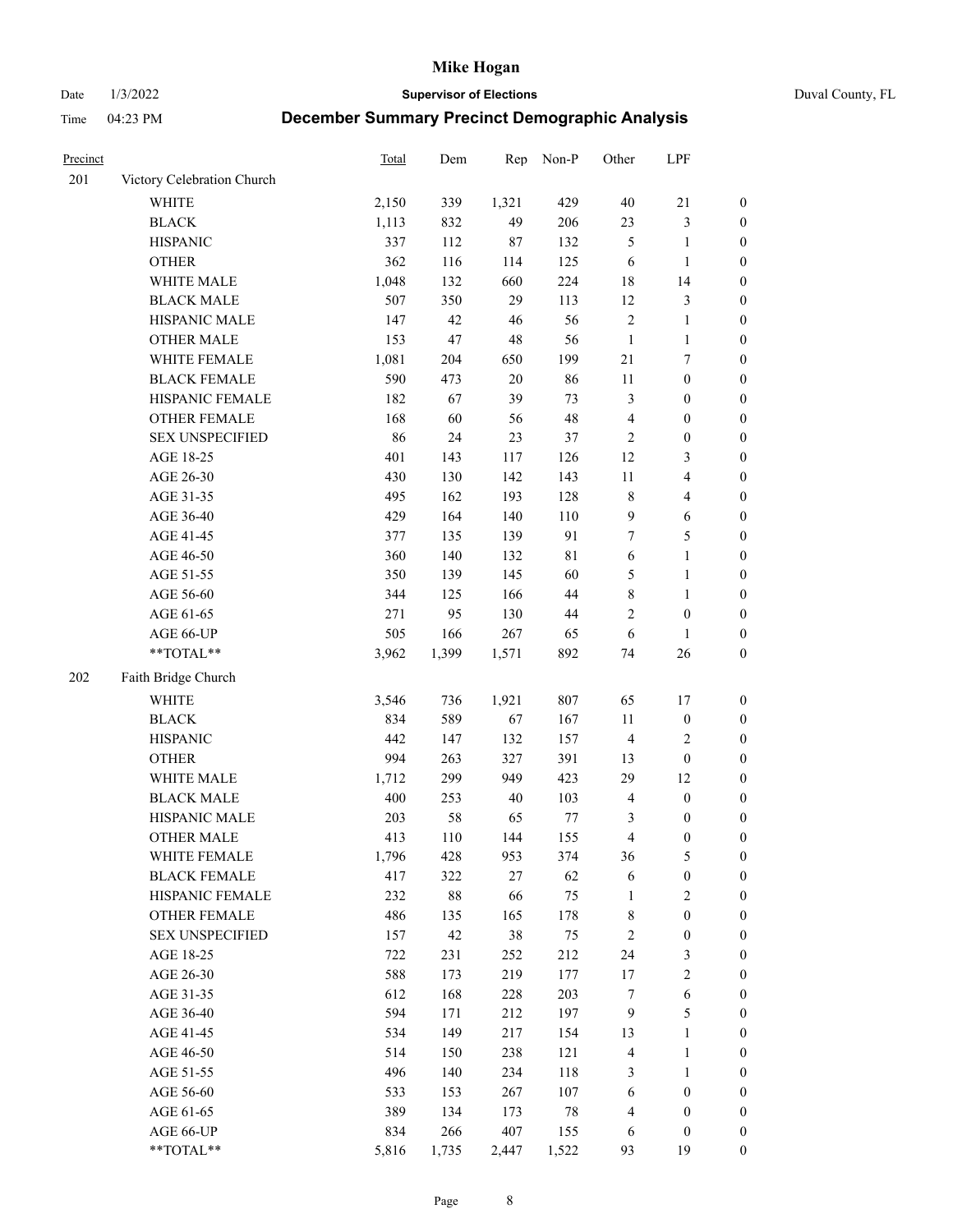Date 1/3/2022 **Supervisor of Elections** Duval County, FL

| Precinct |                                       | Total | Dem    | Rep    | Non-P  | Other            | LPF                     |                  |
|----------|---------------------------------------|-------|--------|--------|--------|------------------|-------------------------|------------------|
| 203      | Faith Chapel Free Will Baptist Church |       |        |        |        |                  |                         |                  |
|          | <b>WHITE</b>                          | 2,626 | 562    | 1,434  | 568    | 35               | $27\,$                  | 0                |
|          | <b>BLACK</b>                          | 1,353 | 998    | 56     | 281    | 15               | $\mathfrak{Z}$          | 0                |
|          | <b>HISPANIC</b>                       | 404   | 170    | 75     | 152    | 6                | $\mathbf{1}$            | $\boldsymbol{0}$ |
|          | <b>OTHER</b>                          | 468   | 138    | 124    | 194    | 7                | $\mathfrak{S}$          | $\boldsymbol{0}$ |
|          | WHITE MALE                            | 1,268 | 230    | 701    | 300    | 19               | $18\,$                  | $\boldsymbol{0}$ |
|          | <b>BLACK MALE</b>                     | 530   | 339    | 30     | 150    | 8                | $\mathfrak{Z}$          | $\boldsymbol{0}$ |
|          | HISPANIC MALE                         | 193   | 77     | 44     | $70\,$ | $\mathbf{1}$     | $\mathbf{1}$            | $\boldsymbol{0}$ |
|          | <b>OTHER MALE</b>                     | 175   | 49     | 59     | 62     | 3                | $\overline{2}$          | $\boldsymbol{0}$ |
|          | WHITE FEMALE                          | 1,325 | 321    | 718    | 261    | 16               | $\boldsymbol{9}$        | $\boldsymbol{0}$ |
|          | <b>BLACK FEMALE</b>                   | 802   | 647    | 26     | 122    | 7                | $\boldsymbol{0}$        | $\boldsymbol{0}$ |
|          | HISPANIC FEMALE                       | 200   | 89     | 29     | 77     | 5                | $\boldsymbol{0}$        | 0                |
|          | OTHER FEMALE                          | 228   | 76     | 52     | 93     | 4                | $\mathfrak{Z}$          | $\boldsymbol{0}$ |
|          | <b>SEX UNSPECIFIED</b>                | 130   | 40     | $30\,$ | 60     | $\boldsymbol{0}$ | $\boldsymbol{0}$        | $\boldsymbol{0}$ |
|          | AGE 18-25                             | 529   | 199    | 136    | 178    | $11\,$           | $\mathfrak{S}$          | $\boldsymbol{0}$ |
|          | AGE 26-30                             | 543   | 218    | 115    | 191    | $11\,$           | $8\,$                   | $\boldsymbol{0}$ |
|          | AGE 31-35                             | 535   | 224    | 139    | 156    | 10               | 6                       | $\boldsymbol{0}$ |
|          | AGE 36-40                             | 482   | 193    | 127    | 156    | $\overline{c}$   | $\overline{\mathbf{4}}$ | $\boldsymbol{0}$ |
|          | AGE 41-45                             | 425   | 152    | 135    | 128    | 3                | $\boldsymbol{7}$        | $\boldsymbol{0}$ |
|          | AGE 46-50                             | 375   | 138    | 134    | 92     | $\,$ $\,$        | $\mathfrak{Z}$          | $\boldsymbol{0}$ |
|          | AGE 51-55                             | 380   | 140    | 163    | 69     | 8                | $\boldsymbol{0}$        | $\boldsymbol{0}$ |
|          | AGE 56-60                             | 411   | 138    | 197    | 71     | 5                | $\boldsymbol{0}$        | 0                |
|          | AGE 61-65                             | 366   | 136    | 171    | 54     | 3                | $\sqrt{2}$              | 0                |
|          | AGE 66-UP                             | 805   | 330    | 372    | 100    | $\sqrt{2}$       | $\mathbf{1}$            | $\boldsymbol{0}$ |
|          | $**TOTAL**$                           | 4,851 | 1,868  | 1,689  | 1,195  | 63               | 36                      | $\boldsymbol{0}$ |
| 204      | Cedar Bay Baptist Church              |       |        |        |        |                  |                         |                  |
|          | <b>WHITE</b>                          | 2,061 | 391    | 1,284  | 345    | 34               | $\boldsymbol{7}$        | $\boldsymbol{0}$ |
|          | <b>BLACK</b>                          | 336   | 252    | 15     | 64     | 5                | $\boldsymbol{0}$        | $\boldsymbol{0}$ |
|          | <b>HISPANIC</b>                       | 97    | 33     | 41     | 23     | $\boldsymbol{0}$ | $\boldsymbol{0}$        | $\boldsymbol{0}$ |
|          | <b>OTHER</b>                          | 170   | 37     | 66     | 64     | 3                | $\boldsymbol{0}$        | $\boldsymbol{0}$ |
|          | WHITE MALE                            | 917   | 146    | 578    | 175    | 15               | $\mathfrak{Z}$          | $\boldsymbol{0}$ |
|          | <b>BLACK MALE</b>                     | 142   | 96     | 9      | 36     | $\mathbf{1}$     | $\boldsymbol{0}$        | $\boldsymbol{0}$ |
|          | HISPANIC MALE                         | 54    | $20\,$ | 24     | 10     | $\boldsymbol{0}$ | $\boldsymbol{0}$        | 0                |
|          | <b>OTHER MALE</b>                     | 64    | 8      | 25     | 30     | $\mathbf{1}$     | $\boldsymbol{0}$        | $\boldsymbol{0}$ |
|          | WHITE FEMALE                          | 1,127 | 243    | 698    | 164    | 19               | 3                       | 0                |
|          | <b>BLACK FEMALE</b>                   | 193   | 155    | 6      | $28\,$ | 4                | $\boldsymbol{0}$        | $\boldsymbol{0}$ |
|          | HISPANIC FEMALE                       | 43    | 13     | $17\,$ | 13     | $\boldsymbol{0}$ | $\boldsymbol{0}$        | $\overline{0}$   |
|          | OTHER FEMALE                          | 69    | 21     | 29     | 17     | $\overline{c}$   | $\boldsymbol{0}$        | $\overline{0}$   |
|          | <b>SEX UNSPECIFIED</b>                | 55    | 11     | 20     | 23     | $\boldsymbol{0}$ | $\mathbf{1}$            | 0                |
|          | AGE 18-25                             | 275   | 73     | 114    | 82     | $\sqrt{6}$       | $\boldsymbol{0}$        | 0                |
|          | AGE 26-30                             | 234   | 56     | 95     | 75     | 7                | $\mathbf{1}$            | 0                |
|          | AGE 31-35                             | 236   | 51     | 111    | 69     | $\sqrt{2}$       | $\mathfrak{Z}$          | 0                |
|          | AGE 36-40                             | 200   | 63     | 94     | 38     | 4                | $\mathbf{1}$            | 0                |
|          | AGE 41-45                             | 202   | 51     | 92     | 55     | $\overline{4}$   | $\boldsymbol{0}$        | 0                |
|          | AGE 46-50                             | 210   | 66     | 95     | 43     | 6                | $\boldsymbol{0}$        | 0                |
|          | AGE 51-55                             | 206   | 56     | 114    | 33     | $\mathbf{2}$     | $\mathbf{1}$            | 0                |
|          | AGE 56-60                             | 252   | 61     | 148    | 37     | 6                | $\boldsymbol{0}$        | 0                |
|          | AGE 61-65                             | 212   | 49     | 143    | 19     | 1                | $\boldsymbol{0}$        | 0                |
|          | AGE 66-UP                             | 637   | 187    | 400    | 45     | $\overline{4}$   | $\mathbf{1}$            | 0                |
|          | **TOTAL**                             | 2,664 | 713    | 1,406  | 496    | 42               | 7                       | $\boldsymbol{0}$ |
|          |                                       |       |        |        |        |                  |                         |                  |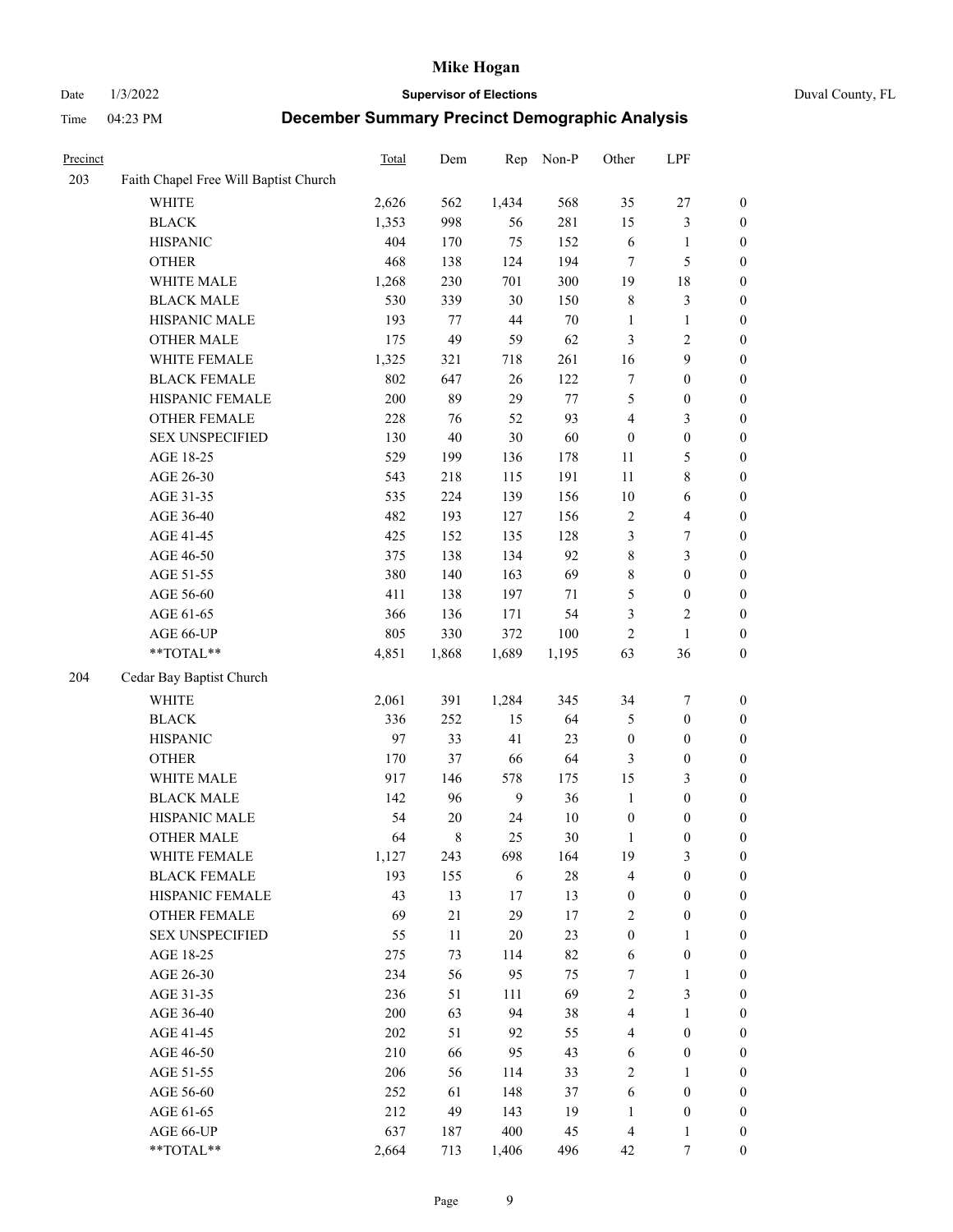Date 1/3/2022 **Supervisor of Elections** Duval County, FL

| Precinct |                               | Total       | Dem   | Rep    | Non-P  | Other            | LPF                     |                  |
|----------|-------------------------------|-------------|-------|--------|--------|------------------|-------------------------|------------------|
| 205      | Dunns Creek Baptist Church    |             |       |        |        |                  |                         |                  |
|          | <b>WHITE</b>                  | 5,292       | 922   | 3,162  | 1,090  | 79               | 39                      | $\boldsymbol{0}$ |
|          | <b>BLACK</b>                  | 2,712       | 2,096 | 107    | 466    | 40               | 3                       | $\boldsymbol{0}$ |
|          | <b>HISPANIC</b>               | 631         | 218   | 169    | 235    | 9                | $\boldsymbol{0}$        | $\boldsymbol{0}$ |
|          | <b>OTHER</b>                  | 817         | 231   | 263    | 308    | 11               | $\overline{\mathbf{4}}$ | $\boldsymbol{0}$ |
|          | WHITE MALE                    | 2,506       | 345   | 1,530  | 575    | 31               | 25                      | $\boldsymbol{0}$ |
|          | <b>BLACK MALE</b>             | 1,225       | 882   | 66     | 255    | 19               | $\mathfrak{Z}$          | $\boldsymbol{0}$ |
|          | HISPANIC MALE                 | 295         | 86    | 92     | 112    | 5                | $\boldsymbol{0}$        | $\boldsymbol{0}$ |
|          | <b>OTHER MALE</b>             | 319         | 79    | 108    | 127    | $\overline{2}$   | 3                       | $\boldsymbol{0}$ |
|          | WHITE FEMALE                  | 2,728       | 569   | 1,593  | 505    | 47               | 14                      | $\boldsymbol{0}$ |
|          | <b>BLACK FEMALE</b>           | 1,454       | 1,192 | 40     | 201    | $21\,$           | $\boldsymbol{0}$        | $\boldsymbol{0}$ |
|          | HISPANIC FEMALE               | 329         | 129   | 74     | 122    | $\overline{4}$   | $\boldsymbol{0}$        | 0                |
|          | OTHER FEMALE                  | 367         | 120   | 116    | 124    | 6                | $\mathbf{1}$            | $\boldsymbol{0}$ |
|          | <b>SEX UNSPECIFIED</b>        | 229         | 65    | 82     | 78     | $\overline{4}$   | $\boldsymbol{0}$        | $\boldsymbol{0}$ |
|          | AGE 18-25                     | 1,072       | 393   | 317    | 333    | 27               | $\sqrt{2}$              | $\boldsymbol{0}$ |
|          | AGE 26-30                     | 870         | 298   | 293    | 248    | $21\,$           | $10\,$                  | $\boldsymbol{0}$ |
|          | AGE 31-35                     | 1,001       | 302   | 352    | 327    | 13               | $\boldsymbol{7}$        | $\boldsymbol{0}$ |
|          | AGE 36-40                     | 957         | 345   | 328    | 260    | 12               | 12                      | $\boldsymbol{0}$ |
|          | AGE 41-45                     | 896         | 352   | 301    | 220    | 17               | $\sqrt{6}$              | $\boldsymbol{0}$ |
|          | AGE 46-50                     | 915         | 398   | 323    | 183    | $\tau$           | $\overline{\mathbf{4}}$ | $\boldsymbol{0}$ |
|          | AGE 51-55                     | 847         | 304   | 377    | 155    | 11               | $\boldsymbol{0}$        | $\boldsymbol{0}$ |
|          | AGE 56-60                     | 860         | 331   | 374    | 143    | $10\,$           | $\sqrt{2}$              | 0                |
|          | AGE 61-65                     | 664         | 236   | 332    | 86     | 9                | $\mathbf{1}$            | $\boldsymbol{0}$ |
|          | AGE 66-UP                     | 1,370       | 508   | 704    | 144    | 12               | $\mathfrak{2}$          | $\boldsymbol{0}$ |
|          | $**TOTAL**$                   | 9,452       | 3,467 | 3,701  | 2,099  | 139              | 46                      | $\boldsymbol{0}$ |
| 206      | Resurrection Episcopal Church |             |       |        |        |                  |                         |                  |
|          | <b>WHITE</b>                  | 3,891       | 685   | 2,491  | 645    | 57               | 13                      | $\boldsymbol{0}$ |
|          | <b>BLACK</b>                  | 310         | 243   | 19     | 44     | 2                | $\sqrt{2}$              | $\boldsymbol{0}$ |
|          | <b>HISPANIC</b>               | 194         | 52    | 82     | 58     | $\overline{c}$   | $\boldsymbol{0}$        | $\boldsymbol{0}$ |
|          | <b>OTHER</b>                  | 340         | 94    | 133    | 109    | 4                | $\boldsymbol{0}$        | $\boldsymbol{0}$ |
|          | WHITE MALE                    | 1,880       | 271   | 1,226  | 347    | 27               | $\mathbf{9}$            | $\boldsymbol{0}$ |
|          | <b>BLACK MALE</b>             | 151         | 112   | $11\,$ | 25     | $\mathbf{1}$     | $\overline{2}$          | $\boldsymbol{0}$ |
|          | HISPANIC MALE                 | 78          | 15    | 33     | 29     | $\mathbf{1}$     | $\boldsymbol{0}$        | $\boldsymbol{0}$ |
|          | <b>OTHER MALE</b>             | 134         | 29    | 56     | 46     | 3                | $\boldsymbol{0}$        | $\boldsymbol{0}$ |
|          | WHITE FEMALE                  | 1,985       | 411   | 1,246  | 294    | 30               | 4                       | 0                |
|          | <b>BLACK FEMALE</b>           | 158         | 130   | 8      | 19     | $\mathbf{1}$     | $\boldsymbol{0}$        | $\boldsymbol{0}$ |
|          | HISPANIC FEMALE               | 110         | 35    | 48     | 26     | $\mathbf{1}$     | $\boldsymbol{0}$        | $\overline{0}$   |
|          | OTHER FEMALE                  | 158         | 53    | 62     | 43     | $\boldsymbol{0}$ | $\boldsymbol{0}$        | $\overline{0}$   |
|          | <b>SEX UNSPECIFIED</b>        | $8\sqrt{1}$ | 18    | 35     | 27     | $\mathbf{1}$     | $\boldsymbol{0}$        | 0                |
|          | AGE 18-25                     | 433         | 106   | 195    | 117    | 13               | $\sqrt{2}$              | 0                |
|          | AGE 26-30                     | 292         | 74    | 131    | $80\,$ | 5                | $\sqrt{2}$              | 0                |
|          | AGE 31-35                     | 382         | 96    | 200    | 74     | 9                | $\mathfrak{Z}$          | 0                |
|          | AGE 36-40                     | 371         | 89    | 180    | 93     | 6                | $\mathfrak{Z}$          | 0                |
|          | AGE 41-45                     | 333         | 75    | 163    | 89     | 5                | $\mathbf{1}$            | 0                |
|          | AGE 46-50                     | 325         | 74    | 181    | 63     | 5                | $\sqrt{2}$              | 0                |
|          | AGE 51-55                     | 419         | 78    | 255    | $78\,$ | 6                | $\sqrt{2}$              | 0                |
|          | AGE 56-60                     | 538         | 110   | 355    | $70\,$ | 3                | $\boldsymbol{0}$        | $\boldsymbol{0}$ |
|          | AGE 61-65                     | 460         | 97    | 301    | 61     | $\mathbf{1}$     | $\boldsymbol{0}$        | $\boldsymbol{0}$ |
|          | AGE 66-UP                     | 1,182       | 275   | 764    | 131    | 12               | $\boldsymbol{0}$        | 0                |
|          | **TOTAL**                     | 4,735       | 1,074 | 2,725  | 856    | 65               | 15                      | $\boldsymbol{0}$ |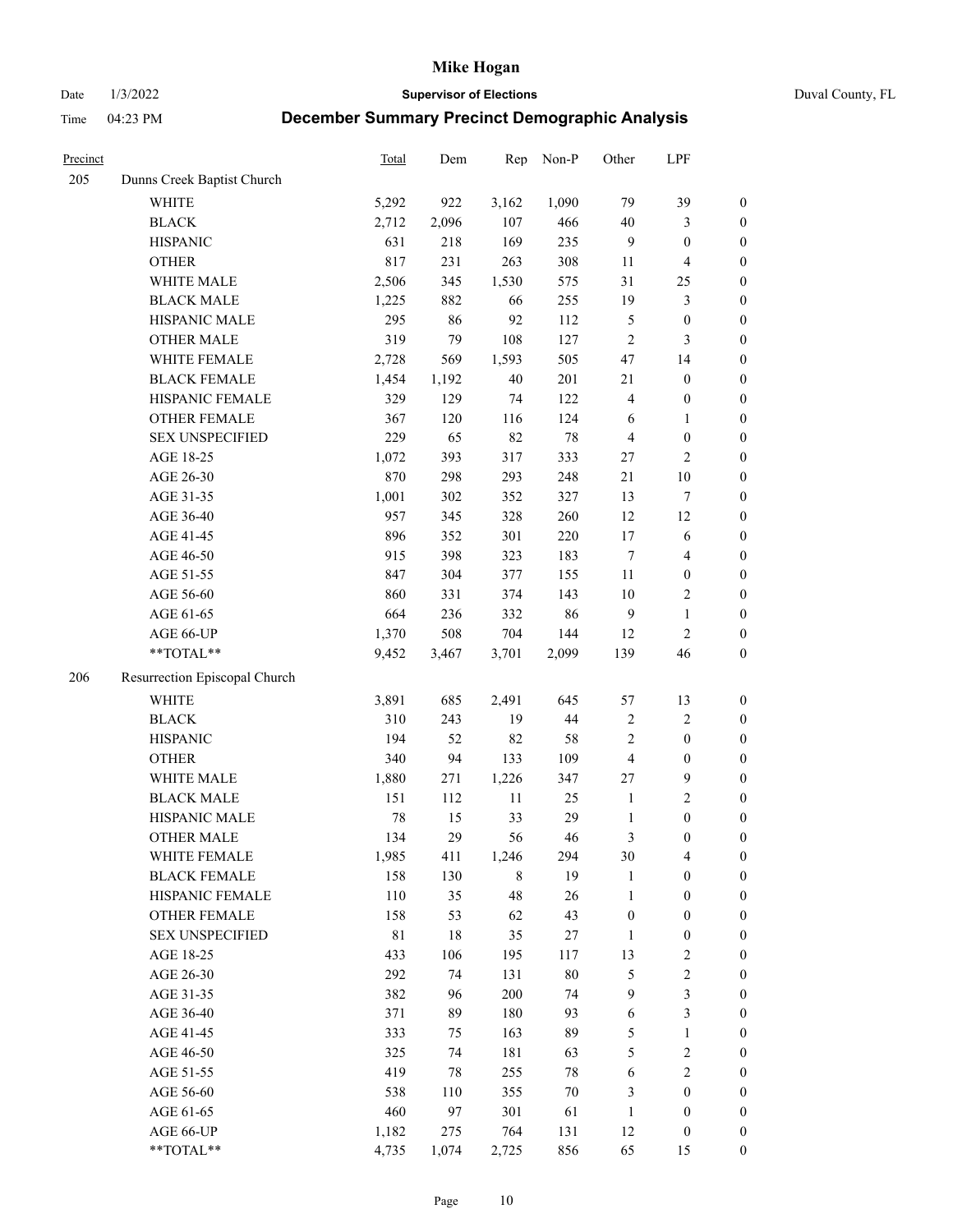Date 1/3/2022 **Supervisor of Elections** Duval County, FL

| Precinct |                                   | Total | Dem              | Rep         | Non-P       | Other                   | LPF                     |                  |
|----------|-----------------------------------|-------|------------------|-------------|-------------|-------------------------|-------------------------|------------------|
| 207      | Police Athletic League            |       |                  |             |             |                         |                         |                  |
|          | <b>WHITE</b>                      | 3,532 | 724              | 1,923       | 808         | 60                      | 17                      | 0                |
|          | <b>BLACK</b>                      | 1,097 | 854              | $28\,$      | 198         | 16                      | $\mathbf{1}$            | $\boldsymbol{0}$ |
|          | <b>HISPANIC</b>                   | 435   | 160              | 101         | 168         | 5                       | $\mathbf{1}$            | $\boldsymbol{0}$ |
|          | <b>OTHER</b>                      | 572   | 150              | 191         | 221         | 7                       | $\mathfrak{Z}$          | $\boldsymbol{0}$ |
|          | WHITE MALE                        | 1,667 | 277              | 974         | 377         | 31                      | $8\,$                   | $\boldsymbol{0}$ |
|          | <b>BLACK MALE</b>                 | 443   | 316              | 17          | 99          | $10\,$                  | $\mathbf{1}$            | $\boldsymbol{0}$ |
|          | HISPANIC MALE                     | 180   | 57               | 44          | 76          | 2                       | $\mathbf{1}$            | $\boldsymbol{0}$ |
|          | <b>OTHER MALE</b>                 | 240   | 50               | 86          | 100         | 3                       | $\mathbf{1}$            | $\boldsymbol{0}$ |
|          | WHITE FEMALE                      | 1,834 | 441              | 939         | 416         | 29                      | $\mathbf{9}$            | $\boldsymbol{0}$ |
|          | <b>BLACK FEMALE</b>               | 635   | 523              | $10\,$      | 96          | 6                       | $\boldsymbol{0}$        | $\boldsymbol{0}$ |
|          | HISPANIC FEMALE                   | 243   | 98               | 57          | 85          | 3                       | $\boldsymbol{0}$        | $\boldsymbol{0}$ |
|          | <b>OTHER FEMALE</b>               | 250   | 85               | $8\sqrt{1}$ | 79          | 4                       | $\mathbf{1}$            | $\boldsymbol{0}$ |
|          | <b>SEX UNSPECIFIED</b>            | 144   | 41               | 35          | 67          | $\boldsymbol{0}$        | $\mathbf{1}$            | $\boldsymbol{0}$ |
|          | AGE 18-25                         | 517   | 174              | 135         | 194         | 13                      | $\mathbf{1}$            | $\boldsymbol{0}$ |
|          | AGE 26-30                         | 505   | 155              | 156         | 174         | 15                      | $\mathfrak{S}$          | $\boldsymbol{0}$ |
|          | AGE 31-35                         | 599   | 218              | 175         | 193         | 6                       | $\boldsymbol{7}$        | $\boldsymbol{0}$ |
|          | AGE 36-40                         | 540   | 179              | 170         | 178         | 8                       | $\mathfrak s$           | $\boldsymbol{0}$ |
|          | AGE 41-45                         | 467   | 171              | 157         | 130         | 9                       | $\boldsymbol{0}$        | $\boldsymbol{0}$ |
|          | AGE 46-50                         | 409   | 128              | 161         | 111         | 7                       | $\overline{2}$          | $\boldsymbol{0}$ |
|          | AGE 51-55                         | 438   | 163              | 166         | 105         | 4                       | $\boldsymbol{0}$        | $\boldsymbol{0}$ |
|          | AGE 56-60                         | 538   | 180              | 262         | 87          | 8                       | $\mathbf{1}$            | 0                |
|          | AGE 61-65                         | 493   | 180              | 223         | $8\sqrt{1}$ | $\,$ 8 $\,$             | $\mathbf{1}$            | $\boldsymbol{0}$ |
|          | AGE 66-UP                         | 1,130 | 340              | 638         | 142         | $10\,$                  | $\boldsymbol{0}$        | $\boldsymbol{0}$ |
|          | **TOTAL**                         | 5,636 | 1,888            | 2,243       | 1,395       | 88                      | $22\,$                  | $\boldsymbol{0}$ |
| 208      | Christ's Church River City Campus |       |                  |             |             |                         |                         |                  |
|          | <b>WHITE</b>                      | 1,975 | 264              | 1,381       | 307         | 19                      | $\overline{\mathbf{4}}$ | $\boldsymbol{0}$ |
|          | <b>BLACK</b>                      | 178   | 124              | 16          | 33          | 5                       | $\boldsymbol{0}$        | $\boldsymbol{0}$ |
|          | <b>HISPANIC</b>                   | 54    | 10               | 30          | 13          | $\mathbf{1}$            | $\boldsymbol{0}$        | $\boldsymbol{0}$ |
|          | <b>OTHER</b>                      | 104   | 30               | $40\,$      | 32          | 2                       | $\boldsymbol{0}$        | $\boldsymbol{0}$ |
|          | WHITE MALE                        | 940   | 115              | 662         | 153         | 9                       | $\mathbf{1}$            | $\boldsymbol{0}$ |
|          | <b>BLACK MALE</b>                 | 90    | 55               | $\,8\,$     | 22          | 5                       | $\boldsymbol{0}$        | $\boldsymbol{0}$ |
|          | HISPANIC MALE                     | 28    | 3                | 19          | $\sqrt{6}$  | $\boldsymbol{0}$        | $\boldsymbol{0}$        | $\boldsymbol{0}$ |
|          | <b>OTHER MALE</b>                 | 31    | 8                | 12          | 11          | $\boldsymbol{0}$        | $\boldsymbol{0}$        | $\boldsymbol{0}$ |
|          | WHITE FEMALE                      | 1,007 | 145              | 701         | 149         | 9                       | 3                       | 0                |
|          | <b>BLACK FEMALE</b>               | 86    | 68               | 8           | 10          | $\boldsymbol{0}$        | $\boldsymbol{0}$        | $\overline{0}$   |
|          | HISPANIC FEMALE                   | 24    | $\boldsymbol{7}$ | $10\,$      | 7           | $\boldsymbol{0}$        | $\boldsymbol{0}$        | $\overline{0}$   |
|          | OTHER FEMALE                      | 46    | 16               | 20          | $10\,$      | $\boldsymbol{0}$        | $\boldsymbol{0}$        | $\overline{0}$   |
|          | <b>SEX UNSPECIFIED</b>            | 59    | 11               | 27          | 17          | 4                       | $\boldsymbol{0}$        | 0                |
|          | AGE 18-25                         | 193   | 40               | 105         | 45          | 3                       | $\boldsymbol{0}$        | 0                |
|          | AGE 26-30                         | 111   | 19               | 57          | 31          | $\overline{4}$          | $\boldsymbol{0}$        | 0                |
|          | AGE 31-35                         | 146   | 23               | $72\,$      | 50          | $\boldsymbol{0}$        | 1                       | 0                |
|          | AGE 36-40                         | 160   | 17               | 101         | 39          | 2                       | $\mathbf{1}$            | 0                |
|          | AGE 41-45                         | 153   | 27               | 90          | 34          | $\mathbf{1}$            | $\mathbf{1}$            | 0                |
|          | AGE 46-50                         | 173   | 23               | 126         | 21          | 3                       | $\boldsymbol{0}$        | 0                |
|          | AGE 51-55                         | 231   | 41               | 152         | 34          | 4                       | $\boldsymbol{0}$        | 0                |
|          | AGE 56-60                         | 275   | 61               | 171         | $40\,$      | 3                       | $\boldsymbol{0}$        | $\boldsymbol{0}$ |
|          | AGE 61-65                         | 248   | 50               | 166         | 28          | 3                       | $\mathbf{1}$            | 0                |
|          | AGE 66-UP                         | 621   | 127              | 427         | 63          | $\overline{\mathbf{4}}$ | $\boldsymbol{0}$        | 0                |
|          | **TOTAL**                         | 2,311 | 428              | 1,467       | 385         | 27                      | $\overline{4}$          | $\boldsymbol{0}$ |
|          |                                   |       |                  |             |             |                         |                         |                  |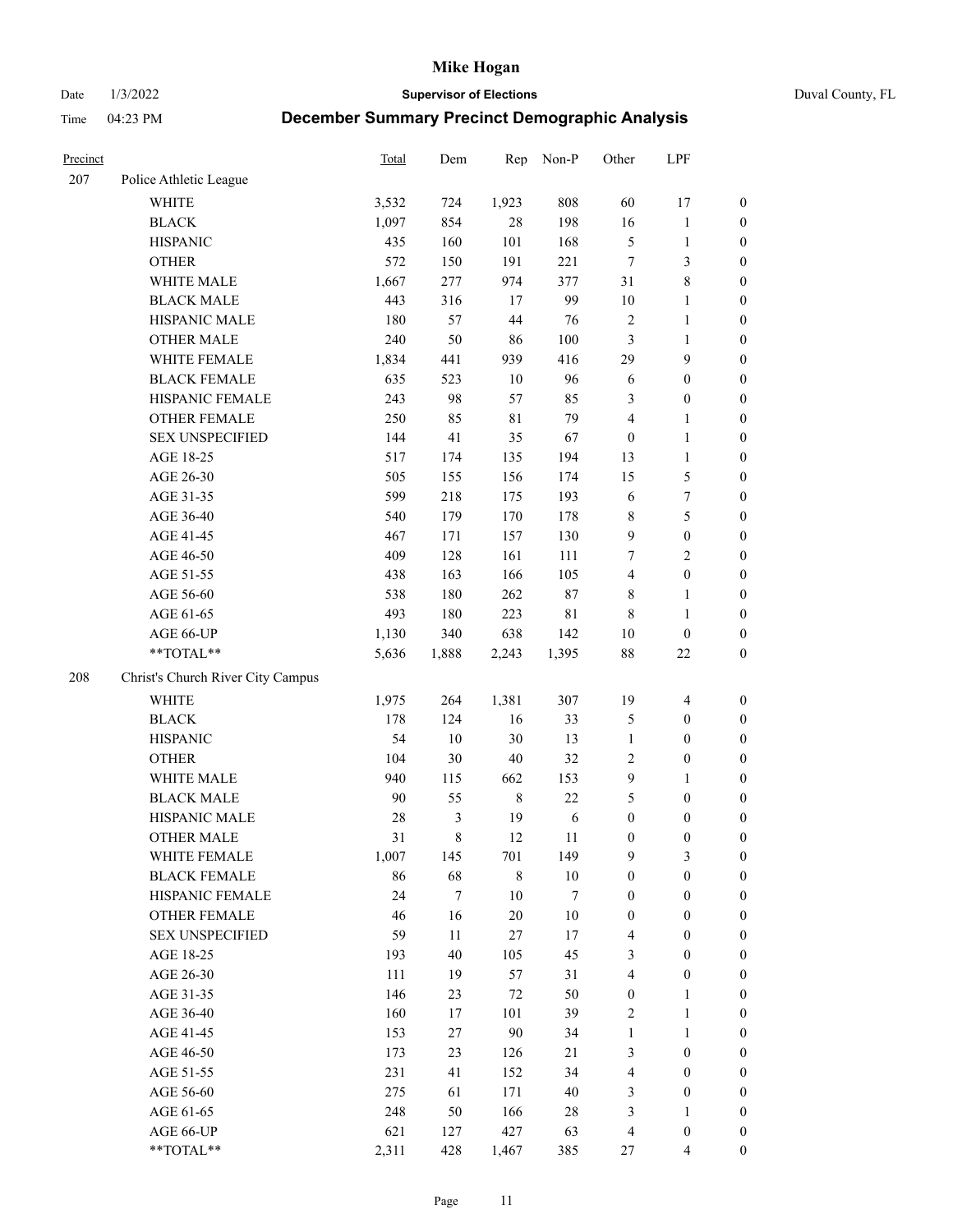Date 1/3/2022 **Supervisor of Elections** Duval County, FL

| Precinct |                            | <b>Total</b> | Dem         | Rep              | Non-P            | Other            | LPF                     |                  |
|----------|----------------------------|--------------|-------------|------------------|------------------|------------------|-------------------------|------------------|
| 209      | Monument Pointe Fellowship |              |             |                  |                  |                  |                         |                  |
|          | <b>WHITE</b>               | 2,154        | 403         | 1,338            | 367              | 36               | $10\,$                  | 0                |
|          | <b>BLACK</b>               | 131          | 94          | 18               | 19               | $\boldsymbol{0}$ | $\boldsymbol{0}$        | 0                |
|          | <b>HISPANIC</b>            | 105          | 40          | 40               | 24               | 1                | $\boldsymbol{0}$        | $\boldsymbol{0}$ |
|          | <b>OTHER</b>               | 181          | 32          | 85               | 59               | 4                | 1                       | $\boldsymbol{0}$ |
|          | WHITE MALE                 | 1,064        | 164         | 672              | 197              | $22\,$           | 9                       | $\boldsymbol{0}$ |
|          | <b>BLACK MALE</b>          | 68           | 42          | 12               | 14               | $\boldsymbol{0}$ | $\boldsymbol{0}$        | $\boldsymbol{0}$ |
|          | HISPANIC MALE              | 50           | 13          | 23               | 13               | $\mathbf{1}$     | $\boldsymbol{0}$        | $\boldsymbol{0}$ |
|          | <b>OTHER MALE</b>          | 61           | 10          | 26               | 24               | $\mathbf{1}$     | $\boldsymbol{0}$        | $\boldsymbol{0}$ |
|          | WHITE FEMALE               | 1,063        | 235         | 647              | 166              | 14               | 1                       | $\boldsymbol{0}$ |
|          | <b>BLACK FEMALE</b>        | 63           | 52          | 6                | $\mathfrak{S}$   | $\boldsymbol{0}$ | $\boldsymbol{0}$        | 0                |
|          | HISPANIC FEMALE            | 54           | 27          | 17               | $10\,$           | $\boldsymbol{0}$ | $\boldsymbol{0}$        | 0                |
|          | OTHER FEMALE               | 89           | $18\,$      | 49               | 18               | 3                | $\mathbf{1}$            | $\boldsymbol{0}$ |
|          | <b>SEX UNSPECIFIED</b>     | 59           | $\,$ 8 $\,$ | 29               | 22               | $\boldsymbol{0}$ | $\boldsymbol{0}$        | $\boldsymbol{0}$ |
|          | AGE 18-25                  | 218          | 49          | 113              | 47               | 8                | 1                       | $\boldsymbol{0}$ |
|          | AGE 26-30                  | 159          | 48          | 67               | 36               | 7                | $\mathbf{1}$            | $\boldsymbol{0}$ |
|          | AGE 31-35                  | 212          | 35          | 102              | $70\,$           | 5                | $\boldsymbol{0}$        | $\boldsymbol{0}$ |
|          | AGE 36-40                  | 225          | 44          | 109              | 65               | 2                | $\mathfrak{S}$          | $\boldsymbol{0}$ |
|          | AGE 41-45                  | 186          | 34          | 98               | 51               | 2                | $\mathbf{1}$            | $\boldsymbol{0}$ |
|          | AGE 46-50                  | 163          | 30          | 95               | 33               | 4                | $\mathbf{1}$            | $\boldsymbol{0}$ |
|          | AGE 51-55                  | 220          | 45          | 135              | 35               | 4                | $\mathbf{1}$            | 0                |
|          | AGE 56-60                  | 262          | 52          | 167              | 39               | 3                | 1                       | 0                |
|          | AGE 61-65                  | 279          | 71          | 182              | 25               | 1                | $\boldsymbol{0}$        | 0                |
|          | AGE 66-UP                  | 647          | 161         | 413              | 68               | 5                | $\boldsymbol{0}$        | $\boldsymbol{0}$ |
|          | **TOTAL**                  | 2,571        | 569         | 1,481            | 469              | 41               | 11                      | $\boldsymbol{0}$ |
|          |                            |              |             |                  |                  |                  |                         |                  |
| 210      | Sisters Creek Marina       |              |             |                  |                  |                  |                         |                  |
|          | <b>WHITE</b>               | 1,273        | 221         | 839              | 178              | 23               | 12                      | $\boldsymbol{0}$ |
|          | <b>BLACK</b>               | 63           | 49          | $\sqrt{2}$       | 11               | $\mathbf{1}$     | $\boldsymbol{0}$        | $\boldsymbol{0}$ |
|          | <b>HISPANIC</b>            | 44           | 11          | 17               | 16               | $\boldsymbol{0}$ | $\boldsymbol{0}$        | $\boldsymbol{0}$ |
|          | <b>OTHER</b>               | $8\sqrt{1}$  | $20\,$      | 35               | 25               | $\mathbf{1}$     | $\boldsymbol{0}$        | $\boldsymbol{0}$ |
|          | WHITE MALE                 | 643          | 99          | 435              | 94               | $10\,$           | $\mathfrak{S}$          | $\boldsymbol{0}$ |
|          | <b>BLACK MALE</b>          | 35           | 27          | $\boldsymbol{0}$ | $\,$ 8 $\,$      | $\boldsymbol{0}$ | $\boldsymbol{0}$        | $\boldsymbol{0}$ |
|          | HISPANIC MALE              | $22\,$       | 3           | 10               | $\mathbf{9}$     | $\boldsymbol{0}$ | $\boldsymbol{0}$        | $\boldsymbol{0}$ |
|          | OTHER MALE                 | 35           | 6           | 17               | 12               | $\boldsymbol{0}$ | $\boldsymbol{0}$        | $\boldsymbol{0}$ |
|          | WHITE FEMALE               | 614          | 120         | 395              | 79               | 13               | 7                       | 0                |
|          | <b>BLACK FEMALE</b>        | 28           | 22          | $\sqrt{2}$       | $\mathfrak{Z}$   | $\mathbf{1}$     | $\boldsymbol{0}$        | $\overline{0}$   |
|          | HISPANIC FEMALE            | 21           | 7           | 7                | $\overline{7}$   | $\boldsymbol{0}$ | $\boldsymbol{0}$        | $\overline{0}$   |
|          | OTHER FEMALE               | 38           | 14          | 14               | $\boldsymbol{9}$ | 1                | $\boldsymbol{0}$        | $\overline{0}$   |
|          | <b>SEX UNSPECIFIED</b>     | 25           | 3           | 13               | $\mathbf{9}$     | $\boldsymbol{0}$ | $\boldsymbol{0}$        | 0                |
|          | AGE 18-25                  | 106          | 23          | 56               | 23               | 3                | $\mathbf{1}$            | 0                |
|          | AGE 26-30                  | 72           | 16          | 34               | 19               | 3                | $\boldsymbol{0}$        | 0                |
|          | AGE 31-35                  | 83           | $11\,$      | 46               | 24               | $\mathbf{1}$     | $\mathbf{1}$            | 0                |
|          | AGE 36-40                  | 77           | 11          | 41               | 19               | 5                | $\mathbf{1}$            | 0                |
|          | AGE 41-45                  | 87           | 14          | 49               | 19               | $\mathbf{1}$     | $\overline{\mathbf{4}}$ | 0                |
|          | AGE 46-50                  | 99           | $18\,$      | 64               | 12               | 2                | 3                       | 0                |
|          | AGE 51-55                  | 117          | 11          | 88               | 17               | $\mathbf{1}$     | $\boldsymbol{0}$        | $\overline{0}$   |
|          | AGE 56-60                  | 172          | 34          | 119              | 16               | 3                | $\boldsymbol{0}$        | $\overline{0}$   |
|          | AGE 61-65                  | 199          | 38          | 126              | 32               | 3                | $\boldsymbol{0}$        | 0                |
|          | AGE 66-UP                  | 449          | 125         | 270              | 49               | 3                | $\mathfrak{2}$          | 0                |
|          | **TOTAL**                  | 1,461        | 301         | 893              | 230              | 25               | 12                      | $\boldsymbol{0}$ |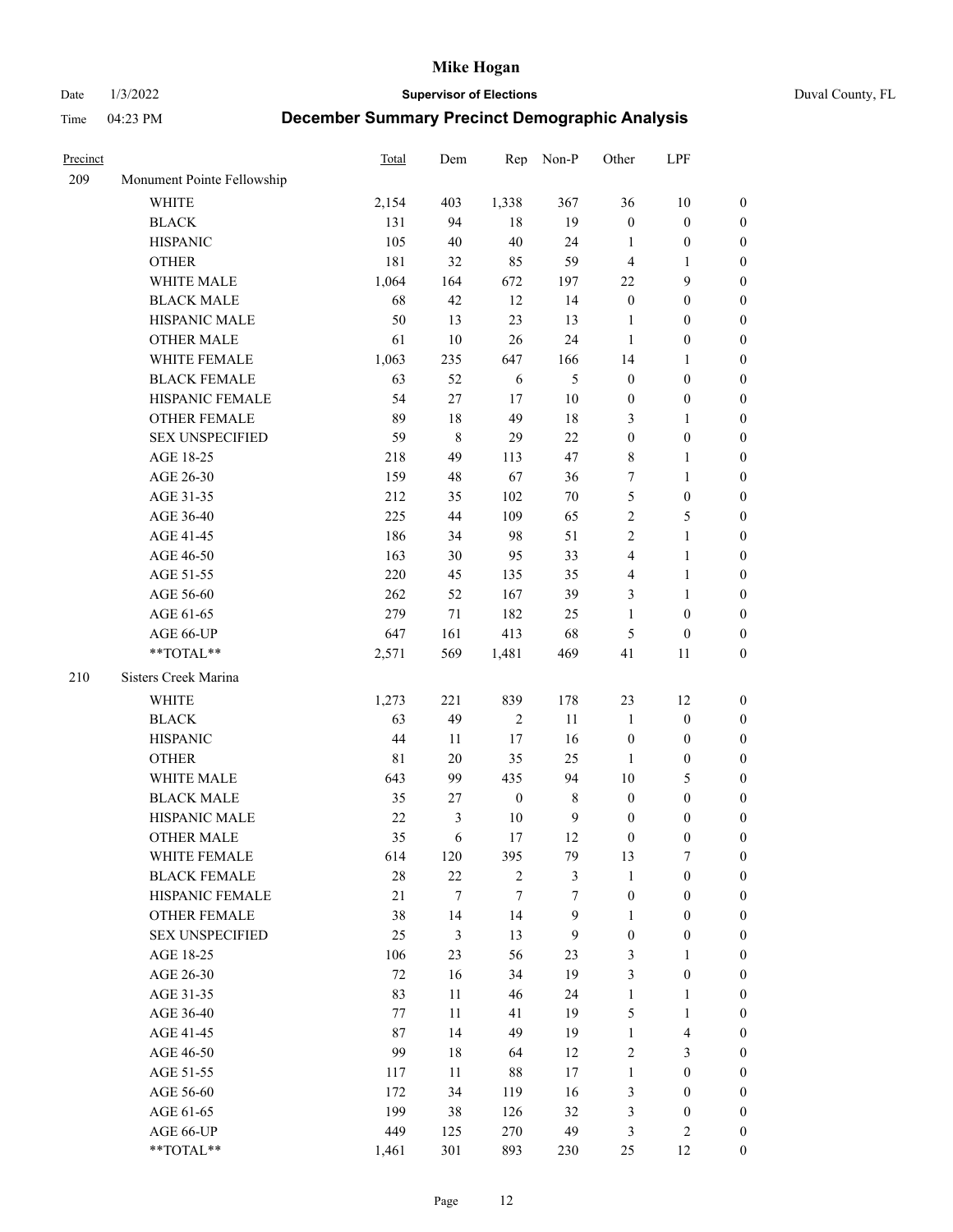Date 1/3/2022 **Supervisor of Elections** Duval County, FL

| Precinct |                                       | Total          | Dem                     | Rep              | Non-P            | Other                   | LPF                     |                  |
|----------|---------------------------------------|----------------|-------------------------|------------------|------------------|-------------------------|-------------------------|------------------|
| 211      | Spirit of Life Lutheran Church        |                |                         |                  |                  |                         |                         |                  |
|          | <b>WHITE</b>                          | 3,187          | 525                     | 1,918            | 681              | 48                      | 15                      | 0                |
|          | <b>BLACK</b>                          | 1,485          | 1,088                   | 71               | 298              | 27                      | $\mathbf{1}$            | 0                |
|          | <b>HISPANIC</b>                       | 337            | 120                     | 98               | 115              | $\overline{\mathbf{4}}$ | $\boldsymbol{0}$        | $\boldsymbol{0}$ |
|          | <b>OTHER</b>                          | 505            | 138                     | 152              | 208              | $\overline{2}$          | 5                       | $\boldsymbol{0}$ |
|          | WHITE MALE                            | 1,548          | 201                     | 957              | 359              | $20\,$                  | 11                      | $\boldsymbol{0}$ |
|          | <b>BLACK MALE</b>                     | 688            | 467                     | 36               | 168              | 16                      | $\mathbf{1}$            | $\boldsymbol{0}$ |
|          | HISPANIC MALE                         | 162            | 60                      | 55               | 45               | $\sqrt{2}$              | $\boldsymbol{0}$        | $\boldsymbol{0}$ |
|          | <b>OTHER MALE</b>                     | 207            | 51                      | 72               | $80\,$           | $\mathbf{1}$            | $\mathfrak{Z}$          | $\boldsymbol{0}$ |
|          | WHITE FEMALE                          | 1,605          | 319                     | 939              | 315              | 28                      | $\overline{\mathbf{4}}$ | $\boldsymbol{0}$ |
|          | <b>BLACK FEMALE</b>                   | 772            | 599                     | 35               | 127              | 11                      | $\boldsymbol{0}$        | 0                |
|          | HISPANIC FEMALE                       | 172            | 58                      | 43               | 69               | $\mathfrak{2}$          | $\boldsymbol{0}$        | 0                |
|          | OTHER FEMALE                          | 202            | 73                      | 57               | $71\,$           | $\boldsymbol{0}$        | $\mathbf{1}$            | 0                |
|          | <b>SEX UNSPECIFIED</b>                | 158            | 43                      | 45               | 68               | $\mathbf{1}$            | $\mathbf{1}$            | $\boldsymbol{0}$ |
|          | AGE 18-25                             | 642            | 210                     | 172              | 244              | $11\,$                  | $\mathfrak{S}$          | $\boldsymbol{0}$ |
|          | AGE 26-30                             | 465            | 150                     | 155              | 145              | 11                      | $\overline{\mathbf{4}}$ | $\boldsymbol{0}$ |
|          | AGE 31-35                             | 605            | 183                     | 254              | 151              | 14                      | $\mathfrak{Z}$          | $\boldsymbol{0}$ |
|          | AGE 36-40                             | 621            | 217                     | 206              | 188              | $\mathfrak{S}$          | $\mathfrak s$           | $\boldsymbol{0}$ |
|          | AGE 41-45                             | 587            | 204                     | 223              | 148              | $10\,$                  | $\overline{2}$          | $\boldsymbol{0}$ |
|          | AGE 46-50                             | 585            | 236                     | 218              | 124              | 6                       | $\mathbf{1}$            | $\boldsymbol{0}$ |
|          | AGE 51-55                             | 532            | 204                     | 213              | 105              | $10\,$                  | $\boldsymbol{0}$        | 0                |
|          | AGE 56-60                             | 443            | 136                     | 236              | 67               | $\overline{4}$          | $\boldsymbol{0}$        | 0                |
|          | AGE 61-65                             | 358            | 110                     | 195              | 49               | 4                       | $\boldsymbol{0}$        | 0                |
|          | AGE 66-UP                             | 676            | 221                     | 367              | 81               | 6                       | $\mathbf{1}$            | $\boldsymbol{0}$ |
|          | **TOTAL**                             | 5,514          | 1,871                   | 2,239            | 1,302            | $8\sqrt{1}$             | $21\,$                  | $\boldsymbol{0}$ |
| 212      | Black Hammock Island Community Center |                |                         |                  |                  |                         |                         |                  |
|          | <b>WHITE</b>                          | 705            | 109                     | 464              | 121              | $10\,$                  | $\mathbf{1}$            | $\boldsymbol{0}$ |
|          | <b>BLACK</b>                          | $\overline{7}$ | 5                       | $\boldsymbol{0}$ | $\mathbf{1}$     | $\mathbf{1}$            | $\boldsymbol{0}$        | $\boldsymbol{0}$ |
|          | <b>HISPANIC</b>                       | 6              | $\overline{\mathbf{4}}$ | $\mathfrak{2}$   | $\boldsymbol{0}$ | $\boldsymbol{0}$        | $\boldsymbol{0}$        | $\boldsymbol{0}$ |
|          | <b>OTHER</b>                          | 30             | 5                       | 15               | $10\,$           | $\boldsymbol{0}$        | $\boldsymbol{0}$        | $\boldsymbol{0}$ |
|          | WHITE MALE                            | 343            | 43                      | 232              | 62               | 5                       | $\mathbf{1}$            | $\boldsymbol{0}$ |
|          | <b>BLACK MALE</b>                     | $\overline{4}$ | $\overline{4}$          | $\boldsymbol{0}$ | $\boldsymbol{0}$ | $\boldsymbol{0}$        | $\boldsymbol{0}$        | $\boldsymbol{0}$ |
|          | HISPANIC MALE                         | $\mathfrak{Z}$ | $\sqrt{2}$              | $\mathbf{1}$     | $\boldsymbol{0}$ | $\boldsymbol{0}$        | $\boldsymbol{0}$        | 0                |
|          | <b>OTHER MALE</b>                     | 13             | $\overline{2}$          | $\,$ 8 $\,$      | 3                | $\boldsymbol{0}$        | $\boldsymbol{0}$        | $\boldsymbol{0}$ |
|          | WHITE FEMALE                          | 351            | 65                      | 223              | 58               | 5                       | $\boldsymbol{0}$        | 0                |
|          | <b>BLACK FEMALE</b>                   | 3              | $\mathbf{1}$            | $\boldsymbol{0}$ | $\mathbf{1}$     | 1                       | $\boldsymbol{0}$        | $\overline{0}$   |
|          | HISPANIC FEMALE                       | $\overline{2}$ | $\mathfrak{2}$          | $\boldsymbol{0}$ | $\boldsymbol{0}$ | $\boldsymbol{0}$        | $\boldsymbol{0}$        | $\overline{0}$   |
|          | <b>OTHER FEMALE</b>                   | 10             | 3                       | $\overline{4}$   | $\mathfrak{Z}$   | $\boldsymbol{0}$        | $\boldsymbol{0}$        | $\overline{0}$   |
|          | <b>SEX UNSPECIFIED</b>                | 19             | 1                       | 13               | 5                | $\boldsymbol{0}$        | $\boldsymbol{0}$        | $\overline{0}$   |
|          | AGE 18-25                             | 58             | $\,8\,$                 | 32               | 16               | 2                       | $\boldsymbol{0}$        | $\theta$         |
|          | AGE 26-30                             | 35             | $\boldsymbol{0}$        | 23               | $10\,$           | $\mathbf{1}$            | $\mathbf{1}$            | $\overline{0}$   |
|          | AGE 31-35                             | 65             | $\,8\,$                 | 38               | $18\,$           | $\mathbf{1}$            | $\boldsymbol{0}$        | 0                |
|          | AGE 36-40                             | 46             | 6                       | 33               | 7                | $\boldsymbol{0}$        | $\boldsymbol{0}$        | 0                |
|          | AGE 41-45                             | 41             | 5                       | 25               | 11               | $\boldsymbol{0}$        | $\boldsymbol{0}$        | 0                |
|          | AGE 46-50                             | 64             | 9                       | 39               | 14               | 2                       | $\boldsymbol{0}$        | 0                |
|          | AGE 51-55                             | 82             | 15                      | 52               | 15               | $\boldsymbol{0}$        | $\boldsymbol{0}$        | $\overline{0}$   |
|          | AGE 56-60                             | 96             | 13                      | 67               | 16               | $\boldsymbol{0}$        | $\boldsymbol{0}$        | $\overline{0}$   |
|          | AGE 61-65                             | 108            | 25                      | 72               | $8\,$            | 3                       | $\boldsymbol{0}$        | $\overline{0}$   |
|          | AGE 66-UP                             | 153            | 34                      | 100              | 17               | $\overline{c}$          | $\boldsymbol{0}$        | $\boldsymbol{0}$ |
|          | **TOTAL**                             | 748            | 123                     | 481              | 132              | 11                      | $\mathbf{1}$            | $\overline{0}$   |
|          |                                       |                |                         |                  |                  |                         |                         |                  |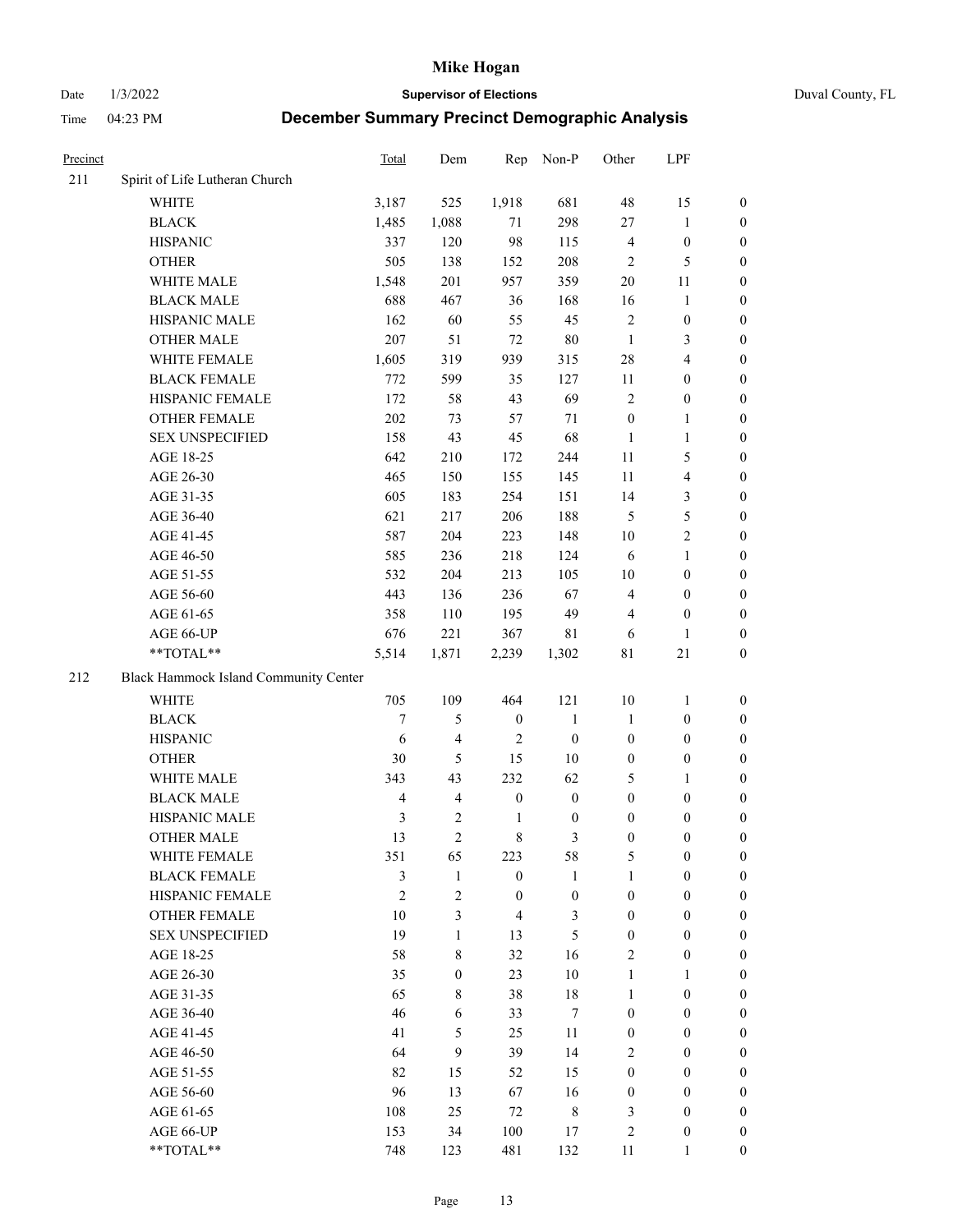Date 1/3/2022 **Supervisor of Elections** Duval County, FL

| Precinct |                                     | <b>Total</b> | Dem              | Rep            | Non-P         | Other            | LPF              |                  |
|----------|-------------------------------------|--------------|------------------|----------------|---------------|------------------|------------------|------------------|
| 213      | Hidden Hills Country Club           |              |                  |                |               |                  |                  |                  |
|          | <b>WHITE</b>                        | 968          | 171              | 648            | 136           | 13               | $\boldsymbol{0}$ | 0                |
|          | <b>BLACK</b>                        | 208          | 170              | 14             | 22            | $\mathbf{2}$     | $\boldsymbol{0}$ | $\boldsymbol{0}$ |
|          | <b>HISPANIC</b>                     | 49           | 17               | 22             | $\,$ 8 $\,$   | $\mathbf{2}$     | $\boldsymbol{0}$ | $\boldsymbol{0}$ |
|          | <b>OTHER</b>                        | 134          | 29               | 65             | 40            | $\boldsymbol{0}$ | $\boldsymbol{0}$ | $\boldsymbol{0}$ |
|          | WHITE MALE                          | 475          | 78               | 319            | 69            | 9                | $\boldsymbol{0}$ | $\boldsymbol{0}$ |
|          | <b>BLACK MALE</b>                   | 101          | 75               | 10             | 15            | $\mathbf{1}$     | $\boldsymbol{0}$ | $\boldsymbol{0}$ |
|          | HISPANIC MALE                       | 23           | $\boldsymbol{7}$ | 10             | $\mathfrak s$ | 1                | $\boldsymbol{0}$ | $\boldsymbol{0}$ |
|          | <b>OTHER MALE</b>                   | 53           | 12               | 28             | 13            | $\boldsymbol{0}$ | $\boldsymbol{0}$ | $\boldsymbol{0}$ |
|          | WHITE FEMALE                        | 484          | 92               | 325            | 63            | 4                | $\boldsymbol{0}$ | $\boldsymbol{0}$ |
|          | <b>BLACK FEMALE</b>                 | 101          | 90               | $\overline{4}$ | $\sqrt{6}$    | $\mathbf{1}$     | $\boldsymbol{0}$ | $\boldsymbol{0}$ |
|          | HISPANIC FEMALE                     | 25           | 10               | 11             | 3             | $\mathbf{1}$     | $\boldsymbol{0}$ | $\boldsymbol{0}$ |
|          | <b>OTHER FEMALE</b>                 | 61           | 12               | 30             | 19            | $\boldsymbol{0}$ | $\boldsymbol{0}$ | $\boldsymbol{0}$ |
|          | <b>SEX UNSPECIFIED</b>              | 36           | 11               | 12             | 13            | $\boldsymbol{0}$ | $\boldsymbol{0}$ | $\boldsymbol{0}$ |
|          | AGE 18-25                           | 130          | 41               | 56             | 29            | 4                | $\boldsymbol{0}$ | $\boldsymbol{0}$ |
|          | AGE 26-30                           | 70           | 24               | 25             | 18            | 3                | $\boldsymbol{0}$ | $\boldsymbol{0}$ |
|          | AGE 31-35                           | 54           | 14               | 29             | 11            | $\boldsymbol{0}$ | $\boldsymbol{0}$ | $\boldsymbol{0}$ |
|          | AGE 36-40                           | 45           | 15               | 18             | 11            | 1                | $\boldsymbol{0}$ | $\boldsymbol{0}$ |
|          | AGE 41-45                           | 99           | 37               | 39             | 22            | $\mathbf{1}$     | $\boldsymbol{0}$ | $\boldsymbol{0}$ |
|          | AGE 46-50                           | 98           | $28\,$           | 47             | 22            | $\mathbf{1}$     | $\boldsymbol{0}$ | $\boldsymbol{0}$ |
|          | AGE 51-55                           | 126          | 37               | 66             | 22            | $\mathbf{1}$     | $\boldsymbol{0}$ | $\boldsymbol{0}$ |
|          | AGE 56-60                           | 151          | 34               | 97             | 19            | $\mathbf{1}$     | $\boldsymbol{0}$ | 0                |
|          | AGE 61-65                           | 165          | 54               | 93             | 16            | 2                | $\boldsymbol{0}$ | $\boldsymbol{0}$ |
|          | AGE 66-UP                           | 421          | 103              | 279            | 36            | 3                | $\boldsymbol{0}$ | $\boldsymbol{0}$ |
|          | **TOTAL**                           | 1,359        | 387              | 749            | 206           | 17               | $\boldsymbol{0}$ | $\boldsymbol{0}$ |
| 301      | Queen's Harbor Yacht & Country Club |              |                  |                |               |                  |                  |                  |
|          | WHITE                               | 1,785        | 284              | 1,167          | 304           | 27               | $\mathfrak{Z}$   | $\boldsymbol{0}$ |
|          | <b>BLACK</b>                        | 133          | 102              | 10             | 19            | 2                | $\boldsymbol{0}$ | $\boldsymbol{0}$ |
|          | <b>HISPANIC</b>                     | 55           | 11               | 32             | 12            | $\boldsymbol{0}$ | $\boldsymbol{0}$ | $\boldsymbol{0}$ |
|          | <b>OTHER</b>                        | 185          | 34               | $8\sqrt{1}$    | 69            | 1                | $\boldsymbol{0}$ | $\boldsymbol{0}$ |
|          | WHITE MALE                          | 883          | 111              | 600            | 155           | 16               | $\mathbf{1}$     | $\boldsymbol{0}$ |
|          | <b>BLACK MALE</b>                   | 61           | 46               | $\tau$         | $\,$ 8 $\,$   | $\boldsymbol{0}$ | $\boldsymbol{0}$ | $\boldsymbol{0}$ |
|          | HISPANIC MALE                       | 23           | $\mathfrak s$    | 13             | 5             | $\boldsymbol{0}$ | $\boldsymbol{0}$ | $\boldsymbol{0}$ |
|          | OTHER MALE                          | 70           | 10               | 31             | 29            | $\boldsymbol{0}$ | $\boldsymbol{0}$ | $\boldsymbol{0}$ |
|          | WHITE FEMALE                        | 884          | 169              | 561            | 141           | 11               | 2                | 0                |
|          | <b>BLACK FEMALE</b>                 | $70\,$       | 55               | $\mathfrak{Z}$ | $10\,$        | 2                | $\boldsymbol{0}$ | $\boldsymbol{0}$ |
|          | HISPANIC FEMALE                     | 30           | 6                | 19             | 5             | $\boldsymbol{0}$ | $\boldsymbol{0}$ | $\overline{0}$   |
|          | OTHER FEMALE                        | 86           | $18\,$           | 37             | $30\,$        | $\mathbf{1}$     | $\boldsymbol{0}$ | $\overline{0}$   |
|          | <b>SEX UNSPECIFIED</b>              | 51           | 11               | 19             | 21            | $\boldsymbol{0}$ | $\boldsymbol{0}$ | 0                |
|          | AGE 18-25                           | 197          | 47               | 99             | 43            | 8                | $\boldsymbol{0}$ | $\theta$         |
|          | AGE 26-30                           | 111          | 30               | 53             | 26            | $\mathbf{1}$     | $\mathbf{1}$     | 0                |
|          | AGE 31-35                           | 70           | 17               | 38             | 15            | $\boldsymbol{0}$ | $\boldsymbol{0}$ | 0                |
|          | AGE 36-40                           | 96           | 21               | 38             | 36            | $\mathbf{1}$     | $\boldsymbol{0}$ | 0                |
|          | AGE 41-45                           | 124          | 24               | 68             | 31            | $\mathbf{1}$     | $\boldsymbol{0}$ | 0                |
|          | AGE 46-50                           | 156          | 31               | 88             | 35            | $\mathbf{1}$     | 1                | 0                |
|          | AGE 51-55                           | 195          | 41               | 116            | 33            | 5                | $\boldsymbol{0}$ | 0                |
|          | AGE 56-60                           | 223          | 32               | 153            | 38            | $\boldsymbol{0}$ | $\boldsymbol{0}$ | $\overline{0}$   |
|          | AGE 61-65                           | 253          | 46               | 156            | 42            | 8                | $\mathbf{1}$     | $\overline{0}$   |
|          | AGE 66-UP                           | 733          | 142              | 481            | 105           | 5                | $\boldsymbol{0}$ | 0                |
|          | **TOTAL**                           | 2,158        | 431              | 1,290          | 404           | 30               | 3                | $\boldsymbol{0}$ |
|          |                                     |              |                  |                |               |                  |                  |                  |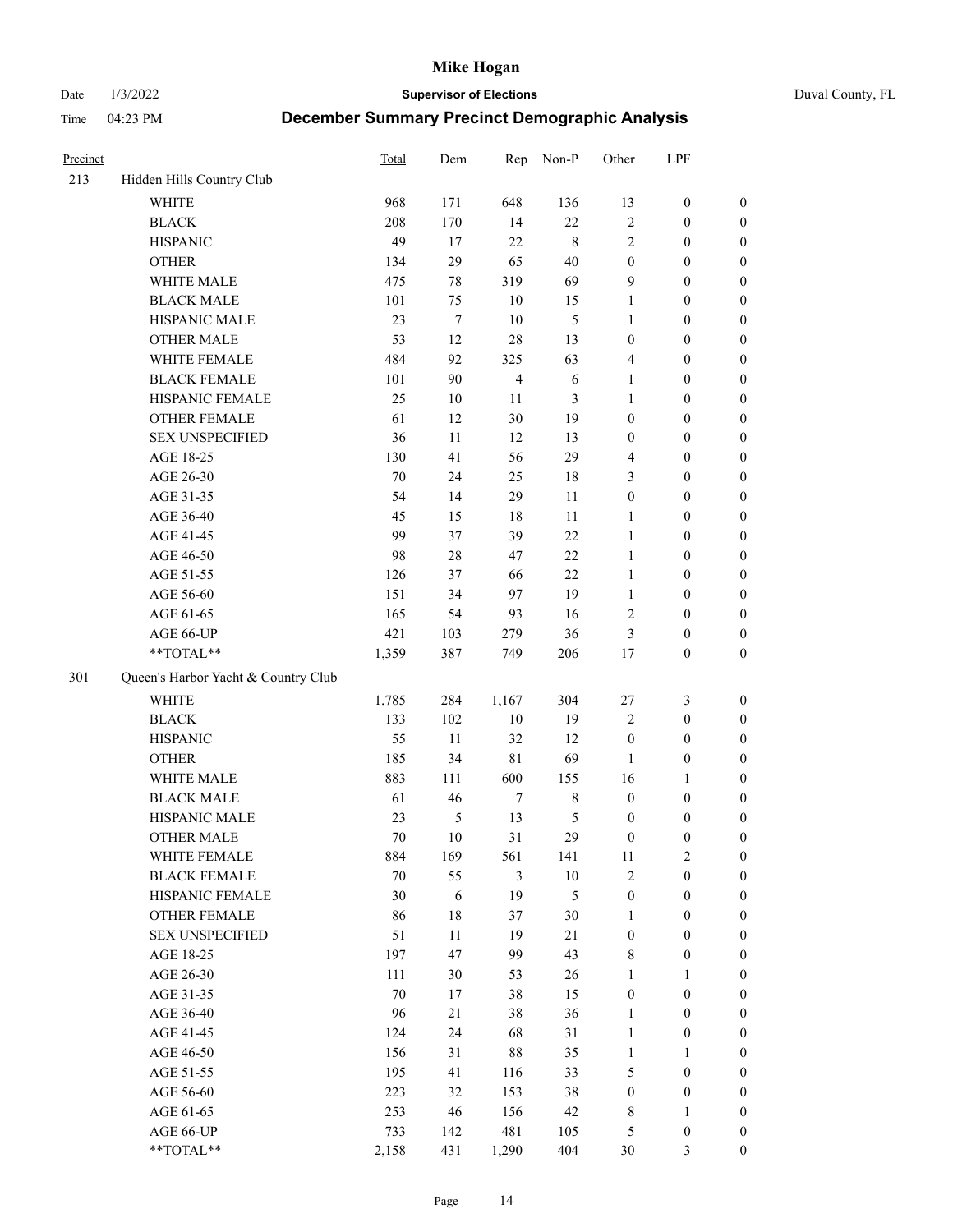Date 1/3/2022 **Supervisor of Elections** Duval County, FL

| <b>Precinct</b> |                                       | Total       | Dem | Rep            | Non-P | Other            | LPF              |                  |
|-----------------|---------------------------------------|-------------|-----|----------------|-------|------------------|------------------|------------------|
| 302             | Fire Station #58                      |             |     |                |       |                  |                  |                  |
|                 | <b>WHITE</b>                          | 1,592       | 353 | 821            | 391   | 18               | $\mathbf{9}$     | 0                |
|                 | <b>BLACK</b>                          | 222         | 156 | 16             | 48    | $\sqrt{2}$       | $\boldsymbol{0}$ | 0                |
|                 | <b>HISPANIC</b>                       | 167         | 49  | 54             | 58    | 5                | $\mathbf{1}$     | 0                |
|                 | <b>OTHER</b>                          | 303         | 64  | 124            | 110   | 5                | $\boldsymbol{0}$ | $\boldsymbol{0}$ |
|                 | WHITE MALE                            | 790         | 137 | 442            | 194   | 9                | $8\,$            | $\boldsymbol{0}$ |
|                 | <b>BLACK MALE</b>                     | 105         | 63  | 10             | 30    | 2                | $\boldsymbol{0}$ | $\boldsymbol{0}$ |
|                 | HISPANIC MALE                         | 82          | 19  | 25             | 35    | $\mathfrak{2}$   | $\mathbf{1}$     | $\boldsymbol{0}$ |
|                 | <b>OTHER MALE</b>                     | 122         | 27  | 49             | 43    | 3                | $\boldsymbol{0}$ | 0                |
|                 | WHITE FEMALE                          | 785         | 213 | 373            | 190   | $\,$ $\,$        | $\mathbf{1}$     | 0                |
|                 | <b>BLACK FEMALE</b>                   | 114         | 91  | 6              | 17    | $\boldsymbol{0}$ | $\boldsymbol{0}$ | 0                |
|                 | HISPANIC FEMALE                       | $8\sqrt{1}$ | 27  | 29             | 22    | 3                | $\boldsymbol{0}$ | 0                |
|                 | OTHER FEMALE                          | 133         | 25  | 62             | 44    | $\mathbf{2}$     | $\boldsymbol{0}$ | 0                |
|                 | <b>SEX UNSPECIFIED</b>                | 72          | 20  | 19             | 32    | $\mathbf{1}$     | $\boldsymbol{0}$ | $\boldsymbol{0}$ |
|                 | AGE 18-25                             | 199         | 56  | 65             | 74    | 3                | $\mathbf{1}$     | $\boldsymbol{0}$ |
|                 | AGE 26-30                             | 240         | 71  | 88             | 77    | 3                | $\mathbf{1}$     | $\boldsymbol{0}$ |
|                 | AGE 31-35                             | 228         | 55  | 91             | 75    | 4                | $\mathfrak{Z}$   | $\boldsymbol{0}$ |
|                 | AGE 36-40                             | 205         | 50  | 82             | 66    | 5                | $\sqrt{2}$       | $\boldsymbol{0}$ |
|                 | AGE 41-45                             | 213         | 55  | 84             | 68    | 5                | $\mathbf{1}$     | $\boldsymbol{0}$ |
|                 | AGE 46-50                             | 180         | 43  | 86             | 48    | 3                | $\boldsymbol{0}$ | $\boldsymbol{0}$ |
|                 | AGE 51-55                             | 171         | 43  | 83             | 44    | $\mathbf{1}$     | $\boldsymbol{0}$ | 0                |
|                 | AGE 56-60                             | 190         | 48  | 94             | 46    | $\mathbf{1}$     | $\mathbf{1}$     | 0                |
|                 | AGE 61-65                             | 213         | 63  | 110            | 37    | 3                | $\boldsymbol{0}$ | 0                |
|                 | AGE 66-UP                             | 445         | 138 | 232            | 72    | $\overline{2}$   | $\mathbf{1}$     | 0                |
|                 | **TOTAL**                             | 2,284       | 622 | 1,015          | 607   | 30               | $10\,$           | $\boldsymbol{0}$ |
| 303             | Isle of Faith United Methodist Church |             |     |                |       |                  |                  |                  |
|                 | <b>WHITE</b>                          | 2,779       | 619 | 1,499          | 611   | 38               | 12               | $\boldsymbol{0}$ |
|                 | <b>BLACK</b>                          | 152         | 110 | $\,$ 8 $\,$    | 29    | 5                | $\boldsymbol{0}$ | $\boldsymbol{0}$ |
|                 | <b>HISPANIC</b>                       | 139         | 43  | 57             | 37    | $\mathbf{1}$     | $\mathbf{1}$     | $\boldsymbol{0}$ |
|                 | <b>OTHER</b>                          | 281         | 72  | 115            | 92    | $\overline{2}$   | $\boldsymbol{0}$ | $\boldsymbol{0}$ |
|                 | WHITE MALE                            | 1,320       | 234 | 741            | 318   | $20\,$           | $\tau$           | $\overline{0}$   |
|                 | <b>BLACK MALE</b>                     | 72          | 43  | $\mathfrak{Z}$ | 22    | $\overline{4}$   | $\boldsymbol{0}$ | 0                |
|                 | HISPANIC MALE                         | 61          | 16  | 24             | 19    | 1                | 1                | 0                |
|                 | <b>OTHER MALE</b>                     | 104         | 24  | 38             | 42    | $\boldsymbol{0}$ | $\boldsymbol{0}$ | 0                |
|                 | WHITE FEMALE                          | 1,425       | 377 | 743            | 282   | 18               | 5                | 0                |
|                 | <b>BLACK FEMALE</b>                   | 76          | 63  | 5              | 7     | $\mathbf{1}$     | $\boldsymbol{0}$ | $\boldsymbol{0}$ |
|                 | HISPANIC FEMALE                       | 74          | 26  | 32             | 16    | $\boldsymbol{0}$ | $\boldsymbol{0}$ | $\overline{0}$   |
|                 | OTHER FEMALE                          | 140         | 40  | 60             | 38    | $\overline{c}$   | $\boldsymbol{0}$ | $\overline{0}$   |
|                 | <b>SEX UNSPECIFIED</b>                | 79          | 21  | 33             | 25    | $\boldsymbol{0}$ | $\boldsymbol{0}$ | 0                |
|                 | AGE 18-25                             | 302         | 90  | 122            | 82    | 7                | $\mathbf{1}$     | 0                |
|                 | AGE 26-30                             | 300         | 82  | 140            | 71    | 6                | $\mathbf{1}$     | 0                |
|                 | AGE 31-35                             | 313         | 79  | 124            | 104   | 5                | $\mathbf{1}$     | 0                |
|                 | AGE 36-40                             | 303         | 70  | 109            | 119   | 4                | $\mathbf{1}$     | 0                |
|                 | AGE 41-45                             | 265         | 61  | 126            | 75    | $\sqrt{2}$       | $\mathbf{1}$     | 0                |
|                 | AGE 46-50                             | 255         | 60  | 126            | 60    | 4                | $\mathfrak{S}$   | 0                |
|                 | AGE 51-55                             | 254         | 58  | 147            | 44    | 3                | $\sqrt{2}$       | $\overline{0}$   |
|                 | AGE 56-60                             | 309         | 72  | 182            | 49    | 6                | $\boldsymbol{0}$ | $\boldsymbol{0}$ |
|                 | AGE 61-65                             | 300         | 68  | 177            | 53    | $\overline{c}$   | $\boldsymbol{0}$ | $\boldsymbol{0}$ |
|                 | AGE 66-UP                             | 750         | 204 | 426            | 112   | 7                | $\mathbf{1}$     | $\boldsymbol{0}$ |
|                 | **TOTAL**                             | 3,351       | 844 | 1,679          | 769   | 46               | 13               | $\boldsymbol{0}$ |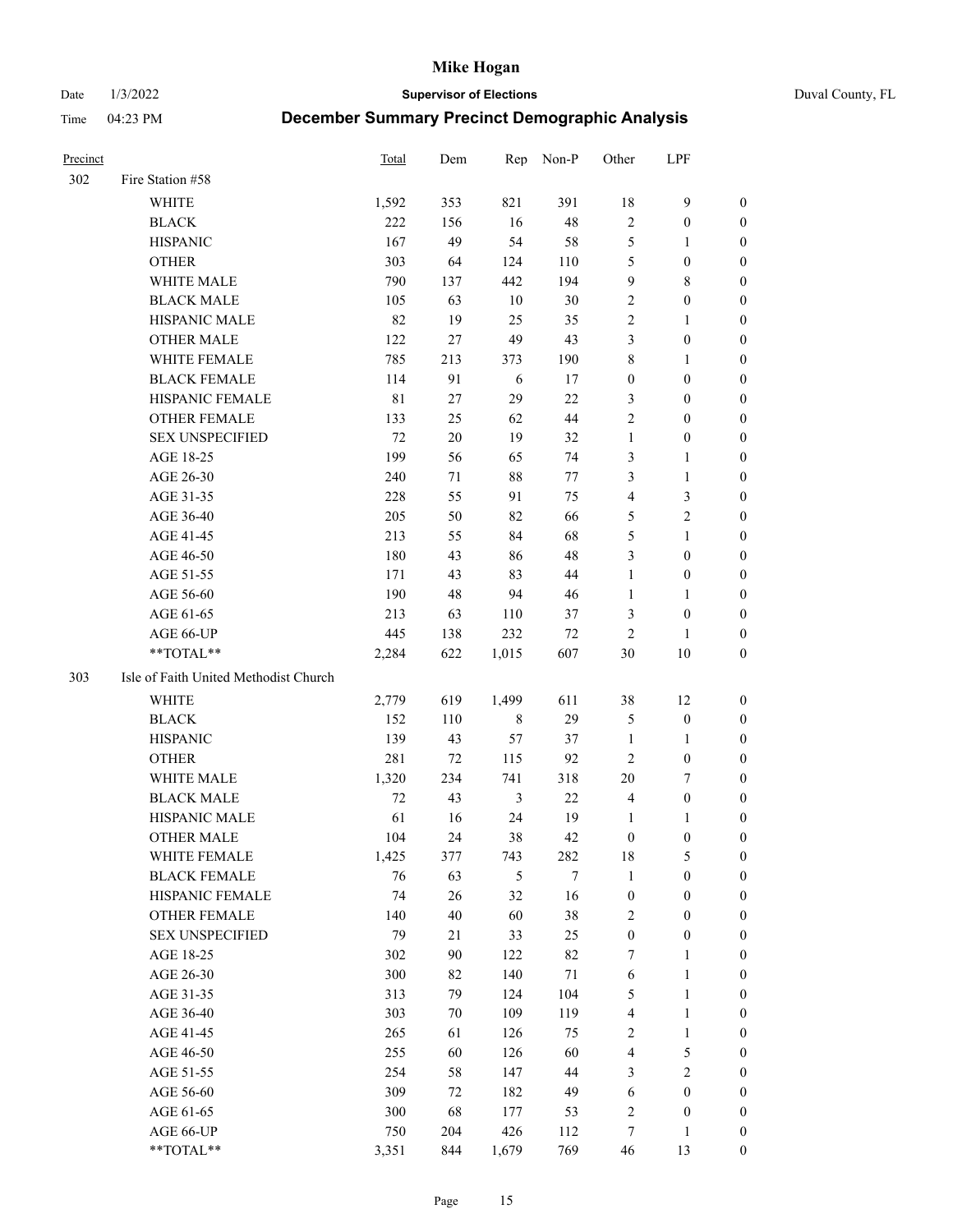Date 1/3/2022 **Supervisor of Elections** Duval County, FL

| Precinct |                                    | Total   | Dem   | Rep        | Non-P            | Other            | LPF                     |                  |
|----------|------------------------------------|---------|-------|------------|------------------|------------------|-------------------------|------------------|
| 304      | Jacksonville Golf and Country Club |         |       |            |                  |                  |                         |                  |
|          | <b>WHITE</b>                       | 1,790   | 280   | 1,150      | 335              | 21               | $\overline{4}$          | 0                |
|          | <b>BLACK</b>                       | 52      | 38    | $\tau$     | 7                | $\boldsymbol{0}$ | $\boldsymbol{0}$        | 0                |
|          | <b>HISPANIC</b>                    | 60      | 11    | $30\,$     | 17               | 2                | $\boldsymbol{0}$        | $\boldsymbol{0}$ |
|          | <b>OTHER</b>                       | 184     | 36    | 60         | 88               | $\boldsymbol{0}$ | $\boldsymbol{0}$        | $\boldsymbol{0}$ |
|          | WHITE MALE                         | 867     | 98    | 593        | 166              | 8                | $\sqrt{2}$              | $\boldsymbol{0}$ |
|          | <b>BLACK MALE</b>                  | 26      | 15    | 5          | 6                | $\boldsymbol{0}$ | $\boldsymbol{0}$        | $\boldsymbol{0}$ |
|          | HISPANIC MALE                      | 30      | 8     | 13         | $\,$ 8 $\,$      | $\mathbf{1}$     | $\boldsymbol{0}$        | $\boldsymbol{0}$ |
|          | <b>OTHER MALE</b>                  | 77      | 13    | 28         | 36               | $\boldsymbol{0}$ | $\boldsymbol{0}$        | $\boldsymbol{0}$ |
|          | WHITE FEMALE                       | 908     | 180   | 550        | 165              | 11               | $\mathbf{2}$            | $\boldsymbol{0}$ |
|          | <b>BLACK FEMALE</b>                | 25      | 23    | $\sqrt{2}$ | $\boldsymbol{0}$ | $\boldsymbol{0}$ | $\boldsymbol{0}$        | $\boldsymbol{0}$ |
|          | HISPANIC FEMALE                    | 28      | 3     | 17         | $\,$ 8 $\,$      | $\boldsymbol{0}$ | $\boldsymbol{0}$        | 0                |
|          | OTHER FEMALE                       | $77 \,$ | 17    | 22         | 38               | $\boldsymbol{0}$ | $\boldsymbol{0}$        | 0                |
|          | <b>SEX UNSPECIFIED</b>             | 48      | 8     | 17         | $20\,$           | 3                | $\boldsymbol{0}$        | $\boldsymbol{0}$ |
|          | AGE 18-25                          | 219     | 46    | 116        | 52               | 5                | $\boldsymbol{0}$        | $\boldsymbol{0}$ |
|          | AGE 26-30                          | 105     | 23    | 49         | 32               | $\mathbf{1}$     | $\boldsymbol{0}$        | $\boldsymbol{0}$ |
|          | AGE 31-35                          | 93      | 17    | 50         | 25               | $\mathbf{1}$     | $\boldsymbol{0}$        | $\boldsymbol{0}$ |
|          | AGE 36-40                          | 117     | 25    | 62         | 29               | $\mathbf{1}$     | $\boldsymbol{0}$        | $\boldsymbol{0}$ |
|          | AGE 41-45                          | 147     | 17    | 82         | 43               | 5                | $\boldsymbol{0}$        | $\boldsymbol{0}$ |
|          | AGE 46-50                          | 151     | 26    | 84         | 39               | $\boldsymbol{0}$ | $\mathbf{2}$            | $\boldsymbol{0}$ |
|          | AGE 51-55                          | 183     | 25    | 127        | 29               | 1                | $\mathbf{1}$            | $\boldsymbol{0}$ |
|          | AGE 56-60                          | 233     | 36    | 153        | 42               | $\overline{c}$   | $\boldsymbol{0}$        | 0                |
|          | AGE 61-65                          | 240     | 36    | 148        | 54               | 1                | $\mathbf{1}$            | 0                |
|          | AGE 66-UP                          | 598     | 114   | 376        | 102              | 6                | $\boldsymbol{0}$        | 0                |
|          | **TOTAL**                          | 2,086   | 365   | 1,247      | 447              | 23               | $\overline{\mathbf{4}}$ | $\boldsymbol{0}$ |
| 305      | Chets Creek Church                 |         |       |            |                  |                  |                         |                  |
|          | <b>WHITE</b>                       | 4,319   | 991   | 2,186      | 1,033            | $8\sqrt{1}$      | $28\,$                  | $\boldsymbol{0}$ |
|          | <b>BLACK</b>                       | 371     | 248   | 33         | 81               | $\overline{9}$   | $\boldsymbol{0}$        | $\boldsymbol{0}$ |
|          | <b>HISPANIC</b>                    | 315     | 107   | 91         | 107              | 8                | $\mathbf{2}$            | $\boldsymbol{0}$ |
|          | <b>OTHER</b>                       | 504     | 149   | 160        | 187              | 7                | $\mathbf{1}$            | $\boldsymbol{0}$ |
|          | WHITE MALE                         | 2,002   | 358   | 1,058      | 524              | $40\,$           | 22                      | $\boldsymbol{0}$ |
|          | <b>BLACK MALE</b>                  | 181     | 109   | 23         | 44               | 5                | $\boldsymbol{0}$        | $\boldsymbol{0}$ |
|          | HISPANIC MALE                      | 134     | 40    | $40\,$     | 49               | $\overline{4}$   | 1                       | 0                |
|          | <b>OTHER MALE</b>                  | 179     | 52    | 57         | 69               | $\mathbf{1}$     | $\boldsymbol{0}$        | $\boldsymbol{0}$ |
|          | WHITE FEMALE                       | 2,279   | 619   | 1,115      | 500              | 41               | 4                       | 0                |
|          | <b>BLACK FEMALE</b>                | 186     | 136   | $10\,$     | 36               | 4                | $\boldsymbol{0}$        | $\boldsymbol{0}$ |
|          | HISPANIC FEMALE                    | 178     | 67    | 50         | 57               | 4                | $\boldsymbol{0}$        | $\overline{0}$   |
|          | <b>OTHER FEMALE</b>                | 238     | 78    | $77\,$     | $78\,$           | 5                | $\boldsymbol{0}$        | $\overline{0}$   |
|          | <b>SEX UNSPECIFIED</b>             | 132     | 36    | $40\,$     | 51               | $\mathbf{1}$     | $\overline{\mathbf{4}}$ | 0                |
|          | AGE 18-25                          | 660     | 196   | 226        | 204              | 24               | $10\,$                  | 0                |
|          | AGE 26-30                          | 548     | 153   | 214        | 166              | 13               | $\sqrt{2}$              | 0                |
|          | AGE 31-35                          | 531     | 162   | 198        | 157              | $\overline{9}$   | $\mathfrak s$           | 0                |
|          | AGE 36-40                          | 435     | 109   | 160        | 157              | 7                | $\sqrt{2}$              | 0                |
|          | AGE 41-45                          | 430     | 118   | 167        | 136              | 7                | $\sqrt{2}$              | 0                |
|          | AGE 46-50                          | 470     | 121   | 203        | 130              | 13               | $\mathfrak{Z}$          | 0                |
|          | AGE 51-55                          | 482     | 102   | 271        | 104              | 3                | $\sqrt{2}$              | 0                |
|          | AGE 56-60                          | 446     | 105   | 235        | 86               | 17               | $\mathfrak{Z}$          | $\boldsymbol{0}$ |
|          | AGE 61-65                          | 399     | 114   | 206        | 73               | 5                | $\mathbf{1}$            | $\boldsymbol{0}$ |
|          | AGE 66-UP                          | 1,108   | 315   | 590        | 195              | 7                | $\mathbf{1}$            | $\boldsymbol{0}$ |
|          | **TOTAL**                          | 5,509   | 1,495 | 2,470      | 1,408            | 105              | 31                      | $\boldsymbol{0}$ |
|          |                                    |         |       |            |                  |                  |                         |                  |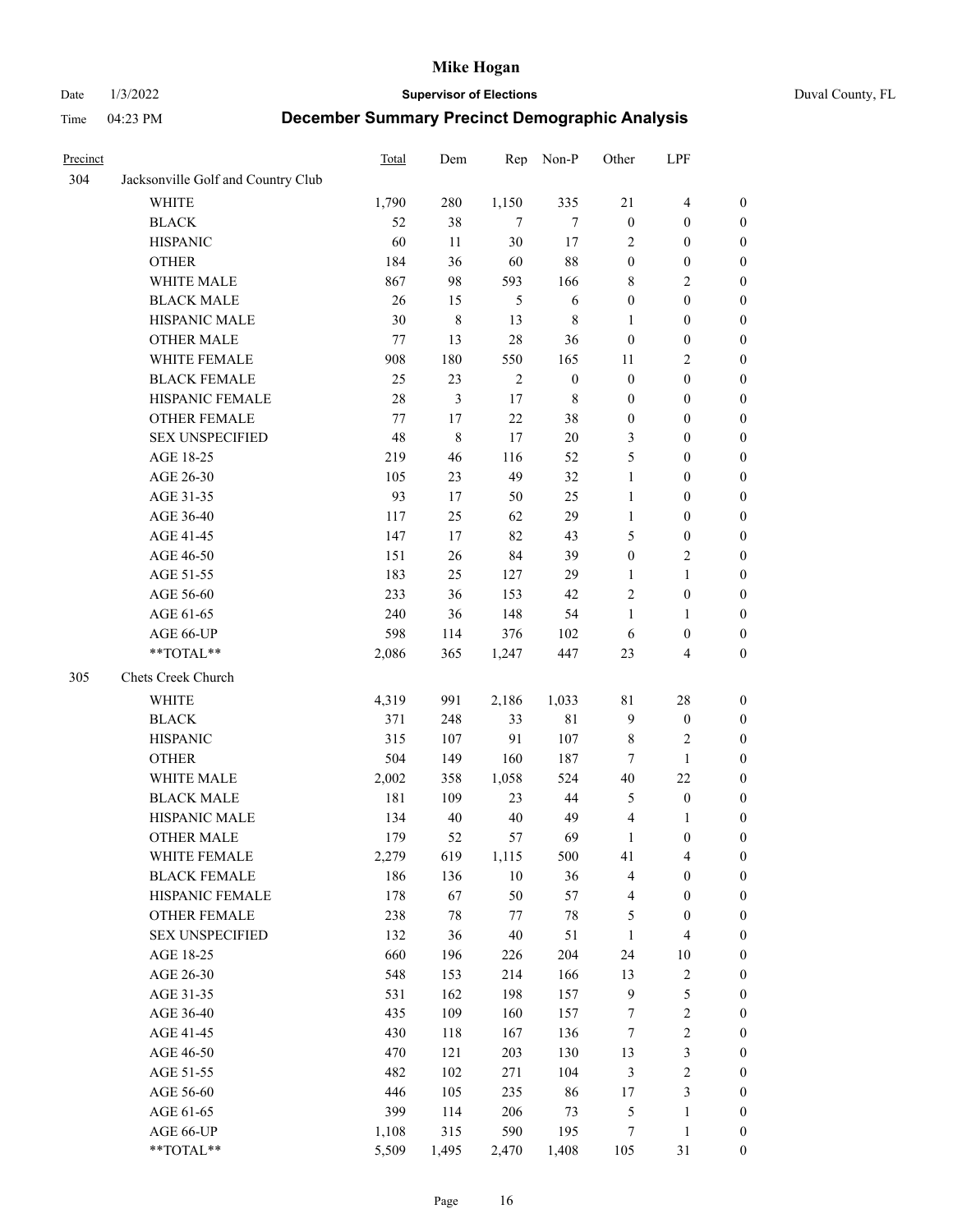Date 1/3/2022 **Supervisor of Elections** Duval County, FL

| Precinct |                              | Total | Dem    | Rep         | Non-P  | Other            | LPF              |                  |
|----------|------------------------------|-------|--------|-------------|--------|------------------|------------------|------------------|
| 306      | East Pointe Baptist Church   |       |        |             |        |                  |                  |                  |
|          | <b>WHITE</b>                 | 2,185 | 543    | 1,024       | 569    | 33               | 16               | 0                |
|          | <b>BLACK</b>                 | 755   | 535    | 31          | 180    | $\tau$           | $\sqrt{2}$       | $\boldsymbol{0}$ |
|          | <b>HISPANIC</b>              | 432   | 145    | 119         | 159    | 9                | $\boldsymbol{0}$ | $\boldsymbol{0}$ |
|          | <b>OTHER</b>                 | 1,047 | 291    | 312         | 427    | 15               | $\mathbf{2}$     | $\boldsymbol{0}$ |
|          | WHITE MALE                   | 1,045 | 228    | 517         | 273    | 16               | 11               | $\boldsymbol{0}$ |
|          | <b>BLACK MALE</b>            | 369   | 244    | 21          | 98     | 5                | $\mathbf{1}$     | $\boldsymbol{0}$ |
|          | HISPANIC MALE                | 189   | 50     | 60          | 73     | 6                | $\boldsymbol{0}$ | $\boldsymbol{0}$ |
|          | <b>OTHER MALE</b>            | 457   | 122    | 143         | 182    | 8                | $\overline{2}$   | $\boldsymbol{0}$ |
|          | WHITE FEMALE                 | 1,108 | 311    | 492         | 283    | 17               | $\mathfrak s$    | $\boldsymbol{0}$ |
|          | <b>BLACK FEMALE</b>          | 376   | 284    | $10\,$      | 79     | $\overline{c}$   | $\mathbf{1}$     | $\boldsymbol{0}$ |
|          | HISPANIC FEMALE              | 227   | 90     | 55          | 79     | 3                | $\boldsymbol{0}$ | 0                |
|          | <b>OTHER FEMALE</b>          | 483   | 146    | 152         | 180    | 5                | $\boldsymbol{0}$ | $\boldsymbol{0}$ |
|          | <b>SEX UNSPECIFIED</b>       | 165   | 39     | 36          | $88\,$ | $\sqrt{2}$       | $\boldsymbol{0}$ | $\boldsymbol{0}$ |
|          | AGE 18-25                    | 564   | 207    | 126         | 214    | 14               | $\mathfrak{Z}$   | $\boldsymbol{0}$ |
|          | AGE 26-30                    | 409   | 127    | 128         | 145    | 7                | $\sqrt{2}$       | $\boldsymbol{0}$ |
|          | AGE 31-35                    | 469   | 167    | 146         | 144    | 7                | $\mathfrak s$    | $\boldsymbol{0}$ |
|          | AGE 36-40                    | 434   | 136    | 139         | 147    | 9                | $\mathfrak{Z}$   | $\boldsymbol{0}$ |
|          | AGE 41-45                    | 451   | 138    | 144         | 159    | $\,$ $\,$        | $\overline{2}$   | $\boldsymbol{0}$ |
|          | AGE 46-50                    | 417   | 147    | 136         | 126    | 7                | $\mathbf{1}$     | $\boldsymbol{0}$ |
|          | AGE 51-55                    | 379   | 153    | 140         | 84     | $\mathbf{1}$     | $\mathbf{1}$     | $\boldsymbol{0}$ |
|          | AGE 56-60                    | 398   | 142    | 144         | 107    | $\overline{4}$   | $\mathbf{1}$     | 0                |
|          | AGE 61-65                    | 293   | 90     | 122         | $77\,$ | $\overline{c}$   | $\sqrt{2}$       | 0                |
|          | AGE 66-UP                    | 605   | 207    | 261         | 132    | 5                | $\boldsymbol{0}$ | $\boldsymbol{0}$ |
|          | $**TOTAL**$                  | 4,419 | 1,514  | 1,486       | 1,335  | 64               | $20\,$           | $\boldsymbol{0}$ |
| 307      | Pablo Creek Regional Library |       |        |             |        |                  |                  |                  |
|          | <b>WHITE</b>                 | 1,994 | 436    | 936         | 568    | 37               | 17               | $\boldsymbol{0}$ |
|          | <b>BLACK</b>                 | 312   | 209    | 24          | 75     | 4                | $\boldsymbol{0}$ | $\boldsymbol{0}$ |
|          | <b>HISPANIC</b>              | 371   | 143    | $71\,$      | 149    | 7                | $\mathbf{1}$     | $\boldsymbol{0}$ |
|          | <b>OTHER</b>                 | 307   | 81     | $88\,$      | 131    | 7                | $\boldsymbol{0}$ | $\boldsymbol{0}$ |
|          | WHITE MALE                   | 927   | 155    | 469         | 279    | 13               | 11               | $\boldsymbol{0}$ |
|          | <b>BLACK MALE</b>            | 149   | 93     | 16          | 37     | 3                | $\boldsymbol{0}$ | $\boldsymbol{0}$ |
|          | HISPANIC MALE                | 173   | 61     | 34          | 74     | 3                | 1                | $\boldsymbol{0}$ |
|          | <b>OTHER MALE</b>            | 116   | 34     | 36          | 44     | $\mathfrak{2}$   | $\boldsymbol{0}$ | $\boldsymbol{0}$ |
|          | WHITE FEMALE                 | 1,045 | 275    | 454         | 286    | 24               | 6                | 0                |
|          | <b>BLACK FEMALE</b>          | 162   | 116    | $\,$ 8 $\,$ | 37     | $\mathbf{1}$     | $\boldsymbol{0}$ | $\boldsymbol{0}$ |
|          | HISPANIC FEMALE              | 194   | $80\,$ | 36          | 74     | 4                | $\boldsymbol{0}$ | $\overline{0}$   |
|          | OTHER FEMALE                 | 155   | 42     | 45          | 63     | 5                | $\boldsymbol{0}$ | $\overline{0}$   |
|          | <b>SEX UNSPECIFIED</b>       | 63    | 13     | 21          | 29     | $\boldsymbol{0}$ | $\boldsymbol{0}$ | 0                |
|          | AGE 18-25                    | 395   | 111    | 113         | 155    | 15               | $\mathbf{1}$     | 0                |
|          | AGE 26-30                    | 401   | 113    | 110         | 169    | $\overline{4}$   | $\mathfrak{S}$   | 0                |
|          | AGE 31-35                    | 328   | 96     | 109         | 108    | $10\,$           | $\mathfrak s$    | 0                |
|          | AGE 36-40                    | 286   | 82     | $87\,$      | 110    | $\overline{4}$   | $\mathfrak{Z}$   | 0                |
|          | AGE 41-45                    | 222   | 76     | 69          | 72     | 3                | $\overline{2}$   | 0                |
|          | AGE 46-50                    | 241   | 78     | 98          | 62     | 3                | $\boldsymbol{0}$ | 0                |
|          | AGE 51-55                    | 227   | 50     | 96          | 75     | 5                | $\mathbf{1}$     | 0                |
|          | AGE 56-60                    | 259   | 69     | 128         | 60     | $\overline{c}$   | $\boldsymbol{0}$ | $\boldsymbol{0}$ |
|          | AGE 61-65                    | 221   | 66     | 100         | 48     | 6                | $\mathbf{1}$     | $\boldsymbol{0}$ |
|          | AGE 66-UP                    | 404   | 128    | 209         | 64     | 3                | $\boldsymbol{0}$ | $\boldsymbol{0}$ |
|          | **TOTAL**                    | 2,984 | 869    | 1,119       | 923    | 55               | 18               | $\boldsymbol{0}$ |
|          |                              |       |        |             |        |                  |                  |                  |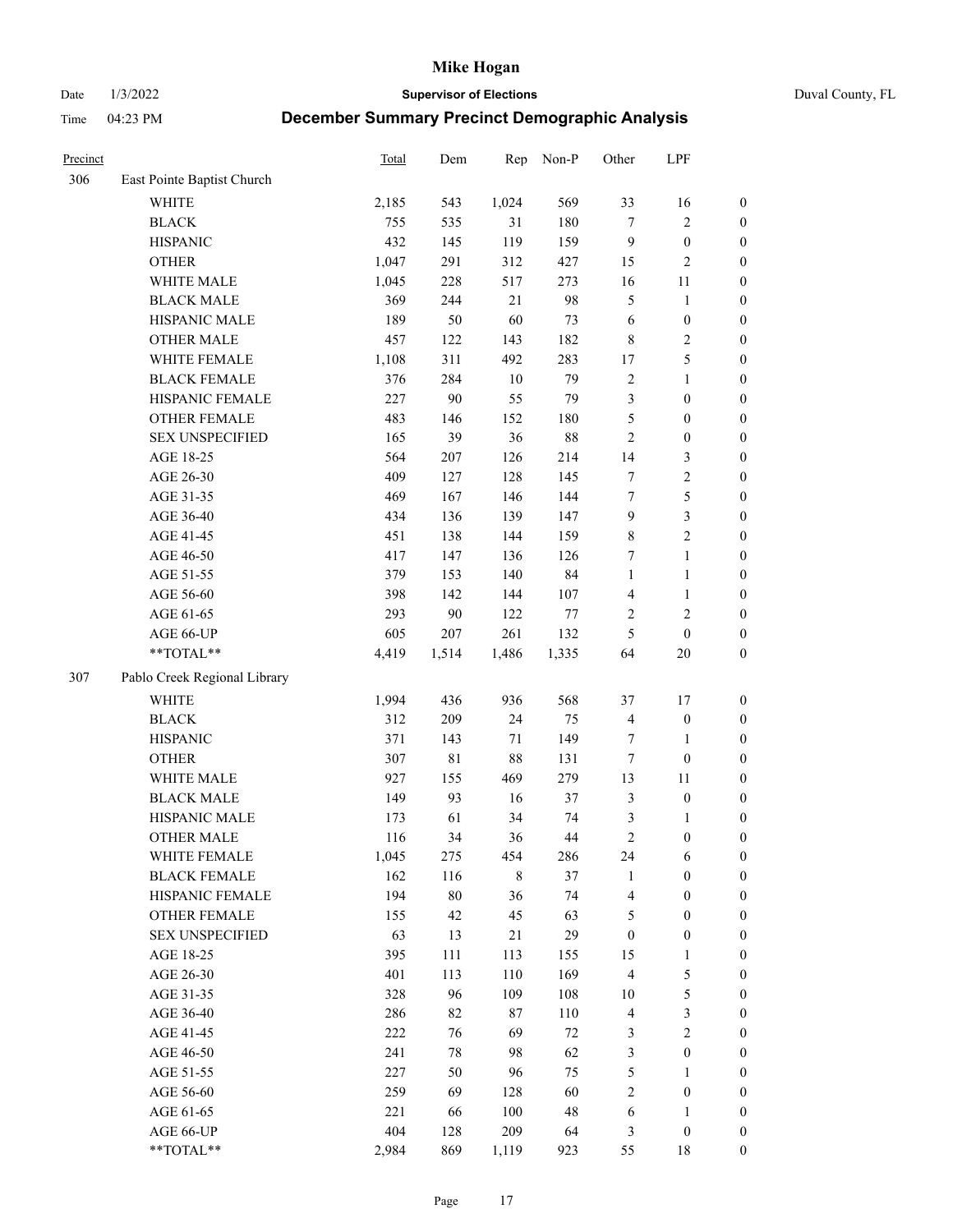Date 1/3/2022 **Supervisor of Elections** Duval County, FL

| Precinct |                            | Total  | Dem            | Rep            | Non-P       | Other            | LPF                     |                  |
|----------|----------------------------|--------|----------------|----------------|-------------|------------------|-------------------------|------------------|
| 308      | The Woods Community Center |        |                |                |             |                  |                         |                  |
|          | <b>WHITE</b>               | 1,400  | 312            | 788            | 267         | 20               | 13                      | $\boldsymbol{0}$ |
|          | <b>BLACK</b>               | 94     | 67             | $\,8\,$        | $18\,$      | $\mathbf{1}$     | $\boldsymbol{0}$        | $\boldsymbol{0}$ |
|          | <b>HISPANIC</b>            | 72     | 25             | 31             | 16          | $\boldsymbol{0}$ | $\boldsymbol{0}$        | $\boldsymbol{0}$ |
|          | <b>OTHER</b>               | 137    | 32             | 42             | 57          | 3                | 3                       | $\boldsymbol{0}$ |
|          | WHITE MALE                 | 663    | 118            | 378            | 147         | 11               | 9                       | $\boldsymbol{0}$ |
|          | <b>BLACK MALE</b>          | 44     | 31             | $\overline{4}$ | 9           | $\boldsymbol{0}$ | $\boldsymbol{0}$        | $\boldsymbol{0}$ |
|          | HISPANIC MALE              | $30\,$ | $10\,$         | 14             | 6           | $\boldsymbol{0}$ | $\boldsymbol{0}$        | $\boldsymbol{0}$ |
|          | <b>OTHER MALE</b>          | 57     | 10             | 22             | 21          | $\mathfrak{2}$   | $\overline{2}$          | $\boldsymbol{0}$ |
|          | WHITE FEMALE               | 727    | 193            | 406            | 115         | 9                | $\overline{\mathbf{4}}$ | $\boldsymbol{0}$ |
|          | <b>BLACK FEMALE</b>        | 47     | 35             | $\mathfrak{Z}$ | $\,$ 8 $\,$ | $\mathbf{1}$     | $\boldsymbol{0}$        | $\boldsymbol{0}$ |
|          | HISPANIC FEMALE            | 42     | 15             | 17             | $10\,$      | $\boldsymbol{0}$ | $\boldsymbol{0}$        | 0                |
|          | <b>OTHER FEMALE</b>        | 65     | $20\,$         | 17             | 27          | $\boldsymbol{0}$ | $\mathbf{1}$            | $\boldsymbol{0}$ |
|          | <b>SEX UNSPECIFIED</b>     | 28     | $\overline{4}$ | $\,$ 8 $\,$    | 15          | $\mathbf{1}$     | $\boldsymbol{0}$        | $\boldsymbol{0}$ |
|          | AGE 18-25                  | 155    | 51             | 51             | 47          | 4                | $\sqrt{2}$              | $\boldsymbol{0}$ |
|          | AGE 26-30                  | 87     | 17             | 37             | 30          | $\boldsymbol{0}$ | $\mathfrak{Z}$          | $\boldsymbol{0}$ |
|          | AGE 31-35                  | 126    | 32             | 59             | 32          | $\overline{c}$   | $\mathbf{1}$            | $\boldsymbol{0}$ |
|          | AGE 36-40                  | 186    | 29             | 106            | 43          | 3                | $\mathfrak{S}$          | $\boldsymbol{0}$ |
|          | AGE 41-45                  | 166    | 44             | 75             | $44\,$      | 3                | $\boldsymbol{0}$        | $\boldsymbol{0}$ |
|          | AGE 46-50                  | 151    | 31             | 75             | 39          | 3                | $\mathfrak{Z}$          | $\boldsymbol{0}$ |
|          | AGE 51-55                  | 132    | 31             | 73             | $27\,$      | $\mathbf{1}$     | $\boldsymbol{0}$        | 0                |
|          | AGE 56-60                  | 141    | 35             | 89             | 16          | $\boldsymbol{0}$ | $\mathbf{1}$            | 0                |
|          | AGE 61-65                  | 149    | 40             | 82             | 24          | 2                | $\mathbf{1}$            | 0                |
|          | AGE 66-UP                  | 410    | 126            | 222            | 56          | 6                | $\boldsymbol{0}$        | $\boldsymbol{0}$ |
|          | $**TOTAL**$                | 1,703  | 436            | 869            | 358         | 24               | 16                      | $\boldsymbol{0}$ |
| 309      | East Pointe Baptist Church |        |                |                |             |                  |                         |                  |
|          | <b>WHITE</b>               | 2,191  | 486            | 1,074          | 576         | 40               | 15                      | $\boldsymbol{0}$ |
|          | <b>BLACK</b>               | 505    | 394            | $18\,$         | 89          | 3                | $\mathbf{1}$            | $\boldsymbol{0}$ |
|          | <b>HISPANIC</b>            | 255    | 94             | $80\,$         | 78          | 3                | $\boldsymbol{0}$        | $\boldsymbol{0}$ |
|          | <b>OTHER</b>               | 462    | 153            | 142            | 162         | 5                | $\boldsymbol{0}$        | $\boldsymbol{0}$ |
|          | WHITE MALE                 | 1,010  | 172            | 531            | 275         | 19               | 13                      | $\boldsymbol{0}$ |
|          | <b>BLACK MALE</b>          | 205    | 151            | 9              | 43          | $\mathbf{1}$     | $\mathbf{1}$            | $\boldsymbol{0}$ |
|          | HISPANIC MALE              | 109    | 37             | 36             | 34          | $\overline{c}$   | $\boldsymbol{0}$        | 0                |
|          | <b>OTHER MALE</b>          | 196    | 52             | 64             | 78          | $\overline{c}$   | $\boldsymbol{0}$        | $\boldsymbol{0}$ |
|          | WHITE FEMALE               | 1,153  | 307            | 534            | 292         | 19               | 1                       | 0                |
|          | <b>BLACK FEMALE</b>        | 299    | 242            | 9              | 46          | $\sqrt{2}$       | $\boldsymbol{0}$        | $\boldsymbol{0}$ |
|          | HISPANIC FEMALE            | 141    | 55             | 42             | 43          | $\mathbf{1}$     | $\boldsymbol{0}$        | $\overline{0}$   |
|          | OTHER FEMALE               | 215    | 83             | $70\,$         | 60          | $\sqrt{2}$       | $\boldsymbol{0}$        | $\overline{0}$   |
|          | <b>SEX UNSPECIFIED</b>     | 85     | 28             | 19             | 34          | 3                | $\mathbf{1}$            | 0                |
|          | AGE 18-25                  | 374    | 131            | 113            | 117         | 13               | $\boldsymbol{0}$        | 0                |
|          | AGE 26-30                  | 342    | 122            | 106            | 104         | $\boldsymbol{7}$ | $\mathfrak{Z}$          | 0                |
|          | AGE 31-35                  | 370    | 129            | 104            | 127         | 7                | $\mathfrak{Z}$          | 0                |
|          | AGE 36-40                  | 345    | 105            | 119            | 112         | $\sqrt{2}$       | $\boldsymbol{7}$        | 0                |
|          | AGE 41-45                  | 278    | 97             | 77             | 99          | $\overline{4}$   | $\mathbf{1}$            | 0                |
|          | AGE 46-50                  | 230    | 78             | 91             | 57          | 3                | $\mathbf{1}$            | 0                |
|          | AGE 51-55                  | 252    | 79             | 123            | 49          | $\mathbf{1}$     | $\boldsymbol{0}$        | 0                |
|          | AGE 56-60                  | 286    | 79             | 139            | 64          | 4                | $\boldsymbol{0}$        | $\boldsymbol{0}$ |
|          | AGE 61-65                  | 300    | 100            | 138            | 61          | 1                | $\boldsymbol{0}$        | $\boldsymbol{0}$ |
|          | AGE 66-UP                  | 636    | 207            | 304            | 115         | 9                | $\mathbf{1}$            | $\boldsymbol{0}$ |
|          | **TOTAL**                  | 3,413  | 1,127          | 1,314          | 905         | 51               | 16                      | $\boldsymbol{0}$ |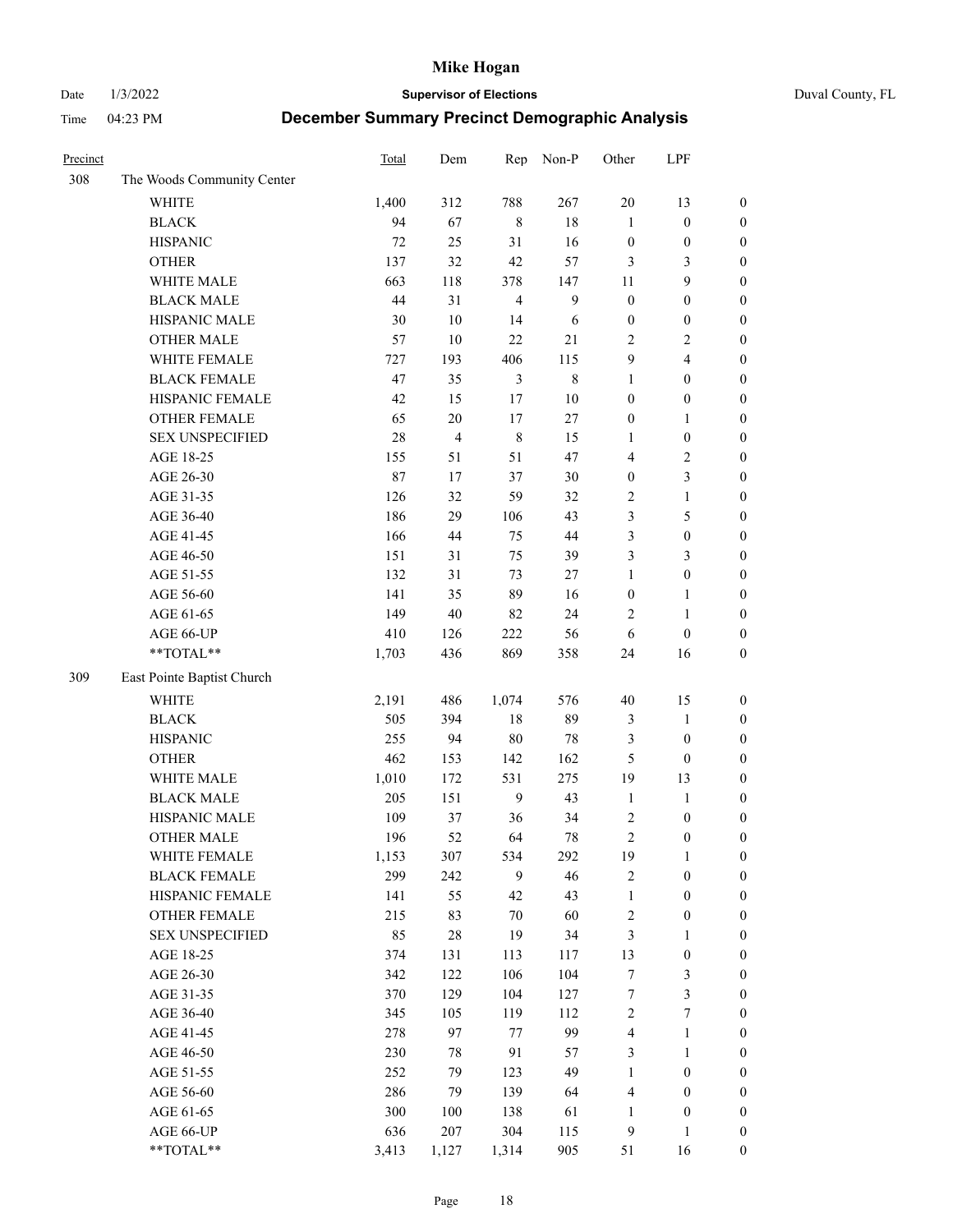Date 1/3/2022 **Supervisor of Elections** Duval County, FL

| <b>Precinct</b> |                                       | Total | Dem    | Rep            | Non-P  | Other            | LPF                     |                  |
|-----------------|---------------------------------------|-------|--------|----------------|--------|------------------|-------------------------|------------------|
| 310             | Fire Station #59                      |       |        |                |        |                  |                         |                  |
|                 | WHITE                                 | 2,566 | 478    | 1,552          | 497    | 31               | $\,$ 8 $\,$             | 0                |
|                 | <b>BLACK</b>                          | 92    | 71     | 3              | 17     | $\mathbf{1}$     | $\boldsymbol{0}$        | 0                |
|                 | <b>HISPANIC</b>                       | 97    | 26     | 34             | 36     | $\mathbf{1}$     | $\boldsymbol{0}$        | 0                |
|                 | <b>OTHER</b>                          | 231   | 78     | 74             | 73     | $\overline{4}$   | $\sqrt{2}$              | $\boldsymbol{0}$ |
|                 | WHITE MALE                            | 1,137 | 160    | 703            | 253    | 14               | $\tau$                  | $\boldsymbol{0}$ |
|                 | <b>BLACK MALE</b>                     | 49    | 36     | $\sqrt{2}$     | $10\,$ | $\mathbf{1}$     | $\boldsymbol{0}$        | 0                |
|                 | HISPANIC MALE                         | 36    | 10     | 15             | 11     | $\boldsymbol{0}$ | $\boldsymbol{0}$        | 0                |
|                 | <b>OTHER MALE</b>                     | 87    | 20     | 37             | 27     | $\mathbf{2}$     | $\mathbf{1}$            | 0                |
|                 | WHITE FEMALE                          | 1,409 | 311    | 839            | 241    | 17               | $\mathbf{1}$            | 0                |
|                 | <b>BLACK FEMALE</b>                   | 43    | 35     | $\mathbf{1}$   | $\tau$ | $\boldsymbol{0}$ | $\boldsymbol{0}$        | 0                |
|                 | HISPANIC FEMALE                       | 61    | 16     | 19             | 25     | 1                | $\boldsymbol{0}$        | 0                |
|                 | OTHER FEMALE                          | 117   | 52     | 29             | 33     | $\overline{c}$   | $\mathbf{1}$            | 0                |
|                 | <b>SEX UNSPECIFIED</b>                | 47    | 13     | 18             | 16     | $\boldsymbol{0}$ | $\boldsymbol{0}$        | $\boldsymbol{0}$ |
|                 | AGE 18-25                             | 181   | 45     | 74             | 58     | 3                | $\mathbf{1}$            | $\boldsymbol{0}$ |
|                 | AGE 26-30                             | 141   | 23     | 76             | 39     | 3                | $\boldsymbol{0}$        | $\boldsymbol{0}$ |
|                 | AGE 31-35                             | 193   | 33     | 103            | 52     | $\mathbf{1}$     | $\overline{\mathbf{4}}$ | $\boldsymbol{0}$ |
|                 | AGE 36-40                             | 256   | 62     | 121            | 67     | 4                | $\sqrt{2}$              | $\boldsymbol{0}$ |
|                 | AGE 41-45                             | 246   | 53     | 121            | 67     | 5                | $\boldsymbol{0}$        | $\boldsymbol{0}$ |
|                 | AGE 46-50                             | 213   | 49     | 114            | 48     | $\overline{c}$   | $\boldsymbol{0}$        | 0                |
|                 | AGE 51-55                             | 219   | 37     | 122            | 58     | $\mathbf{1}$     | $\mathbf{1}$            | 0                |
|                 | AGE 56-60                             | 200   | 32     | 130            | 35     | $\overline{c}$   | $\mathbf{1}$            | 0                |
|                 | AGE 61-65                             | 198   | 48     | 110            | 38     | $\overline{2}$   | $\boldsymbol{0}$        | 0                |
|                 | AGE 66-UP                             | 1,139 | 271    | 692            | 161    | 14               | 1                       | 0                |
|                 | **TOTAL**                             | 2,986 | 653    | 1,663          | 623    | 37               | $10\,$                  | $\boldsymbol{0}$ |
| 311             | Isle of Faith United Methodist Church |       |        |                |        |                  |                         |                  |
|                 | <b>WHITE</b>                          | 2,588 | 496    | 1,482          | 554    | 41               | 15                      | $\boldsymbol{0}$ |
|                 | <b>BLACK</b>                          | 99    | $72\,$ | $\tau$         | 18     | $\overline{c}$   | $\boldsymbol{0}$        | $\boldsymbol{0}$ |
|                 | <b>HISPANIC</b>                       | 102   | 32     | $40\,$         | 29     | $\mathbf{1}$     | $\boldsymbol{0}$        | $\boldsymbol{0}$ |
|                 | <b>OTHER</b>                          | 197   | 55     | 78             | 61     | $\sqrt{2}$       | $\mathbf{1}$            | $\boldsymbol{0}$ |
|                 | WHITE MALE                            | 1,228 | 172    | 748            | 276    | 23               | 9                       | $\boldsymbol{0}$ |
|                 | <b>BLACK MALE</b>                     | 50    | 33     | $\sqrt{5}$     | 12     | $\boldsymbol{0}$ | $\boldsymbol{0}$        | 0                |
|                 | HISPANIC MALE                         | 45    | 14     | 17             | 14     | $\boldsymbol{0}$ | $\boldsymbol{0}$        | 0                |
|                 | <b>OTHER MALE</b>                     | 81    | 23     | 39             | 19     | $\boldsymbol{0}$ | $\boldsymbol{0}$        | 0                |
|                 | WHITE FEMALE                          | 1,344 | 320    | 725            | 275    | 18               | 6                       | 0                |
|                 | <b>BLACK FEMALE</b>                   | 47    | 37     | $\overline{2}$ | 6      | $\sqrt{2}$       | $\boldsymbol{0}$        | $\overline{0}$   |
|                 | HISPANIC FEMALE                       | 55    | 17     | 23             | 14     | $\mathbf{1}$     | $\boldsymbol{0}$        | $\overline{0}$   |
|                 | OTHER FEMALE                          | 85    | 24     | 32             | 27     | 2                | $\boldsymbol{0}$        | $\overline{0}$   |
|                 | <b>SEX UNSPECIFIED</b>                | 51    | 15     | 16             | 19     | $\boldsymbol{0}$ | $\mathbf{1}$            | 0                |
|                 | AGE 18-25                             | 273   | 68     | 125            | 71     | 6                | $\mathfrak{Z}$          | 0                |
|                 | AGE 26-30                             | 299   | 70     | 129            | 98     | 2                | $\boldsymbol{0}$        | 0                |
|                 | AGE 31-35                             | 276   | 60     | 123            | 83     | 6                | $\overline{\mathbf{4}}$ | 0                |
|                 | AGE 36-40                             | 268   | 61     | 118            | 82     | 3                | $\overline{4}$          | 0                |
|                 | AGE 41-45                             | 192   | 44     | 82             | 61     | 5                | $\boldsymbol{0}$        | 0                |
|                 | AGE 46-50                             | 204   | 43     | 111            | 47     | $\sqrt{2}$       | $\mathbf{1}$            | 0                |
|                 | AGE 51-55                             | 230   | 42     | 137            | 42     | 6                | $\mathfrak{Z}$          | 0                |
|                 | AGE 56-60                             | 275   | 47     | 179            | 45     | 3                | 1                       | 0                |
|                 | AGE 61-65                             | 262   | 52     | 165            | 41     | 4                | $\boldsymbol{0}$        | $\overline{0}$   |
|                 | AGE 66-UP                             | 707   | 168    | 438            | 92     | 9                | $\boldsymbol{0}$        | 0                |
|                 | **TOTAL**                             | 2,986 | 655    | 1,607          | 662    | 46               | 16                      | $\boldsymbol{0}$ |
|                 |                                       |       |        |                |        |                  |                         |                  |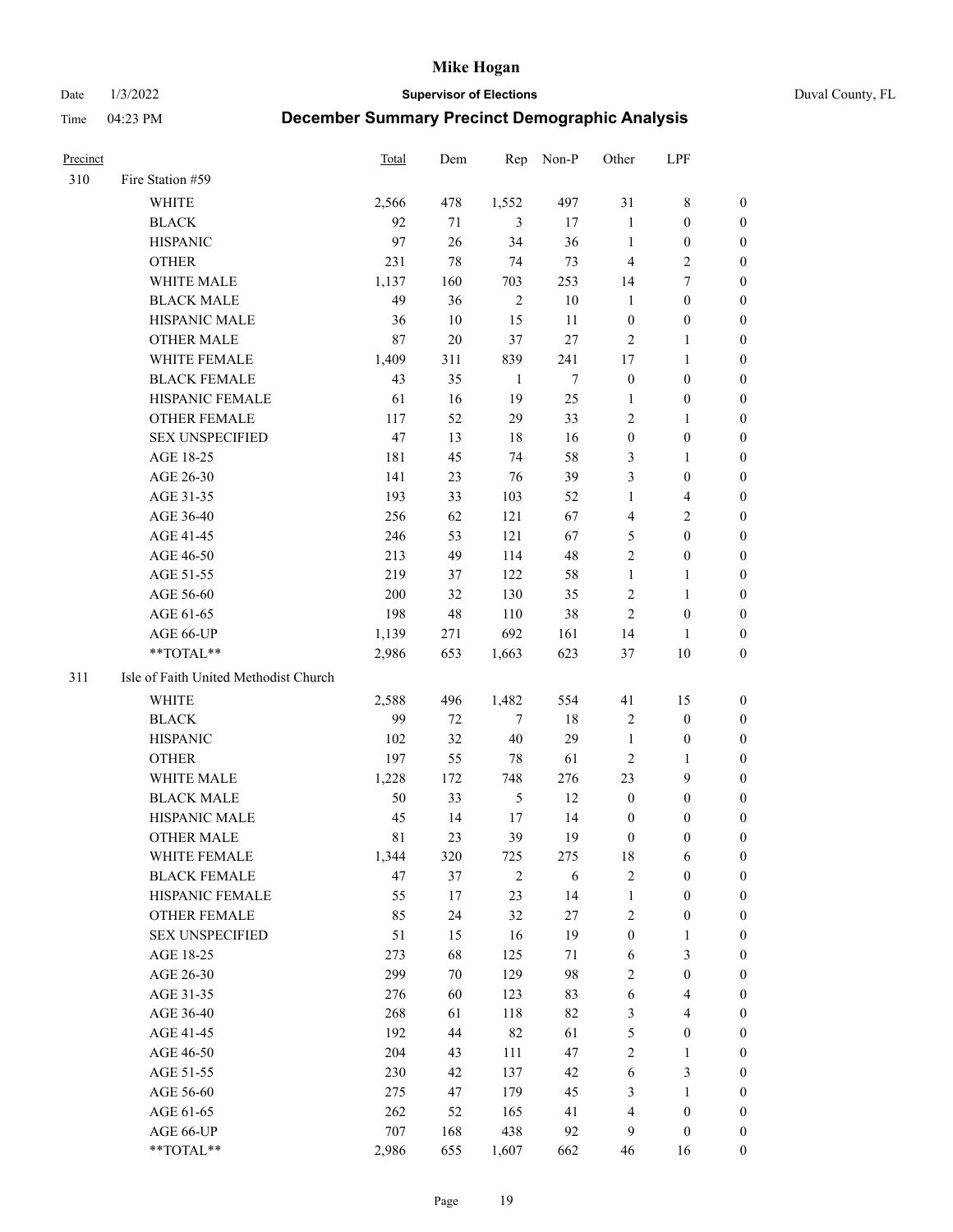Date 1/3/2022 **Supervisor of Elections** Duval County, FL

| <b>Precinct</b> |                              | Total | Dem    | Rep    | Non-P  | Other            | LPF                     |                  |
|-----------------|------------------------------|-------|--------|--------|--------|------------------|-------------------------|------------------|
| 312             | Pablo Creek Regional Library |       |        |        |        |                  |                         |                  |
|                 | <b>WHITE</b>                 | 6,311 | 1,306  | 3,365  | 1,480  | 121              | 39                      | 0                |
|                 | <b>BLACK</b>                 | 885   | 631    | $40\,$ | 198    | 16               | $\boldsymbol{0}$        | $\boldsymbol{0}$ |
|                 | <b>HISPANIC</b>              | 647   | 221    | 177    | 231    | 16               | $\overline{c}$          | $\boldsymbol{0}$ |
|                 | <b>OTHER</b>                 | 1,464 | 415    | 434    | 596    | $11\,$           | $8\,$                   | $\boldsymbol{0}$ |
|                 | WHITE MALE                   | 2,923 | 467    | 1,666  | 701    | 60               | 29                      | $\boldsymbol{0}$ |
|                 | <b>BLACK MALE</b>            | 420   | 272    | 23     | 115    | 10               | $\boldsymbol{0}$        | $\boldsymbol{0}$ |
|                 | HISPANIC MALE                | 287   | $80\,$ | 79     | 119    | $\,$ 8 $\,$      | $\mathbf{1}$            | $\boldsymbol{0}$ |
|                 | <b>OTHER MALE</b>            | 593   | 160    | 175    | 248    | 6                | $\overline{\mathbf{4}}$ | $\boldsymbol{0}$ |
|                 | WHITE FEMALE                 | 3,320 | 821    | 1,667  | 762    | 60               | $10\,$                  | $\boldsymbol{0}$ |
|                 | <b>BLACK FEMALE</b>          | 452   | 349    | 15     | 82     | 6                | $\boldsymbol{0}$        | $\boldsymbol{0}$ |
|                 | HISPANIC FEMALE              | 344   | 138    | 94     | 104    | 8                | $\boldsymbol{0}$        | 0                |
|                 | OTHER FEMALE                 | 703   | 215    | 215    | 266    | 4                | $\mathfrak{Z}$          | $\boldsymbol{0}$ |
|                 | <b>SEX UNSPECIFIED</b>       | 265   | $71\,$ | 82     | 108    | $\sqrt{2}$       | $\sqrt{2}$              | $\boldsymbol{0}$ |
|                 | AGE 18-25                    | 1,008 | 309    | 340    | 326    | $25\,$           | $8\,$                   | $\boldsymbol{0}$ |
|                 | AGE 26-30                    | 962   | 270    | 343    | 311    | 26               | 12                      | $\boldsymbol{0}$ |
|                 | AGE 31-35                    | 896   | 224    | 348    | 300    | 15               | $\boldsymbol{9}$        | $\boldsymbol{0}$ |
|                 | AGE 36-40                    | 802   | 229    | 286    | 264    | 18               | $\mathfrak s$           | $\boldsymbol{0}$ |
|                 | AGE 41-45                    | 765   | 204    | 304    | 245    | $\overline{9}$   | $\mathfrak{Z}$          | $\boldsymbol{0}$ |
|                 | AGE 46-50                    | 807   | 234    | 339    | 217    | 15               | $\sqrt{2}$              | $\boldsymbol{0}$ |
|                 | AGE 51-55                    | 823   | 213    | 395    | 204    | $\,8\,$          | $\mathfrak{Z}$          | $\boldsymbol{0}$ |
|                 | AGE 56-60                    | 801   | 192    | 408    | 184    | 14               | $\mathfrak{Z}$          | 0                |
|                 | AGE 61-65                    | 774   | 221    | 369    | 164    | $17\,$           | $\mathfrak{Z}$          | $\boldsymbol{0}$ |
|                 | AGE 66-UP                    | 1,669 | 477    | 884    | 290    | 17               | $\mathbf{1}$            | $\boldsymbol{0}$ |
|                 | $**TOTAL**$                  | 9,307 | 2,573  | 4,016  | 2,505  | 164              | 49                      | $\boldsymbol{0}$ |
| 313             | Coastal Baptist Church       |       |        |        |        |                  |                         |                  |
|                 | <b>WHITE</b>                 | 2,894 | 600    | 1,575  | 669    | 35               | 15                      | $\boldsymbol{0}$ |
|                 | <b>BLACK</b>                 | 735   | 563    | 31     | 138    | $\mathfrak{Z}$   | $\boldsymbol{0}$        | $\boldsymbol{0}$ |
|                 | <b>HISPANIC</b>              | 383   | 144    | 116    | 116    | 7                | $\boldsymbol{0}$        | $\boldsymbol{0}$ |
|                 | <b>OTHER</b>                 | 986   | 238    | 343    | 392    | $11\,$           | $\sqrt{2}$              | $\boldsymbol{0}$ |
|                 | WHITE MALE                   | 1,419 | 227    | 829    | 334    | $20\,$           | 9                       | $\boldsymbol{0}$ |
|                 | <b>BLACK MALE</b>            | 348   | 248    | 17     | 82     | $\mathbf{1}$     | $\boldsymbol{0}$        | $\boldsymbol{0}$ |
|                 | HISPANIC MALE                | 161   | 48     | 62     | 51     | $\boldsymbol{0}$ | $\boldsymbol{0}$        | $\boldsymbol{0}$ |
|                 | <b>OTHER MALE</b>            | 400   | 88     | 139    | 167    | 5                | $\mathbf{1}$            | $\boldsymbol{0}$ |
|                 | WHITE FEMALE                 | 1,434 | 370    | 728    | 316    | 14               | 6                       | 0                |
|                 | <b>BLACK FEMALE</b>          | 371   | 308    | 13     | 48     | $\sqrt{2}$       | $\boldsymbol{0}$        | $\boldsymbol{0}$ |
|                 | HISPANIC FEMALE              | 215   | 93     | 54     | 61     | $\boldsymbol{7}$ | $\boldsymbol{0}$        | $\boldsymbol{0}$ |
|                 | OTHER FEMALE                 | 482   | 126    | 186    | 164    | 5                | $\mathbf{1}$            | $\overline{0}$   |
|                 | <b>SEX UNSPECIFIED</b>       | 167   | 37     | 37     | 91     | $\overline{c}$   | $\boldsymbol{0}$        | 0                |
|                 | AGE 18-25                    | 519   | 172    | 159    | 176    | $11\,$           | $\mathbf{1}$            | 0                |
|                 | AGE 26-30                    | 453   | 144    | 150    | 146    | $\overline{9}$   | $\overline{\mathbf{4}}$ | 0                |
|                 | AGE 31-35                    | 543   | 154    | 212    | 167    | $\overline{9}$   | $\mathbf{1}$            | 0                |
|                 | AGE 36-40                    | 515   | 140    | 196    | 173    | 5                | $\mathbf{1}$            | 0                |
|                 | AGE 41-45                    | 471   | 135    | 182    | 148    | $\sqrt{2}$       | $\overline{\mathbf{4}}$ | 0                |
|                 | AGE 46-50                    | 392   | 113    | 172    | 101    | 4                | $\overline{c}$          | 0                |
|                 | AGE 51-55                    | 428   | 136    | 198    | $88\,$ | 4                | $\sqrt{2}$              | $\boldsymbol{0}$ |
|                 | AGE 56-60                    | 500   | 159    | 230    | 105    | 5                | 1                       | $\boldsymbol{0}$ |
|                 | AGE 61-65                    | 452   | 157    | 202    | $90\,$ | 3                | $\boldsymbol{0}$        | $\boldsymbol{0}$ |
|                 | AGE 66-UP                    | 725   | 235    | 364    | 121    | $\overline{4}$   | $\mathbf{1}$            | $\boldsymbol{0}$ |
|                 | **TOTAL**                    | 4,998 | 1,545  | 2,065  | 1,315  | 56               | 17                      | $\boldsymbol{0}$ |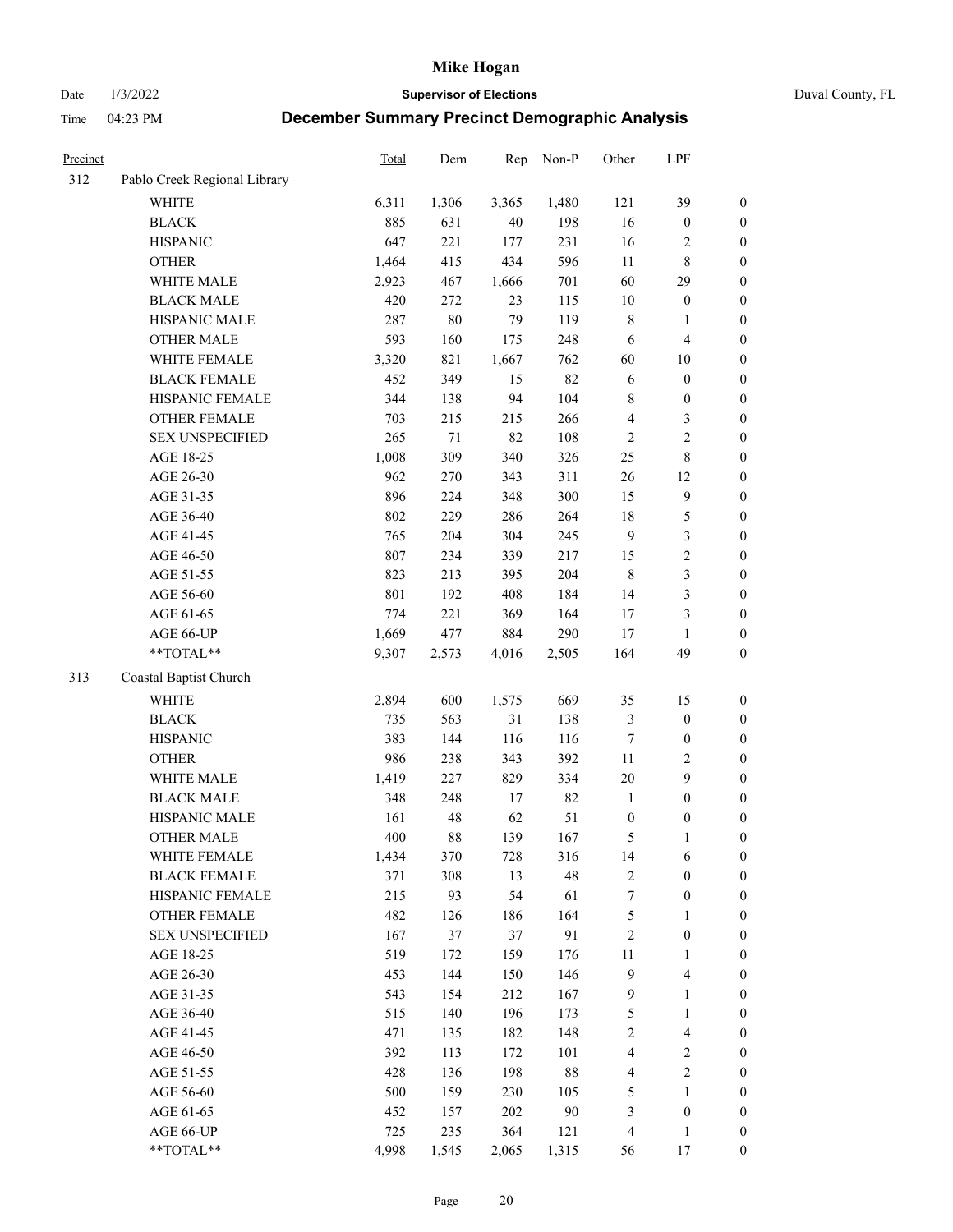Date 1/3/2022 **Supervisor of Elections** Duval County, FL

| Precinct |                           | Total | Dem       | Rep            | Non-P  | Other                   | LPF              |                  |
|----------|---------------------------|-------|-----------|----------------|--------|-------------------------|------------------|------------------|
| 315      | Coastal Baptist Church    |       |           |                |        |                         |                  |                  |
|          | <b>WHITE</b>              | 1,233 | 239       | 676            | 294    | 19                      | $\mathfrak{S}$   | 0                |
|          | <b>BLACK</b>              | 254   | 204       | 15             | 35     | $\boldsymbol{0}$        | $\boldsymbol{0}$ | 0                |
|          | <b>HISPANIC</b>           | 107   | $26\,$    | 41             | 39     | $\boldsymbol{0}$        | $\mathbf{1}$     | $\boldsymbol{0}$ |
|          | <b>OTHER</b>              | 219   | 55        | 69             | $90\,$ | 5                       | $\boldsymbol{0}$ | $\boldsymbol{0}$ |
|          | WHITE MALE                | 598   | 89        | 344            | 153    | 8                       | $\overline{4}$   | $\boldsymbol{0}$ |
|          | <b>BLACK MALE</b>         | 125   | 94        | 10             | 21     | $\boldsymbol{0}$        | $\boldsymbol{0}$ | $\boldsymbol{0}$ |
|          | HISPANIC MALE             | 47    | 11        | 17             | 19     | $\boldsymbol{0}$        | $\boldsymbol{0}$ | $\boldsymbol{0}$ |
|          | <b>OTHER MALE</b>         | 94    | 24        | 29             | 39     | $\mathbf{2}$            | $\boldsymbol{0}$ | $\boldsymbol{0}$ |
|          | WHITE FEMALE              | 616   | 148       | 318            | 138    | 11                      | $\mathbf{1}$     | $\boldsymbol{0}$ |
|          | <b>BLACK FEMALE</b>       | 127   | 109       | $\overline{4}$ | 14     | $\boldsymbol{0}$        | $\boldsymbol{0}$ | $\boldsymbol{0}$ |
|          | HISPANIC FEMALE           | 57    | 14        | 23             | 19     | $\boldsymbol{0}$        | $\mathbf{1}$     | $\boldsymbol{0}$ |
|          | OTHER FEMALE              | 99    | 23        | 35             | 38     | 3                       | $\boldsymbol{0}$ | $\boldsymbol{0}$ |
|          | <b>SEX UNSPECIFIED</b>    | 50    | 12        | 21             | 17     | $\boldsymbol{0}$        | $\boldsymbol{0}$ | $\boldsymbol{0}$ |
|          | AGE 18-25                 | 170   | 51        | 58             | 58     | 3                       | $\boldsymbol{0}$ | $\boldsymbol{0}$ |
|          | AGE 26-30                 | 167   | 43        | 61             | 58     | 3                       | $\sqrt{2}$       | $\boldsymbol{0}$ |
|          | AGE 31-35                 | 175   | 53        | 64             | 56     | $\sqrt{2}$              | $\boldsymbol{0}$ | $\boldsymbol{0}$ |
|          | AGE 36-40                 | 176   | 47        | 68             | 59     | $\boldsymbol{0}$        | $\sqrt{2}$       | $\boldsymbol{0}$ |
|          | AGE 41-45                 | 142   | 37        | 65             | 36     | $\overline{\mathbf{4}}$ | $\boldsymbol{0}$ | $\boldsymbol{0}$ |
|          | AGE 46-50                 | 149   | 32        | 74             | 39     | 2                       | $\overline{2}$   | $\boldsymbol{0}$ |
|          | AGE 51-55                 | 154   | 48        | 69             | 32     | 5                       | $\boldsymbol{0}$ | $\boldsymbol{0}$ |
|          | AGE 56-60                 | 205   | 57        | 112            | 36     | $\boldsymbol{0}$        | $\boldsymbol{0}$ | $\boldsymbol{0}$ |
|          | AGE 61-65                 | 169   | 61        | $78\,$         | 27     | 3                       | $\boldsymbol{0}$ | $\boldsymbol{0}$ |
|          | AGE 66-UP                 | 306   | 95        | 152            | 57     | $\sqrt{2}$              | $\boldsymbol{0}$ | $\boldsymbol{0}$ |
|          | **TOTAL**                 | 1,813 | 524       | 801            | 458    | 24                      | 6                | $\boldsymbol{0}$ |
| 401      | Glendale Community Church |       |           |                |        |                         |                  |                  |
|          |                           |       |           |                |        |                         |                  |                  |
|          | <b>WHITE</b>              | 1,036 | 239       | 580            | 192    | 18                      | $\boldsymbol{7}$ | $\boldsymbol{0}$ |
|          | <b>BLACK</b>              | 257   | 187       | 17             | 51     | $\overline{c}$          | $\boldsymbol{0}$ | $\boldsymbol{0}$ |
|          | <b>HISPANIC</b>           | 89    | 31        | 23             | 35     | $\boldsymbol{0}$        | $\boldsymbol{0}$ | $\boldsymbol{0}$ |
|          | <b>OTHER</b>              | 109   | 23        | 31             | 53     | $\sqrt{2}$              | $\boldsymbol{0}$ | $\boldsymbol{0}$ |
|          | WHITE MALE                | 492   | 104       | 273            | 102    | $\mathbf{9}$            | $\overline{4}$   | $\boldsymbol{0}$ |
|          | <b>BLACK MALE</b>         | 101   | 65        | 6              | $28\,$ | $\overline{c}$          | $\boldsymbol{0}$ | $\boldsymbol{0}$ |
|          | HISPANIC MALE             | 49    | $18\,$    | $11\,$         | $20\,$ | $\boldsymbol{0}$        | $\boldsymbol{0}$ | $\boldsymbol{0}$ |
|          | <b>OTHER MALE</b>         | 36    | 3         | 13             | 18     | 2                       | $\boldsymbol{0}$ | $\boldsymbol{0}$ |
|          | WHITE FEMALE              | 532   | 133       | 303            | 84     | 9                       | 3                | 0                |
|          | <b>BLACK FEMALE</b>       | 153   | 120       | 10             | 23     | $\boldsymbol{0}$        | $\boldsymbol{0}$ | $\boldsymbol{0}$ |
|          | HISPANIC FEMALE           | 39    | 13        | 12             | 14     | $\boldsymbol{0}$        | $\boldsymbol{0}$ | $\overline{0}$   |
|          | OTHER FEMALE              | 53    | 16        | 17             | $20\,$ | $\boldsymbol{0}$        | $\boldsymbol{0}$ | $\overline{0}$   |
|          | <b>SEX UNSPECIFIED</b>    | 36    | $\,$ $\,$ | 6              | $22\,$ | $\boldsymbol{0}$        | $\boldsymbol{0}$ | 0                |
|          | AGE 18-25                 | 165   | 56        | 48             | 56     | 4                       | $\mathbf{1}$     | 0                |
|          | AGE 26-30                 | 122   | 42        | 36             | 37     | $\overline{\mathbf{4}}$ | $\mathfrak{Z}$   | 0                |
|          | AGE 31-35                 | 155   | 51        | 51             | 50     | $\mathbf{1}$            | $\sqrt{2}$       | 0                |
|          | AGE 36-40                 | 119   | 45        | 46             | 24     | $\overline{\mathbf{4}}$ | $\boldsymbol{0}$ | 0                |
|          | AGE 41-45                 | 103   | 33        | 34             | 34     | $\overline{c}$          | $\boldsymbol{0}$ | 0                |
|          | AGE 46-50                 | 106   | 31        | 46             | 27     | 2                       | $\boldsymbol{0}$ | 0                |
|          | AGE 51-55                 | 112   | 38        | 49             | 23     | $\overline{c}$          | $\boldsymbol{0}$ | $\overline{0}$   |
|          | AGE 56-60                 | 136   | 33        | 75             | $28\,$ | $\boldsymbol{0}$        | $\boldsymbol{0}$ | $\overline{0}$   |
|          | AGE 61-65                 | 129   | 35        | 72             | $18\,$ | 3                       | $\mathbf{1}$     | $\overline{0}$   |
|          | AGE 66-UP                 | 344   | 116       | 194            | 34     | $\boldsymbol{0}$        | $\boldsymbol{0}$ | 0                |
|          | **TOTAL**                 | 1,491 | 480       | 651            | 331    | $22\,$                  | 7                | $\boldsymbol{0}$ |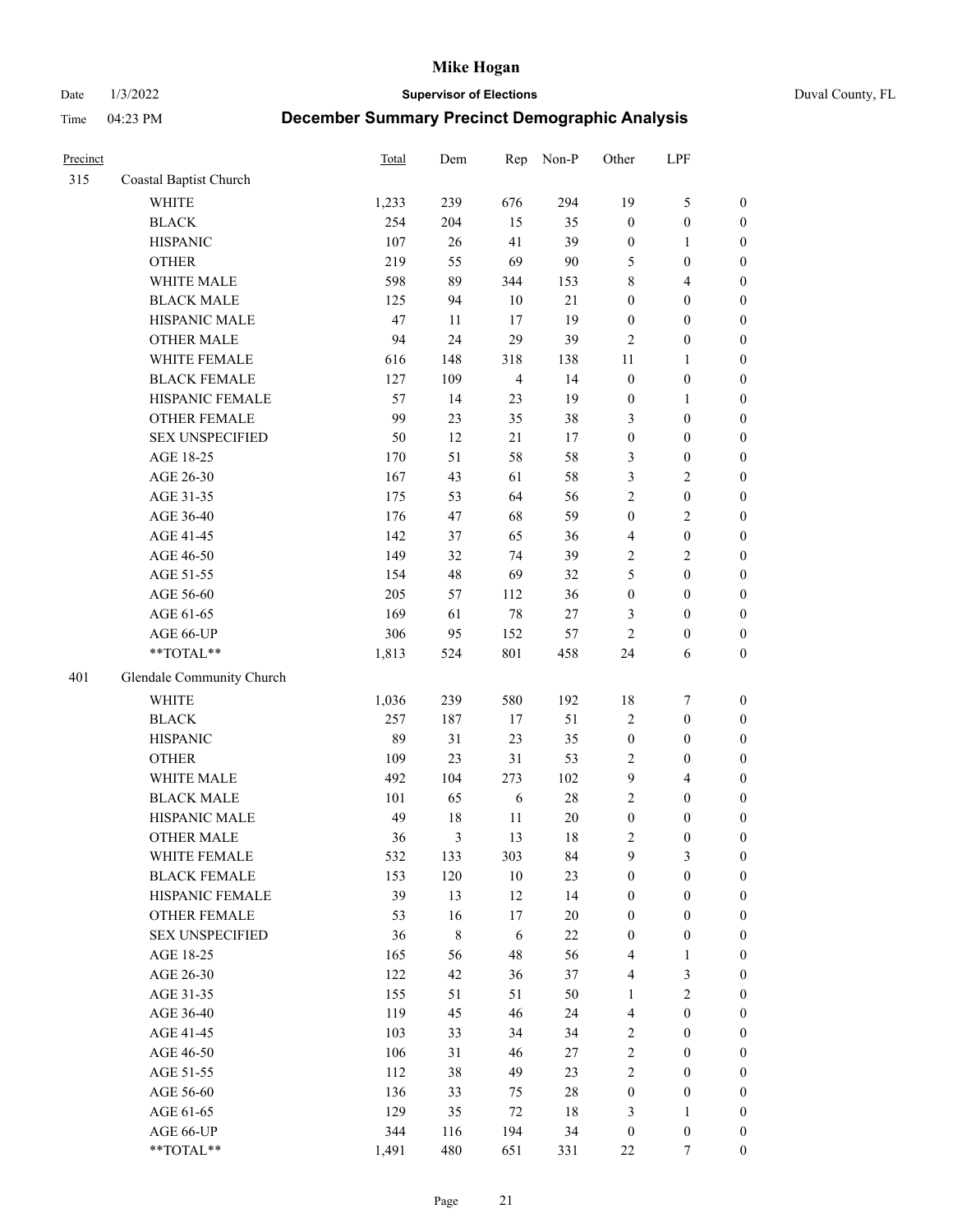Date 1/3/2022 **Supervisor of Elections** Duval County, FL

| <b>Precinct</b> |                                       | Total        | Dem        | Rep         | Non-P      | Other            | LPF                     |                  |
|-----------------|---------------------------------------|--------------|------------|-------------|------------|------------------|-------------------------|------------------|
| 402             | Iglesia Pentecostal Presencia De Dios |              |            |             |            |                  |                         |                  |
|                 | <b>WHITE</b>                          | 2,239        | 503        | 1,092       | 593        | 38               | 13                      | 0                |
|                 | <b>BLACK</b>                          | 827          | 623        | $42\,$      | 145        | 17               | $\boldsymbol{0}$        | 0                |
|                 | <b>HISPANIC</b>                       | 508          | 197        | 124         | 176        | 9                | $\sqrt{2}$              | 0                |
|                 | <b>OTHER</b>                          | 628          | 183        | 178         | 256        | 10               | 1                       | $\boldsymbol{0}$ |
|                 | WHITE MALE                            | 1,045        | 180        | 531         | 304        | $21\,$           | 9                       | $\boldsymbol{0}$ |
|                 | <b>BLACK MALE</b>                     | 347          | 241        | 21          | $78\,$     | 7                | $\boldsymbol{0}$        | $\boldsymbol{0}$ |
|                 | HISPANIC MALE                         | 225          | 68         | 73          | 77         | 5                | $\sqrt{2}$              | $\boldsymbol{0}$ |
|                 | <b>OTHER MALE</b>                     | 240          | 73         | 70          | 91         | 6                | $\boldsymbol{0}$        | $\boldsymbol{0}$ |
|                 | WHITE FEMALE                          | 1,167        | 321        | 541         | 284        | 17               | $\overline{4}$          | 0                |
|                 | <b>BLACK FEMALE</b>                   | 468          | 371        | 21          | 66         | 10               | $\boldsymbol{0}$        | 0                |
|                 | HISPANIC FEMALE                       | 269          | 120        | 50          | 95         | $\overline{4}$   | $\boldsymbol{0}$        | 0                |
|                 | <b>OTHER FEMALE</b>                   | 302          | 94         | 93          | 111        | 3                | $\mathbf{1}$            | 0                |
|                 | <b>SEX UNSPECIFIED</b>                | 139          | 38         | 36          | 64         | $\mathbf{1}$     | $\boldsymbol{0}$        | $\boldsymbol{0}$ |
|                 | AGE 18-25                             | 463          | 163        | 102         | 177        | 19               | $\sqrt{2}$              | $\boldsymbol{0}$ |
|                 | AGE 26-30                             | 451          | 155        | 115         | 165        | 14               | $\sqrt{2}$              | $\boldsymbol{0}$ |
|                 | AGE 31-35                             | 414          | 143        | 107         | 151        | $\overline{9}$   | $\overline{\mathbf{4}}$ | $\boldsymbol{0}$ |
|                 | AGE 36-40                             | 373          | 119        | 112         | 136        | 5                | $\mathbf{1}$            | $\boldsymbol{0}$ |
|                 | AGE 41-45                             | 360          | 137        | 114         | 101        | 7                | $\mathbf{1}$            | $\boldsymbol{0}$ |
|                 | AGE 46-50                             | 292          | 103        | 104         | $80\,$     | $\overline{4}$   | $\mathbf{1}$            | $\boldsymbol{0}$ |
|                 | AGE 51-55                             | 338          | 130        | 122         | 82         | 3                | $\mathbf{1}$            | 0                |
|                 | AGE 56-60                             | 393          | 148        | 168         | 73         | $\overline{4}$   | $\boldsymbol{0}$        | 0                |
|                 | AGE 61-65                             | 379          | 140        | 150         | 86         | 2                | $\mathbf{1}$            | 0                |
|                 | AGE 66-UP                             | 739          | 268        | 342         | 119        | $\tau$           | $\mathfrak{Z}$          | 0                |
|                 | **TOTAL**                             | 4,202        | 1,506      | 1,436       | 1,170      | 74               | 16                      | $\boldsymbol{0}$ |
| 403             | Restoration Church                    |              |            |             |            |                  |                         |                  |
|                 | <b>WHITE</b>                          | 3,184        | 807        | 1,549       | 765        | 51               | 12                      | $\boldsymbol{0}$ |
|                 | <b>BLACK</b>                          | 1,466        | 1,114      | 55          | 276        | 20               | $\mathbf{1}$            | $\boldsymbol{0}$ |
|                 | <b>HISPANIC</b>                       | 704          | 255        | 161         | 280        | $\overline{4}$   | $\overline{4}$          | $\boldsymbol{0}$ |
|                 | <b>OTHER</b>                          | 784          | 279        | 174         | 322        | 8                | $\mathbf{1}$            | $\boldsymbol{0}$ |
|                 | WHITE MALE                            |              | 304        |             |            | 22               | $\,$ 8 $\,$             | $\overline{0}$   |
|                 | <b>BLACK MALE</b>                     | 1,467<br>567 | 384        | 778<br>29   | 355<br>145 | $\,$ 8 $\,$      | $\mathbf{1}$            | 0                |
|                 | HISPANIC MALE                         | 299          | 95         | 83          | 120        | $\boldsymbol{0}$ | 1                       | 0                |
|                 | <b>OTHER MALE</b>                     | 317          | 109        | 77          | 124        | 6                | $\mathbf{1}$            | 0                |
|                 |                                       |              |            |             |            | 29               | 4                       | 0                |
|                 | WHITE FEMALE<br><b>BLACK FEMALE</b>   | 1,683<br>878 | 495<br>713 | 759<br>26   | 396<br>128 | 11               | $\boldsymbol{0}$        | $\boldsymbol{0}$ |
|                 | HISPANIC FEMALE                       | 384          | 155        | 74          | 148        | 4                | $\mathfrak{Z}$          | $\overline{0}$   |
|                 | OTHER FEMALE                          | 346          | 131        | $8\sqrt{1}$ | 132        | $\boldsymbol{2}$ | $\boldsymbol{0}$        | $\overline{0}$   |
|                 | <b>SEX UNSPECIFIED</b>                | 197          | 69         | 32          | 95         | $\mathbf{1}$     | $\boldsymbol{0}$        | 0                |
|                 | AGE 18-25                             | 691          | 278        | 149         | 242        | 20               | $\sqrt{2}$              | 0                |
|                 | AGE 26-30                             | 595          | 226        | 139         | 215        | 14               | $\mathbf{1}$            | 0                |
|                 | AGE 31-35                             | 589          | 225        | 156         | 196        | 11               | $\mathbf{1}$            | 0                |
|                 | AGE 36-40                             | 536          | 214        | 129         | 182        | $\overline{9}$   | $\sqrt{2}$              | 0                |
|                 | AGE 41-45                             | 495          | 209        | 121         | 157        | $\overline{4}$   | $\overline{\mathbf{4}}$ | 0                |
|                 | AGE 46-50                             | 483          | 196        | 145         | 135        | 4                | $\mathfrak{Z}$          | 0                |
|                 | AGE 51-55                             | 495          | 196        | 178         | 117        | $\sqrt{2}$       | $\sqrt{2}$              | $\boldsymbol{0}$ |
|                 | AGE 56-60                             | 565          | 218        | 222         | 116        | 7                | $\sqrt{2}$              | $\boldsymbol{0}$ |
|                 | AGE 61-65                             | 555          | 204        | 243         | 104        | 3                | $\mathbf{1}$            | $\boldsymbol{0}$ |
|                 | AGE 66-UP                             | 1,134        | 489        | 457         | 179        | 9                | $\boldsymbol{0}$        | $\boldsymbol{0}$ |
|                 | **TOTAL**                             | 6,138        | 2,455      | 1,939       | 1,643      | 83               | 18                      | $\boldsymbol{0}$ |
|                 |                                       |              |            |             |            |                  |                         |                  |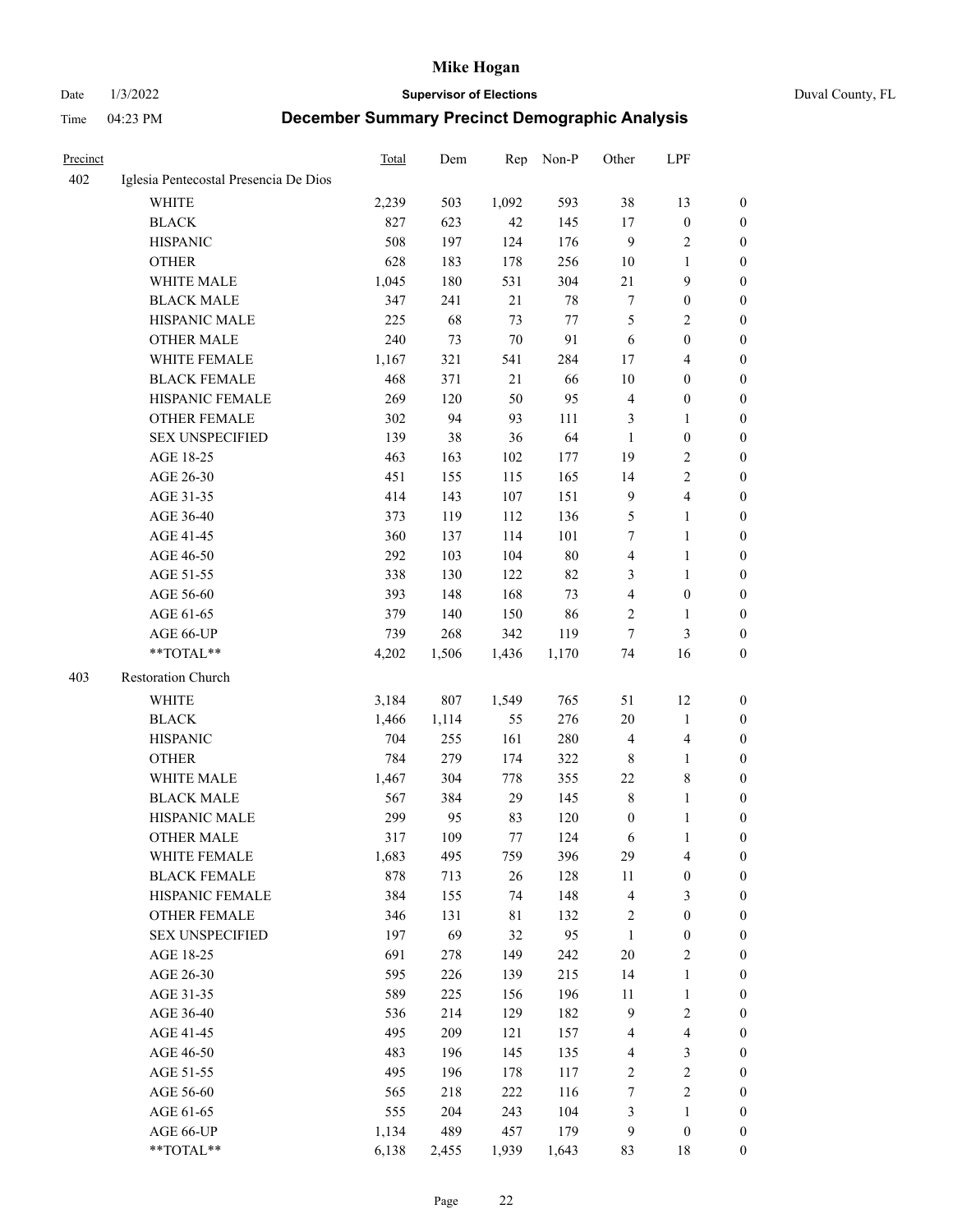Date 1/3/2022 **Supervisor of Elections** Duval County, FL

| Precinct |                                   | <b>Total</b> | Dem    | Rep            | Non-P      | Other            | LPF                     |                  |
|----------|-----------------------------------|--------------|--------|----------------|------------|------------------|-------------------------|------------------|
| 404      | Holiday Hill Baptist Church       |              |        |                |            |                  |                         |                  |
|          | <b>WHITE</b>                      | 2,367        | 537    | 1,391          | 406        | 21               | 12                      | 0                |
|          | <b>BLACK</b>                      | 198          | 159    | 11             | 24         | $\overline{4}$   | $\boldsymbol{0}$        | $\boldsymbol{0}$ |
|          | <b>HISPANIC</b>                   | 120          | 39     | 42             | 33         | 6                | $\boldsymbol{0}$        | $\boldsymbol{0}$ |
|          | <b>OTHER</b>                      | 200          | 57     | 59             | $80\,$     | $\overline{2}$   | $\sqrt{2}$              | $\boldsymbol{0}$ |
|          | WHITE MALE                        | 1,099        | 218    | 650            | 214        | 11               | 6                       | $\boldsymbol{0}$ |
|          | <b>BLACK MALE</b>                 | 105          | 79     | 6              | 17         | 3                | $\boldsymbol{0}$        | $\boldsymbol{0}$ |
|          | HISPANIC MALE                     | 64           | $20\,$ | 22             | 19         | 3                | $\boldsymbol{0}$        | $\boldsymbol{0}$ |
|          | <b>OTHER MALE</b>                 | 73           | 13     | 21             | 35         | $\mathbf{2}$     | $\overline{2}$          | $\boldsymbol{0}$ |
|          | WHITE FEMALE                      | 1,238        | 315    | 722            | 185        | 10               | 6                       | $\boldsymbol{0}$ |
|          | <b>BLACK FEMALE</b>               | 89           | 77     | $\mathfrak{H}$ | $\sqrt{6}$ | $\mathbf{1}$     | $\boldsymbol{0}$        | 0                |
|          | HISPANIC FEMALE                   | 56           | 19     | $20\,$         | 14         | 3                | $\boldsymbol{0}$        | 0                |
|          | OTHER FEMALE                      | 82           | 33     | 23             | 26         | $\boldsymbol{0}$ | $\boldsymbol{0}$        | $\boldsymbol{0}$ |
|          | <b>SEX UNSPECIFIED</b>            | 79           | 18     | 34             | 27         | $\boldsymbol{0}$ | $\boldsymbol{0}$        | $\boldsymbol{0}$ |
|          | AGE 18-25                         | 251          | 69     | 101            | 75         | 4                | $\sqrt{2}$              | $\boldsymbol{0}$ |
|          | AGE 26-30                         | 218          | 58     | 98             | 58         | 3                | $\mathbf{1}$            | $\boldsymbol{0}$ |
|          | AGE 31-35                         | 253          | 69     | 100            | 78         | 3                | $\mathfrak{Z}$          | $\boldsymbol{0}$ |
|          | AGE 36-40                         | 238          | 57     | 114            | 63         | $\overline{c}$   | $\sqrt{2}$              | $\boldsymbol{0}$ |
|          | AGE 41-45                         | 218          | 64     | 99             | 46         | $\tau$           | $\overline{2}$          | $\boldsymbol{0}$ |
|          | AGE 46-50                         | 205          | 60     | 101            | 42         | $\overline{c}$   | $\boldsymbol{0}$        | $\boldsymbol{0}$ |
|          | AGE 51-55                         | 226          | 47     | 136            | 38         | 5                | $\boldsymbol{0}$        | $\boldsymbol{0}$ |
|          | AGE 56-60                         | 247          | 63     | 140            | 37         | 3                | $\overline{4}$          | 0                |
|          | AGE 61-65                         | 289          | 76     | 168            | 43         | $\mathbf{2}$     | $\boldsymbol{0}$        | 0                |
|          | AGE 66-UP                         | 740          | 229    | 446            | 63         | $\sqrt{2}$       | $\boldsymbol{0}$        | $\boldsymbol{0}$ |
|          | $**TOTAL**$                       | 2,885        | 792    | 1,503          | 543        | 33               | 14                      | $\boldsymbol{0}$ |
| 405      | Harvest Time Christian Fellowship |              |        |                |            |                  |                         |                  |
|          | <b>WHITE</b>                      | 988          | 279    | 460            | 221        | 19               | $\mathbf{9}$            | $\boldsymbol{0}$ |
|          | <b>BLACK</b>                      | 644          | 496    | 17             | 124        | 4                | $\mathfrak{Z}$          | $\boldsymbol{0}$ |
|          | <b>HISPANIC</b>                   | 233          | 84     | 59             | 83         | 6                | $\mathbf{1}$            | $\boldsymbol{0}$ |
|          | <b>OTHER</b>                      | 198          | 65     | 50             | 83         | $\boldsymbol{0}$ | $\boldsymbol{0}$        | $\boldsymbol{0}$ |
|          | WHITE MALE                        | 473          | 117    | 236            | 102        | 11               | $\boldsymbol{7}$        | $\boldsymbol{0}$ |
|          | <b>BLACK MALE</b>                 | 262          | 190    | 13             | 55         | $\sqrt{2}$       | $\sqrt{2}$              | $\boldsymbol{0}$ |
|          | HISPANIC MALE                     | 93           | 29     | 24             | 37         | 2                | $\mathbf{1}$            | $\boldsymbol{0}$ |
|          | <b>OTHER MALE</b>                 | 71           | 20     | 15             | 36         | $\boldsymbol{0}$ | $\boldsymbol{0}$        | $\boldsymbol{0}$ |
|          | WHITE FEMALE                      | 501          | 157    | 219            | 115        | 8                | 2                       | 0                |
|          | <b>BLACK FEMALE</b>               | 361          | 293    | $\overline{4}$ | 61         | $\mathbf{2}$     | $\mathbf{1}$            | $\boldsymbol{0}$ |
|          | HISPANIC FEMALE                   | 134          | 54     | 31             | 45         | 4                | $\boldsymbol{0}$        | $\overline{0}$   |
|          | OTHER FEMALE                      | 95           | 35     | $27\,$         | 33         | $\boldsymbol{0}$ | $\boldsymbol{0}$        | $\overline{0}$   |
|          | <b>SEX UNSPECIFIED</b>            | 73           | 29     | 17             | 27         | $\boldsymbol{0}$ | $\boldsymbol{0}$        | 0                |
|          | AGE 18-25                         | 259          | 108    | 49             | 97         | 4                | $\mathbf{1}$            | 0                |
|          | AGE 26-30                         | 271          | 125    | 47             | 91         | 4                | $\overline{\mathbf{4}}$ | 0                |
|          | AGE 31-35                         | 236          | 108    | 59             | 59         | 8                | $\sqrt{2}$              | 0                |
|          | AGE 36-40                         | 190          | 85     | 47             | 51         | 3                | $\overline{4}$          | 0                |
|          | AGE 41-45                         | 179          | 80     | 45             | 50         | 3                | $\mathbf{1}$            | 0                |
|          | AGE 46-50                         | 147          | 68     | 37             | 39         | 3                | $\boldsymbol{0}$        | 0                |
|          | AGE 51-55                         | 166          | 78     | 54             | 34         | $\boldsymbol{0}$ | $\boldsymbol{0}$        | 0                |
|          | AGE 56-60                         | 179          | 86     | 65             | 27         | $\boldsymbol{0}$ | $\mathbf{1}$            | 0                |
|          | AGE 61-65                         | 161          | 63     | 77             | 20         | 1                | $\boldsymbol{0}$        | $\overline{0}$   |
|          | AGE 66-UP                         | 275          | 123    | 106            | 43         | 3                | $\boldsymbol{0}$        | 0                |
|          | **TOTAL**                         | 2,063        | 924    | 586            | 511        | 29               | 13                      | $\boldsymbol{0}$ |
|          |                                   |              |        |                |            |                  |                         |                  |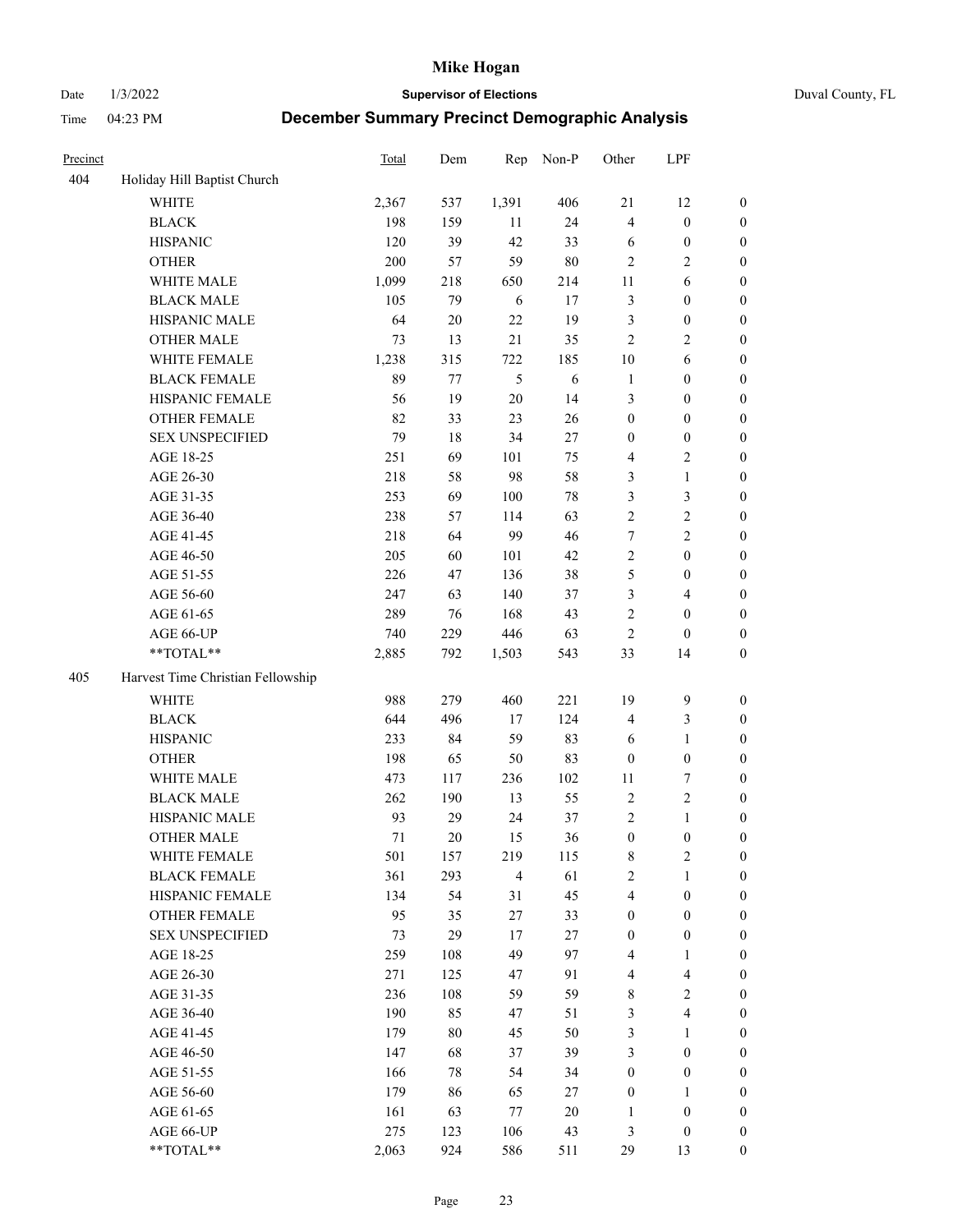Date 1/3/2022 **Supervisor of Elections** Duval County, FL

| Precinct |                            | <b>Total</b> | Dem   | Rep          | Non-P   | Other            | LPF                     |                                      |
|----------|----------------------------|--------------|-------|--------------|---------|------------------|-------------------------|--------------------------------------|
| 407      | Southpoint Baptist Church  |              |       |              |         |                  |                         |                                      |
|          | <b>WHITE</b>               | 3,857        | 923   | 1,966        | 854     | 75               | 39                      | 0                                    |
|          | <b>BLACK</b>               | 1,060        | 807   | 39           | 192     | 19               | $\mathfrak{Z}$          | 0                                    |
|          | <b>HISPANIC</b>            | 438          | 176   | 92           | 162     | $\tau$           | $\mathbf{1}$            | $\boldsymbol{0}$                     |
|          | <b>OTHER</b>               | 891          | 320   | 178          | 380     | 10               | $\mathfrak{Z}$          | $\boldsymbol{0}$                     |
|          | WHITE MALE                 | 1,833        | 365   | 968          | 438     | 36               | 26                      | $\boldsymbol{0}$                     |
|          | <b>BLACK MALE</b>          | 413          | 297   | 15           | 90      | $\mathbf{9}$     | $\sqrt{2}$              | $\boldsymbol{0}$                     |
|          | HISPANIC MALE              | 176          | 64    | 47           | 62      | 3                | $\boldsymbol{0}$        | $\boldsymbol{0}$                     |
|          | <b>OTHER MALE</b>          | 364          | 114   | 73           | 169     | $\tau$           | $\mathbf{1}$            | $\boldsymbol{0}$                     |
|          | WHITE FEMALE               | 1,987        | 548   | 983          | 405     | 39               | 12                      | $\boldsymbol{0}$                     |
|          | <b>BLACK FEMALE</b>        | 635          | 501   | 23           | 100     | $10\,$           | $\mathbf{1}$            | 0                                    |
|          | HISPANIC FEMALE            | 256          | 109   | 43           | 99      | 4                | $\mathbf{1}$            | 0                                    |
|          | OTHER FEMALE               | 404          | 172   | 88           | 141     | 3                | $\boldsymbol{0}$        | $\boldsymbol{0}$                     |
|          | <b>SEX UNSPECIFIED</b>     | 178          | 56    | 35           | 84      | $\boldsymbol{0}$ | $\mathfrak{Z}$          | $\boldsymbol{0}$                     |
|          | AGE 18-25                  | 740          | 307   | 197          | 216     | $10\,$           | $10\,$                  | $\boldsymbol{0}$                     |
|          | AGE 26-30                  | 888          | 321   | 248          | 287     | 25               | $\boldsymbol{7}$        | $\boldsymbol{0}$                     |
|          | AGE 31-35                  | 716          | 289   | 180          | 225     | 17               | $\mathfrak s$           | $\boldsymbol{0}$                     |
|          | AGE 36-40                  | 578          | 205   | 178          | 171     | 21               | $\mathfrak{Z}$          | $\boldsymbol{0}$                     |
|          | AGE 41-45                  | 461          | 166   | 136          | 147     | 6                | $\sqrt{6}$              | $\boldsymbol{0}$                     |
|          | AGE 46-50                  | 446          | 149   | 161          | 123     | 7                | 6                       | $\boldsymbol{0}$                     |
|          | AGE 51-55                  | 458          | 154   | 182          | 114     | 6                | $\mathbf{2}$            | $\boldsymbol{0}$                     |
|          | AGE 56-60                  | 440          | 137   | 218          | 79      | $\overline{4}$   | $\sqrt{2}$              |                                      |
|          |                            | 410          |       | 194          |         |                  | $\mathfrak s$           | 0<br>$\boldsymbol{0}$                |
|          | AGE 61-65                  |              | 134   |              | 71      | 6                |                         |                                      |
|          | AGE 66-UP<br>**TOTAL**     | 1,109        | 364   | 581<br>2,275 | 155     | 9                | $\boldsymbol{0}$        | $\boldsymbol{0}$<br>$\boldsymbol{0}$ |
|          |                            | 6,246        | 2,226 |              | 1,588   | 111              | 46                      |                                      |
| 408      | Dean Road Church of Christ |              |       |              |         |                  |                         |                                      |
|          | <b>WHITE</b>               | 2,840        | 606   | 1,614        | 566     | 41               | 13                      | $\boldsymbol{0}$                     |
|          | <b>BLACK</b>               | 559          | 427   | 25           | 98      | 7                | $\sqrt{2}$              | $\boldsymbol{0}$                     |
|          | <b>HISPANIC</b>            | 311          | 118   | 77           | 110     | 4                | $\sqrt{2}$              | $\boldsymbol{0}$                     |
|          | <b>OTHER</b>               | 412          | 117   | 145          | 142     | 7                | $\mathbf{1}$            | $\boldsymbol{0}$                     |
|          | WHITE MALE                 | 1,316        | 223   | 768          | 299     | 18               | $8\,$                   | $\boldsymbol{0}$                     |
|          | <b>BLACK MALE</b>          | 208          | 139   | 16           | 48      | $\overline{4}$   | $\mathbf{1}$            | $\boldsymbol{0}$                     |
|          | HISPANIC MALE              | 141          | 48    | 34           | 56      | 2                | 1                       | 0                                    |
|          | <b>OTHER MALE</b>          | 155          | 33    | 61           | 60      | $\mathbf{1}$     | $\boldsymbol{0}$        | $\boldsymbol{0}$                     |
|          | WHITE FEMALE               | 1,486        | 376   | 828          | 254     | 23               | 5                       | 0                                    |
|          | <b>BLACK FEMALE</b>        | 338          | 280   | 8            | 46      | 3                | $\mathbf{1}$            | $\boldsymbol{0}$                     |
|          | HISPANIC FEMALE            | 161          | 69    | 41           | 48      | $\overline{c}$   | $\mathbf{1}$            | $\overline{0}$                       |
|          | <b>OTHER FEMALE</b>        | 188          | 62    | 69           | 52      | 5                | $\boldsymbol{0}$        | $\overline{0}$                       |
|          | <b>SEX UNSPECIFIED</b>     | 129          | 38    | 36           | 53      | $\mathbf{1}$     | $\mathbf{1}$            | 0                                    |
|          | AGE 18-25                  | 373          | 136   | 103          | 116     | 15               | $\mathfrak{Z}$          | 0                                    |
|          | AGE 26-30                  | 375          | 124   | 115          | 124     | $10\,$           | $\sqrt{2}$              | 0                                    |
|          | AGE 31-35                  | 401          | 123   | 151          | 122     | $\sqrt{2}$       | $\mathfrak{Z}$          | 0                                    |
|          | AGE 36-40                  | 344          | 101   | 130          | 107     | 5                | $\mathbf{1}$            | 0                                    |
|          | AGE 41-45                  | 293          | 82    | 125          | 79      | 3                | $\overline{\mathbf{4}}$ | 0                                    |
|          | AGE 46-50                  | 266          | 76    | 128          | 58      | 3                | 1                       | 0                                    |
|          | AGE 51-55                  | 325          | 97    | 151          | 69      | 5                | $\mathfrak{Z}$          | 0                                    |
|          | AGE 56-60                  | 386          | 82    | 221          | $80\,$  | 3                | $\boldsymbol{0}$        | $\overline{0}$                       |
|          | AGE 61-65                  | 384          | 113   | 210          | 61      | $\boldsymbol{0}$ | $\boldsymbol{0}$        | $\overline{0}$                       |
|          | AGE 66-UP                  | 975          | 334   | 527          | $100\,$ | 13               | $\mathbf{1}$            | 0                                    |
|          | **TOTAL**                  | 4,122        | 1,268 | 1,861        | 916     | 59               | 18                      | $\boldsymbol{0}$                     |
|          |                            |              |       |              |         |                  |                         |                                      |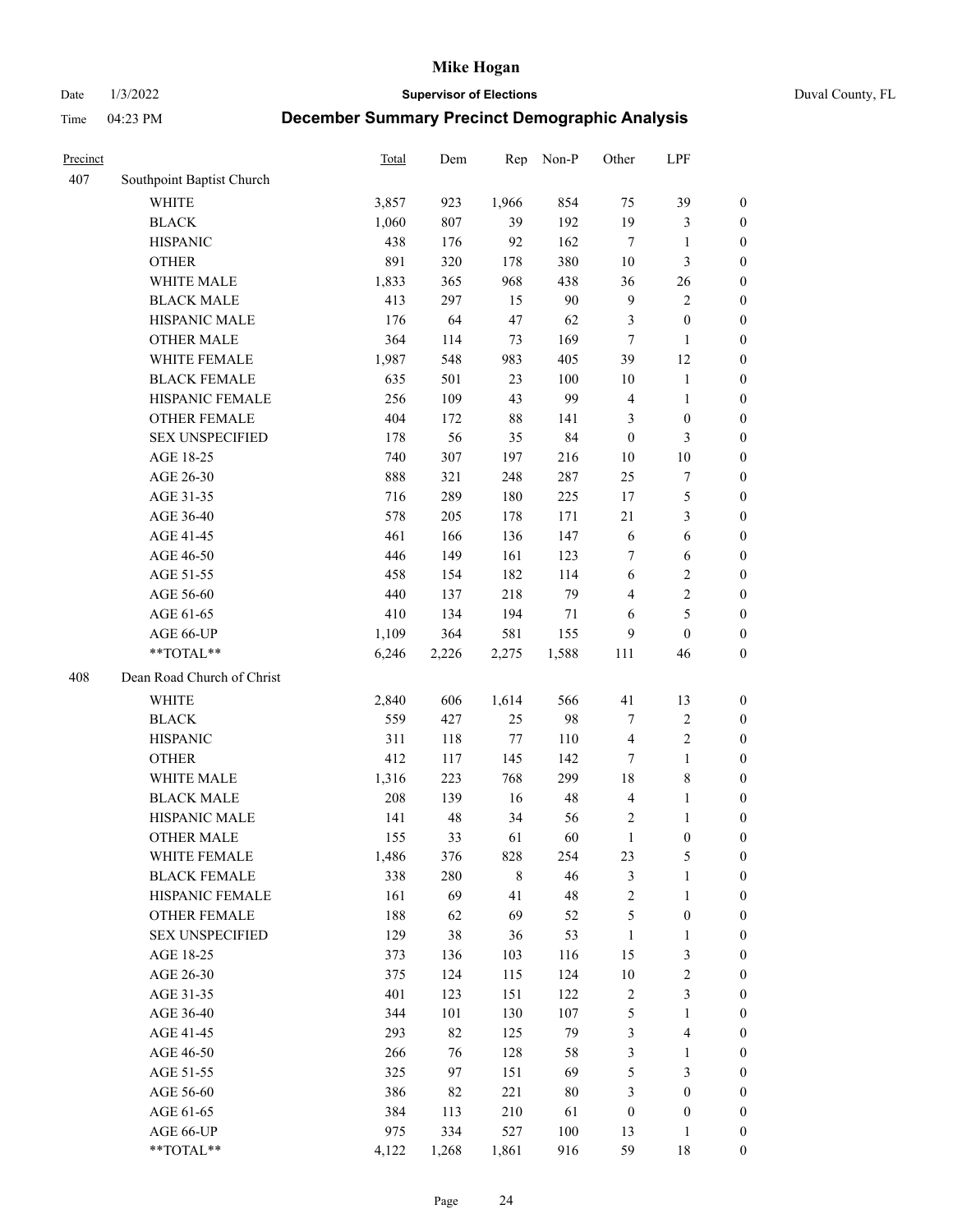#### Date 1/3/2022 **Supervisor of Elections** Duval County, FL

| Precinct |                                        | Total | Dem    |                | Rep Non-P   | Other            | LPF                     |                  |
|----------|----------------------------------------|-------|--------|----------------|-------------|------------------|-------------------------|------------------|
| 409      | Ramallah American Club of Jacksonville |       |        |                |             |                  |                         |                  |
|          | <b>WHITE</b>                           | 1,755 | 468    | 877            | 375         | 24               | 11                      | 0                |
|          | <b>BLACK</b>                           | 656   | 500    | 23             | 126         | 7                | $\boldsymbol{0}$        | $\boldsymbol{0}$ |
|          | <b>HISPANIC</b>                        | 291   | 117    | 55             | 111         | 6                | $\sqrt{2}$              | $\boldsymbol{0}$ |
|          | <b>OTHER</b>                           | 404   | 110    | 102            | 186         | 5                | $\mathbf{1}$            | $\boldsymbol{0}$ |
|          | WHITE MALE                             | 790   | 181    | 409            | 184         | 11               | 5                       | $\boldsymbol{0}$ |
|          | <b>BLACK MALE</b>                      | 261   | 183    | 13             | 62          | 3                | $\boldsymbol{0}$        | $\boldsymbol{0}$ |
|          | HISPANIC MALE                          | 113   | 44     | 25             | 43          | $\boldsymbol{0}$ | $\mathbf{1}$            | $\boldsymbol{0}$ |
|          | <b>OTHER MALE</b>                      | 160   | 46     | 46             | 65          | $\mathbf{2}$     | $\mathbf{1}$            | $\boldsymbol{0}$ |
|          | WHITE FEMALE                           | 946   | 283    | 460            | 185         | 13               | $\mathfrak s$           | $\boldsymbol{0}$ |
|          | <b>BLACK FEMALE</b>                    | 381   | 307    | $\overline{9}$ | 61          | $\overline{4}$   | $\boldsymbol{0}$        | 0                |
|          | HISPANIC FEMALE                        | 174   | 72     | 29             | 66          | 6                | $\mathbf{1}$            | 0                |
|          | OTHER FEMALE                           | 171   | 53     | 41             | 75          | $\sqrt{2}$       | $\boldsymbol{0}$        | $\boldsymbol{0}$ |
|          | <b>SEX UNSPECIFIED</b>                 | 110   | $26\,$ | 25             | 57          | $\mathbf{1}$     | $\mathbf{1}$            | $\boldsymbol{0}$ |
|          | AGE 18-25                              | 326   | 137    | 72             | 110         | 6                | $\mathbf{1}$            | $\boldsymbol{0}$ |
|          | AGE 26-30                              | 302   | 119    | 62             | 112         | 7                | $\sqrt{2}$              | $\boldsymbol{0}$ |
|          | AGE 31-35                              | 270   | 99     | 72             | $88\,$      | $\sqrt{6}$       | $\mathfrak s$           | $\boldsymbol{0}$ |
|          | AGE 36-40                              | 249   | $80\,$ | 80             | 84          | 3                | $\sqrt{2}$              | $\boldsymbol{0}$ |
|          | AGE 41-45                              | 225   | 85     | 58             | 75          | 7                | $\boldsymbol{0}$        | $\boldsymbol{0}$ |
|          | AGE 46-50                              | 224   | 92     | 72             | 52          | 5                | $\mathfrak{Z}$          | 0                |
|          | AGE 51-55                              | 244   | 87     | 100            | 55          | $\mathbf{1}$     | $\mathbf{1}$            | 0                |
|          | AGE 56-60                              | 252   | 112    | 93             | 44          | 3                | $\boldsymbol{0}$        | 0                |
|          | AGE 61-65                              | 263   | 85     | 117            | 59          | $\sqrt{2}$       | $\boldsymbol{0}$        | 0                |
|          | AGE 66-UP                              | 751   | 299    | 331            | 119         | $\mathbf{2}$     | $\boldsymbol{0}$        | $\boldsymbol{0}$ |
|          | **TOTAL**                              | 3,106 | 1,195  | 1,057          | 798         | 42               | 14                      | $\boldsymbol{0}$ |
| 410      | St. Barnabas Anglican Church           |       |        |                |             |                  |                         |                  |
|          | <b>WHITE</b>                           | 2,464 | 588    | 1,220          | 592         | 49               | 15                      | $\boldsymbol{0}$ |
|          | <b>BLACK</b>                           | 866   | 647    | 48             | 158         | 12               | $\mathbf{1}$            | $\boldsymbol{0}$ |
|          | <b>HISPANIC</b>                        | 434   | 176    | 89             | 160         | 7                | $\sqrt{2}$              | $\boldsymbol{0}$ |
|          | <b>OTHER</b>                           | 760   | 206    | 240            | 304         | $\sqrt{6}$       | $\overline{\mathbf{4}}$ | $\overline{0}$   |
|          | WHITE MALE                             | 1,173 | 241    | 611            | 291         | 19               | $11\,$                  | $\boldsymbol{0}$ |
|          | <b>BLACK MALE</b>                      | 361   | 258    | 25             | $72\,$      | $\mathfrak s$    | $\mathbf{1}$            | 0                |
|          | HISPANIC MALE                          | 200   | 68     | 46             | $8\sqrt{1}$ | $\mathfrak{Z}$   | $\sqrt{2}$              | 0                |
|          | <b>OTHER MALE</b>                      | 311   | 77     | 106            | 125         | $\sqrt{2}$       | $\mathbf{1}$            | $\boldsymbol{0}$ |
|          | WHITE FEMALE                           | 1,244 | 334    | 589            | 287         | 30               | $\overline{\mathbf{4}}$ | $\boldsymbol{0}$ |
|          | <b>BLACK FEMALE</b>                    | 486   | 375    | $21\,$         | 83          | 7                | $\boldsymbol{0}$        | $\boldsymbol{0}$ |
|          | HISPANIC FEMALE                        | 222   | 101    | 41             | 76          | 4                | $\boldsymbol{0}$        | $\overline{0}$   |
|          | <b>OTHER FEMALE</b>                    | 336   | 98     | 111            | 121         | 3                | $\mathfrak{Z}$          | $\overline{0}$   |
|          | <b>SEX UNSPECIFIED</b>                 | 191   | 65     | 47             | $78\,$      | $\mathbf{1}$     | $\boldsymbol{0}$        | $\overline{0}$   |
|          | AGE 18-25                              | 556   | 209    | 134            | 196         | $11\,$           | 6                       | 0                |
|          | AGE 26-30                              | 418   | 163    | 94             | 143         | 14               | $\overline{\mathbf{4}}$ | 0                |
|          | AGE 31-35                              | 391   | 147    | 111            | 122         | $\,$ 8 $\,$      | $\mathfrak{Z}$          | 0                |
|          | AGE 36-40                              | 404   | 146    | 117            | 131         | 8                | $\sqrt{2}$              | 0                |
|          | AGE 41-45                              | 326   | 113    | 91             | 114         | 6                | $\boldsymbol{2}$        | 0                |
|          | AGE 46-50                              | 361   | 117    | 132            | 104         | 5                | $\mathfrak{Z}$          | $\boldsymbol{0}$ |
|          | AGE 51-55                              | 390   | 130    | 154            | 102         | 4                | $\boldsymbol{0}$        | $\boldsymbol{0}$ |
|          | AGE 56-60                              | 412   | 132    | 179            | 95          | 6                | $\boldsymbol{0}$        | $\boldsymbol{0}$ |
|          | AGE 61-65                              | 394   | 129    | 180            | 78          | 6                | $\mathbf{1}$            | $\boldsymbol{0}$ |
|          | AGE 66-UP                              | 872   | 331    | 405            | 129         | 6                | $\mathbf{1}$            | 0                |
|          | **TOTAL**                              | 4,524 | 1,617  | 1,597          | 1,214       | 74               | $22\,$                  | $\overline{0}$   |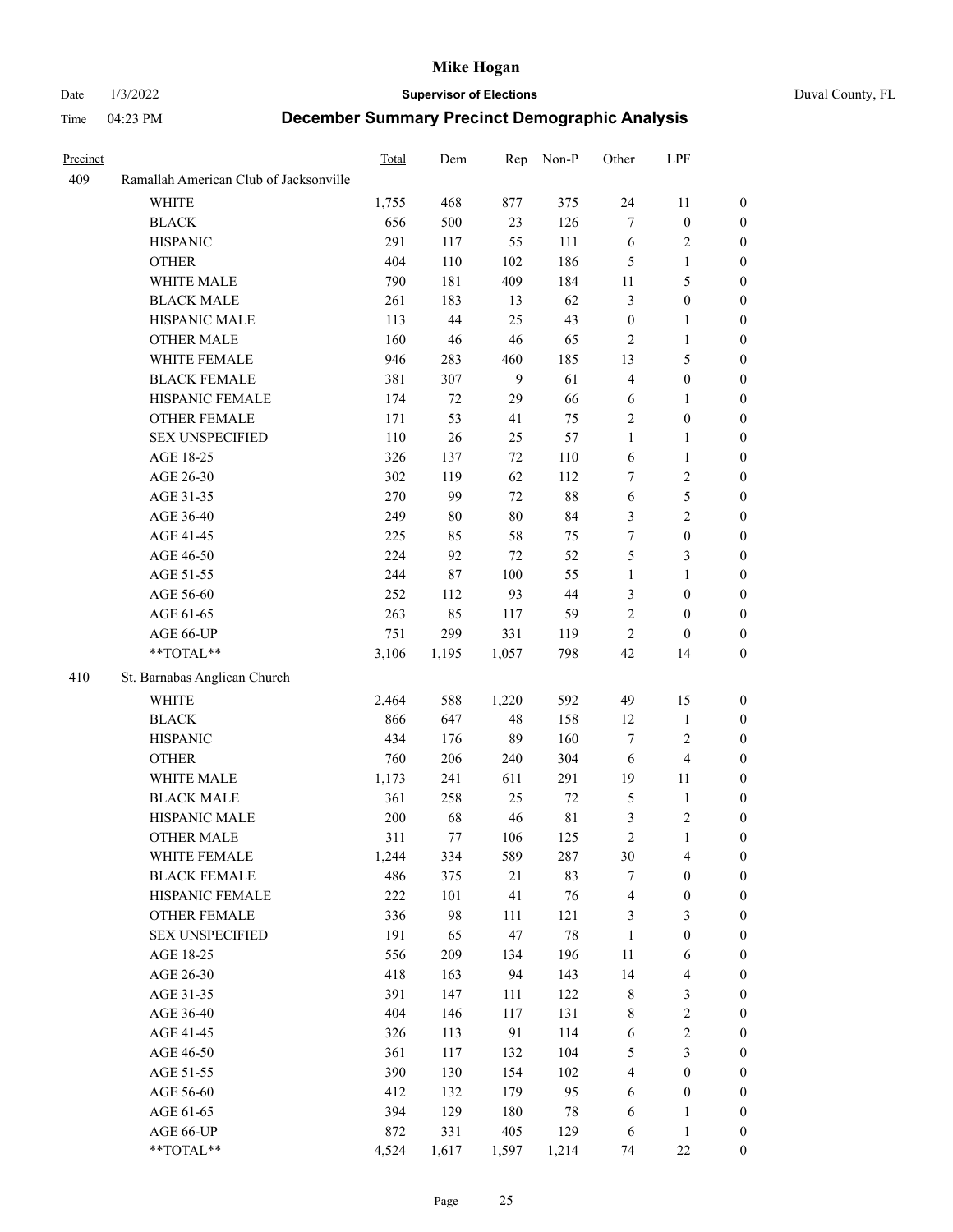Date 1/3/2022 **Supervisor of Elections** Duval County, FL

| Precinct |                             | Total | Dem         | Rep    | Non-P  | Other                   | LPF              |                  |
|----------|-----------------------------|-------|-------------|--------|--------|-------------------------|------------------|------------------|
| 411      | Windy Hill Community Center |       |             |        |        |                         |                  |                  |
|          | <b>WHITE</b>                | 3,015 | 695         | 1,436  | 813    | 54                      | 17               | 0                |
|          | <b>BLACK</b>                | 751   | 547         | 37     | 157    | $10\,$                  | $\boldsymbol{0}$ | 0                |
|          | <b>HISPANIC</b>             | 704   | 289         | 130    | 271    | 11                      | 3                | $\boldsymbol{0}$ |
|          | <b>OTHER</b>                | 672   | 211         | 167    | 280    | $11\,$                  | $\mathfrak{Z}$   | $\boldsymbol{0}$ |
|          | WHITE MALE                  | 1,439 | 264         | 743    | 394    | 26                      | 12               | $\boldsymbol{0}$ |
|          | <b>BLACK MALE</b>           | 266   | 167         | 23     | $71\,$ | 5                       | $\boldsymbol{0}$ | $\boldsymbol{0}$ |
|          | HISPANIC MALE               | 323   | 121         | 64     | 133    | 5                       | $\boldsymbol{0}$ | $\boldsymbol{0}$ |
|          | <b>OTHER MALE</b>           | 267   | 77          | 77     | 105    | 5                       | 3                | $\boldsymbol{0}$ |
|          | WHITE FEMALE                | 1,533 | 425         | 673    | 402    | 28                      | 5                | $\boldsymbol{0}$ |
|          | <b>BLACK FEMALE</b>         | 477   | 376         | 14     | 83     | 4                       | $\boldsymbol{0}$ | $\boldsymbol{0}$ |
|          | HISPANIC FEMALE             | 365   | 161         | 63     | 132    | 6                       | $\mathfrak{Z}$   | $\boldsymbol{0}$ |
|          | OTHER FEMALE                | 309   | 111         | 67     | 125    | 6                       | $\boldsymbol{0}$ | $\boldsymbol{0}$ |
|          | <b>SEX UNSPECIFIED</b>      | 163   | 40          | 46     | 76     | $\mathbf{1}$            | $\boldsymbol{0}$ | $\boldsymbol{0}$ |
|          | AGE 18-25                   | 654   | 233         | 162    | 243    | 13                      | $\mathfrak{Z}$   | $\boldsymbol{0}$ |
|          | AGE 26-30                   | 648   | 205         | 182    | 236    | 19                      | 6                | $\boldsymbol{0}$ |
|          | AGE 31-35                   | 632   | 222         | 183    | 208    | 14                      | 5                | $\boldsymbol{0}$ |
|          | AGE 36-40                   | 420   | 156         | 106    | 145    | $\,$ 8 $\,$             | $\mathfrak s$    | $\boldsymbol{0}$ |
|          | AGE 41-45                   | 374   | 129         | 108    | 130    | 5                       | $\sqrt{2}$       | $\boldsymbol{0}$ |
|          | AGE 46-50                   | 385   | 134         | 136    | 105    | 9                       | $\mathbf{1}$     | $\boldsymbol{0}$ |
|          | AGE 51-55                   | 378   | 110         | 145    | 115    | 8                       | $\boldsymbol{0}$ | $\boldsymbol{0}$ |
|          | AGE 56-60                   | 476   | 162         | 189    | 121    | 4                       | $\boldsymbol{0}$ | 0                |
|          | AGE 61-65                   | 376   | 122         | 162    | $87\,$ | 4                       | 1                | $\boldsymbol{0}$ |
|          | AGE 66-UP                   | 799   | 269         | 397    | 131    | $\overline{c}$          | $\boldsymbol{0}$ | $\boldsymbol{0}$ |
|          | $**TOTAL**$                 | 5,142 | 1,742       | 1,770  | 1,521  | 86                      | 23               | $\boldsymbol{0}$ |
| 412      | CrossRoad Church, UMC       |       |             |        |        |                         |                  |                  |
|          | <b>WHITE</b>                | 2,351 | 619         | 979    | 668    | 66                      | 19               | $\boldsymbol{0}$ |
|          | <b>BLACK</b>                | 640   | 452         | 26     | 154    | $\sqrt{6}$              | $\sqrt{2}$       | $\boldsymbol{0}$ |
|          | <b>HISPANIC</b>             | 349   | 107         | 88     | 152    | 2                       | $\boldsymbol{0}$ | $\boldsymbol{0}$ |
|          | <b>OTHER</b>                | 452   | 165         | 82     | 189    | 14                      | $\overline{2}$   | $\boldsymbol{0}$ |
|          | WHITE MALE                  | 1,116 | 243         | 474    | 353    | 32                      | 14               | $\boldsymbol{0}$ |
|          | <b>BLACK MALE</b>           | 266   | 167         | 15     | 78     | $\overline{4}$          | $\sqrt{2}$       | $\boldsymbol{0}$ |
|          | HISPANIC MALE               | 169   | 46          | 49     | 73     | $\mathbf{1}$            | $\boldsymbol{0}$ | $\boldsymbol{0}$ |
|          | <b>OTHER MALE</b>           | 178   | 55          | 33     | 82     | $\boldsymbol{7}$        | $\mathbf{1}$     | $\boldsymbol{0}$ |
|          | WHITE FEMALE                | 1,210 | 363         | 500    | 309    | 33                      | 5                | 0                |
|          | <b>BLACK FEMALE</b>         | 361   | 274         | $11\,$ | 74     | 2                       | $\boldsymbol{0}$ | $\overline{0}$   |
|          | HISPANIC FEMALE             | 175   | 61          | 38     | 75     | 1                       | $\boldsymbol{0}$ | $\overline{0}$   |
|          | OTHER FEMALE                | 214   | 88          | 44     | 75     | 6                       | $\mathbf{1}$     | $\overline{0}$   |
|          | <b>SEX UNSPECIFIED</b>      | 103   | 46          | 11     | 44     | 2                       | $\boldsymbol{0}$ | 0                |
|          | AGE 18-25                   | 659   | 242         | 177    | 209    | 26                      | $\mathfrak s$    | 0                |
|          | AGE 26-30                   | 762   | 255         | 229    | 255    | 17                      | 6                | 0                |
|          | AGE 31-35                   | 458   | 160         | 123    | 160    | 12                      | $\mathfrak{Z}$   | 0                |
|          | AGE 36-40                   | 336   | 111         | 91     | 127    | 3                       | $\overline{4}$   | 0                |
|          | AGE 41-45                   | 271   | 99          | 80     | 85     | 6                       | $\mathbf{1}$     | 0                |
|          | AGE 46-50                   | 262   | 105         | 73     | 74     | 8                       | $\sqrt{2}$       | 0                |
|          | AGE 51-55                   | 257   | 100         | 90     | 62     | 3                       | $\sqrt{2}$       | 0                |
|          | AGE 56-60                   | 250   | $8\sqrt{1}$ | 97     | 65     | $\sqrt{ }$              | $\boldsymbol{0}$ | $\overline{0}$   |
|          | AGE 61-65                   | 174   | 60          | 67     | 45     | $\overline{\mathbf{c}}$ | $\boldsymbol{0}$ | $\overline{0}$   |
|          | AGE 66-UP                   | 363   | 130         | 148    | 81     | 4                       | $\boldsymbol{0}$ | 0                |
|          | **TOTAL**                   | 3,792 | 1,343       | 1,175  | 1,163  | 88                      | 23               | $\boldsymbol{0}$ |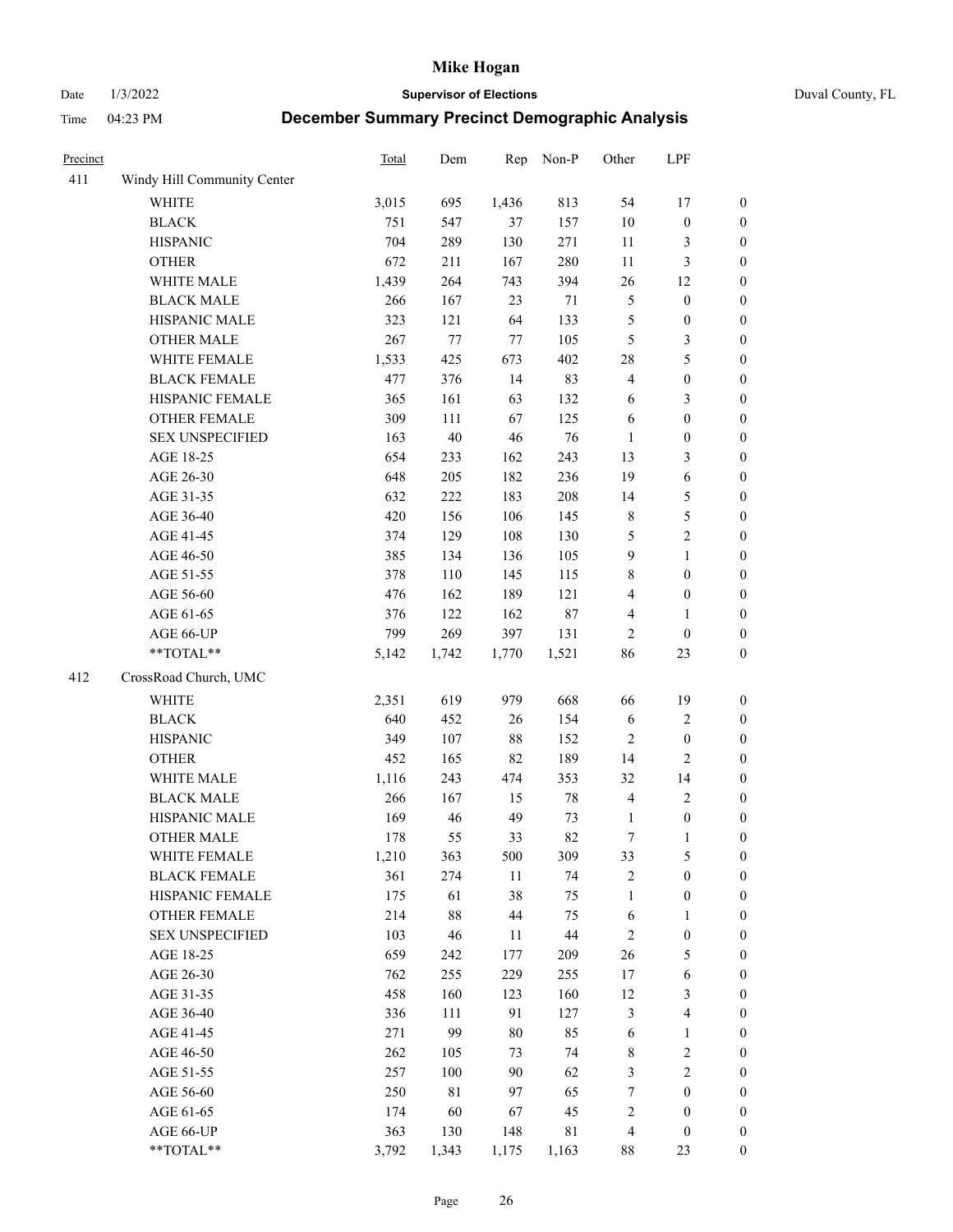Date 1/3/2022 **Supervisor of Elections** Duval County, FL

| Precinct |                                    | Total       | Dem    | Rep            | Non-P       | Other            | LPF                     |                  |
|----------|------------------------------------|-------------|--------|----------------|-------------|------------------|-------------------------|------------------|
| 501      | <b>Balis Community Center</b>      |             |        |                |             |                  |                         |                  |
|          | <b>WHITE</b>                       | 2,676       | 837    | 1,207          | 566         | 48               | 18                      | 0                |
|          | <b>BLACK</b>                       | 254         | 170    | 15             | 64          | $\overline{4}$   | $\mathbf{1}$            | 0                |
|          | <b>HISPANIC</b>                    | 136         | 45     | 41             | 47          | 2                | $\mathbf{1}$            | $\boldsymbol{0}$ |
|          | <b>OTHER</b>                       | 282         | 90     | $72\,$         | 114         | 3                | 3                       | $\boldsymbol{0}$ |
|          | WHITE MALE                         | 1,245       | 347    | 582            | 281         | 21               | 14                      | $\boldsymbol{0}$ |
|          | <b>BLACK MALE</b>                  | 120         | 75     | 10             | 31          | $\overline{4}$   | $\boldsymbol{0}$        | $\boldsymbol{0}$ |
|          | HISPANIC MALE                      | 67          | 24     | $18\,$         | 25          | $\boldsymbol{0}$ | $\boldsymbol{0}$        | $\boldsymbol{0}$ |
|          | <b>OTHER MALE</b>                  | 113         | 29     | 34             | 48          | $\mathbf{1}$     | $\mathbf{1}$            | $\boldsymbol{0}$ |
|          | WHITE FEMALE                       | 1,399       | 484    | 611            | 273         | 27               | $\overline{4}$          | $\boldsymbol{0}$ |
|          | <b>BLACK FEMALE</b>                | 131         | 93     | $\mathfrak{H}$ | 32          | $\boldsymbol{0}$ | $\mathbf{1}$            | 0                |
|          | HISPANIC FEMALE                    | 68          | 21     | 23             | 21          | 2                | $\mathbf{1}$            | 0                |
|          | <b>OTHER FEMALE</b>                | 125         | 49     | 31             | 44          | $\boldsymbol{0}$ | $\mathbf{1}$            | 0                |
|          | <b>SEX UNSPECIFIED</b>             | 80          | $20\,$ | 21             | 36          | $\mathbf{2}$     | $\mathbf{1}$            | $\boldsymbol{0}$ |
|          | AGE 18-25                          | 285         | 102    | 87             | 84          | 9                | $\mathfrak{Z}$          | $\boldsymbol{0}$ |
|          | AGE 26-30                          | 374         | 137    | 110            | 119         | 7                | $\mathbf{1}$            | $\boldsymbol{0}$ |
|          | AGE 31-35                          | 374         | 138    | 113            | 110         | $\,$ $\,$        | $\mathfrak{S}$          | $\boldsymbol{0}$ |
|          | AGE 36-40                          | 266         | 95     | 83             | $8\sqrt{1}$ | 3                | $\overline{\mathbf{4}}$ | $\boldsymbol{0}$ |
|          | AGE 41-45                          | 230         | $72\,$ | $87\,$         | 64          | 4                | $\mathfrak{Z}$          | $\boldsymbol{0}$ |
|          | AGE 46-50                          | 245         | 72     | 102            | 62          | 7                | $\sqrt{2}$              | $\boldsymbol{0}$ |
|          | AGE 51-55                          | 250         | 69     | 118            | 58          | 3                | $\sqrt{2}$              | $\boldsymbol{0}$ |
|          | AGE 56-60                          | 277         | 77     | 137            | 59          | $\sqrt{2}$       | $\overline{2}$          | 0                |
|          | AGE 61-65                          | 286         | 104    | 128            | 49          | 5                | $\boldsymbol{0}$        | 0                |
|          | AGE 66-UP                          | 761         | 276    | 370            | 105         | 9                | $\mathbf{1}$            | $\boldsymbol{0}$ |
|          | $**TOTAL**$                        | 3,348       | 1,142  | 1,335          | 791         | 57               | 23                      | $\boldsymbol{0}$ |
| 502      | St. Nicholas Park Christian Church |             |        |                |             |                  |                         |                  |
|          | <b>WHITE</b>                       | 1,013       | 314    | 485            | 194         | 11               | $\mathbf{9}$            | $\boldsymbol{0}$ |
|          | <b>BLACK</b>                       | 80          | 52     | $\tau$         | $20\,$      | $\boldsymbol{0}$ | $\mathbf{1}$            | $\boldsymbol{0}$ |
|          | <b>HISPANIC</b>                    | 63          | 22     | 18             | 17          | 5                | $\mathbf{1}$            | $\boldsymbol{0}$ |
|          | <b>OTHER</b>                       | $8\sqrt{1}$ | 25     | 27             | 27          | $\overline{c}$   | $\boldsymbol{0}$        | $\boldsymbol{0}$ |
|          | WHITE MALE                         | 456         | 131    | 212            | 103         | $\overline{4}$   | 6                       | $\boldsymbol{0}$ |
|          | <b>BLACK MALE</b>                  | 33          | 20     | $\sqrt{2}$     | 11          | $\boldsymbol{0}$ | $\boldsymbol{0}$        | $\boldsymbol{0}$ |
|          | HISPANIC MALE                      | 25          | 6      | $\overline{9}$ | $\,$ $\,$   | $\overline{c}$   | $\boldsymbol{0}$        | 0                |
|          | <b>OTHER MALE</b>                  | 34          | 12     | $\,8\,$        | 12          | $\overline{c}$   | $\boldsymbol{0}$        | $\boldsymbol{0}$ |
|          | WHITE FEMALE                       | 543         | 179    | 265            | 89          | 7                | 3                       | 0                |
|          | <b>BLACK FEMALE</b>                | 47          | 32     | 5              | 9           | $\boldsymbol{0}$ | $\mathbf{1}$            | $\boldsymbol{0}$ |
|          | HISPANIC FEMALE                    | 37          | 15     | 9              | 9           | 3                | $\mathbf{1}$            | $\overline{0}$   |
|          | <b>OTHER FEMALE</b>                | 30          | 9      | 14             | 7           | $\boldsymbol{0}$ | $\boldsymbol{0}$        | $\overline{0}$   |
|          | <b>SEX UNSPECIFIED</b>             | 32          | 9      | 13             | $10\,$      | $\boldsymbol{0}$ | $\boldsymbol{0}$        | $\overline{0}$   |
|          | AGE 18-25                          | 104         | 34     | 36             | 31          | 3                | $\boldsymbol{0}$        | $\overline{0}$   |
|          | AGE 26-30                          | 152         | 59     | 58             | 32          | $\sqrt{2}$       | $\mathbf{1}$            | 0                |
|          | AGE 31-35                          | 140         | 48     | 62             | 24          | $\sqrt{2}$       | $\overline{\mathbf{4}}$ | 0                |
|          | AGE 36-40                          | 139         | 41     | 54             | 39          | $\sqrt{2}$       | $\mathfrak{Z}$          | 0                |
|          | AGE 41-45                          | 65          | 24     | 19             | 21          | $\mathbf{1}$     | $\boldsymbol{0}$        | 0                |
|          | AGE 46-50                          | 86          | 25     | 38             | 22          | $\boldsymbol{0}$ | $\mathbf{1}$            | 0                |
|          | AGE 51-55                          | 85          | 32     | 38             | 15          | $\boldsymbol{0}$ | $\boldsymbol{0}$        | $\boldsymbol{0}$ |
|          | AGE 56-60                          | 90          | 23     | 45             | 16          | 5                | $\mathbf{1}$            | $\overline{0}$   |
|          | AGE 61-65                          | 119         | 27     | 70             | $20\,$      | 2                | $\boldsymbol{0}$        | $\overline{0}$   |
|          | AGE 66-UP                          | 257         | 100    | 117            | 38          | $\mathbf{1}$     | $\mathbf{1}$            | $\boldsymbol{0}$ |
|          | **TOTAL**                          | 1,237       | 413    | 537            | 258         | $18\,$           | 11                      | $\boldsymbol{0}$ |
|          |                                    |             |        |                |             |                  |                         |                  |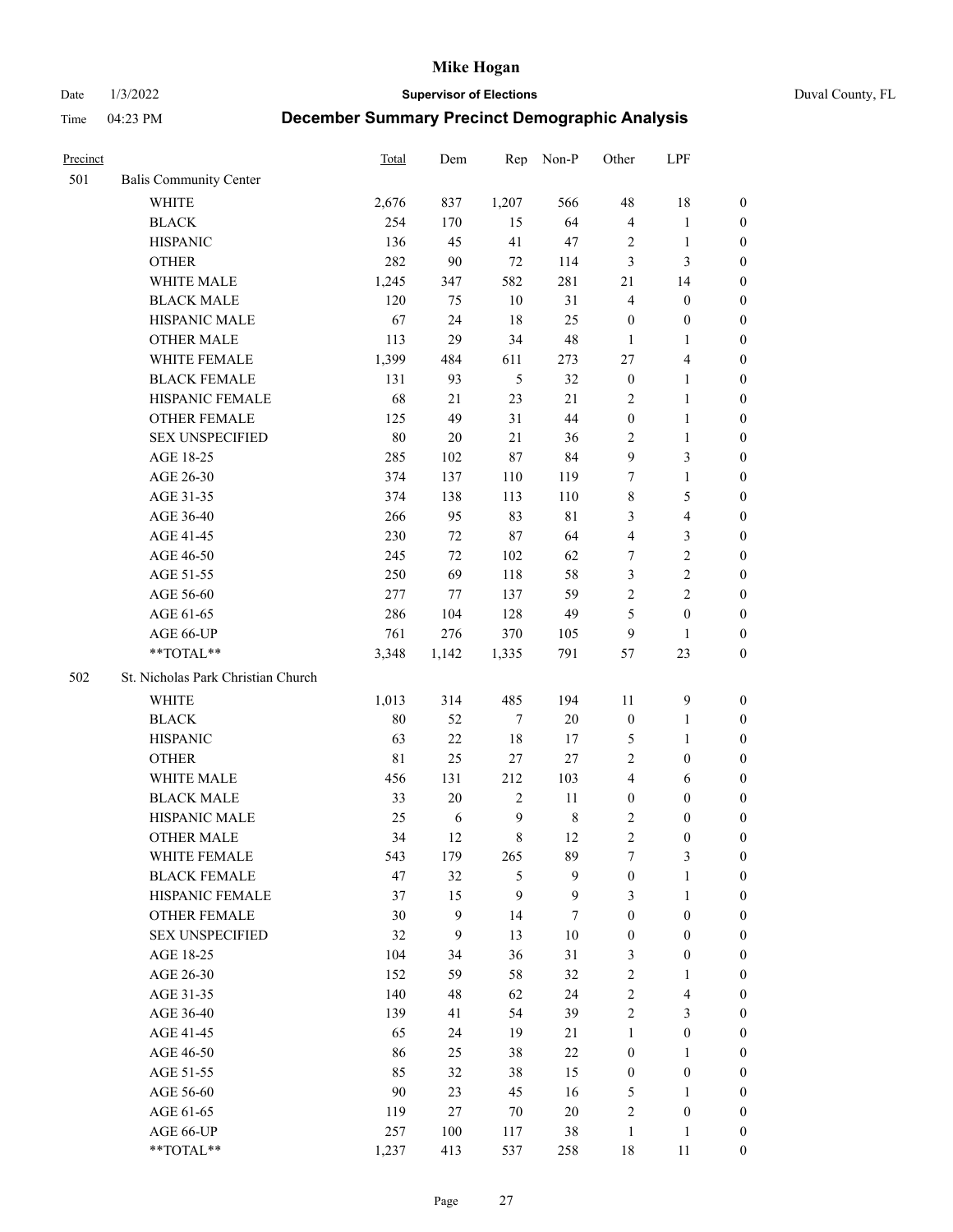Date 1/3/2022 **Supervisor of Elections** Duval County, FL

| Precinct |                                   | <b>Total</b> | Dem    | Rep            | Non-P            | Other            | LPF              |                  |
|----------|-----------------------------------|--------------|--------|----------------|------------------|------------------|------------------|------------------|
| 503      | Jacksonville Community Church     |              |        |                |                  |                  |                  |                  |
|          | <b>WHITE</b>                      | 1,202        | 346    | 507            | 313              | 25               | 11               | 0                |
|          | <b>BLACK</b>                      | 942          | 712    | 35             | 184              | $\mathbf{9}$     | $\sqrt{2}$       | 0                |
|          | <b>HISPANIC</b>                   | 332          | 138    | 64             | 125              | 5                | $\boldsymbol{0}$ | $\boldsymbol{0}$ |
|          | <b>OTHER</b>                      | 295          | 120    | 61             | 108              | 5                | $\mathbf{1}$     | $\boldsymbol{0}$ |
|          | WHITE MALE                        | 525          | 128    | 213            | 161              | 13               | 10               | $\boldsymbol{0}$ |
|          | <b>BLACK MALE</b>                 | 388          | 276    | 19             | $87\,$           | 5                | 1                | $\boldsymbol{0}$ |
|          | HISPANIC MALE                     | 146          | 60     | 31             | 53               | 2                | $\boldsymbol{0}$ | $\boldsymbol{0}$ |
|          | <b>OTHER MALE</b>                 | 123          | $44\,$ | 41             | 37               | $\boldsymbol{0}$ | $\mathbf{1}$     | $\boldsymbol{0}$ |
|          | WHITE FEMALE                      | 651          | 205    | 288            | 145              | 12               | $\mathbf{1}$     | $\boldsymbol{0}$ |
|          | <b>BLACK FEMALE</b>               | 535          | 420    | 15             | 95               | 4                | $\mathbf{1}$     | 0                |
|          | HISPANIC FEMALE                   | 180          | 77     | 33             | 67               | 3                | $\boldsymbol{0}$ | 0                |
|          | <b>OTHER FEMALE</b>               | 114          | 58     | 16             | 36               | 4                | $\boldsymbol{0}$ | $\boldsymbol{0}$ |
|          | <b>SEX UNSPECIFIED</b>            | 109          | 48     | 11             | 49               | $\mathbf{1}$     | $\boldsymbol{0}$ | $\boldsymbol{0}$ |
|          | AGE 18-25                         | 314          | 165    | 41             | 97               | $10\,$           | $\mathbf{1}$     | $\boldsymbol{0}$ |
|          | AGE 26-30                         | 319          | 136    | 53             | 122              | 6                | $\sqrt{2}$       | $\boldsymbol{0}$ |
|          | AGE 31-35                         | 308          | 152    | 37             | 105              | 9                | 5                | $\boldsymbol{0}$ |
|          | AGE 36-40                         | 246          | 121    | 43             | 74               | 5                | $\mathfrak{Z}$   | $\boldsymbol{0}$ |
|          | AGE 41-45                         | 194          | 91     | 47             | 55               | $\mathbf{1}$     | $\boldsymbol{0}$ | $\boldsymbol{0}$ |
|          | AGE 46-50                         | 188          | 84     | 39             | 62               | 2                | 1                | $\boldsymbol{0}$ |
|          | AGE 51-55                         | $207\,$      | 103    | 44             | 59               | $\mathbf{1}$     | $\boldsymbol{0}$ | 0                |
|          | AGE 56-60                         | 207          | 113    | 48             | 41               | 5                | $\boldsymbol{0}$ | 0                |
|          | AGE 61-65                         | 203          | 104    | 66             | 31               | 2                | $\boldsymbol{0}$ | 0                |
|          | AGE 66-UP                         | 585          | 247    | 249            | 84               | 3                | $\mathbf{2}$     | $\boldsymbol{0}$ |
|          | **TOTAL**                         | 2,771        | 1,316  | 667            | 730              | 44               | 14               | $\boldsymbol{0}$ |
| 504      | Southside United Methodist Church |              |        |                |                  |                  |                  |                  |
|          | <b>WHITE</b>                      | 1,570        | 460    | 817            | 267              | 13               | 13               | $\boldsymbol{0}$ |
|          | <b>BLACK</b>                      | 63           | 48     | $\overline{4}$ | $10\,$           | $\mathbf{1}$     | $\boldsymbol{0}$ | $\boldsymbol{0}$ |
|          | <b>HISPANIC</b>                   | 50           | 16     | 16             | 18               | $\boldsymbol{0}$ | $\boldsymbol{0}$ | $\boldsymbol{0}$ |
|          | <b>OTHER</b>                      | 105          | 35     | 37             | $30\,$           | 2                | $\mathbf{1}$     | $\boldsymbol{0}$ |
|          | WHITE MALE                        | 735          | 186    | 394            | 143              | 3                | 9                | $\overline{0}$   |
|          | <b>BLACK MALE</b>                 | 25           | 16     | $\sqrt{2}$     | $\boldsymbol{7}$ | $\boldsymbol{0}$ | $\boldsymbol{0}$ | $\boldsymbol{0}$ |
|          | HISPANIC MALE                     | $22\,$       | $11\,$ | $\overline{4}$ | 7                | $\boldsymbol{0}$ | $\boldsymbol{0}$ | 0                |
|          | <b>OTHER MALE</b>                 | 43           | 10     | 18             | 14               | $\boldsymbol{0}$ | $\mathbf{1}$     | $\boldsymbol{0}$ |
|          | WHITE FEMALE                      | 820          | 270    | 415            | 121              | 10               | 4                | 0                |
|          | <b>BLACK FEMALE</b>               | 36           | 30     | $\mathbf{2}$   | 3                | $\mathbf{1}$     | $\boldsymbol{0}$ | $\overline{0}$   |
|          | HISPANIC FEMALE                   | 25           | 5      | $10\,$         | $10\,$           | $\boldsymbol{0}$ | $\boldsymbol{0}$ | $\overline{0}$   |
|          | <b>OTHER FEMALE</b>               | 41           | 18     | 14             | $\boldsymbol{7}$ | 2                | $\boldsymbol{0}$ | $\overline{0}$   |
|          | <b>SEX UNSPECIFIED</b>            | 41           | 13     | 15             | 13               | $\boldsymbol{0}$ | $\boldsymbol{0}$ | 0                |
|          | AGE 18-25                         | 150          | 42     | 67             | 35               | 6                | $\boldsymbol{0}$ | 0                |
|          | AGE 26-30                         | 123          | $40\,$ | 52             | 26               | $\mathbf{1}$     | $\overline{4}$   | 0                |
|          | AGE 31-35                         | 173          | 57     | 69             | 43               | $\mathbf{1}$     | $\mathfrak{Z}$   | 0                |
|          | AGE 36-40                         | 191          | 68     | 74             | $44\,$           | 2                | $\mathfrak{Z}$   | 0                |
|          | AGE 41-45                         | 166          | 52     | 78             | 32               | 3                | $\mathbf{1}$     | 0                |
|          | AGE 46-50                         | 160          | 41     | 83             | 35               | $\boldsymbol{0}$ | $\mathbf{1}$     | 0                |
|          | AGE 51-55                         | 145          | 33     | 87             | 22               | $\mathbf{1}$     | $\mathfrak{2}$   | 0                |
|          | AGE 56-60                         | 145          | 50     | 76             | 17               | 2                | $\boldsymbol{0}$ | $\overline{0}$   |
|          | AGE 61-65                         | 141          | 41     | 79             | 21               | $\boldsymbol{0}$ | $\boldsymbol{0}$ | $\overline{0}$   |
|          | AGE 66-UP                         | 394          | 135    | 209            | 50               | $\boldsymbol{0}$ | $\boldsymbol{0}$ | 0                |
|          | **TOTAL**                         | 1,788        | 559    | 874            | 325              | 16               | 14               | $\boldsymbol{0}$ |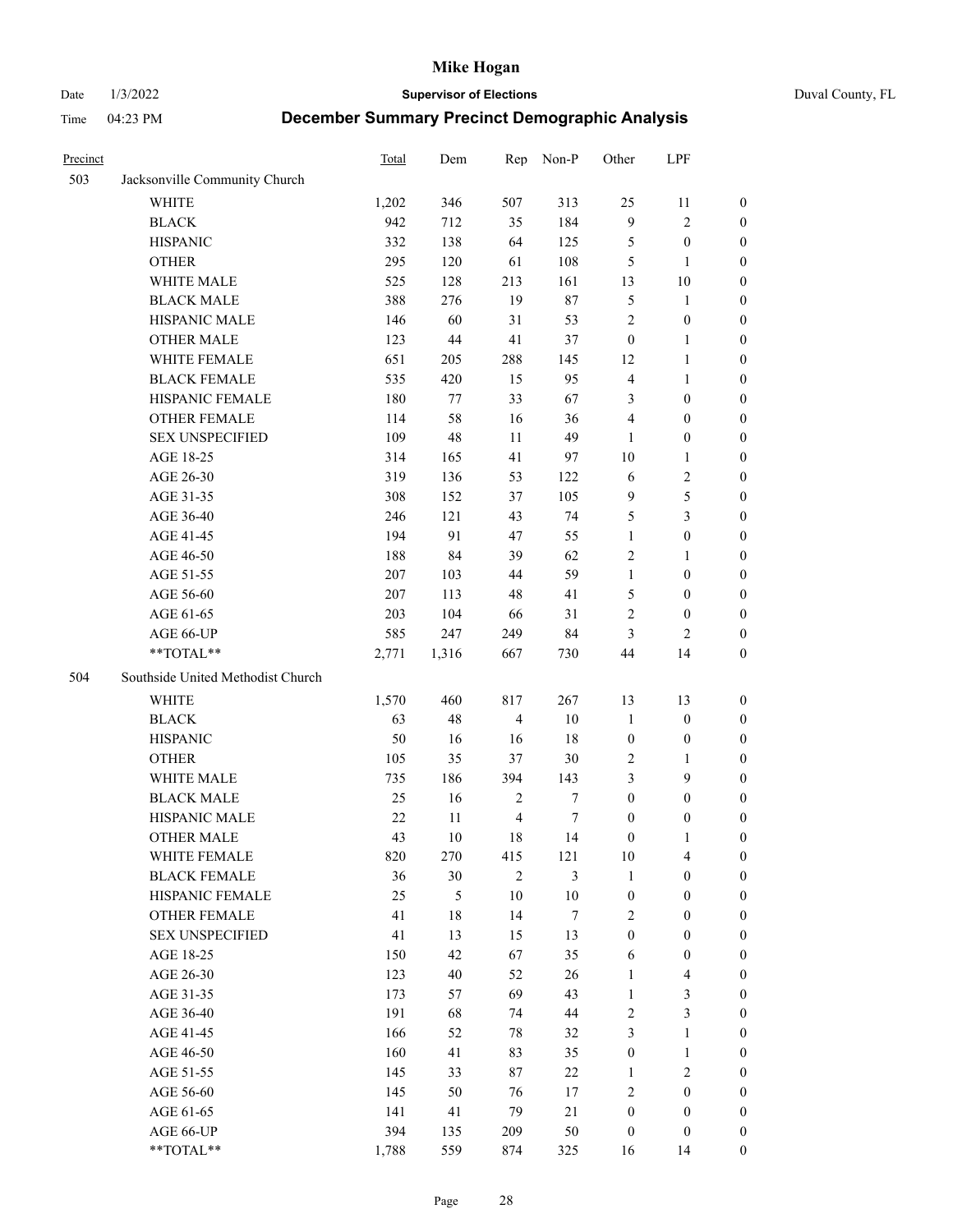#### Date 1/3/2022 **Supervisor of Elections** Duval County, FL

| Precinct |                                     | <b>Total</b> | Dem                      | Rep              | Non-P            | Other            | LPF              |                  |
|----------|-------------------------------------|--------------|--------------------------|------------------|------------------|------------------|------------------|------------------|
| 505      | Saint Mark's Lutheran Church - ELCA |              |                          |                  |                  |                  |                  |                  |
|          | <b>WHITE</b>                        | 2,202        | 595                      | 1,245            | 327              | 27               | $8\,$            | 0                |
|          | <b>BLACK</b>                        | 22           | 9                        | 2                | 11               | $\boldsymbol{0}$ | $\boldsymbol{0}$ | 0                |
|          | <b>HISPANIC</b>                     | 66           | 18                       | 28               | 20               | $\boldsymbol{0}$ | $\boldsymbol{0}$ | 0                |
|          | <b>OTHER</b>                        | 138          | 48                       | 40               | 48               | 2                | $\boldsymbol{0}$ | $\boldsymbol{0}$ |
|          | WHITE MALE                          | 1,025        | 235                      | 600              | 175              | 8                | 7                | $\boldsymbol{0}$ |
|          | <b>BLACK MALE</b>                   | 14           | 5                        | $\mathbf{2}$     | $\boldsymbol{7}$ | $\boldsymbol{0}$ | $\boldsymbol{0}$ | 0                |
|          | HISPANIC MALE                       | 35           | 11                       | 15               | $\boldsymbol{9}$ | $\boldsymbol{0}$ | $\boldsymbol{0}$ | 0                |
|          | <b>OTHER MALE</b>                   | 55           | 17                       | 18               | 20               | $\boldsymbol{0}$ | $\boldsymbol{0}$ | 0                |
|          | WHITE FEMALE                        | 1,154        | 355                      | 632              | 147              | 19               | $\mathbf{1}$     | 0                |
|          | <b>BLACK FEMALE</b>                 | 8            | $\overline{\mathcal{L}}$ | $\boldsymbol{0}$ | $\overline{4}$   | $\boldsymbol{0}$ | $\boldsymbol{0}$ | 0                |
|          | HISPANIC FEMALE                     | 28           | $\tau$                   | 12               | 9                | $\boldsymbol{0}$ | $\boldsymbol{0}$ | 0                |
|          | <b>OTHER FEMALE</b>                 | 65           | 26                       | 17               | 21               | $\mathbf{1}$     | $\boldsymbol{0}$ | 0                |
|          | <b>SEX UNSPECIFIED</b>              | 44           | 10                       | 19               | 14               | $\mathbf{1}$     | $\boldsymbol{0}$ | $\boldsymbol{0}$ |
|          | AGE 18-25                           | 234          | 60                       | 118              | 47               | 9                | $\boldsymbol{0}$ | $\boldsymbol{0}$ |
|          | AGE 26-30                           | 155          | 33                       | $87\,$           | 32               | $\overline{c}$   | $\mathbf{1}$     | $\boldsymbol{0}$ |
|          | AGE 31-35                           | 217          | 64                       | 109              | 40               | 3                | $\mathbf{1}$     | 0                |
|          | AGE 36-40                           | 237          | 86                       | 96               | 51               | $\mathbf{1}$     | $\mathfrak{Z}$   | $\boldsymbol{0}$ |
|          | AGE 41-45                           | 202          | 43                       | 97               | 56               | 4                | $\overline{2}$   | $\boldsymbol{0}$ |
|          | AGE 46-50                           | 204          | 62                       | 102              | 38               | $\mathbf{1}$     | $\mathbf{1}$     | 0                |
|          | AGE 51-55                           | 212          | 59                       | 123              | $28\,$           | $\overline{c}$   | $\boldsymbol{0}$ | 0                |
|          | AGE 56-60                           | 196          | 34                       | 125              | 36               | $\mathbf{1}$     | $\boldsymbol{0}$ | 0                |
|          | AGE 61-65                           | 200          | 43                       | 131              | 22               | 4                | $\boldsymbol{0}$ | 0                |
|          | AGE 66-UP                           | 571          | 186                      | 327              | 56               | $\overline{2}$   | $\boldsymbol{0}$ | 0                |
|          | **TOTAL**                           | 2,428        | 670                      | 1,315            | 406              | 29               | $\,$ 8 $\,$      | $\boldsymbol{0}$ |
| 506      | St. Nicholas Park Christian Church  |              |                          |                  |                  |                  |                  |                  |
|          | <b>WHITE</b>                        | 2,139        | 651                      | 920              | 521              | 38               | $\mathbf{9}$     | $\boldsymbol{0}$ |
|          | <b>BLACK</b>                        | 1,340        | 1,059                    | 50               | 216              | 14               | $\mathbf{1}$     | $\boldsymbol{0}$ |
|          | <b>HISPANIC</b>                     | 285          | 132                      | 57               | 94               | $\overline{c}$   | $\boldsymbol{0}$ | 0                |
|          | <b>OTHER</b>                        | 408          | 141                      | 104              | 156              | 5                | $\sqrt{2}$       | $\overline{0}$   |
|          | WHITE MALE                          | 985          | 253                      | 457              | 253              | 14               | $\,$ 8 $\,$      | 0                |
|          | <b>BLACK MALE</b>                   | 523          | 385                      | 24               | 109              | $\overline{4}$   | $\mathbf{1}$     | 0                |
|          | HISPANIC MALE                       | 137          | 61                       | 36               | 39               | 1                | $\boldsymbol{0}$ | 0                |
|          | <b>OTHER MALE</b>                   | 138          | 38                       | 33               | 63               | 3                | 1                | 0                |
|          | WHITE FEMALE                        | 1,124        | 388                      | 453              | 259              | 23               | 1                | 0                |
|          | <b>BLACK FEMALE</b>                 | 785          | 653                      | $22\,$           | 100              | 10               | $\boldsymbol{0}$ | $\boldsymbol{0}$ |
|          | HISPANIC FEMALE                     | 140          | 66                       | $20\,$           | 53               | $\mathbf{1}$     | $\boldsymbol{0}$ | $\overline{0}$   |
|          | OTHER FEMALE                        | 186          | 73                       | 54               | 56               | $\boldsymbol{2}$ | $\mathbf{1}$     | $\overline{0}$   |
|          | <b>SEX UNSPECIFIED</b>              | 154          | 66                       | 32               | 55               | $\mathbf{1}$     | $\boldsymbol{0}$ | 0                |
|          | AGE 18-25                           | 422          | 203                      | 74               | 129              | 14               | $\sqrt{2}$       | 0                |
|          | AGE 26-30                           | 508          | 222                      | 83               | 188              | $10\,$           | $\mathfrak s$    | 0                |
|          | AGE 31-35                           | 438          | 215                      | 83               | 127              | $10\,$           | $\mathfrak{Z}$   | 0                |
|          | AGE 36-40                           | 397          | 195                      | 92               | 106              | $\overline{4}$   | $\boldsymbol{0}$ | 0                |
|          | AGE 41-45                           | 316          | 151                      | 75               | $87\,$           | 3                | $\boldsymbol{0}$ | 0                |
|          | AGE 46-50                           | 328          | 134                      | 103              | 85               | 4                | $\sqrt{2}$       | 0                |
|          | AGE 51-55                           | 353          | 160                      | 117              | 75               | 1                | $\boldsymbol{0}$ | $\overline{0}$   |
|          | AGE 56-60                           | 399          | 178                      | 142              | 73               | 6                | $\boldsymbol{0}$ | $\boldsymbol{0}$ |
|          | AGE 61-65                           | 321          | 180                      | 101              | 38               | $\overline{c}$   | $\boldsymbol{0}$ | $\boldsymbol{0}$ |
|          | AGE 66-UP                           | 690          | 345                      | 261              | 79               | 5                | $\boldsymbol{0}$ | 0                |
|          | **TOTAL**                           | 4,172        | 1,983                    | 1,131            | 987              | 59               | 12               | $\boldsymbol{0}$ |
|          |                                     |              |                          |                  |                  |                  |                  |                  |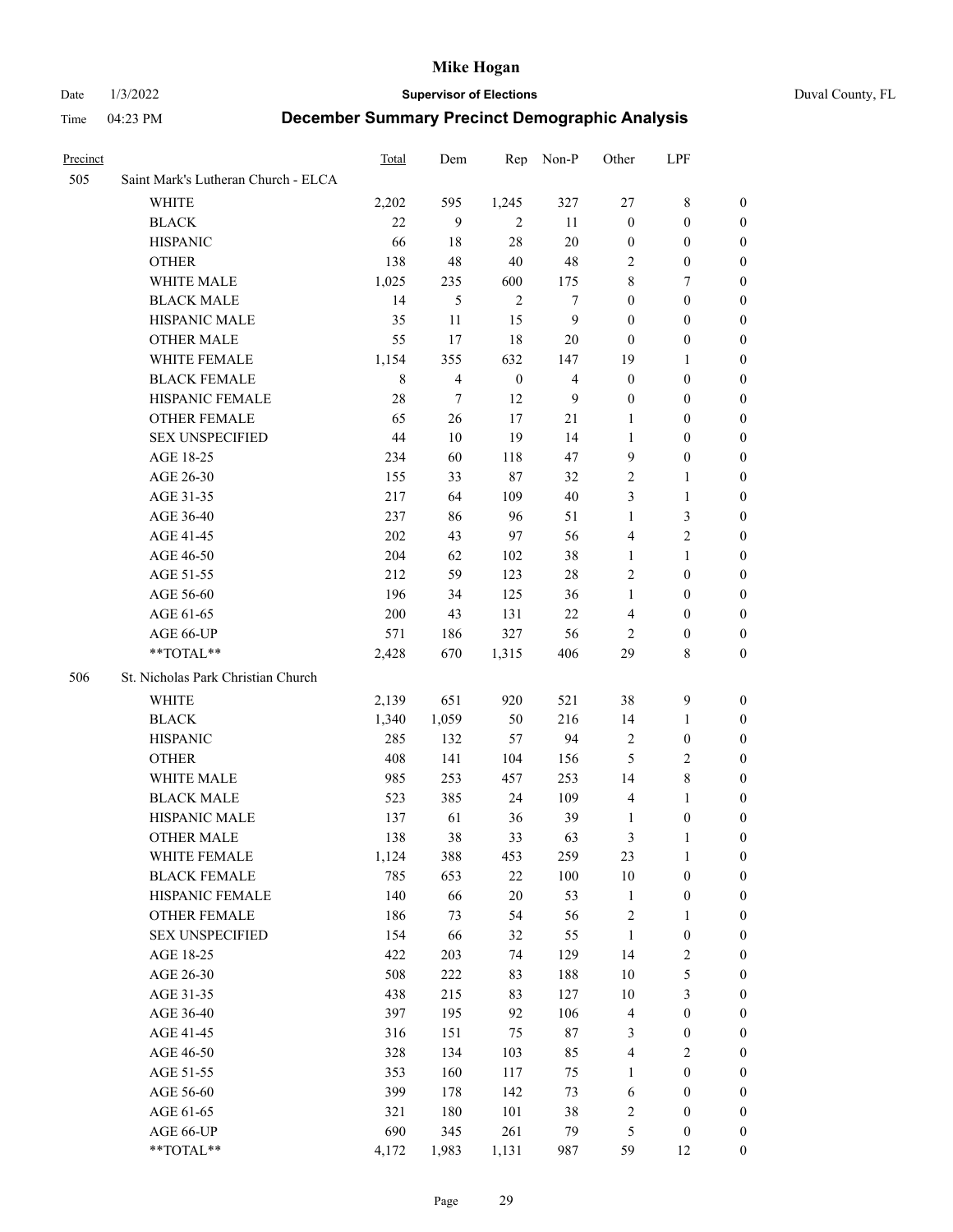Date 1/3/2022 **Supervisor of Elections** Duval County, FL

| Precinct |                                 | Total | Dem         | Rep              | Non-P  | Other                   | LPF                     |                  |
|----------|---------------------------------|-------|-------------|------------------|--------|-------------------------|-------------------------|------------------|
| 507      | Hendricks Avenue Baptist Church |       |             |                  |        |                         |                         |                  |
|          | <b>WHITE</b>                    | 920   | 268         | 446              | 181    | 12                      | 13                      | 0                |
|          | <b>BLACK</b>                    | 711   | 590         | 22               | 92     | 6                       | $\mathbf{1}$            | 0                |
|          | <b>HISPANIC</b>                 | 85    | 41          | 9                | 34     | $\mathbf{1}$            | $\boldsymbol{0}$        | $\boldsymbol{0}$ |
|          | <b>OTHER</b>                    | 148   | 46          | 42               | 55     | 3                       | $\sqrt{2}$              | $\boldsymbol{0}$ |
|          | WHITE MALE                      | 421   | 90          | 228              | 89     | 8                       | 6                       | $\boldsymbol{0}$ |
|          | <b>BLACK MALE</b>               | 304   | 236         | 16               | 48     | 3                       | 1                       | $\boldsymbol{0}$ |
|          | HISPANIC MALE                   | 41    | 15          | $\,$ 8 $\,$      | 18     | $\boldsymbol{0}$        | $\boldsymbol{0}$        | $\boldsymbol{0}$ |
|          | <b>OTHER MALE</b>               | 61    | 19          | 21               | $20\,$ | $\mathbf{1}$            | $\boldsymbol{0}$        | $\boldsymbol{0}$ |
|          | WHITE FEMALE                    | 490   | 174         | 216              | 89     | 4                       | $\boldsymbol{7}$        | $\boldsymbol{0}$ |
|          | <b>BLACK FEMALE</b>             | 388   | 340         | 6                | 40     | 2                       | $\boldsymbol{0}$        | $\boldsymbol{0}$ |
|          | HISPANIC FEMALE                 | 35    | $20\,$      | $\mathbf{1}$     | 13     | $\mathbf{1}$            | $\boldsymbol{0}$        | 0                |
|          | <b>OTHER FEMALE</b>             | 66    | 23          | 14               | 25     | $\mathfrak{2}$          | $\sqrt{2}$              | $\boldsymbol{0}$ |
|          | <b>SEX UNSPECIFIED</b>          | 58    | $28\,$      | 9                | 20     | $\mathbf{1}$            | $\boldsymbol{0}$        | $\boldsymbol{0}$ |
|          | AGE 18-25                       | 178   | 85          | 34               | 51     | 6                       | $\sqrt{2}$              | $\boldsymbol{0}$ |
|          | AGE 26-30                       | 184   | 94          | 39               | 47     | 2                       | $\sqrt{2}$              | $\boldsymbol{0}$ |
|          | AGE 31-35                       | 188   | 85          | 52               | 47     | $\sqrt{2}$              | $\sqrt{2}$              | $\boldsymbol{0}$ |
|          | AGE 36-40                       | 164   | $8\sqrt{1}$ | 37               | $40\,$ | $\overline{c}$          | $\overline{\mathbf{4}}$ | $\boldsymbol{0}$ |
|          | AGE 41-45                       | 137   | $70\,$      | 23               | 39     | $\mathbf{1}$            | $\overline{\mathbf{4}}$ | $\boldsymbol{0}$ |
|          | AGE 46-50                       | 113   | 45          | 50               | 16     | 2                       | $\boldsymbol{0}$        | $\boldsymbol{0}$ |
|          | AGE 51-55                       | 134   | 64          | 44               | $22\,$ | $\overline{\mathbf{4}}$ | $\boldsymbol{0}$        | $\boldsymbol{0}$ |
|          | AGE 56-60                       | 189   | 90          | 57               | 40     | $\mathbf{1}$            | $\mathbf{1}$            | 0                |
|          | AGE 61-65                       | 185   | 98          | 58               | $28\,$ | $\mathbf{1}$            | $\boldsymbol{0}$        | 0                |
|          | AGE 66-UP                       | 392   | 233         | 125              | 32     | $\mathbf{1}$            | $\mathbf{1}$            | $\boldsymbol{0}$ |
|          | $**TOTAL**$                     | 1,864 | 945         | 519              | 362    | $22\,$                  | 16                      | $\boldsymbol{0}$ |
| 508      | San Jose Church of Christ       |       |             |                  |        |                         |                         |                  |
|          | <b>WHITE</b>                    | 4,052 | 1,214       | 2,005            | 749    | 54                      | 30                      | $\boldsymbol{0}$ |
|          | <b>BLACK</b>                    | 265   | 179         | 12               | $72\,$ | 2                       | $\boldsymbol{0}$        | $\boldsymbol{0}$ |
|          | <b>HISPANIC</b>                 | 280   | 99          | 79               | 99     | 3                       | $\boldsymbol{0}$        | $\boldsymbol{0}$ |
|          | <b>OTHER</b>                    | 343   | 99          | 110              | 128    | 5                       | $\mathbf{1}$            | $\boldsymbol{0}$ |
|          | WHITE MALE                      | 1,893 | 499         | 982              | 364    | 26                      | 22                      | $\boldsymbol{0}$ |
|          | <b>BLACK MALE</b>               | 117   | 76          | $\boldsymbol{7}$ | 34     | $\boldsymbol{0}$        | $\boldsymbol{0}$        | $\boldsymbol{0}$ |
|          | HISPANIC MALE                   | 123   | 37          | 41               | 45     | $\boldsymbol{0}$        | $\boldsymbol{0}$        | 0                |
|          | <b>OTHER MALE</b>               | 134   | 34          | 47               | 52     | $\boldsymbol{0}$        | $\mathbf{1}$            | $\boldsymbol{0}$ |
|          | WHITE FEMALE                    | 2,125 | 706         | 1,007            | 377    | 28                      | 7                       | 0                |
|          | <b>BLACK FEMALE</b>             | 145   | 101         | 5                | 37     | $\sqrt{2}$              | $\boldsymbol{0}$        | $\boldsymbol{0}$ |
|          | HISPANIC FEMALE                 | 151   | 62          | 35               | 51     | 3                       | $\boldsymbol{0}$        | $\overline{0}$   |
|          | OTHER FEMALE                    | 156   | 55          | 48               | 48     | 5                       | $\boldsymbol{0}$        | $\overline{0}$   |
|          | <b>SEX UNSPECIFIED</b>          | 96    | $21\,$      | 34               | 40     | $\boldsymbol{0}$        | $\mathbf{1}$            | 0                |
|          | AGE 18-25                       | 425   | 121         | 150              | 140    | 9                       | $\mathfrak s$           | $\overline{0}$   |
|          | AGE 26-30                       | 393   | 116         | 153              | 108    | $10\,$                  | $\sqrt{6}$              | 0                |
|          | AGE 31-35                       | 466   | 170         | 161              | 121    | $\,$ $\,$               | 6                       | 0                |
|          | AGE 36-40                       | 388   | 134         | 136              | 112    | 3                       | $\mathfrak{Z}$          | 0                |
|          | AGE 41-45                       | 322   | 103         | 137              | 73     | $\boldsymbol{7}$        | $\sqrt{2}$              | 0                |
|          | AGE 46-50                       | 348   | 104         | 141              | 94     | 5                       | $\overline{\mathbf{4}}$ | 0                |
|          | AGE 51-55                       | 401   | 92          | 201              | 104    | 3                       | $\mathbf{1}$            | $\boldsymbol{0}$ |
|          | AGE 56-60                       | 412   | 124         | 208              | 73     | 5                       | $\sqrt{2}$              | $\boldsymbol{0}$ |
|          | AGE 61-65                       | 453   | 146         | 238              | 64     | 5                       | $\boldsymbol{0}$        | $\boldsymbol{0}$ |
|          | AGE 66-UP                       | 1,332 | 481         | 681              | 159    | 9                       | $\mathbf{2}$            | 0                |
|          | **TOTAL**                       | 4,940 | 1,591       | 2,206            | 1,048  | 64                      | 31                      | $\boldsymbol{0}$ |
|          |                                 |       |             |                  |        |                         |                         |                  |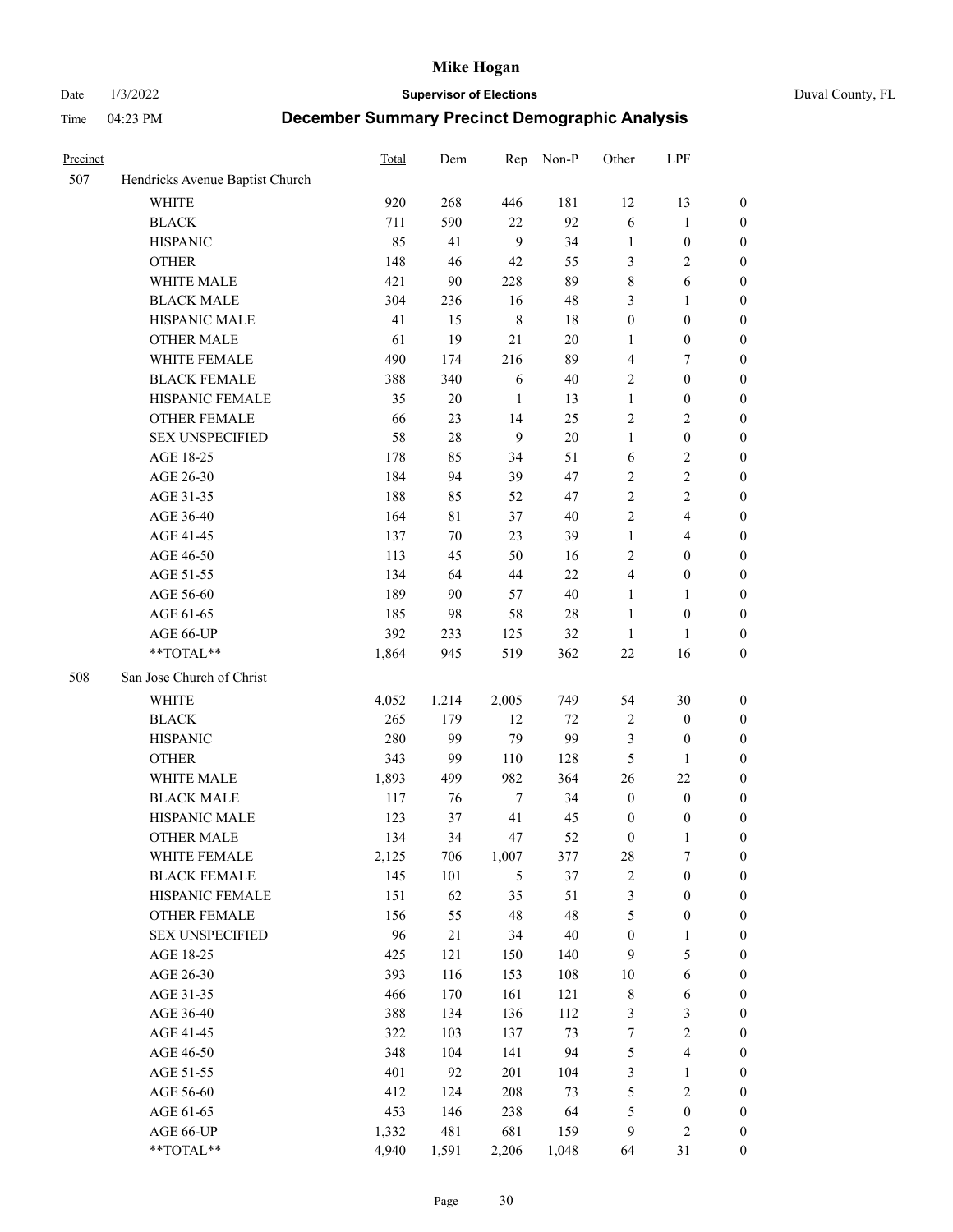Date 1/3/2022 **Supervisor of Elections** Duval County, FL

| Precinct |                           | <b>Total</b> | Dem    | Rep            | Non-P   | Other            | LPF                     |                  |
|----------|---------------------------|--------------|--------|----------------|---------|------------------|-------------------------|------------------|
| 509      | Christ the Messiah Church |              |        |                |         |                  |                         |                  |
|          | <b>WHITE</b>              | 3,348        | 891    | 1,864          | 541     | 36               | 16                      | 0                |
|          | <b>BLACK</b>              | 356          | 249    | 21             | 82      | 4                | $\boldsymbol{0}$        | 0                |
|          | <b>HISPANIC</b>           | 201          | 76     | 58             | 63      | 3                | $\mathbf{1}$            | $\boldsymbol{0}$ |
|          | <b>OTHER</b>              | 339          | 94     | 119            | 121     | 4                | $\mathbf{1}$            | $\boldsymbol{0}$ |
|          | WHITE MALE                | 1,528        | 348    | 890            | 271     | 11               | $8\,$                   | $\boldsymbol{0}$ |
|          | <b>BLACK MALE</b>         | 148          | 92     | 10             | 44      | $\overline{c}$   | $\boldsymbol{0}$        | $\boldsymbol{0}$ |
|          | HISPANIC MALE             | 87           | 30     | 27             | $30\,$  | $\boldsymbol{0}$ | $\boldsymbol{0}$        | $\boldsymbol{0}$ |
|          | <b>OTHER MALE</b>         | 140          | 29     | 60             | 50      | $\mathbf{1}$     | $\boldsymbol{0}$        | $\boldsymbol{0}$ |
|          | WHITE FEMALE              | 1,788        | 536    | 959            | 263     | 24               | 6                       | $\boldsymbol{0}$ |
|          | <b>BLACK FEMALE</b>       | 202          | 153    | 11             | 36      | $\sqrt{2}$       | $\boldsymbol{0}$        | 0                |
|          | HISPANIC FEMALE           | 111          | 46     | 30             | 31      | 3                | $\mathbf{1}$            | 0                |
|          | OTHER FEMALE              | 145          | 55     | 46             | 43      | $\mathbf{1}$     | $\boldsymbol{0}$        | $\boldsymbol{0}$ |
|          | <b>SEX UNSPECIFIED</b>    | 95           | 21     | 29             | 39      | 3                | $\mathfrak{Z}$          | $\boldsymbol{0}$ |
|          | AGE 18-25                 | 380          | 124    | 140            | 104     | $11\,$           | $\mathbf{1}$            | $\boldsymbol{0}$ |
|          | AGE 26-30                 | 335          | 95     | 130            | 103     | 4                | $\mathfrak{Z}$          | $\boldsymbol{0}$ |
|          | AGE 31-35                 | 323          | 103    | 121            | 92      | 4                | $\mathfrak{Z}$          | $\boldsymbol{0}$ |
|          | AGE 36-40                 | 311          | 93     | 117            | 92      | 4                | $\mathfrak s$           | $\boldsymbol{0}$ |
|          | AGE 41-45                 | 295          | $88\,$ | 120            | 82      | $\overline{c}$   | $\mathfrak{Z}$          | $\boldsymbol{0}$ |
|          | AGE 46-50                 | 296          | 103    | 131            | 59      | 3                | $\boldsymbol{0}$        | $\boldsymbol{0}$ |
|          | AGE 51-55                 | 329          | 100    | 156            | 68      | 3                | $\sqrt{2}$              | $\boldsymbol{0}$ |
|          | AGE 56-60                 | 322          | 94     | 181            | 45      | $\overline{c}$   | $\boldsymbol{0}$        | 0                |
|          | AGE 61-65                 | 371          | 119    | 200            | $48\,$  | 4                | $\boldsymbol{0}$        | $\boldsymbol{0}$ |
|          | AGE 66-UP                 | 1,282        | 391    | 766            | 114     | 10               | $\mathbf{1}$            | $\boldsymbol{0}$ |
|          | **TOTAL**                 | 4,244        | 1,310  | 2,062          | 807     | 47               | $18\,$                  | $\boldsymbol{0}$ |
| 510      | Wayman Chapel AME         |              |        |                |         |                  |                         |                  |
|          | <b>WHITE</b>              | 2,657        | 691    | 1,402          | 507     | 35               | $22\,$                  | $\boldsymbol{0}$ |
|          | <b>BLACK</b>              | 419          | 294    | $20\,$         | 97      | 6                | $\sqrt{2}$              | $\boldsymbol{0}$ |
|          | <b>HISPANIC</b>           | 214          | 79     | 49             | 83      | 3                | $\boldsymbol{0}$        | $\boldsymbol{0}$ |
|          | <b>OTHER</b>              | 265          | 64     | 94             | 100     | 6                | $\mathbf{1}$            | $\boldsymbol{0}$ |
|          | WHITE MALE                | 1,236        | 263    | 689            | 251     | $20\,$           | 13                      | $\boldsymbol{0}$ |
|          | <b>BLACK MALE</b>         | 170          | 109    | $\overline{9}$ | 48      | $\overline{4}$   | $\boldsymbol{0}$        | $\boldsymbol{0}$ |
|          | HISPANIC MALE             | 107          | 36     | 26             | 43      | $\overline{c}$   | $\boldsymbol{0}$        | 0                |
|          | <b>OTHER MALE</b>         | 93           | 19     | 40             | 32      | $\overline{c}$   | $\boldsymbol{0}$        | $\boldsymbol{0}$ |
|          | WHITE FEMALE              | 1,400        | 423    | 705            | 248     | 15               | 9                       | 0                |
|          | <b>BLACK FEMALE</b>       | 246          | 182    | 11             | 49      | 2                | $\sqrt{2}$              | $\boldsymbol{0}$ |
|          | HISPANIC FEMALE           | 103          | 40     | 23             | 39      | $\mathbf{1}$     | $\boldsymbol{0}$        | $\overline{0}$   |
|          | OTHER FEMALE              | 125          | 32     | 42             | 46      | 4                | $\mathbf{1}$            | $\overline{0}$   |
|          | <b>SEX UNSPECIFIED</b>    | 75           | 24     | 20             | 31      | $\boldsymbol{0}$ | $\boldsymbol{0}$        | 0                |
|          | AGE 18-25                 | 331          | 97     | 117            | 103     | $10\,$           | $\overline{\mathbf{4}}$ | 0                |
|          | AGE 26-30                 | 309          | 108    | 95             | 99      | 4                | $\mathfrak{Z}$          | 0                |
|          | AGE 31-35                 | 333          | 118    | 104            | $100\,$ | 6                | $\mathfrak s$           | 0                |
|          | AGE 36-40                 | 259          | $78\,$ | 93             | $80\,$  | 5                | $\mathfrak{Z}$          | 0                |
|          | AGE 41-45                 | 213          | 65     | 69             | $72\,$  | 5                | $\sqrt{2}$              | 0                |
|          | AGE 46-50                 | 232          | 61     | 98             | 67      | 3                | $\mathfrak{Z}$          | 0                |
|          | AGE 51-55                 | 253          | 85     | 99             | 63      | 3                | $\mathfrak{Z}$          | $\boldsymbol{0}$ |
|          | AGE 56-60                 | 309          | 92     | 162            | 50      | 4                | 1                       | $\boldsymbol{0}$ |
|          | AGE 61-65                 | 352          | 102    | 205            | $40\,$  | 5                | $\boldsymbol{0}$        | $\boldsymbol{0}$ |
|          | AGE 66-UP                 | 964          | 322    | 523            | 113     | 5                | $\mathbf{1}$            | 0                |
|          | **TOTAL**                 | 3,555        | 1,128  | 1,565          | 787     | 50               | 25                      | $\boldsymbol{0}$ |
|          |                           |              |        |                |         |                  |                         |                  |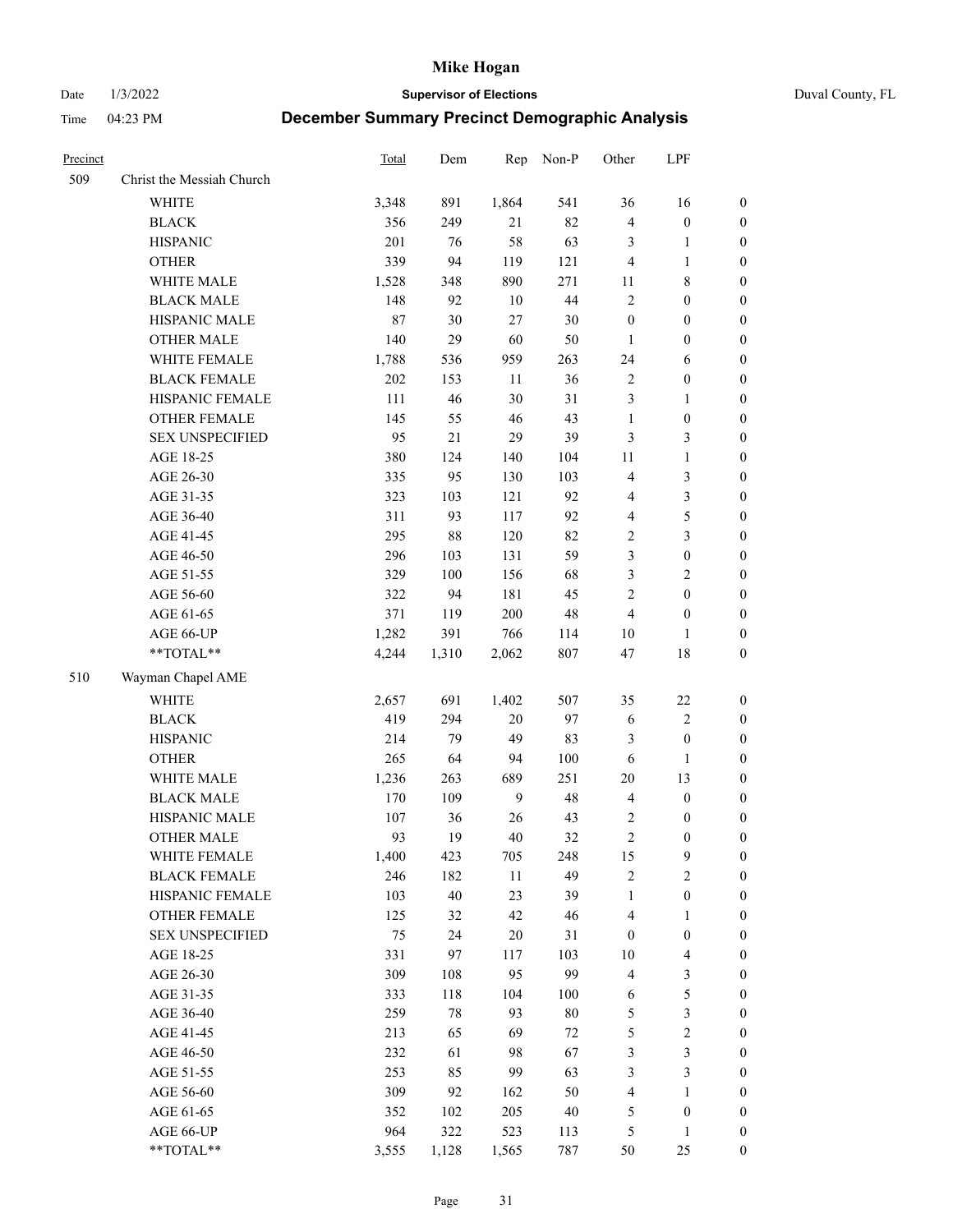Date 1/3/2022 **Supervisor of Elections** Duval County, FL

| Precinct |                              | Total | Dem         | Rep   | Non-P  | Other            | LPF              |                  |
|----------|------------------------------|-------|-------------|-------|--------|------------------|------------------|------------------|
| 511      | Cuba Hunter Community Center |       |             |       |        |                  |                  |                  |
|          | <b>WHITE</b>                 | 1,768 | 532         | 806   | 390    | 33               | $\boldsymbol{7}$ | 0                |
|          | <b>BLACK</b>                 | 785   | 616         | 42    | 122    | 5                | $\boldsymbol{0}$ | $\boldsymbol{0}$ |
|          | <b>HISPANIC</b>              | 278   | 113         | 62    | 100    | $\mathbf{1}$     | $\overline{c}$   | $\boldsymbol{0}$ |
|          | <b>OTHER</b>                 | 362   | 102         | 107   | 146    | 6                | $\mathbf{1}$     | $\boldsymbol{0}$ |
|          | WHITE MALE                   | 813   | 211         | 395   | 192    | 12               | $\mathfrak{Z}$   | $\boldsymbol{0}$ |
|          | <b>BLACK MALE</b>            | 348   | 256         | 23    | 67     | $\overline{c}$   | $\boldsymbol{0}$ | $\boldsymbol{0}$ |
|          | HISPANIC MALE                | 111   | 39          | 32    | 37     | $\mathbf{1}$     | $\sqrt{2}$       | $\boldsymbol{0}$ |
|          | <b>OTHER MALE</b>            | 147   | 43          | 47    | 56     | $\mathbf{1}$     | $\boldsymbol{0}$ | $\boldsymbol{0}$ |
|          | WHITE FEMALE                 | 928   | 310         | 401   | 192    | 21               | $\overline{4}$   | $\boldsymbol{0}$ |
|          | <b>BLACK FEMALE</b>          | 429   | 355         | 18    | 53     | 3                | $\boldsymbol{0}$ | $\boldsymbol{0}$ |
|          | HISPANIC FEMALE              | 157   | 71          | 28    | 58     | $\boldsymbol{0}$ | $\boldsymbol{0}$ | $\boldsymbol{0}$ |
|          | OTHER FEMALE                 | 145   | 40          | 45    | 57     | 3                | $\boldsymbol{0}$ | $\boldsymbol{0}$ |
|          | <b>SEX UNSPECIFIED</b>       | 114   | 38          | 28    | 45     | $\mathbf{2}$     | $\mathbf{1}$     | $\boldsymbol{0}$ |
|          | AGE 18-25                    | 289   | 133         | 53    | 94     | 8                | $\mathbf{1}$     | $\boldsymbol{0}$ |
|          | AGE 26-30                    | 267   | 108         | 45    | 104    | 9                | $\mathbf{1}$     | $\boldsymbol{0}$ |
|          | AGE 31-35                    | 291   | 109         | 83    | 95     | 4                | $\boldsymbol{0}$ | $\boldsymbol{0}$ |
|          | AGE 36-40                    | 248   | 95          | 79    | 70     | 2                | $\sqrt{2}$       | $\boldsymbol{0}$ |
|          | AGE 41-45                    | 219   | 82          | 59    | 74     | $\mathbf{1}$     | $\mathfrak{Z}$   | $\boldsymbol{0}$ |
|          | AGE 46-50                    | 236   | 88          | 76    | 66     | 4                | $\overline{c}$   | $\boldsymbol{0}$ |
|          | AGE 51-55                    | 241   | 107         | 75    | 56     | 3                | $\boldsymbol{0}$ | $\boldsymbol{0}$ |
|          | AGE 56-60                    | 336   | 139         | 129   | 64     | 3                | 1                | 0                |
|          | AGE 61-65                    | 332   | 146         | 126   | 53     | $\tau$           | $\boldsymbol{0}$ | $\boldsymbol{0}$ |
|          | AGE 66-UP                    | 734   | 356         | 292   | 82     | 4                | $\boldsymbol{0}$ | $\boldsymbol{0}$ |
|          | $**TOTAL**$                  | 3,193 | 1,363       | 1,017 | 758    | 45               | 10               | $\boldsymbol{0}$ |
| 512      | Community Hospice of NE FL   |       |             |       |        |                  |                  |                  |
|          | <b>WHITE</b>                 | 2,849 | 755         | 1,358 | 663    | 55               | 18               | $\boldsymbol{0}$ |
|          | <b>BLACK</b>                 | 1,105 | 820         | 33    | 239    | 12               | $\mathbf{1}$     | $\boldsymbol{0}$ |
|          | <b>HISPANIC</b>              | 493   | 201         | 115   | 171    | 6                | $\boldsymbol{0}$ | $\boldsymbol{0}$ |
|          | <b>OTHER</b>                 | 598   | 190         | 168   | 232    | 7                | 1                | $\boldsymbol{0}$ |
|          | WHITE MALE                   | 1,265 | 283         | 611   | 332    | 25               | 14               | $\boldsymbol{0}$ |
|          | <b>BLACK MALE</b>            | 410   | 279         | 13    | 109    | $\,$ $\,$        | $\mathbf{1}$     | $\boldsymbol{0}$ |
|          | HISPANIC MALE                | 215   | $8\sqrt{1}$ | 59    | $72\,$ | 3                | $\boldsymbol{0}$ | 0                |
|          | <b>OTHER MALE</b>            | 223   | 67          | 65    | 88     | 3                | $\boldsymbol{0}$ | $\boldsymbol{0}$ |
|          | WHITE FEMALE                 | 1,549 | 461         | 736   | 318    | 30               | 4                | 0                |
|          | <b>BLACK FEMALE</b>          | 677   | 529         | 20    | 124    | 4                | $\boldsymbol{0}$ | $\boldsymbol{0}$ |
|          | HISPANIC FEMALE              | 267   | 114         | 53    | 97     | 3                | $\boldsymbol{0}$ | $\overline{0}$   |
|          | OTHER FEMALE                 | 272   | 95          | 80    | 93     | 3                | $\mathbf{1}$     | $\overline{0}$   |
|          | <b>SEX UNSPECIFIED</b>       | 167   | 57          | 37    | $72\,$ | 1                | $\boldsymbol{0}$ | 0                |
|          | AGE 18-25                    | 526   | 215         | 115   | 184    | 9                | $\mathfrak{Z}$   | 0                |
|          | AGE 26-30                    | 548   | 211         | 140   | 181    | 12               | $\overline{4}$   | 0                |
|          | AGE 31-35                    | 521   | 227         | 120   | 162    | 9                | $\mathfrak{Z}$   | 0                |
|          | AGE 36-40                    | 483   | 202         | 124   | 155    | 1                | $\mathbf{1}$     | 0                |
|          | AGE 41-45                    | 400   | 156         | 102   | 131    | 8                | $\mathfrak{Z}$   | 0                |
|          | AGE 46-50                    | 346   | 132         | 104   | 104    | 5                | $\mathbf{1}$     | 0                |
|          | AGE 51-55                    | 354   | 133         | 144   | $72\,$ | 4                | $\mathbf{1}$     | 0                |
|          | AGE 56-60                    | 412   | 141         | 169   | 89     | 13               | $\boldsymbol{0}$ | 0                |
|          | AGE 61-65                    | 422   | 168         | 176   | 71     | 5                | $\sqrt{2}$       | 0                |
|          | AGE 66-UP                    | 1,033 | 381         | 480   | 156    | 14               | $\sqrt{2}$       | 0                |
|          | **TOTAL**                    | 5,045 | 1,966       | 1,674 | 1,305  | 80               | 20               | $\boldsymbol{0}$ |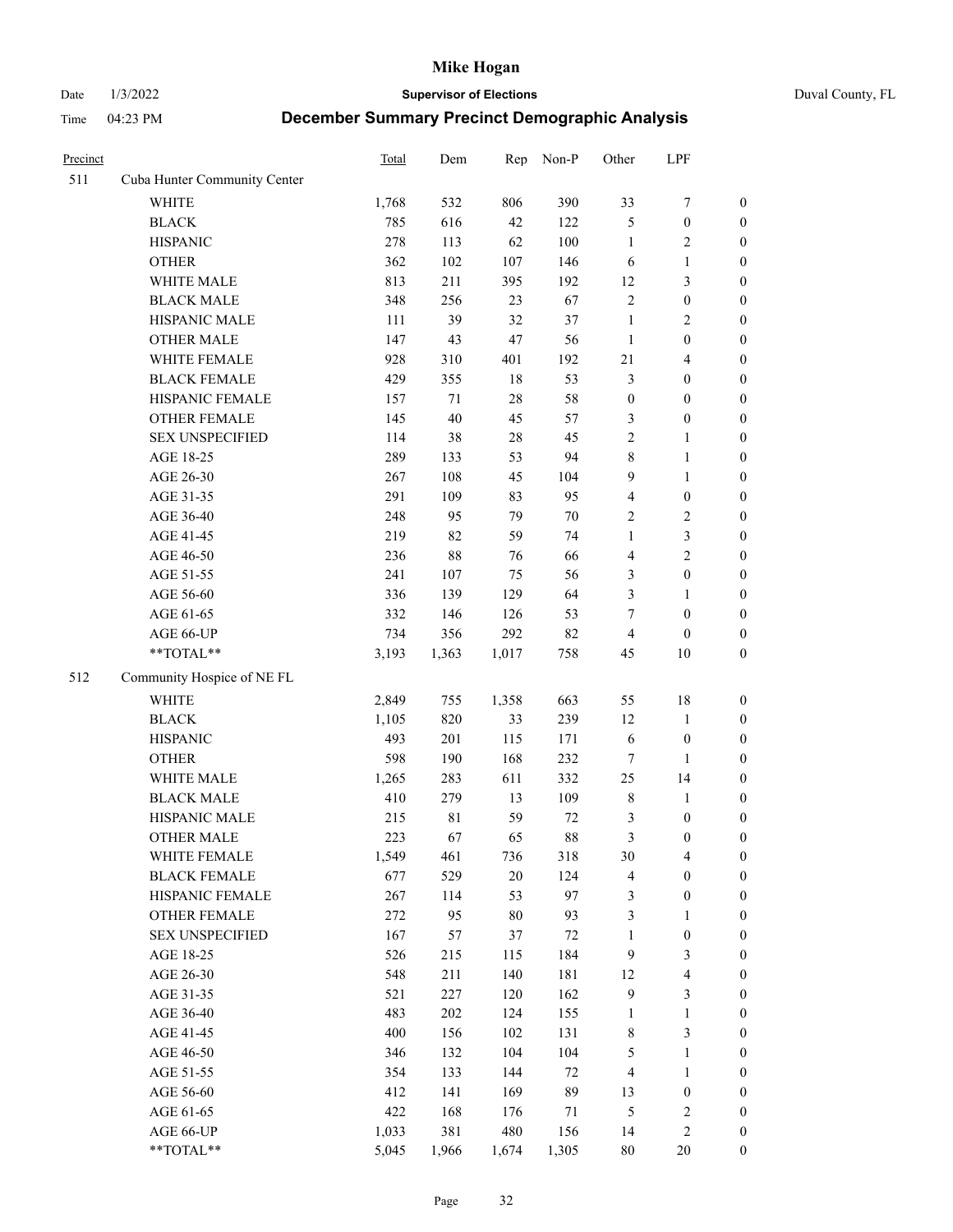Date 1/3/2022 **Supervisor of Elections** Duval County, FL

| Precinct |                          | <b>Total</b> | Dem    | Rep    | Non-P       | Other            | LPF              |                  |
|----------|--------------------------|--------------|--------|--------|-------------|------------------|------------------|------------------|
| 513      | Englewood Baptist Church |              |        |        |             |                  |                  |                  |
|          | <b>WHITE</b>             | 1,434        | 379    | 734    | 302         | 14               | $\mathfrak s$    | 0                |
|          | <b>BLACK</b>             | 516          | 404    | 23     | 84          | 4                | $\mathbf{1}$     | 0                |
|          | <b>HISPANIC</b>          | 242          | 100    | 58     | $8\sqrt{1}$ | 3                | $\boldsymbol{0}$ | $\boldsymbol{0}$ |
|          | <b>OTHER</b>             | 378          | 82     | 116    | 176         | 3                | 1                | $\boldsymbol{0}$ |
|          | WHITE MALE               | 660          | 144    | 348    | 161         | 4                | $\mathfrak{Z}$   | $\boldsymbol{0}$ |
|          | <b>BLACK MALE</b>        | 245          | 180    | 16     | 45          | 3                | $\mathbf{1}$     | $\boldsymbol{0}$ |
|          | HISPANIC MALE            | 116          | 43     | 31     | $40\,$      | $\overline{c}$   | $\boldsymbol{0}$ | $\boldsymbol{0}$ |
|          | <b>OTHER MALE</b>        | 163          | 34     | 59     | 69          | $\mathbf{1}$     | $\boldsymbol{0}$ | $\boldsymbol{0}$ |
|          | WHITE FEMALE             | 746          | 228    | 371    | 135         | $10\,$           | $\mathbf{2}$     | $\boldsymbol{0}$ |
|          | <b>BLACK FEMALE</b>      | 264          | 217    | $\tau$ | 39          | $\mathbf{1}$     | $\boldsymbol{0}$ | $\boldsymbol{0}$ |
|          | HISPANIC FEMALE          | 113          | 50     | 25     | 38          | $\boldsymbol{0}$ | $\boldsymbol{0}$ | $\boldsymbol{0}$ |
|          | <b>OTHER FEMALE</b>      | 142          | 34     | 41     | 65          | $\mathbf{1}$     | $\mathbf{1}$     | $\boldsymbol{0}$ |
|          | <b>SEX UNSPECIFIED</b>   | 121          | 35     | 33     | 51          | $\overline{c}$   | $\boldsymbol{0}$ | $\boldsymbol{0}$ |
|          | AGE 18-25                | 243          | 96     | 57     | 84          | 6                | $\boldsymbol{0}$ | $\boldsymbol{0}$ |
|          | AGE 26-30                | 192          | 72     | 49     | 66          | 2                | $\mathfrak{Z}$   | $\boldsymbol{0}$ |
|          | AGE 31-35                | 231          | 88     | 63     | 74          | 4                | $\sqrt{2}$       | $\boldsymbol{0}$ |
|          | AGE 36-40                | 192          | 66     | 60     | 60          | 5                | $\mathbf{1}$     | $\boldsymbol{0}$ |
|          | AGE 41-45                | 184          | 58     | 67     | 59          | $\boldsymbol{0}$ | $\boldsymbol{0}$ | $\boldsymbol{0}$ |
|          | AGE 46-50                | $207\,$      | 64     | 69     | 72          | $\overline{c}$   | $\boldsymbol{0}$ | $\boldsymbol{0}$ |
|          | AGE 51-55                | 213          |        |        | 52          | $\boldsymbol{0}$ |                  |                  |
|          |                          |              | 84     | 76     |             |                  | 1                | $\boldsymbol{0}$ |
|          | AGE 56-60                | 248          | 104    | 98     | 44          | $\overline{2}$   | $\boldsymbol{0}$ | 0                |
|          | AGE 61-65                | 237          | $88\,$ | 100    | 49          | $\boldsymbol{0}$ | $\boldsymbol{0}$ | $\boldsymbol{0}$ |
|          | AGE 66-UP                | 623          | 245    | 292    | 83          | 3                | $\boldsymbol{0}$ | $\boldsymbol{0}$ |
|          | $**TOTAL**$              | 2,570        | 965    | 931    | 643         | 24               | $\tau$           | $\boldsymbol{0}$ |
| 601      | Italian American Club    |              |        |        |             |                  |                  |                  |
|          | <b>WHITE</b>             | 3,011        | 547    | 1,927  | 489         | 35               | 13               | $\boldsymbol{0}$ |
|          | <b>BLACK</b>             | 131          | $87\,$ | 16     | 25          | 3                | $\boldsymbol{0}$ | $\boldsymbol{0}$ |
|          | <b>HISPANIC</b>          | 135          | $27\,$ | $70\,$ | 36          | 2                | $\boldsymbol{0}$ | $\boldsymbol{0}$ |
|          | <b>OTHER</b>             | 212          | 43     | 101    | 60          | 5                | $\mathfrak{Z}$   | $\boldsymbol{0}$ |
|          | WHITE MALE               | 1,471        | 210    | 967    | 269         | 16               | 9                | $\boldsymbol{0}$ |
|          | <b>BLACK MALE</b>        | 60           | 33     | $10\,$ | 14          | 3                | $\boldsymbol{0}$ | $\boldsymbol{0}$ |
|          | HISPANIC MALE            | 66           | 12     | 36     | 17          | $\mathbf{1}$     | $\boldsymbol{0}$ | 0                |
|          | <b>OTHER MALE</b>        | 72           | 15     | 35     | 18          | $\mathbf{1}$     | 3                | $\boldsymbol{0}$ |
|          | WHITE FEMALE             | 1,513        | 332    | 945    | 214         | 19               | 3                | 0                |
|          | <b>BLACK FEMALE</b>      | 70           | 54     | 5      | 11          | $\boldsymbol{0}$ | $\boldsymbol{0}$ | $\overline{0}$   |
|          | HISPANIC FEMALE          | 66           | 13     | 34     | $18\,$      | 1                | $\boldsymbol{0}$ | $\overline{0}$   |
|          | <b>OTHER FEMALE</b>      | 111          | 25     | 55     | $27\,$      | 4                | $\boldsymbol{0}$ | 0                |
|          | <b>SEX UNSPECIFIED</b>   | 60           | $10\,$ | 27     | $22\,$      | $\boldsymbol{0}$ | $\mathbf{1}$     | 0                |
|          | AGE 18-25                | 321          | 57     | 172    | $80\,$      | 9                | $\mathfrak{Z}$   | 0                |
|          | AGE 26-30                | 195          | 37     | 105    | 49          | 2                | $\overline{c}$   | 0                |
|          | AGE 31-35                | 206          | 43     | 106    | 53          | 3                | $\mathbf{1}$     | 0                |
|          | AGE 36-40                | 254          | 52     | 129    | 72          | $\boldsymbol{0}$ | $\mathbf{1}$     | 0                |
|          | AGE 41-45                | 226          | 41     | 125    | 51          | 7                | $\sqrt{2}$       | 0                |
|          | AGE 46-50                | 227          | 39     | 135    | 47          | 4                | $\sqrt{2}$       | 0                |
|          | AGE 51-55                | 297          | 54     | 185    | 55          | 2                | $\mathbf{1}$     | 0                |
|          | AGE 56-60                | 364          | 58     | 253    | 46          | 5                | $\sqrt{2}$       | 0                |
|          | AGE 61-65                | 339          | 64     | 225    | 48          | 2                | $\boldsymbol{0}$ | 0                |
|          | AGE 66-UP                | 1,060        | 259    | 679    | 109         | 11               | $\mathfrak{2}$   | 0                |
|          | **TOTAL**                | 3,489        | 704    | 2,114  | 610         | 45               | 16               | $\boldsymbol{0}$ |
|          |                          |              |        |        |             |                  |                  |                  |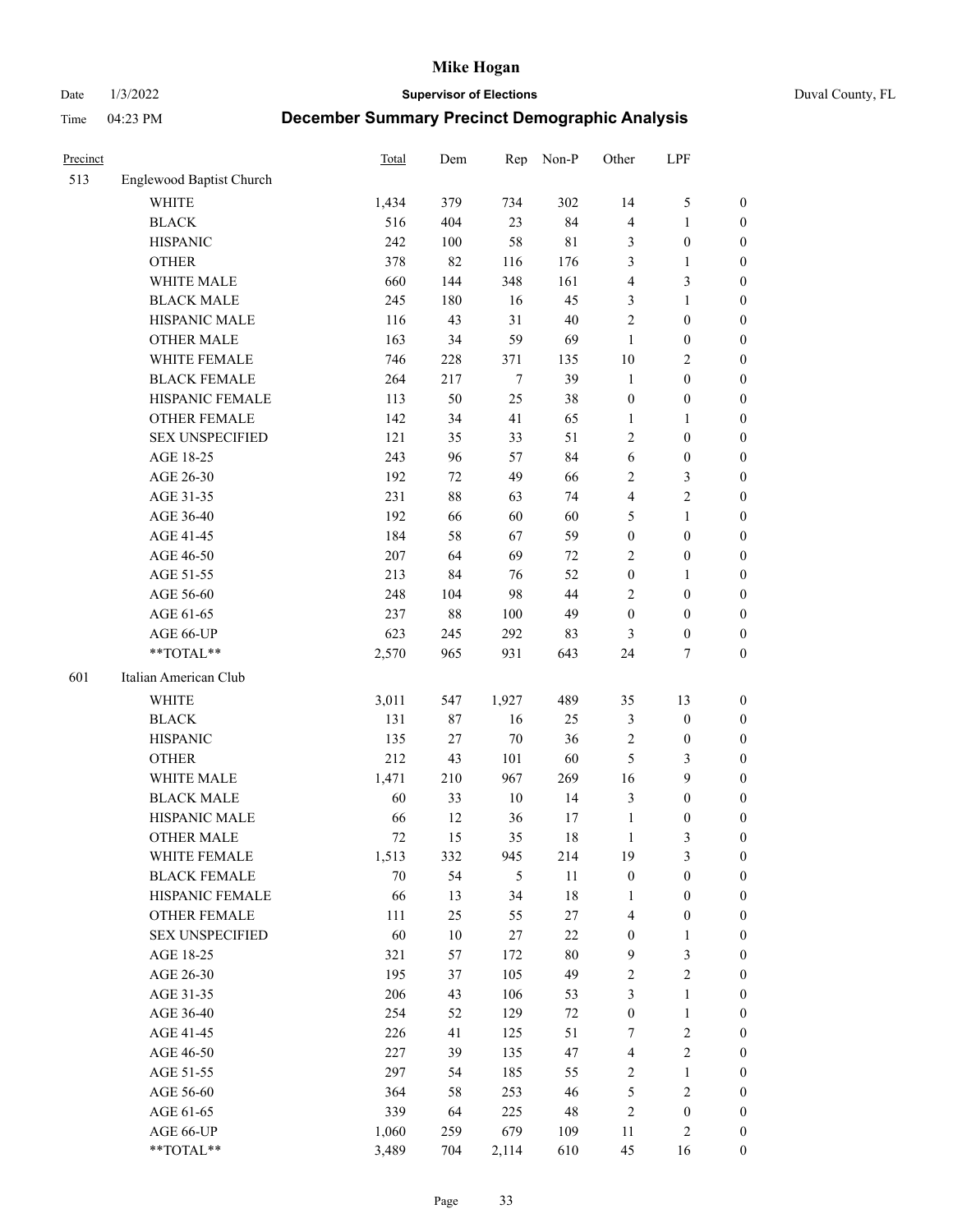Date 1/3/2022 **Supervisor of Elections** Duval County, FL

| Precinct |                           | Total | Dem    | Rep    | Non-P  | Other                   | LPF                     |                  |
|----------|---------------------------|-------|--------|--------|--------|-------------------------|-------------------------|------------------|
| 602      | All Souls Anglican Church |       |        |        |        |                         |                         |                  |
|          | WHITE                     | 3,299 | 705    | 1,847  | 687    | 44                      | 16                      | 0                |
|          | <b>BLACK</b>              | 409   | 312    | 32     | 59     | 6                       | $\boldsymbol{0}$        | 0                |
|          | <b>HISPANIC</b>           | 313   | 102    | 100    | 104    | $\tau$                  | $\boldsymbol{0}$        | $\boldsymbol{0}$ |
|          | <b>OTHER</b>              | 479   | 128    | 149    | 195    | 5                       | $\mathfrak{2}$          | $\boldsymbol{0}$ |
|          | WHITE MALE                | 1,571 | 281    | 921    | 344    | 15                      | $10\,$                  | $\boldsymbol{0}$ |
|          | <b>BLACK MALE</b>         | 198   | 140    | 21     | 32     | 5                       | $\boldsymbol{0}$        | $\boldsymbol{0}$ |
|          | HISPANIC MALE             | 140   | 43     | 46     | 48     | 3                       | $\boldsymbol{0}$        | $\boldsymbol{0}$ |
|          | <b>OTHER MALE</b>         | 215   | 48     | 67     | 98     | $\mathfrak{2}$          | $\boldsymbol{0}$        | $\boldsymbol{0}$ |
|          | WHITE FEMALE              | 1,703 | 416    | 911    | 342    | 28                      | 6                       | $\boldsymbol{0}$ |
|          | <b>BLACK FEMALE</b>       | 207   | 170    | 10     | 26     | $\mathbf{1}$            | $\boldsymbol{0}$        | 0                |
|          | HISPANIC FEMALE           | 171   | 58     | 54     | 55     | $\overline{\mathbf{4}}$ | $\boldsymbol{0}$        | 0                |
|          | OTHER FEMALE              | 198   | 67     | 62     | 65     | 3                       | $\mathbf{1}$            | $\boldsymbol{0}$ |
|          | <b>SEX UNSPECIFIED</b>    | 97    | 24     | 36     | 35     | $\mathbf{1}$            | $\mathbf{1}$            | $\boldsymbol{0}$ |
|          | AGE 18-25                 | 463   | 131    | 173    | 145    | $11\,$                  | $\mathfrak{Z}$          | $\boldsymbol{0}$ |
|          | AGE 26-30                 | 326   | 93     | 136    | 89     | 4                       | $\overline{\mathbf{4}}$ | $\boldsymbol{0}$ |
|          | AGE 31-35                 | 412   | 128    | 152    | 128    | 3                       | $\mathbf{1}$            | $\boldsymbol{0}$ |
|          | AGE 36-40                 | 429   | 112    | 177    | 128    | 8                       | $\overline{\mathbf{4}}$ | $\boldsymbol{0}$ |
|          | AGE 41-45                 | 336   | 100    | 123    | 103    | $10\,$                  | $\boldsymbol{0}$        | $\boldsymbol{0}$ |
|          | AGE 46-50                 | 335   | $87\,$ | 160    | 79     | 6                       | $\mathfrak{Z}$          | $\boldsymbol{0}$ |
|          | AGE 51-55                 | 396   | 82     | 213    | 94     | 5                       | $\sqrt{2}$              | $\boldsymbol{0}$ |
|          | AGE 56-60                 | 452   | 120    | 250    | 80     | $\sqrt{2}$              | $\boldsymbol{0}$        | $\boldsymbol{0}$ |
|          | AGE 61-65                 | 480   | 141    | 272    | 64     | $\mathfrak{Z}$          | $\boldsymbol{0}$        | $\boldsymbol{0}$ |
|          | AGE 66-UP                 | 871   | 253    | 472    | 135    | $10\,$                  | $\mathbf{1}$            | $\boldsymbol{0}$ |
|          | **TOTAL**                 | 4,500 | 1,247  | 2,128  | 1,045  | 62                      | $18\,$                  | $\boldsymbol{0}$ |
| 603      | Mandarin Branch Library   |       |        |        |        |                         |                         |                  |
|          | WHITE                     | 3,309 | 859    | 1,853  | 538    | 48                      | 11                      | $\boldsymbol{0}$ |
|          | <b>BLACK</b>              | 117   | 75     | 10     | 31     | $\mathbf{1}$            | $\boldsymbol{0}$        | $\boldsymbol{0}$ |
|          | <b>HISPANIC</b>           | 160   | 48     | 61     | 50     | $\mathbf{1}$            | $\boldsymbol{0}$        | $\boldsymbol{0}$ |
|          | <b>OTHER</b>              | 275   | 71     | 94     | 106    | $\mathfrak{2}$          | $\sqrt{2}$              | $\boldsymbol{0}$ |
|          | WHITE MALE                | 1,509 | 326    | 879    | 279    | 18                      | $\boldsymbol{7}$        | $\boldsymbol{0}$ |
|          | <b>BLACK MALE</b>         | 54    | 29     | $\tau$ | $17\,$ | $\mathbf{1}$            | $\boldsymbol{0}$        | $\boldsymbol{0}$ |
|          | HISPANIC MALE             | 73    | $22\,$ | 28     | $22\,$ | $\mathbf{1}$            | $\boldsymbol{0}$        | $\boldsymbol{0}$ |
|          | <b>OTHER MALE</b>         | 109   | 23     | 45     | 41     | $\boldsymbol{0}$        | $\boldsymbol{0}$        | $\boldsymbol{0}$ |
|          | WHITE FEMALE              | 1,778 | 526    | 963    | 255    | 30                      | 4                       | 0                |
|          | <b>BLACK FEMALE</b>       | 63    | 46     | 3      | 14     | $\boldsymbol{0}$        | $\boldsymbol{0}$        | $\boldsymbol{0}$ |
|          | HISPANIC FEMALE           | 85    | 25     | 33     | 27     | $\boldsymbol{0}$        | $\boldsymbol{0}$        | $\overline{0}$   |
|          | OTHER FEMALE              | 126   | 38     | 37     | 48     | $\mathbf{1}$            | $\sqrt{2}$              | 0                |
|          | <b>SEX UNSPECIFIED</b>    | 64    | 18     | 23     | $22\,$ | $\mathbf{1}$            | $\boldsymbol{0}$        | 0                |
|          | AGE 18-25                 | 353   | 97     | 150    | 99     | 6                       | $\mathbf{1}$            | 0                |
|          | AGE 26-30                 | 255   | 61     | 125    | 58     | $10\,$                  | $\mathbf{1}$            | 0                |
|          | AGE 31-35                 | 261   | 65     | 113    | 73     | 3                       | $\boldsymbol{7}$        | 0                |
|          | AGE 36-40                 | 244   | 84     | 97     | 60     | 3                       | $\boldsymbol{0}$        | 0                |
|          | AGE 41-45                 | 261   | 70     | 114    | 71     | 5                       | $\mathbf{1}$            | 0                |
|          | AGE 46-50                 | 271   | 62     | 140    | 64     | 2                       | $\mathfrak{Z}$          | 0                |
|          | AGE 51-55                 | 292   | 65     | 165    | 58     | $\overline{\mathbf{4}}$ | $\boldsymbol{0}$        | 0                |
|          | AGE 56-60                 | 332   | 80     | 196    | 51     | 5                       | $\boldsymbol{0}$        | $\boldsymbol{0}$ |
|          | AGE 61-65                 | 311   | 84     | 178    | 43     | 6                       | $\boldsymbol{0}$        | 0                |
|          | AGE 66-UP                 | 1,281 | 385    | 740    | 148    | 8                       | $\boldsymbol{0}$        | 0                |
|          | **TOTAL**                 | 3,861 | 1,053  | 2,018  | 725    | 52                      | 13                      | $\boldsymbol{0}$ |
|          |                           |       |        |        |        |                         |                         |                  |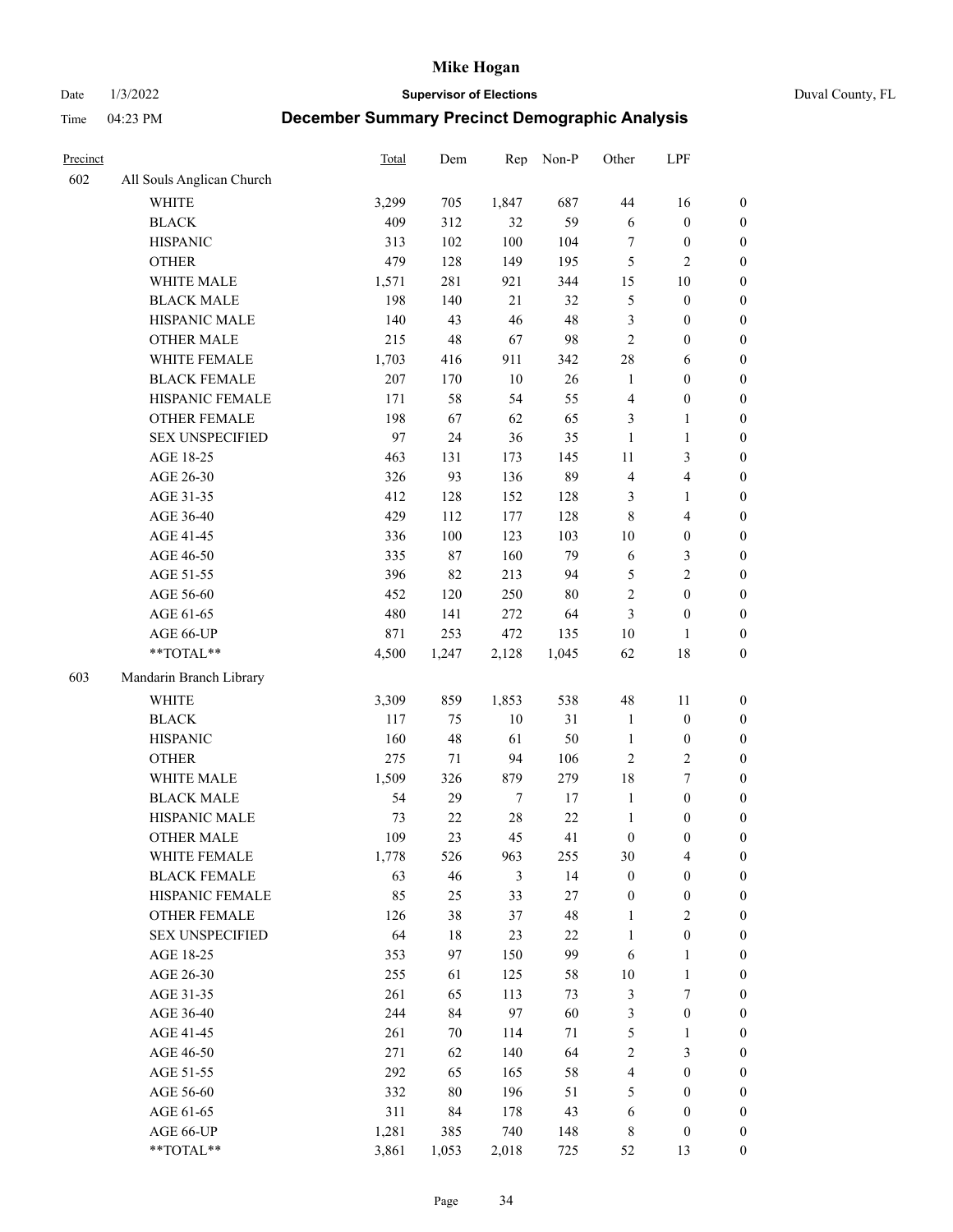Date 1/3/2022 **Supervisor of Elections** Duval County, FL

| Precinct |                                | <b>Total</b> | Dem     | Rep            | Non-P          | Other            | LPF                     |                  |
|----------|--------------------------------|--------------|---------|----------------|----------------|------------------|-------------------------|------------------|
| 604      | Mandarin Presbyterian Church   |              |         |                |                |                  |                         |                  |
|          | <b>WHITE</b>                   | 1,682        | 343     | 1,042          | 280            | 11               | 6                       | 0                |
|          | <b>BLACK</b>                   | 32           | 18      | $\overline{4}$ | 9              | $\mathbf{1}$     | $\boldsymbol{0}$        | 0                |
|          | <b>HISPANIC</b>                | 80           | 25      | 29             | 25             | $\boldsymbol{0}$ | 1                       | $\boldsymbol{0}$ |
|          | <b>OTHER</b>                   | 112          | 32      | 49             | $28\,$         | 3                | $\boldsymbol{0}$        | $\boldsymbol{0}$ |
|          | WHITE MALE                     | 811          | 134     | 515            | 150            | 6                | 6                       | $\boldsymbol{0}$ |
|          | <b>BLACK MALE</b>              | 16           | $\,8\,$ | 3              | 5              | $\boldsymbol{0}$ | $\boldsymbol{0}$        | $\boldsymbol{0}$ |
|          | HISPANIC MALE                  | 35           | $10\,$  | 13             | 11             | $\boldsymbol{0}$ | 1                       | $\boldsymbol{0}$ |
|          | <b>OTHER MALE</b>              | 50           | 11      | 26             | 11             | 2                | $\boldsymbol{0}$        | $\boldsymbol{0}$ |
|          | WHITE FEMALE                   | 858          | 205     | 521            | 127            | 5                | $\boldsymbol{0}$        | $\boldsymbol{0}$ |
|          | <b>BLACK FEMALE</b>            | 15           | 9       | $\mathbf{1}$   | $\overline{4}$ | $\mathbf{1}$     | $\boldsymbol{0}$        | 0                |
|          | HISPANIC FEMALE                | 44           | 15      | 15             | 14             | $\boldsymbol{0}$ | $\boldsymbol{0}$        | 0                |
|          | OTHER FEMALE                   | 45           | 17      | 16             | 11             | 1                | $\boldsymbol{0}$        | $\boldsymbol{0}$ |
|          | <b>SEX UNSPECIFIED</b>         | 32           | 9       | 14             | 9              | $\boldsymbol{0}$ | $\boldsymbol{0}$        | $\boldsymbol{0}$ |
|          | AGE 18-25                      | 134          | 32      | 62             | 38             | 1                | 1                       | $\boldsymbol{0}$ |
|          | AGE 26-30                      | 116          | 26      | 56             | 32             | 2                | $\boldsymbol{0}$        | $\boldsymbol{0}$ |
|          | AGE 31-35                      | 137          | $28\,$  | 70             | 35             | 4                | $\boldsymbol{0}$        | $\boldsymbol{0}$ |
|          | AGE 36-40                      | 131          | 33      | 71             | 25             | $\mathbf{1}$     | $\mathbf{1}$            | $\boldsymbol{0}$ |
|          | AGE 41-45                      | 143          | 23      | 77             | 41             | $\mathbf{1}$     | $\mathbf{1}$            | $\boldsymbol{0}$ |
|          | AGE 46-50                      | 130          | 27      | $71\,$         | 29             | $\mathbf{1}$     | $\mathfrak{2}$          | $\boldsymbol{0}$ |
|          | AGE 51-55                      | 160          | 26      | 104            | 29             | $\mathbf{1}$     | $\boldsymbol{0}$        | $\boldsymbol{0}$ |
|          | AGE 56-60                      | 171          | 34      | 107            | 30             | $\boldsymbol{0}$ | $\boldsymbol{0}$        | 0                |
|          | AGE 61-65                      | 168          | 38      | 112            | 17             | 1                | $\boldsymbol{0}$        | 0                |
|          | AGE 66-UP                      | 616          | 151     | 394            | 66             | 3                | $\overline{c}$          | $\boldsymbol{0}$ |
|          | **TOTAL**                      | 1,906        | 418     | 1,124          | 342            | 15               | $\boldsymbol{7}$        | $\boldsymbol{0}$ |
| 605      | Episcopal Church of Our Savior |              |         |                |                |                  |                         |                  |
|          | <b>WHITE</b>                   | 3,434        | 661     | 2,136          | 567            | 48               | $22\,$                  | $\boldsymbol{0}$ |
|          | <b>BLACK</b>                   | 146          | 98      | 14             | $28\,$         | 6                | $\boldsymbol{0}$        | $\boldsymbol{0}$ |
|          | <b>HISPANIC</b>                | 143          | 30      | 74             | 36             | 2                | $\mathbf{1}$            | $\boldsymbol{0}$ |
|          | <b>OTHER</b>                   | 270          | $70\,$  | 104            | $90\,$         | 4                | $\mathfrak{2}$          | $\boldsymbol{0}$ |
|          | WHITE MALE                     | 1,657        | 257     | 1,079          | 282            | 25               | 14                      | $\boldsymbol{0}$ |
|          | <b>BLACK MALE</b>              | 73           | 44      | $10\,$         | 17             | $\overline{2}$   | $\boldsymbol{0}$        | $\boldsymbol{0}$ |
|          | HISPANIC MALE                  | 58           | 14      | 29             | 14             | $\boldsymbol{0}$ | 1                       | 0                |
|          | OTHER MALE                     | 101          | 29      | 36             | 35             | $\mathbf{1}$     | $\boldsymbol{0}$        | $\boldsymbol{0}$ |
|          | WHITE FEMALE                   | 1,741        | 398     | 1,036          | 276            | 23               | 8                       | 0                |
|          | <b>BLACK FEMALE</b>            | 70           | 52      | $\overline{4}$ | $10\,$         | 4                | $\boldsymbol{0}$        | $\boldsymbol{0}$ |
|          | HISPANIC FEMALE                | 83           | 16      | 45             | $20\,$         | 2                | $\boldsymbol{0}$        | $\overline{0}$   |
|          | OTHER FEMALE                   | 124          | 32      | 58             | 31             | $\mathbf{1}$     | $\sqrt{2}$              | $\overline{0}$   |
|          | <b>SEX UNSPECIFIED</b>         | 86           | 17      | 31             | 36             | $\overline{c}$   | $\boldsymbol{0}$        | 0                |
|          | AGE 18-25                      | 386          | 93      | 192            | 89             | $10\,$           | $\sqrt{2}$              | $\overline{0}$   |
|          | AGE 26-30                      | 220          | 54      | 98             | 59             | 5                | $\overline{\mathbf{4}}$ | 0                |
|          | AGE 31-35                      | 246          | 53      | 136            | 48             | 6                | $\mathfrak{Z}$          | 0                |
|          | AGE 36-40                      | 286          | 54      | 153            | 71             | 4                | $\overline{\mathbf{4}}$ | 0                |
|          | AGE 41-45                      | 232          | 44      | 122            | 55             | 5                | 6                       | 0                |
|          | AGE 46-50                      | 286          | 45      | 165            | 67             | 5                | $\overline{\mathbf{4}}$ | 0                |
|          | AGE 51-55                      | 338          | 53      | 218            | 60             | 6                | $\mathbf{1}$            | $\boldsymbol{0}$ |
|          | AGE 56-60                      | 427          | 83      | 251            | $87\,$         | 6                | $\boldsymbol{0}$        | $\boldsymbol{0}$ |
|          | AGE 61-65                      | 415          | 113     | 252            | 46             | 4                | $\boldsymbol{0}$        | $\boldsymbol{0}$ |
|          | AGE 66-UP                      | 1,157        | 267     | 741            | 139            | 9                | $\mathbf{1}$            | $\boldsymbol{0}$ |
|          | **TOTAL**                      | 3,993        | 859     | 2,328          | 721            | 60               | 25                      | $\boldsymbol{0}$ |
|          |                                |              |         |                |                |                  |                         |                  |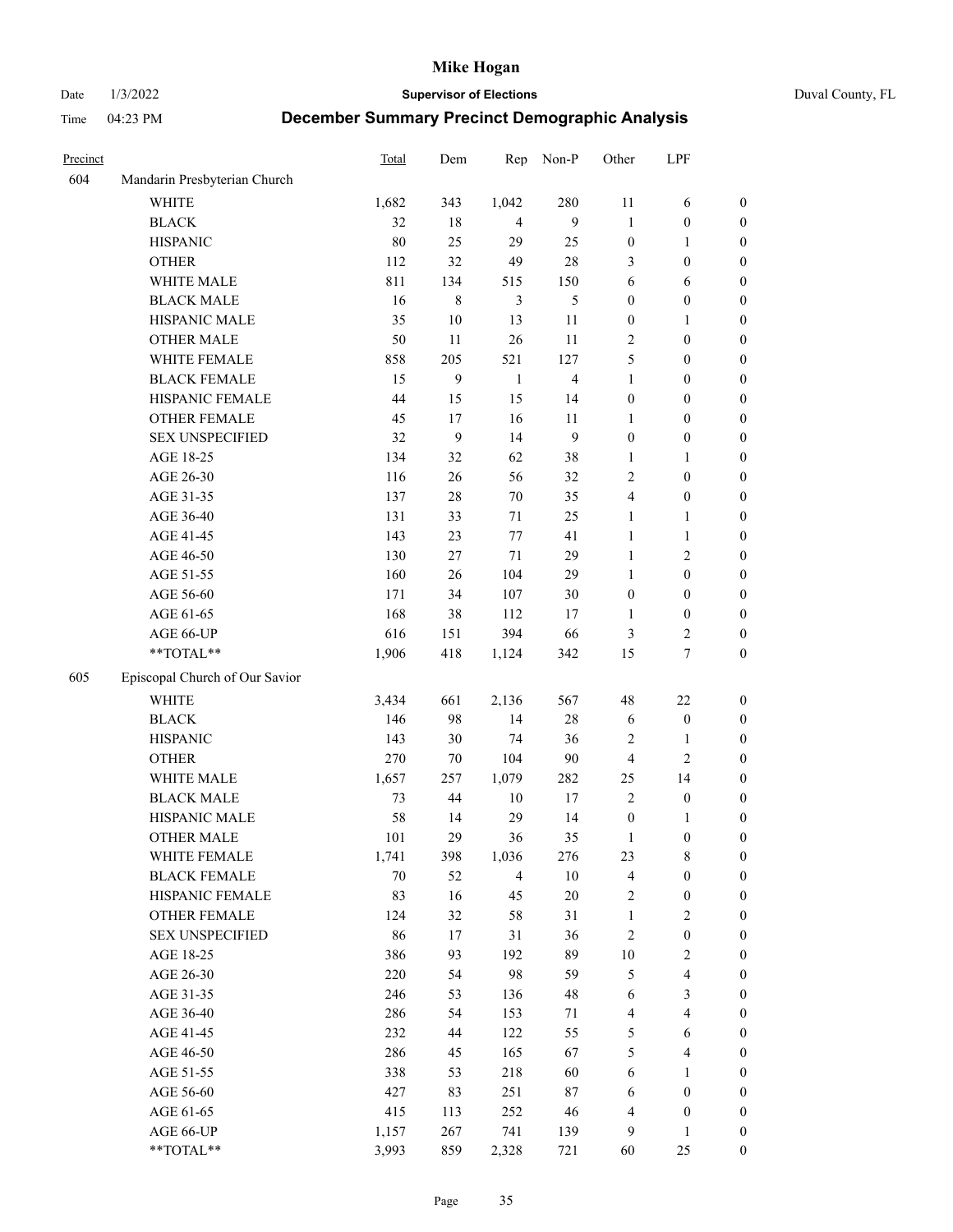Date 1/3/2022 **Supervisor of Elections** Duval County, FL

| Precinct |                                 | Total | Dem   | Rep            | Non-P  | Other            | LPF                     |                  |
|----------|---------------------------------|-------|-------|----------------|--------|------------------|-------------------------|------------------|
| 606      | South Mandarin Regional Library |       |       |                |        |                  |                         |                  |
|          | <b>WHITE</b>                    | 4,752 | 984   | 2,905          | 786    | 43               | 34                      | 0                |
|          | <b>BLACK</b>                    | 270   | 186   | 17             | 61     | 5                | $\mathbf{1}$            | $\boldsymbol{0}$ |
|          | <b>HISPANIC</b>                 | 198   | 67    | 74             | 56     | $\mathbf{1}$     | $\boldsymbol{0}$        | $\boldsymbol{0}$ |
|          | <b>OTHER</b>                    | 350   | 92    | 134            | 118    | 4                | $\mathfrak{2}$          | $\boldsymbol{0}$ |
|          | WHITE MALE                      | 2,252 | 372   | 1,423          | 417    | 18               | $22\,$                  | $\boldsymbol{0}$ |
|          | <b>BLACK MALE</b>               | 130   | 81    | 13             | 33     | 3                | $\boldsymbol{0}$        | $\boldsymbol{0}$ |
|          | HISPANIC MALE                   | 91    | 27    | 36             | 27     | $\mathbf{1}$     | $\boldsymbol{0}$        | $\boldsymbol{0}$ |
|          | <b>OTHER MALE</b>               | 134   | 26    | 56             | 50     | $\overline{c}$   | $\boldsymbol{0}$        | $\boldsymbol{0}$ |
|          | WHITE FEMALE                    | 2,461 | 603   | 1,460          | 361    | 25               | 12                      | $\boldsymbol{0}$ |
|          | <b>BLACK FEMALE</b>             | 137   | 104   | $\overline{4}$ | 26     | $\sqrt{2}$       | $\mathbf{1}$            | $\boldsymbol{0}$ |
|          | HISPANIC FEMALE                 | 100   | 38    | 36             | 26     | $\boldsymbol{0}$ | $\boldsymbol{0}$        | 0                |
|          | <b>OTHER FEMALE</b>             | 163   | 56    | 58             | 45     | $\mathfrak{2}$   | $\sqrt{2}$              | $\boldsymbol{0}$ |
|          | <b>SEX UNSPECIFIED</b>          | 102   | 22    | $44\,$         | 36     | $\boldsymbol{0}$ | $\boldsymbol{0}$        | $\boldsymbol{0}$ |
|          | AGE 18-25                       | 501   | 123   | 248            | 117    | 9                | $\overline{\mathbf{4}}$ | $\boldsymbol{0}$ |
|          | AGE 26-30                       | 377   | 90    | 170            | 102    | 9                | 6                       | $\boldsymbol{0}$ |
|          | AGE 31-35                       | 408   | 90    | 201            | 112    | $\sqrt{2}$       | $\mathfrak{Z}$          | $\boldsymbol{0}$ |
|          | AGE 36-40                       | 421   | 99    | 203            | 113    | $\overline{c}$   | $\overline{\mathbf{4}}$ | $\boldsymbol{0}$ |
|          | AGE 41-45                       | 372   | 87    | 175            | 101    | 7                | $\sqrt{2}$              | $\boldsymbol{0}$ |
|          | AGE 46-50                       | 365   | 87    | 189            | 82     | 4                | $\mathfrak{Z}$          | $\boldsymbol{0}$ |
|          | AGE 51-55                       | 457   | 93    | 283            | $72\,$ | 6                | $\mathfrak{Z}$          | $\boldsymbol{0}$ |
|          | AGE 56-60                       | 569   | 114   | 365            | 85     | 3                | $\sqrt{2}$              | 0                |
|          | AGE 61-65                       | 531   | 134   | 330            | 62     | $\overline{c}$   | $\mathfrak{Z}$          | $\boldsymbol{0}$ |
|          | AGE 66-UP                       | 1,569 | 412   | 966            | 175    | 9                | $\tau$                  | $\boldsymbol{0}$ |
|          | $**TOTAL**$                     | 5,570 | 1,329 | 3,130          | 1,021  | 53               | $37\,$                  | $\boldsymbol{0}$ |
| 607      | Mandarin Branch Library         |       |       |                |        |                  |                         |                  |
|          | <b>WHITE</b>                    | 1,489 | 354   | 786            | 310    | 28               | 11                      | $\boldsymbol{0}$ |
|          | <b>BLACK</b>                    | 236   | 174   | 12             | 44     | 6                | $\boldsymbol{0}$        | $\boldsymbol{0}$ |
|          | <b>HISPANIC</b>                 | 169   | 60    | 55             | 52     | $\overline{c}$   | $\boldsymbol{0}$        | $\boldsymbol{0}$ |
|          | <b>OTHER</b>                    | 150   | 48    | $46\,$         | 48     | 5                | $\mathfrak{Z}$          | $\boldsymbol{0}$ |
|          | WHITE MALE                      | 651   | 122   | 364            | 149    | $11\,$           | $\mathfrak{S}$          | $\boldsymbol{0}$ |
|          | <b>BLACK MALE</b>               | 90    | 68    | $\mathfrak{Z}$ | $17\,$ | $\mathbf{2}$     | $\boldsymbol{0}$        | $\boldsymbol{0}$ |
|          | HISPANIC MALE                   | 68    | 18    | $28\,$         | 22     | $\boldsymbol{0}$ | $\boldsymbol{0}$        | $\boldsymbol{0}$ |
|          | <b>OTHER MALE</b>               | 60    | 20    | 18             | 19     | $\mathbf{1}$     | $\mathbf{2}$            | $\boldsymbol{0}$ |
|          | WHITE FEMALE                    | 823   | 227   | 413            | 160    | 17               | 6                       | 0                |
|          | <b>BLACK FEMALE</b>             | 140   | 102   | $\,$ 8 $\,$    | 26     | 4                | $\boldsymbol{0}$        | $\overline{0}$   |
|          | HISPANIC FEMALE                 | 96    | 41    | 26             | $27\,$ | $\sqrt{2}$       | $\boldsymbol{0}$        | $\overline{0}$   |
|          | <b>OTHER FEMALE</b>             | 61    | 21    | 23             | 15     | $\overline{c}$   | $\boldsymbol{0}$        | $\overline{0}$   |
|          | <b>SEX UNSPECIFIED</b>          | 55    | 17    | 16             | 19     | $\overline{c}$   | $\mathbf{1}$            | 0                |
|          | AGE 18-25                       | 171   | 55    | 56             | 54     | 6                | $\boldsymbol{0}$        | 0                |
|          | AGE 26-30                       | 173   | 51    | 55             | 60     | 5                | $\overline{2}$          | 0                |
|          | AGE 31-35                       | 192   | 72    | 50             | 62     | 4                | $\overline{4}$          | 0                |
|          | AGE 36-40                       | 164   | 50    | 61             | 42     | 8                | $\mathfrak{Z}$          | 0                |
|          | AGE 41-45                       | 132   | 37    | 55             | 34     | 5                | $\mathbf{1}$            | 0                |
|          | AGE 46-50                       | 128   | 45    | 47             | 31     | 4                | $\mathbf{1}$            | 0                |
|          | AGE 51-55                       | 131   | 41    | 65             | 22     | $\overline{2}$   | $\mathbf{1}$            | 0                |
|          | AGE 56-60                       | 171   | 43    | 89             | 37     | $\mathbf{1}$     | $\mathbf{1}$            | 0                |
|          | AGE 61-65                       | 175   | 58    | 83             | 32     | $\mathbf{1}$     | $\mathbf{1}$            | 0                |
|          | AGE 66-UP                       | 607   | 184   | 338            | $80\,$ | 5                | $\boldsymbol{0}$        | 0                |
|          | **TOTAL**                       | 2,044 | 636   | 899            | 454    | 41               | 14                      | $\boldsymbol{0}$ |
|          |                                 |       |       |                |        |                  |                         |                  |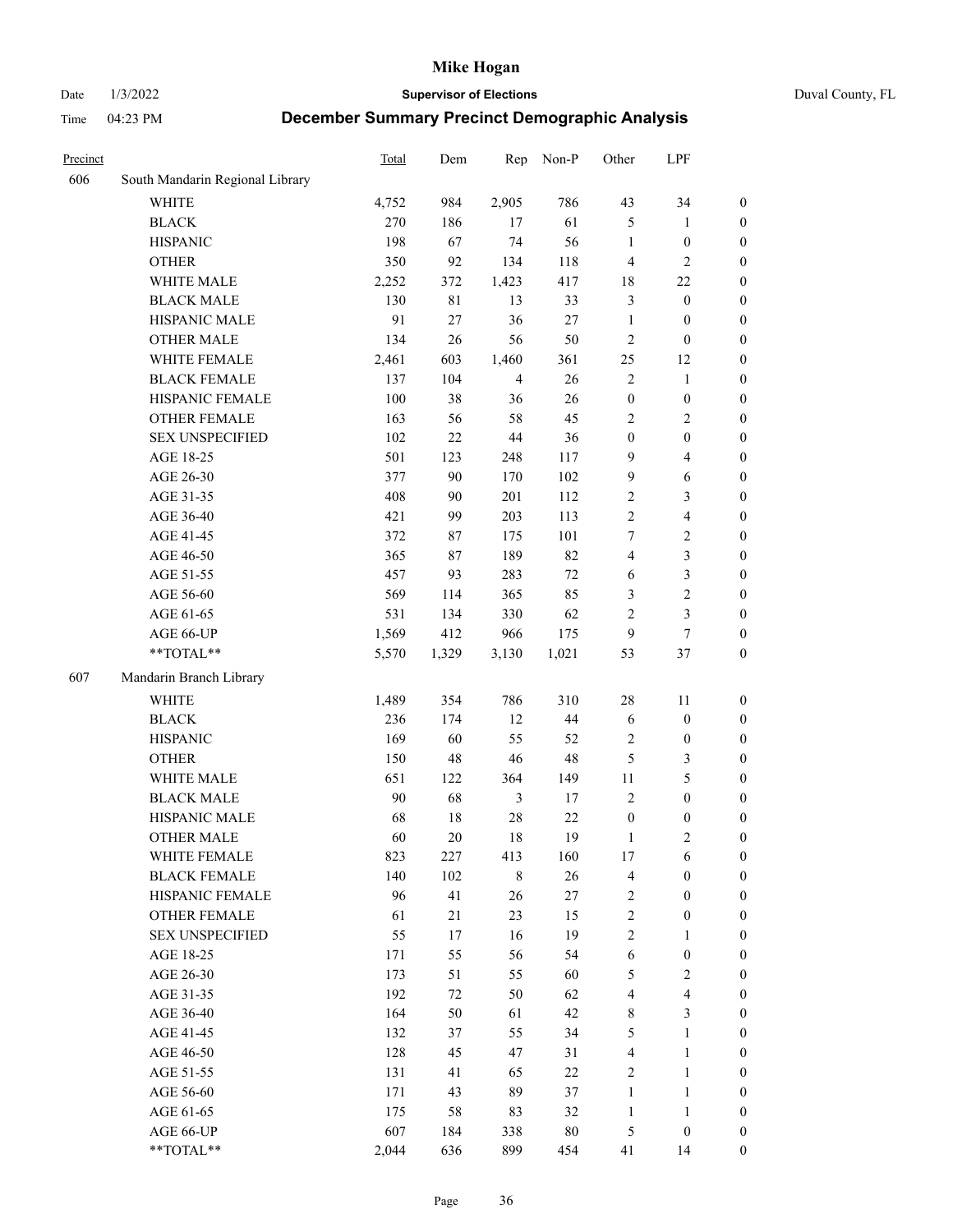Date 1/3/2022 **Supervisor of Elections** Duval County, FL

| Precinct |                                       | <b>Total</b> | Dem   | Rep         | Non-P  | Other            | LPF                     |                  |
|----------|---------------------------------------|--------------|-------|-------------|--------|------------------|-------------------------|------------------|
| 608      | Freedom Christian Fellowship          |              |       |             |        |                  |                         |                  |
|          | <b>WHITE</b>                          | 4,732        | 1,032 | 2,524       | 1,055  | 92               | 29                      | $\boldsymbol{0}$ |
|          | <b>BLACK</b>                          | 654          | 451   | 32          | 160    | $\overline{9}$   | $\sqrt{2}$              | $\boldsymbol{0}$ |
|          | <b>HISPANIC</b>                       | 530          | 175   | 167         | 182    | $\mathfrak{S}$   | $\mathbf{1}$            | $\boldsymbol{0}$ |
|          | <b>OTHER</b>                          | 545          | 151   | 161         | 213    | 16               | $\overline{\mathbf{4}}$ | $\boldsymbol{0}$ |
|          | WHITE MALE                            | 2,183        | 375   | 1,205       | 536    | 47               | 20                      | $\boldsymbol{0}$ |
|          | <b>BLACK MALE</b>                     | 261          | 173   | 15          | 71     | 2                | $\boldsymbol{0}$        | $\boldsymbol{0}$ |
|          | HISPANIC MALE                         | 234          | 67    | 76          | 89     | $\mathbf{1}$     | $\mathbf{1}$            | $\boldsymbol{0}$ |
|          | <b>OTHER MALE</b>                     | 206          | 56    | 52          | 89     | $\tau$           | $\overline{2}$          | $\boldsymbol{0}$ |
|          | WHITE FEMALE                          | 2,513        | 646   | 1,303       | 510    | 45               | $\boldsymbol{9}$        | $\boldsymbol{0}$ |
|          | <b>BLACK FEMALE</b>                   | 381          | 270   | 16          | 86     | 7                | $\sqrt{2}$              | 0                |
|          | HISPANIC FEMALE                       | 284          | 106   | 86          | 89     | 3                | $\boldsymbol{0}$        | 0                |
|          | OTHER FEMALE                          | 264          | 77    | $87\,$      | 89     | 9                | $\sqrt{2}$              | 0                |
|          | <b>SEX UNSPECIFIED</b>                | 135          | 39    | $44\,$      | 51     | $\mathbf{1}$     | $\boldsymbol{0}$        | $\boldsymbol{0}$ |
|          | AGE 18-25                             | 694          | 191   | 241         | 238    | 22               | $\sqrt{2}$              | $\boldsymbol{0}$ |
|          | AGE 26-30                             | 591          | 159   | 228         | 182    | 18               | $\overline{\mathbf{4}}$ | $\boldsymbol{0}$ |
|          | AGE 31-35                             | 623          | 193   | 218         | 179    | 19               | 14                      | $\boldsymbol{0}$ |
|          | AGE 36-40                             | 542          | 144   | 228         | 157    | $\tau$           | 6                       | $\boldsymbol{0}$ |
|          | AGE 41-45                             | 534          | 145   | 208         | 171    | $\tau$           | $\mathfrak{Z}$          | $\boldsymbol{0}$ |
|          | AGE 46-50                             | 462          | 120   | 205         | 127    | $\,8\,$          | $\overline{2}$          | $\boldsymbol{0}$ |
|          | AGE 51-55                             | 535          | 141   | 254         | 126    | 13               | $\mathbf{1}$            | $\boldsymbol{0}$ |
|          | AGE 56-60                             | 547          | 135   | 292         | 116    | $\overline{4}$   | $\boldsymbol{0}$        | 0                |
|          | AGE 61-65                             | 498          | 126   | 259         | 100    | 10               | 3                       | 0                |
|          | AGE 66-UP                             | 1,435        | 455   | 751         | 214    | 14               | $\mathbf{1}$            | $\boldsymbol{0}$ |
|          | **TOTAL**                             | 6,461        | 1,809 | 2,884       | 1,610  | 122              | 36                      | $\boldsymbol{0}$ |
| 609      | <b>Burnett Park Recreation Center</b> |              |       |             |        |                  |                         |                  |
|          | <b>WHITE</b>                          | 1,466        | 371   | 714         | 332    | 33               | 16                      | $\boldsymbol{0}$ |
|          | <b>BLACK</b>                          | 237          | 177   | $11\,$      | 46     | 3                | $\boldsymbol{0}$        | $\boldsymbol{0}$ |
|          | <b>HISPANIC</b>                       | 185          | 63    | 50          | $70\,$ | $\mathbf{1}$     | $\mathbf{1}$            | $\boldsymbol{0}$ |
|          | <b>OTHER</b>                          | 187          | 49    | 58          | 77     | $\mathbf{1}$     | $\sqrt{2}$              | $\boldsymbol{0}$ |
|          | WHITE MALE                            | 667          | 142   | 335         | 166    | 12               | 12                      | $\boldsymbol{0}$ |
|          | <b>BLACK MALE</b>                     | 98           | 66    | $\,$ 8 $\,$ | 23     | $\mathbf{1}$     | $\boldsymbol{0}$        | $\boldsymbol{0}$ |
|          | HISPANIC MALE                         | 93           | 24    | $30\,$      | 38     | $\mathbf{1}$     | $\boldsymbol{0}$        | 0                |
|          | <b>OTHER MALE</b>                     | 67           | 15    | 19          | 31     | $\boldsymbol{0}$ | $\mathfrak{2}$          | 0                |
|          | WHITE FEMALE                          | 785          | 223   | 375         | 162    | 21               | 4                       | 0                |
|          | <b>BLACK FEMALE</b>                   | 138          | 110   | 3           | 23     | $\overline{2}$   | $\boldsymbol{0}$        | $\overline{0}$   |
|          | HISPANIC FEMALE                       | 88           | 39    | $20\,$      | $28\,$ | $\boldsymbol{0}$ | $\mathbf{1}$            | $\overline{0}$   |
|          | <b>OTHER FEMALE</b>                   | 89           | 30    | 26          | 33     | $\boldsymbol{0}$ | $\boldsymbol{0}$        | $\overline{0}$   |
|          | <b>SEX UNSPECIFIED</b>                | 50           | 11    | 17          | 21     | $\mathbf{1}$     | $\boldsymbol{0}$        | 0                |
|          | AGE 18-25                             | 229          | 70    | 74          | 73     | 10               | $\sqrt{2}$              | 0                |
|          | AGE 26-30                             | 207          | 66    | 61          | 70     | 5                | $\mathfrak{S}$          | 0                |
|          | AGE 31-35                             | 176          | 57    | 58          | 54     | 5                | $\overline{2}$          | 0                |
|          | AGE 36-40                             | 187          | 54    | 64          | 63     | $\boldsymbol{0}$ | $\sqrt{6}$              | 0                |
|          | AGE 41-45                             | 152          | 54    | 43          | 52     | 1                | $\sqrt{2}$              | 0                |
|          | AGE 46-50                             | 147          | 40    | 66          | 34     | $\mathfrak{S}$   | $\sqrt{2}$              | 0                |
|          | AGE 51-55                             | 162          | 50    | 69          | 40     | 3                | $\boldsymbol{0}$        | 0                |
|          | AGE 56-60                             | 165          | 41    | 88          | 32     | 4                | $\boldsymbol{0}$        | 0                |
|          | AGE 61-65                             | 149          | 54    | 66          | $28\,$ | 1                | $\boldsymbol{0}$        | 0                |
|          | AGE 66-UP                             | 501          | 174   | 244         | 79     | $\overline{4}$   | $\boldsymbol{0}$        | 0                |
|          | **TOTAL**                             | 2,075        | 660   | 833         | 525    | 38               | 19                      | $\boldsymbol{0}$ |
|          |                                       |              |       |             |        |                  |                         |                  |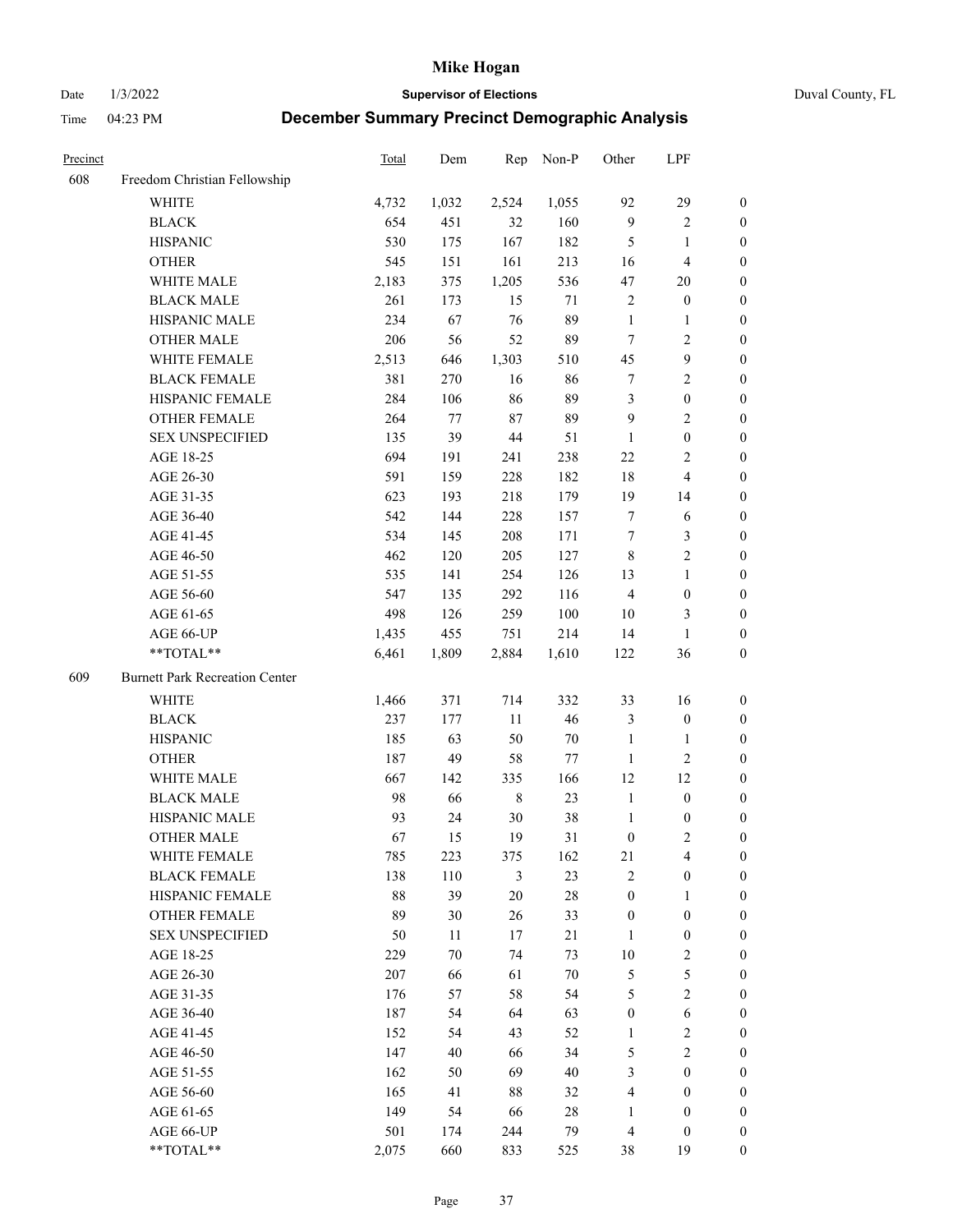Date 1/3/2022 **Supervisor of Elections** Duval County, FL

| Precinct |                           | Total | Dem    | Rep            | Non-P  | Other            | LPF                     |                  |
|----------|---------------------------|-------|--------|----------------|--------|------------------|-------------------------|------------------|
| 610      | Mandarin Church of Christ |       |        |                |        |                  |                         |                  |
|          | <b>WHITE</b>              | 4,631 | 868    | 2,743          | 925    | 66               | 29                      | 0                |
|          | <b>BLACK</b>              | 276   | 197    | 18             | 56     | $\mathfrak{S}$   | $\boldsymbol{0}$        | 0                |
|          | <b>HISPANIC</b>           | 281   | 91     | 102            | $80\,$ | 5                | 3                       | $\boldsymbol{0}$ |
|          | <b>OTHER</b>              | 404   | 109    | 154            | 135    | 6                | $\boldsymbol{0}$        | $\boldsymbol{0}$ |
|          | WHITE MALE                | 2,277 | 333    | 1,414          | 478    | 31               | 21                      | $\boldsymbol{0}$ |
|          | <b>BLACK MALE</b>         | 137   | 95     | 10             | 29     | 3                | $\boldsymbol{0}$        | $\boldsymbol{0}$ |
|          | HISPANIC MALE             | 132   | 33     | 57             | 38     | $\sqrt{2}$       | $\sqrt{2}$              | $\boldsymbol{0}$ |
|          | <b>OTHER MALE</b>         | 156   | 43     | 65             | 46     | $\overline{2}$   | $\boldsymbol{0}$        | $\boldsymbol{0}$ |
|          | WHITE FEMALE              | 2,305 | 524    | 1,298          | 440    | 35               | $8\,$                   | $\boldsymbol{0}$ |
|          | <b>BLACK FEMALE</b>       | 136   | 100    | 8              | 26     | $\sqrt{2}$       | $\boldsymbol{0}$        | 0                |
|          | HISPANIC FEMALE           | 148   | 58     | 44             | 42     | 3                | $\mathbf{1}$            | 0                |
|          | OTHER FEMALE              | 180   | 52     | 74             | 51     | 3                | $\boldsymbol{0}$        | 0                |
|          | <b>SEX UNSPECIFIED</b>    | 121   | 27     | 47             | 46     | $\mathbf{1}$     | $\boldsymbol{0}$        | $\boldsymbol{0}$ |
|          | AGE 18-25                 | 568   | 118    | 282            | 156    | 8                | $\overline{\mathbf{4}}$ | $\boldsymbol{0}$ |
|          | AGE 26-30                 | 383   | 83     | 178            | 111    | 8                | $\mathfrak{Z}$          | $\boldsymbol{0}$ |
|          | AGE 31-35                 | 491   | 101    | 227            | 142    | 12               | $\boldsymbol{9}$        | $\boldsymbol{0}$ |
|          | AGE 36-40                 | 455   | 98     | 204            | 141    | $\,$ $\,$        | $\overline{\mathbf{4}}$ | $\boldsymbol{0}$ |
|          | AGE 41-45                 | 441   | 105    | 212            | 112    | 7                | 5                       | $\boldsymbol{0}$ |
|          | AGE 46-50                 | 430   | 96     | 226            | 102    | $\overline{4}$   | $\overline{2}$          | 0                |
|          | AGE 51-55                 | 529   | 97     | 316            | 101    | 14               | $\mathbf{1}$            | 0                |
|          | AGE 56-60                 | 562   | 118    | 341            | 97     | $\overline{4}$   | $\sqrt{2}$              | 0                |
|          | AGE 61-65                 | 550   | 121    | 332            | 92     | $\overline{4}$   | $\mathbf{1}$            | 0                |
|          | AGE 66-UP                 | 1,183 | 328    | 699            | 142    | 13               | $\mathbf{1}$            | 0                |
|          | **TOTAL**                 | 5,592 | 1,265  | 3,017          | 1,196  | 82               | $32\,$                  | $\boldsymbol{0}$ |
| 611      | Mandarin Senior Center    |       |        |                |        |                  |                         |                  |
|          | <b>WHITE</b>              | 1,898 | 493    | 966            | 406    | 21               | 12                      | $\boldsymbol{0}$ |
|          | <b>BLACK</b>              | 184   | 132    | 10             | 38     | 3                | $\mathbf{1}$            | $\boldsymbol{0}$ |
|          | <b>HISPANIC</b>           | 168   | 63     | 42             | 60     | 3                | $\boldsymbol{0}$        | $\boldsymbol{0}$ |
|          | <b>OTHER</b>              | 193   | 60     | 50             | 77     | 4                | $\sqrt{2}$              | $\boldsymbol{0}$ |
|          | WHITE MALE                | 849   | 177    | 454            | 202    | 8                | $8\,$                   | $\boldsymbol{0}$ |
|          | <b>BLACK MALE</b>         | 79    | 52     | 6              | $20\,$ | $\mathbf{1}$     | $\boldsymbol{0}$        | $\boldsymbol{0}$ |
|          | HISPANIC MALE             | 74    | $27\,$ | 19             | $28\,$ | $\boldsymbol{0}$ | $\boldsymbol{0}$        | 0                |
|          | <b>OTHER MALE</b>         | 80    | 21     | 23             | 33     | 1                | $\mathbf{2}$            | 0                |
|          | WHITE FEMALE              | 1,036 | 313    | 505            | 201    | 13               | 4                       | 0                |
|          | <b>BLACK FEMALE</b>       | 100   | 77     | $\overline{4}$ | 16     | 2                | $\mathbf{1}$            | $\boldsymbol{0}$ |
|          | HISPANIC FEMALE           | 90    | 34     | 22             | 31     | 3                | $\boldsymbol{0}$        | $\overline{0}$   |
|          | OTHER FEMALE              | 84    | 32     | $21\,$         | $28\,$ | 3                | $\boldsymbol{0}$        | $\overline{0}$   |
|          | <b>SEX UNSPECIFIED</b>    | 51    | 15     | 14             | $22\,$ | $\boldsymbol{0}$ | $\boldsymbol{0}$        | 0                |
|          | AGE 18-25                 | 204   | 50     | 66             | 83     | 5                | $\boldsymbol{0}$        | 0                |
|          | AGE 26-30                 | 225   | 66     | 84             | 63     | 8                | $\overline{\mathbf{4}}$ | 0                |
|          | AGE 31-35                 | 207   | 71     | 77             | 55     | $\overline{c}$   | $\sqrt{2}$              | 0                |
|          | AGE 36-40                 | 232   | 73     | 75             | $78\,$ | 5                | $\mathbf{1}$            | 0                |
|          | AGE 41-45                 | 163   | 43     | 68             | 49     | $\boldsymbol{0}$ | $\mathfrak{Z}$          | 0                |
|          | AGE 46-50                 | 191   | 52     | 82             | 52     | 3                | $\sqrt{2}$              | 0                |
|          | AGE 51-55                 | 176   | 60     | 73             | 40     | 3                | $\boldsymbol{0}$        | 0                |
|          | AGE 56-60                 | 211   | 58     | 115            | 35     | 1                | $\mathfrak{2}$          | 0                |
|          | AGE 61-65                 | 216   | 69     | 110            | 35     | $\overline{c}$   | $\boldsymbol{0}$        | $\overline{0}$   |
|          | AGE 66-UP                 | 618   | 206    | 318            | 91     | $\overline{c}$   | $\mathbf{1}$            | 0                |
|          | **TOTAL**                 | 2,443 | 748    | 1,068          | 581    | 31               | 15                      | $\boldsymbol{0}$ |
|          |                           |       |        |                |        |                  |                         |                  |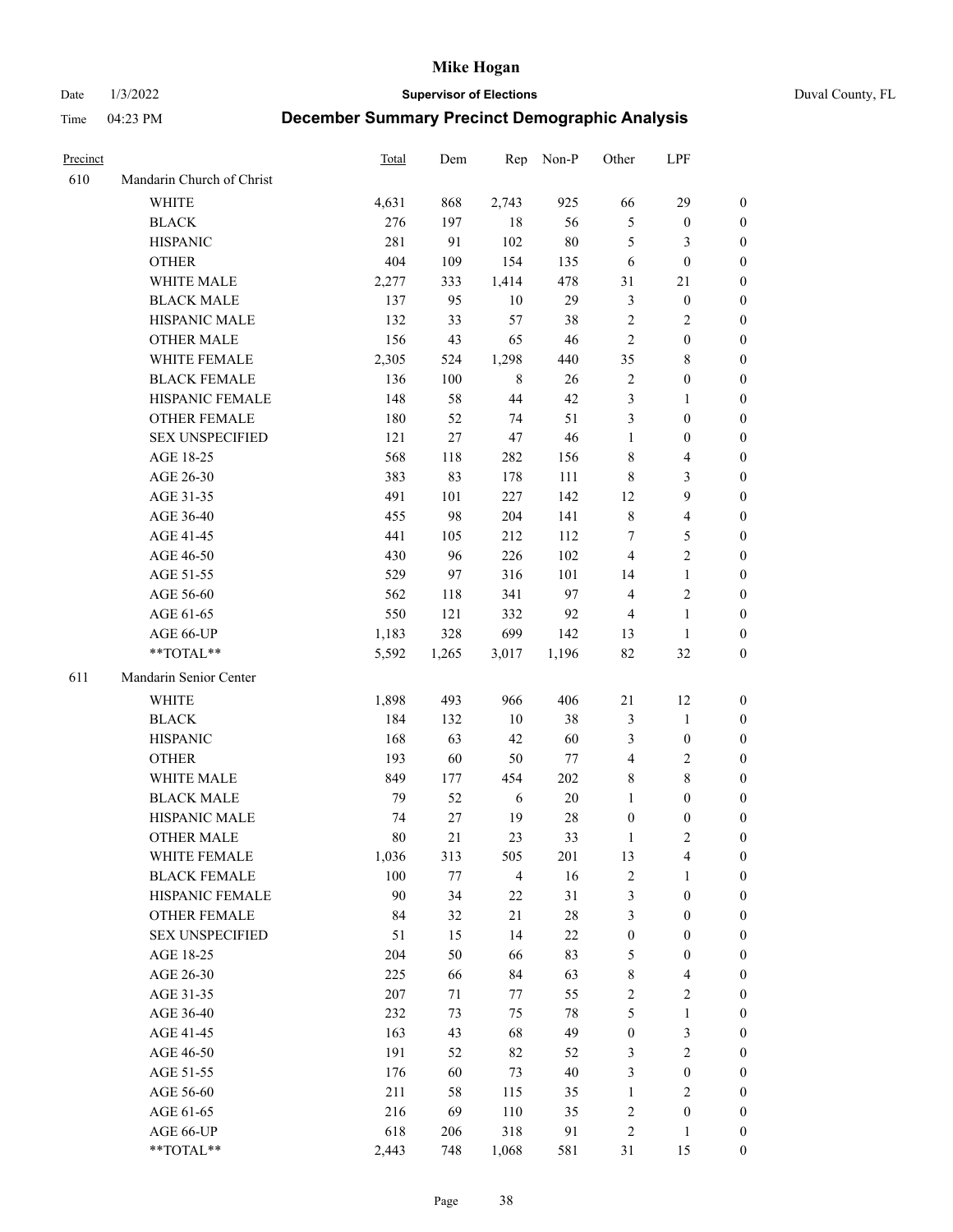Date 1/3/2022 **Supervisor of Elections** Duval County, FL

| Precinct |                           | <b>Total</b> | Dem    | Rep            | Non-P       | Other                   | LPF                     |                  |
|----------|---------------------------|--------------|--------|----------------|-------------|-------------------------|-------------------------|------------------|
| 612      | Mandarin Church of Christ |              |        |                |             |                         |                         |                  |
|          | <b>WHITE</b>              | 3,267        | 695    | 1,840          | 664         | 52                      | 16                      | 0                |
|          | <b>BLACK</b>              | 446          | 352    | 21             | 67          | 6                       | $\boldsymbol{0}$        | 0                |
|          | <b>HISPANIC</b>           | 306          | 98     | 101            | 100         | $\overline{4}$          | 3                       | $\boldsymbol{0}$ |
|          | <b>OTHER</b>              | 751          | 215    | 214            | 310         | 10                      | $\overline{c}$          | $\boldsymbol{0}$ |
|          | WHITE MALE                | 1,568        | 292    | 906            | 340         | $20\,$                  | $10\,$                  | $\boldsymbol{0}$ |
|          | <b>BLACK MALE</b>         | 212          | 153    | 11             | 43          | 5                       | $\boldsymbol{0}$        | $\boldsymbol{0}$ |
|          | HISPANIC MALE             | 146          | $40\,$ | 49             | 52          | $\sqrt{2}$              | $\mathfrak{Z}$          | $\boldsymbol{0}$ |
|          | <b>OTHER MALE</b>         | 303          | 74     | 93             | 134         | $\overline{2}$          | $\boldsymbol{0}$        | $\boldsymbol{0}$ |
|          | WHITE FEMALE              | 1,669        | 399    | 914            | 318         | 32                      | 6                       | $\boldsymbol{0}$ |
|          | <b>BLACK FEMALE</b>       | 231          | 196    | $10\,$         | 24          | $\mathbf{1}$            | $\boldsymbol{0}$        | 0                |
|          | HISPANIC FEMALE           | 156          | 57     | 50             | 47          | $\sqrt{2}$              | $\boldsymbol{0}$        | 0                |
|          | OTHER FEMALE              | 365          | 127    | 99             | 131         | $\tau$                  | $\mathbf{1}$            | $\boldsymbol{0}$ |
|          | <b>SEX UNSPECIFIED</b>    | 120          | 22     | 44             | 52          | $\mathbf{1}$            | $\mathbf{1}$            | $\boldsymbol{0}$ |
|          | AGE 18-25                 | 555          | 186    | 181            | 167         | 19                      | $\sqrt{2}$              | $\boldsymbol{0}$ |
|          | AGE 26-30                 | 337          | 98     | 133            | 96          | 6                       | $\overline{\mathbf{4}}$ | $\boldsymbol{0}$ |
|          | AGE 31-35                 | 353          | 112    | 129            | 102         | 4                       | 6                       | $\boldsymbol{0}$ |
|          | AGE 36-40                 | 420          | 107    | 179            | 125         | 6                       | $\mathfrak{Z}$          | $\boldsymbol{0}$ |
|          | AGE 41-45                 | 407          | 120    | 149            | 129         | $\sqrt{6}$              | $\mathfrak{Z}$          | $\boldsymbol{0}$ |
|          | AGE 46-50                 | 437          | 114    | 195            | 122         | $\sqrt{6}$              | $\boldsymbol{0}$        | $\boldsymbol{0}$ |
|          | AGE 51-55                 | 497          | 132    | 244            | 113         | 7                       | $\mathbf{1}$            | 0                |
|          | AGE 56-60                 | 491          | 118    | 265            | 104         | 3                       | $\mathbf{1}$            | 0                |
|          | AGE 61-65                 | 403          | 114    | 203            | 79          | 6                       | $\mathbf{1}$            | 0                |
|          | AGE 66-UP                 | 870          | 259    | 498            | 104         | 9                       | $\boldsymbol{0}$        | $\boldsymbol{0}$ |
|          | **TOTAL**                 | 4,770        | 1,360  | 2,176          | 1,141       | 72                      | 21                      | $\boldsymbol{0}$ |
| 613      | Mandarin Moose Lodge #42  |              |        |                |             |                         |                         |                  |
|          | <b>WHITE</b>              | 2,427        | 496    | 1,325          | 559         | 35                      | 12                      | $\boldsymbol{0}$ |
|          | <b>BLACK</b>              | 325          | 235    | 13             | $70\,$      | 7                       | $\boldsymbol{0}$        | $\boldsymbol{0}$ |
|          | <b>HISPANIC</b>           | 253          | 90     | 62             | 98          | 3                       | $\boldsymbol{0}$        | $\boldsymbol{0}$ |
|          | <b>OTHER</b>              | 295          | 95     | 79             | 112         | 9                       | $\boldsymbol{0}$        | $\boldsymbol{0}$ |
|          | WHITE MALE                | 1,137        | 190    | 640            | 282         | 18                      | $\tau$                  | $\boldsymbol{0}$ |
|          | <b>BLACK MALE</b>         | 153          | 96     | $\overline{9}$ | 42          | $\sqrt{6}$              | $\boldsymbol{0}$        | $\boldsymbol{0}$ |
|          | HISPANIC MALE             | 113          | 39     | 30             | 43          | 1                       | $\boldsymbol{0}$        | $\boldsymbol{0}$ |
|          | <b>OTHER MALE</b>         | 114          | 32     | 30             | 48          | $\overline{\mathbf{4}}$ | $\boldsymbol{0}$        | $\boldsymbol{0}$ |
|          | WHITE FEMALE              | 1,272        | 304    | 675            | 271         | 17                      | 5                       | 0                |
|          | <b>BLACK FEMALE</b>       | 169          | 137    | $\overline{4}$ | $27\,$      | $\mathbf{1}$            | $\boldsymbol{0}$        | $\overline{0}$   |
|          | HISPANIC FEMALE           | 135          | 50     | 30             | 53          | $\overline{c}$          | $\boldsymbol{0}$        | $\overline{0}$   |
|          | <b>OTHER FEMALE</b>       | 139          | 54     | 40             | 43          | 2                       | $\boldsymbol{0}$        | $\overline{0}$   |
|          | <b>SEX UNSPECIFIED</b>    | 68           | 14     | 21             | $30\,$      | 3                       | $\boldsymbol{0}$        | 0                |
|          | AGE 18-25                 | 350          | 96     | 118            | 124         | 11                      | $\mathbf{1}$            | 0                |
|          | AGE 26-30                 | 306          | $80\,$ | 104            | 113         | 6                       | 3                       | 0                |
|          | AGE 31-35                 | 324          | $80\,$ | 129            | 107         | 6                       | $\sqrt{2}$              | 0                |
|          | AGE 36-40                 | 291          | 84     | 111            | $88\,$      | 7                       | $\mathbf{1}$            | 0                |
|          | AGE 41-45                 | 271          | 73     | 109            | $8\sqrt{1}$ | 7                       | $\mathbf{1}$            | 0                |
|          | AGE 46-50                 | 272          | 61     | 131            | 76          | 3                       | $\mathbf{1}$            | 0                |
|          | AGE 51-55                 | 273          | 63     | 135            | 69          | 4                       | $\sqrt{2}$              | 0                |
|          | AGE 56-60                 | 289          | $88\,$ | 151            | 44          | 6                       | $\boldsymbol{0}$        | 0                |
|          | AGE 61-65                 | 260          | 84     | 129            | 46          | 1                       | $\boldsymbol{0}$        | $\overline{0}$   |
|          | AGE 66-UP                 | 664          | 207    | 362            | 91          | 3                       | $\mathbf{1}$            | 0                |
|          | $**TOTAL**$               | 3,300        | 916    | 1,479          | 839         | 54                      | 12                      | $\boldsymbol{0}$ |
|          |                           |              |        |                |             |                         |                         |                  |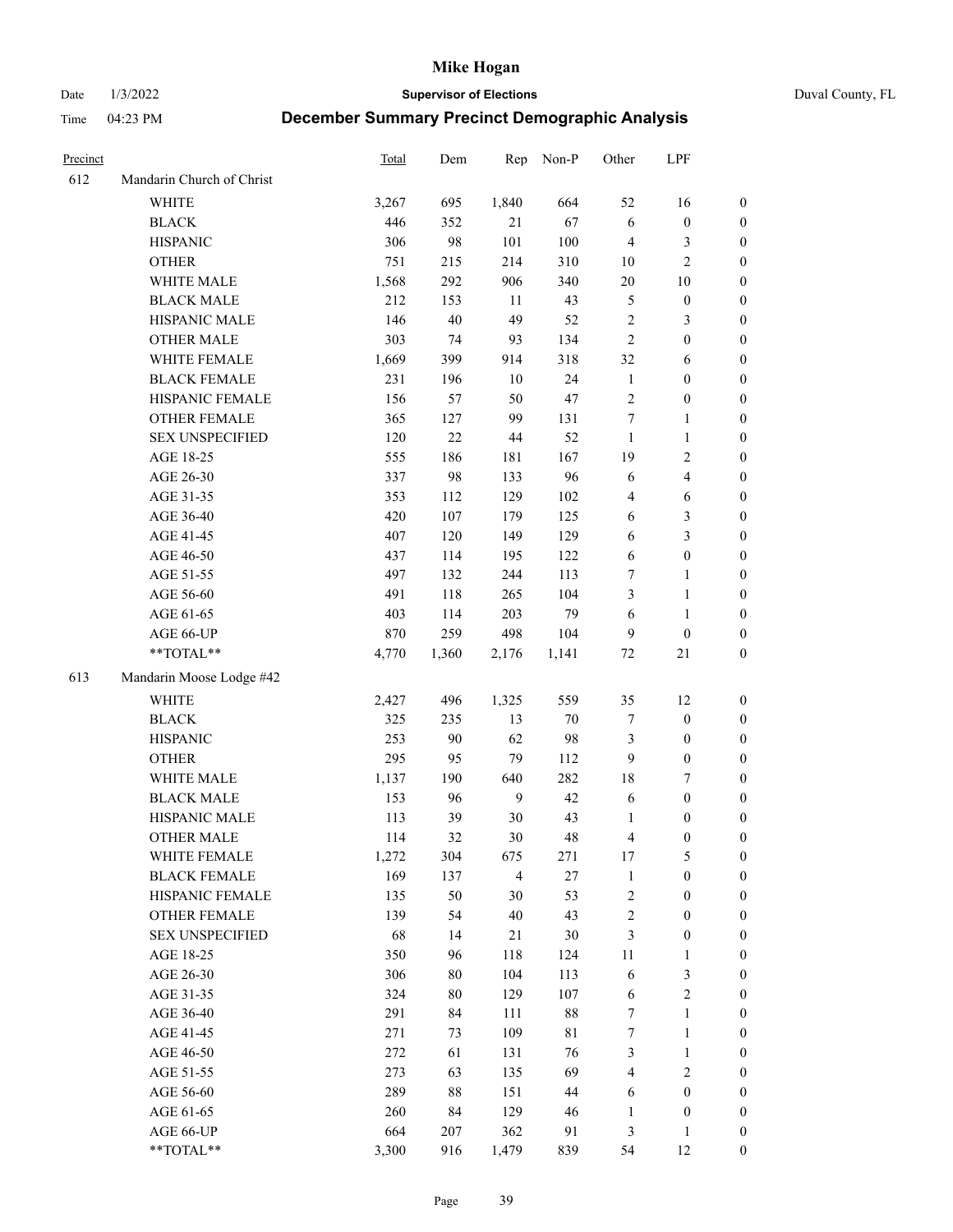Date 1/3/2022 **Supervisor of Elections** Duval County, FL

| Precinct |                                 | Total  | Dem        | Rep            | Non-P          | Other            | LPF              |                  |
|----------|---------------------------------|--------|------------|----------------|----------------|------------------|------------------|------------------|
| 614      | Mandarin Senior Center          |        |            |                |                |                  |                  |                  |
|          | WHITE                           | 1,325  | 264        | 746            | 288            | 16               | 11               | 0                |
|          | <b>BLACK</b>                    | 217    | 173        | $\overline{4}$ | 36             | 3                | $\mathbf{1}$     | 0                |
|          | <b>HISPANIC</b>                 | 144    | 53         | 41             | 48             | $\sqrt{2}$       | $\boldsymbol{0}$ | $\boldsymbol{0}$ |
|          | <b>OTHER</b>                    | 315    | 79         | 108            | 119            | 7                | $\sqrt{2}$       | $\boldsymbol{0}$ |
|          | WHITE MALE                      | 658    | 102        | 378            | 166            | 6                | 6                | $\boldsymbol{0}$ |
|          | <b>BLACK MALE</b>               | 102    | $78\,$     | $\sqrt{2}$     | $20\,$         | $\sqrt{2}$       | $\boldsymbol{0}$ | $\boldsymbol{0}$ |
|          | HISPANIC MALE                   | 68     | 23         | $21\,$         | 22             | $\overline{c}$   | $\boldsymbol{0}$ | $\boldsymbol{0}$ |
|          | <b>OTHER MALE</b>               | 143    | 38         | 58             | 45             | $\mathbf{2}$     | $\boldsymbol{0}$ | $\boldsymbol{0}$ |
|          | WHITE FEMALE                    | 656    | 161        | 361            | 119            | $10\,$           | $\mathfrak{S}$   | $\boldsymbol{0}$ |
|          | <b>BLACK FEMALE</b>             | 113    | 94         | $\sqrt{2}$     | 15             | $\mathbf{1}$     | $\mathbf{1}$     | $\boldsymbol{0}$ |
|          | HISPANIC FEMALE                 | 74     | 30         | 19             | 25             | $\boldsymbol{0}$ | $\boldsymbol{0}$ | 0                |
|          | OTHER FEMALE                    | 143    | 37         | 43             | 59             | $\overline{c}$   | $\sqrt{2}$       | 0                |
|          | <b>SEX UNSPECIFIED</b>          | 44     | $\sqrt{6}$ | 15             | $20\,$         | 3                | $\boldsymbol{0}$ | $\boldsymbol{0}$ |
|          | AGE 18-25                       | 163    | 44         | 59             | 56             | $\mathbf{1}$     | $\mathfrak{Z}$   | $\boldsymbol{0}$ |
|          | AGE 26-30                       | 152    | 40         | 60             | 49             | 2                | $\mathbf{1}$     | $\boldsymbol{0}$ |
|          | AGE 31-35                       | 235    | 86         | 76             | 66             | 5                | $\sqrt{2}$       | $\boldsymbol{0}$ |
|          | AGE 36-40                       | 208    | 50         | 89             | 63             | 5                | $\mathbf{1}$     | $\boldsymbol{0}$ |
|          | AGE 41-45                       | 217    | 44         | 101            | 66             | $\overline{4}$   | $\sqrt{2}$       | $\boldsymbol{0}$ |
|          | AGE 46-50                       | 170    | 64         | 62             | 39             | 3                | $\sqrt{2}$       | $\boldsymbol{0}$ |
|          | AGE 51-55                       | 179    | 51         | 95             | 31             | $\boldsymbol{0}$ | $\sqrt{2}$       | $\boldsymbol{0}$ |
|          | AGE 56-60                       | 189    | 55         | 90             | 42             | $\overline{c}$   | $\boldsymbol{0}$ | 0                |
|          | AGE 61-65                       | 151    | 34         | 91             | 23             | $\mathbf{2}$     | $\mathbf{1}$     | 0                |
|          | AGE 66-UP                       | 337    | 101        | 176            | 56             | $\overline{4}$   | $\boldsymbol{0}$ | $\boldsymbol{0}$ |
|          | **TOTAL**                       | 2,001  | 569        | 899            | 491            | $28\,$           | 14               | $\boldsymbol{0}$ |
| 701      | Charlie T. Joseph Senior Center |        |            |                |                |                  |                  |                  |
|          | <b>WHITE</b>                    | 452    | 116        | 228            | 97             | 7                | $\overline{4}$   | $\boldsymbol{0}$ |
|          | <b>BLACK</b>                    | 671    | 553        | 24             | 87             | 6                | $\mathbf{1}$     | $\boldsymbol{0}$ |
|          | <b>HISPANIC</b>                 | 32     | 15         | 9              | 5              | $\mathbf{2}$     | $\mathbf{1}$     | $\boldsymbol{0}$ |
|          | <b>OTHER</b>                    | 72     | 31         | 14             | 26             | $\mathbf{1}$     | $\boldsymbol{0}$ | $\boldsymbol{0}$ |
|          | WHITE MALE                      | 217    | 47         | 117            | 49             | $\overline{2}$   | $\overline{2}$   | $\boldsymbol{0}$ |
|          | <b>BLACK MALE</b>               | 267    | 216        | 14             | 34             | $\mathbf{2}$     | $\mathbf{1}$     | $\boldsymbol{0}$ |
|          | HISPANIC MALE                   | 15     | 7          | 5              | $\overline{2}$ | $\boldsymbol{0}$ | $\mathbf{1}$     | 0                |
|          | <b>OTHER MALE</b>               | 21     | $\tau$     | $\overline{4}$ | $10\,$         | $\boldsymbol{0}$ | $\boldsymbol{0}$ | 0                |
|          | WHITE FEMALE                    | 228    | 68         | 107            | 46             | 5                | 2                | 0                |
|          | <b>BLACK FEMALE</b>             | 392    | 328        | 9              | 52             | 3                | $\boldsymbol{0}$ | $\overline{0}$   |
|          | HISPANIC FEMALE                 | 16     | $\tau$     | $\overline{4}$ | 3              | $\overline{c}$   | $\boldsymbol{0}$ | $\overline{0}$   |
|          | OTHER FEMALE                    | $28\,$ | 15         | 5              | $8\,$          | $\boldsymbol{0}$ | $\boldsymbol{0}$ | $\overline{0}$   |
|          | <b>SEX UNSPECIFIED</b>          | 43     | $20\,$     | 10             | 11             | 2                | $\boldsymbol{0}$ | 0                |
|          | AGE 18-25                       | 140    | 71         | 19             | 46             | 4                | $\boldsymbol{0}$ | $\theta$         |
|          | AGE 26-30                       | 90     | 52         | 10             | 26             | $\mathbf{1}$     | $\mathbf{1}$     | 0                |
|          | AGE 31-35                       | 105    | 61         | 10             | 32             | 2                | $\boldsymbol{0}$ | 0                |
|          | AGE 36-40                       | 100    | 67         | 15             | 14             | $\mathbf{1}$     | $\mathfrak{Z}$   | 0                |
|          | AGE 41-45                       | 86     | 51         | 15             | $18\,$         | $\mathbf{1}$     | $\mathbf{1}$     | 0                |
|          | AGE 46-50                       | 101    | 59         | 22             | $18\,$         | $\mathbf{1}$     | $\mathbf{1}$     | 0                |
|          | AGE 51-55                       | 112    | 64         | 37             | 11             | $\boldsymbol{0}$ | $\boldsymbol{0}$ | 0                |
|          | AGE 56-60                       | 133    | 79         | 36             | $18\,$         | $\boldsymbol{0}$ | $\boldsymbol{0}$ | $\overline{0}$   |
|          | AGE 61-65                       | 124    | 79         | 33             | 12             | $\boldsymbol{0}$ | $\boldsymbol{0}$ | $\overline{0}$   |
|          | AGE 66-UP                       | 236    | 132        | 78             | $20\,$         | 6                | $\boldsymbol{0}$ | 0                |
|          | **TOTAL**                       | 1,227  | 715        | 275            | 215            | 16               | 6                | $\boldsymbol{0}$ |
|          |                                 |        |            |                |                |                  |                  |                  |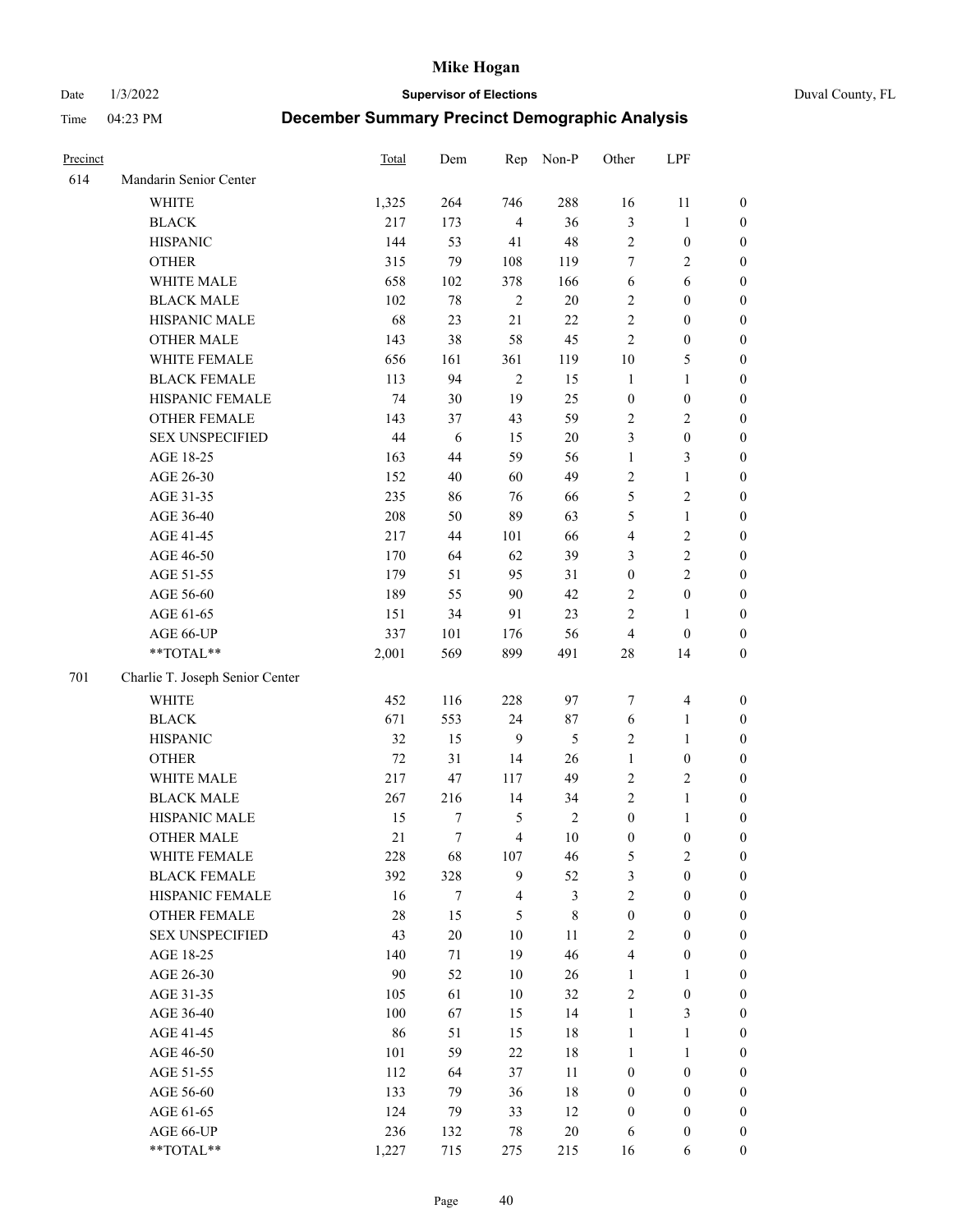Date 1/3/2022 **Supervisor of Elections** Duval County, FL

| Precinct |                                 | Total | Dem    | Rep            | Non-P          | Other            | LPF                     |                  |
|----------|---------------------------------|-------|--------|----------------|----------------|------------------|-------------------------|------------------|
| 702      | Unity Missionary Baptist Church |       |        |                |                |                  |                         |                  |
|          | <b>WHITE</b>                    | 239   | 84     | 75             | 73             | 6                | $\mathbf{1}$            | 0                |
|          | <b>BLACK</b>                    | 869   | 753    | 19             | 93             | 3                | $\mathbf{1}$            | $\boldsymbol{0}$ |
|          | <b>HISPANIC</b>                 | 29    | 12     | $\tau$         | 10             | $\boldsymbol{0}$ | $\boldsymbol{0}$        | $\boldsymbol{0}$ |
|          | <b>OTHER</b>                    | 82    | 42     | 8              | 30             | $\overline{c}$   | $\boldsymbol{0}$        | $\boldsymbol{0}$ |
|          | WHITE MALE                      | 106   | 37     | 30             | 36             | 2                | 1                       | $\boldsymbol{0}$ |
|          | <b>BLACK MALE</b>               | 338   | 281    | $\overline{9}$ | 47             | $\mathbf{1}$     | $\boldsymbol{0}$        | $\boldsymbol{0}$ |
|          | HISPANIC MALE                   | 13    | 3      | 3              | $\tau$         | $\boldsymbol{0}$ | $\boldsymbol{0}$        | $\boldsymbol{0}$ |
|          | <b>OTHER MALE</b>               | 27    | 13     | 3              | 11             | $\boldsymbol{0}$ | $\boldsymbol{0}$        | $\boldsymbol{0}$ |
|          | WHITE FEMALE                    | 128   | 47     | 42             | 35             | 4                | $\boldsymbol{0}$        | $\boldsymbol{0}$ |
|          | <b>BLACK FEMALE</b>             | 508   | 453    | 10             | 42             | 2                | $\mathbf{1}$            | $\boldsymbol{0}$ |
|          | HISPANIC FEMALE                 | 15    | 8      | $\overline{4}$ | $\mathfrak{Z}$ | $\boldsymbol{0}$ | $\boldsymbol{0}$        | $\boldsymbol{0}$ |
|          | <b>OTHER FEMALE</b>             | 35    | 21     | $\mathfrak{Z}$ | 9              | $\mathfrak{2}$   | $\boldsymbol{0}$        | $\boldsymbol{0}$ |
|          | <b>SEX UNSPECIFIED</b>          | 49    | 28     | $\mathfrak s$  | 16             | $\boldsymbol{0}$ | $\boldsymbol{0}$        | $\boldsymbol{0}$ |
|          | AGE 18-25                       | 107   | 63     | $\overline{4}$ | 35             | 4                | 1                       | $\boldsymbol{0}$ |
|          | AGE 26-30                       | 86    | 57     | 6              | 23             | $\boldsymbol{0}$ | $\boldsymbol{0}$        | $\boldsymbol{0}$ |
|          | AGE 31-35                       | 101   | 69     | $\sqrt{2}$     | 28             | $\mathbf{1}$     | $\mathbf{1}$            | $\boldsymbol{0}$ |
|          | AGE 36-40                       | 101   | $78\,$ | 5              | 17             | $\mathbf{1}$     | $\boldsymbol{0}$        | $\boldsymbol{0}$ |
|          | AGE 41-45                       | 65    | 50     | $\mathfrak{2}$ | 12             | $\mathbf{1}$     | $\boldsymbol{0}$        | $\boldsymbol{0}$ |
|          | AGE 46-50                       | 92    | 62     | 12             | $17\,$         | $\mathbf{1}$     | $\boldsymbol{0}$        | $\boldsymbol{0}$ |
|          | AGE 51-55                       | 86    | 58     | 10             | 16             | $\sqrt{2}$       | $\boldsymbol{0}$        | $\boldsymbol{0}$ |
|          | AGE 56-60                       | 127   | 86     | 21             | 19             | $\mathbf{1}$     | $\boldsymbol{0}$        | 0                |
|          | AGE 61-65                       | 140   | 108    | 14             | $18\,$         | $\boldsymbol{0}$ | $\boldsymbol{0}$        | 0                |
|          | AGE 66-UP                       | 314   | 260    | 33             | 21             | $\boldsymbol{0}$ | $\boldsymbol{0}$        | $\boldsymbol{0}$ |
|          | **TOTAL**                       | 1,219 | 891    | 109            | 206            | 11               | $\sqrt{2}$              | $\boldsymbol{0}$ |
| 703      | Oceanway Community Center       |       |        |                |                |                  |                         |                  |
|          | <b>WHITE</b>                    | 4,918 | 866    | 2,758          | 1,142          | 111              | 41                      | $\boldsymbol{0}$ |
|          | <b>BLACK</b>                    | 2,883 | 2,230  | 103            | 520            | 28               | $\sqrt{2}$              | $\boldsymbol{0}$ |
|          | <b>HISPANIC</b>                 | 552   | 199    | 118            | 222            | 11               | $\mathbf{2}$            | $\boldsymbol{0}$ |
|          | <b>OTHER</b>                    | 689   | 217    | 197            | 260            | 11               | $\overline{\mathbf{4}}$ | $\boldsymbol{0}$ |
|          | WHITE MALE                      | 2,370 | 339    | 1,363          | 590            | 51               | 27                      | $\boldsymbol{0}$ |
|          | <b>BLACK MALE</b>               | 1,175 | 841    | 57             | 263            | 14               | $\boldsymbol{0}$        | $\boldsymbol{0}$ |
|          | HISPANIC MALE                   | 253   | 76     | 65             | 106            | $\overline{4}$   | $\overline{c}$          | $\boldsymbol{0}$ |
|          | <b>OTHER MALE</b>               | 244   | 67     | 73             | 98             | 5                | $\mathbf{1}$            | $\boldsymbol{0}$ |
|          | WHITE FEMALE                    | 2,490 | 520    | 1,360          | 536            | 60               | 14                      | 0                |
|          | <b>BLACK FEMALE</b>             | 1,668 | 1,363  | 44             | 246            | 13               | $\sqrt{2}$              | 0                |
|          | HISPANIC FEMALE                 | 295   | 123    | 53             | 112            | 7                | $\boldsymbol{0}$        | 0                |
|          | OTHER FEMALE                    | 314   | 109    | 96             | 103            | 4                | $\sqrt{2}$              | $\overline{0}$   |
|          | <b>SEX UNSPECIFIED</b>          | 233   | 74     | 65             | 90             | 3                | $\mathbf{1}$            | 0                |
|          | AGE 18-25                       | 1,103 | 416    | 316            | 344            | 24               | $\mathfrak{Z}$          | 0                |
|          | AGE 26-30                       | 937   | 338    | 234            | 332            | 19               | 14                      | 0                |
|          | AGE 31-35                       | 873   | 305    | 274            | 260            | 23               | $11\,$                  | 0                |
|          | AGE 36-40                       | 889   | 330    | 279            | 256            | 15               | 9                       | 0                |
|          | AGE 41-45                       | 822   | 343    | 257            | 200            | 17               | $\mathfrak s$           | 0                |
|          | AGE 46-50                       | 870   | 365    | 282            | 204            | 15               | $\overline{\mathbf{4}}$ | 0                |
|          | AGE 51-55                       | 865   | 370    | 312            | 170            | 13               | $\boldsymbol{0}$        | 0                |
|          | AGE 56-60                       | 773   | 298    | 325            | 137            | 12               | $\mathbf{1}$            | 0                |
|          | AGE 61-65                       | 621   | 238    | 287            | 90             | 6                | $\boldsymbol{0}$        | 0                |
|          | AGE 66-UP                       | 1,289 | 509    | 610            | 151            | 17               | $\sqrt{2}$              | 0                |
|          | **TOTAL**                       | 9,042 | 3,512  | 3,176          | 2,144          | 161              | 49                      | $\boldsymbol{0}$ |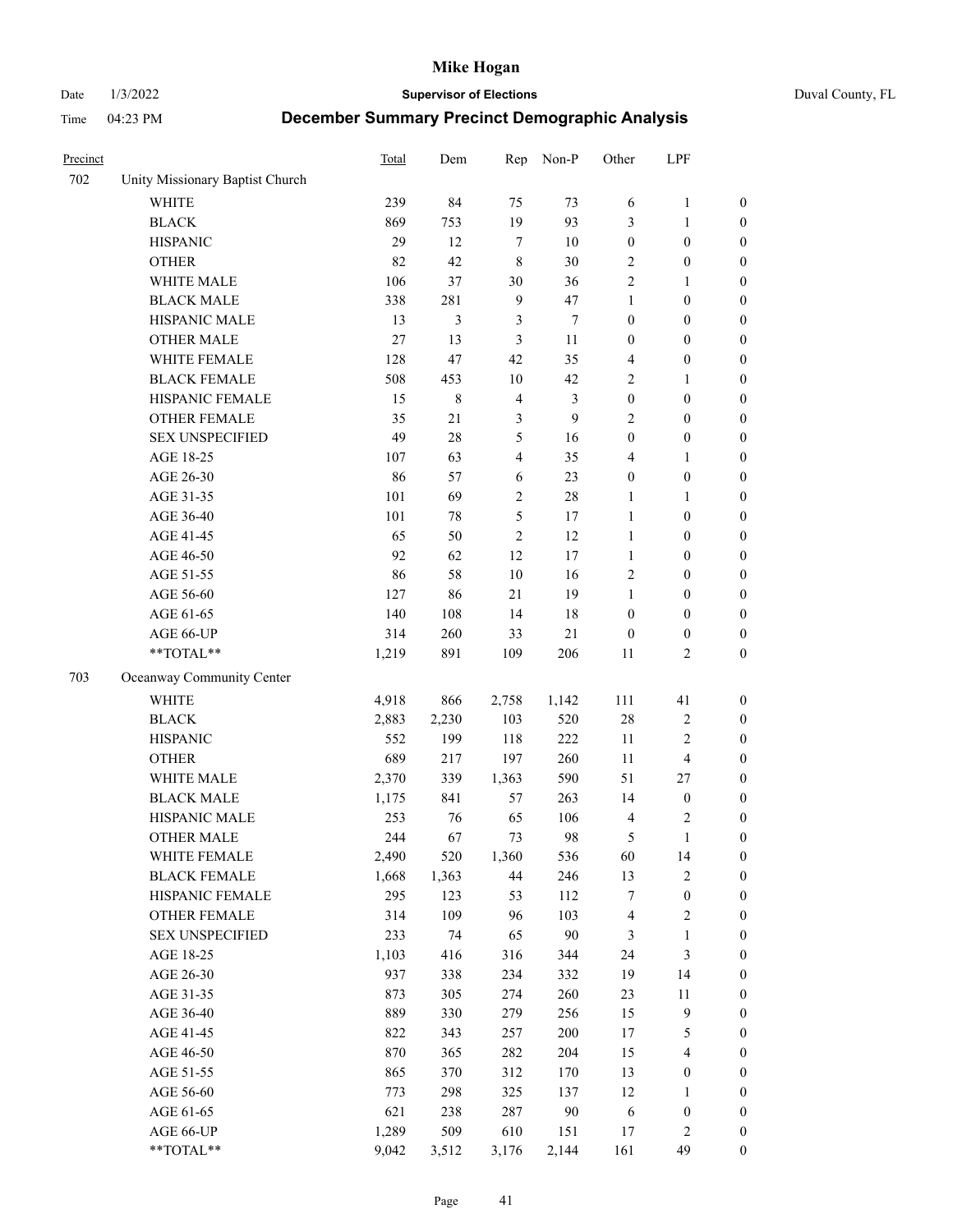# Date 1/3/2022 **Supervisor of Elections** Duval County, FL

| Precinct |                                                           | Total | Dem   | Rep              | Non-P   | Other                   | LPF              |                  |
|----------|-----------------------------------------------------------|-------|-------|------------------|---------|-------------------------|------------------|------------------|
| 704      | Wilbur Fernander Scottish Rite Masonic Cathedral          |       |       |                  |         |                         |                  |                  |
|          | WHITE                                                     | 1,243 | 629   | 285              | 288     | 26                      | 15               | $\boldsymbol{0}$ |
|          | <b>BLACK</b>                                              | 1,377 | 1,105 | 62               | 191     | 19                      | $\boldsymbol{0}$ | $\boldsymbol{0}$ |
|          | <b>HISPANIC</b>                                           | 105   | 50    | 16               | 37      | 2                       | $\boldsymbol{0}$ | $\boldsymbol{0}$ |
|          | <b>OTHER</b>                                              | 259   | 132   | $18\,$           | 106     | 2                       | $\mathbf{1}$     | $\boldsymbol{0}$ |
|          | WHITE MALE                                                | 605   | 278   | 154              | 151     | $11\,$                  | 11               | $\boldsymbol{0}$ |
|          | <b>BLACK MALE</b>                                         | 581   | 442   | 35               | 92      | 12                      | $\boldsymbol{0}$ | 0                |
|          | HISPANIC MALE                                             | 53    | 25    | 8                | 20      | $\boldsymbol{0}$        | $\boldsymbol{0}$ | 0                |
|          | <b>OTHER MALE</b>                                         | 95    | 43    | 5                | 46      | $\mathbf{1}$            | $\boldsymbol{0}$ | 0                |
|          | WHITE FEMALE                                              | 623   | 345   | 128              | 132     | 14                      | $\overline{4}$   | $\boldsymbol{0}$ |
|          | <b>BLACK FEMALE</b>                                       | 769   | 644   | 27               | 91      | 7                       | $\boldsymbol{0}$ | $\boldsymbol{0}$ |
|          | HISPANIC FEMALE                                           | 49    | 23    | 8                | 16      | 2                       | $\boldsymbol{0}$ | $\boldsymbol{0}$ |
|          | OTHER FEMALE                                              | 114   | 69    | 9                | 35      | $\boldsymbol{0}$        | $\mathbf{1}$     | $\boldsymbol{0}$ |
|          | <b>SEX UNSPECIFIED</b>                                    | 95    | 47    | $\boldsymbol{7}$ | 39      | $\overline{c}$          | $\boldsymbol{0}$ | $\boldsymbol{0}$ |
|          | AGE 18-25                                                 | 314   | 184   | 25               | 98      | 6                       | $\mathbf{1}$     | $\boldsymbol{0}$ |
|          | AGE 26-30                                                 | 272   | 155   | 30               | 79      | 6                       | $\sqrt{2}$       | $\boldsymbol{0}$ |
|          | AGE 31-35                                                 | 383   | 233   | 39               | 99      | 8                       | $\overline{4}$   | 0                |
|          | AGE 36-40                                                 | 355   | 215   | 42               | 90      | $\tau$                  | $\mathbf{1}$     | 0                |
|          | AGE 41-45                                                 | 274   | 175   | 29               | 61      | $\boldsymbol{7}$        | $\sqrt{2}$       | 0                |
|          | AGE 46-50                                                 | 244   | 154   | 39               | 48      | $\mathbf{2}$            | $\mathbf{1}$     | 0                |
|          | AGE 51-55                                                 | 223   | 148   | 36               | 35      | 3                       | $\mathbf{1}$     | $\boldsymbol{0}$ |
|          | AGE 56-60                                                 | 219   | 151   | 28               | 36      | 3                       | $\mathbf{1}$     | $\boldsymbol{0}$ |
|          | AGE 61-65                                                 | 217   | 141   | 39               | 29      | 6                       | $\mathfrak{2}$   | 0                |
|          | AGE 66-UP                                                 | 483   | 360   | 74               | 47      | 1                       | $\mathbf{1}$     | 0                |
|          | $\mathrm{*}\mathrm{*}\mathrm{TOTAL} \mathrm{*}\mathrm{*}$ | 2,984 | 1,916 | 381              | 622     | 49                      | 16               | $\boldsymbol{0}$ |
| 705      | Garden City United Methodist Church                       |       |       |                  |         |                         |                  |                  |
|          | <b>WHITE</b>                                              | 1,980 | 334   | 1,167            | 437     | $30\,$                  | 12               | $\boldsymbol{0}$ |
|          | <b>BLACK</b>                                              | 2,725 | 2,280 | $72\,$           | 348     | 25                      | $\boldsymbol{0}$ | $\boldsymbol{0}$ |
|          | <b>HISPANIC</b>                                           | 229   | 102   | 32               | 89      | 5                       | 1                | 0                |
|          | <b>OTHER</b>                                              | 309   | 121   | 66               | 111     | 8                       | $\mathfrak{Z}$   | 0                |
|          | WHITE MALE                                                | 926   | 125   | 571              | 209     | 13                      | $\,$ 8 $\,$      | 0                |
|          | <b>BLACK MALE</b>                                         | 1,099 | 872   | 38               | 176     | 13                      | $\boldsymbol{0}$ | 0                |
|          | HISPANIC MALE                                             | 91    | 38    | 13               | 37      | 3                       | $\boldsymbol{0}$ | $\boldsymbol{0}$ |
|          | <b>OTHER MALE</b>                                         | 107   | 44    | 25               | 30      | 6                       | $\mathfrak{2}$   | $\boldsymbol{0}$ |
|          | WHITE FEMALE                                              | 1,039 | 205   | 587              | 226     | 17                      | $\overline{4}$   | $\boldsymbol{0}$ |
|          | <b>BLACK FEMALE</b>                                       | 1,593 | 1,383 | 34               | 164     | 12                      | $\boldsymbol{0}$ | $\overline{0}$   |
|          | HISPANIC FEMALE                                           | 132   | 61    | 17               | 51      | $\overline{\mathbf{c}}$ | $\mathbf{1}$     | $\overline{0}$   |
|          | <b>OTHER FEMALE</b>                                       | 121   | 50    | 30               | 38      | $\overline{c}$          | $\mathbf{1}$     | 0                |
|          | <b>SEX UNSPECIFIED</b>                                    | 135   | 59    | 22               | 54      | $\boldsymbol{0}$        | $\boldsymbol{0}$ | 0                |
|          | AGE 18-25                                                 | 638   | 297   | 133              | 192     | 13                      | 3                | 0                |
|          | AGE 26-30                                                 | 483   | 213   | 100              | 160     | $\,$ $\,$               | $\sqrt{2}$       | 0                |
|          | AGE 31-35                                                 | 533   | 272   | 109              | 141     | 7                       | $\overline{4}$   | 0                |
|          | AGE 36-40                                                 | 467   | 271   | 87               | 101     | 7                       | 1                | $\boldsymbol{0}$ |
|          | AGE 41-45                                                 | 470   | 296   | 84               | 79      | 9                       | $\sqrt{2}$       | $\boldsymbol{0}$ |
|          | AGE 46-50                                                 | 461   | 258   | 127              | 71      | 4                       | $\mathbf{1}$     | $\boldsymbol{0}$ |
|          | AGE 51-55                                                 | 477   | 257   | 144              | 70      | 5                       | $\mathbf{1}$     | $\overline{0}$   |
|          | AGE 56-60                                                 | 447   | 257   | 137              | 50      | 3                       | $\boldsymbol{0}$ | $\overline{0}$   |
|          | AGE 61-65                                                 | 408   | 225   | 132              | 44      | 5                       | $\sqrt{2}$       | $\overline{0}$   |
|          | AGE 66-UP                                                 | 859   | 491   | 284              | $77 \,$ | 7                       | $\boldsymbol{0}$ | 0                |
|          | **TOTAL**                                                 | 5,243 | 2,837 | 1,337            | 985     | 68                      | 16               | $\boldsymbol{0}$ |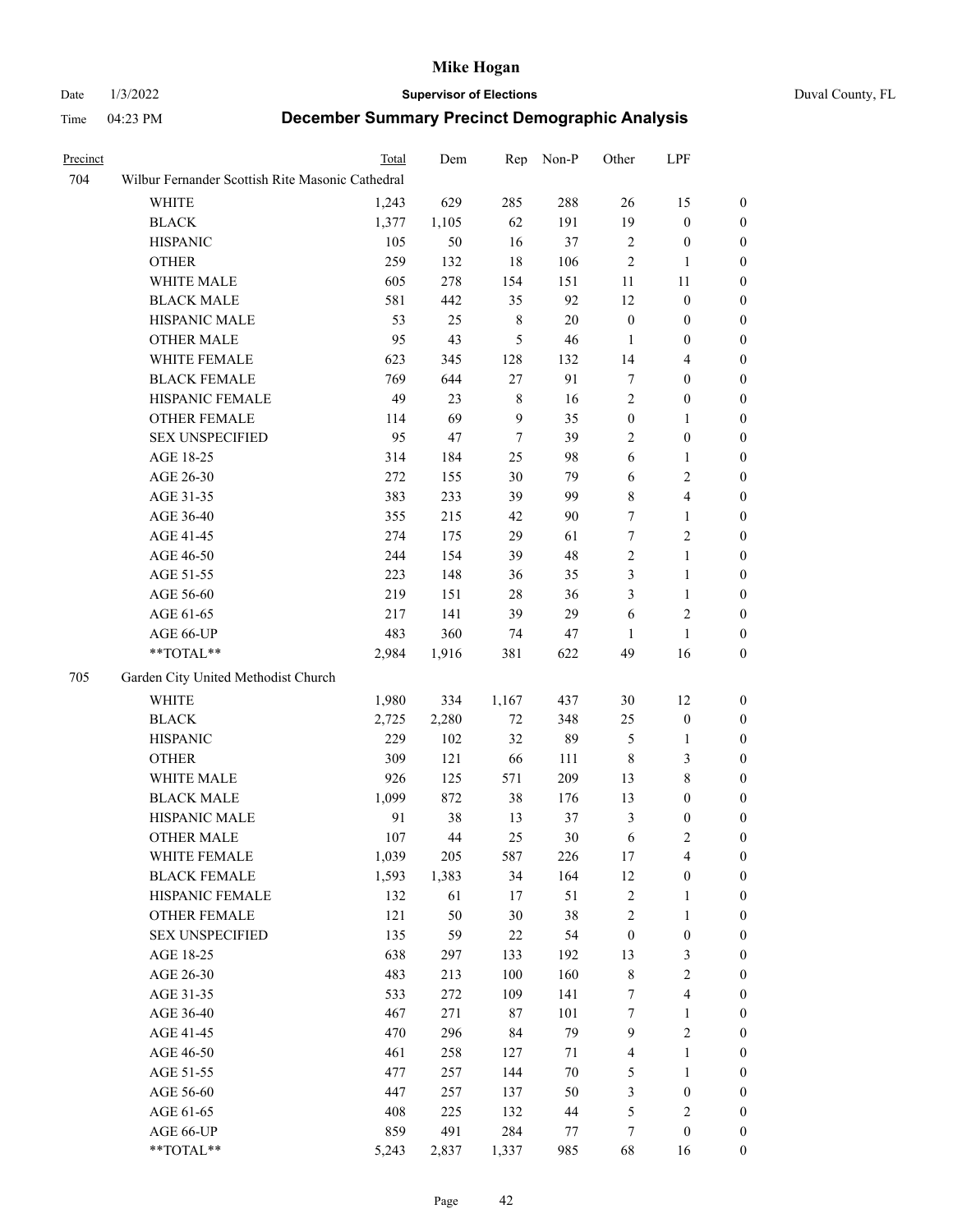Date 1/3/2022 **Supervisor of Elections** Duval County, FL

| Precinct |                             | <b>Total</b> | Dem   | Rep                     | Non-P          | Other            | LPF              |                  |
|----------|-----------------------------|--------------|-------|-------------------------|----------------|------------------|------------------|------------------|
| 706      | Long Branch Senior Center   |              |       |                         |                |                  |                  |                  |
|          | <b>WHITE</b>                | 45           | 18    | 11                      | 15             | $\mathbf{1}$     | $\boldsymbol{0}$ | $\boldsymbol{0}$ |
|          | <b>BLACK</b>                | 1,059        | 940   | 20                      | 95             | 3                | $\mathbf{1}$     | $\boldsymbol{0}$ |
|          | <b>HISPANIC</b>             | 12           | 8     | $\mathbf{1}$            | 3              | $\boldsymbol{0}$ | $\boldsymbol{0}$ | $\boldsymbol{0}$ |
|          | <b>OTHER</b>                | 65           | 27    | $\sqrt{2}$              | 35             | $\boldsymbol{0}$ | $\mathbf{1}$     | $\boldsymbol{0}$ |
|          | WHITE MALE                  | 18           | 3     | $\overline{7}$          | $\,$ 8 $\,$    | $\boldsymbol{0}$ | $\boldsymbol{0}$ | $\boldsymbol{0}$ |
|          | <b>BLACK MALE</b>           | 408          | 362   | 11                      | 33             | 1                | $\mathbf{1}$     | $\boldsymbol{0}$ |
|          | HISPANIC MALE               | 5            | 3     | $\mathbf{1}$            | 1              | $\boldsymbol{0}$ | $\boldsymbol{0}$ | $\boldsymbol{0}$ |
|          | <b>OTHER MALE</b>           | 17           | 4     | $\mathbf{1}$            | 11             | $\boldsymbol{0}$ | $\mathbf{1}$     | $\boldsymbol{0}$ |
|          | WHITE FEMALE                | 27           | 15    | $\overline{4}$          | $\tau$         | $\mathbf{1}$     | $\boldsymbol{0}$ | $\boldsymbol{0}$ |
|          | <b>BLACK FEMALE</b>         | 622          | 552   | 9                       | 59             | $\overline{c}$   | $\boldsymbol{0}$ | $\boldsymbol{0}$ |
|          | HISPANIC FEMALE             | 6            | 4     | $\boldsymbol{0}$        | $\mathfrak{2}$ | $\boldsymbol{0}$ | $\boldsymbol{0}$ | 0                |
|          | <b>OTHER FEMALE</b>         | 23           | 14    | $\boldsymbol{0}$        | 9              | $\boldsymbol{0}$ | $\boldsymbol{0}$ | $\boldsymbol{0}$ |
|          | <b>SEX UNSPECIFIED</b>      | 55           | 36    | $\mathbf{1}$            | $18\,$         | $\boldsymbol{0}$ | $\boldsymbol{0}$ | $\boldsymbol{0}$ |
|          | AGE 18-25                   | 136          | 96    | $\sqrt{2}$              | 38             | $\boldsymbol{0}$ | $\boldsymbol{0}$ | $\boldsymbol{0}$ |
|          | AGE 26-30                   | 114          | 88    | $\overline{\mathbf{4}}$ | $22\,$         | $\boldsymbol{0}$ | $\boldsymbol{0}$ | $\boldsymbol{0}$ |
|          | AGE 31-35                   | 96           | 77    | $\sqrt{2}$              | 15             | $\mathbf{1}$     | $\mathbf{1}$     | $\boldsymbol{0}$ |
|          | AGE 36-40                   | 96           | 76    | 6                       | 13             | $\mathbf{1}$     | $\boldsymbol{0}$ | $\boldsymbol{0}$ |
|          | AGE 41-45                   | 102          | 83    | 5                       | 14             | $\boldsymbol{0}$ | $\boldsymbol{0}$ | $\boldsymbol{0}$ |
|          | AGE 46-50                   | 96           | 81    | $\mathbf{1}$            | 13             | $\mathbf{1}$     | $\boldsymbol{0}$ | $\boldsymbol{0}$ |
|          | AGE 51-55                   | 80           | 70    | $\mathfrak{Z}$          | $\tau$         | $\boldsymbol{0}$ | $\boldsymbol{0}$ | $\boldsymbol{0}$ |
|          | AGE 56-60                   | 106          | 90    | 5                       | 10             | 1                | $\boldsymbol{0}$ | 0                |
|          | AGE 61-65                   | 109          | 101   | 1                       | $\tau$         | $\boldsymbol{0}$ | $\boldsymbol{0}$ | 0                |
|          | AGE 66-UP                   | 246          | 231   | 5                       | 9              | $\boldsymbol{0}$ | $\mathbf{1}$     | $\boldsymbol{0}$ |
|          | $**TOTAL**$                 | 1,181        | 993   | 34                      | 148            | 4                | $\sqrt{2}$       | $\boldsymbol{0}$ |
| 707      | Joseph Lee Community Center |              |       |                         |                |                  |                  |                  |
|          | <b>WHITE</b>                | 261          | 99    | 101                     | 54             | $\overline{4}$   | $\mathfrak{Z}$   | $\boldsymbol{0}$ |
|          | <b>BLACK</b>                | 2,458        | 2,113 | 54                      | 282            | 9                | $\boldsymbol{0}$ | $\boldsymbol{0}$ |
|          | <b>HISPANIC</b>             | 47           | 25    | $\tau$                  | 15             | $\boldsymbol{0}$ | $\boldsymbol{0}$ | $\boldsymbol{0}$ |
|          | <b>OTHER</b>                | 181          | 91    | 13                      | 76             | $\boldsymbol{0}$ | $\mathbf{1}$     | $\boldsymbol{0}$ |
|          | WHITE MALE                  | 104          | 31    | 48                      | 22             | $\mathbf{1}$     | $\mathbf{2}$     | $\boldsymbol{0}$ |
|          | <b>BLACK MALE</b>           | 902          | 743   | 25                      | 133            | $\mathbf{1}$     | $\boldsymbol{0}$ | $\boldsymbol{0}$ |
|          | HISPANIC MALE               | $22\,$       | 13    | 3                       | 6              | $\boldsymbol{0}$ | $\boldsymbol{0}$ | $\boldsymbol{0}$ |
|          | <b>OTHER MALE</b>           | 52           | 26    | 5                       | 21             | $\boldsymbol{0}$ | $\boldsymbol{0}$ | $\boldsymbol{0}$ |
|          | WHITE FEMALE                | 154          | 67    | 53                      | 30             | 3                | 1                | 0                |
|          | <b>BLACK FEMALE</b>         | 1,510        | 1,332 | 29                      | 141            | 8                | $\boldsymbol{0}$ | $\boldsymbol{0}$ |
|          | HISPANIC FEMALE             | 24           | 12    | $\overline{4}$          | $8\,$          | $\boldsymbol{0}$ | $\boldsymbol{0}$ | $\boldsymbol{0}$ |
|          | OTHER FEMALE                | 82           | 46    | 7                       | $28\,$         | $\boldsymbol{0}$ | $\mathbf{1}$     | $\overline{0}$   |
|          | <b>SEX UNSPECIFIED</b>      | 97           | 58    | $\mathbf{1}$            | 38             | $\boldsymbol{0}$ | $\boldsymbol{0}$ | 0                |
|          | AGE 18-25                   | 305          | 201   | 12                      | 91             | $\mathbf{1}$     | $\boldsymbol{0}$ | $\overline{0}$   |
|          | AGE 26-30                   | 276          | 183   | $17\,$                  | 75             | $\mathbf{1}$     | $\boldsymbol{0}$ | 0                |
|          | AGE 31-35                   | 264          | 192   | $10\,$                  | 58             | $\sqrt{2}$       | $\sqrt{2}$       | 0                |
|          | AGE 36-40                   | 237          | 178   | 16                      | 40             | $\sqrt{2}$       | $\mathbf{1}$     | 0                |
|          | AGE 41-45                   | 222          | 169   | 18                      | 33             | $\sqrt{2}$       | $\boldsymbol{0}$ | 0                |
|          | AGE 46-50                   | 229          | 177   | $18\,$                  | 33             | $\mathbf{1}$     | $\boldsymbol{0}$ | 0                |
|          | AGE 51-55                   | 211          | 167   | 16                      | 27             | $\boldsymbol{0}$ | $\mathbf{1}$     | $\boldsymbol{0}$ |
|          | AGE 56-60                   | 243          | 204   | 21                      | 17             | 1                | $\boldsymbol{0}$ | $\boldsymbol{0}$ |
|          | AGE 61-65                   | 301          | 267   | 13                      | 21             | $\boldsymbol{0}$ | $\boldsymbol{0}$ | $\boldsymbol{0}$ |
|          | AGE 66-UP                   | 659          | 590   | 34                      | 32             | 3                | $\boldsymbol{0}$ | $\boldsymbol{0}$ |
|          | **TOTAL**                   | 2,947        | 2,328 | 175                     | 427            | 13               | $\overline{4}$   | $\boldsymbol{0}$ |
|          |                             |              |       |                         |                |                  |                  |                  |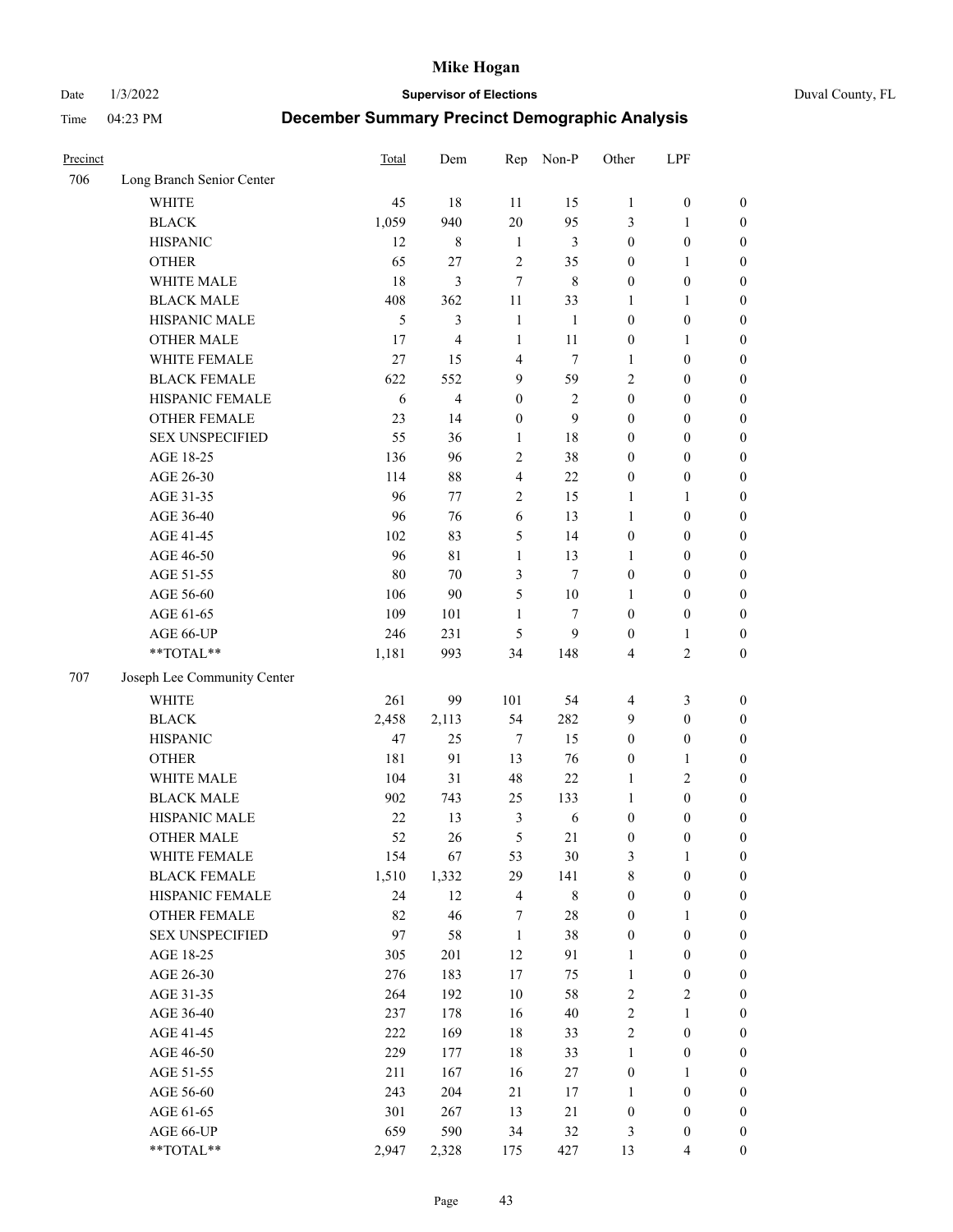Date 1/3/2022 **Supervisor of Elections** Duval County, FL

| Precinct |                               | Total   | Dem         | Rep            | Non-P            | Other            | LPF              |                  |
|----------|-------------------------------|---------|-------------|----------------|------------------|------------------|------------------|------------------|
| 708      | Brown Eastside Branch Library |         |             |                |                  |                  |                  |                  |
|          | <b>WHITE</b>                  | 174     | 49          | 71             | 52               | $\mathfrak{2}$   | $\boldsymbol{0}$ | 0                |
|          | <b>BLACK</b>                  | 1,016   | 856         | 34             | 122              | 3                | $\mathbf{1}$     | $\boldsymbol{0}$ |
|          | <b>HISPANIC</b>               | 14      | 11          | $\sqrt{2}$     | $\mathbf{1}$     | $\boldsymbol{0}$ | $\boldsymbol{0}$ | $\boldsymbol{0}$ |
|          | <b>OTHER</b>                  | 82      | 43          | 5              | 34               | $\boldsymbol{0}$ | $\boldsymbol{0}$ | $\boldsymbol{0}$ |
|          | WHITE MALE                    | 75      | 12          | 44             | 18               | 1                | $\boldsymbol{0}$ | $\boldsymbol{0}$ |
|          | <b>BLACK MALE</b>             | 413     | 340         | 18             | 53               | 2                | $\boldsymbol{0}$ | $\boldsymbol{0}$ |
|          | HISPANIC MALE                 | $\,8\,$ | 6           | $\mathbf{1}$   | $\mathbf{1}$     | $\boldsymbol{0}$ | $\boldsymbol{0}$ | $\boldsymbol{0}$ |
|          | <b>OTHER MALE</b>             | 31      | $20\,$      | $\mathbf{1}$   | $10\,$           | $\boldsymbol{0}$ | $\boldsymbol{0}$ | $\boldsymbol{0}$ |
|          | WHITE FEMALE                  | 92      | 35          | 25             | 31               | 1                | $\boldsymbol{0}$ | $\boldsymbol{0}$ |
|          | <b>BLACK FEMALE</b>           | 576     | 497         | 14             | 64               | $\mathbf{1}$     | $\boldsymbol{0}$ | $\boldsymbol{0}$ |
|          | HISPANIC FEMALE               | 6       | 5           | $\mathbf{1}$   | $\boldsymbol{0}$ | $\boldsymbol{0}$ | $\boldsymbol{0}$ | 0                |
|          | OTHER FEMALE                  | 29      | 15          | $\mathfrak{Z}$ | 11               | $\boldsymbol{0}$ | $\boldsymbol{0}$ | $\boldsymbol{0}$ |
|          | <b>SEX UNSPECIFIED</b>        | 56      | 29          | $\mathfrak s$  | 21               | $\boldsymbol{0}$ | $\mathbf{1}$     | $\boldsymbol{0}$ |
|          | AGE 18-25                     | 149     | 89          | 7              | 52               | $\boldsymbol{0}$ | $\mathbf{1}$     | $\boldsymbol{0}$ |
|          | AGE 26-30                     | 124     | $8\sqrt{1}$ | 10             | 32               | $\mathbf{1}$     | $\boldsymbol{0}$ | $\boldsymbol{0}$ |
|          | AGE 31-35                     | 121     | 84          | 10             | 26               | $\mathbf{1}$     | $\boldsymbol{0}$ | $\boldsymbol{0}$ |
|          | AGE 36-40                     | 107     | 82          | 11             | 14               | $\boldsymbol{0}$ | $\boldsymbol{0}$ | $\boldsymbol{0}$ |
|          | AGE 41-45                     | 96      | 71          | $\tau$         | 17               | $\mathbf{1}$     | $\boldsymbol{0}$ | $\boldsymbol{0}$ |
|          | AGE 46-50                     | 98      | 79          | $\,8\,$        | $10\,$           | $\mathbf{1}$     | $\boldsymbol{0}$ | $\boldsymbol{0}$ |
|          | AGE 51-55                     | 107     | 76          | 13             | $18\,$           | $\boldsymbol{0}$ | $\boldsymbol{0}$ | $\boldsymbol{0}$ |
|          | AGE 56-60                     | 129     | 98          | 14             | 16               | 1                | $\boldsymbol{0}$ | 0                |
|          | AGE 61-65                     | 143     | 115         | 13             | 15               | $\boldsymbol{0}$ | $\boldsymbol{0}$ | 0                |
|          | AGE 66-UP                     | 212     | 184         | 19             | 9                | $\boldsymbol{0}$ | $\boldsymbol{0}$ | $\boldsymbol{0}$ |
|          | **TOTAL**                     | 1,286   | 959         | 112            | 209              | 5                | $\mathbf{1}$     | $\boldsymbol{0}$ |
| 709      | First Timothy Baptist Church  |         |             |                |                  |                  |                  |                  |
|          | WHITE                         | 260     | $71\,$      | 98             | $80\,$           | $10\,$           | $\mathbf{1}$     | $\boldsymbol{0}$ |
|          | <b>BLACK</b>                  | 3,959   | 3,378       | 119            | 435              | 26               | $\mathbf{1}$     | $\boldsymbol{0}$ |
|          | <b>HISPANIC</b>               | 154     | 73          | 18             | 62               | $\mathbf{1}$     | $\boldsymbol{0}$ | $\boldsymbol{0}$ |
|          | <b>OTHER</b>                  | 266     | 144         | 22             | 94               | 6                | $\boldsymbol{0}$ | $\boldsymbol{0}$ |
|          | WHITE MALE                    | 105     | 18          | 49             | 35               | 3                | $\boldsymbol{0}$ | $\boldsymbol{0}$ |
|          | <b>BLACK MALE</b>             | 1,581   | 1,265       | 58             | 241              | 17               | $\boldsymbol{0}$ | $\boldsymbol{0}$ |
|          | HISPANIC MALE                 | $70\,$  | 37          | $\overline{9}$ | 23               | $\mathbf{1}$     | $\boldsymbol{0}$ | $\boldsymbol{0}$ |
|          | <b>OTHER MALE</b>             | 73      | 44          | 6              | 21               | $\overline{c}$   | $\boldsymbol{0}$ | $\boldsymbol{0}$ |
|          | WHITE FEMALE                  | 154     | 53          | 49             | 44               | 7                | 1                | 0                |
|          | <b>BLACK FEMALE</b>           | 2,321   | 2,063       | 60             | 188              | 9                | $\mathbf{1}$     | $\boldsymbol{0}$ |
|          | HISPANIC FEMALE               | 82      | 35          | 9              | 38               | $\boldsymbol{0}$ | $\boldsymbol{0}$ | $\overline{0}$   |
|          | OTHER FEMALE                  | 119     | 66          | 11             | 39               | 3                | $\boldsymbol{0}$ | $\overline{0}$   |
|          | <b>SEX UNSPECIFIED</b>        | 134     | 85          | 6              | 42               | $\mathbf{1}$     | $\boldsymbol{0}$ | 0                |
|          | AGE 18-25                     | 562     | 384         | 27             | 142              | $\,$ 8 $\,$      | $\mathbf{1}$     | $\overline{0}$   |
|          | AGE 26-30                     | 471     | 318         | 34             | 115              | 3                | $\mathbf{1}$     | 0                |
|          | AGE 31-35                     | 433     | 327         | 12             | $88\,$           | 6                | $\boldsymbol{0}$ | 0                |
|          | AGE 36-40                     | 360     | 280         | 17             | 61               | 2                | $\boldsymbol{0}$ | 0                |
|          | AGE 41-45                     | 355     | 265         | 18             | 68               | $\overline{4}$   | $\boldsymbol{0}$ | 0                |
|          | AGE 46-50                     | 360     | 278         | 26             | 52               | 4                | $\boldsymbol{0}$ | 0                |
|          | AGE 51-55                     | 418     | 346         | 28             | 38               | 6                | $\boldsymbol{0}$ | $\boldsymbol{0}$ |
|          | AGE 56-60                     | 410     | 335         | 35             | 35               | 5                | $\boldsymbol{0}$ | $\overline{0}$   |
|          | AGE 61-65                     | 432     | 367         | 25             | 36               | 4                | $\boldsymbol{0}$ | $\overline{0}$   |
|          | AGE 66-UP                     | 838     | 766         | 35             | 36               | $\mathbf{1}$     | $\boldsymbol{0}$ | 0                |
|          | **TOTAL**                     | 4,639   | 3,666       | 257            | 671              | 43               | $\mathfrak{2}$   | $\boldsymbol{0}$ |
|          |                               |         |             |                |                  |                  |                  |                  |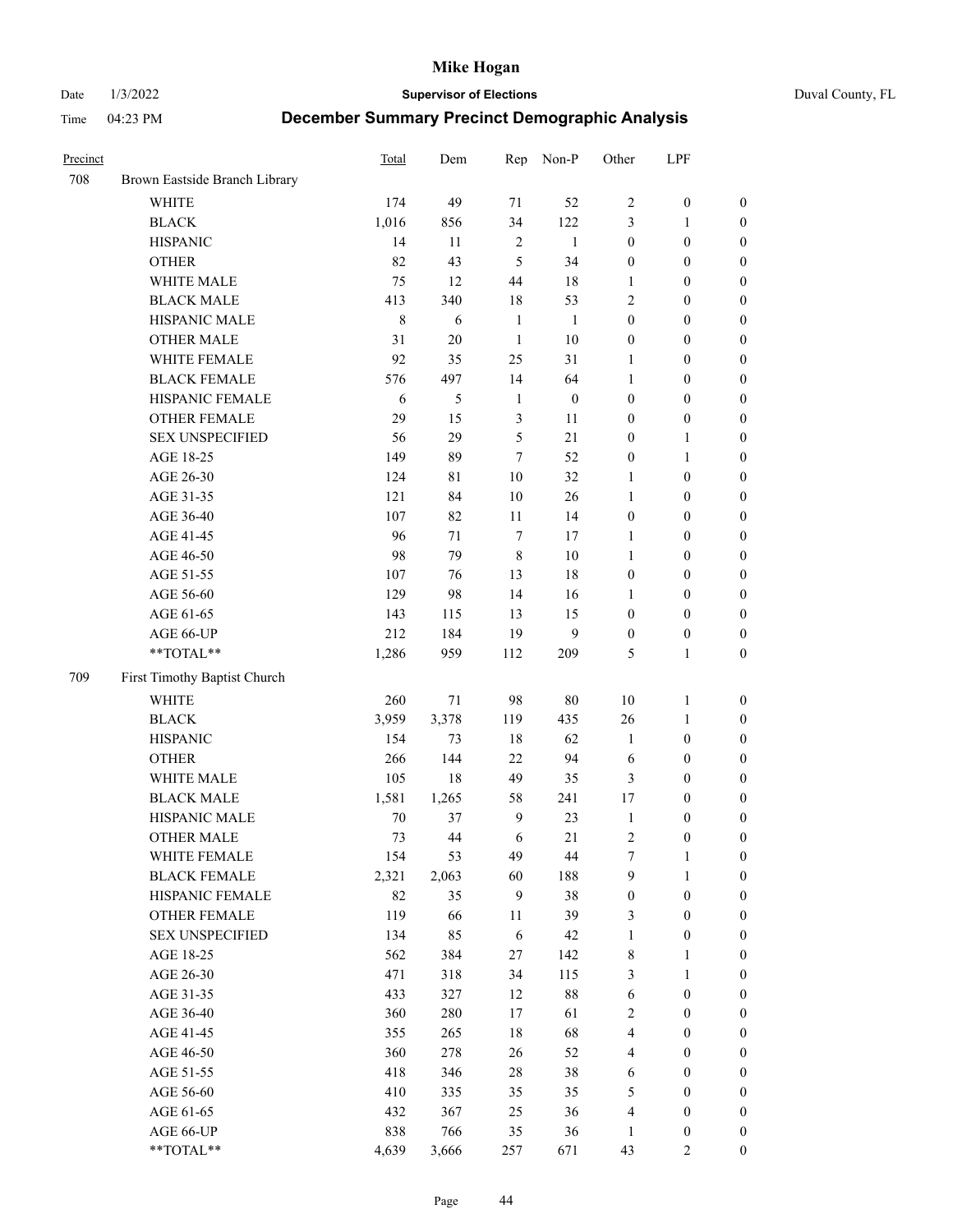Date 1/3/2022 **Supervisor of Elections** Duval County, FL

| Precinct |                                                   | <b>Total</b> | Dem        | Rep              | Non-P                   | Other            | LPF              |                  |
|----------|---------------------------------------------------|--------------|------------|------------------|-------------------------|------------------|------------------|------------------|
| 710      | Highlands Regional Library                        |              |            |                  |                         |                  |                  |                  |
|          | <b>WHITE</b>                                      | 412          | 86         | 205              | 107                     | 11               | $\mathfrak{Z}$   | 0                |
|          | <b>BLACK</b>                                      | 3,272        | 2,794      | 76               | 378                     | 23               | $\mathbf{1}$     | 0                |
|          | <b>HISPANIC</b>                                   | 114          | 62         | 16               | 36                      | $\boldsymbol{0}$ | $\boldsymbol{0}$ | $\boldsymbol{0}$ |
|          | <b>OTHER</b>                                      | 263          | 150        | 15               | 96                      | 1                | 1                | $\boldsymbol{0}$ |
|          | WHITE MALE                                        | 216          | 40         | 108              | 61                      | 6                | $\mathbf{1}$     | $\boldsymbol{0}$ |
|          | <b>BLACK MALE</b>                                 | 1,340        | 1,089      | 43               | 194                     | 14               | $\boldsymbol{0}$ | $\boldsymbol{0}$ |
|          | HISPANIC MALE                                     | 46           | 21         | $\overline{9}$   | 16                      | $\boldsymbol{0}$ | $\boldsymbol{0}$ | $\boldsymbol{0}$ |
|          | <b>OTHER MALE</b>                                 | 84           | 44         | 5                | 35                      | $\boldsymbol{0}$ | $\boldsymbol{0}$ | $\boldsymbol{0}$ |
|          | WHITE FEMALE                                      | 189          | 44         | 95               | 43                      | 5                | $\overline{c}$   | $\boldsymbol{0}$ |
|          | <b>BLACK FEMALE</b>                               | 1,881        | 1,671      | 31               | 169                     | 9                | $\mathbf{1}$     | $\boldsymbol{0}$ |
|          | HISPANIC FEMALE                                   | 61           | 37         | $\boldsymbol{7}$ | 17                      | $\boldsymbol{0}$ | $\boldsymbol{0}$ | $\boldsymbol{0}$ |
|          | <b>OTHER FEMALE</b>                               | 119          | 79         | $\boldsymbol{7}$ | 31                      | 1                | $\mathbf{1}$     | $\boldsymbol{0}$ |
|          | <b>SEX UNSPECIFIED</b>                            | 125          | 67         | $\tau$           | 51                      | $\boldsymbol{0}$ | $\boldsymbol{0}$ | $\boldsymbol{0}$ |
|          | AGE 18-25                                         | 573          | 390        | 31               | 141                     | 9                | $\sqrt{2}$       | $\boldsymbol{0}$ |
|          | AGE 26-30                                         | 405          | 273        | 30               | 96                      | 4                | $\sqrt{2}$       | $\boldsymbol{0}$ |
|          | AGE 31-35                                         | 367          | 266        | 27               | 72                      | $\overline{c}$   | $\boldsymbol{0}$ | $\boldsymbol{0}$ |
|          | AGE 36-40                                         | 349          | 260        | 25               | 60                      | 3                | $\mathbf{1}$     | $\boldsymbol{0}$ |
|          | AGE 41-45                                         | 304          | 236        | $18\,$           | 47                      | 3                | $\boldsymbol{0}$ | $\boldsymbol{0}$ |
|          | AGE 46-50                                         | 330          | 250        | 22               | 55                      | 3                | $\boldsymbol{0}$ | $\boldsymbol{0}$ |
|          | AGE 51-55                                         | 356          | 287        | 22               | 42                      | 5                | $\boldsymbol{0}$ | $\boldsymbol{0}$ |
|          | AGE 56-60                                         | 341          | 277        | 28               | 31                      | 5                | $\boldsymbol{0}$ | 0                |
|          | AGE 61-65                                         | 345          | 284        | 32               | $28\,$                  | 1                | $\boldsymbol{0}$ | 0                |
|          | AGE 66-UP                                         | 691          | 569        | $77\,$           | 45                      | $\boldsymbol{0}$ | $\boldsymbol{0}$ | $\boldsymbol{0}$ |
|          | **TOTAL**                                         | 4,061        | 3,092      | 312              | 617                     | 35               | $\mathfrak s$    | $\boldsymbol{0}$ |
| 711      | Robert F. Kennedy Community Center, Gymn and Park |              |            |                  |                         |                  |                  |                  |
|          | <b>WHITE</b>                                      | 126          | 38         | 38               | 47                      | 1                | $\sqrt{2}$       | $\boldsymbol{0}$ |
|          | <b>BLACK</b>                                      | 933          | 797        | 21               | 107                     | 8                | $\boldsymbol{0}$ | $\boldsymbol{0}$ |
|          | <b>HISPANIC</b>                                   | 16           | $\,8\,$    | $\overline{2}$   | 6                       | $\boldsymbol{0}$ | $\boldsymbol{0}$ | $\boldsymbol{0}$ |
|          | <b>OTHER</b>                                      | 77           | 43         | 11               | 22                      | 1                | $\boldsymbol{0}$ | $\boldsymbol{0}$ |
|          | WHITE MALE                                        | 57           | 12         | 24               | 18                      | $\mathbf{1}$     | $\mathfrak{2}$   | $\boldsymbol{0}$ |
|          | <b>BLACK MALE</b>                                 | 383          | 315        | $11\,$           | 52                      | 5                | $\boldsymbol{0}$ | $\boldsymbol{0}$ |
|          | HISPANIC MALE                                     | 6            | $\sqrt{2}$ | $\mathbf{1}$     | $\mathfrak{Z}$          | $\boldsymbol{0}$ | $\boldsymbol{0}$ | $\boldsymbol{0}$ |
|          | <b>OTHER MALE</b>                                 | 24           | $\tau$     | 6                | $10\,$                  | 1                | $\boldsymbol{0}$ | $\boldsymbol{0}$ |
|          | WHITE FEMALE                                      | 65           | 23         | 13               | 29                      | $\boldsymbol{0}$ | 0                | 0                |
|          | <b>BLACK FEMALE</b>                               | 538          | 471        | 10               | 54                      | 3                | $\boldsymbol{0}$ | $\overline{0}$   |
|          | HISPANIC FEMALE                                   | 9            | 5          | $\mathbf{1}$     | 3                       | $\boldsymbol{0}$ | $\boldsymbol{0}$ | $\overline{0}$   |
|          | OTHER FEMALE                                      | 35           | 26         | 3                | $\sqrt{6}$              | $\boldsymbol{0}$ | $\boldsymbol{0}$ | $\overline{0}$   |
|          | <b>SEX UNSPECIFIED</b>                            | 35           | 25         | 3                | $\tau$                  | $\boldsymbol{0}$ | $\boldsymbol{0}$ | 0                |
|          | AGE 18-25                                         | 150          | 111        | 6                | $30\,$                  | 2                | $\mathbf{1}$     | $\overline{0}$   |
|          | AGE 26-30                                         | 108          | 77         | $\mathbf{9}$     | $21\,$                  | $\boldsymbol{0}$ | $\mathbf{1}$     | 0                |
|          | AGE 31-35                                         | 115          | 73         | 8                | 33                      | $\mathbf{1}$     | $\boldsymbol{0}$ | 0                |
|          | AGE 36-40                                         | 109          | 73         | 11               | 23                      | 2                | $\boldsymbol{0}$ | 0                |
|          | AGE 41-45                                         | 103          | $78\,$     | $\mathfrak{Z}$   | 21                      | $\mathbf{1}$     | $\boldsymbol{0}$ | 0                |
|          | AGE 46-50                                         | 76           | 55         | 5                | 16                      | $\boldsymbol{0}$ | $\boldsymbol{0}$ | 0                |
|          | AGE 51-55                                         | 95           | 75         | 9                | 11                      | $\boldsymbol{0}$ | $\boldsymbol{0}$ | $\overline{0}$   |
|          | AGE 56-60                                         | 89           | 79         | 5                | $\overline{\mathbf{4}}$ | 1                | $\boldsymbol{0}$ | $\overline{0}$   |
|          | AGE 61-65                                         | 107          | 91         | 8                | $\tau$                  | $\mathbf{1}$     | $\boldsymbol{0}$ | $\overline{0}$   |
|          | AGE 66-UP                                         | 200          | 174        | 8                | 16                      | 2                | $\boldsymbol{0}$ | 0                |
|          | **TOTAL**                                         | 1,152        | 886        | 72               | 182                     | $10\,$           | $\mathfrak{2}$   | $\boldsymbol{0}$ |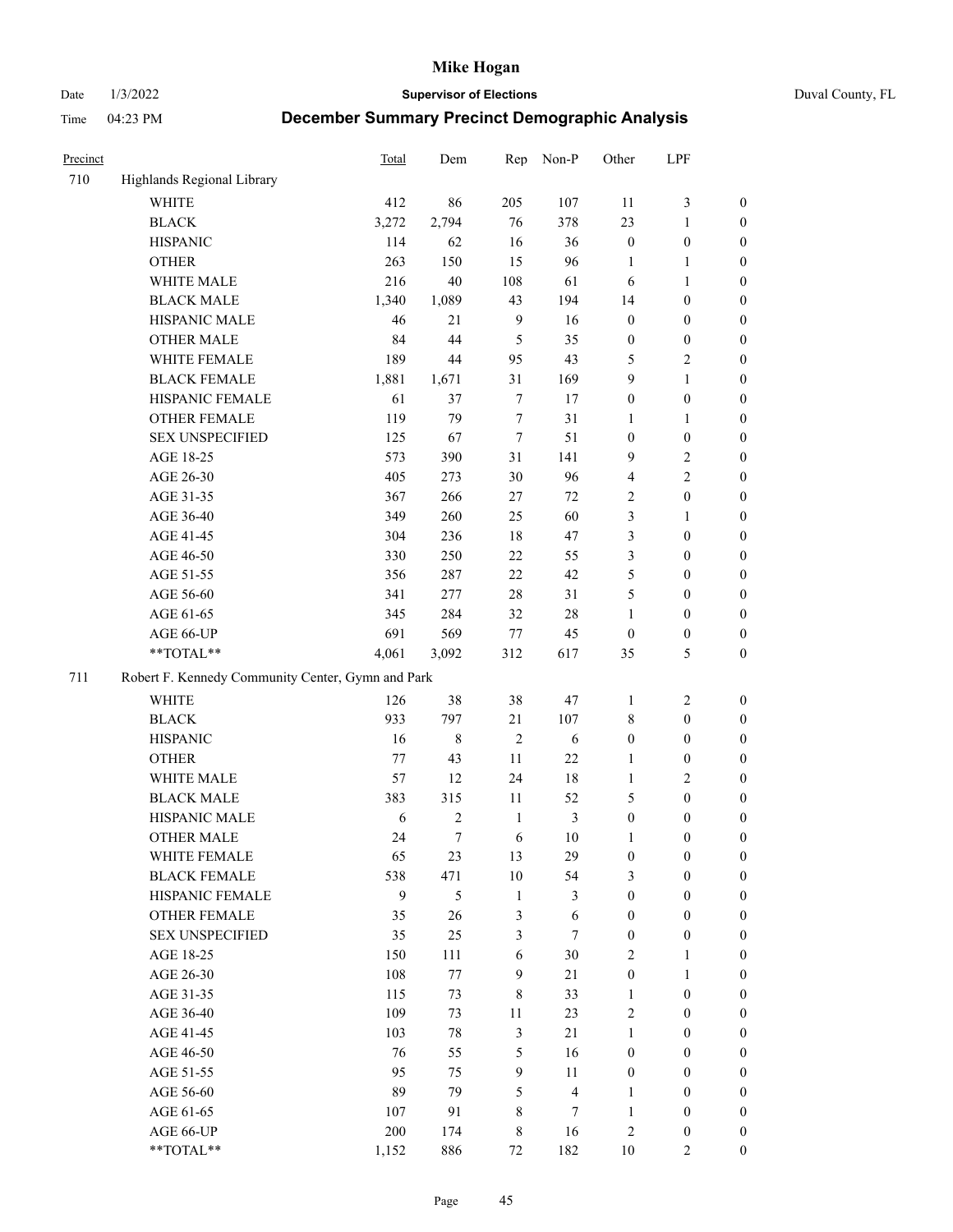Date 1/3/2022 **Supervisor of Elections** Duval County, FL

| Precinct |                                                           | Total | Dem    | Rep            | Non-P        | Other            | LPF                      |                  |
|----------|-----------------------------------------------------------|-------|--------|----------------|--------------|------------------|--------------------------|------------------|
| 712      | Mary Singleton Senior Citizen Center                      |       |        |                |              |                  |                          |                  |
|          | WHITE                                                     | 543   | 240    | 157            | 137          | $\overline{4}$   | $\mathfrak s$            | 0                |
|          | <b>BLACK</b>                                              | 957   | 807    | 30             | 104          | 15               | $\mathbf{1}$             | 0                |
|          | <b>HISPANIC</b>                                           | 75    | 41     | 12             | 21           | $\mathbf{1}$     | $\boldsymbol{0}$         | $\boldsymbol{0}$ |
|          | <b>OTHER</b>                                              | 116   | 51     | 17             | 43           | 4                | 1                        | $\boldsymbol{0}$ |
|          | WHITE MALE                                                | 297   | 116    | 90             | 84           | 2                | 5                        | $\boldsymbol{0}$ |
|          | <b>BLACK MALE</b>                                         | 399   | 319    | 16             | 54           | 9                | $\mathbf{1}$             | $\boldsymbol{0}$ |
|          | HISPANIC MALE                                             | 31    | 18     | $\mathfrak{Z}$ | $\mathbf{9}$ | 1                | $\boldsymbol{0}$         | $\boldsymbol{0}$ |
|          | <b>OTHER MALE</b>                                         | 53    | $22\,$ | $10\,$         | 20           | 1                | $\boldsymbol{0}$         | $\boldsymbol{0}$ |
|          | WHITE FEMALE                                              | 236   | 118    | 67             | 49           | $\overline{c}$   | $\boldsymbol{0}$         | $\boldsymbol{0}$ |
|          | <b>BLACK FEMALE</b>                                       | 533   | 470    | 13             | 44           | 6                | $\boldsymbol{0}$         | 0                |
|          | HISPANIC FEMALE                                           | 41    | 22     | $\mathbf{9}$   | 10           | $\boldsymbol{0}$ | $\boldsymbol{0}$         | 0                |
|          | OTHER FEMALE                                              | 43    | 23     | 6              | 12           | $\mathbf{1}$     | 1                        | $\boldsymbol{0}$ |
|          | <b>SEX UNSPECIFIED</b>                                    | 58    | 31     | $\sqrt{2}$     | 23           | $\mathbf{2}$     | $\boldsymbol{0}$         | $\boldsymbol{0}$ |
|          | AGE 18-25                                                 | 141   | 87     | 15             | 37           | $\mathbf{2}$     | $\boldsymbol{0}$         | $\boldsymbol{0}$ |
|          | AGE 26-30                                                 | 146   | 106    | $11\,$         | 26           | 1                | $\sqrt{2}$               | $\boldsymbol{0}$ |
|          | AGE 31-35                                                 | 187   | 115    | 26             | 41           | 4                | $\mathbf{1}$             | $\boldsymbol{0}$ |
|          | AGE 36-40                                                 | 174   | 104    | $20\,$         | 45           | 4                | $\mathbf{1}$             | $\boldsymbol{0}$ |
|          | AGE 41-45                                                 | 140   | 91     | 17             | 28           | 4                | $\boldsymbol{0}$         | $\boldsymbol{0}$ |
|          | AGE 46-50                                                 | 123   | 68     | 25             | $27\,$       | 2                | 1                        | $\boldsymbol{0}$ |
|          | AGE 51-55                                                 | 132   | 85     | 19             | 26           | $\mathbf{1}$     | 1                        | 0                |
|          | AGE 56-60                                                 | 169   | 105    | 35             | 26           | 3                | $\boldsymbol{0}$         | 0                |
|          | AGE 61-65                                                 | 185   | 139    | 21             | 23           | 2                | $\boldsymbol{0}$         | 0                |
|          | AGE 66-UP                                                 | 294   | 239    | $27\,$         | 26           | $\mathbf{1}$     | 1                        | $\boldsymbol{0}$ |
|          | $\mathrm{*}\mathrm{*}\mathrm{TOTAL} \mathrm{*}\mathrm{*}$ | 1,691 | 1,139  | 216            | 305          | 24               | $\boldsymbol{7}$         | $\boldsymbol{0}$ |
|          |                                                           |       |        |                |              |                  |                          |                  |
| 713      | First Baptist Church of Jacksonville                      |       |        |                |              |                  |                          |                  |
|          | <b>WHITE</b>                                              | 1,850 | 556    | 757            | 474          | 48               | 15                       | $\boldsymbol{0}$ |
|          | <b>BLACK</b>                                              | 1,483 | 1,126  | 83             | 239          | 31               | $\overline{\mathcal{L}}$ | $\boldsymbol{0}$ |
|          | <b>HISPANIC</b>                                           | 176   | 67     | 40             | 63           | 3                | $\mathfrak{Z}$           | $\boldsymbol{0}$ |
|          | <b>OTHER</b>                                              | 480   | 229    | 82             | 148          | 20               | $\mathbf{1}$             | $\boldsymbol{0}$ |
|          | WHITE MALE                                                | 1,038 | 272    | 436            | 288          | $30\,$           | 12                       | $\boldsymbol{0}$ |
|          | <b>BLACK MALE</b>                                         | 686   | 491    | 52             | 124          | 15               | $\overline{4}$           | $\boldsymbol{0}$ |
|          | HISPANIC MALE                                             | 93    | $28\,$ | $28\,$         | 34           | $\mathbf{1}$     | $\sqrt{2}$               | 0                |
|          | <b>OTHER MALE</b>                                         | 219   | 100    | 36             | 74           | 9                | $\boldsymbol{0}$         | $\boldsymbol{0}$ |
|          | WHITE FEMALE                                              | 786   | 274    | 311            | 180          | 18               | 3                        | 0                |
|          | <b>BLACK FEMALE</b>                                       | 772   | 614    | 31             | 113          | 14               | $\boldsymbol{0}$         | $\overline{0}$   |
|          | HISPANIC FEMALE                                           | 80    | 39     | $11\,$         | $27\,$       | $\overline{c}$   | $\mathbf{1}$             | $\overline{0}$   |
|          | OTHER FEMALE                                              | 191   | 107    | 33             | 40           | $10\,$           | $\mathbf{1}$             | $\overline{0}$   |
|          | <b>SEX UNSPECIFIED</b>                                    | 124   | 53     | 24             | 44           | 3                | $\boldsymbol{0}$         | 0                |
|          | AGE 18-25                                                 | 284   | 121    | 55             | 99           | $\tau$           | $\sqrt{2}$               | 0                |
|          | AGE 26-30                                                 | 426   | 198    | $80\,$         | 132          | 10               | 6                        | 0                |
|          | AGE 31-35                                                 | 459   | 212    | 95             | 126          | $20\,$           | 6                        | 0                |
|          | AGE 36-40                                                 | 409   | 175    | 96             | 127          | 7                | $\overline{4}$           | 0                |
|          | AGE 41-45                                                 | 374   | 165    | 111            | 89           | 7                | $\mathbf{2}$             | 0                |
|          | AGE 46-50                                                 | 388   | 152    | 120            | 99           | 17               | $\boldsymbol{0}$         | 0                |
|          | AGE 51-55                                                 | 324   | 138    | 107            | 67           | 10               | $\sqrt{2}$               | 0                |
|          | AGE 56-60                                                 | 291   | 156    | 79             | 48           | 8                | $\boldsymbol{0}$         | $\overline{0}$   |
|          | AGE 61-65                                                 | 287   | 164    | 64             | 52           | 6                | 1                        | $\boldsymbol{0}$ |
|          | AGE 66-UP                                                 | 747   | 497    | 155            | 85           | 10               | $\boldsymbol{0}$         | 0                |
|          | **TOTAL**                                                 | 3,989 | 1,978  | 962            | 924          | 102              | 23                       | $\boldsymbol{0}$ |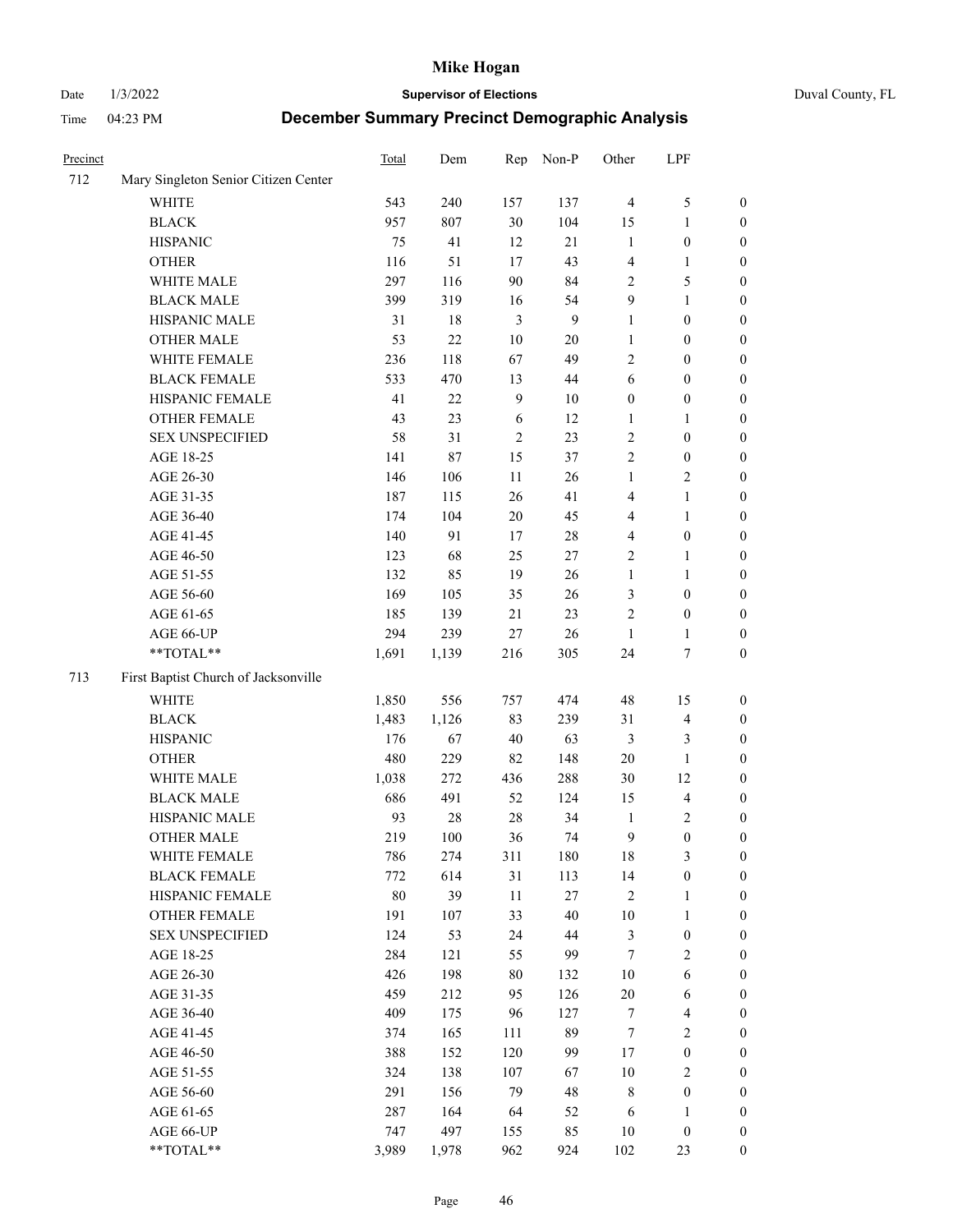Date 1/3/2022 **Supervisor of Elections** Duval County, FL

| Precinct |                                  | Total  | Dem            | Rep              | Non-P          | Other            | LPF              |                  |
|----------|----------------------------------|--------|----------------|------------------|----------------|------------------|------------------|------------------|
| 714      | Grace Baptist Church             |        |                |                  |                |                  |                  |                  |
|          | <b>WHITE</b>                     | 256    | 96             | 77               | 74             | $\,8\,$          | $\mathbf{1}$     | 0                |
|          | <b>BLACK</b>                     | 1,567  | 1,298          | 47               | 210            | 10               | $\sqrt{2}$       | $\boldsymbol{0}$ |
|          | <b>HISPANIC</b>                  | 47     | 23             | $\overline{4}$   | 16             | $\overline{4}$   | $\boldsymbol{0}$ | $\boldsymbol{0}$ |
|          | <b>OTHER</b>                     | 151    | 77             | 12               | 59             | 3                | $\boldsymbol{0}$ | $\boldsymbol{0}$ |
|          | WHITE MALE                       | 126    | 40             | 49               | 33             | 3                | $\mathbf{1}$     | $\boldsymbol{0}$ |
|          | <b>BLACK MALE</b>                | 645    | 503            | 22               | 112            | 6                | $\sqrt{2}$       | $\boldsymbol{0}$ |
|          | HISPANIC MALE                    | 18     | 5              | $\mathfrak{Z}$   | $\,8\,$        | $\mathbf{2}$     | $\boldsymbol{0}$ | $\boldsymbol{0}$ |
|          | <b>OTHER MALE</b>                | 47     | 22             | 6                | $18\,$         | $\mathbf{1}$     | $\boldsymbol{0}$ | $\boldsymbol{0}$ |
|          | WHITE FEMALE                     | 122    | 53             | 25               | 39             | 5                | $\boldsymbol{0}$ | $\boldsymbol{0}$ |
|          | <b>BLACK FEMALE</b>              | 886    | 770            | 25               | 87             | $\overline{4}$   | $\boldsymbol{0}$ | $\boldsymbol{0}$ |
|          | HISPANIC FEMALE                  | $28\,$ | 17             | $\mathbf{1}$     | $\,$ 8 $\,$    | $\mathbf{2}$     | $\boldsymbol{0}$ | 0                |
|          | OTHER FEMALE                     | 64     | 37             | 5                | 21             | $\mathbf{1}$     | $\boldsymbol{0}$ | $\boldsymbol{0}$ |
|          | <b>SEX UNSPECIFIED</b>           | 85     | 47             | $\overline{4}$   | 33             | $\mathbf{1}$     | $\boldsymbol{0}$ | $\boldsymbol{0}$ |
|          | AGE 18-25                        | 243    | 148            | 16               | 74             | 5                | $\boldsymbol{0}$ | $\boldsymbol{0}$ |
|          | AGE 26-30                        | 181    | 119            | 11               | 48             | 3                | $\boldsymbol{0}$ | $\boldsymbol{0}$ |
|          | AGE 31-35                        | 195    | 130            | 14               | 46             | 4                | $\mathbf{1}$     | $\boldsymbol{0}$ |
|          | AGE 36-40                        | 201    | 134            | 12               | 52             | $\sqrt{2}$       | $\mathbf{1}$     | $\boldsymbol{0}$ |
|          | AGE 41-45                        | 176    | 133            | 13               | $28\,$         | $\mathbf{2}$     | $\boldsymbol{0}$ | $\boldsymbol{0}$ |
|          | AGE 46-50                        | 135    | 99             | 10               | 23             | 3                | $\boldsymbol{0}$ | $\boldsymbol{0}$ |
|          | AGE 51-55                        | 157    | 119            | 14               | 23             | $\mathbf{1}$     | $\boldsymbol{0}$ | $\boldsymbol{0}$ |
|          | AGE 56-60                        | 190    | 152            | 12               | 24             | $\mathbf{1}$     | $\mathbf{1}$     | 0                |
|          | AGE 61-65                        | 199    | 162            | 13               | 21             | 3                | $\boldsymbol{0}$ | 0                |
|          | AGE 66-UP                        | 344    | 298            | 25               | $20\,$         | $\mathbf{1}$     | $\boldsymbol{0}$ | $\boldsymbol{0}$ |
|          | **TOTAL**                        | 2,021  | 1,494          | 140              | 359            | 25               | $\mathfrak{Z}$   | $\boldsymbol{0}$ |
| 801      | North Jacksonville Church of God |        |                |                  |                |                  |                  |                  |
|          | <b>WHITE</b>                     | 350    | 94             | 182              | 64             | 7                | $\mathfrak{Z}$   | $\boldsymbol{0}$ |
|          | <b>BLACK</b>                     | 1,768  | 1,508          | 58               | 190            | 9                | $\mathfrak{Z}$   | $\boldsymbol{0}$ |
|          | <b>HISPANIC</b>                  | 26     | 11             | $\mathfrak s$    | $10\,$         | $\boldsymbol{0}$ | $\boldsymbol{0}$ | $\boldsymbol{0}$ |
|          | <b>OTHER</b>                     | 143    | 73             | 13               | 55             | $\mathbf{1}$     | $\mathbf{1}$     | $\boldsymbol{0}$ |
|          | WHITE MALE                       | 173    | 43             | 88               | 36             | 5                | $\mathbf{1}$     | $\boldsymbol{0}$ |
|          | <b>BLACK MALE</b>                | 704    | 562            | 29               | 108            | 4                | $\mathbf{1}$     | $\boldsymbol{0}$ |
|          | HISPANIC MALE                    | 12     | $\overline{4}$ | 5                | $\mathfrak{Z}$ | $\boldsymbol{0}$ | $\boldsymbol{0}$ | 0                |
|          | <b>OTHER MALE</b>                | 42     | 20             | $\overline{4}$   | $17\,$         | $\boldsymbol{0}$ | $\mathbf{1}$     | 0                |
|          | WHITE FEMALE                     | 172    | 50             | 92               | 26             | 2                | 2                | 0                |
|          | <b>BLACK FEMALE</b>              | 1,029  | 920            | 28               | 74             | 5                | $\sqrt{2}$       | $\boldsymbol{0}$ |
|          | HISPANIC FEMALE                  | 13     | 6              | $\boldsymbol{0}$ | $\tau$         | $\boldsymbol{0}$ | $\boldsymbol{0}$ | $\overline{0}$   |
|          | OTHER FEMALE                     | 54     | 37             | 5                | 12             | $\boldsymbol{0}$ | $\boldsymbol{0}$ | $\overline{0}$   |
|          | <b>SEX UNSPECIFIED</b>           | $88\,$ | 44             | 7                | 36             | $\mathbf{1}$     | $\boldsymbol{0}$ | 0                |
|          | AGE 18-25                        | 273    | 178            | 12               | 76             | 2                | $\mathfrak{S}$   | $\theta$         |
|          | AGE 26-30                        | 188    | 131            | 14               | 42             | $\mathbf{1}$     | $\boldsymbol{0}$ | 0                |
|          | AGE 31-35                        | 220    | 157            | 14               | 47             | 2                | $\boldsymbol{0}$ | 0                |
|          | AGE 36-40                        | 175    | 128            | 19               | 27             | $\mathbf{1}$     | $\boldsymbol{0}$ | 0                |
|          | AGE 41-45                        | 184    | 138            | 23               | $22\,$         | $\mathbf{1}$     | $\boldsymbol{0}$ | 0                |
|          | AGE 46-50                        | 156    | 118            | 15               | 18             | 5                | $\boldsymbol{0}$ | 0                |
|          | AGE 51-55                        | 183    | 129            | 31               | $20\,$         | $\mathbf{1}$     | $\overline{2}$   | 0                |
|          | AGE 56-60                        | 190    | 142            | 23               | 24             | 1                | $\boldsymbol{0}$ | $\overline{0}$   |
|          | AGE 61-65                        | 238    | 191            | 23               | 22             | $\overline{c}$   | $\boldsymbol{0}$ | $\overline{0}$   |
|          | AGE 66-UP                        | 480    | 374            | 84               | $21\,$         | $\mathbf{1}$     | $\boldsymbol{0}$ | 0                |
|          | **TOTAL**                        | 2,287  | 1,686          | 258              | 319            | 17               | $\tau$           | $\boldsymbol{0}$ |
|          |                                  |        |                |                  |                |                  |                  |                  |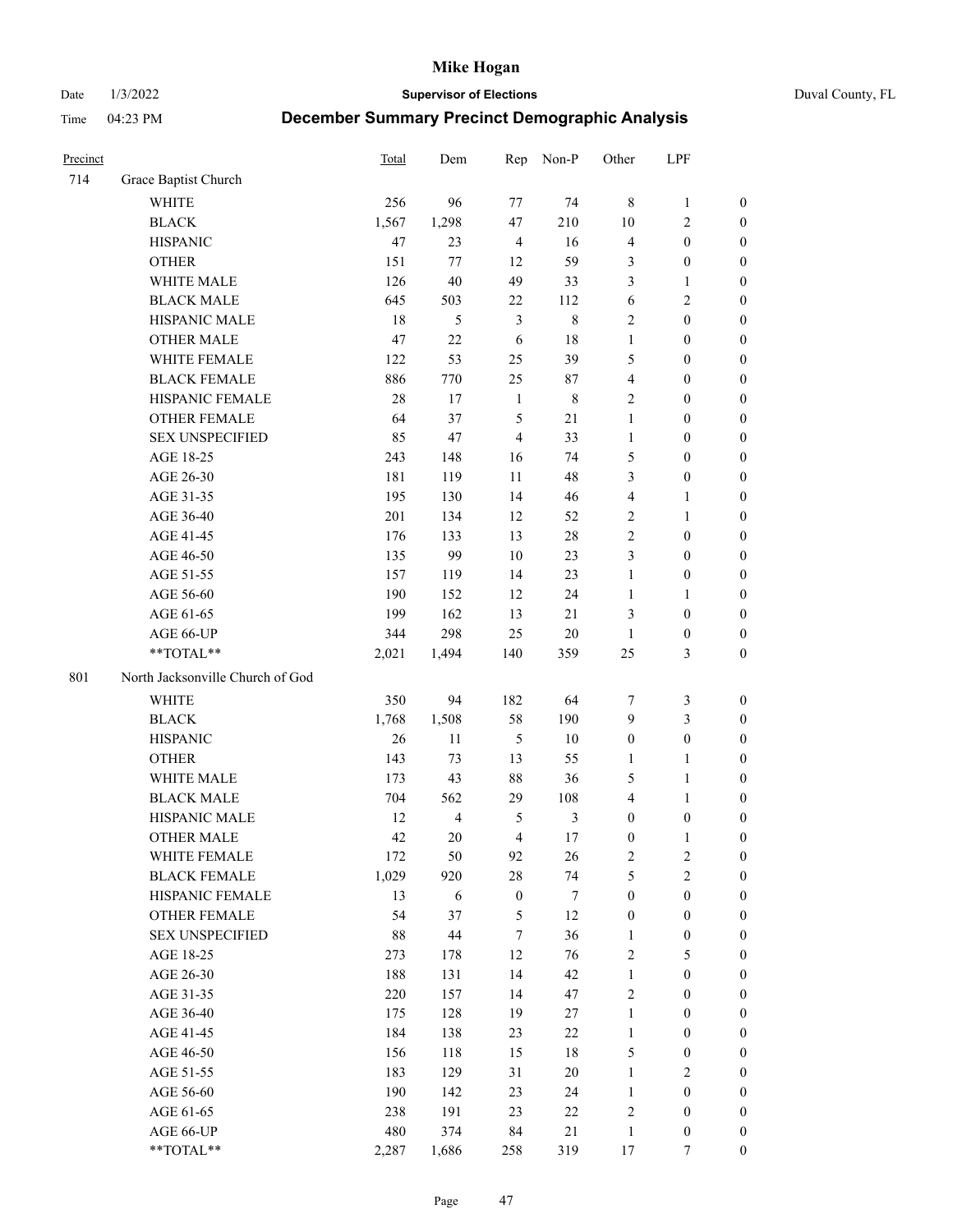Date 1/3/2022 **Supervisor of Elections** Duval County, FL

| Precinct |                                   | Total | Dem    | Rep            | Non-P       | Other            | LPF                     |                  |
|----------|-----------------------------------|-------|--------|----------------|-------------|------------------|-------------------------|------------------|
| 802      | St Paul Missionary Baptist Church |       |        |                |             |                  |                         |                  |
|          | <b>WHITE</b>                      | 86    | 39     | 19             | 27          | 1                | $\boldsymbol{0}$        | $\boldsymbol{0}$ |
|          | <b>BLACK</b>                      | 2,333 | 2,041  | 45             | 235         | 10               | $\overline{c}$          | $\boldsymbol{0}$ |
|          | <b>HISPANIC</b>                   | 20    | 6      | 3              | 11          | $\boldsymbol{0}$ | $\boldsymbol{0}$        | $\boldsymbol{0}$ |
|          | <b>OTHER</b>                      | 116   | 60     | 6              | 48          | 2                | $\boldsymbol{0}$        | $\boldsymbol{0}$ |
|          | WHITE MALE                        | 34    | 14     | $\,8\,$        | 11          | $\mathbf{1}$     | $\boldsymbol{0}$        | $\boldsymbol{0}$ |
|          | <b>BLACK MALE</b>                 | 949   | 798    | 24             | 121         | 6                | $\boldsymbol{0}$        | $\boldsymbol{0}$ |
|          | HISPANIC MALE                     | 8     | 3      | $\overline{2}$ | 3           | $\boldsymbol{0}$ | $\boldsymbol{0}$        | $\boldsymbol{0}$ |
|          | <b>OTHER MALE</b>                 | 40    | $20\,$ | 3              | 17          | $\boldsymbol{0}$ | $\boldsymbol{0}$        | $\boldsymbol{0}$ |
|          | WHITE FEMALE                      | 51    | 24     | 11             | 16          | $\boldsymbol{0}$ | $\boldsymbol{0}$        | $\boldsymbol{0}$ |
|          | <b>BLACK FEMALE</b>               | 1,350 | 1,216  | $21\,$         | 107         | 4                | $\sqrt{2}$              | $\boldsymbol{0}$ |
|          | HISPANIC FEMALE                   | 12    | 3      | $\mathbf{1}$   | $\,$ 8 $\,$ | $\boldsymbol{0}$ | $\boldsymbol{0}$        | $\boldsymbol{0}$ |
|          | <b>OTHER FEMALE</b>               | 45    | 26     | $\overline{2}$ | 15          | $\overline{2}$   | $\boldsymbol{0}$        | $\boldsymbol{0}$ |
|          | <b>SEX UNSPECIFIED</b>            | 66    | 42     | $\mathbf{1}$   | 23          | $\boldsymbol{0}$ | $\boldsymbol{0}$        | $\boldsymbol{0}$ |
|          | AGE 18-25                         | 288   | 198    | 6              | 81          | 3                | $\boldsymbol{0}$        | $\boldsymbol{0}$ |
|          | AGE 26-30                         | 182   | 118    | 6              | 56          | $\overline{c}$   | $\boldsymbol{0}$        | $\boldsymbol{0}$ |
|          | AGE 31-35                         | 177   | 140    | 10             | 27          | $\boldsymbol{0}$ | $\boldsymbol{0}$        | $\boldsymbol{0}$ |
|          | AGE 36-40                         | 179   | 147    | 7              | 25          | $\boldsymbol{0}$ | $\boldsymbol{0}$        | $\boldsymbol{0}$ |
|          | AGE 41-45                         | 191   | 148    | $\,$ 8 $\,$    | 31          | 3                | $\mathbf{1}$            | $\boldsymbol{0}$ |
|          | AGE 46-50                         | 198   | 165    | 6              | 25          | $\overline{c}$   | $\boldsymbol{0}$        | $\boldsymbol{0}$ |
|          | AGE 51-55                         | 192   | 175    | 5              | 12          | $\boldsymbol{0}$ | $\boldsymbol{0}$        | $\boldsymbol{0}$ |
|          | AGE 56-60                         | 217   | 183    | 6              | 27          | 1                | $\boldsymbol{0}$        | 0                |
|          | AGE 61-65                         | 202   | 182    | 5              | 14          | $\mathbf{1}$     | $\boldsymbol{0}$        | 0                |
|          | AGE 66-UP                         | 729   | 690    | 14             | 23          | $\mathbf{1}$     | $\mathbf{1}$            | $\boldsymbol{0}$ |
|          | **TOTAL**                         | 2,555 | 2,146  | 73             | 321         | 13               | $\sqrt{2}$              | $\boldsymbol{0}$ |
| 803      | New Life Community Church         |       |        |                |             |                  |                         |                  |
|          | WHITE                             | 816   | 199    | 427            | 169         | 17               | $\overline{\mathbf{4}}$ | $\boldsymbol{0}$ |
|          | <b>BLACK</b>                      | 3,477 | 3,001  | 95             | 348         | 28               | $\mathfrak{S}$          | $\boldsymbol{0}$ |
|          | <b>HISPANIC</b>                   | 112   | 48     | 31             | 32          | $\mathbf{1}$     | $\boldsymbol{0}$        | $\boldsymbol{0}$ |
|          | <b>OTHER</b>                      | 282   | 142    | 29             | 103         | 6                | $\sqrt{2}$              | $\boldsymbol{0}$ |
|          | WHITE MALE                        | 363   | 69     | 197            | 89          | 6                | $\mathfrak{2}$          | $\boldsymbol{0}$ |
|          | <b>BLACK MALE</b>                 | 1,317 | 1,067  | 54             | 170         | 23               | $\mathfrak{Z}$          | $\boldsymbol{0}$ |
|          | HISPANIC MALE                     | 49    | $20\,$ | 15             | 14          | $\boldsymbol{0}$ | $\boldsymbol{0}$        | $\boldsymbol{0}$ |
|          | <b>OTHER MALE</b>                 | 88    | 48     | 13             | 24          | 2                | $\mathbf{1}$            | $\boldsymbol{0}$ |
|          | WHITE FEMALE                      | 440   | 128    | 225            | 74          | 11               | 2                       | 0                |
|          | <b>BLACK FEMALE</b>               | 2,105 | 1,888  | $40\,$         | 170         | 5                | $\sqrt{2}$              | $\boldsymbol{0}$ |
|          | HISPANIC FEMALE                   | 62    | $28\,$ | 15             | $18\,$      | $\mathbf{1}$     | $\boldsymbol{0}$        | $\overline{0}$   |
|          | OTHER FEMALE                      | 118   | 62     | $10\,$         | 43          | $\overline{c}$   | $\mathbf{1}$            | $\overline{0}$   |
|          | <b>SEX UNSPECIFIED</b>            | 145   | $80\,$ | 13             | 50          | $\sqrt{2}$       | $\boldsymbol{0}$        | 0                |
|          | AGE 18-25                         | 578   | 394    | 36             | 134         | 14               | $\boldsymbol{0}$        | 0                |
|          | AGE 26-30                         | 371   | 245    | 34             | 81          | 6                | $\mathfrak{S}$          | 0                |
|          | AGE 31-35                         | 433   | 295    | 43             | 89          | 5                | $\mathbf{1}$            | 0                |
|          | AGE 36-40                         | 404   | 288    | 34             | 76          | 5                | $\mathbf{1}$            | 0                |
|          | AGE 41-45                         | 396   | 290    | 42             | 59          | $\overline{4}$   | $\mathbf{1}$            | 0                |
|          | AGE 46-50                         | 389   | 294    | 40             | 51          | 2                | $\sqrt{2}$              | 0                |
|          | AGE 51-55                         | 384   | 275    | 54             | 49          | 5                | $\mathbf{1}$            | 0                |
|          | AGE 56-60                         | 451   | 352    | 64             | 33          | $\overline{c}$   | $\boldsymbol{0}$        | $\overline{0}$   |
|          | AGE 61-65                         | 387   | 289    | 64             | 32          | $\overline{c}$   | $\boldsymbol{0}$        | $\overline{0}$   |
|          | AGE 66-UP                         | 894   | 668    | 171            | 48          | 7                | $\boldsymbol{0}$        | 0                |
|          | **TOTAL**                         | 4,687 | 3,390  | 582            | 652         | 52               | 11                      | $\boldsymbol{0}$ |
|          |                                   |       |        |                |             |                  |                         |                  |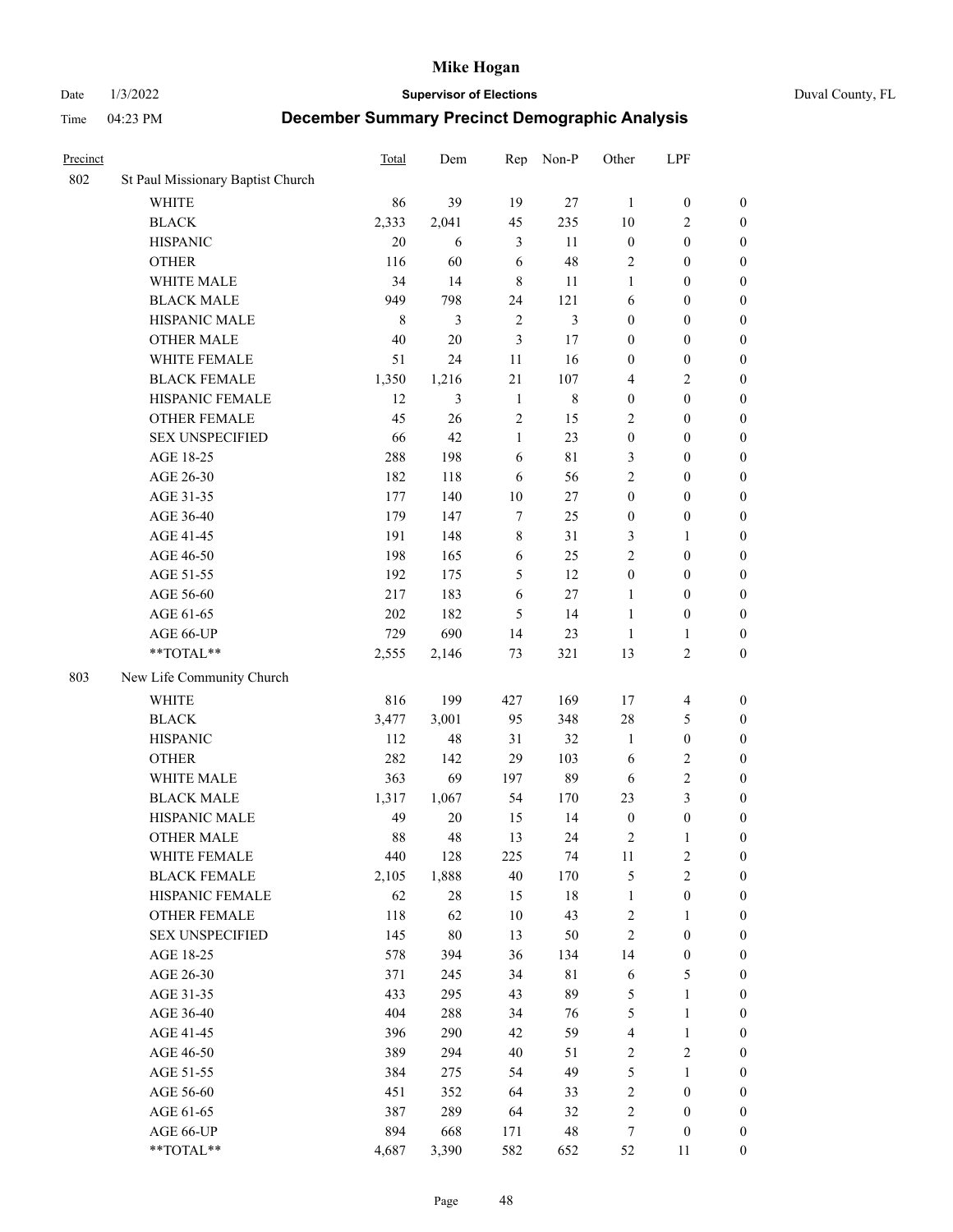Date 1/3/2022 **Supervisor of Elections** Duval County, FL

| Precinct |                         | Total       | Dem    |                | Rep Non-P | Other            | LPF              |                  |
|----------|-------------------------|-------------|--------|----------------|-----------|------------------|------------------|------------------|
| 804      | Universal Church        |             |        |                |           |                  |                  |                  |
|          | <b>WHITE</b>            | 937         | 249    | 468            | 196       | 16               | $\,$ 8 $\,$      | 0                |
|          | <b>BLACK</b>            | 1,418       | 1,164  | 40             | 203       | 11               | $\boldsymbol{0}$ | $\boldsymbol{0}$ |
|          | <b>HISPANIC</b>         | 67          | 24     | 18             | 23        | $\boldsymbol{0}$ | $\overline{2}$   | 0                |
|          | <b>OTHER</b>            | 175         | 72     | 28             | 75        | $\boldsymbol{0}$ | $\boldsymbol{0}$ | $\boldsymbol{0}$ |
|          | WHITE MALE              | 420         | 97     | 227            | 84        | 9                | 3                | $\boldsymbol{0}$ |
|          | <b>BLACK MALE</b>       | 544         | 424    | 23             | 91        | 6                | $\boldsymbol{0}$ | $\boldsymbol{0}$ |
|          | HISPANIC MALE           | 36          | 10     | $\overline{9}$ | 16        | $\boldsymbol{0}$ | $\mathbf{1}$     | $\boldsymbol{0}$ |
|          | <b>OTHER MALE</b>       | 57          | 23     | 10             | 24        | $\boldsymbol{0}$ | $\boldsymbol{0}$ | $\boldsymbol{0}$ |
|          | WHITE FEMALE            | 509         | 150    | 238            | 109       | 7                | 5                | $\boldsymbol{0}$ |
|          | <b>BLACK FEMALE</b>     | 850         | 721    | 15             | 109       | 5                | $\boldsymbol{0}$ | 0                |
|          | HISPANIC FEMALE         | 30          | 14     | $\,$ 8 $\,$    | 7         | $\boldsymbol{0}$ | $\mathbf{1}$     | 0                |
|          | <b>OTHER FEMALE</b>     | 70          | 35     | 16             | 19        | $\boldsymbol{0}$ | $\boldsymbol{0}$ | 0                |
|          | <b>SEX UNSPECIFIED</b>  | $8\sqrt{1}$ | 35     | $\,$ 8 $\,$    | 38        | $\boldsymbol{0}$ | $\boldsymbol{0}$ | $\boldsymbol{0}$ |
|          | AGE 18-25               | 272         | 136    | 37             | 93        | 4                | $\sqrt{2}$       | $\boldsymbol{0}$ |
|          | AGE 26-30               | 245         | 132    | 40             | 67        | 4                | $\sqrt{2}$       | $\boldsymbol{0}$ |
|          | AGE 31-35               | 250         | 149    | 38             | 59        | $\sqrt{2}$       | $\sqrt{2}$       | $\boldsymbol{0}$ |
|          | AGE 36-40               | 204         | 120    | 32             | 49        | 3                | $\boldsymbol{0}$ | $\boldsymbol{0}$ |
|          | AGE 41-45               | 161         | $80\,$ | 34             | 41        | 5                | $\mathbf{1}$     | $\boldsymbol{0}$ |
|          | AGE 46-50               | 158         | 94     | 30             | 31        | $\overline{c}$   | $\mathbf{1}$     | $\boldsymbol{0}$ |
|          | AGE 51-55               | 231         | 144    | 49             | 34        | 3                | $\mathbf{1}$     | 0                |
|          | AGE 56-60               | 294         | 181    | 71             | 40        | $\overline{c}$   | $\boldsymbol{0}$ | 0                |
|          | AGE 61-65               | 264         | 167    | 62             | 33        | $\mathbf{1}$     | $\mathbf{1}$     | 0                |
|          | AGE 66-UP               | 518         | 306    | 161            | 50        | $\mathbf{1}$     | $\boldsymbol{0}$ | 0                |
|          | **TOTAL**               | 2,597       | 1,509  | 554            | 497       | $27\,$           | 10               | $\boldsymbol{0}$ |
| 805      | Riverview Senior Center |             |        |                |           |                  |                  |                  |
|          | <b>WHITE</b>            | 597         | 154    | 287            | 145       | 8                | $\mathfrak{Z}$   | $\boldsymbol{0}$ |
|          | <b>BLACK</b>            | 1,872       | 1,550  | $70\,$         | 242       | 9                | $\mathbf{1}$     | $\boldsymbol{0}$ |
|          | <b>HISPANIC</b>         | 55          | 21     | 12             | 19        | 2                | $\mathbf{1}$     | $\boldsymbol{0}$ |
|          | <b>OTHER</b>            | 161         | 77     | 23             | 60        | $\mathbf{1}$     | $\boldsymbol{0}$ | $\boldsymbol{0}$ |
|          | WHITE MALE              | 267         | 56     | 137            | 68        | $\overline{4}$   | $\overline{2}$   | $\boldsymbol{0}$ |
|          | <b>BLACK MALE</b>       | 747         | 589    | 37             | 115       | 6                | $\boldsymbol{0}$ | $\boldsymbol{0}$ |
|          | HISPANIC MALE           | 32          | 11     | $\overline{9}$ | 11        | $\mathbf{1}$     | $\boldsymbol{0}$ | 0                |
|          | <b>OTHER MALE</b>       | 57          | 28     | 10             | 18        | $\mathbf{1}$     | $\boldsymbol{0}$ | 0                |
|          | WHITE FEMALE            | 315         | 91     | 144            | 75        | 4                | 1                | 0                |
|          | <b>BLACK FEMALE</b>     | 1,090       | 934    | 33             | 119       | 3                | $\mathbf{1}$     | $\boldsymbol{0}$ |
|          | HISPANIC FEMALE         | $21\,$      | $10\,$ | $\sqrt{2}$     | 7         | $\mathbf{1}$     | $\mathbf{1}$     | $\overline{0}$   |
|          | OTHER FEMALE            | 69          | 40     | 10             | 19        | $\boldsymbol{0}$ | $\boldsymbol{0}$ | $\overline{0}$   |
|          | <b>SEX UNSPECIFIED</b>  | 87          | 43     | 10             | 34        | $\boldsymbol{0}$ | $\boldsymbol{0}$ | 0                |
|          | AGE 18-25               | 345         | 215    | 30             | 94        | 5                | $\mathbf{1}$     | 0                |
|          | AGE 26-30               | 242         | 133    | 29             | 76        | 2                | $\mathbf{2}$     | 0                |
|          | AGE 31-35               | 269         | 173    | 26             | 66        | 3                | $\mathbf{1}$     | 0                |
|          | AGE 36-40               | 228         | 161    | 25             | 39        | $\mathfrak{Z}$   | $\boldsymbol{0}$ | 0                |
|          | AGE 41-45               | 212         | 146    | 24             | 39        | 2                | 1                | 0                |
|          | AGE 46-50               | 185         | 124    | 26             | 35        | $\boldsymbol{0}$ | $\boldsymbol{0}$ | 0                |
|          | AGE 51-55               | 203         | 140    | 33             | 29        | $\mathbf{1}$     | $\boldsymbol{0}$ | 0                |
|          | AGE 56-60               | 233         | 151    | 45             | 35        | 2                | $\boldsymbol{0}$ | $\overline{0}$   |
|          | AGE 61-65               | 259         | 187    | 46             | 26        | $\boldsymbol{0}$ | $\boldsymbol{0}$ | $\overline{0}$   |
|          | AGE 66-UP               | 509         | 372    | 108            | 27        | 2                | $\boldsymbol{0}$ | 0                |
|          | **TOTAL**               | 2,685       | 1,802  | 392            | 466       | $20\,$           | 5                | $\boldsymbol{0}$ |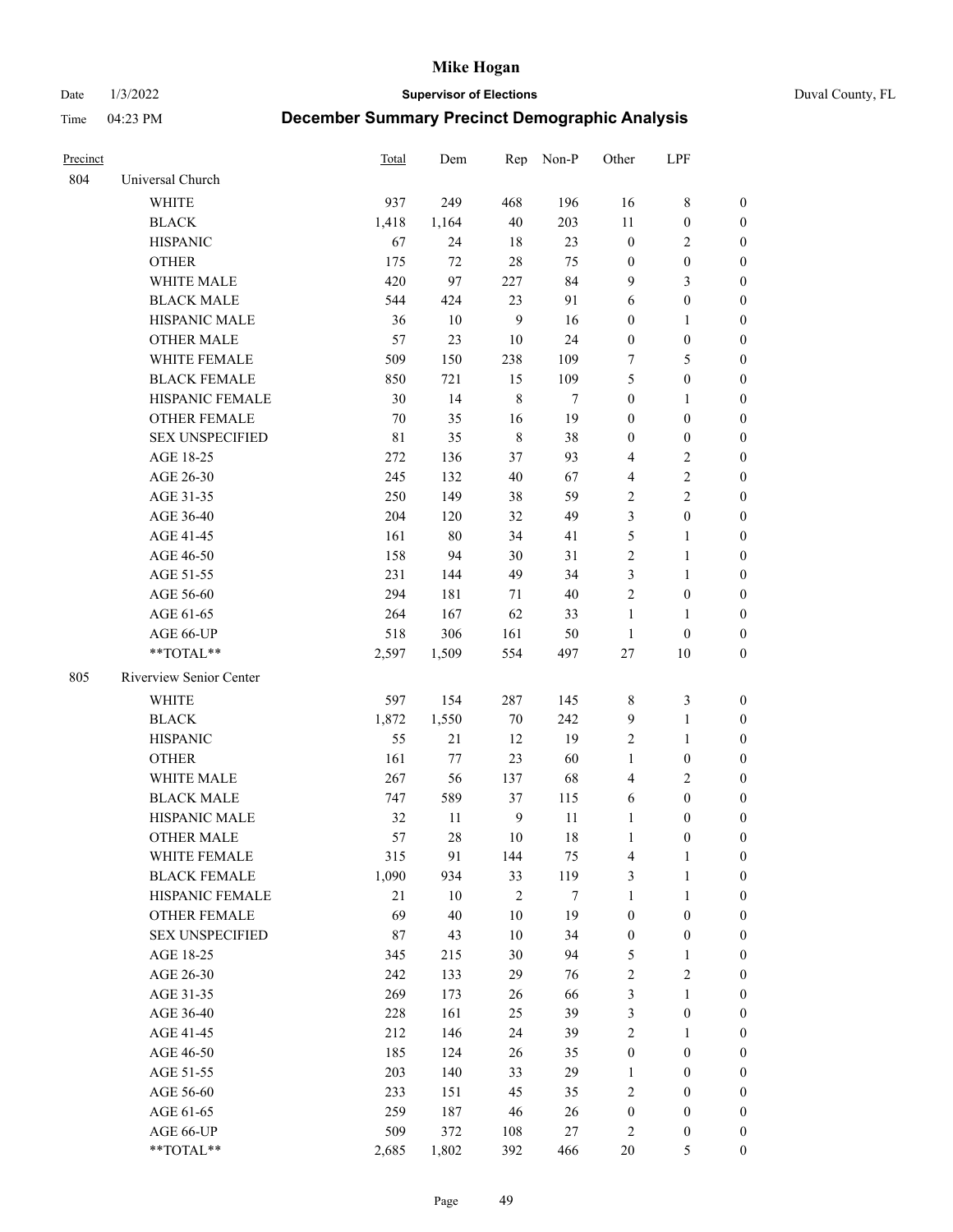Date 1/3/2022 **Supervisor of Elections** Duval County, FL

| Precinct |                                  | Total          | Dem                     | Rep              | Non-P                   | Other            | LPF              |                  |
|----------|----------------------------------|----------------|-------------------------|------------------|-------------------------|------------------|------------------|------------------|
| 806      | Simonds Johnson Community Center |                |                         |                  |                         |                  |                  |                  |
|          | <b>WHITE</b>                     | 21             | $\,$ 8 $\,$             | $\,8\,$          | 5                       | $\boldsymbol{0}$ | $\boldsymbol{0}$ | $\boldsymbol{0}$ |
|          | <b>BLACK</b>                     | 759            | 656                     | 21               | 76                      | 5                | $\mathbf{1}$     | $\boldsymbol{0}$ |
|          | <b>HISPANIC</b>                  | $\overline{4}$ | 1                       | $\mathbf{1}$     | $\mathbf{2}$            | $\boldsymbol{0}$ | $\boldsymbol{0}$ | $\boldsymbol{0}$ |
|          | <b>OTHER</b>                     | 58             | 35                      | 3                | $20\,$                  | $\boldsymbol{0}$ | $\boldsymbol{0}$ | $\boldsymbol{0}$ |
|          | WHITE MALE                       | 6              | 3                       | $\boldsymbol{0}$ | 3                       | $\boldsymbol{0}$ | $\boldsymbol{0}$ | $\boldsymbol{0}$ |
|          | <b>BLACK MALE</b>                | 291            | 251                     | 8                | $30\,$                  | 2                | $\boldsymbol{0}$ | $\boldsymbol{0}$ |
|          | HISPANIC MALE                    | $\mathfrak{2}$ | $\boldsymbol{0}$        | $\mathbf{1}$     | 1                       | $\boldsymbol{0}$ | $\boldsymbol{0}$ | $\boldsymbol{0}$ |
|          | OTHER MALE                       | 19             | 11                      | 3                | 5                       | $\boldsymbol{0}$ | $\boldsymbol{0}$ | $\boldsymbol{0}$ |
|          | WHITE FEMALE                     | 15             | 5                       | $\,8\,$          | $\mathfrak{2}$          | $\boldsymbol{0}$ | $\boldsymbol{0}$ | $\boldsymbol{0}$ |
|          | <b>BLACK FEMALE</b>              | 453            | 392                     | 13               | 44                      | 3                | $\mathbf{1}$     | 0                |
|          | HISPANIC FEMALE                  | $\mathfrak{2}$ | 1                       | $\boldsymbol{0}$ | $\mathbf{1}$            | $\boldsymbol{0}$ | $\boldsymbol{0}$ | $\boldsymbol{0}$ |
|          | OTHER FEMALE                     | 22             | 17                      | $\mathbf{0}$     | 5                       | $\boldsymbol{0}$ | $\boldsymbol{0}$ | $\boldsymbol{0}$ |
|          | <b>SEX UNSPECIFIED</b>           | 32             | 20                      | $\boldsymbol{0}$ | 12                      | $\boldsymbol{0}$ | $\boldsymbol{0}$ | $\boldsymbol{0}$ |
|          | AGE 18-25                        | 109            | 72                      | 5                | 29                      | 2                | $\mathbf{1}$     | $\boldsymbol{0}$ |
|          | AGE 26-30                        | 88             | 63                      | $\tau$           | 18                      | $\boldsymbol{0}$ | $\boldsymbol{0}$ | $\boldsymbol{0}$ |
|          | AGE 31-35                        | 75             | 57                      | $\overline{4}$   | 13                      | 1                | $\boldsymbol{0}$ | $\boldsymbol{0}$ |
|          | AGE 36-40                        | 62             | 49                      | $\boldsymbol{0}$ | 12                      | $\mathbf{1}$     | $\boldsymbol{0}$ | $\boldsymbol{0}$ |
|          | AGE 41-45                        | 72             | 60                      | 3                | 9                       | $\boldsymbol{0}$ | $\boldsymbol{0}$ | $\boldsymbol{0}$ |
|          | AGE 46-50                        | 65             | 50                      | $\overline{4}$   | $10\,$                  | 1                | $\boldsymbol{0}$ | $\boldsymbol{0}$ |
|          | AGE 51-55                        | 61             | 56                      | $\mathbf{2}$     | 3                       | $\boldsymbol{0}$ | $\boldsymbol{0}$ |                  |
|          |                                  |                |                         |                  | 5                       |                  |                  | 0                |
|          | AGE 56-60                        | 71             | 63                      | 3                |                         | $\boldsymbol{0}$ | $\boldsymbol{0}$ | $\boldsymbol{0}$ |
|          | AGE 61-65                        | 70             | 66                      | 3                | $\mathbf{1}$            | $\boldsymbol{0}$ | $\boldsymbol{0}$ | $\boldsymbol{0}$ |
|          | AGE 66-UP<br>**TOTAL**           | 169            | 164                     | $\overline{2}$   | 3                       | $\boldsymbol{0}$ | $\boldsymbol{0}$ | $\boldsymbol{0}$ |
|          |                                  | 842            | 700                     | 33               | 103                     | 5                | $\mathbf{1}$     | $\boldsymbol{0}$ |
| 807      | Bradham Brooks Regional Library  |                |                         |                  |                         |                  |                  |                  |
|          | <b>WHITE</b>                     | 29             | $\tau$                  | 15               | 5                       | $\overline{c}$   | $\boldsymbol{0}$ | $\boldsymbol{0}$ |
|          | <b>BLACK</b>                     | 1,009          | 898                     | 25               | 82                      | $\mathbf{1}$     | $\mathfrak{Z}$   | $\boldsymbol{0}$ |
|          | <b>HISPANIC</b>                  | 13             | 5                       | 3                | $\overline{4}$          | $\mathbf{1}$     | $\boldsymbol{0}$ | $\boldsymbol{0}$ |
|          | <b>OTHER</b>                     | 49             | 23                      | 6                | 19                      | $\mathbf{1}$     | $\boldsymbol{0}$ | $\boldsymbol{0}$ |
|          | WHITE MALE                       | 16             | 3                       | 9                | $\overline{2}$          | 2                | $\boldsymbol{0}$ | $\boldsymbol{0}$ |
|          | <b>BLACK MALE</b>                | 373            | 317                     | 14               | 39                      | $\mathbf{1}$     | $\mathfrak{2}$   | $\boldsymbol{0}$ |
|          | HISPANIC MALE                    | $\overline{4}$ | $\mathbf{1}$            | $\overline{2}$   | $\boldsymbol{0}$        | $\mathbf{1}$     | $\boldsymbol{0}$ | 0                |
|          | <b>OTHER MALE</b>                | 13             | 8                       | $\boldsymbol{0}$ | 5                       | $\boldsymbol{0}$ | $\boldsymbol{0}$ | $\boldsymbol{0}$ |
|          | WHITE FEMALE                     | 13             | 4                       | 6                | 3                       | $\boldsymbol{0}$ | $\boldsymbol{0}$ | $\boldsymbol{0}$ |
|          | <b>BLACK FEMALE</b>              | 622            | 569                     | 10               | 42                      | $\boldsymbol{0}$ | 1                | $\overline{0}$   |
|          | HISPANIC FEMALE                  | 9              | $\overline{\mathbf{4}}$ | $\mathbf{1}$     | $\overline{\mathbf{4}}$ | $\boldsymbol{0}$ | $\boldsymbol{0}$ | $\overline{0}$   |
|          | <b>OTHER FEMALE</b>              | 16             | 9                       | 3                | 3                       | 1                | $\boldsymbol{0}$ | $\overline{0}$   |
|          | <b>SEX UNSPECIFIED</b>           | 34             | $18\,$                  | $\overline{4}$   | 12                      | $\boldsymbol{0}$ | $\boldsymbol{0}$ | $\overline{0}$   |
|          | AGE 18-25                        | 87             | 61                      | $\mathfrak{Z}$   | 23                      | $\boldsymbol{0}$ | $\boldsymbol{0}$ | $\theta$         |
|          | AGE 26-30                        | 69             | 51                      | $\overline{4}$   | 14                      | $\boldsymbol{0}$ | $\boldsymbol{0}$ | 0                |
|          | AGE 31-35                        | 78             | 59                      | $\mathfrak{Z}$   | 14                      | $\mathbf{1}$     | $\mathbf{1}$     | 0                |
|          | AGE 36-40                        | 69             | 49                      | 5                | 13                      | $\mathbf{1}$     | $\mathbf{1}$     | 0                |
|          | AGE 41-45                        | 65             | 55                      | 3                | $\tau$                  | $\boldsymbol{0}$ | $\boldsymbol{0}$ | 0                |
|          | AGE 46-50                        | 75             | 63                      | 6                | 6                       | $\boldsymbol{0}$ | $\boldsymbol{0}$ | $\overline{0}$   |
|          | AGE 51-55                        | 78             | 67                      | $\sqrt{2}$       | $8\,$                   | 1                | $\boldsymbol{0}$ | $\boldsymbol{0}$ |
|          | AGE 56-60                        | 98             | 83                      | 6                | $8\,$                   | $\mathbf{1}$     | $\boldsymbol{0}$ | $\boldsymbol{0}$ |
|          | AGE 61-65                        | 103            | $88\,$                  | 6                | 8                       | $\boldsymbol{0}$ | $\mathbf{1}$     | $\overline{0}$   |
|          | AGE 66-UP                        | 378            | 357                     | 11               | $\mathbf{9}$            | $\mathbf{1}$     | $\boldsymbol{0}$ | $\boldsymbol{0}$ |
|          | **TOTAL**                        | 1,100          | 933                     | 49               | 110                     | 5                | $\mathfrak{Z}$   | $\boldsymbol{0}$ |
|          |                                  |                |                         |                  |                         |                  |                  |                  |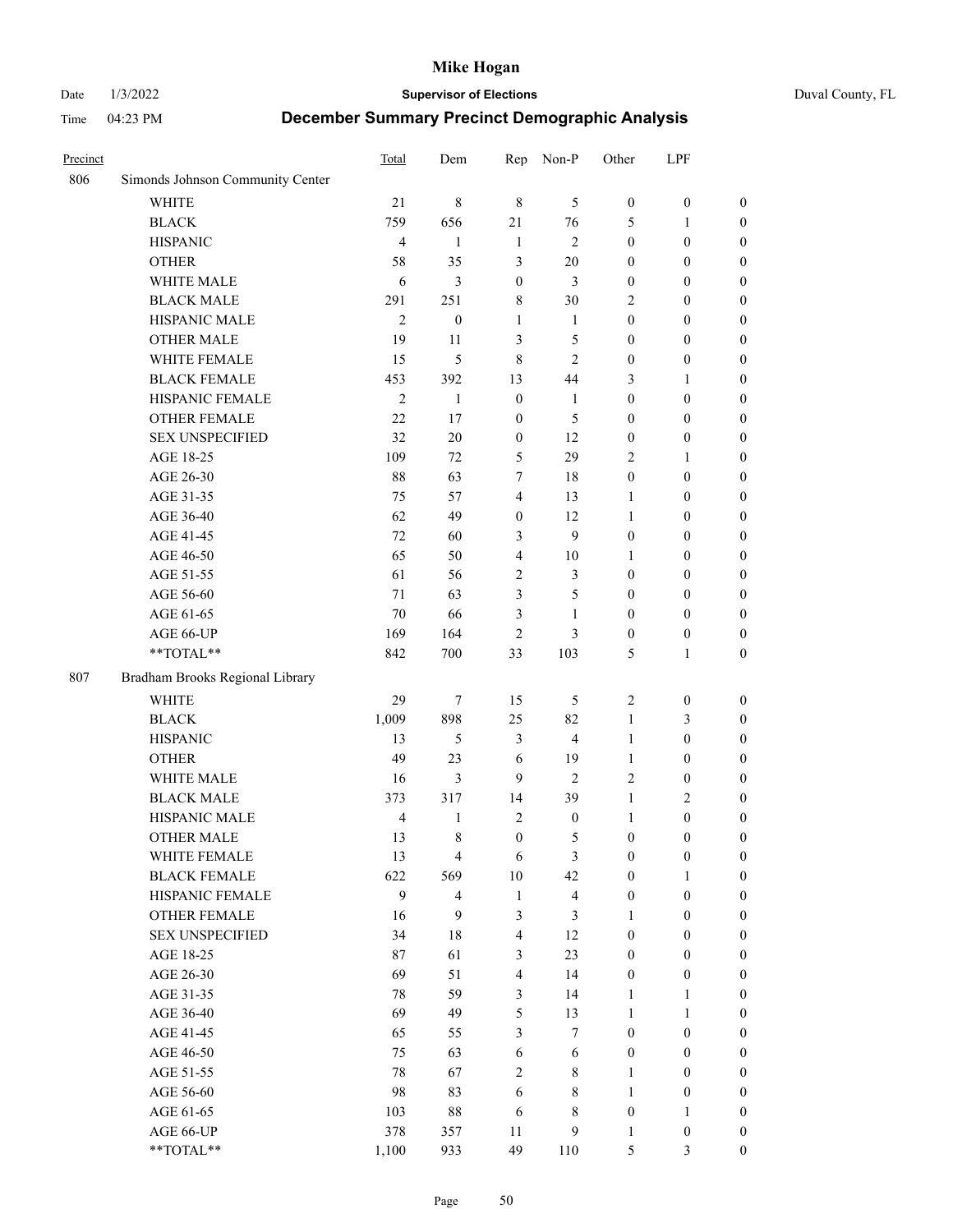#### Date 1/3/2022 **Supervisor of Elections** Duval County, FL

| Precinct |                                  | Total          | Dem    | Rep            | Non-P          | Other            | LPF              |                  |
|----------|----------------------------------|----------------|--------|----------------|----------------|------------------|------------------|------------------|
| 808      | Fairway Oaks                     |                |        |                |                |                  |                  |                  |
|          | <b>WHITE</b>                     | 57             | 19     | 13             | 23             | $\sqrt{2}$       | $\boldsymbol{0}$ | $\boldsymbol{0}$ |
|          | <b>BLACK</b>                     | 1,698          | 1,460  | 40             | 194            | 4                | $\boldsymbol{0}$ | $\boldsymbol{0}$ |
|          | <b>HISPANIC</b>                  | 21             | $\tau$ | $\mathfrak{Z}$ | 11             | $\boldsymbol{0}$ | $\boldsymbol{0}$ | $\boldsymbol{0}$ |
|          | <b>OTHER</b>                     | 111            | 56     | 7              | 47             | $\boldsymbol{0}$ | 1                | $\boldsymbol{0}$ |
|          | WHITE MALE                       | 21             | 6      | 7              | 6              | 2                | $\boldsymbol{0}$ | $\boldsymbol{0}$ |
|          | <b>BLACK MALE</b>                | 644            | 534    | 19             | $90\,$         | $\mathbf{1}$     | $\boldsymbol{0}$ | $\boldsymbol{0}$ |
|          | HISPANIC MALE                    | $\overline{7}$ | 2      | $\mathbf{1}$   | $\overline{4}$ | $\boldsymbol{0}$ | $\boldsymbol{0}$ | $\boldsymbol{0}$ |
|          | <b>OTHER MALE</b>                | 32             | 14     | 3              | 15             | $\boldsymbol{0}$ | $\boldsymbol{0}$ | 0                |
|          | WHITE FEMALE                     | 35             | 13     | 6              | 16             | $\boldsymbol{0}$ | $\boldsymbol{0}$ | $\boldsymbol{0}$ |
|          | <b>BLACK FEMALE</b>              | 1,033          | 907    | 21             | 102            | 3                | $\boldsymbol{0}$ | $\boldsymbol{0}$ |
|          | HISPANIC FEMALE                  | 13             | 5      | $\mathbf{1}$   | $\overline{7}$ | $\boldsymbol{0}$ | $\boldsymbol{0}$ | $\boldsymbol{0}$ |
|          | OTHER FEMALE                     | 37             | 23     | $\mathfrak{Z}$ | $10\,$         | $\boldsymbol{0}$ | $\mathbf{1}$     | $\boldsymbol{0}$ |
|          | <b>SEX UNSPECIFIED</b>           | 65             | 38     | $\overline{2}$ | 25             | $\boldsymbol{0}$ | $\boldsymbol{0}$ | $\boldsymbol{0}$ |
|          | AGE 18-25                        | 257            | 177    | 11             | 68             | $\mathbf{1}$     | $\boldsymbol{0}$ | $\boldsymbol{0}$ |
|          | AGE 26-30                        | 206            | 147    | 7              | 52             | $\boldsymbol{0}$ | $\boldsymbol{0}$ | $\boldsymbol{0}$ |
|          | AGE 31-35                        | 227            | 174    | 6              | 43             | 3                | 1                | $\boldsymbol{0}$ |
|          | AGE 36-40                        | 190            | 146    | $\,$ 8 $\,$    | 34             | $\overline{c}$   | $\boldsymbol{0}$ | $\boldsymbol{0}$ |
|          | AGE 41-45                        | 126            | 101    | $\tau$         | 18             | $\boldsymbol{0}$ | $\boldsymbol{0}$ | 0                |
|          | AGE 46-50                        | 115            | 101    | $\mathfrak{Z}$ | 11             | $\boldsymbol{0}$ | $\boldsymbol{0}$ | 0                |
|          | AGE 51-55                        | 142            | 126    | 3              | 13             | $\boldsymbol{0}$ | $\boldsymbol{0}$ | $\boldsymbol{0}$ |
|          | AGE 56-60                        | 156            | 140    | 9              | $\tau$         | $\boldsymbol{0}$ | $\boldsymbol{0}$ | $\boldsymbol{0}$ |
|          | AGE 61-65                        | 178            | 161    | 5              | 12             | $\boldsymbol{0}$ | $\boldsymbol{0}$ | $\boldsymbol{0}$ |
|          | AGE 66-UP                        | 290            | 269    | $\overline{4}$ | 17             | $\boldsymbol{0}$ | $\boldsymbol{0}$ | $\boldsymbol{0}$ |
|          | **TOTAL**                        | 1,887          | 1,542  | 63             | 275            | 6                | $\mathbf{1}$     | $\boldsymbol{0}$ |
| 809      | Simonds-Johnson Community Center |                |        |                |                |                  |                  |                  |
|          | <b>WHITE</b>                     | 85             | 29     | 23             | $30\,$         | $\sqrt{2}$       | $\mathbf{1}$     | $\boldsymbol{0}$ |
|          | <b>BLACK</b>                     | 2,165          | 1,813  | 55             | 281            | 15               | $\mathbf{1}$     | $\boldsymbol{0}$ |
|          | <b>HISPANIC</b>                  | 37             | 22     | $\overline{4}$ | $11\,$         | $\boldsymbol{0}$ | $\boldsymbol{0}$ | $\boldsymbol{0}$ |
|          | <b>OTHER</b>                     | 160            | 69     | $10\,$         | $80\,$         | $\mathbf{1}$     | $\boldsymbol{0}$ | $\boldsymbol{0}$ |
|          | WHITE MALE                       | 37             | 12     | 12             | 12             | $\mathbf{1}$     | $\boldsymbol{0}$ | 0                |
|          | <b>BLACK MALE</b>                | 869            | 700    | 24             | 139            | 6                | $\boldsymbol{0}$ | 0                |
|          | HISPANIC MALE                    | 18             | 12     | $\mathbf{1}$   | 5              | $\boldsymbol{0}$ | $\boldsymbol{0}$ | $\boldsymbol{0}$ |
|          | OTHER MALE                       | 46             | 18     | 6              | $22\,$         | $\boldsymbol{0}$ | $\boldsymbol{0}$ | $\boldsymbol{0}$ |
|          | WHITE FEMALE                     | 46             | $17\,$ | 11             | 16             | $\mathbf{1}$     | $\mathbf{1}$     | $\boldsymbol{0}$ |
|          | <b>BLACK FEMALE</b>              | 1,254          | 1,084  | 30             | 130            | 9                | $\mathbf{1}$     | $\boldsymbol{0}$ |
|          | HISPANIC FEMALE                  | 19             | $10\,$ | 3              | $\sqrt{6}$     | $\boldsymbol{0}$ | $\boldsymbol{0}$ | $\overline{0}$   |
|          | <b>OTHER FEMALE</b>              | 56             | 32     | 3              | $21\,$         | $\boldsymbol{0}$ | $\boldsymbol{0}$ | $\overline{0}$   |
|          | <b>SEX UNSPECIFIED</b>           | 102            | 48     | $\overline{c}$ | 51             | $\mathbf{1}$     | $\boldsymbol{0}$ | $\overline{0}$   |
|          | AGE 18-25                        | 374            | 245    | 14             | 112            | 3                | $\boldsymbol{0}$ | $\overline{0}$   |
|          | AGE 26-30                        | 244            | 163    | 14             | 65             | $\overline{c}$   | $\boldsymbol{0}$ | 0                |
|          | AGE 31-35                        | 280            | 214    | 9              | 55             | $\overline{c}$   | $\boldsymbol{0}$ | 0                |
|          | AGE 36-40                        | 213            | 148    | $10\,$         | 51             | $\sqrt{2}$       | $\sqrt{2}$       | $\boldsymbol{0}$ |
|          | AGE 41-45                        | 177            | 142    | $\tau$         | $27\,$         | $\mathbf{1}$     | $\boldsymbol{0}$ | $\boldsymbol{0}$ |
|          | AGE 46-50                        | 179            | 140    | 10             | 25             | 4                | $\boldsymbol{0}$ | $\boldsymbol{0}$ |
|          | AGE 51-55                        | 167            | 133    | 12             | 21             | $\mathbf{1}$     | $\boldsymbol{0}$ | $\boldsymbol{0}$ |
|          | AGE 56-60                        | 205            | 178    | 5              | $22\,$         | $\boldsymbol{0}$ | $\boldsymbol{0}$ | $\boldsymbol{0}$ |
|          | AGE 61-65                        | 205            | 189    | 6              | $\,$ 8 $\,$    | 2                | $\boldsymbol{0}$ | $\overline{0}$   |
|          | AGE 66-UP                        | 403            | 381    | 5              | 16             | $\mathbf{1}$     | $\boldsymbol{0}$ | $\overline{0}$   |
|          | **TOTAL**                        | 2,447          | 1,933  | 92             | 402            | 18               | $\mathbf{2}$     | $\boldsymbol{0}$ |
|          |                                  |                |        |                |                |                  |                  |                  |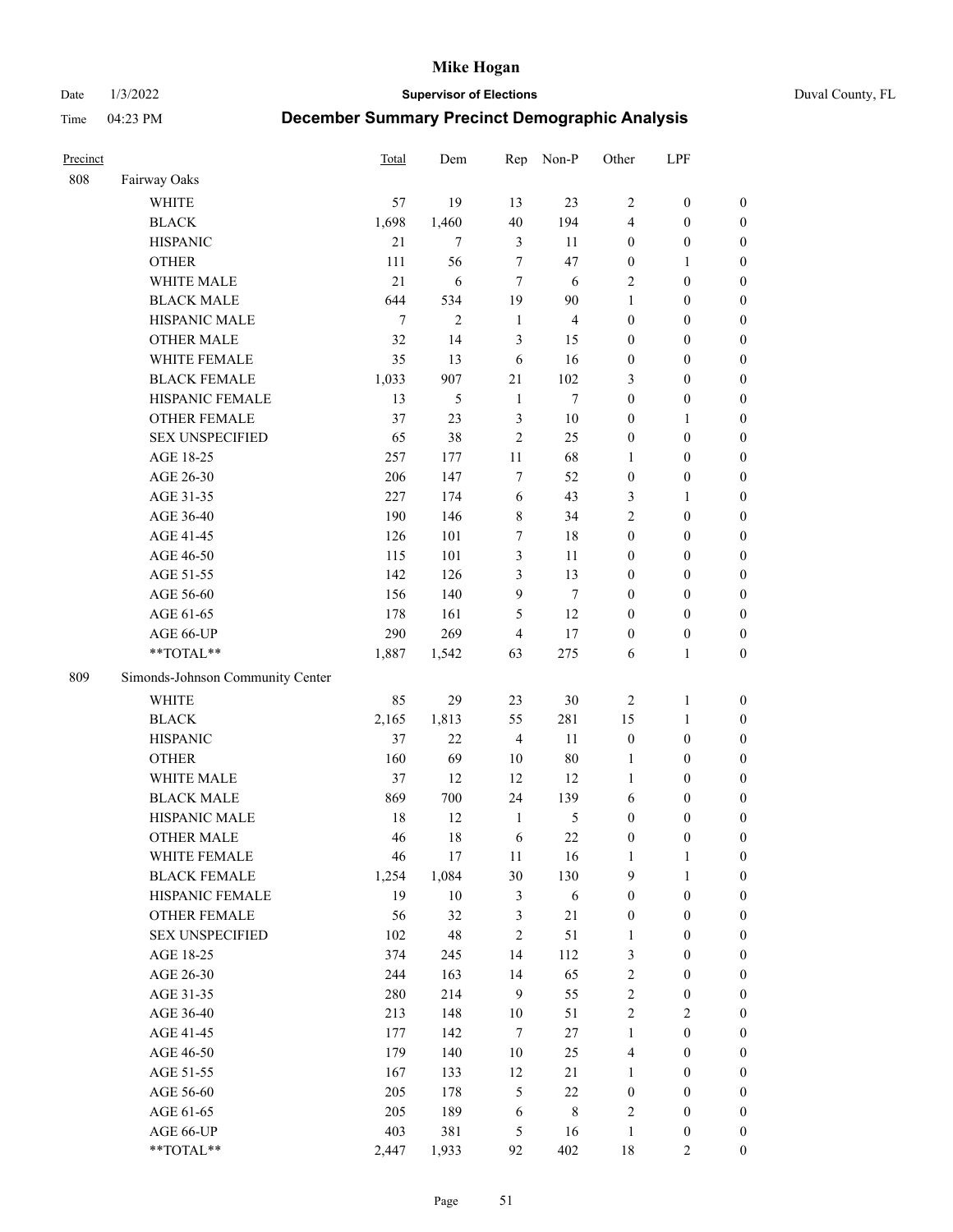Date 1/3/2022 **Supervisor of Elections** Duval County, FL

| Precinct |                                             | Total  | Dem                     | Rep                     | Non-P          | Other            | LPF              |                  |
|----------|---------------------------------------------|--------|-------------------------|-------------------------|----------------|------------------|------------------|------------------|
| 810      | Temple Baptist Church                       |        |                         |                         |                |                  |                  |                  |
|          | <b>WHITE</b>                                | 1,042  | 112                     | 788                     | 128            | 8                | 6                | 0                |
|          | <b>BLACK</b>                                | 119    | 97                      | 3                       | 16             | 3                | $\boldsymbol{0}$ | $\boldsymbol{0}$ |
|          | <b>HISPANIC</b>                             | 24     | 8                       | 10                      | 6              | $\boldsymbol{0}$ | $\boldsymbol{0}$ | $\boldsymbol{0}$ |
|          | <b>OTHER</b>                                | 73     | 12                      | 33                      | 26             | $\boldsymbol{0}$ | $\sqrt{2}$       | $\boldsymbol{0}$ |
|          | WHITE MALE                                  | 508    | 50                      | 384                     | 66             | 5                | $\mathfrak{Z}$   | $\boldsymbol{0}$ |
|          | <b>BLACK MALE</b>                           | 46     | 35                      | $\sqrt{2}$              | $8\,$          | $\mathbf{1}$     | $\boldsymbol{0}$ | $\boldsymbol{0}$ |
|          | HISPANIC MALE                               | 11     | $\overline{\mathbf{4}}$ | 5                       | $\sqrt{2}$     | $\boldsymbol{0}$ | $\boldsymbol{0}$ | $\boldsymbol{0}$ |
|          | <b>OTHER MALE</b>                           | 27     | $\mathfrak s$           | 11                      | 9              | $\boldsymbol{0}$ | $\overline{2}$   | $\boldsymbol{0}$ |
|          | WHITE FEMALE                                | 521    | 61                      | 396                     | 58             | 3                | $\mathfrak{Z}$   | $\boldsymbol{0}$ |
|          | <b>BLACK FEMALE</b>                         | 69     | 60                      | $\mathbf{1}$            | 7              | $\mathbf{1}$     | $\boldsymbol{0}$ | $\boldsymbol{0}$ |
|          | HISPANIC FEMALE                             | 13     | $\overline{\mathbf{4}}$ | 5                       | $\overline{4}$ | $\boldsymbol{0}$ | $\boldsymbol{0}$ | 0                |
|          | OTHER FEMALE                                | 30     | $\mathfrak{S}$          | 16                      | 9              | $\boldsymbol{0}$ | $\boldsymbol{0}$ | $\boldsymbol{0}$ |
|          | <b>SEX UNSPECIFIED</b>                      | 33     | 5                       | 14                      | 13             | $\mathbf{1}$     | $\boldsymbol{0}$ | $\boldsymbol{0}$ |
|          | AGE 18-25                                   | 109    | 19                      | 63                      | $27\,$         | $\boldsymbol{0}$ | $\boldsymbol{0}$ | $\boldsymbol{0}$ |
|          | AGE 26-30                                   | 90     | 16                      | 47                      | 21             | 4                | $\sqrt{2}$       | $\boldsymbol{0}$ |
|          | AGE 31-35                                   | 93     | 22                      | 52                      | 17             | $\boldsymbol{0}$ | $\sqrt{2}$       | $\boldsymbol{0}$ |
|          | AGE 36-40                                   | 94     | $10\,$                  | 57                      | 23             | 2                | $\sqrt{2}$       | $\boldsymbol{0}$ |
|          | AGE 41-45                                   | 104    | 19                      | 60                      | 24             | $\boldsymbol{0}$ | $\mathbf{1}$     | $\boldsymbol{0}$ |
|          | AGE 46-50                                   | 97     | 24                      | 64                      | $\overline{9}$ | $\boldsymbol{0}$ | $\boldsymbol{0}$ | $\boldsymbol{0}$ |
|          | AGE 51-55                                   | 127    | $18\,$                  | 96                      | 12             | 1                | $\boldsymbol{0}$ | $\boldsymbol{0}$ |
|          | AGE 56-60                                   | 123    | 22                      | 85                      | 14             | $\mathbf{2}$     | $\boldsymbol{0}$ | 0                |
|          | AGE 61-65                                   | 143    | 23                      | 103                     | 15             | $\mathbf{1}$     | $\mathbf{1}$     | 0                |
|          | AGE 66-UP                                   | 278    | 56                      | 207                     | 14             | $\mathbf{1}$     | $\boldsymbol{0}$ | $\boldsymbol{0}$ |
|          | **TOTAL**                                   | 1,258  | 229                     | 834                     | 176            | $11\,$           | $8\,$            | $\boldsymbol{0}$ |
| 811      | Police Athletic League of Jacksonville, Inc |        |                         |                         |                |                  |                  |                  |
|          | WHITE                                       |        |                         |                         |                |                  |                  |                  |
|          |                                             | 35     | $8\,$                   | 13                      | 14             | $\boldsymbol{0}$ | $\boldsymbol{0}$ | $\boldsymbol{0}$ |
|          | <b>BLACK</b>                                | 1,235  | 1,060                   | 34                      | 131            | 10               | $\boldsymbol{0}$ | $\boldsymbol{0}$ |
|          | <b>HISPANIC</b>                             | 17     | 5                       | $\mathbf{1}$            | 9              | $\mathbf{1}$     | $\mathbf{1}$     | $\boldsymbol{0}$ |
|          | <b>OTHER</b>                                | 97     | 54                      | $\mathfrak{Z}$          | 38             | $\mathbf{1}$     | $\mathbf{1}$     | $\boldsymbol{0}$ |
|          | WHITE MALE                                  | $10\,$ | 3                       | 5                       | $\overline{2}$ | $\boldsymbol{0}$ | $\boldsymbol{0}$ | $\boldsymbol{0}$ |
|          | <b>BLACK MALE</b>                           | 510    | 416                     | 18                      | 69             | 7                | $\boldsymbol{0}$ | $\boldsymbol{0}$ |
|          | HISPANIC MALE                               | 6      | $\mathbf{2}$            | $\mathbf{1}$            | $\mathfrak{Z}$ | $\boldsymbol{0}$ | $\boldsymbol{0}$ | $\boldsymbol{0}$ |
|          | <b>OTHER MALE</b>                           | 39     | 21                      | $\boldsymbol{0}$        | $17\,$         | $\boldsymbol{0}$ | $\mathbf{1}$     | $\boldsymbol{0}$ |
|          | WHITE FEMALE                                | 23     | 5                       | 7                       | 11             | $\boldsymbol{0}$ | $\boldsymbol{0}$ | 0                |
|          | <b>BLACK FEMALE</b>                         | 709    | 632                     | 16                      | 58             | 3                | $\boldsymbol{0}$ | $\boldsymbol{0}$ |
|          | HISPANIC FEMALE                             | $10\,$ | $\sqrt{2}$              | $\boldsymbol{0}$        | $\sqrt{6}$     | $\mathbf{1}$     | $\mathbf{1}$     | $\boldsymbol{0}$ |
|          | OTHER FEMALE                                | 35     | $22\,$                  | $\sqrt{2}$              | 11             | $\boldsymbol{0}$ | $\boldsymbol{0}$ | $\overline{0}$   |
|          | <b>SEX UNSPECIFIED</b>                      | 42     | 24                      | 2                       | 15             | $\mathbf{1}$     | $\boldsymbol{0}$ | $\overline{0}$   |
|          | AGE 18-25                                   | 181    | 129                     | 5                       | 44             | 3                | $\boldsymbol{0}$ | $\overline{0}$   |
|          | AGE 26-30                                   | 131    | 95                      | $\,$ 8 $\,$             | 25             | 2                | $\mathbf{1}$     | $\overline{0}$   |
|          | AGE 31-35                                   | 143    | 102                     | 10                      | 29             | $\overline{c}$   | $\boldsymbol{0}$ | 0                |
|          | AGE 36-40                                   | 115    | 86                      | $\overline{\mathbf{4}}$ | 24             | $\boldsymbol{0}$ | $\mathbf{1}$     | 0                |
|          | AGE 41-45                                   | 118    | 94                      | 3                       | 19             | 2                | $\boldsymbol{0}$ | 0                |
|          | AGE 46-50                                   | 112    | 91                      | 5                       | 15             | $\mathbf{1}$     | $\boldsymbol{0}$ | 0                |
|          | AGE 51-55                                   | 103    | 92                      | $\mathbf{2}$            | $\,$ 8 $\,$    | $\mathbf{1}$     | $\boldsymbol{0}$ | $\boldsymbol{0}$ |
|          | AGE 56-60                                   | 120    | 105                     | 5                       | $10\,$         | $\boldsymbol{0}$ | $\boldsymbol{0}$ | $\boldsymbol{0}$ |
|          | AGE 61-65                                   | 103    | 91                      | $\overline{4}$          | $\,$ 8 $\,$    | $\boldsymbol{0}$ | $\boldsymbol{0}$ | $\boldsymbol{0}$ |
|          | AGE 66-UP                                   | 258    | 242                     | 5                       | $10\,$         | $\mathbf{1}$     | $\boldsymbol{0}$ | $\boldsymbol{0}$ |
|          | **TOTAL**                                   | 1,384  | 1,127                   | 51                      | 192            | 12               | $\overline{2}$   | $\boldsymbol{0}$ |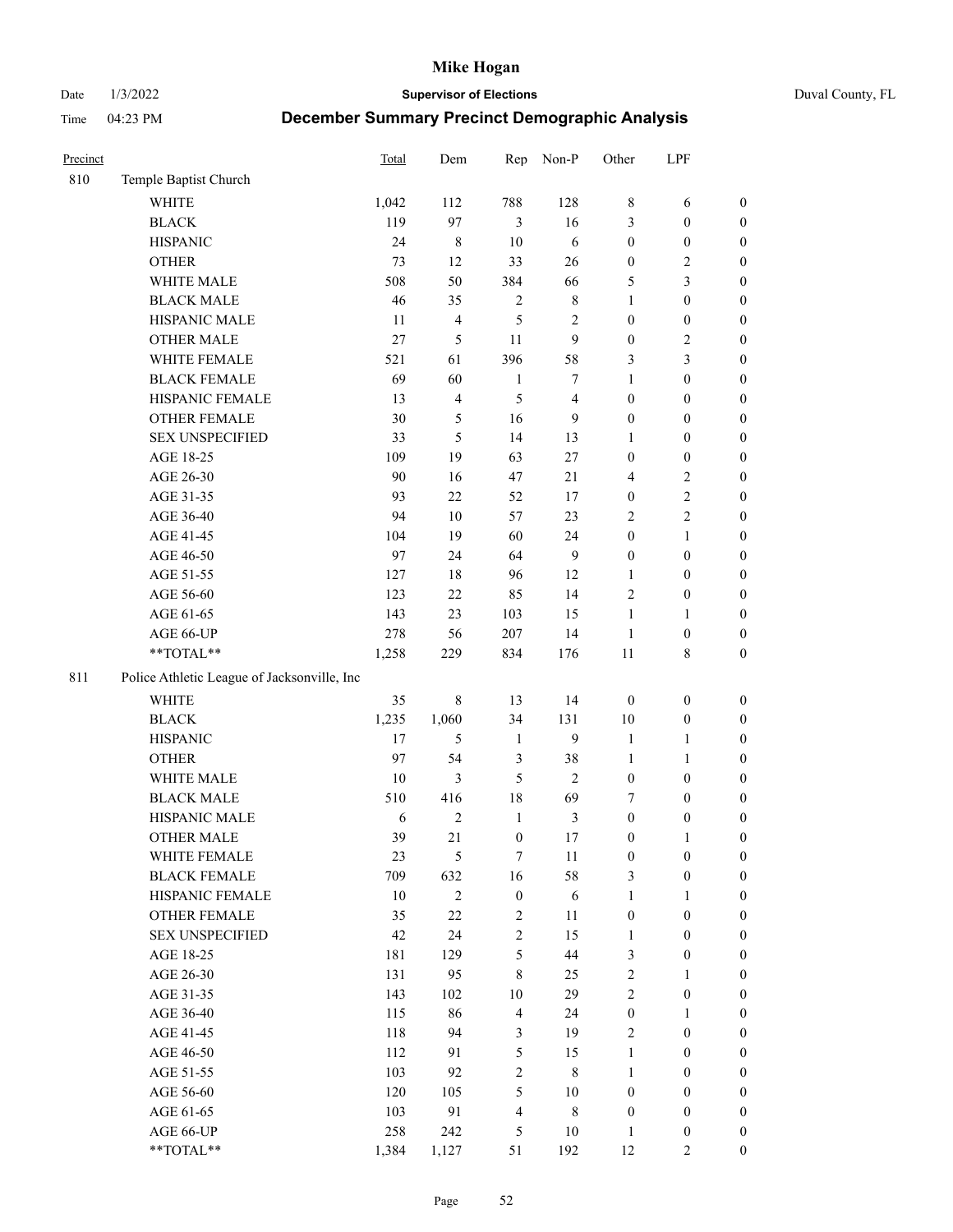Date 1/3/2022 **Supervisor of Elections** Duval County, FL

| Precinct |                              | <b>Total</b> | Dem    | Rep            | Non-P        | Other            | LPF              |                  |
|----------|------------------------------|--------------|--------|----------------|--------------|------------------|------------------|------------------|
| 812      | <b>Emmett Reed Center</b>    |              |        |                |              |                  |                  |                  |
|          | <b>WHITE</b>                 | 65           | 27     | 13             | 22           | $\overline{2}$   | $\mathbf{1}$     | 0                |
|          | <b>BLACK</b>                 | 1,218        | 1,053  | 25             | 136          | $\overline{4}$   | $\boldsymbol{0}$ | 0                |
|          | <b>HISPANIC</b>              | 28           | 12     | 6              | 9            | $\mathbf{1}$     | $\boldsymbol{0}$ | $\boldsymbol{0}$ |
|          | <b>OTHER</b>                 | 89           | 48     | $\sqrt{5}$     | 35           | 1                | $\boldsymbol{0}$ | $\boldsymbol{0}$ |
|          | WHITE MALE                   | 24           | 9      | 5              | 9            | $\mathbf{1}$     | $\boldsymbol{0}$ | $\boldsymbol{0}$ |
|          | <b>BLACK MALE</b>            | 500          | 420    | 13             | 64           | 3                | $\boldsymbol{0}$ | $\boldsymbol{0}$ |
|          | HISPANIC MALE                | 9            | 4      | $\mathfrak{Z}$ | $\mathbf{2}$ | $\boldsymbol{0}$ | $\boldsymbol{0}$ | $\boldsymbol{0}$ |
|          | <b>OTHER MALE</b>            | 26           | 12     | $\overline{4}$ | 9            | $\mathbf{1}$     | $\boldsymbol{0}$ | $\boldsymbol{0}$ |
|          | WHITE FEMALE                 | 40           | 18     | $\tau$         | 13           | $\mathbf{1}$     | $\mathbf{1}$     | $\boldsymbol{0}$ |
|          | <b>BLACK FEMALE</b>          | 694          | 617    | 11             | 65           | $\mathbf{1}$     | $\boldsymbol{0}$ | 0                |
|          | HISPANIC FEMALE              | 17           | $\tau$ | $\mathfrak{Z}$ | 6            | $\mathbf{1}$     | $\boldsymbol{0}$ | 0                |
|          | <b>OTHER FEMALE</b>          | 28           | 19     | $\mathbf{1}$   | 8            | $\boldsymbol{0}$ | $\boldsymbol{0}$ | 0                |
|          | <b>SEX UNSPECIFIED</b>       | 62           | 34     | $\sqrt{2}$     | 26           | $\boldsymbol{0}$ | $\boldsymbol{0}$ | $\boldsymbol{0}$ |
|          | AGE 18-25                    | 149          | 92     | 6              | 50           | 1                | $\boldsymbol{0}$ | $\boldsymbol{0}$ |
|          | AGE 26-30                    | 110          | 73     | $\overline{4}$ | 31           | $\mathbf{1}$     | $\mathbf{1}$     | $\boldsymbol{0}$ |
|          | AGE 31-35                    | 119          | 91     | $\,8\,$        | 19           | $\mathbf{1}$     | $\boldsymbol{0}$ | $\boldsymbol{0}$ |
|          | AGE 36-40                    | 95           | 75     | $\mathfrak{S}$ | 14           | $\mathbf{1}$     | $\boldsymbol{0}$ | $\boldsymbol{0}$ |
|          | AGE 41-45                    | 115          | 89     | $\mathfrak{S}$ | 19           | $\mathbf{2}$     | $\boldsymbol{0}$ | $\boldsymbol{0}$ |
|          | AGE 46-50                    | 91           | 70     | $\overline{4}$ | 17           | $\boldsymbol{0}$ | $\boldsymbol{0}$ | $\boldsymbol{0}$ |
|          | AGE 51-55                    | 97           | 79     | $\overline{4}$ | 12           | $\overline{c}$   | $\boldsymbol{0}$ | $\boldsymbol{0}$ |
|          | AGE 56-60                    | 118          | 101    | 5              | 12           | $\boldsymbol{0}$ | $\boldsymbol{0}$ | 0                |
|          | AGE 61-65                    | 160          | 146    | $\overline{4}$ | 10           | $\boldsymbol{0}$ | $\boldsymbol{0}$ | 0                |
|          | AGE 66-UP                    | 346          | 324    | 4              | 18           | $\boldsymbol{0}$ | $\boldsymbol{0}$ | $\boldsymbol{0}$ |
|          | **TOTAL**                    | 1,400        | 1,140  | 49             | 202          | 8                | $\mathbf{1}$     | $\boldsymbol{0}$ |
| 813      | Our Redeemer Lutheran Church |              |        |                |              |                  |                  |                  |
|          | <b>WHITE</b>                 | 2,301        | 395    | 1,444          | 414          | 36               | 12               | $\boldsymbol{0}$ |
|          | <b>BLACK</b>                 | 3,781        | 3,191  | 110            | 447          | 31               | $\sqrt{2}$       | $\boldsymbol{0}$ |
|          | <b>HISPANIC</b>              | 162          | 67     | 38             | 54           | 2                | $\mathbf{1}$     | $\boldsymbol{0}$ |
|          | <b>OTHER</b>                 | 356          | 154    | 65             | 133          | $\overline{4}$   | $\boldsymbol{0}$ | $\boldsymbol{0}$ |
|          | WHITE MALE                   | 1,101        | 168    | 708            | 199          | 16               | $10\,$           | $\boldsymbol{0}$ |
|          | <b>BLACK MALE</b>            | 1,611        | 1,303  | 70             | 223          | 13               | $\mathbf{2}$     | $\boldsymbol{0}$ |
|          | HISPANIC MALE                | 76           | 23     | 22             | 30           | $\mathbf{1}$     | $\boldsymbol{0}$ | 0                |
|          | <b>OTHER MALE</b>            | 133          | 50     | 23             | 60           | $\boldsymbol{0}$ | $\boldsymbol{0}$ | 0                |
|          | WHITE FEMALE                 | 1,178        | 224    | 721            | 211          | 20               | 2                | 0                |
|          | <b>BLACK FEMALE</b>          | 2,125        | 1,856  | 39             | 212          | 18               | $\boldsymbol{0}$ | $\boldsymbol{0}$ |
|          | HISPANIC FEMALE              | 85           | 43     | 16             | 24           | $\mathbf{1}$     | $\mathbf{1}$     | $\boldsymbol{0}$ |
|          | OTHER FEMALE                 | 142          | 69     | 36             | 34           | $\mathfrak{Z}$   | $\boldsymbol{0}$ | $\overline{0}$   |
|          | <b>SEX UNSPECIFIED</b>       | 149          | 71     | $22\,$         | 55           | $\mathbf{1}$     | $\boldsymbol{0}$ | 0                |
|          | AGE 18-25                    | 782          | 459    | 108            | 201          | 12               | $\sqrt{2}$       | 0                |
|          | AGE 26-30                    | 508          | 259    | 107            | 133          | $\,$ 8 $\,$      | $\mathbf{1}$     | 0                |
|          | AGE 31-35                    | 534          | 295    | 113            | 115          | 6                | $\mathfrak{S}$   | 0                |
|          | AGE 36-40                    | 579          | 335    | 117            | 120          | 6                | $\mathbf{1}$     | 0                |
|          | AGE 41-45                    | 582          | 368    | 98             | 107          | 7                | $\sqrt{2}$       | 0                |
|          | AGE 46-50                    | 654          | 415    | 144            | $87\,$       | 7                | $\mathbf{1}$     | 0                |
|          | AGE 51-55                    | 683          | 415    | 181            | 79           | 8                | $\boldsymbol{0}$ | 0                |
|          | AGE 56-60                    | 616          | 344    | 196            | 66           | 9                | $\mathbf{1}$     | 0                |
|          | AGE 61-65                    | 588          | 327    | 183            | $70\,$       | 6                | $\sqrt{2}$       | 0                |
|          | AGE 66-UP                    | 1,074        | 590    | 410            | $70\,$       | $\overline{4}$   | $\boldsymbol{0}$ | $\boldsymbol{0}$ |
|          | **TOTAL**                    | 6,600        | 3,807  | 1,657          | 1,048        | 73               | 15               | $\boldsymbol{0}$ |
|          |                              |              |        |                |              |                  |                  |                  |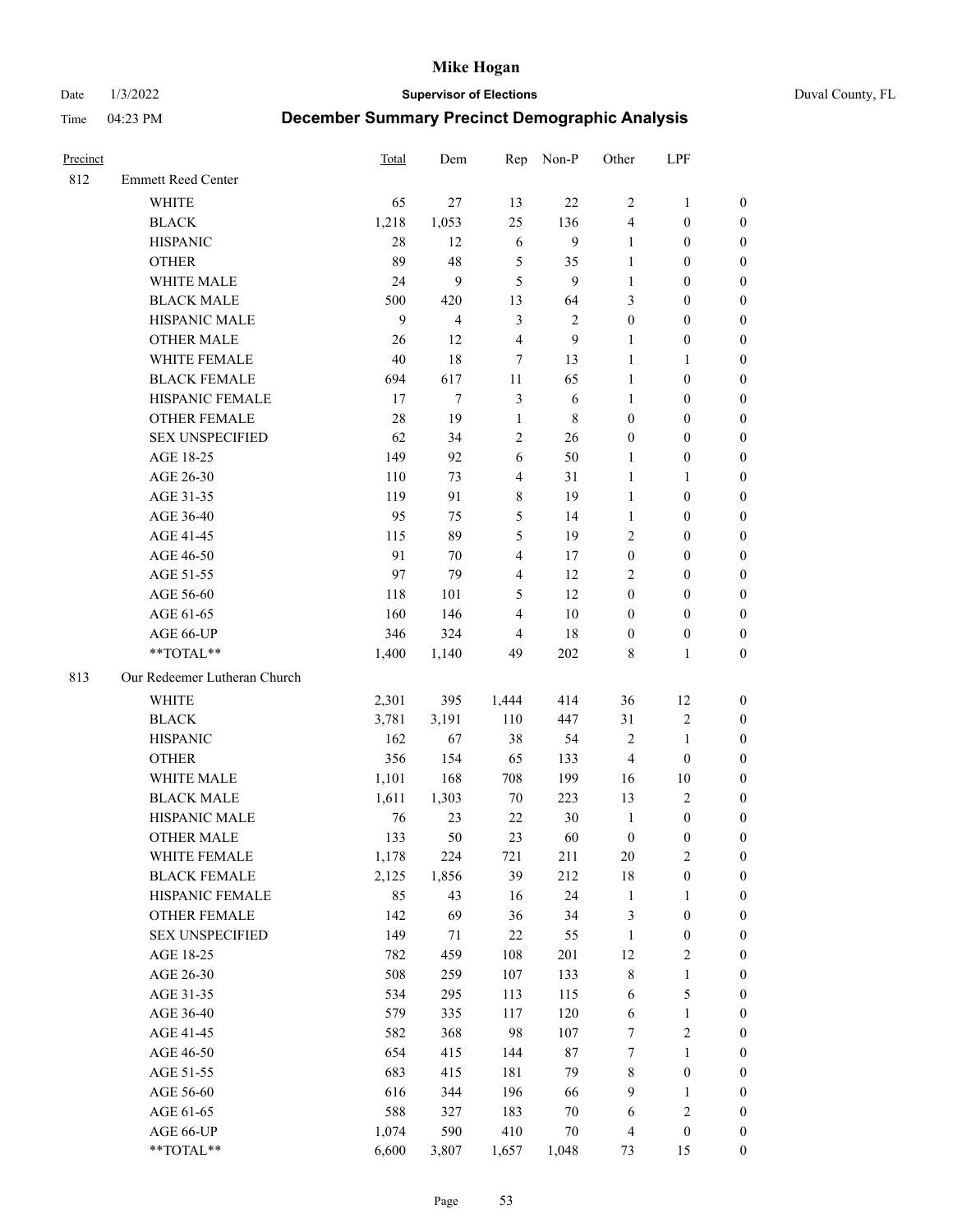Date 1/3/2022 **Supervisor of Elections** Duval County, FL

| Precinct |                               | Total | Dem   | Rep                     | Non-P          | Other            | LPF              |                  |
|----------|-------------------------------|-------|-------|-------------------------|----------------|------------------|------------------|------------------|
| 814      | Cisco Garden Community Center |       |       |                         |                |                  |                  |                  |
|          | <b>WHITE</b>                  | 2,760 | 377   | 1,977                   | 380            | 19               | $\tau$           | $\boldsymbol{0}$ |
|          | <b>BLACK</b>                  | 505   | 418   | 24                      | 61             | $\sqrt{2}$       | $\boldsymbol{0}$ | $\boldsymbol{0}$ |
|          | <b>HISPANIC</b>               | 73    | 27    | 24                      | 21             | $\mathbf{1}$     | $\boldsymbol{0}$ | $\boldsymbol{0}$ |
|          | <b>OTHER</b>                  | 156   | 34    | 61                      | 58             | 3                | $\boldsymbol{0}$ | $\boldsymbol{0}$ |
|          | WHITE MALE                    | 1,313 | 156   | 955                     | 192            | 7                | 3                | $\boldsymbol{0}$ |
|          | <b>BLACK MALE</b>             | 231   | 179   | 16                      | 35             | $\mathbf{1}$     | $\boldsymbol{0}$ | $\boldsymbol{0}$ |
|          | HISPANIC MALE                 | 38    | 14    | 12                      | 12             | $\boldsymbol{0}$ | $\boldsymbol{0}$ | $\boldsymbol{0}$ |
|          | <b>OTHER MALE</b>             | 54    | 12    | 22                      | 18             | $\mathfrak{2}$   | $\boldsymbol{0}$ | $\boldsymbol{0}$ |
|          | WHITE FEMALE                  | 1,415 | 218   | 1,000                   | 181            | 12               | $\overline{4}$   | $\boldsymbol{0}$ |
|          | <b>BLACK FEMALE</b>           | 270   | 235   | $\,8\,$                 | 26             | $\mathbf{1}$     | $\boldsymbol{0}$ | 0                |
|          | HISPANIC FEMALE               | 33    | 11    | 12                      | $\overline{9}$ | $\mathbf{1}$     | $\boldsymbol{0}$ | $\boldsymbol{0}$ |
|          | OTHER FEMALE                  | 66    | 17    | 22                      | 26             | $\mathbf{1}$     | $\boldsymbol{0}$ | $\boldsymbol{0}$ |
|          | <b>SEX UNSPECIFIED</b>        | 74    | 14    | 39                      | 21             | $\boldsymbol{0}$ | $\boldsymbol{0}$ | $\boldsymbol{0}$ |
|          | AGE 18-25                     | 365   | 83    | 179                     | 95             | 5                | $\mathfrak{Z}$   | $\boldsymbol{0}$ |
|          | AGE 26-30                     | 245   | 47    | 141                     | 55             | $\mathbf{1}$     | $\mathbf{1}$     | $\boldsymbol{0}$ |
|          | AGE 31-35                     | 278   | 57    | 161                     | 56             | 3                | $\mathbf{1}$     | $\boldsymbol{0}$ |
|          | AGE 36-40                     | 281   | 69    | 151                     | 57             | 4                | $\boldsymbol{0}$ | $\boldsymbol{0}$ |
|          | AGE 41-45                     | 227   | 62    | 119                     | 45             | $\mathbf{1}$     | $\boldsymbol{0}$ | $\boldsymbol{0}$ |
|          | AGE 46-50                     | 262   | 66    | 161                     | 34             | $\mathbf{1}$     | $\boldsymbol{0}$ | $\boldsymbol{0}$ |
|          | AGE 51-55                     | 336   | 88    | 193                     | 51             | 3                | $\mathbf{1}$     | 0                |
|          | AGE 56-60                     | 350   | 93    | 214                     | 39             | 3                | $\mathbf{1}$     | $\boldsymbol{0}$ |
|          | AGE 61-65                     | 355   | 91    | 230                     | 33             | $\mathbf{1}$     | $\boldsymbol{0}$ | $\boldsymbol{0}$ |
|          | AGE 66-UP                     | 795   | 200   | 537                     | 55             | 3                | $\boldsymbol{0}$ | $\boldsymbol{0}$ |
|          | **TOTAL**                     | 3,494 | 856   | 2,086                   | 520            | 25               | $\tau$           | $\boldsymbol{0}$ |
| 815      | Graham Branch Library         |       |       |                         |                |                  |                  |                  |
|          | <b>WHITE</b>                  | 69    | 29    | 19                      | 19             | $\sqrt{2}$       | $\boldsymbol{0}$ | $\boldsymbol{0}$ |
|          | <b>BLACK</b>                  | 1,526 | 1,300 | 42                      | 176            | 7                | $\mathbf{1}$     | $\boldsymbol{0}$ |
|          | <b>HISPANIC</b>               | 24    | 12    | 3                       | 9              | $\boldsymbol{0}$ | $\boldsymbol{0}$ | $\boldsymbol{0}$ |
|          | <b>OTHER</b>                  | 108   | 60    | 6                       | 42             | $\boldsymbol{0}$ | $\boldsymbol{0}$ | $\boldsymbol{0}$ |
|          | WHITE MALE                    | 25    | 9     | $\tau$                  | $\,$ 8 $\,$    | $\mathbf{1}$     | $\boldsymbol{0}$ | $\boldsymbol{0}$ |
|          | <b>BLACK MALE</b>             | 668   | 558   | $20\,$                  | $87\,$         | 3                | $\boldsymbol{0}$ | $\boldsymbol{0}$ |
|          | HISPANIC MALE                 | 10    | 6     | $\mathbf{1}$            | $\mathfrak{Z}$ | $\boldsymbol{0}$ | $\boldsymbol{0}$ | 0                |
|          | <b>OTHER MALE</b>             | 30    | 16    | $\mathbf{1}$            | 13             | $\boldsymbol{0}$ | $\boldsymbol{0}$ | $\boldsymbol{0}$ |
|          | WHITE FEMALE                  | 44    | 20    | 12                      | 11             | 1                | $\boldsymbol{0}$ | $\boldsymbol{0}$ |
|          | <b>BLACK FEMALE</b>           | 830   | 719   | 22                      | 84             | 4                | 1                | $\boldsymbol{0}$ |
|          | HISPANIC FEMALE               | 14    | 6     | $\sqrt{2}$              | $\sqrt{6}$     | $\boldsymbol{0}$ | $\boldsymbol{0}$ | $\overline{0}$   |
|          | <b>OTHER FEMALE</b>           | 47    | 29    | 5                       | 13             | $\boldsymbol{0}$ | $\boldsymbol{0}$ | $\overline{0}$   |
|          | <b>SEX UNSPECIFIED</b>        | 59    | 38    | $\boldsymbol{0}$        | 21             | $\boldsymbol{0}$ | $\boldsymbol{0}$ | $\overline{0}$   |
|          | AGE 18-25                     | 181   | 116   | 5                       | 57             | 2                | $\mathbf{1}$     | $\overline{0}$   |
|          | AGE 26-30                     | 152   | 109   | $\overline{\mathbf{4}}$ | 39             | $\boldsymbol{0}$ | $\boldsymbol{0}$ | $\overline{0}$   |
|          | AGE 31-35                     | 149   | 117   | 7                       | 24             | $\mathbf{1}$     | $\boldsymbol{0}$ | 0                |
|          | AGE 36-40                     | 174   | 128   | 5                       | 39             | 2                | $\boldsymbol{0}$ | 0                |
|          | AGE 41-45                     | 133   | 96    | 12                      | 24             | $\mathbf{1}$     | $\boldsymbol{0}$ | 0                |
|          | AGE 46-50                     | 127   | 102   | 10                      | 15             | $\boldsymbol{0}$ | $\boldsymbol{0}$ | $\overline{0}$   |
|          | AGE 51-55                     | 140   | 122   | 6                       | 11             | 1                | $\boldsymbol{0}$ | $\boldsymbol{0}$ |
|          | AGE 56-60                     | 155   | 134   | 9                       | $11\,$         | $\mathbf{1}$     | $\boldsymbol{0}$ | $\boldsymbol{0}$ |
|          | AGE 61-65                     | 171   | 158   | 5                       | $\tau$         | $\mathbf{1}$     | $\boldsymbol{0}$ | $\boldsymbol{0}$ |
|          | AGE 66-UP                     | 345   | 319   | 7                       | 19             | $\boldsymbol{0}$ | $\boldsymbol{0}$ | $\boldsymbol{0}$ |
|          | **TOTAL**                     | 1,727 | 1,401 | $70\,$                  | 246            | 9                | 1                | $\overline{0}$   |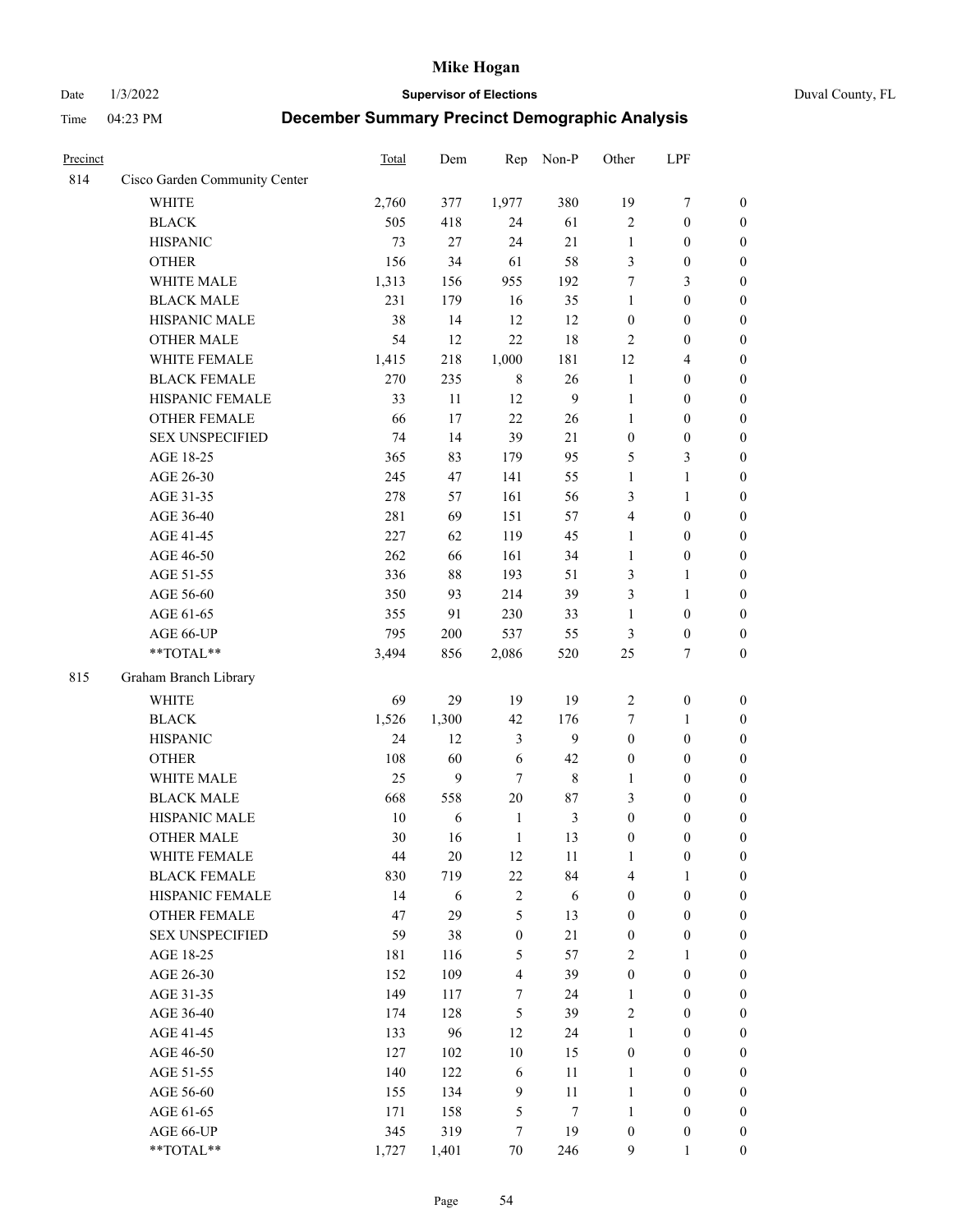Date 1/3/2022 **Supervisor of Elections** Duval County, FL

| Precinct |                          | <b>Total</b> | Dem    | Rep                     | Non-P          | Other            | LPF              |                  |
|----------|--------------------------|--------------|--------|-------------------------|----------------|------------------|------------------|------------------|
| 816      | Norwood Community Church |              |        |                         |                |                  |                  |                  |
|          | <b>WHITE</b>             | 111          | 32     | 41                      | 32             | 5                | $\mathbf{1}$     | 0                |
|          | <b>BLACK</b>             | 677          | 558    | 17                      | 94             | 8                | $\boldsymbol{0}$ | $\boldsymbol{0}$ |
|          | <b>HISPANIC</b>          | 18           | 12     | $\sqrt{2}$              | $\overline{4}$ | $\boldsymbol{0}$ | $\boldsymbol{0}$ | $\boldsymbol{0}$ |
|          | <b>OTHER</b>             | 60           | 26     | $\overline{4}$          | 29             | 1                | $\boldsymbol{0}$ | $\boldsymbol{0}$ |
|          | WHITE MALE               | 50           | 11     | 23                      | 14             | $\mathbf{1}$     | 1                | $\boldsymbol{0}$ |
|          | <b>BLACK MALE</b>        | 262          | 203    | 6                       | 47             | 6                | $\boldsymbol{0}$ | $\boldsymbol{0}$ |
|          | HISPANIC MALE            | $\mathbf{9}$ | 5      | $\mathbf{1}$            | $\mathfrak{Z}$ | $\boldsymbol{0}$ | $\boldsymbol{0}$ | $\boldsymbol{0}$ |
|          | <b>OTHER MALE</b>        | 19           | 8      | 3                       | $\,$ 8 $\,$    | $\boldsymbol{0}$ | $\boldsymbol{0}$ | $\boldsymbol{0}$ |
|          | WHITE FEMALE             | 58           | $20\,$ | 17                      | 17             | 4                | $\boldsymbol{0}$ | $\boldsymbol{0}$ |
|          | <b>BLACK FEMALE</b>      | 399          | 341    | $11\,$                  | 46             | $\mathbf{1}$     | $\boldsymbol{0}$ | $\boldsymbol{0}$ |
|          | HISPANIC FEMALE          | 9            | $\tau$ | $\mathbf{1}$            | $\mathbf{1}$   | $\boldsymbol{0}$ | $\boldsymbol{0}$ | $\boldsymbol{0}$ |
|          | <b>OTHER FEMALE</b>      | 21           | 14     | $\boldsymbol{0}$        | $\tau$         | $\boldsymbol{0}$ | $\boldsymbol{0}$ | $\boldsymbol{0}$ |
|          | <b>SEX UNSPECIFIED</b>   | 39           | 19     | $\sqrt{2}$              | 16             | $\overline{2}$   | $\boldsymbol{0}$ | $\boldsymbol{0}$ |
|          | AGE 18-25                | 113          | 62     | $\overline{\mathbf{4}}$ | 45             | $\overline{c}$   | $\boldsymbol{0}$ | $\boldsymbol{0}$ |
|          | AGE 26-30                | 93           | 57     | 8                       | $28\,$         | $\boldsymbol{0}$ | $\boldsymbol{0}$ | $\boldsymbol{0}$ |
|          | AGE 31-35                | 83           | 58     | $\overline{\mathbf{4}}$ | 21             | $\boldsymbol{0}$ | $\boldsymbol{0}$ | $\boldsymbol{0}$ |
|          | AGE 36-40                | 90           | 72     | 4                       | 12             | $\mathbf{1}$     | $\mathbf{1}$     | $\boldsymbol{0}$ |
|          | AGE 41-45                | 73           | 52     | $\mathbf{1}$            | 17             | 3                | $\boldsymbol{0}$ | $\boldsymbol{0}$ |
|          | AGE 46-50                | $70\,$       | 56     | $\overline{\mathbf{4}}$ | $\tau$         | 3                | $\boldsymbol{0}$ | $\boldsymbol{0}$ |
|          | AGE 51-55                | 68           | 51     | 7                       | $\,$ 8 $\,$    | 2                | $\boldsymbol{0}$ | $\boldsymbol{0}$ |
|          | AGE 56-60                | 63           | 46     | $\,8\,$                 | 9              | $\boldsymbol{0}$ | $\boldsymbol{0}$ | 0                |
|          | AGE 61-65                | $80\,$       | 63     | 8                       | 8              | 1                | $\boldsymbol{0}$ | $\boldsymbol{0}$ |
|          | AGE 66-UP                | 133          | 111    | 16                      | $\overline{4}$ | $\mathfrak{2}$   | $\boldsymbol{0}$ | $\boldsymbol{0}$ |
|          | **TOTAL**                | 866          | 628    | 64                      | 159            | 14               | $\mathbf{1}$     | $\boldsymbol{0}$ |
| 817      | Highlands Baptist Church |              |        |                         |                |                  |                  |                  |
|          | <b>WHITE</b>             | 1,422        | 322    | 712                     | 351            | 29               | $\,$ $\,$        | $\boldsymbol{0}$ |
|          | <b>BLACK</b>             | 2,416        | 1,976  | 71                      | 346            | 18               | $\mathfrak s$    | $\boldsymbol{0}$ |
|          | <b>HISPANIC</b>          | 200          | 82     | 39                      | 76             | 2                | $\mathbf{1}$     | $\boldsymbol{0}$ |
|          | <b>OTHER</b>             | 294          | 106    | 52                      | 130            | 4                | $\sqrt{2}$       | $\boldsymbol{0}$ |
|          | WHITE MALE               | 647          | 126    | 337                     | 164            | 13               | $\boldsymbol{7}$ | $\boldsymbol{0}$ |
|          | <b>BLACK MALE</b>        | 912          | 696    | 29                      | 171            | $11\,$           | 5                | $\boldsymbol{0}$ |
|          | HISPANIC MALE            | 93           | $28\,$ | 25                      | 39             | $\mathbf{1}$     | $\boldsymbol{0}$ | $\boldsymbol{0}$ |
|          | <b>OTHER MALE</b>        | 101          | 32     | 21                      | 45             | $\mathbf{1}$     | $\mathfrak{2}$   | $\boldsymbol{0}$ |
|          | WHITE FEMALE             | 757          | 193    | 365                     | 182            | 16               | 1                | 0                |
|          | <b>BLACK FEMALE</b>      | 1,463        | 1,249  | 38                      | 169            | 7                | $\boldsymbol{0}$ | $\boldsymbol{0}$ |
|          | HISPANIC FEMALE          | 103          | 52     | 13                      | 36             | $\mathbf{1}$     | $\mathbf{1}$     | $\boldsymbol{0}$ |
|          | OTHER FEMALE             | 126          | 55     | 23                      | 46             | 2                | $\boldsymbol{0}$ | $\overline{0}$   |
|          | <b>SEX UNSPECIFIED</b>   | 130          | 55     | 23                      | 51             | $\mathbf{1}$     | $\boldsymbol{0}$ | 0                |
|          | AGE 18-25                | 587          | 300    | 77                      | 193            | 16               | $\mathbf{1}$     | 0                |
|          | AGE 26-30                | 472          | 245    | 57                      | 165            | $\mathbf{1}$     | $\overline{4}$   | 0                |
|          | AGE 31-35                | 429          | 243    | 59                      | 117            | 5                | $\mathfrak s$    | 0                |
|          | AGE 36-40                | 397          | 233    | 64                      | 94             | 5                | $\mathbf{1}$     | 0                |
|          | AGE 41-45                | 355          | 223    | 57                      | 72             | 3                | $\boldsymbol{0}$ | 0                |
|          | AGE 46-50                | 319          | 184    | 63                      | 65             | 6                | 1                | 0                |
|          | AGE 51-55                |              | 199    | 85                      |                |                  | $\sqrt{2}$       | 0                |
|          | AGE 56-60                | 345<br>375   | 230    | 104                     | 53<br>35       | 6<br>5           | 1                | 0                |
|          | AGE 61-65                | 351          | 231    | 82                      | 37             | $\mathbf{1}$     | $\boldsymbol{0}$ | $\boldsymbol{0}$ |
|          | AGE 66-UP                | 702          | 398    | 226                     | $72\,$         | 5                | $\mathbf{1}$     | 0                |
|          | **TOTAL**                | 4,332        | 2,486  | 874                     | 903            | 53               | 16               | $\boldsymbol{0}$ |
|          |                          |              |        |                         |                |                  |                  |                  |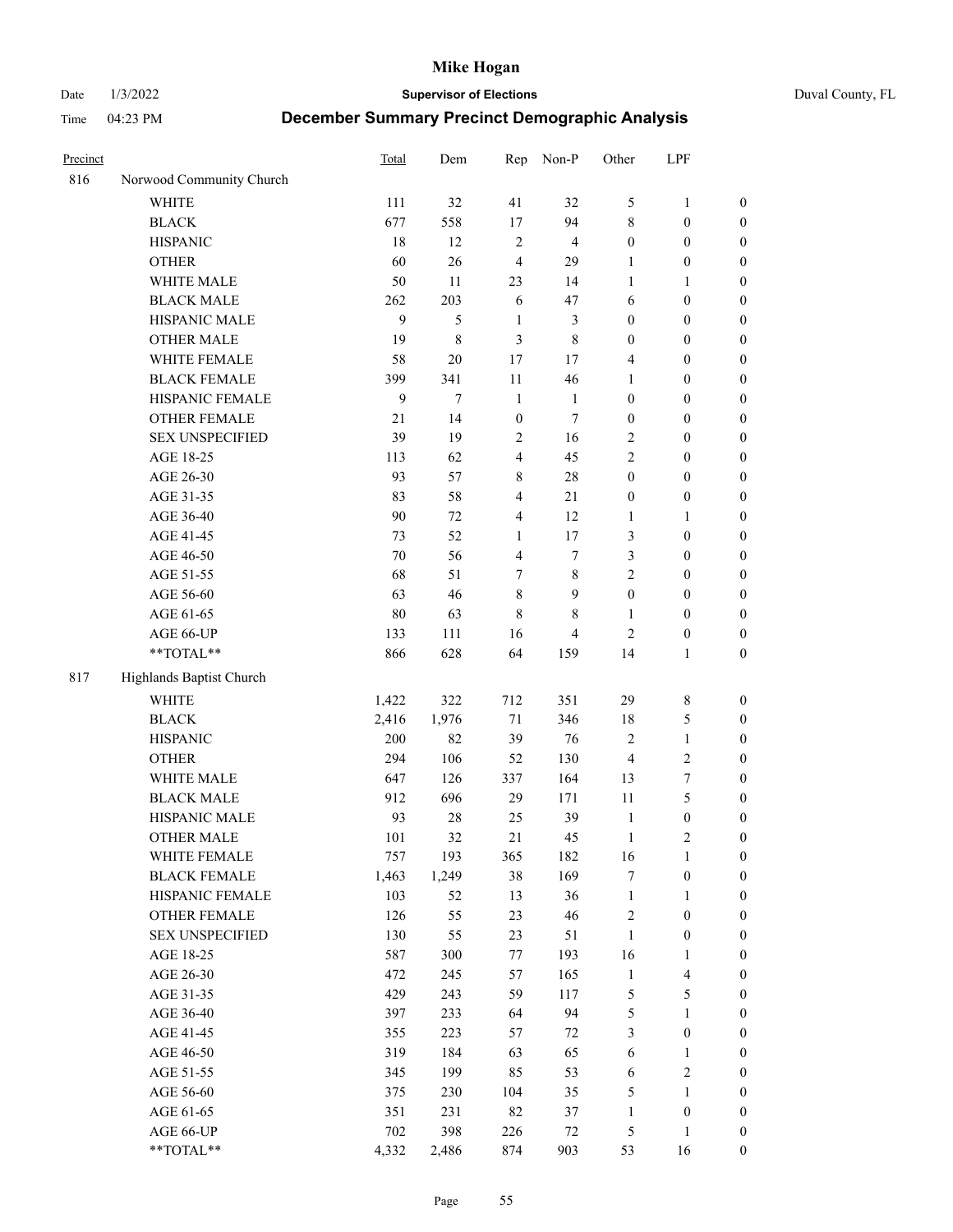Date 1/3/2022 **Supervisor of Elections** Duval County, FL

| Precinct |                                      | Total  | Dem            | Rep            | Non-P          | Other            | LPF                     |                  |
|----------|--------------------------------------|--------|----------------|----------------|----------------|------------------|-------------------------|------------------|
| 818      | Greater Harvest Christian Fellowship |        |                |                |                |                  |                         |                  |
|          | <b>WHITE</b>                         | 302    | 75             | 163            | 58             | 5                | $\mathbf{1}$            | 0                |
|          | <b>BLACK</b>                         | 1,071  | 907            | 30             | 128            | 6                | $\boldsymbol{0}$        | 0                |
|          | <b>HISPANIC</b>                      | 24     | $\sqrt{6}$     | 5              | 13             | $\boldsymbol{0}$ | $\boldsymbol{0}$        | $\boldsymbol{0}$ |
|          | <b>OTHER</b>                         | 94     | 44             | 10             | 39             | $\boldsymbol{0}$ | 1                       | $\boldsymbol{0}$ |
|          | WHITE MALE                           | 133    | 17             | 80             | 32             | 4                | $\boldsymbol{0}$        | $\boldsymbol{0}$ |
|          | <b>BLACK MALE</b>                    | 433    | 353            | 19             | 57             | 4                | $\boldsymbol{0}$        | $\boldsymbol{0}$ |
|          | HISPANIC MALE                        | 10     | $\overline{2}$ | $\overline{4}$ | $\overline{4}$ | $\boldsymbol{0}$ | $\boldsymbol{0}$        | $\boldsymbol{0}$ |
|          | <b>OTHER MALE</b>                    | $28\,$ | 13             | $\overline{4}$ | $10\,$         | $\boldsymbol{0}$ | $\mathbf{1}$            | $\boldsymbol{0}$ |
|          | WHITE FEMALE                         | 165    | 56             | $8\sqrt{1}$    | 26             | 1                | $\mathbf{1}$            | $\boldsymbol{0}$ |
|          | <b>BLACK FEMALE</b>                  | 620    | 538            | 11             | 69             | 2                | $\boldsymbol{0}$        | 0                |
|          | HISPANIC FEMALE                      | 13     | $\overline{4}$ | $\mathbf{1}$   | $\,$ 8 $\,$    | $\boldsymbol{0}$ | $\boldsymbol{0}$        | 0                |
|          | OTHER FEMALE                         | 41     | 23             | 5              | 13             | $\boldsymbol{0}$ | $\boldsymbol{0}$        | $\boldsymbol{0}$ |
|          | <b>SEX UNSPECIFIED</b>               | 48     | 26             | 3              | 19             | $\boldsymbol{0}$ | $\boldsymbol{0}$        | $\boldsymbol{0}$ |
|          | AGE 18-25                            | 181    | 108            | 16             | 54             | $\sqrt{2}$       | $\mathbf{1}$            | $\boldsymbol{0}$ |
|          | AGE 26-30                            | 112    | 70             | 13             | 26             | $\sqrt{2}$       | $\mathbf{1}$            | $\boldsymbol{0}$ |
|          | AGE 31-35                            | 132    | 85             | 12             | 33             | $\sqrt{2}$       | $\boldsymbol{0}$        | $\boldsymbol{0}$ |
|          | AGE 36-40                            | 132    | 91             | 15             | 26             | $\boldsymbol{0}$ | $\boldsymbol{0}$        | $\boldsymbol{0}$ |
|          | AGE 41-45                            | 173    | 134            | 13             | 26             | $\boldsymbol{0}$ | $\boldsymbol{0}$        | $\boldsymbol{0}$ |
|          | AGE 46-50                            | 125    | 92             | 14             | $18\,$         | 1                | $\boldsymbol{0}$        | $\boldsymbol{0}$ |
|          | AGE 51-55                            | 111    | 75             | 15             | $20\,$         | $\mathbf{1}$     | $\boldsymbol{0}$        | $\boldsymbol{0}$ |
|          | AGE 56-60                            | 133    | 88             | 26             | 17             | $\mathbf{2}$     | $\boldsymbol{0}$        | 0                |
|          | AGE 61-65                            | 124    | 88             | 29             | $\tau$         | $\boldsymbol{0}$ | $\boldsymbol{0}$        | 0                |
|          | AGE 66-UP                            | 268    | 201            | 55             | $11\,$         | $\mathbf{1}$     | $\boldsymbol{0}$        | $\boldsymbol{0}$ |
|          | **TOTAL**                            | 1,491  | 1,032          | 208            | 238            | $11\,$           | $\sqrt{2}$              | $\boldsymbol{0}$ |
| 901      | CWA AFL-CIO Local #3106              |        |                |                |                |                  |                         |                  |
|          | <b>WHITE</b>                         | 1,600  | 682            | 464            | 401            | 32               | 21                      | $\boldsymbol{0}$ |
|          | <b>BLACK</b>                         | 1,199  | 967            | 44             | 177            | $\mathbf{9}$     | $\sqrt{2}$              | $\boldsymbol{0}$ |
|          | <b>HISPANIC</b>                      | 132    | 57             | 24             | 47             | $\overline{c}$   | $\mathbf{2}$            | $\boldsymbol{0}$ |
|          | <b>OTHER</b>                         | 254    | 112            | 50             | 86             | 5                | $\mathbf{1}$            | $\boldsymbol{0}$ |
|          | WHITE MALE                           | 785    | 301            | 250            | 204            | 16               | 14                      | $\boldsymbol{0}$ |
|          | <b>BLACK MALE</b>                    | 505    | 387            | 26             | 84             | 6                | $\sqrt{2}$              | $\boldsymbol{0}$ |
|          | HISPANIC MALE                        | 73     | 32             | 13             | 25             | 2                | $\mathbf{1}$            | 0                |
|          | <b>OTHER MALE</b>                    | 93     | 40             | 18             | 34             | $\boldsymbol{0}$ | $\mathbf{1}$            | $\boldsymbol{0}$ |
|          | WHITE FEMALE                         | 795    | 370            | 211            | 191            | 16               | 7                       | 0                |
|          | <b>BLACK FEMALE</b>                  | 671    | 564            | 18             | 86             | 3                | $\boldsymbol{0}$        | $\boldsymbol{0}$ |
|          | HISPANIC FEMALE                      | 56     | $25\,$         | 10             | $20\,$         | $\boldsymbol{0}$ | $\mathbf{1}$            | $\overline{0}$   |
|          | OTHER FEMALE                         | 104    | 53             | 20             | 27             | 4                | $\boldsymbol{0}$        | $\overline{0}$   |
|          | <b>SEX UNSPECIFIED</b>               | 103    | 46             | 16             | 40             | $\mathbf{1}$     | $\boldsymbol{0}$        | 0                |
|          | AGE 18-25                            | 302    | 158            | 39             | 96             | 7                | $\sqrt{2}$              | 0                |
|          | AGE 26-30                            | 435    | 226            | 54             | 142            | 8                | $\mathfrak{S}$          | 0                |
|          | AGE 31-35                            | 463    | 249            | 66             | 124            | 13               | 11                      | 0                |
|          | AGE 36-40                            | 323    | 204            | 39             | 76             | $\mathfrak{Z}$   | $\mathbf{1}$            | 0                |
|          | AGE 41-45                            | 265    | 148            | 49             | 59             | 5                | $\overline{\mathbf{4}}$ | 0                |
|          | AGE 46-50                            | 239    | 131            | 44             | 58             | 5                | $\mathbf{1}$            | 0                |
|          | AGE 51-55                            | 234    | 126            | 53             | 53             | 2                | $\boldsymbol{0}$        | 0                |
|          | AGE 56-60                            | 257    | 152            | 67             | 33             | 4                | $\mathbf{1}$            | $\overline{0}$   |
|          | AGE 61-65                            | 259    | 163            | 70             | 25             | 1                | $\boldsymbol{0}$        | $\boldsymbol{0}$ |
|          | AGE 66-UP                            | 408    | 261            | 101            | 45             | $\boldsymbol{0}$ | $\mathbf{1}$            | $\boldsymbol{0}$ |
|          | **TOTAL**                            | 3,185  | 1,818          | 582            | 711            | 48               | 26                      | $\boldsymbol{0}$ |
|          |                                      |        |                |                |                |                  |                         |                  |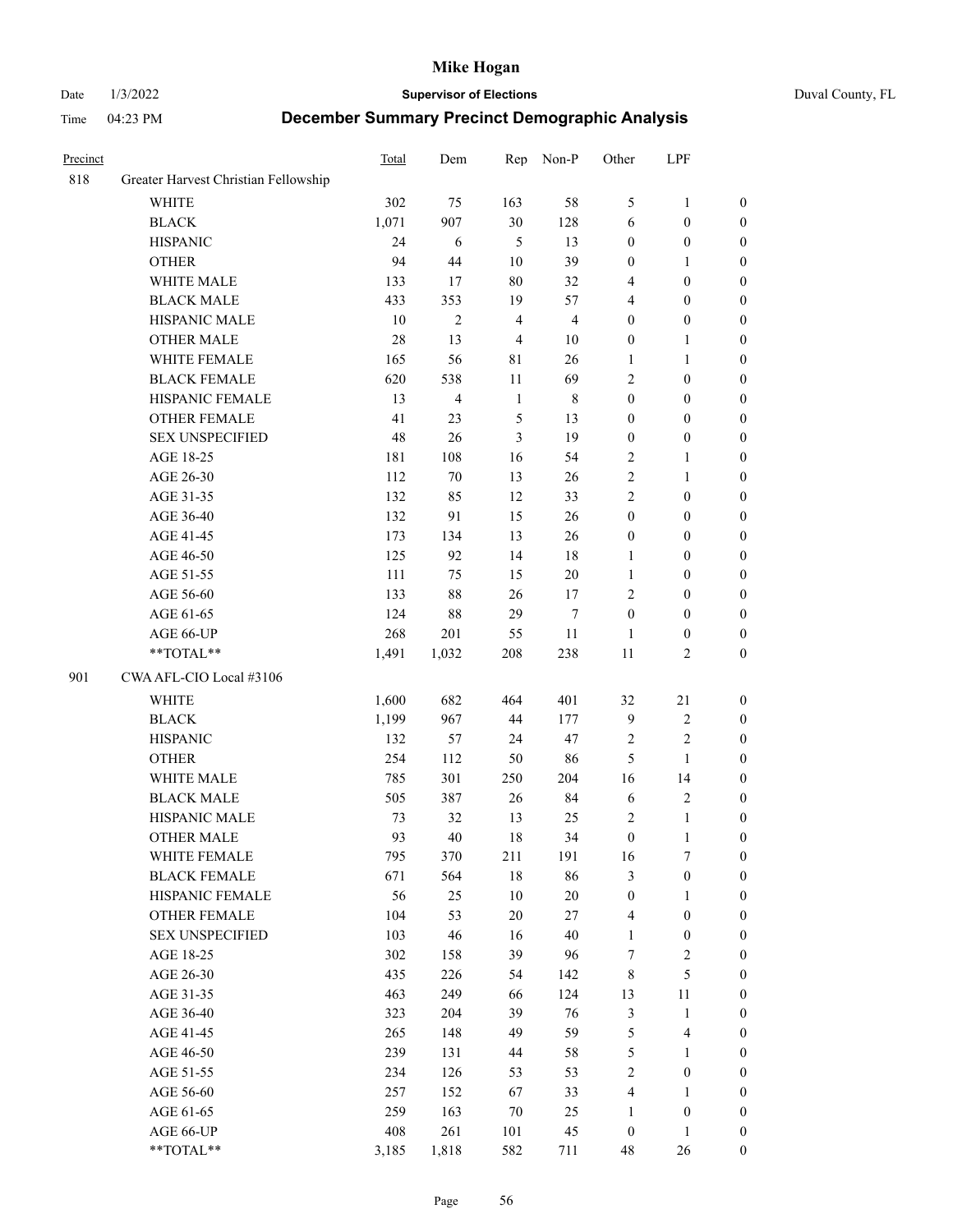Date 1/3/2022 **Supervisor of Elections** Duval County, FL

| Precinct |                                                           | Total  | Dem    |                  | Rep Non-P      | Other            | LPF              |                  |
|----------|-----------------------------------------------------------|--------|--------|------------------|----------------|------------------|------------------|------------------|
| 902      | Schell-Sweet Resource Wellness Center                     |        |        |                  |                |                  |                  |                  |
|          | <b>WHITE</b>                                              | $80\,$ | 34     | 12               | 31             | 3                | $\boldsymbol{0}$ | $\boldsymbol{0}$ |
|          | <b>BLACK</b>                                              | 2,496  | 2,149  | 63               | 264            | 17               | 3                | $\boldsymbol{0}$ |
|          | <b>HISPANIC</b>                                           | 21     | 13     | $\overline{4}$   | $\overline{4}$ | $\boldsymbol{0}$ | $\boldsymbol{0}$ | $\boldsymbol{0}$ |
|          | <b>OTHER</b>                                              | 162    | 78     | 9                | $72\,$         | 3                | $\boldsymbol{0}$ | $\boldsymbol{0}$ |
|          | WHITE MALE                                                | 29     | 9      | $\tau$           | 13             | $\boldsymbol{0}$ | $\boldsymbol{0}$ | $\boldsymbol{0}$ |
|          | <b>BLACK MALE</b>                                         | 1,011  | 833    | 36               | 133            | 7                | $\sqrt{2}$       | $\boldsymbol{0}$ |
|          | HISPANIC MALE                                             | 11     | $\tau$ | $\sqrt{2}$       | $\overline{2}$ | $\boldsymbol{0}$ | $\boldsymbol{0}$ | $\boldsymbol{0}$ |
|          | <b>OTHER MALE</b>                                         | 48     | $28\,$ | 3                | 16             | 1                | $\boldsymbol{0}$ | $\boldsymbol{0}$ |
|          | WHITE FEMALE                                              | 48     | 25     | $\mathfrak{Z}$   | 17             | 3                | $\boldsymbol{0}$ | 0                |
|          | <b>BLACK FEMALE</b>                                       | 1,435  | 1,275  | $27\,$           | 122            | $10\,$           | 1                | 0                |
|          | HISPANIC FEMALE                                           | 9      | 6      | $\sqrt{2}$       | $\mathbf{1}$   | $\boldsymbol{0}$ | $\boldsymbol{0}$ | $\boldsymbol{0}$ |
|          | OTHER FEMALE                                              | 58     | 29     | $\mathfrak{Z}$   | 24             | 2                | $\boldsymbol{0}$ | $\boldsymbol{0}$ |
|          | <b>SEX UNSPECIFIED</b>                                    | 110    | 62     | 5                | 43             | $\boldsymbol{0}$ | $\boldsymbol{0}$ | $\boldsymbol{0}$ |
|          | AGE 18-25                                                 | 329    | 195    | 14               | 113            | 6                | $\mathbf{1}$     | $\boldsymbol{0}$ |
|          | AGE 26-30                                                 | 230    | 174    | $\overline{9}$   | 46             | $\boldsymbol{0}$ | $\mathbf{1}$     | $\boldsymbol{0}$ |
|          | AGE 31-35                                                 | 268    | 197    | $8\,$            | 55             | 7                | $\mathbf{1}$     | $\boldsymbol{0}$ |
|          | AGE 36-40                                                 | 212    | 167    | $\tau$           | 35             | 3                | $\boldsymbol{0}$ | $\boldsymbol{0}$ |
|          | AGE 41-45                                                 | 192    | 152    | $\boldsymbol{7}$ | 32             | $\mathbf{1}$     | $\boldsymbol{0}$ | $\boldsymbol{0}$ |
|          | AGE 46-50                                                 | 172    | 147    | 6                | 19             | $\boldsymbol{0}$ | $\boldsymbol{0}$ | $\boldsymbol{0}$ |
|          | AGE 51-55                                                 | 210    | 187    | 7                | 16             | $\boldsymbol{0}$ | $\boldsymbol{0}$ | 0                |
|          | AGE 56-60                                                 | 248    | 223    | $8\,$            | 16             | 1                | $\boldsymbol{0}$ | $\boldsymbol{0}$ |
|          | AGE 61-65                                                 | 223    | 198    | $\,8\,$          | 15             | 2                | $\boldsymbol{0}$ | $\boldsymbol{0}$ |
|          | AGE 66-UP                                                 | 675    | 634    | 14               | 24             | 3                | $\boldsymbol{0}$ | $\boldsymbol{0}$ |
|          | $\mathrm{*}\mathrm{*}\mathrm{TOTAL} \mathrm{*}\mathrm{*}$ | 2,759  | 2,274  | 88               | 371            | 23               | $\mathfrak{Z}$   | $\boldsymbol{0}$ |
| 903      | Redemption Church                                         |        |        |                  |                |                  |                  |                  |
|          | <b>WHITE</b>                                              | 1,184  | 328    | 576              | 255            | $20\,$           | $\mathfrak{S}$   | $\boldsymbol{0}$ |
|          | <b>BLACK</b>                                              | 1,486  | 1,161  | 50               | 258            | 15               | $\sqrt{2}$       | $\boldsymbol{0}$ |
|          | <b>HISPANIC</b>                                           | 210    | $87\,$ | 25               | $88\,$         | $\,$ $\,$        | $\sqrt{2}$       | $\boldsymbol{0}$ |
|          | <b>OTHER</b>                                              | 270    | 110    | 67               | 85             | 7                | $\mathbf{1}$     | $\boldsymbol{0}$ |
|          | WHITE MALE                                                | 536    | 138    | 259              | 125            | $10\,$           | $\overline{4}$   | 0                |
|          | <b>BLACK MALE</b>                                         | 581    | 436    | 27               | 112            | $\mathfrak{S}$   | $\mathbf{1}$     | $\boldsymbol{0}$ |
|          | HISPANIC MALE                                             | 92     | 33     | 14               | 39             | 5                | 1                | 0                |
|          | <b>OTHER MALE</b>                                         | 84     | 27     | 24               | 32             | $\mathbf{1}$     | $\boldsymbol{0}$ | $\boldsymbol{0}$ |
|          | WHITE FEMALE                                              | 637    | 185    | 312              | 129            | 10               | $\mathbf{1}$     | 0                |
|          | <b>BLACK FEMALE</b>                                       | 865    | 695    | 22               | 137            | $10\,$           | $\mathbf{1}$     | $\boldsymbol{0}$ |
|          | HISPANIC FEMALE                                           | 111    | 50     | $11\,$           | 47             | $\overline{c}$   | $\mathbf{1}$     | $\overline{0}$   |
|          | <b>OTHER FEMALE</b>                                       | 131    | 59     | 35               | 34             | 3                | $\boldsymbol{0}$ | 0                |
|          | <b>SEX UNSPECIFIED</b>                                    | 113    | 63     | 14               | 31             | 4                | $\mathbf{1}$     | 0                |
|          | AGE 18-25                                                 | 415    | 225    | 44               | 133            | $10\,$           | $\mathfrak{Z}$   | 0                |
|          | AGE 26-30                                                 | 331    | 171    | 50               | 100            | $\,$ 8 $\,$      | $\sqrt{2}$       | 0                |
|          | AGE 31-35                                                 | 318    | 173    | 39               | 97             | 8                | $\mathbf{1}$     | 0                |
|          | AGE 36-40                                                 | 276    | 142    | 51               | 75             | 6                | $\sqrt{2}$       | 0                |
|          | AGE 41-45                                                 | 238    | 122    | 47               | 63             | 4                | $\sqrt{2}$       | 0                |
|          | AGE 46-50                                                 | 227    | 127    | 54               | 42             | 4                | $\boldsymbol{0}$ | $\overline{0}$   |
|          | AGE 51-55                                                 | 234    | 133    | 59               | 39             | 3                | $\boldsymbol{0}$ | $\boldsymbol{0}$ |
|          | AGE 56-60                                                 | 272    | 150    | 78               | 42             | 2                | $\boldsymbol{0}$ | $\overline{0}$   |
|          | AGE 61-65                                                 | 271    | 147    | 83               | 38             | 3                | $\boldsymbol{0}$ | 0                |
|          | AGE 66-UP                                                 | 568    | 296    | 213              | 57             | 2                | $\boldsymbol{0}$ | $\boldsymbol{0}$ |
|          | **TOTAL**                                                 | 3,150  | 1,686  | 718              | 686            | 50               | 10               | $\boldsymbol{0}$ |
|          |                                                           |        |        |                  |                |                  |                  |                  |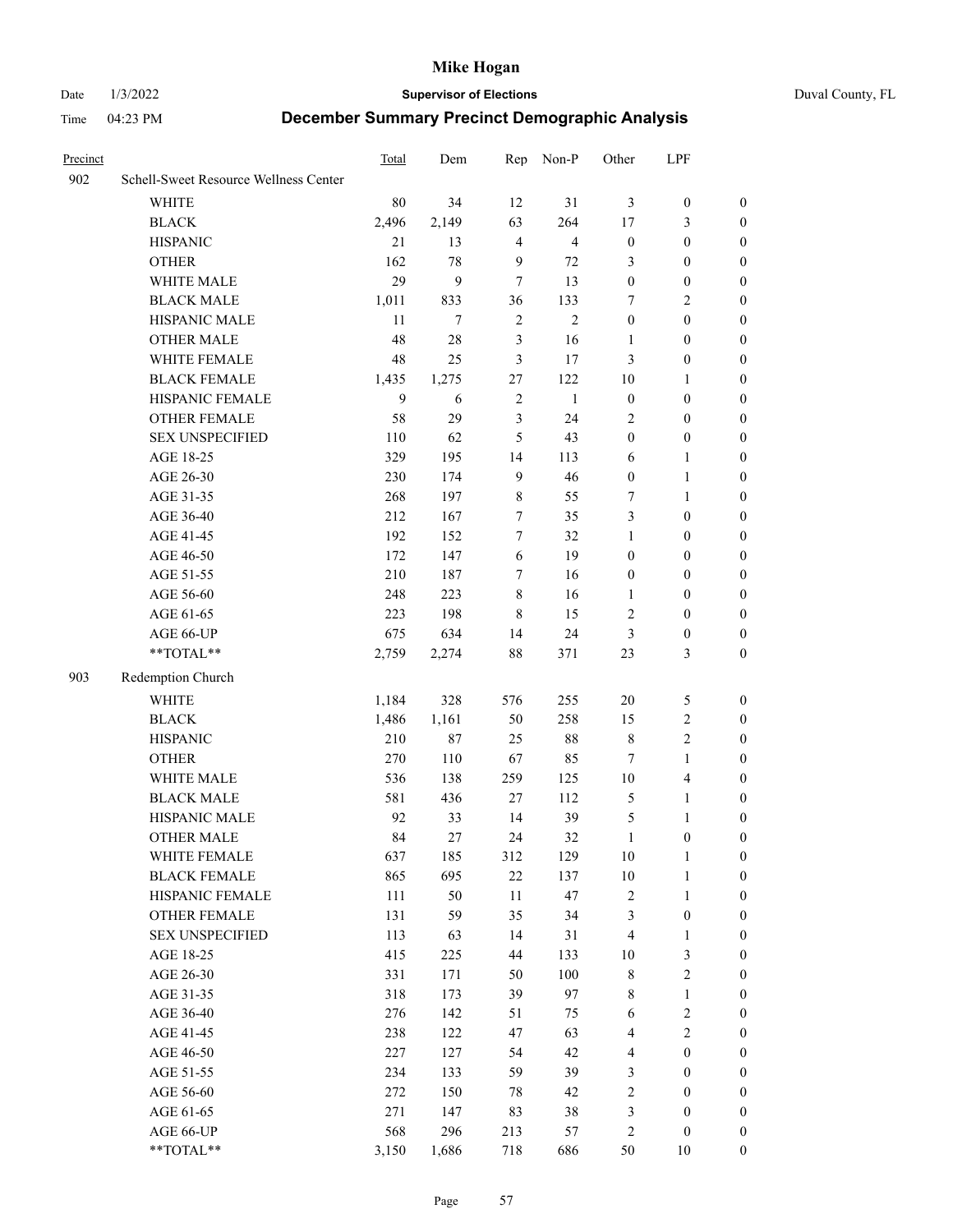Date 1/3/2022 **Supervisor of Elections** Duval County, FL

| Precinct |                                    | <b>Total</b>   | Dem            | Rep              | Non-P          | Other                   | LPF              |                  |
|----------|------------------------------------|----------------|----------------|------------------|----------------|-------------------------|------------------|------------------|
| 904      | Johnnie W. Walker Community Center |                |                |                  |                |                         |                  |                  |
|          | <b>WHITE</b>                       | 43             | 23             | $\,8\,$          | 12             | $\boldsymbol{0}$        | $\boldsymbol{0}$ | 0                |
|          | <b>BLACK</b>                       | 2,336          | 2,056          | 48               | 220            | 11                      | $\mathbf{1}$     | 0                |
|          | <b>HISPANIC</b>                    | 12             | 7              | $\boldsymbol{0}$ | 5              | $\boldsymbol{0}$        | $\boldsymbol{0}$ | $\boldsymbol{0}$ |
|          | <b>OTHER</b>                       | 119            | 62             | 7                | 49             | $\boldsymbol{0}$        | 1                | $\boldsymbol{0}$ |
|          | WHITE MALE                         | 19             | 8              | 6                | 5              | $\boldsymbol{0}$        | $\boldsymbol{0}$ | $\boldsymbol{0}$ |
|          | <b>BLACK MALE</b>                  | 896            | 767            | 18               | 106            | 5                       | $\boldsymbol{0}$ | $\boldsymbol{0}$ |
|          | HISPANIC MALE                      | $\overline{4}$ | $\overline{c}$ | $\mathbf{0}$     | $\mathfrak{2}$ | $\boldsymbol{0}$        | $\boldsymbol{0}$ | $\boldsymbol{0}$ |
|          | <b>OTHER MALE</b>                  | 33             | 18             | $\mathbf{1}$     | 14             | $\boldsymbol{0}$        | $\boldsymbol{0}$ | $\boldsymbol{0}$ |
|          | WHITE FEMALE                       | 24             | 15             | $\overline{2}$   | $\tau$         | $\boldsymbol{0}$        | $\boldsymbol{0}$ | $\boldsymbol{0}$ |
|          | <b>BLACK FEMALE</b>                | 1,397          | 1,257          | 27               | 106            | 6                       | $\mathbf{1}$     | 0                |
|          | HISPANIC FEMALE                    | 7              | 5              | $\boldsymbol{0}$ | $\mathfrak{2}$ | $\boldsymbol{0}$        | $\boldsymbol{0}$ | 0                |
|          | <b>OTHER FEMALE</b>                | 49             | 31             | $\overline{4}$   | 14             | $\boldsymbol{0}$        | $\boldsymbol{0}$ | 0                |
|          | <b>SEX UNSPECIFIED</b>             | $8\sqrt{1}$    | 45             | 5                | 30             | $\boldsymbol{0}$        | $\mathbf{1}$     | $\boldsymbol{0}$ |
|          | AGE 18-25                          | 255            | 185            | 7                | 61             | 2                       | $\boldsymbol{0}$ | $\boldsymbol{0}$ |
|          | AGE 26-30                          | 210            | 160            | 4                | 43             | 2                       | $\mathbf{1}$     | $\boldsymbol{0}$ |
|          | AGE 31-35                          | 202            | 153            | 6                | 40             | 3                       | $\boldsymbol{0}$ | $\boldsymbol{0}$ |
|          | AGE 36-40                          | 170            | 136            | 4                | 27             | $\overline{c}$          | $\mathbf{1}$     | $\boldsymbol{0}$ |
|          | AGE 41-45                          | 171            | 138            | 7                | 25             | $\mathbf{1}$            | $\boldsymbol{0}$ | $\boldsymbol{0}$ |
|          | AGE 46-50                          | 181            | 146            | 6                | 29             | $\boldsymbol{0}$        | $\boldsymbol{0}$ | $\boldsymbol{0}$ |
|          | AGE 51-55                          | 199            | 179            | $\overline{4}$   | 16             | $\boldsymbol{0}$        | $\boldsymbol{0}$ | $\boldsymbol{0}$ |
|          | AGE 56-60                          | 241            | 220            | 6                | 15             | $\boldsymbol{0}$        | $\boldsymbol{0}$ | 0                |
|          | AGE 61-65                          | 217            | 200            | 7                | 10             | $\boldsymbol{0}$        | $\boldsymbol{0}$ | 0                |
|          | AGE 66-UP                          | 664            | 631            | 12               | $20\,$         | 1                       | $\boldsymbol{0}$ | 0                |
|          | **TOTAL**                          | 2,510          | 2,148          | 63               | 286            | $11\,$                  | $\sqrt{2}$       | $\boldsymbol{0}$ |
| 905      | Webb Wesconnett Regional Library   |                |                |                  |                |                         |                  |                  |
|          | <b>WHITE</b>                       | 719            | 168            | 352              | 181            | 12                      | 6                | $\boldsymbol{0}$ |
|          | <b>BLACK</b>                       | 1,299          | 1,025          | 42               | 218            | 13                      | $\mathbf{1}$     | $\boldsymbol{0}$ |
|          | <b>HISPANIC</b>                    | 193            | 75             | 43               | 73             | $\mathbf{1}$            | $\mathbf{1}$     | $\boldsymbol{0}$ |
|          | <b>OTHER</b>                       | 222            | $80\,$         | 47               | 91             | 4                       | $\boldsymbol{0}$ | $\boldsymbol{0}$ |
|          | WHITE MALE                         | 294            | 57             | 155              | 75             | 4                       | 3                | $\boldsymbol{0}$ |
|          | <b>BLACK MALE</b>                  | 479            | 344            | $20\,$           | 104            | 11                      | $\boldsymbol{0}$ | $\boldsymbol{0}$ |
|          | HISPANIC MALE                      | 83             | 24             | 21               | 37             | $\boldsymbol{0}$        | 1                | 0                |
|          | OTHER MALE                         | 96             | 31             | 25               | 39             | $\mathbf{1}$            | $\boldsymbol{0}$ | $\boldsymbol{0}$ |
|          | WHITE FEMALE                       | 412            | 108            | 191              | 102            | 8                       | 3                | 0                |
|          | <b>BLACK FEMALE</b>                | 803            | 667            | 22               | 111            | 2                       | $\mathbf{1}$     | $\boldsymbol{0}$ |
|          | HISPANIC FEMALE                    | 109            | 50             | 22               | 36             | $\mathbf{1}$            | $\boldsymbol{0}$ | $\overline{0}$   |
|          | OTHER FEMALE                       | 97             | 42             | 18               | 34             | 3                       | $\boldsymbol{0}$ | $\overline{0}$   |
|          | <b>SEX UNSPECIFIED</b>             | 60             | 25             | 10               | 25             | $\boldsymbol{0}$        | $\boldsymbol{0}$ | 0                |
|          | AGE 18-25                          | 290            | 152            | 35               | 98             | 3                       | $\sqrt{2}$       | 0                |
|          | AGE 26-30                          | 257            | 140            | 25               | 86             | $\overline{\mathbf{4}}$ | $\sqrt{2}$       | 0                |
|          | AGE 31-35                          | 269            | 140            | 40               | 76             | $10\,$                  | $\mathfrak{Z}$   | 0                |
|          | AGE 36-40                          | 249            | 144            | 39               | 62             | $\overline{\mathbf{4}}$ | $\boldsymbol{0}$ | 0                |
|          | AGE 41-45                          | 205            | 128            | 29               | 48             | $\boldsymbol{0}$        | $\boldsymbol{0}$ | 0                |
|          | AGE 46-50                          | 195            | 112            | 41               | 40             | 2                       | $\boldsymbol{0}$ | 0                |
|          | AGE 51-55                          | 211            | 117            | 54               | 38             | $\mathbf{1}$            | $\mathbf{1}$     | $\boldsymbol{0}$ |
|          | AGE 56-60                          | 198            | 105            | 56               | 35             | 2                       | $\boldsymbol{0}$ | $\overline{0}$   |
|          | AGE 61-65                          | 159            | $90\,$         | 39               | 28             | 2                       | $\boldsymbol{0}$ | $\overline{0}$   |
|          | AGE 66-UP                          | 400            | 220            | 126              | 52             | 2                       | $\boldsymbol{0}$ | $\boldsymbol{0}$ |
|          | **TOTAL**                          | 2,433          | 1,348          | 484              | 563            | 30                      | 8                | $\boldsymbol{0}$ |
|          |                                    |                |                |                  |                |                         |                  |                  |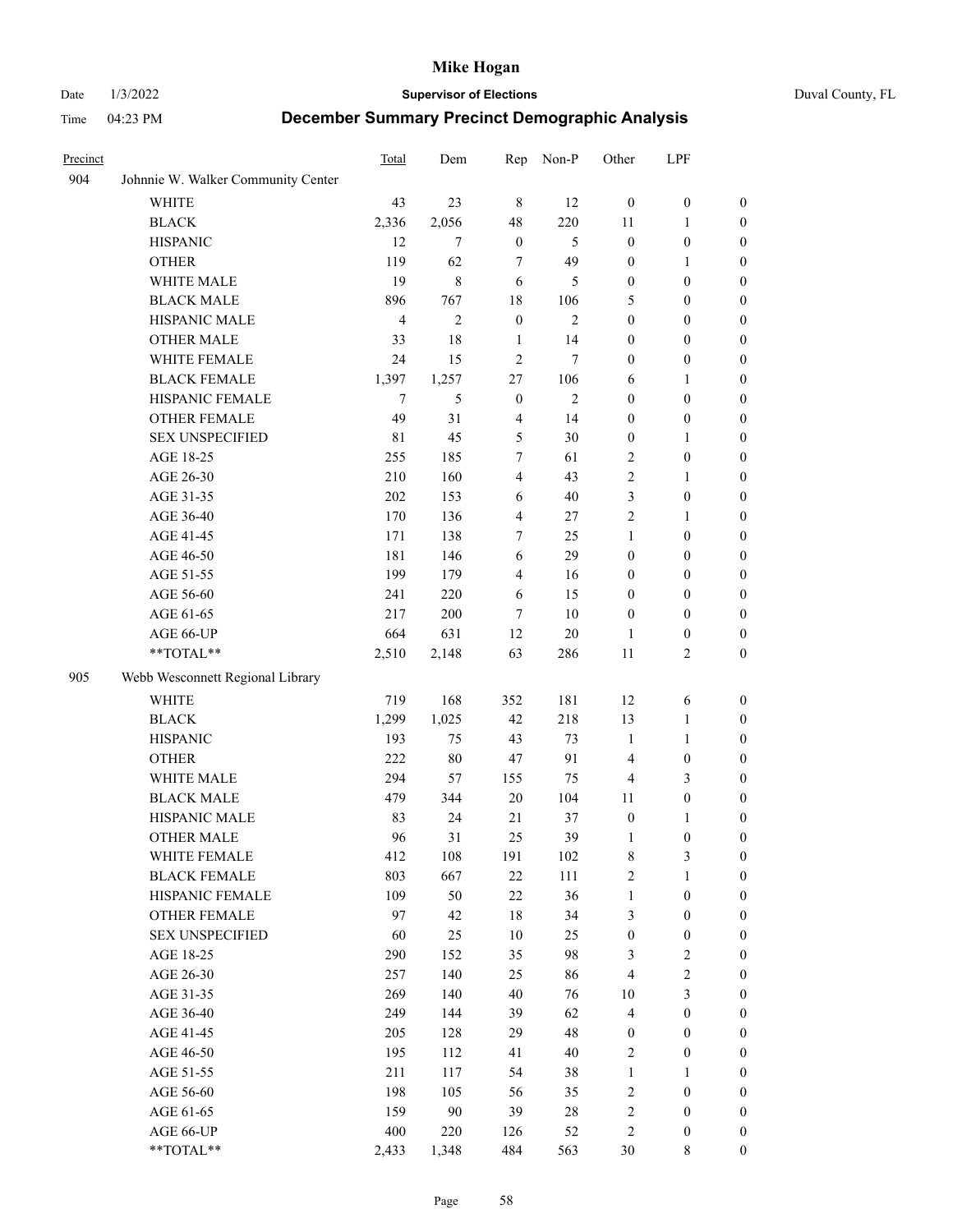Date 1/3/2022 **Supervisor of Elections** Duval County, FL

| Precinct |                                | Total | Dem | Rep            | Non-P  | Other            | LPF              |                  |
|----------|--------------------------------|-------|-----|----------------|--------|------------------|------------------|------------------|
| 906      | St Andrews Presbyterian Church |       |     |                |        |                  |                  |                  |
|          | <b>WHITE</b>                   | 1,021 | 250 | 512            | 227    | 20               | 12               | 0                |
|          | <b>BLACK</b>                   | 348   | 267 | 14             | 63     | $\overline{4}$   | $\boldsymbol{0}$ | 0                |
|          | <b>HISPANIC</b>                | 89    | 32  | 20             | 36     | 1                | $\boldsymbol{0}$ | $\boldsymbol{0}$ |
|          | <b>OTHER</b>                   | 128   | 43  | 40             | 40     | 3                | $\mathfrak{2}$   | $\boldsymbol{0}$ |
|          | WHITE MALE                     | 479   | 97  | 259            | 105    | 10               | $\,$ 8 $\,$      | $\boldsymbol{0}$ |
|          | <b>BLACK MALE</b>              | 148   | 108 | $\overline{4}$ | 35     | $\mathbf{1}$     | $\boldsymbol{0}$ | $\boldsymbol{0}$ |
|          | HISPANIC MALE                  | 41    | 15  | 10             | 16     | $\boldsymbol{0}$ | $\boldsymbol{0}$ | $\boldsymbol{0}$ |
|          | <b>OTHER MALE</b>              | 51    | 13  | 22             | 14     | $\mathbf{1}$     | $\mathbf{1}$     | $\boldsymbol{0}$ |
|          | WHITE FEMALE                   | 530   | 149 | 250            | 119    | 9                | $\mathfrak{Z}$   | $\boldsymbol{0}$ |
|          | <b>BLACK FEMALE</b>            | 197   | 158 | 10             | 26     | 3                | $\boldsymbol{0}$ | 0                |
|          | HISPANIC FEMALE                | 46    | 15  | 10             | 20     | $\mathbf{1}$     | $\boldsymbol{0}$ | 0                |
|          | <b>OTHER FEMALE</b>            | 58    | 21  | 16             | 19     | $\mathbf{1}$     | $\mathbf{1}$     | 0                |
|          | <b>SEX UNSPECIFIED</b>         | 36    | 16  | 5              | 12     | $\sqrt{2}$       | $\mathbf{1}$     | $\boldsymbol{0}$ |
|          | AGE 18-25                      | 169   | 59  | 34             | $72\,$ | 3                | $\mathbf{1}$     | $\boldsymbol{0}$ |
|          | AGE 26-30                      | 128   | 55  | 35             | 34     | $\overline{c}$   | $\sqrt{2}$       | $\boldsymbol{0}$ |
|          | AGE 31-35                      | 149   | 64  | 27             | 52     | 3                | $\mathfrak{Z}$   | $\boldsymbol{0}$ |
|          | AGE 36-40                      | 127   | 41  | 48             | 31     | 5                | $\sqrt{2}$       | $\boldsymbol{0}$ |
|          | AGE 41-45                      | 132   | 49  | 41             | 39     | $\mathfrak{2}$   | $\mathbf{1}$     | $\boldsymbol{0}$ |
|          | AGE 46-50                      | 112   | 44  | 36             | $28\,$ | 4                | $\boldsymbol{0}$ | $\boldsymbol{0}$ |
|          | AGE 51-55                      | 114   | 46  | 42             | 24     | 1                | $\mathbf{1}$     | $\boldsymbol{0}$ |
|          | AGE 56-60                      | 147   | 53  | 71             | 19     | $\overline{4}$   | $\boldsymbol{0}$ | 0                |
|          | AGE 61-65                      | 158   | 54  | $78\,$         | 22     | 3                | $\mathbf{1}$     | 0                |
|          | AGE 66-UP                      | 350   | 127 | 174            | 45     | $\mathbf{1}$     | $\mathfrak{Z}$   | $\boldsymbol{0}$ |
|          | $**TOTAL**$                    | 1,586 | 592 | 586            | 366    | 28               | 14               | $\boldsymbol{0}$ |
| 907      | Wesconnett Church of Christ    |       |     |                |        |                  |                  |                  |
|          | <b>WHITE</b>                   | 925   | 213 | 502            | 193    | 11               | 6                | $\boldsymbol{0}$ |
|          | <b>BLACK</b>                   | 798   | 634 | 27             | 124    | 10               | $\mathfrak{Z}$   | $\boldsymbol{0}$ |
|          | <b>HISPANIC</b>                | 73    | 39  | 6              | 28     | $\boldsymbol{0}$ | $\boldsymbol{0}$ | $\boldsymbol{0}$ |
|          | <b>OTHER</b>                   | 146   | 49  | 34             | 60     | $\overline{c}$   | $\mathbf{1}$     | $\boldsymbol{0}$ |
|          | WHITE MALE                     | 431   | 78  | 247            | 95     | 5                | 6                | $\boldsymbol{0}$ |
|          | <b>BLACK MALE</b>              | 320   | 240 | 14             | 56     | 7                | $\mathfrak{Z}$   | $\boldsymbol{0}$ |
|          | HISPANIC MALE                  | 32    | 18  | $\overline{2}$ | 12     | $\boldsymbol{0}$ | $\boldsymbol{0}$ | $\boldsymbol{0}$ |
|          | <b>OTHER MALE</b>              | 63    | 20  | 13             | 28     | 2                | $\boldsymbol{0}$ | $\boldsymbol{0}$ |
|          | WHITE FEMALE                   | 481   | 133 | 251            | 91     | 6                | $\boldsymbol{0}$ | 0                |
|          | <b>BLACK FEMALE</b>            | 465   | 383 | 12             | 67     | 3                | $\boldsymbol{0}$ | $\boldsymbol{0}$ |
|          | HISPANIC FEMALE                | 40    | 21  | $\overline{4}$ | 15     | $\boldsymbol{0}$ | $\boldsymbol{0}$ | $\overline{0}$   |
|          | <b>OTHER FEMALE</b>            | 65    | 23  | $20\,$         | 21     | $\boldsymbol{0}$ | $\mathbf{1}$     | $\overline{0}$   |
|          | <b>SEX UNSPECIFIED</b>         | 45    | 19  | 6              | 20     | $\boldsymbol{0}$ | $\boldsymbol{0}$ | $\overline{0}$   |
|          | AGE 18-25                      | 217   | 115 | 34             | 60     | 6                | $\sqrt{2}$       | $\theta$         |
|          | AGE 26-30                      | 178   | 99  | 27             | 50     | $\sqrt{2}$       | $\boldsymbol{0}$ | 0                |
|          | AGE 31-35                      | 223   | 129 | 38             | 51     | 3                | $\sqrt{2}$       | 0                |
|          | AGE 36-40                      | 174   | 85  | 31             | 51     | 4                | $\mathfrak{Z}$   | 0                |
|          | AGE 41-45                      | 152   | 86  | 25             | 38     | $\mathbf{1}$     | $\sqrt{2}$       | 0                |
|          | AGE 46-50                      | 143   | 76  | 39             | 26     | $\mathbf{1}$     | $\mathbf{1}$     | 0                |
|          | AGE 51-55                      | 149   | 70  | 46             | 32     | $\mathbf{1}$     | $\boldsymbol{0}$ | $\overline{0}$   |
|          | AGE 56-60                      | 147   | 62  | 61             | $22\,$ | $\overline{c}$   | $\boldsymbol{0}$ | $\overline{0}$   |
|          | AGE 61-65                      | 169   | 67  | 75             | 26     | $\mathbf{1}$     | $\boldsymbol{0}$ | $\overline{0}$   |
|          | AGE 66-UP                      | 390   | 146 | 193            | 49     | $\overline{c}$   | $\boldsymbol{0}$ | $\boldsymbol{0}$ |
|          | **TOTAL**                      | 1,942 | 935 | 569            | 405    | 23               | 10               | $\boldsymbol{0}$ |
|          |                                |       |     |                |        |                  |                  |                  |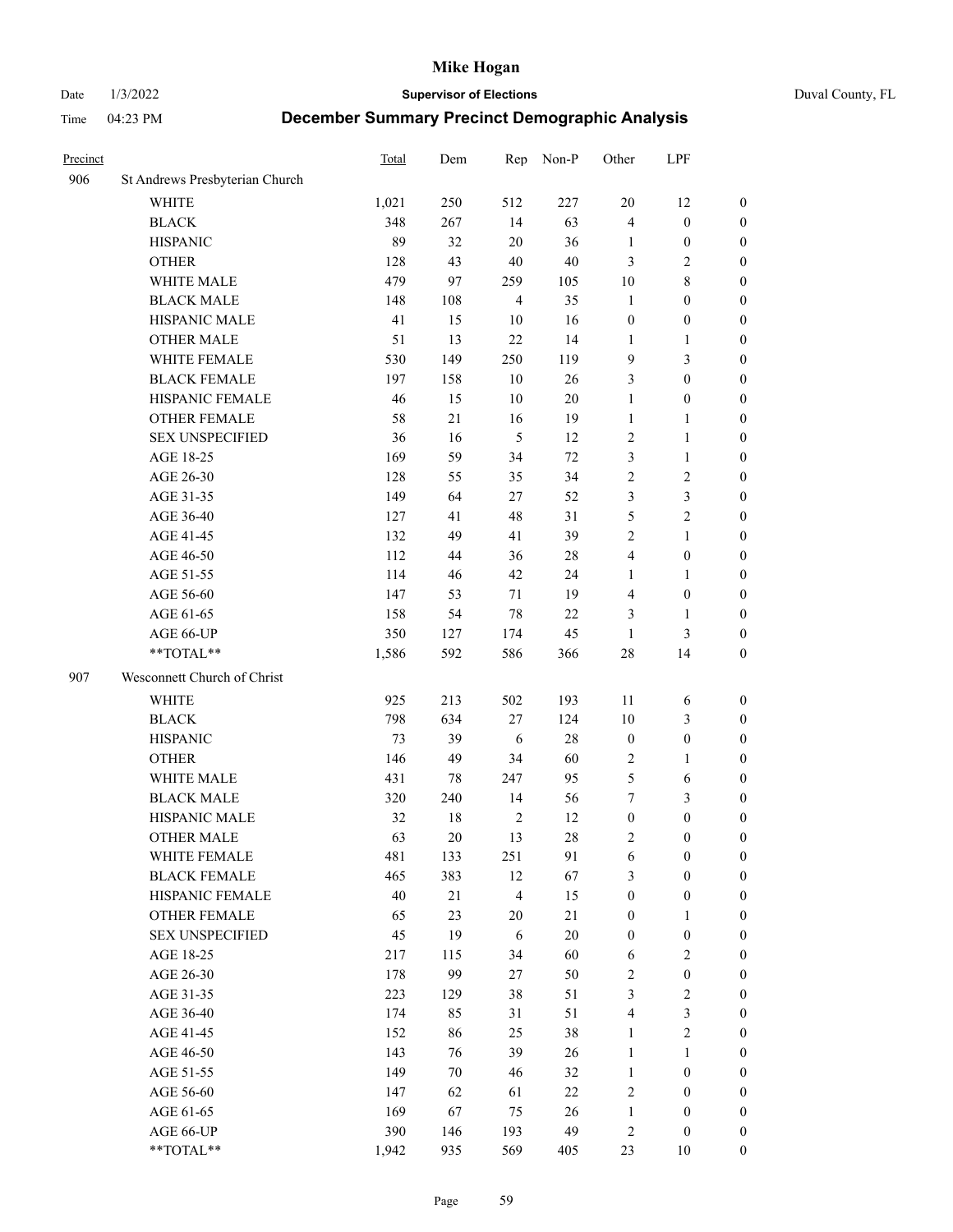Date 1/3/2022 **Supervisor of Elections** Duval County, FL

| Precinct |                                        | Total | Dem    | Rep            | Non-P       | Other            | LPF                     |                  |
|----------|----------------------------------------|-------|--------|----------------|-------------|------------------|-------------------------|------------------|
| 908      | Potters House International Ministries |       |        |                |             |                  |                         |                  |
|          | <b>WHITE</b>                           | 2,156 | 689    | 901            | 499         | 45               | $22\,$                  | $\boldsymbol{0}$ |
|          | <b>BLACK</b>                           | 1,616 | 1,220  | 68             | 306         | $20\,$           | $\sqrt{2}$              | $\boldsymbol{0}$ |
|          | <b>HISPANIC</b>                        | 196   | 83     | 34             | $70\,$      | 7                | $\sqrt{2}$              | $\boldsymbol{0}$ |
|          | <b>OTHER</b>                           | 359   | 126    | 70             | 156         | 7                | $\boldsymbol{0}$        | $\boldsymbol{0}$ |
|          | WHITE MALE                             | 985   | 263    | 454            | 237         | 17               | 14                      | 0                |
|          | <b>BLACK MALE</b>                      | 563   | 391    | 26             | 136         | 10               | $\boldsymbol{0}$        | $\boldsymbol{0}$ |
|          | HISPANIC MALE                          | 86    | $28\,$ | 23             | $30\,$      | $\overline{4}$   | $\mathbf{1}$            | $\boldsymbol{0}$ |
|          | <b>OTHER MALE</b>                      | 123   | 36     | 33             | 51          | 3                | $\boldsymbol{0}$        | $\boldsymbol{0}$ |
|          | WHITE FEMALE                           | 1,145 | 418    | 437            | 254         | 28               | 8                       | 0                |
|          | <b>BLACK FEMALE</b>                    | 1,024 | 805    | 42             | 165         | 10               | $\sqrt{2}$              | 0                |
|          | HISPANIC FEMALE                        | 101   | 50     | 9              | 38          | 3                | $\mathbf{1}$            | 0                |
|          | OTHER FEMALE                           | 156   | 67     | $28\,$         | 57          | 4                | $\boldsymbol{0}$        | $\boldsymbol{0}$ |
|          | <b>SEX UNSPECIFIED</b>                 | 144   | 60     | 21             | 63          | $\boldsymbol{0}$ | $\boldsymbol{0}$        | $\boldsymbol{0}$ |
|          | AGE 18-25                              | 558   | 273    | 67             | 194         | 20               | $\overline{4}$          | $\boldsymbol{0}$ |
|          | AGE 26-30                              | 520   | 265    | 95             | 139         | 17               | $\overline{\mathbf{4}}$ | $\boldsymbol{0}$ |
|          | AGE 31-35                              | 529   | 278    | $78\,$         | 161         | $\,8\,$          | $\overline{\mathbf{4}}$ | $\boldsymbol{0}$ |
|          | AGE 36-40                              | 438   | 217    | 85             | 120         | 12               | $\overline{\mathbf{4}}$ | $\boldsymbol{0}$ |
|          | AGE 41-45                              | 364   | 173    | 84             | 97          | 6                | $\overline{\mathbf{4}}$ | $\boldsymbol{0}$ |
|          | AGE 46-50                              | 324   | 178    | 72             | 66          | 6                | $\sqrt{2}$              | $\boldsymbol{0}$ |
|          | AGE 51-55                              | 316   | 148    | 107            | 57          | $\overline{c}$   | $\sqrt{2}$              | 0                |
|          | AGE 56-60                              | 331   | 171    | 103            | 53          | $\sqrt{2}$       | $\sqrt{2}$              | 0                |
|          | AGE 61-65                              | 305   | 134    | 116            | 53          | $\overline{c}$   | $\boldsymbol{0}$        | 0                |
|          | AGE 66-UP                              | 642   | 281    | 266            | 91          | 4                | $\boldsymbol{0}$        | $\boldsymbol{0}$ |
|          | **TOTAL**                              | 4,327 | 2,118  | 1,073          | 1,031       | 79               | 26                      | $\boldsymbol{0}$ |
| 909      | City Rescue Mission                    |       |        |                |             |                  |                         |                  |
|          | WHITE                                  | 171   | 62     | $42\,$         | 63          | $\overline{4}$   | $\boldsymbol{0}$        | $\boldsymbol{0}$ |
|          | <b>BLACK</b>                           | 1,293 | 1,079  | 37             | 170         | 6                | $\mathbf{1}$            | $\boldsymbol{0}$ |
|          | <b>HISPANIC</b>                        | 39    | 21     | $\overline{4}$ | 13          | $\mathbf{1}$     | $\boldsymbol{0}$        | $\boldsymbol{0}$ |
|          | <b>OTHER</b>                           | 125   | 69     | $10\,$         | $44\,$      | $\overline{c}$   | $\boldsymbol{0}$        | $\boldsymbol{0}$ |
|          | WHITE MALE                             | 68    | 21     | 21             | 25          | $\mathbf{1}$     | $\boldsymbol{0}$        | 0                |
|          | <b>BLACK MALE</b>                      | 512   | 411    | 19             | $78\,$      | 3                | $\mathbf{1}$            | 0                |
|          | HISPANIC MALE                          | 14    | 6      | $\overline{2}$ | 6           | $\boldsymbol{0}$ | $\boldsymbol{0}$        | 0                |
|          | <b>OTHER MALE</b>                      | 40    | 21     | 3              | 16          | $\boldsymbol{0}$ | $\boldsymbol{0}$        | $\boldsymbol{0}$ |
|          | WHITE FEMALE                           | 101   | 41     | $20\,$         | 37          | 3                | $\boldsymbol{0}$        | $\boldsymbol{0}$ |
|          | <b>BLACK FEMALE</b>                    | 756   | 650    | 15             | $88\,$      | 3                | $\boldsymbol{0}$        | $\overline{0}$   |
|          | HISPANIC FEMALE                        | 23    | 15     | $\,1\,$        | 6           | $\mathbf{1}$     | $\boldsymbol{0}$        | $\boldsymbol{0}$ |
|          | <b>OTHER FEMALE</b>                    | 55    | 36     | $\mathfrak{Z}$ | 15          | $\mathbf{1}$     | $\boldsymbol{0}$        | $\overline{0}$   |
|          | <b>SEX UNSPECIFIED</b>                 | 59    | 30     | 9              | 19          | $\mathbf{1}$     | $\boldsymbol{0}$        | $\overline{0}$   |
|          | AGE 18-25                              | 202   | 116    | 16             | $70\,$      | $\boldsymbol{0}$ | $\boldsymbol{0}$        | $\overline{0}$   |
|          | AGE 26-30                              | 174   | 114    | $\overline{9}$ | 50          | $\mathbf{1}$     | $\boldsymbol{0}$        | 0                |
|          | AGE 31-35                              | 192   | 134    | 9              | 47          | $\overline{c}$   | $\boldsymbol{0}$        | 0                |
|          | AGE 36-40                              | 153   | 115    | 6              | 31          | $\mathbf{1}$     | $\boldsymbol{0}$        | 0                |
|          | AGE 41-45                              | 121   | 91     | 9              | $18\,$      | 3                | $\boldsymbol{0}$        | 0                |
|          | AGE 46-50                              | 137   | 103    | 9              | 24          | $\mathbf{1}$     | $\boldsymbol{0}$        | $\boldsymbol{0}$ |
|          | AGE 51-55                              | 123   | 95     | $\,$ 8 $\,$    | 19          | $\mathbf{1}$     | $\boldsymbol{0}$        | $\boldsymbol{0}$ |
|          | AGE 56-60                              | 144   | 122    | $\tau$         | 12          | 3                | $\boldsymbol{0}$        | $\boldsymbol{0}$ |
|          | AGE 61-65                              | 139   | 118    | $\overline{9}$ | 11          | $\boldsymbol{0}$ | $\mathbf{1}$            | $\boldsymbol{0}$ |
|          | AGE 66-UP                              | 243   | 223    | 11             | $\,$ 8 $\,$ | $\mathbf{1}$     | $\boldsymbol{0}$        | $\boldsymbol{0}$ |
|          | **TOTAL**                              | 1,628 | 1,231  | 93             | 290         | 13               | $\mathbf{1}$            | $\boldsymbol{0}$ |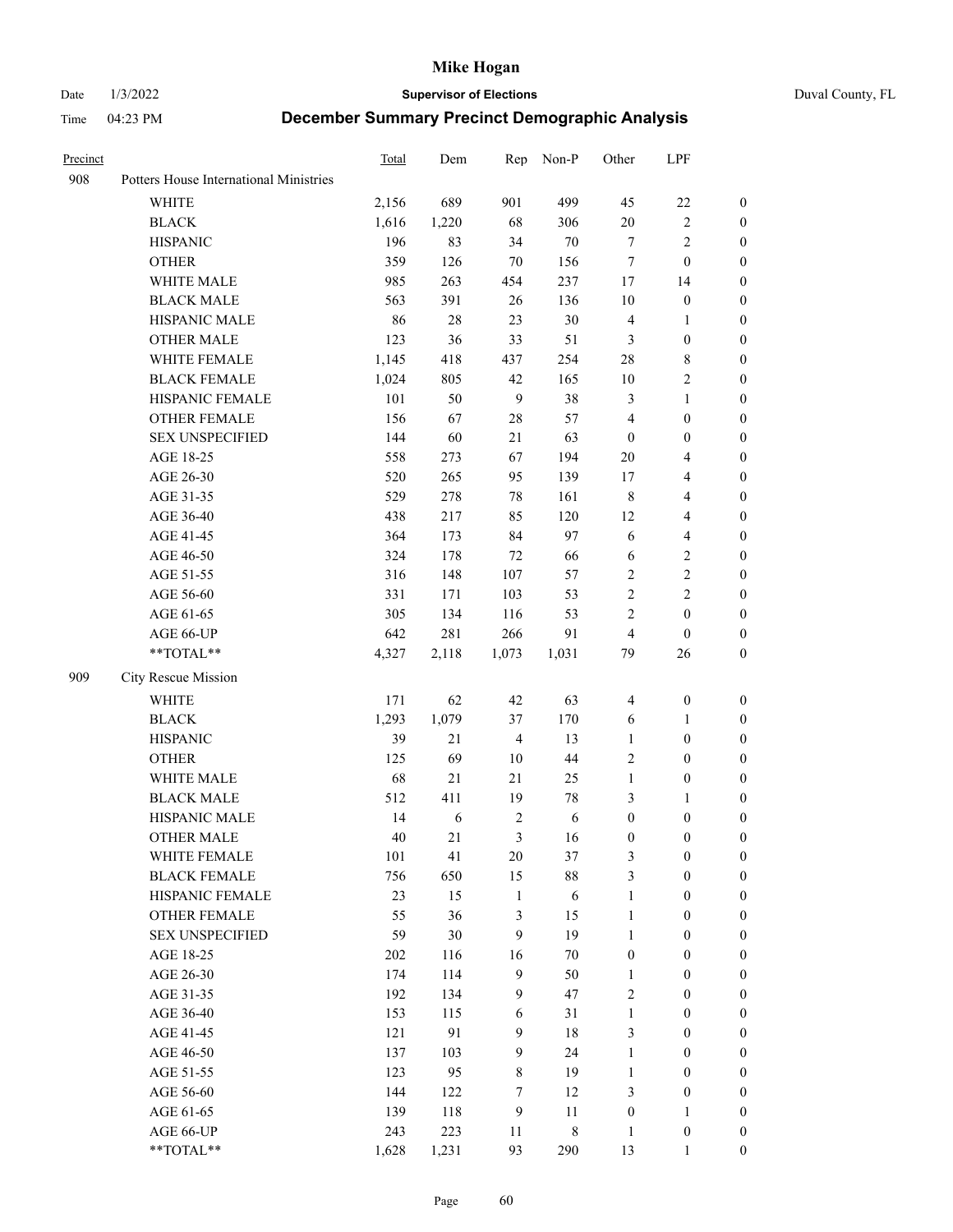Date 1/3/2022 **Supervisor of Elections** Duval County, FL

| Precinct |                                     | Total | Dem     | Rep            | Non-P  | Other                   | LPF              |                  |
|----------|-------------------------------------|-------|---------|----------------|--------|-------------------------|------------------|------------------|
| 910      | Wallace Small Senior Citizen Center |       |         |                |        |                         |                  |                  |
|          | <b>WHITE</b>                        | 280   | 92      | 115            | 65     | 6                       | $\sqrt{2}$       | 0                |
|          | <b>BLACK</b>                        | 1,969 | 1,658   | 61             | 238    | 11                      | $\mathbf{1}$     | 0                |
|          | <b>HISPANIC</b>                     | 38    | 20      | 6              | 12     | $\boldsymbol{0}$        | $\boldsymbol{0}$ | 0                |
|          | <b>OTHER</b>                        | 166   | 84      | $10\,$         | $71\,$ | 1                       | $\boldsymbol{0}$ | $\boldsymbol{0}$ |
|          | WHITE MALE                          | 113   | 34      | 50             | 23     | 5                       | 1                | $\boldsymbol{0}$ |
|          | <b>BLACK MALE</b>                   | 794   | 644     | 26             | 115    | 8                       | $\mathbf{1}$     | $\boldsymbol{0}$ |
|          | HISPANIC MALE                       | 14    | $\,8\,$ | $\mathbf{1}$   | 5      | $\boldsymbol{0}$        | $\boldsymbol{0}$ | $\boldsymbol{0}$ |
|          | <b>OTHER MALE</b>                   | 56    | 26      | 6              | 24     | $\boldsymbol{0}$        | $\boldsymbol{0}$ | $\boldsymbol{0}$ |
|          | WHITE FEMALE                        | 164   | 58      | 65             | 39     | 1                       | 1                | $\boldsymbol{0}$ |
|          | <b>BLACK FEMALE</b>                 | 1,127 | 978     | 33             | 113    | 3                       | $\boldsymbol{0}$ | 0                |
|          | HISPANIC FEMALE                     | 23    | 11      | 5              | 7      | $\boldsymbol{0}$        | $\boldsymbol{0}$ | 0                |
|          | <b>OTHER FEMALE</b>                 | 70    | 40      | $\overline{4}$ | 26     | $\boldsymbol{0}$        | $\boldsymbol{0}$ | $\boldsymbol{0}$ |
|          | <b>SEX UNSPECIFIED</b>              | 92    | 55      | $\mathfrak{2}$ | 34     | $\mathbf{1}$            | $\boldsymbol{0}$ | $\boldsymbol{0}$ |
|          | AGE 18-25                           | 309   | 207     | $20\,$         | 78     | 4                       | $\boldsymbol{0}$ | $\boldsymbol{0}$ |
|          | AGE 26-30                           | 228   | 162     | 16             | 48     | $\mathbf{1}$            | $\mathbf{1}$     | $\boldsymbol{0}$ |
|          | AGE 31-35                           | 294   | 204     | 12             | 77     | $\mathbf{1}$            | $\boldsymbol{0}$ | $\boldsymbol{0}$ |
|          | AGE 36-40                           | 227   | 164     | 13             | 46     | 3                       | $\mathbf{1}$     | $\boldsymbol{0}$ |
|          | AGE 41-45                           | 181   | 143     | $\,8\,$        | $27\,$ | 2                       | $\mathbf{1}$     | $\boldsymbol{0}$ |
|          | AGE 46-50                           | 190   | 142     | 19             | 26     | 3                       | $\boldsymbol{0}$ | $\boldsymbol{0}$ |
|          | AGE 51-55                           | 203   | 156     | 19             | 27     | $\mathbf{1}$            | $\boldsymbol{0}$ | 0                |
|          | AGE 56-60                           | 227   | 176     | 26             | 23     | 2                       | $\boldsymbol{0}$ | 0                |
|          | AGE 61-65                           | 214   | 173     | 19             | 22     | $\boldsymbol{0}$        | $\boldsymbol{0}$ | 0                |
|          | AGE 66-UP                           | 380   | 327     | 40             | 12     | 1                       | $\boldsymbol{0}$ | $\boldsymbol{0}$ |
|          | **TOTAL**                           | 2,453 | 1,854   | 192            | 386    | 18                      | $\mathfrak{Z}$   | $\boldsymbol{0}$ |
| 911      | Edith Brown Ford Community Center   |       |         |                |        |                         |                  |                  |
|          | <b>WHITE</b>                        | 743   | 217     | 310            | 200    | 13                      | $\mathfrak{Z}$   | $\boldsymbol{0}$ |
|          | <b>BLACK</b>                        | 2,524 | 2,098   | 92             | 322    | 11                      | $\mathbf{1}$     | $\boldsymbol{0}$ |
|          | <b>HISPANIC</b>                     | 107   | $44\,$  | 19             | 41     | 3                       | $\boldsymbol{0}$ | $\boldsymbol{0}$ |
|          | <b>OTHER</b>                        | 261   | 112     | 40             | 107    | 2                       | $\boldsymbol{0}$ | $\boldsymbol{0}$ |
|          | WHITE MALE                          | 346   | 85      | 158            | 94     | 8                       | $\mathbf{1}$     | $\boldsymbol{0}$ |
|          | <b>BLACK MALE</b>                   | 962   | 763     | 47             | 150    | $\overline{c}$          | $\boldsymbol{0}$ | $\boldsymbol{0}$ |
|          | HISPANIC MALE                       | 46    | $18\,$  | 12             | 15     | $\mathbf{1}$            | $\boldsymbol{0}$ | 0                |
|          | <b>OTHER MALE</b>                   | 83    | 36      | 13             | 33     | $\mathbf{1}$            | $\boldsymbol{0}$ | 0                |
|          | WHITE FEMALE                        | 381   | 129     | 144            | 102    | 4                       | 2                | 0                |
|          | <b>BLACK FEMALE</b>                 | 1,487 | 1,272   | 42             | 164    | 8                       | $\mathbf{1}$     | $\boldsymbol{0}$ |
|          | HISPANIC FEMALE                     | 60    | 25      | 7              | $26\,$ | $\overline{c}$          | $\boldsymbol{0}$ | $\overline{0}$   |
|          | OTHER FEMALE                        | 95    | 46      | 16             | 32     | $\mathbf{1}$            | $\boldsymbol{0}$ | $\overline{0}$   |
|          | <b>SEX UNSPECIFIED</b>              | 175   | 97      | 22             | 54     | 2                       | $\boldsymbol{0}$ | 0                |
|          | AGE 18-25                           | 453   | 264     | 33             | 150    | 6                       | $\boldsymbol{0}$ | $\overline{0}$   |
|          | AGE 26-30                           | 351   | 216     | 35             | 94     | $\overline{\mathbf{4}}$ | $\overline{2}$   | 0                |
|          | AGE 31-35                           | 356   | 233     | 36             | 82     | 5                       | $\boldsymbol{0}$ | 0                |
|          | AGE 36-40                           | 348   | 233     | 30             | 84     | $\mathbf{1}$            | $\boldsymbol{0}$ | 0                |
|          | AGE 41-45                           | 279   | 197     | 29             | 49     | 2                       | $\overline{2}$   | 0                |
|          | AGE 46-50                           | 280   | 178     | 40             | 58     | 4                       | $\boldsymbol{0}$ | 0                |
|          | AGE 51-55                           | 247   | 180     | 31             | 35     | $\mathbf{1}$            | $\boldsymbol{0}$ | $\boldsymbol{0}$ |
|          | AGE 56-60                           | 351   | 252     | 61             | 35     | 3                       | $\boldsymbol{0}$ | $\boldsymbol{0}$ |
|          | AGE 61-65                           | 334   | 235     | 56             | 41     | 2                       | $\boldsymbol{0}$ | $\overline{0}$   |
|          | AGE 66-UP                           | 636   | 483     | 110            | 42     | $\mathbf{1}$            | $\boldsymbol{0}$ | 0                |
|          | **TOTAL**                           | 3,635 | 2,471   | 461            | 670    | 29                      | $\overline{4}$   | $\boldsymbol{0}$ |
|          |                                     |       |         |                |        |                         |                  |                  |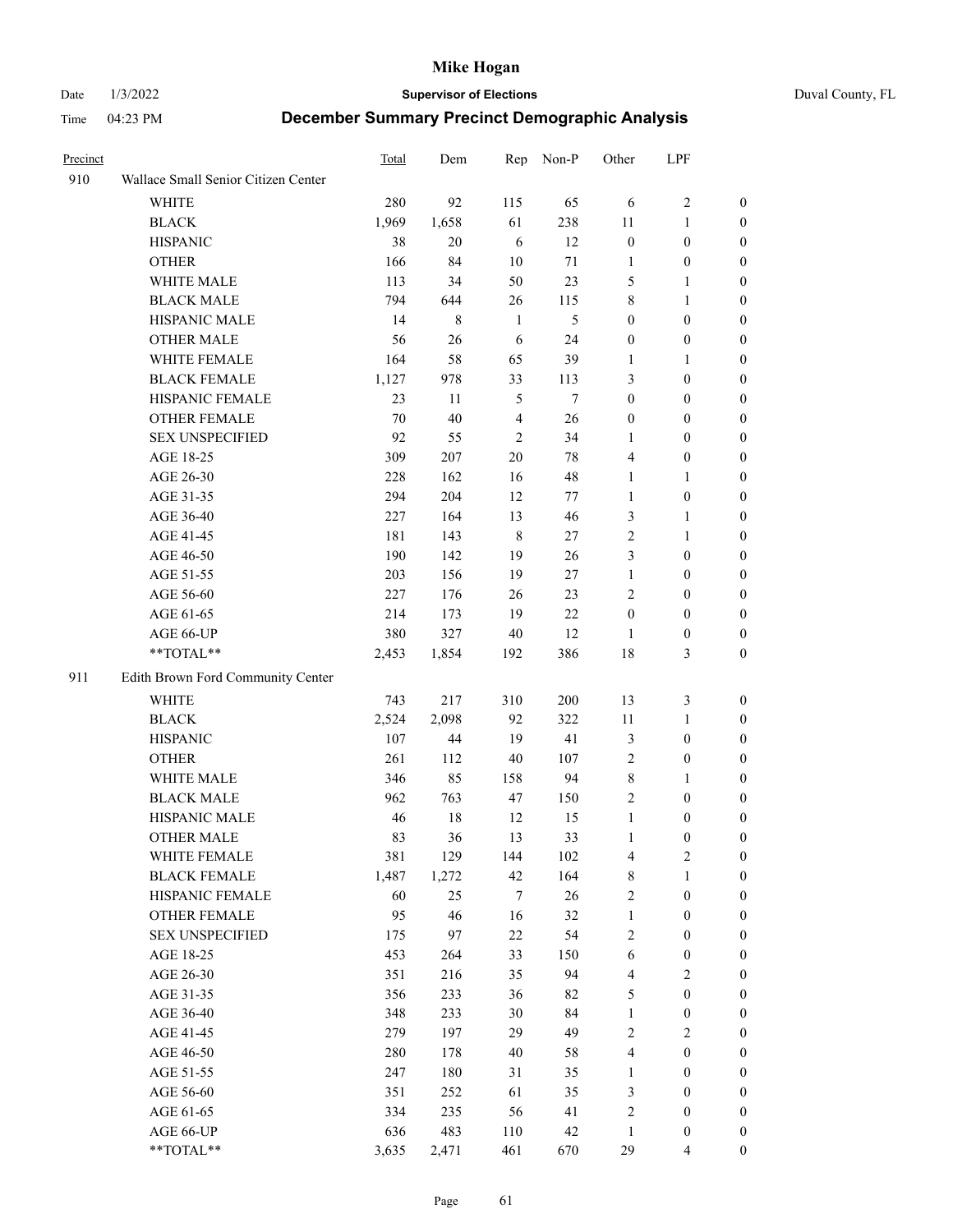Date 1/3/2022 **Supervisor of Elections** Duval County, FL

| Precinct |                             | <b>Total</b> | Dem            | Rep                     | Non-P          | Other            | LPF              |                  |
|----------|-----------------------------|--------------|----------------|-------------------------|----------------|------------------|------------------|------------------|
| 912      | Beaver St Enterprise Center |              |                |                         |                |                  |                  |                  |
|          | <b>WHITE</b>                | 67           | 25             | 16                      | 22             | $\overline{4}$   | $\boldsymbol{0}$ | $\boldsymbol{0}$ |
|          | <b>BLACK</b>                | 1,445        | 1,201          | 41                      | 188            | 13               | $\overline{c}$   | $\boldsymbol{0}$ |
|          | <b>HISPANIC</b>             | 23           | 8              | $\mathfrak{S}$          | 10             | $\boldsymbol{0}$ | $\boldsymbol{0}$ | $\boldsymbol{0}$ |
|          | <b>OTHER</b>                | 182          | 93             | $\overline{\mathbf{4}}$ | 82             | 2                | 1                | $\boldsymbol{0}$ |
|          | WHITE MALE                  | 23           | 9              | 6                       | 6              | 2                | $\boldsymbol{0}$ | $\boldsymbol{0}$ |
|          | <b>BLACK MALE</b>           | 623          | 494            | 16                      | 105            | 6                | $\sqrt{2}$       | $\boldsymbol{0}$ |
|          | HISPANIC MALE               | 11           | $\mathfrak{Z}$ | $\sqrt{2}$              | 6              | $\boldsymbol{0}$ | $\boldsymbol{0}$ | $\boldsymbol{0}$ |
|          | <b>OTHER MALE</b>           | 53           | 32             | $\mathbf{1}$            | 18             | $\mathbf{1}$     | $\mathbf{1}$     | $\boldsymbol{0}$ |
|          | WHITE FEMALE                | 42           | 16             | $\boldsymbol{9}$        | 15             | $\overline{c}$   | $\boldsymbol{0}$ | $\boldsymbol{0}$ |
|          | <b>BLACK FEMALE</b>         | 795          | 689            | 23                      | 76             | 7                | $\boldsymbol{0}$ | $\boldsymbol{0}$ |
|          | HISPANIC FEMALE             | 12           | 5              | $\mathfrak{Z}$          | $\overline{4}$ | $\boldsymbol{0}$ | $\boldsymbol{0}$ | $\boldsymbol{0}$ |
|          | <b>OTHER FEMALE</b>         | 48           | 31             | $\mathbf{1}$            | 16             | $\boldsymbol{0}$ | $\boldsymbol{0}$ | $\boldsymbol{0}$ |
|          | <b>SEX UNSPECIFIED</b>      | 110          | 48             | 5                       | 56             | $\mathbf{1}$     | $\boldsymbol{0}$ | $\boldsymbol{0}$ |
|          | AGE 18-25                   | 318          | 203            | $10\,$                  | 102            | 2                | $\mathbf{1}$     | $\boldsymbol{0}$ |
|          | AGE 26-30                   | 184          | 130            | $\overline{\mathbf{4}}$ | 48             | $\mathbf{1}$     | $\mathbf{1}$     | $\boldsymbol{0}$ |
|          | AGE 31-35                   | 199          | 141            | $\,$ $\,$               | 47             | $\overline{c}$   | $\mathbf{1}$     | $\boldsymbol{0}$ |
|          | AGE 36-40                   | 175          | 130            | 6                       | 35             | 4                | $\boldsymbol{0}$ | $\boldsymbol{0}$ |
|          | AGE 41-45                   | 118          | 91             | $\sqrt{6}$              | 19             | 2                | $\boldsymbol{0}$ | $\boldsymbol{0}$ |
|          | AGE 46-50                   | 111          | 90             | 7                       | 13             | $\mathbf{1}$     | $\boldsymbol{0}$ | $\boldsymbol{0}$ |
|          | AGE 51-55                   | 117          | 97             | $\overline{9}$          | $10\,$         | $\mathbf{1}$     | $\boldsymbol{0}$ | $\boldsymbol{0}$ |
|          | AGE 56-60                   | 142          | 119            | $\,$ 8 $\,$             | 12             | 3                | $\boldsymbol{0}$ | $\boldsymbol{0}$ |
|          | AGE 61-65                   | 134          | 123            | 2                       | $\tau$         | 2                | $\boldsymbol{0}$ | $\boldsymbol{0}$ |
|          | AGE 66-UP                   | 219          | 203            | 6                       | 9              | $\mathbf{1}$     | $\boldsymbol{0}$ | $\boldsymbol{0}$ |
|          | **TOTAL**                   | 1,717        | 1,327          | 66                      | 302            | 19               | $\mathfrak{Z}$   | $\boldsymbol{0}$ |
| 913      | Wesconnett Assembly of God  |              |                |                         |                |                  |                  |                  |
|          | <b>WHITE</b>                | 781          | 196            | 373                     | 189            | 19               | $\overline{4}$   | $\boldsymbol{0}$ |
|          | <b>BLACK</b>                | 1,185        | 920            | 44                      | 209            | 9                | $\mathfrak{Z}$   | $\boldsymbol{0}$ |
|          | <b>HISPANIC</b>             | 235          | 94             | 33                      | 103            | 5                | $\boldsymbol{0}$ | $\boldsymbol{0}$ |
|          | <b>OTHER</b>                | 195          | $70\,$         | 48                      | 75             | $\mathbf{1}$     | $\mathbf{1}$     | $\boldsymbol{0}$ |
|          | WHITE MALE                  | 345          | 74             | 181                     | 76             | $10\,$           | $\overline{4}$   | $\boldsymbol{0}$ |
|          | <b>BLACK MALE</b>           | 371          | 275            | $18\,$                  | 74             | 4                | $\boldsymbol{0}$ | $\boldsymbol{0}$ |
|          | HISPANIC MALE               | 94           | 34             | 16                      | 42             | 2                | $\boldsymbol{0}$ | $\boldsymbol{0}$ |
|          | <b>OTHER MALE</b>           | 70           | 18             | 18                      | 32             | $\mathbf{1}$     | $\mathbf{1}$     | $\boldsymbol{0}$ |
|          | WHITE FEMALE                | 426          | 120            | 188                     | 109            | 9                | 0                | 0                |
|          | <b>BLACK FEMALE</b>         | 790          | 628            | 24                      | 131            | 4                | 3                | $\boldsymbol{0}$ |
|          | HISPANIC FEMALE             | 137          | 56             | 17                      | 61             | 3                | $\boldsymbol{0}$ | $\overline{0}$   |
|          | OTHER FEMALE                | 102          | 42             | 28                      | 32             | $\boldsymbol{0}$ | $\boldsymbol{0}$ | $\overline{0}$   |
|          | <b>SEX UNSPECIFIED</b>      | 61           | 33             | 8                       | 19             | $\mathbf{1}$     | $\boldsymbol{0}$ | 0                |
|          | AGE 18-25                   | 292          | 142            | 40                      | 106            | 4                | $\boldsymbol{0}$ | $\theta$         |
|          | AGE 26-30                   | 284          | 147            | 45                      | $87\,$         | 4                | $\mathbf{1}$     | 0                |
|          | AGE 31-35                   | 282          | 149            | 34                      | 92             | 3                | $\overline{4}$   | 0                |
|          | AGE 36-40                   | 212          | 113            | 33                      | 63             | 3                | $\boldsymbol{0}$ | 0                |
|          | AGE 41-45                   | 187          | 112            | 31                      | 39             | 5                | $\boldsymbol{0}$ | 0                |
|          | AGE 46-50                   | 191          | 104            | 33                      | 51             | $\mathbf{1}$     | $\sqrt{2}$       | 0                |
|          | AGE 51-55                   | 203          | 115            | 48                      | 34             | 5                | $\mathbf{1}$     | $\overline{0}$   |
|          | AGE 56-60                   | 188          | 107            | 50                      | 29             | 2                | $\boldsymbol{0}$ | $\overline{0}$   |
|          | AGE 61-65                   | 176          | 103            | 46                      | 25             | 2                | $\boldsymbol{0}$ | $\overline{0}$   |
|          | AGE 66-UP                   | 381          | 188            | 138                     | 50             | 5                | $\boldsymbol{0}$ | 0                |
|          | **TOTAL**                   | 2,396        | 1,280          | 498                     | 576            | 34               | 8                | $\boldsymbol{0}$ |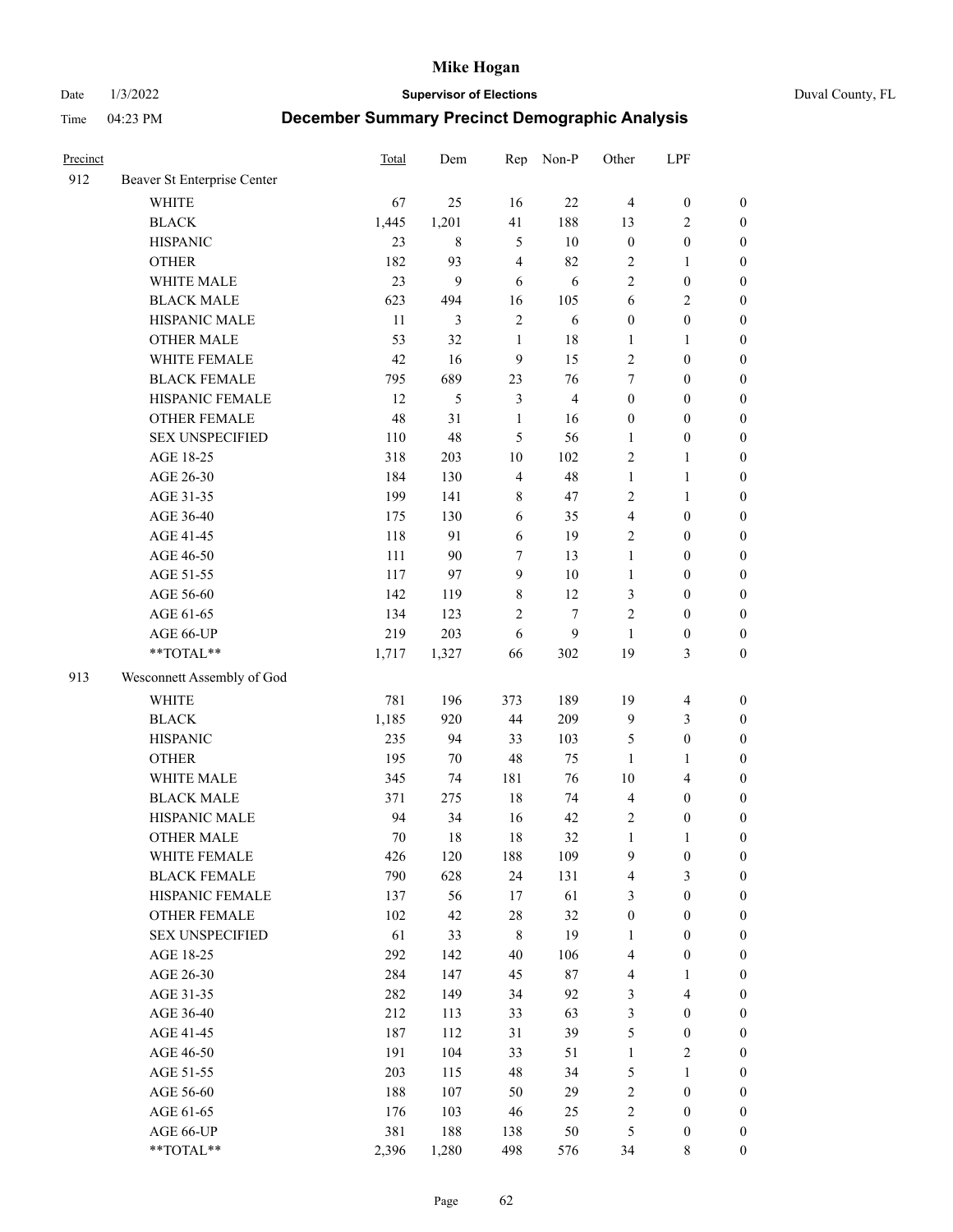Date 1/3/2022 **Supervisor of Elections** Duval County, FL

| Precinct |                                | <b>Total</b> | Dem        | Rep         | Non-P        | Other            | LPF              |                  |
|----------|--------------------------------|--------------|------------|-------------|--------------|------------------|------------------|------------------|
| 914      | Elks Lodge #2605               |              |            |             |              |                  |                  |                  |
|          | <b>WHITE</b>                   | 1,866        | 410        | 945         | 467          | 30               | 14               | 0                |
|          | <b>BLACK</b>                   | 2,161        | 1,638      | 75          | 422          | 26               | $\boldsymbol{0}$ | 0                |
|          | <b>HISPANIC</b>                | 558          | 221        | 93          | 234          | 8                | $\sqrt{2}$       | $\boldsymbol{0}$ |
|          | <b>OTHER</b>                   | 645          | 216        | 161         | 252          | 15               | 1                | $\boldsymbol{0}$ |
|          | WHITE MALE                     | 893          | 153        | 487         | 227          | 16               | 10               | $\boldsymbol{0}$ |
|          | <b>BLACK MALE</b>              | 850          | 586        | 44          | 205          | 15               | $\boldsymbol{0}$ | $\boldsymbol{0}$ |
|          | HISPANIC MALE                  | 254          | 94         | 51          | 104          | 5                | $\boldsymbol{0}$ | $\boldsymbol{0}$ |
|          | <b>OTHER MALE</b>              | 229          | 66         | 58          | 97           | $\tau$           | $\mathbf{1}$     | $\boldsymbol{0}$ |
|          | WHITE FEMALE                   | 954          | 252        | 451         | 233          | 14               | $\overline{4}$   | $\boldsymbol{0}$ |
|          | <b>BLACK FEMALE</b>            | 1,282        | 1,028      | 31          | 212          | 11               | $\boldsymbol{0}$ | 0                |
|          | HISPANIC FEMALE                | 283          | 119        | 39          | 122          | $\mathbf{1}$     | $\sqrt{2}$       | $\boldsymbol{0}$ |
|          | <b>OTHER FEMALE</b>            | 335          | 123        | $87\,$      | 118          | 7                | $\boldsymbol{0}$ | $\boldsymbol{0}$ |
|          | <b>SEX UNSPECIFIED</b>         | 150          | 64         | 26          | 57           | 3                | $\boldsymbol{0}$ | $\boldsymbol{0}$ |
|          | AGE 18-25                      | 660          | 291        | 110         | 239          | 19               | $\mathbf{1}$     | $\boldsymbol{0}$ |
|          | AGE 26-30                      | 614          | 261        | 122         | 212          | 14               | $\mathfrak s$    | $\boldsymbol{0}$ |
|          | AGE 31-35                      | 609          | 312        | 94          | 189          | 11               | $\mathfrak{Z}$   | $\boldsymbol{0}$ |
|          | AGE 36-40                      | 524          | 267        | 98          | 152          | 7                | $\boldsymbol{0}$ | $\boldsymbol{0}$ |
|          | AGE 41-45                      | 501          | 270        | 97          | 125          | $\tau$           | $\mathfrak{2}$   | $\boldsymbol{0}$ |
|          | AGE 46-50                      | 409          | 213        | 94          | 98           | 4                | $\boldsymbol{0}$ | $\boldsymbol{0}$ |
|          | AGE 51-55                      | 421          | 207        | 109         | 101          | 4                | $\boldsymbol{0}$ | $\boldsymbol{0}$ |
|          | AGE 56-60                      | 396          | 188        | 124         | $78\,$       | 3                | $\mathfrak{Z}$   | $\boldsymbol{0}$ |
|          | AGE 61-65                      | 363          | 157        | 131         | $72\,$       | $\mathbf{1}$     | $\sqrt{2}$       | $\boldsymbol{0}$ |
|          | AGE 66-UP                      | 733          | 319        | 295         | 109          | 9                | $\mathbf{1}$     | $\boldsymbol{0}$ |
|          | **TOTAL**                      | 5,230        | 2,485      | 1,274       | 1,375        | 79               | 17               | $\boldsymbol{0}$ |
| 1001     | Charles Clark Community Center |              |            |             |              |                  |                  |                  |
|          | <b>WHITE</b>                   | 267          | 64         | 126         | $72\,$       | $\sqrt{2}$       | $\mathfrak z$    | $\boldsymbol{0}$ |
|          | <b>BLACK</b>                   | 2,721        | 2,366      | 67          | 267          | 20               | $\mathbf{1}$     | $\boldsymbol{0}$ |
|          | <b>HISPANIC</b>                | 47           | 17         | 14          | 16           | $\boldsymbol{0}$ | $\boldsymbol{0}$ | $\boldsymbol{0}$ |
|          | <b>OTHER</b>                   | 186          | 114        | 13          | 56           | 2                | $\mathbf{1}$     | $\boldsymbol{0}$ |
|          | WHITE MALE                     | 135          | $28\,$     | 68          | 35           | $\mathbf{1}$     | 3                | $\boldsymbol{0}$ |
|          | <b>BLACK MALE</b>              | 1,080        | 897        | 36          | 136          | $11\,$           | $\boldsymbol{0}$ | $\boldsymbol{0}$ |
|          | HISPANIC MALE                  | 23           | $\sqrt{6}$ | $\,8\,$     | $\mathbf{9}$ | $\boldsymbol{0}$ | $\boldsymbol{0}$ | $\boldsymbol{0}$ |
|          | <b>OTHER MALE</b>              | 65           | 41         | $\,$ 8 $\,$ | 15           | $\boldsymbol{0}$ | $\mathbf{1}$     | $\boldsymbol{0}$ |
|          | WHITE FEMALE                   | 126          | 33         | 55          | 37           | $\mathbf{1}$     | 0                | 0                |
|          | <b>BLACK FEMALE</b>            | 1,588        | 1,423      | 30          | 125          | 9                | $\mathbf{1}$     | $\boldsymbol{0}$ |
|          | HISPANIC FEMALE                | 23           | 11         | 5           | 7            | $\boldsymbol{0}$ | $\boldsymbol{0}$ | $\overline{0}$   |
|          | OTHER FEMALE                   | 73           | 48         | 4           | 19           | 2                | $\boldsymbol{0}$ | $\overline{0}$   |
|          | <b>SEX UNSPECIFIED</b>         | 108          | 74         | 6           | $28\,$       | $\boldsymbol{0}$ | $\boldsymbol{0}$ | 0                |
|          | AGE 18-25                      | 345          | 212        | 22          | 103          | 7                | $\mathbf{1}$     | 0                |
|          | AGE 26-30                      | 259          | 172        | $18\,$      | 62           | 6                | $\mathbf{1}$     | 0                |
|          | AGE 31-35                      | 268          | 199        | 21          | 46           | $\mathbf{1}$     | $\mathbf{1}$     | 0                |
|          | AGE 36-40                      | 231          | 175        | 17          | 38           | $\mathbf{1}$     | $\boldsymbol{0}$ | 0                |
|          | AGE 41-45                      | 231          | 176        | 20          | 31           | 2                | $\mathfrak{2}$   | 0                |
|          | AGE 46-50                      | 262          | 206        | 24          | 29           | 3                | $\boldsymbol{0}$ | 0                |
|          | AGE 51-55                      | 222          | 174        | 18          | $30\,$       | $\boldsymbol{0}$ | $\boldsymbol{0}$ | 0                |
|          | AGE 56-60                      | 296          | 245        | 19          | $30\,$       | 2                | $\boldsymbol{0}$ | $\overline{0}$   |
|          | AGE 61-65                      | 257          | 217        | 20          | 19           | 1                | $\boldsymbol{0}$ | $\overline{0}$   |
|          | AGE 66-UP                      | 850          | 785        | 41          | 23           | $\mathbf{1}$     | $\boldsymbol{0}$ | 0                |
|          | **TOTAL**                      | 3,221        | 2,561      | 220         | 411          | 24               | $\mathfrak s$    | $\boldsymbol{0}$ |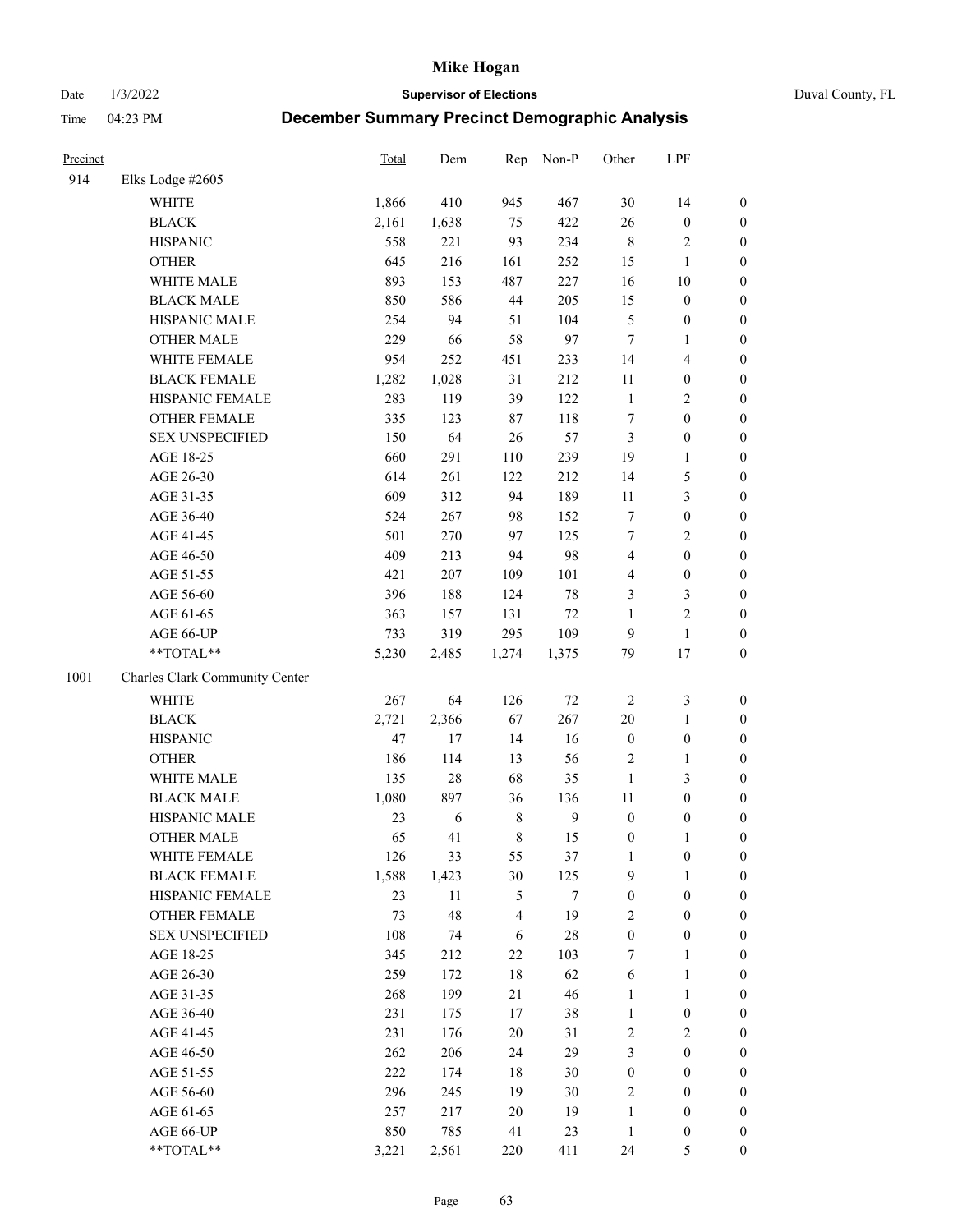Date 1/3/2022 **Supervisor of Elections** Duval County, FL

| Precinct |                                     | <b>Total</b> | Dem            | Rep                     | Non-P          | Other            | LPF              |                  |
|----------|-------------------------------------|--------------|----------------|-------------------------|----------------|------------------|------------------|------------------|
| 1002     | Woodlawn Presbyterian Church        |              |                |                         |                |                  |                  |                  |
|          | <b>WHITE</b>                        | 88           | 37             | 30                      | 15             | $\overline{4}$   | $\sqrt{2}$       | 0                |
|          | <b>BLACK</b>                        | 3,015        | 2,621          | 72                      | 307            | 14               | $\mathbf{1}$     | 0                |
|          | <b>HISPANIC</b>                     | 23           | 9              | $\mathbf{1}$            | 13             | $\boldsymbol{0}$ | $\boldsymbol{0}$ | 0                |
|          | <b>OTHER</b>                        | 187          | 95             | 6                       | 84             | 2                | $\boldsymbol{0}$ | $\boldsymbol{0}$ |
|          | WHITE MALE                          | 37           | 12             | 13                      | 9              | 2                | 1                | $\boldsymbol{0}$ |
|          | <b>BLACK MALE</b>                   | 1,184        | 995            | 32                      | 148            | 8                | $\mathbf{1}$     | $\boldsymbol{0}$ |
|          | HISPANIC MALE                       | 9            | $\overline{4}$ | $\mathbf{1}$            | $\overline{4}$ | 0                | $\boldsymbol{0}$ | $\boldsymbol{0}$ |
|          | <b>OTHER MALE</b>                   | 60           | 31             | $\mathfrak{2}$          | 26             | 1                | $\boldsymbol{0}$ | $\boldsymbol{0}$ |
|          | WHITE FEMALE                        | 47           | 24             | 14                      | 6              | 2                | 1                | $\boldsymbol{0}$ |
|          | <b>BLACK FEMALE</b>                 | 1,782        | 1,589          | 38                      | 150            | 5                | $\boldsymbol{0}$ | 0                |
|          | HISPANIC FEMALE                     | 14           | 5              | $\boldsymbol{0}$        | 9              | $\boldsymbol{0}$ | $\boldsymbol{0}$ | 0                |
|          | OTHER FEMALE                        | 68           | 38             | $\mathbf{1}$            | 28             | $\mathbf{1}$     | $\boldsymbol{0}$ | $\boldsymbol{0}$ |
|          | <b>SEX UNSPECIFIED</b>              | 112          | 64             | 8                       | 39             | $\mathbf{1}$     | $\boldsymbol{0}$ | $\boldsymbol{0}$ |
|          | AGE 18-25                           | 365          | 247            | 9                       | 107            | 2                | $\boldsymbol{0}$ | $\boldsymbol{0}$ |
|          | AGE 26-30                           | 265          | 183            | 12                      | 68             | $\boldsymbol{0}$ | $\sqrt{2}$       | $\boldsymbol{0}$ |
|          | AGE 31-35                           | 275          | 216            | 3                       | 52             | 3                | $\mathbf{1}$     | $\boldsymbol{0}$ |
|          | AGE 36-40                           | 240          | 187            | 8                       | 41             | 4                | $\boldsymbol{0}$ | $\boldsymbol{0}$ |
|          | AGE 41-45                           | 245          | 197            | 13                      | 34             | 1                | $\boldsymbol{0}$ | $\boldsymbol{0}$ |
|          | AGE 46-50                           | 241          | 203            | $\mathbf{9}$            | 28             | 1                | $\boldsymbol{0}$ | $\boldsymbol{0}$ |
|          | AGE 51-55                           | 234          | 201            | 9                       | 21             | 3                | $\boldsymbol{0}$ | $\boldsymbol{0}$ |
|          | AGE 56-60                           | 281          | 245            | 10                      | 23             | 3                | $\boldsymbol{0}$ | 0                |
|          | AGE 61-65                           | 328          | 287            | 19                      | 21             | $\mathbf{1}$     | $\boldsymbol{0}$ | 0                |
|          | AGE 66-UP                           | 839          | 796            | 17                      | 24             | 2                | $\boldsymbol{0}$ | $\boldsymbol{0}$ |
|          | $**TOTAL**$                         | 3,313        | 2,762          | 109                     | 419            | 20               | $\mathfrak{Z}$   | $\boldsymbol{0}$ |
| 1003     | Zion Hope Missionary Baptist Church |              |                |                         |                |                  |                  |                  |
|          | WHITE                               | 35           | 14             | 12                      | $\,$ 8 $\,$    | 1                | $\boldsymbol{0}$ | $\boldsymbol{0}$ |
|          | <b>BLACK</b>                        | 1,834        | 1,611          | 50                      | 164            | 9                | $\boldsymbol{0}$ | $\boldsymbol{0}$ |
|          | <b>HISPANIC</b>                     | 18           | 9              | $\boldsymbol{0}$        | 9              | $\boldsymbol{0}$ | $\boldsymbol{0}$ | $\boldsymbol{0}$ |
|          | <b>OTHER</b>                        | 107          | 53             | 5                       | 49             | 0                | $\boldsymbol{0}$ | $\boldsymbol{0}$ |
|          | WHITE MALE                          | 13           | $\overline{2}$ | $\overline{4}$          | 7              | $\boldsymbol{0}$ | $\boldsymbol{0}$ | $\boldsymbol{0}$ |
|          | <b>BLACK MALE</b>                   | 671          | 566            | 21                      | 79             | 5                | $\boldsymbol{0}$ | $\boldsymbol{0}$ |
|          | HISPANIC MALE                       | 6            | $\mathfrak{Z}$ | $\boldsymbol{0}$        | $\mathfrak{Z}$ | $\boldsymbol{0}$ | $\boldsymbol{0}$ | 0                |
|          | <b>OTHER MALE</b>                   | 39           | 22             | $\mathbf{1}$            | 16             | $\boldsymbol{0}$ | $\boldsymbol{0}$ | $\boldsymbol{0}$ |
|          | WHITE FEMALE                        | 22           | 12             | 8                       | 1              | 1                | 0                | 0                |
|          | <b>BLACK FEMALE</b>                 | 1,119        | 1,010          | 27                      | $78\,$         | 4                | $\boldsymbol{0}$ | $\boldsymbol{0}$ |
|          | HISPANIC FEMALE                     | 9            | 6              | $\boldsymbol{0}$        | 3              | $\boldsymbol{0}$ | $\boldsymbol{0}$ | $\overline{0}$   |
|          | OTHER FEMALE                        | 38           | 17             | 3                       | 18             | 0                | $\boldsymbol{0}$ | $\overline{0}$   |
|          | <b>SEX UNSPECIFIED</b>              | 77           | 49             | 3                       | 25             | $\boldsymbol{0}$ | $\boldsymbol{0}$ | $\overline{0}$   |
|          | AGE 18-25                           | 224          | 149            | 9                       | 63             | 3                | $\boldsymbol{0}$ | $\overline{0}$   |
|          | AGE 26-30                           | 203          | 162            | 6                       | 33             | 2                | $\boldsymbol{0}$ | $\overline{0}$   |
|          | AGE 31-35                           | 190          | 156            | $\overline{\mathbf{4}}$ | 30             | $\boldsymbol{0}$ | $\boldsymbol{0}$ | 0                |
|          | AGE 36-40                           | 174          | 139            | $\,$ 8 $\,$             | 26             | 1                | $\boldsymbol{0}$ | 0                |
|          | AGE 41-45                           | 147          | 116            | 5                       | 26             | $\boldsymbol{0}$ | $\boldsymbol{0}$ | 0                |
|          | AGE 46-50                           | 124          | 105            | 6                       | 11             | 2                | $\boldsymbol{0}$ | 0                |
|          | AGE 51-55                           | 138          | 119            | 9                       | 9              | $\mathbf{1}$     | $\boldsymbol{0}$ | $\boldsymbol{0}$ |
|          | AGE 56-60                           | 164          | 150            | 5                       | 9              | $\boldsymbol{0}$ | $\boldsymbol{0}$ | $\boldsymbol{0}$ |
|          | AGE 61-65                           | 166          | 148            | 8                       | 9              | 1                | $\boldsymbol{0}$ | $\boldsymbol{0}$ |
|          | AGE 66-UP                           | 464          | 443            | 7                       | 14             | $\boldsymbol{0}$ | $\boldsymbol{0}$ | $\boldsymbol{0}$ |
|          | **TOTAL**                           | 1,994        | 1,687          | 67                      | 230            | $10\,$           | $\boldsymbol{0}$ | $\boldsymbol{0}$ |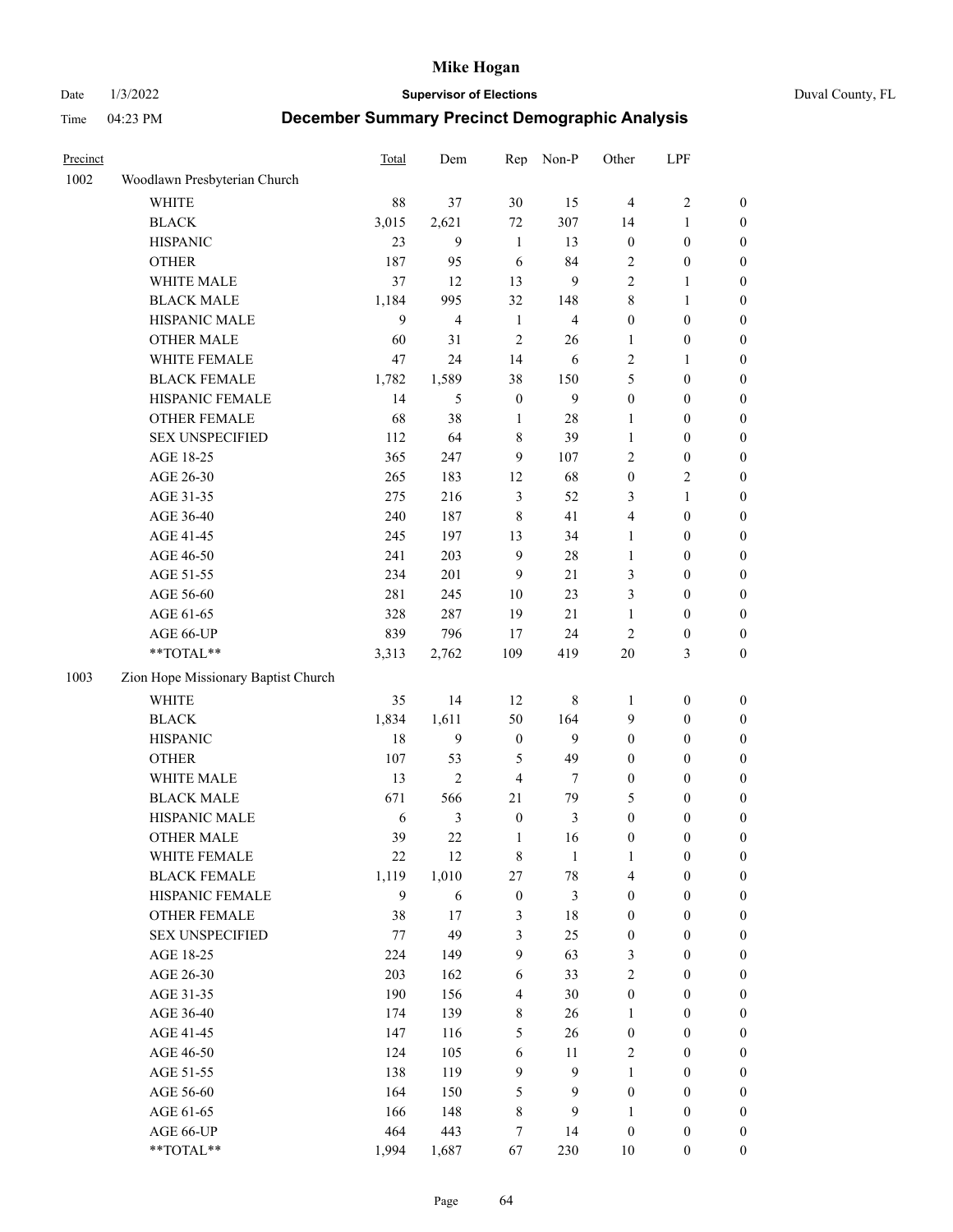Date 1/3/2022 **Supervisor of Elections** Duval County, FL

| Precinct |                          | Total       | Dem            | Rep            | Non-P          | Other                            | LPF                                  |                  |
|----------|--------------------------|-------------|----------------|----------------|----------------|----------------------------------|--------------------------------------|------------------|
| 1004     | St Paul AME Church       |             |                |                |                |                                  |                                      |                  |
|          | <b>WHITE</b>             | 36          | 18             | 10             | $\,8\,$        | $\boldsymbol{0}$                 | $\boldsymbol{0}$                     | $\boldsymbol{0}$ |
|          | <b>BLACK</b>             | 2,328       | 2,072          | 40             | 207            | 9                                | $\boldsymbol{0}$                     | $\boldsymbol{0}$ |
|          | <b>HISPANIC</b>          | 14          | $\tau$         | $\overline{2}$ | 5              | $\boldsymbol{0}$                 | $\boldsymbol{0}$                     | $\boldsymbol{0}$ |
|          | <b>OTHER</b>             | 116         | 75             | 9              | 32             | $\boldsymbol{0}$                 | $\boldsymbol{0}$                     | $\boldsymbol{0}$ |
|          | WHITE MALE               | 13          | $\overline{4}$ | 5              | $\overline{4}$ | $\boldsymbol{0}$                 | $\boldsymbol{0}$                     | $\boldsymbol{0}$ |
|          | <b>BLACK MALE</b>        | 925         | 775            | 24             | 122            | 4                                | $\boldsymbol{0}$                     | $\boldsymbol{0}$ |
|          | HISPANIC MALE            | 6           | 3              | $\mathbf{1}$   | $\overline{c}$ | $\boldsymbol{0}$                 | $\boldsymbol{0}$                     | $\boldsymbol{0}$ |
|          | <b>OTHER MALE</b>        | 29          | 19             | 3              | 7              | $\boldsymbol{0}$                 | $\boldsymbol{0}$                     | $\boldsymbol{0}$ |
|          | WHITE FEMALE             | 21          | 14             | $\overline{4}$ | 3              | $\boldsymbol{0}$                 | $\boldsymbol{0}$                     | $\boldsymbol{0}$ |
|          | <b>BLACK FEMALE</b>      | 1,373       | 1,271          | 16             | $8\sqrt{1}$    | 5                                | $\boldsymbol{0}$                     | $\boldsymbol{0}$ |
|          | HISPANIC FEMALE          | $\,8\,$     | $\overline{4}$ | $\mathbf{1}$   | $\mathfrak{Z}$ | $\boldsymbol{0}$                 | $\boldsymbol{0}$                     | 0                |
|          | <b>OTHER FEMALE</b>      | 50          | 43             | $\overline{4}$ | 3              | $\boldsymbol{0}$                 | $\boldsymbol{0}$                     | $\boldsymbol{0}$ |
|          | <b>SEX UNSPECIFIED</b>   | 69          | 39             | 3              | 27             | $\boldsymbol{0}$                 | $\boldsymbol{0}$                     | $\boldsymbol{0}$ |
|          | AGE 18-25                | 245         | 165            | $11\,$         | 66             | 3                                | $\boldsymbol{0}$                     | $\boldsymbol{0}$ |
|          | AGE 26-30                | 178         | 142            | 6              | 29             | $\mathbf{1}$                     | $\boldsymbol{0}$                     | $\boldsymbol{0}$ |
|          | AGE 31-35                | 223         | 166            | 11             | 44             | $\overline{c}$                   | $\boldsymbol{0}$                     | $\boldsymbol{0}$ |
|          | AGE 36-40                | 156         | 130            | 7              | 19             | $\boldsymbol{0}$                 | $\boldsymbol{0}$                     | $\boldsymbol{0}$ |
|          | AGE 41-45                | 135         | 111            | $\mathfrak{S}$ | 17             | 2                                | $\boldsymbol{0}$                     | $\boldsymbol{0}$ |
|          | AGE 46-50                | 153         | 137            | $\sqrt{2}$     | 13             | $\mathbf{1}$                     | $\boldsymbol{0}$                     | $\boldsymbol{0}$ |
|          | AGE 51-55                | 188         | 170            | 5              | 13             | $\boldsymbol{0}$                 | $\boldsymbol{0}$                     | $\boldsymbol{0}$ |
|          | AGE 56-60                | 216         | 194            | 5              | 17             | $\boldsymbol{0}$                 | $\boldsymbol{0}$                     | 0                |
|          | AGE 61-65                | 208         | 191            | $\overline{4}$ | 13             | $\boldsymbol{0}$                 | $\boldsymbol{0}$                     | $\boldsymbol{0}$ |
|          | AGE 66-UP                | 792         | 766            | 5              | 21             | $\boldsymbol{0}$                 | $\boldsymbol{0}$                     | $\boldsymbol{0}$ |
|          | **TOTAL**                | 2,494       | 2,172          | 61             | 252            | 9                                | $\boldsymbol{0}$                     | $\boldsymbol{0}$ |
| 1005     | Legends Community Center |             |                |                |                |                                  |                                      |                  |
|          | <b>WHITE</b>             | 126         | 36             | 50             | $30\,$         | 9                                | $\mathbf{1}$                         | $\boldsymbol{0}$ |
|          | <b>BLACK</b>             | 3,429       | 3,045          | 67             | 303            | 13                               | $\mathbf{1}$                         | $\boldsymbol{0}$ |
|          | <b>HISPANIC</b>          | 31          | 18             | $\mathfrak{S}$ | $\,$ 8 $\,$    | $\boldsymbol{0}$                 | $\boldsymbol{0}$                     | $\boldsymbol{0}$ |
|          | <b>OTHER</b>             | 166         | 97             | $\,$ 8 $\,$    | 60             | $\mathbf{1}$                     | $\boldsymbol{0}$                     | $\boldsymbol{0}$ |
|          | WHITE MALE               | 58          | 17             | 23             | 15             | 3                                | $\boldsymbol{0}$                     | $\boldsymbol{0}$ |
|          | <b>BLACK MALE</b>        | 1,338       | 1,139          | 34             | 159            | 5                                | 1                                    | $\boldsymbol{0}$ |
|          | HISPANIC MALE            | 13          | $\overline{4}$ | $\overline{4}$ | $\mathfrak{S}$ | $\boldsymbol{0}$                 | $\boldsymbol{0}$                     | $\boldsymbol{0}$ |
|          | <b>OTHER MALE</b>        | 54          | 28             | 3              | 23             | $\boldsymbol{0}$                 | $\boldsymbol{0}$                     | $\boldsymbol{0}$ |
|          | WHITE FEMALE             |             |                |                |                |                                  | 1                                    | 0                |
|          | <b>BLACK FEMALE</b>      | 64<br>2,038 | 16<br>1,861    | 26<br>33       | 15<br>136      | 6<br>8                           | $\boldsymbol{0}$                     | $\boldsymbol{0}$ |
|          | HISPANIC FEMALE          | 16          | 13             | $\mathbf{1}$   | $\sqrt{2}$     | $\boldsymbol{0}$                 | $\boldsymbol{0}$                     | $\overline{0}$   |
|          | OTHER FEMALE             | 60          | 45             |                | 12             |                                  | $\boldsymbol{0}$                     | $\overline{0}$   |
|          | <b>SEX UNSPECIFIED</b>   | 111         | 73             | 3<br>3         | 34             | $\boldsymbol{0}$<br>$\mathbf{1}$ | $\boldsymbol{0}$                     | 0                |
|          |                          | 383         |                | 12             |                |                                  | $\mathbf{1}$                         | $\overline{0}$   |
|          | AGE 18-25<br>AGE 26-30   | 278         | 273<br>210     | 12             | 95<br>53       | 2<br>3                           |                                      |                  |
|          |                          | 298         |                | 12             | 48             |                                  | $\boldsymbol{0}$                     | 0                |
|          | AGE 31-35                |             | 237            |                |                | $\mathbf{1}$                     | $\boldsymbol{0}$                     | 0                |
|          | AGE 36-40<br>AGE 41-45   | 281<br>249  | 223<br>209     | 14<br>10       | 42<br>$28\,$   | 2<br>$\overline{c}$              | $\boldsymbol{0}$<br>$\boldsymbol{0}$ | 0                |
|          |                          |             |                |                |                |                                  |                                      | 0                |
|          | AGE 46-50                | 270         | 222            | 13             | 32             | 3                                | $\boldsymbol{0}$                     | 0                |
|          | AGE 51-55                | 267         | 223            | $\tau$         | 35             | 2                                | $\boldsymbol{0}$                     | $\boldsymbol{0}$ |
|          | AGE 56-60                | 332         | 288            | 16             | 24             | 4                                | $\boldsymbol{0}$                     | $\boldsymbol{0}$ |
|          | AGE 61-65                | 327         | 295            | 12             | $20\,$         | $\boldsymbol{0}$                 | $\boldsymbol{0}$                     | $\overline{0}$   |
|          | AGE 66-UP                | 1,067       | 1,016          | $22\,$         | 24             | 4                                | $\mathbf{1}$                         | 0                |
|          | **TOTAL**                | 3,752       | 3,196          | 130            | 401            | 23                               | $\mathfrak{2}$                       | $\boldsymbol{0}$ |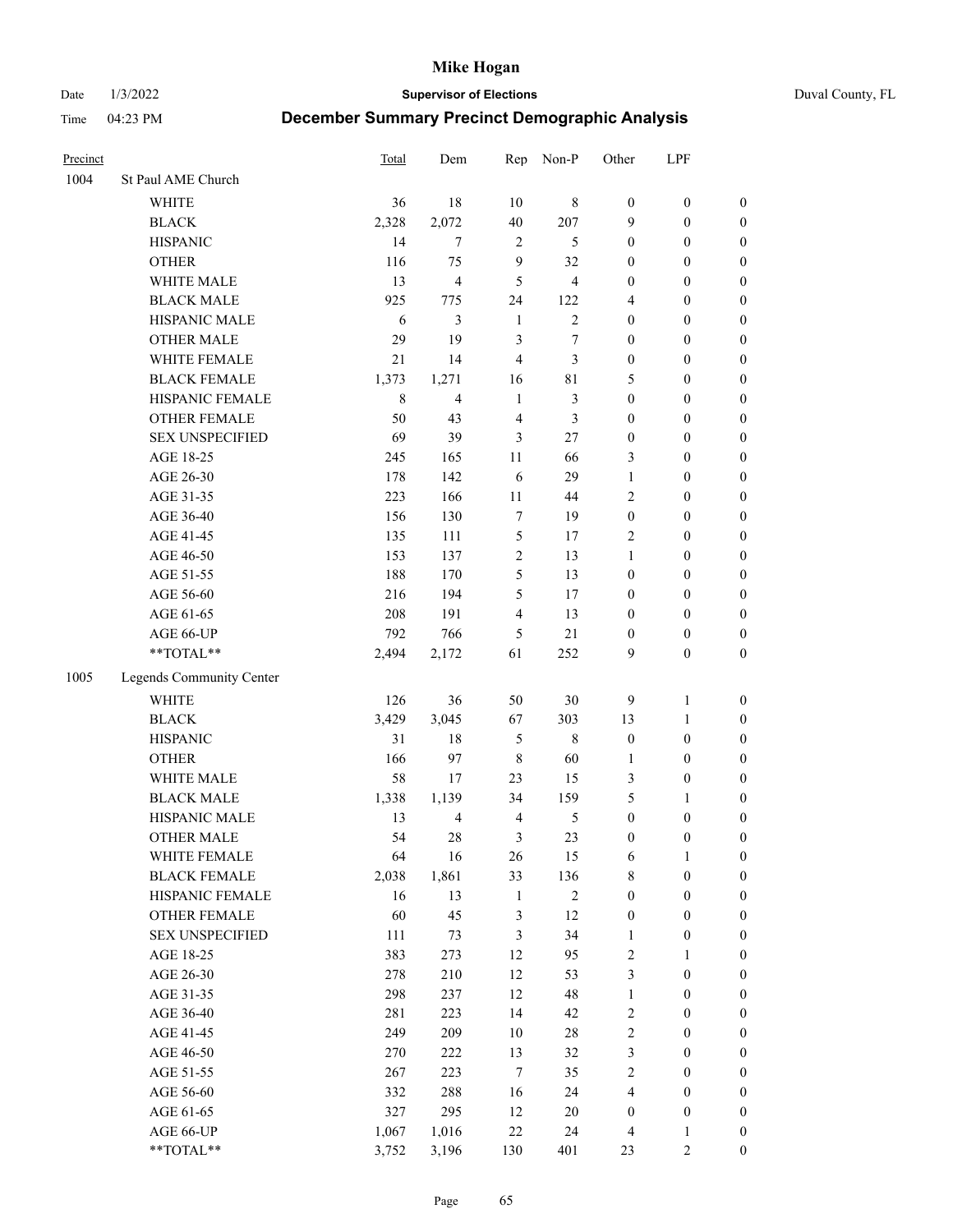Date 1/3/2022 **Supervisor of Elections** Duval County, FL

| Precinct |                                | Total | Dem        | Rep         | Non-P  | Other            | LPF                   |                       |
|----------|--------------------------------|-------|------------|-------------|--------|------------------|-----------------------|-----------------------|
| 1006     | Church of God - N Lane Ave     |       |            |             |        |                  |                       |                       |
|          | <b>WHITE</b>                   | 1,067 | 222        | 590         | 226    | 22               | $\boldsymbol{7}$      | 0                     |
|          | <b>BLACK</b>                   | 822   | 664        | 31          | 123    | 3                | $\mathbf{1}$          | $\boldsymbol{0}$      |
|          | <b>HISPANIC</b>                | 71    | 27         | 22          | 22     | $\boldsymbol{0}$ | $\boldsymbol{0}$      | $\boldsymbol{0}$      |
|          | <b>OTHER</b>                   | 141   | 50         | 29          | 60     | $\mathfrak{2}$   | $\boldsymbol{0}$      | $\boldsymbol{0}$      |
|          | WHITE MALE                     | 485   | 90         | 272         | 108    | 11               | $\overline{4}$        | $\boldsymbol{0}$      |
|          | <b>BLACK MALE</b>              | 358   | 276        | 19          | 61     | $\mathbf{1}$     | 1                     | $\boldsymbol{0}$      |
|          | HISPANIC MALE                  | 34    | 11         | 13          | 10     | $\boldsymbol{0}$ | $\boldsymbol{0}$      | $\boldsymbol{0}$      |
|          | <b>OTHER MALE</b>              | 56    | 18         | 16          | $22\,$ | $\boldsymbol{0}$ | $\boldsymbol{0}$      | $\boldsymbol{0}$      |
|          | WHITE FEMALE                   | 563   | 129        | 308         | 112    | 11               | $\mathfrak{Z}$        | $\boldsymbol{0}$      |
|          | <b>BLACK FEMALE</b>            | 445   | 372        | 12          | 59     | 2                | $\boldsymbol{0}$      | 0                     |
|          | HISPANIC FEMALE                | 36    | 16         | $\,$ 8 $\,$ | 12     | $\boldsymbol{0}$ | $\boldsymbol{0}$      | 0                     |
|          | OTHER FEMALE                   | 50    | 17         | $10\,$      | 22     | $\mathbf{1}$     | $\boldsymbol{0}$      | $\boldsymbol{0}$      |
|          | <b>SEX UNSPECIFIED</b>         | 74    | 34         | 14          | 25     | $\mathbf{1}$     | $\boldsymbol{0}$      | $\boldsymbol{0}$      |
|          | AGE 18-25                      | 231   | 97         | 46          | 82     | 6                | $\boldsymbol{0}$      | $\boldsymbol{0}$      |
|          | AGE 26-30                      | 192   | 98         | 36          | 55     | 2                | $\mathbf{1}$          | $\boldsymbol{0}$      |
|          | AGE 31-35                      | 195   | 88         | 51          | 52     | $\overline{c}$   | $\sqrt{2}$            | $\boldsymbol{0}$      |
|          | AGE 36-40                      | 190   | 96         | 43          | 45     | 4                | $\sqrt{2}$            | $\boldsymbol{0}$      |
|          | AGE 41-45                      | 150   | 64         | 50          | 34     | 2                | $\boldsymbol{0}$      | $\boldsymbol{0}$      |
|          | AGE 46-50                      | 195   | 97         | 64          | 29     | 3                | $\mathbf{2}$          | $\boldsymbol{0}$      |
|          | AGE 51-55                      | 177   | 78         | 67          | 30     | $\overline{c}$   | $\boldsymbol{0}$      | 0                     |
|          | AGE 56-60                      | 210   | 90         | 78          | 40     | $\mathbf{1}$     |                       |                       |
|          | AGE 61-65                      | 186   | 87         | 69          | $27\,$ | 3                | 1<br>$\boldsymbol{0}$ | 0<br>0                |
|          |                                | 375   |            |             | 37     | 2                | $\boldsymbol{0}$      |                       |
|          | AGE 66-UP<br>$**TOTAL**$       | 2,101 | 168<br>963 | 168<br>672  | 431    | $27\,$           | $\,$ 8 $\,$           | 0<br>$\boldsymbol{0}$ |
|          |                                |       |            |             |        |                  |                       |                       |
| 1007     | Evangel Temple Assembly of God |       |            |             |        |                  |                       |                       |
|          | <b>WHITE</b>                   | 923   | 240        | 462         | 202    | 16               | $\mathfrak z$         | $\boldsymbol{0}$      |
|          | <b>BLACK</b>                   | 590   | 473        | 21          | 94     | $\mathbf{1}$     | $\mathbf{1}$          | $\boldsymbol{0}$      |
|          | <b>HISPANIC</b>                | 102   | 47         | 15          | 39     | $\mathbf{1}$     | $\boldsymbol{0}$      | $\boldsymbol{0}$      |
|          | <b>OTHER</b>                   | 148   | 62         | 41          | 43     | $\mathbf{1}$     | $\mathbf{1}$          | $\boldsymbol{0}$      |
|          | WHITE MALE                     | 420   | 103        | 225         | 82     | 9                | $\mathbf{1}$          | $\boldsymbol{0}$      |
|          | <b>BLACK MALE</b>              | 221   | 158        | 14          | 47     | $\mathbf{1}$     | $\mathbf{1}$          | 0                     |
|          | HISPANIC MALE                  | 37    | 14         | 7           | 15     | 1                | $\boldsymbol{0}$      | 0                     |
|          | <b>OTHER MALE</b>              | 46    | 14         | 17          | 14     | $\boldsymbol{0}$ | $\mathbf{1}$          | 0                     |
|          | WHITE FEMALE                   | 496   | 135        | 233         | 119    | 7                | $\overline{c}$        | 0                     |
|          | <b>BLACK FEMALE</b>            | 361   | 308        | 7           | 46     | $\boldsymbol{0}$ | $\boldsymbol{0}$      | $\overline{0}$        |
|          | HISPANIC FEMALE                | 65    | 33         | 8           | 24     | $\boldsymbol{0}$ | $\boldsymbol{0}$      | $\overline{0}$        |
|          | OTHER FEMALE                   | 66    | 30         | 19          | 17     | $\boldsymbol{0}$ | $\boldsymbol{0}$      | $\overline{0}$        |
|          | <b>SEX UNSPECIFIED</b>         | 51    | 27         | 9           | 14     | 1                | $\boldsymbol{0}$      | 0                     |
|          | AGE 18-25                      | 193   | 90         | 40          | 59     | 2                | $\sqrt{2}$            | 0                     |
|          | AGE 26-30                      | 168   | 85         | 24          | 55     | 3                | $\mathbf{1}$          | 0                     |
|          | AGE 31-35                      | 173   | 80         | 42          | 48     | $\overline{c}$   | $\mathbf{1}$          | 0                     |
|          | AGE 36-40                      | 162   | 84         | 37          | 38     | 2                | $\mathbf{1}$          | 0                     |
|          | AGE 41-45                      | 136   | 64         | 31          | 39     | $\overline{c}$   | $\boldsymbol{0}$      | 0                     |
|          | AGE 46-50                      | 140   | 60         | 39          | 41     | $\boldsymbol{0}$ | $\boldsymbol{0}$      | 0                     |
|          | AGE 51-55                      | 133   | 53         | 50          | 26     | 4                | $\boldsymbol{0}$      | $\overline{0}$        |
|          | AGE 56-60                      | 151   | 80         | 49          | 22     | 0                | $\boldsymbol{0}$      | $\overline{0}$        |
|          | AGE 61-65                      | 162   | 67         | 69          | 26     | $\boldsymbol{0}$ | $\boldsymbol{0}$      | $\overline{0}$        |
|          | AGE 66-UP                      | 345   | 159        | 158         | 24     | 4                | $\boldsymbol{0}$      | 0                     |
|          | **TOTAL**                      | 1,763 | 822        | 539         | 378    | 19               | 5                     | $\boldsymbol{0}$      |
|          |                                |       |            |             |        |                  |                       |                       |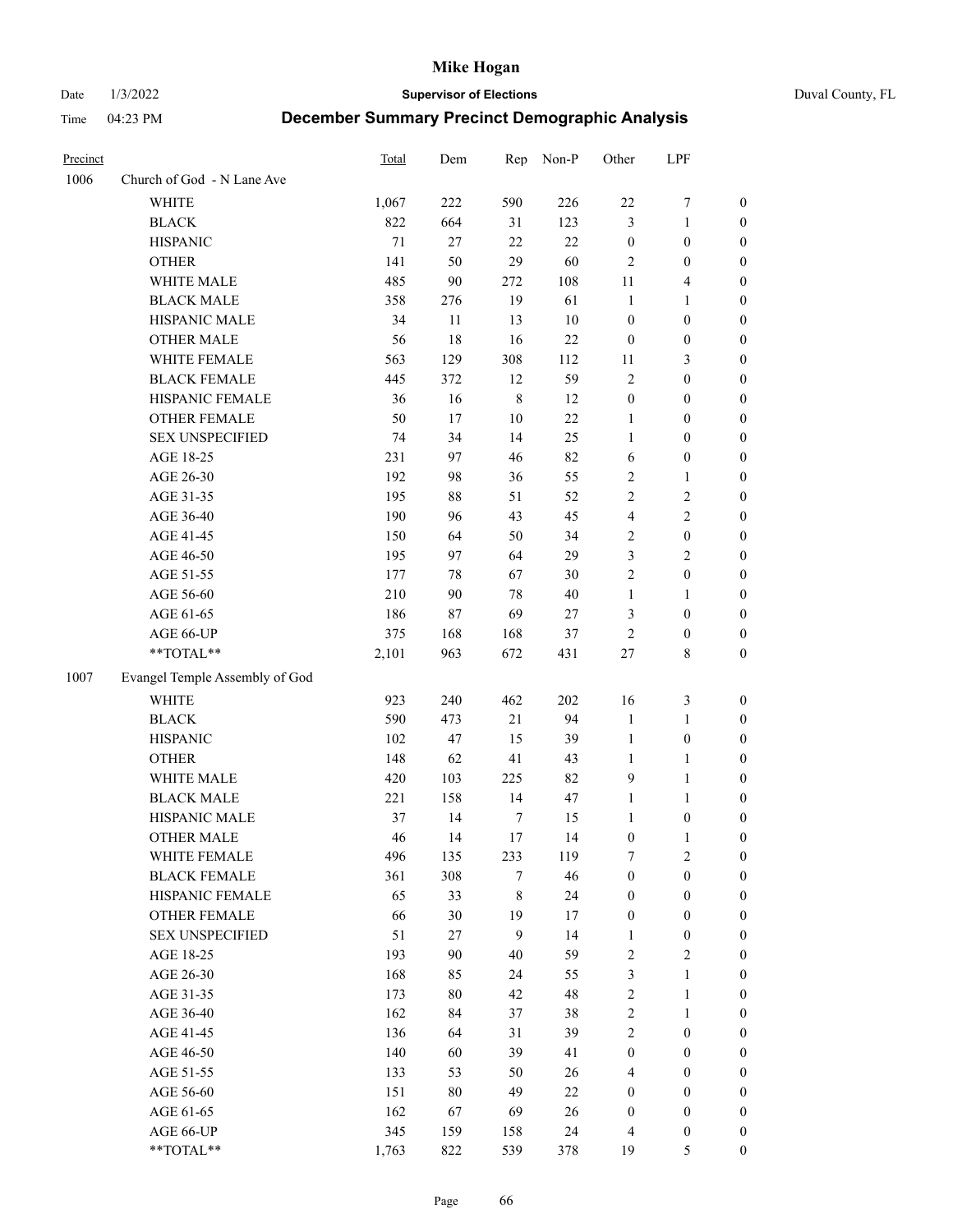Date 1/3/2022 **Supervisor of Elections** Duval County, FL

| Precinct |                                 | Total | Dem   | Rep    | Non-P  | Other            | LPF              |                  |
|----------|---------------------------------|-------|-------|--------|--------|------------------|------------------|------------------|
| 1008     | Mary Lena Gibbs Center          |       |       |        |        |                  |                  |                  |
|          | <b>WHITE</b>                    | 1,217 | 265   | 647    | 273    | $22\,$           | 10               | 0                |
|          | <b>BLACK</b>                    | 2,129 | 1,716 | 85     | 313    | 14               | $\mathbf{1}$     | 0                |
|          | <b>HISPANIC</b>                 | 238   | 96    | 41     | 98     | 3                | $\boldsymbol{0}$ | $\boldsymbol{0}$ |
|          | <b>OTHER</b>                    | 420   | 141   | 114    | 160    | 4                | 1                | $\boldsymbol{0}$ |
|          | WHITE MALE                      | 561   | 104   | 318    | 125    | 9                | 5                | $\boldsymbol{0}$ |
|          | <b>BLACK MALE</b>               | 862   | 661   | 45     | 150    | 6                | $\boldsymbol{0}$ | $\boldsymbol{0}$ |
|          | HISPANIC MALE                   | 106   | 37    | 27     | 41     | $\mathbf{1}$     | $\boldsymbol{0}$ | $\boldsymbol{0}$ |
|          | <b>OTHER MALE</b>               | 168   | 39    | 55     | $72\,$ | 2                | $\boldsymbol{0}$ | $\boldsymbol{0}$ |
|          | WHITE FEMALE                    | 635   | 156   | 321    | 140    | 13               | $\mathfrak s$    | $\boldsymbol{0}$ |
|          | <b>BLACK FEMALE</b>             | 1,229 | 1,028 | 39     | 153    | 8                | $\mathbf{1}$     | 0                |
|          | HISPANIC FEMALE                 | 125   | 57    | 13     | 53     | 2                | $\boldsymbol{0}$ | 0                |
|          | <b>OTHER FEMALE</b>             | 188   | 79    | 51     | 56     | $\mathbf{1}$     | $\mathbf{1}$     | 0                |
|          | <b>SEX UNSPECIFIED</b>          | 130   | 57    | 18     | 54     | $\mathbf{1}$     | $\boldsymbol{0}$ | $\boldsymbol{0}$ |
|          | AGE 18-25                       | 515   | 254   | 67     | 185    | 8                | 1                | $\boldsymbol{0}$ |
|          | AGE 26-30                       | 391   | 205   | 62     | 115    | 6                | $\mathfrak{Z}$   | $\boldsymbol{0}$ |
|          | AGE 31-35                       | 412   | 207   | 77     | 118    | 6                | $\overline{4}$   | $\boldsymbol{0}$ |
|          | AGE 36-40                       | 394   | 229   | 56     | 102    | $\boldsymbol{7}$ | $\boldsymbol{0}$ | $\boldsymbol{0}$ |
|          | AGE 41-45                       | 332   | 191   | 61     | 75     | 5                | $\boldsymbol{0}$ | $\boldsymbol{0}$ |
|          | AGE 46-50                       | 317   | 190   | 63     | 60     | $\overline{c}$   | $\mathbf{2}$     | $\boldsymbol{0}$ |
|          | AGE 51-55                       | 278   | 162   | 67     | 47     | $\overline{c}$   | $\boldsymbol{0}$ | 0                |
|          | AGE 56-60                       | 316   | 183   | 87     | 43     | $\overline{c}$   | 1                | 0                |
|          | AGE 61-65                       | 314   | 173   | 98     | 41     | $\overline{c}$   | $\boldsymbol{0}$ | 0                |
|          | AGE 66-UP                       | 735   | 424   | 249    | 58     | 3                | 1                | $\boldsymbol{0}$ |
|          | **TOTAL**                       | 4,004 | 2,218 | 887    | 844    | 43               | 12               | $\boldsymbol{0}$ |
| 1009     | Oak Hill Church of the Nazarene |       |       |        |        |                  |                  |                  |
|          | <b>WHITE</b>                    | 900   | 196   | 502    | 181    | 15               | 6                | $\boldsymbol{0}$ |
|          | <b>BLACK</b>                    | 1,431 | 1,137 | 47     | 222    | 24               | $\mathbf{1}$     | $\boldsymbol{0}$ |
|          | <b>HISPANIC</b>                 | 212   | 94    | 46     | 69     | $\mathbf{1}$     | $\sqrt{2}$       | $\boldsymbol{0}$ |
|          | <b>OTHER</b>                    | 296   | 103   | 76     | 112    | 3                | $\sqrt{2}$       | $\boldsymbol{0}$ |
|          | WHITE MALE                      | 408   | 78    | 247    | 72     | $\sqrt{6}$       | 5                | $\boldsymbol{0}$ |
|          | <b>BLACK MALE</b>               | 588   | 436   | 25     | 118    | 8                | $\mathbf{1}$     | $\boldsymbol{0}$ |
|          | HISPANIC MALE                   | 105   | 44    | 24     | 34     | $\mathbf{1}$     | $\sqrt{2}$       | 0                |
|          | <b>OTHER MALE</b>               | 118   | 46    | 33     | 36     | $\mathbf{1}$     | $\overline{2}$   | 0                |
|          | WHITE FEMALE                    | 484   | 114   | 253    | 107    | 9                | 1                | 0                |
|          | <b>BLACK FEMALE</b>             | 820   | 682   | $22\,$ | 101    | 15               | $\boldsymbol{0}$ | $\overline{0}$   |
|          | HISPANIC FEMALE                 | 101   | 48    | 21     | 32     | $\boldsymbol{0}$ | $\boldsymbol{0}$ | $\overline{0}$   |
|          | <b>OTHER FEMALE</b>             | 132   | 48    | 38     | 46     | $\boldsymbol{0}$ | $\boldsymbol{0}$ | $\overline{0}$   |
|          | <b>SEX UNSPECIFIED</b>          | 83    | 34    | 8      | 38     | 3                | $\boldsymbol{0}$ | 0                |
|          | AGE 18-25                       | 333   | 172   | 36     | 115    | 8                | $\sqrt{2}$       | 0                |
|          | AGE 26-30                       | 273   | 148   | 39     | $78\,$ | 6                | $\mathfrak{2}$   | 0                |
|          | AGE 31-35                       | 252   | 138   | 45     | 65     | 4                | $\boldsymbol{0}$ | 0                |
|          | AGE 36-40                       | 233   | 133   | 41     | 53     | 5                | 1                | 0                |
|          | AGE 41-45                       | 224   | 137   | 33     | 50     | $\mathfrak{Z}$   | $\mathbf{1}$     | 0                |
|          | AGE 46-50                       | 251   | 141   | 61     | 45     | 3                | $\mathbf{1}$     | 0                |
|          | AGE 51-55                       | 240   | 141   | 55     | $40\,$ | 2                | $\sqrt{2}$       | 0                |
|          | AGE 56-60                       | 256   | 135   | $71\,$ | 47     | 3                | $\boldsymbol{0}$ | $\overline{0}$   |
|          | AGE 61-65                       | 264   | 127   | 100    | 34     | 3                | $\boldsymbol{0}$ | $\overline{0}$   |
|          | AGE 66-UP                       | 513   | 258   | 190    | 57     | 6                | $\sqrt{2}$       | 0                |
|          | **TOTAL**                       | 2,839 | 1,530 | 671    | 584    | 43               | 11               | $\boldsymbol{0}$ |
|          |                                 |       |       |        |        |                  |                  |                  |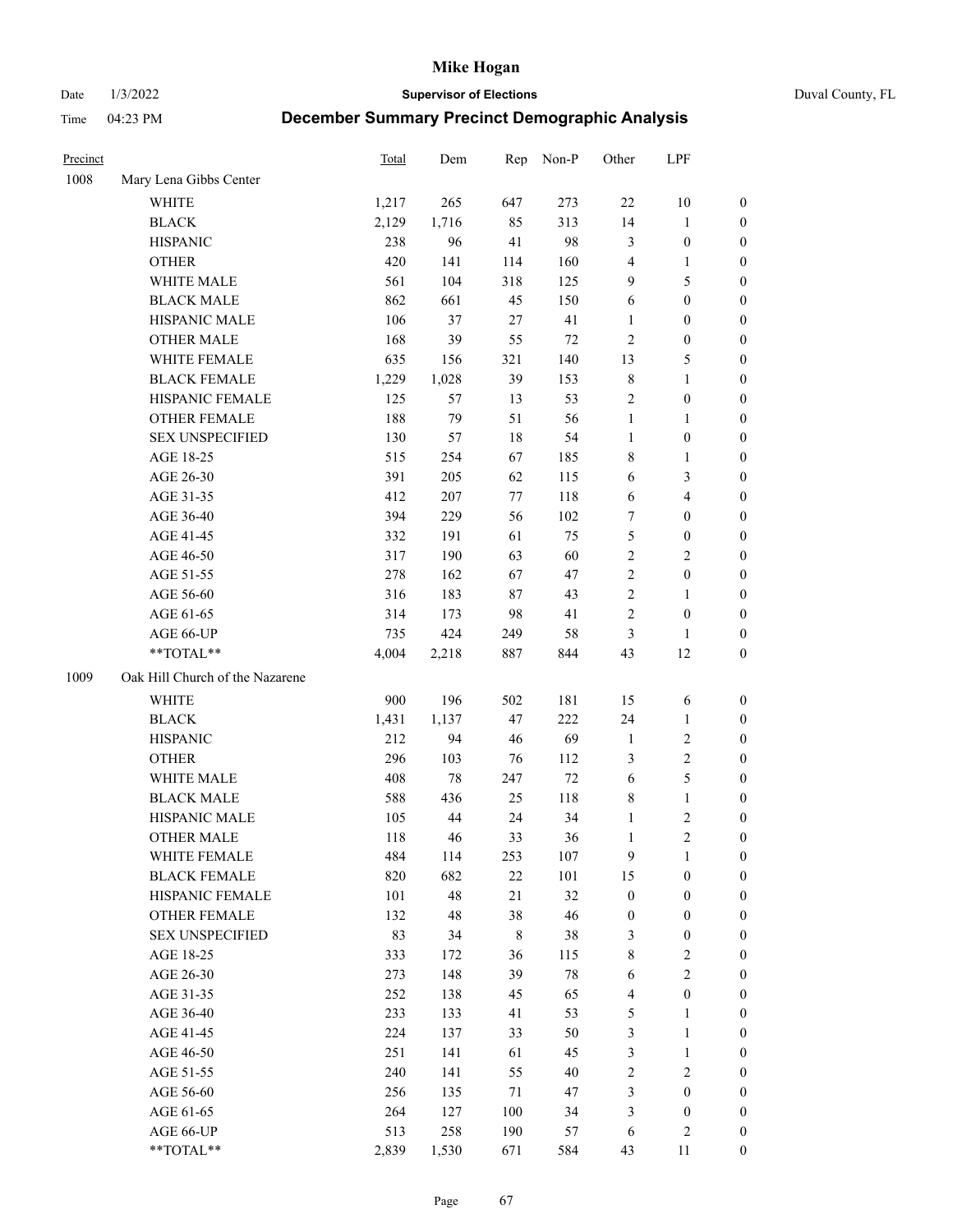Date 1/3/2022 **Supervisor of Elections** Duval County, FL

| Precinct |                             | Total  | Dem              |            | Rep Non-P | Other            | LPF              |                                      |
|----------|-----------------------------|--------|------------------|------------|-----------|------------------|------------------|--------------------------------------|
| 1010     | Sweetwater Church of Christ |        |                  |            |           |                  |                  |                                      |
|          | <b>WHITE</b>                | 1,322  | 284              | 705        | 299       | 31               | $\mathfrak{Z}$   | 0                                    |
|          | <b>BLACK</b>                | 772    | 617              | $28\,$     | 114       | 11               | $\sqrt{2}$       | 0                                    |
|          | <b>HISPANIC</b>             | 161    | 74               | 29         | 54        | 3                | $\mathbf{1}$     | $\boldsymbol{0}$                     |
|          | <b>OTHER</b>                | 201    | 67               | 54         | 76        | $\overline{4}$   | $\boldsymbol{0}$ | $\boldsymbol{0}$                     |
|          | WHITE MALE                  | 596    | 98               | 343        | 141       | 12               | $\sqrt{2}$       | $\boldsymbol{0}$                     |
|          | <b>BLACK MALE</b>           | 302    | 220              | 15         | 57        | 8                | $\sqrt{2}$       | $\boldsymbol{0}$                     |
|          | HISPANIC MALE               | 76     | 28               | 16         | 30        | $\mathbf{1}$     | $\mathbf{1}$     | $\boldsymbol{0}$                     |
|          | <b>OTHER MALE</b>           | 82     | 29               | 19         | 32        | 2                | $\boldsymbol{0}$ | $\boldsymbol{0}$                     |
|          | WHITE FEMALE                | 710    | 182              | 354        | 154       | 19               | 1                | $\boldsymbol{0}$                     |
|          | <b>BLACK FEMALE</b>         | 462    | 390              | 12         | 57        | 3                | $\boldsymbol{0}$ | 0                                    |
|          | HISPANIC FEMALE             | $80\,$ | 42               | 13         | 23        | $\mathbf{2}$     | $\boldsymbol{0}$ | 0                                    |
|          | OTHER FEMALE                | 83     | 28               | 27         | 26        | $\overline{c}$   | $\boldsymbol{0}$ | $\boldsymbol{0}$                     |
|          | <b>SEX UNSPECIFIED</b>      | 65     | 25               | 17         | 23        | $\boldsymbol{0}$ | $\boldsymbol{0}$ | $\boldsymbol{0}$                     |
|          | AGE 18-25                   | 300    | 124              | 54         | 109       | 13               | $\boldsymbol{0}$ | $\boldsymbol{0}$                     |
|          | AGE 26-30                   | 233    | 100              | 55         | 73        | 3                | $\sqrt{2}$       | $\boldsymbol{0}$                     |
|          | AGE 31-35                   | 206    | 88               | 39         | $72\,$    | 5                | $\sqrt{2}$       | $\boldsymbol{0}$                     |
|          | AGE 36-40                   | 216    | 97               | 52         | 64        | $\overline{c}$   | $\mathbf{1}$     | $\boldsymbol{0}$                     |
|          | AGE 41-45                   | 196    | 93               | 53         | 47        | 3                | $\boldsymbol{0}$ | $\boldsymbol{0}$                     |
|          | AGE 46-50                   | 174    | 89               | 46         | 35        | 4                | $\boldsymbol{0}$ | $\boldsymbol{0}$                     |
|          | AGE 51-55                   | 198    | 93               | 73         | 24        | 8                | $\boldsymbol{0}$ | $\boldsymbol{0}$                     |
|          | AGE 56-60                   | 230    | 96               | 91         | 41        |                  | $\boldsymbol{0}$ |                                      |
|          | AGE 61-65                   | 219    | 76               | 111        | 28        | 2<br>4           | $\boldsymbol{0}$ | 0<br>0                               |
|          |                             | 484    |                  | 242        |           |                  |                  |                                      |
|          | AGE 66-UP<br>$**TOTAL**$    |        | 186              | 816        | 50        | 5<br>49          | 1                | $\boldsymbol{0}$<br>$\boldsymbol{0}$ |
|          |                             | 2,456  | 1,042            |            | 543       |                  | 6                |                                      |
| 1011     | Teamsters 512               |        |                  |            |           |                  |                  |                                      |
|          | <b>WHITE</b>                | 1,046  | 191              | 622        | 217       | 8                | $\,$ $\,$        | $\boldsymbol{0}$                     |
|          | <b>BLACK</b>                | 448    | 346              | 15         | 81        | 5                | $\mathbf{1}$     | $\boldsymbol{0}$                     |
|          | <b>HISPANIC</b>             | 78     | 33               | 21         | 23        | $\mathbf{1}$     | $\boldsymbol{0}$ | $\boldsymbol{0}$                     |
|          | <b>OTHER</b>                | 84     | 18               | 36         | 28        | $\mathbf{1}$     | $\mathbf{1}$     | $\boldsymbol{0}$                     |
|          | WHITE MALE                  | 477    | 79               | 286        | 102       | 5                | $\mathfrak s$    | $\boldsymbol{0}$                     |
|          | <b>BLACK MALE</b>           | 175    | 118              | $\sqrt{6}$ | 47        | 3                | $\mathbf{1}$     | $\boldsymbol{0}$                     |
|          | HISPANIC MALE               | 42     | 15               | 13         | 14        | $\boldsymbol{0}$ | $\boldsymbol{0}$ | 0                                    |
|          | <b>OTHER MALE</b>           | 29     | 5                | 13         | 11        | $\boldsymbol{0}$ | $\boldsymbol{0}$ | 0                                    |
|          | WHITE FEMALE                | 553    | 107              | 331        | 109       | 3                | 3                | 0                                    |
|          | <b>BLACK FEMALE</b>         | 265    | 222              | 7          | 34        | $\mathbf{2}$     | $\boldsymbol{0}$ | $\overline{0}$                       |
|          | HISPANIC FEMALE             | 35     | 17               | 8          | 9         | $\mathbf{1}$     | $\boldsymbol{0}$ | $\overline{0}$                       |
|          | OTHER FEMALE                | 38     | $\boldsymbol{9}$ | 18         | 10        | $\mathbf{1}$     | $\boldsymbol{0}$ | 0                                    |
|          | <b>SEX UNSPECIFIED</b>      | 42     | 16               | 12         | 13        | $\boldsymbol{0}$ | $\mathbf{1}$     | 0                                    |
|          | AGE 18-25                   | 162    | 57               | 49         | 52        | 3                | $\mathbf{1}$     | 0                                    |
|          | AGE 26-30                   | 127    | 37               | 36         | 49        | 3                | $\mathfrak{2}$   | 0                                    |
|          | AGE 31-35                   | 160    | 71               | 44         | 43        | $\mathbf{1}$     | $\mathbf{1}$     | 0                                    |
|          | AGE 36-40                   | 162    | 70               | 53         | 35        | 3                | $\mathbf{1}$     | 0                                    |
|          | AGE 41-45                   | 140    | 52               | 62         | 25        | $\boldsymbol{0}$ | $\mathbf{1}$     | 0                                    |
|          | AGE 46-50                   | 155    | 56               | 66         | 30        | $\mathbf{1}$     | $\sqrt{2}$       | 0                                    |
|          | AGE 51-55                   | 127    | 52               | 48         | 24        | $\mathbf{1}$     | $\sqrt{2}$       | 0                                    |
|          | AGE 56-60                   | 155    | 56               | 71         | 28        | $\boldsymbol{0}$ | $\boldsymbol{0}$ | 0                                    |
|          | AGE 61-65                   | 143    | 44               | $72\,$     | 27        | $\boldsymbol{0}$ | $\boldsymbol{0}$ | 0                                    |
|          | AGE 66-UP                   | 325    | 93               | 193        | 36        | 3                | $\boldsymbol{0}$ | 0                                    |
|          | **TOTAL**                   | 1,656  | 588              | 694        | 349       | 15               | 10               | $\boldsymbol{0}$                     |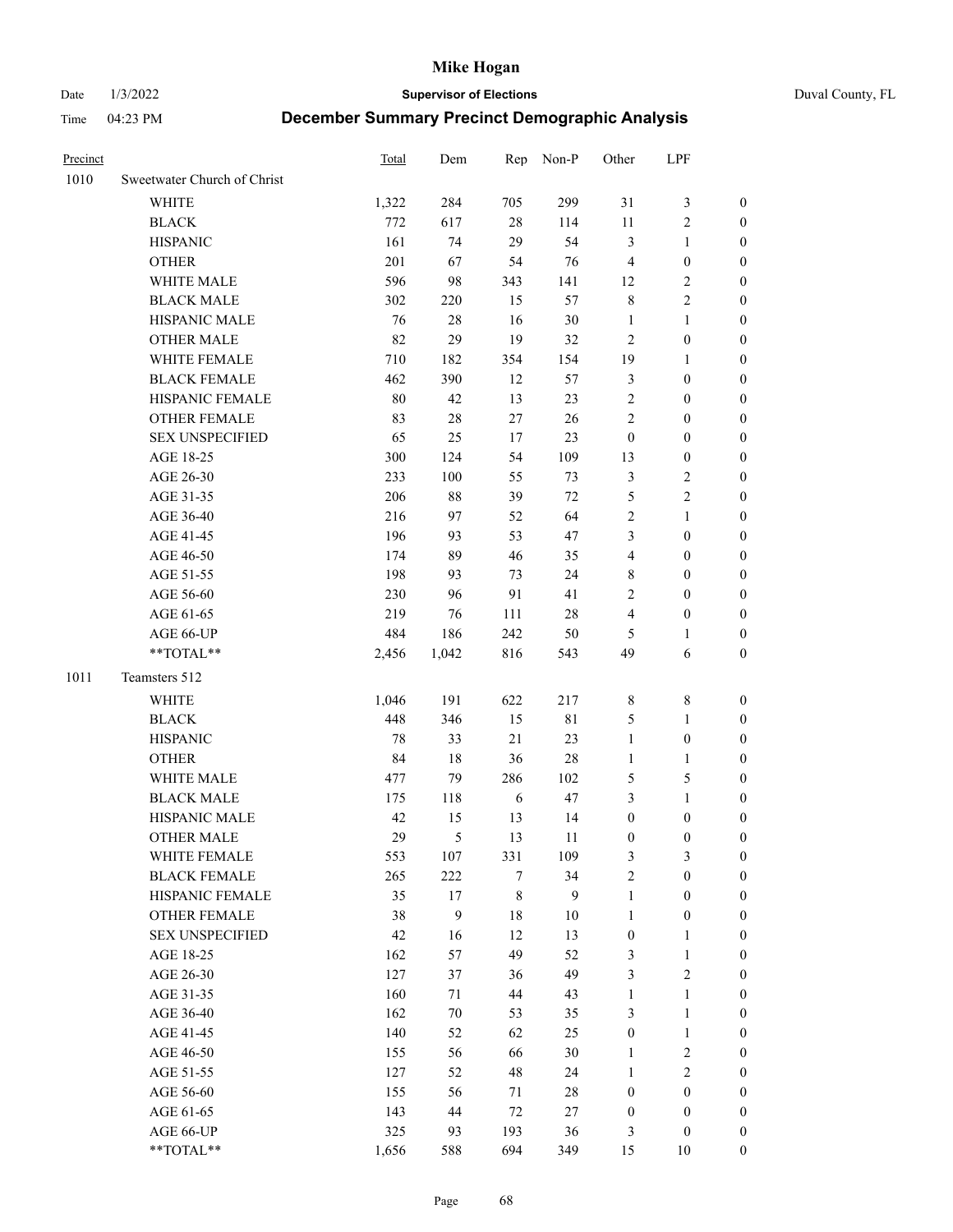Date 1/3/2022 **Supervisor of Elections** Duval County, FL

| Precinct |                                | <b>Total</b> | Dem    | Rep            | Non-P        | Other                   | LPF                     |                  |
|----------|--------------------------------|--------------|--------|----------------|--------------|-------------------------|-------------------------|------------------|
| 1012     | <b>Gregory West Apartments</b> |              |        |                |              |                         |                         |                  |
|          | <b>WHITE</b>                   | 733          | 180    | 339            | 199          | 11                      | $\overline{\mathbf{4}}$ | 0                |
|          | <b>BLACK</b>                   | 1,808        | 1,397  | 65             | 327          | 18                      | 1                       | $\boldsymbol{0}$ |
|          | <b>HISPANIC</b>                | 351          | 167    | 46             | 134          | 4                       | $\boldsymbol{0}$        | $\boldsymbol{0}$ |
|          | <b>OTHER</b>                   | 332          | 123    | 64             | 143          | $\overline{c}$          | $\boldsymbol{0}$        | $\boldsymbol{0}$ |
|          | WHITE MALE                     | 316          | 51     | 170            | 89           | $\mathfrak{2}$          | $\overline{4}$          | $\boldsymbol{0}$ |
|          | <b>BLACK MALE</b>              | 645          | 449    | 38             | 147          | 11                      | $\boldsymbol{0}$        | $\boldsymbol{0}$ |
|          | HISPANIC MALE                  | 159          | 59     | 23             | 76           | $\mathbf{1}$            | $\boldsymbol{0}$        | $\boldsymbol{0}$ |
|          | <b>OTHER MALE</b>              | 121          | $40\,$ | 29             | 50           | 2                       | $\boldsymbol{0}$        | $\boldsymbol{0}$ |
|          | WHITE FEMALE                   | 401          | 124    | 166            | 102          | $\boldsymbol{9}$        | $\boldsymbol{0}$        | $\boldsymbol{0}$ |
|          | <b>BLACK FEMALE</b>            | 1,141        | 935    | 27             | 171          | 7                       | $\mathbf{1}$            | $\boldsymbol{0}$ |
|          | HISPANIC FEMALE                | 187          | 104    | 23             | 57           | 3                       | $\boldsymbol{0}$        | $\boldsymbol{0}$ |
|          | <b>OTHER FEMALE</b>            | 159          | 63     | 32             | 64           | $\boldsymbol{0}$        | $\boldsymbol{0}$        | $\boldsymbol{0}$ |
|          | <b>SEX UNSPECIFIED</b>         | 95           | 42     | 6              | $47\,$       | $\boldsymbol{0}$        | $\boldsymbol{0}$        | $\boldsymbol{0}$ |
|          | AGE 18-25                      | 441          | 236    | 30             | 169          | 6                       | $\boldsymbol{0}$        | $\boldsymbol{0}$ |
|          | AGE 26-30                      | 362          | 195    | 34             | 122          | 10                      | $\mathbf{1}$            | $\boldsymbol{0}$ |
|          | AGE 31-35                      | 375          | 231    | 42             | 96           | 4                       | $\sqrt{2}$              | $\boldsymbol{0}$ |
|          | AGE 36-40                      | 328          | 206    | 31             | $87\,$       | 4                       | $\boldsymbol{0}$        | $\boldsymbol{0}$ |
|          | AGE 41-45                      | 289          | 190    | 38             | 58           | $\overline{c}$          | $\mathbf{1}$            | $\boldsymbol{0}$ |
|          | AGE 46-50                      | 281          | 172    | 45             | 62           | $\overline{c}$          | $\boldsymbol{0}$        | $\boldsymbol{0}$ |
|          | AGE 51-55                      | 268          | 153    | 58             | 56           | $\mathbf{1}$            | $\boldsymbol{0}$        | $\boldsymbol{0}$ |
|          | AGE 56-60                      | 246          | 135    | 58             | 51           | $\overline{c}$          | $\boldsymbol{0}$        | $\boldsymbol{0}$ |
|          | AGE 61-65                      | 224          | 134    | 46             | 42           | 2                       | $\boldsymbol{0}$        | $\boldsymbol{0}$ |
|          | AGE 66-UP                      | 410          | 215    | 132            | 60           | $\sqrt{2}$              | 1                       | $\boldsymbol{0}$ |
|          | **TOTAL**                      | 3,224        | 1,867  | 514            | 803          | 35                      | $\mathfrak{S}$          | $\boldsymbol{0}$ |
| 1013     | Cedar Creek Baptist Church     |              |        |                |              |                         |                         |                  |
|          | <b>WHITE</b>                   | 772          | 177    | 442            | 134          | 13                      | 6                       | $\boldsymbol{0}$ |
|          | <b>BLACK</b>                   | 490          | 373    | 11             | 99           | 7                       | $\boldsymbol{0}$        | $\boldsymbol{0}$ |
|          | <b>HISPANIC</b>                | 78           | 35     | 10             | 31           | 2                       | $\boldsymbol{0}$        | $\boldsymbol{0}$ |
|          | <b>OTHER</b>                   | 85           | $20\,$ | 26             | 38           | $\boldsymbol{0}$        | $\mathbf{1}$            | $\boldsymbol{0}$ |
|          | WHITE MALE                     | 358          | 73     | 203            | 72           | 5                       | $\mathfrak{S}$          | $\boldsymbol{0}$ |
|          | <b>BLACK MALE</b>              | 169          | 114    | $\mathfrak{S}$ | 46           | $\overline{\mathbf{4}}$ | $\boldsymbol{0}$        | $\boldsymbol{0}$ |
|          | HISPANIC MALE                  | 31           | 11     | $\mathfrak{S}$ | 14           | $\mathbf{1}$            | $\boldsymbol{0}$        | $\boldsymbol{0}$ |
|          | OTHER MALE                     | 32           | 5      | 9              | 18           | $\boldsymbol{0}$        | $\boldsymbol{0}$        | $\boldsymbol{0}$ |
|          | WHITE FEMALE                   | 409          | 104    | 235            | 61           | 8                       | 1                       | 0                |
|          | <b>BLACK FEMALE</b>            | 308          | 248    | 6              | 51           | 3                       | $\boldsymbol{0}$        | $\overline{0}$   |
|          | HISPANIC FEMALE                | 45           | 23     | 5              | 16           | $\mathbf{1}$            | $\boldsymbol{0}$        | $\overline{0}$   |
|          | OTHER FEMALE                   | 25           | 6      | 10             | $\mathbf{9}$ | $\boldsymbol{0}$        | $\boldsymbol{0}$        | $\overline{0}$   |
|          | <b>SEX UNSPECIFIED</b>         | 48           | 21     | 11             | 15           | $\boldsymbol{0}$        | 1                       | 0                |
|          | AGE 18-25                      | 159          | 61     | 45             | 47           | 6                       | $\boldsymbol{0}$        | 0                |
|          | AGE 26-30                      | 157          | 77     | $28\,$         | 46           | 5                       | $\mathbf{1}$            | 0                |
|          | AGE 31-35                      | 152          | 67     | 36             | 46           | $\mathbf{1}$            | $\overline{c}$          | 0                |
|          | AGE 36-40                      | 115          | 49     | 34             | 29           | 2                       | $\mathbf{1}$            | 0                |
|          | AGE 41-45                      | 103          | 47     | 32             | 21           | $\overline{c}$          | $\mathbf{1}$            | 0                |
|          | AGE 46-50                      | 98           | 47     | $28\,$         | 21           | 2                       | $\boldsymbol{0}$        | 0                |
|          | AGE 51-55                      | 127          | 58     | 39             | 27           | $\overline{c}$          | $\mathbf{1}$            | 0                |
|          | AGE 56-60                      | 141          | 55     | 56             | 28           | 1                       | 1                       | 0                |
|          | AGE 61-65                      | 101          | 52     | 35             | 14           | $\boldsymbol{0}$        | $\boldsymbol{0}$        | 0                |
|          | AGE 66-UP                      | 272          | 92     | 156            | 23           | $\mathbf{1}$            | $\boldsymbol{0}$        | 0                |
|          | $**TOTAL**$                    | 1,425        | 605    | 489            | 302          | $22\,$                  | 7                       | $\boldsymbol{0}$ |
|          |                                |              |        |                |              |                         |                         |                  |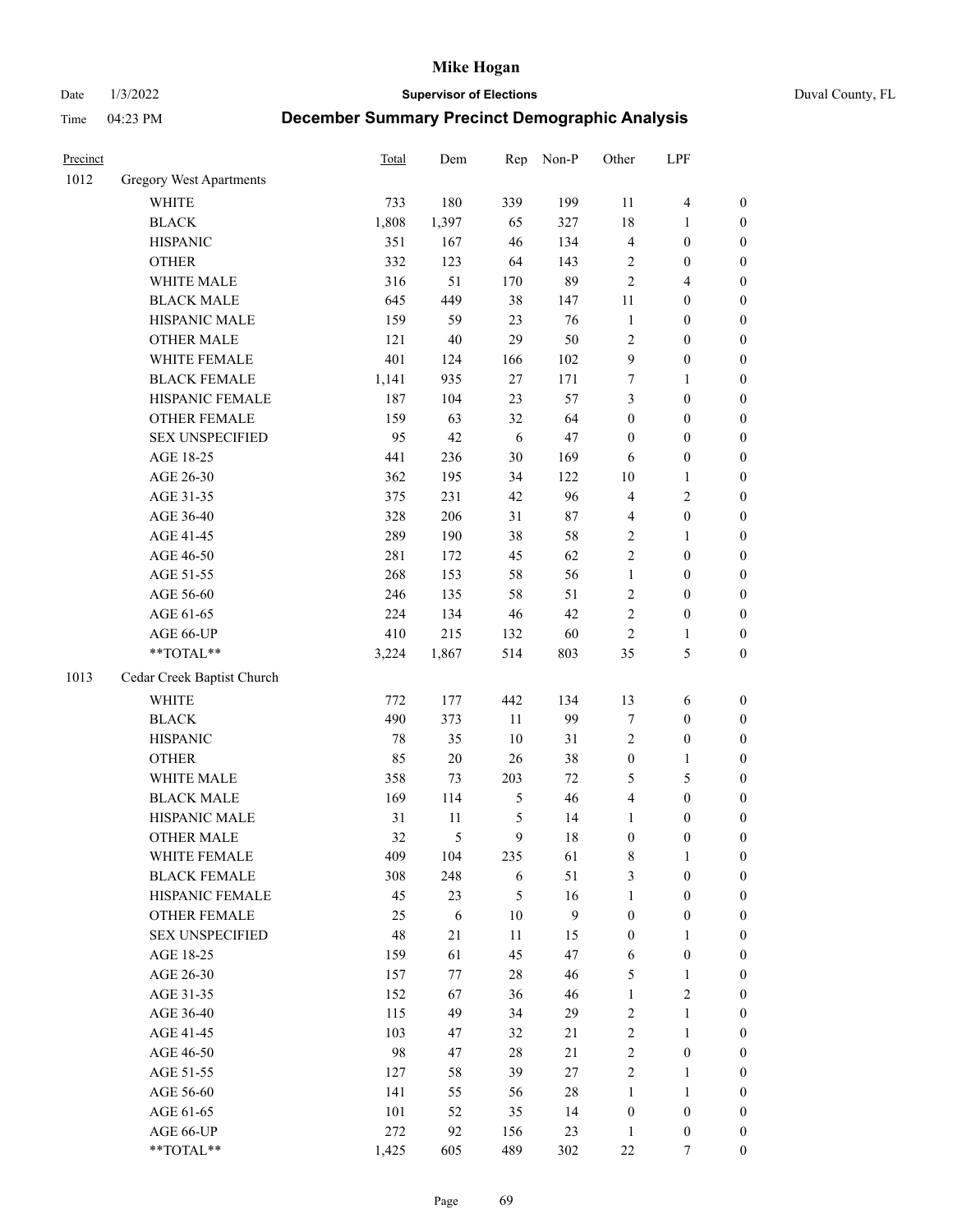Date 1/3/2022 **Supervisor of Elections** Duval County, FL

| Precinct |                             | Total | Dem   | Rep         | Non-P       | Other            | LPF                     |                  |
|----------|-----------------------------|-------|-------|-------------|-------------|------------------|-------------------------|------------------|
| 1014     | McGirts Creek Regional Park |       |       |             |             |                  |                         |                  |
|          | <b>WHITE</b>                | 1,267 | 300   | 638         | 299         | 19               | 11                      | 0                |
|          | <b>BLACK</b>                | 1,784 | 1,434 | 61          | 261         | 28               | $\boldsymbol{0}$        | $\boldsymbol{0}$ |
|          | <b>HISPANIC</b>             | 265   | 105   | 44          | 113         | 3                | $\boldsymbol{0}$        | $\boldsymbol{0}$ |
|          | <b>OTHER</b>                | 357   | 121   | 113         | 118         | 3                | $\mathbf{2}$            | $\boldsymbol{0}$ |
|          | WHITE MALE                  | 622   | 130   | 320         | 152         | 11               | 9                       | $\boldsymbol{0}$ |
|          | <b>BLACK MALE</b>           | 736   | 547   | 33          | 142         | 14               | $\boldsymbol{0}$        | $\boldsymbol{0}$ |
|          | HISPANIC MALE               | 112   | 37    | 24          | 49          | 2                | $\boldsymbol{0}$        | $\boldsymbol{0}$ |
|          | <b>OTHER MALE</b>           | 130   | 38    | 47          | 45          | $\boldsymbol{0}$ | $\boldsymbol{0}$        | $\boldsymbol{0}$ |
|          | WHITE FEMALE                | 632   | 168   | 311         | 143         | $\,8\,$          | $\overline{2}$          | $\boldsymbol{0}$ |
|          | <b>BLACK FEMALE</b>         | 1,015 | 862   | 27          | 113         | 13               | $\boldsymbol{0}$        | $\boldsymbol{0}$ |
|          | HISPANIC FEMALE             | 147   | 65    | 19          | 62          | $\mathbf{1}$     | $\boldsymbol{0}$        | 0                |
|          | OTHER FEMALE                | 170   | 63    | 59          | 43          | 3                | $\sqrt{2}$              | $\boldsymbol{0}$ |
|          | <b>SEX UNSPECIFIED</b>      | 109   | 50    | 16          | $42\,$      | $\mathbf{1}$     | $\boldsymbol{0}$        | $\boldsymbol{0}$ |
|          | AGE 18-25                   | 427   | 223   | 55          | 141         | $\sqrt{6}$       | $\sqrt{2}$              | $\boldsymbol{0}$ |
|          | AGE 26-30                   | 357   | 168   | 65          | 113         | 7                | $\overline{\mathbf{4}}$ | $\boldsymbol{0}$ |
|          | AGE 31-35                   | 363   | 185   | 67          | 104         | $\sqrt{6}$       | $\mathbf{1}$            | $\boldsymbol{0}$ |
|          | AGE 36-40                   | 305   | 168   | 55          | 77          | 5                | $\boldsymbol{0}$        | $\boldsymbol{0}$ |
|          | AGE 41-45                   | 275   | 159   | 37          | 73          | $\sqrt{6}$       | $\boldsymbol{0}$        | $\boldsymbol{0}$ |
|          | AGE 46-50                   | 285   | 163   | 64          | 51          | 7                | $\boldsymbol{0}$        | $\boldsymbol{0}$ |
|          | AGE 51-55                   | 330   | 173   | 88          | 62          | 2                | $\mathfrak{S}$          | $\boldsymbol{0}$ |
|          | AGE 56-60                   | 312   | 181   | 77          | 51          | 3                | $\boldsymbol{0}$        | $\boldsymbol{0}$ |
|          | AGE 61-65                   | 296   | 174   | $8\sqrt{1}$ | 39          | $\mathbf{1}$     | $\mathbf{1}$            | $\boldsymbol{0}$ |
|          | AGE 66-UP                   | 723   | 366   | 267         | $80\,$      | $10\,$           | $\boldsymbol{0}$        | $\boldsymbol{0}$ |
|          | **TOTAL**                   | 3,673 | 1,960 | 856         | 791         | 53               | 13                      | $\boldsymbol{0}$ |
| 1015     | River City Community Church |       |       |             |             |                  |                         |                  |
|          | <b>WHITE</b>                | 1,184 | 291   | 616         | 251         | 21               | $\mathfrak{S}$          | $\boldsymbol{0}$ |
|          | <b>BLACK</b>                | 1,256 | 1,006 | 39          | 193         | 18               | $\boldsymbol{0}$        | $\boldsymbol{0}$ |
|          | <b>HISPANIC</b>             | 220   | 96    | 38          | $8\sqrt{1}$ | 4                | $\mathbf{1}$            | $\boldsymbol{0}$ |
|          | <b>OTHER</b>                | 372   | 104   | 122         | 138         | 7                | $\mathbf{1}$            | $\boldsymbol{0}$ |
|          | WHITE MALE                  | 563   | 103   | 309         | 133         | 15               | 3                       | $\boldsymbol{0}$ |
|          | <b>BLACK MALE</b>           | 520   | 401   | 21          | 89          | $\overline{9}$   | $\boldsymbol{0}$        | $\boldsymbol{0}$ |
|          | HISPANIC MALE               | 96    | 34    | 23          | 37          | $\sqrt{2}$       | $\boldsymbol{0}$        | $\boldsymbol{0}$ |
|          | <b>OTHER MALE</b>           | 149   | 36    | 58          | 52          | $\overline{c}$   | $\mathbf{1}$            | $\boldsymbol{0}$ |
|          | WHITE FEMALE                | 609   | 185   | 301         | 115         | 6                | 2                       | 0                |
|          | <b>BLACK FEMALE</b>         | 710   | 582   | 18          | 102         | 8                | $\boldsymbol{0}$        | $\boldsymbol{0}$ |
|          | HISPANIC FEMALE             | 122   | 62    | 15          | 42          | $\overline{c}$   | 1                       | $\overline{0}$   |
|          | <b>OTHER FEMALE</b>         | 173   | 56    | 50          | 63          | 4                | $\boldsymbol{0}$        | $\overline{0}$   |
|          | <b>SEX UNSPECIFIED</b>      | 90    | 38    | 20          | $30\,$      | 2                | $\boldsymbol{0}$        | 0                |
|          | AGE 18-25                   | 379   | 171   | 67          | 129         | 10               | $\mathbf{2}$            | 0                |
|          | AGE 26-30                   | 276   | 129   | 55          | 85          | 6                | $\mathbf{1}$            | 0                |
|          | AGE 31-35                   | 288   | 159   | 44          | 76          | 8                | $\mathbf{1}$            | 0                |
|          | AGE 36-40                   | 244   | 119   | 43          | 76          | 4                | $\sqrt{2}$              | 0                |
|          | AGE 41-45                   | 229   | 121   | 53          | 50          | 5                | $\boldsymbol{0}$        | 0                |
|          | AGE 46-50                   | 228   | 124   | 61          | 42          | $\mathbf{1}$     | $\boldsymbol{0}$        | 0                |
|          | AGE 51-55                   | 258   | 134   | 63          | 57          | 4                | $\boldsymbol{0}$        | $\overline{0}$   |
|          | AGE 56-60                   | 272   | 149   | $77 \,$     | 42          | 4                | $\boldsymbol{0}$        | $\overline{0}$   |
|          | AGE 61-65                   | 303   | 143   | 106         | 51          | 3                | $\boldsymbol{0}$        | $\overline{0}$   |
|          | AGE 66-UP                   | 555   | 248   | 246         | 55          | 5                | $\mathbf{1}$            | $\boldsymbol{0}$ |
|          | **TOTAL**                   | 3,032 | 1,497 | 815         | 663         | 50               | 7                       | $\boldsymbol{0}$ |
|          |                             |       |       |             |             |                  |                         |                  |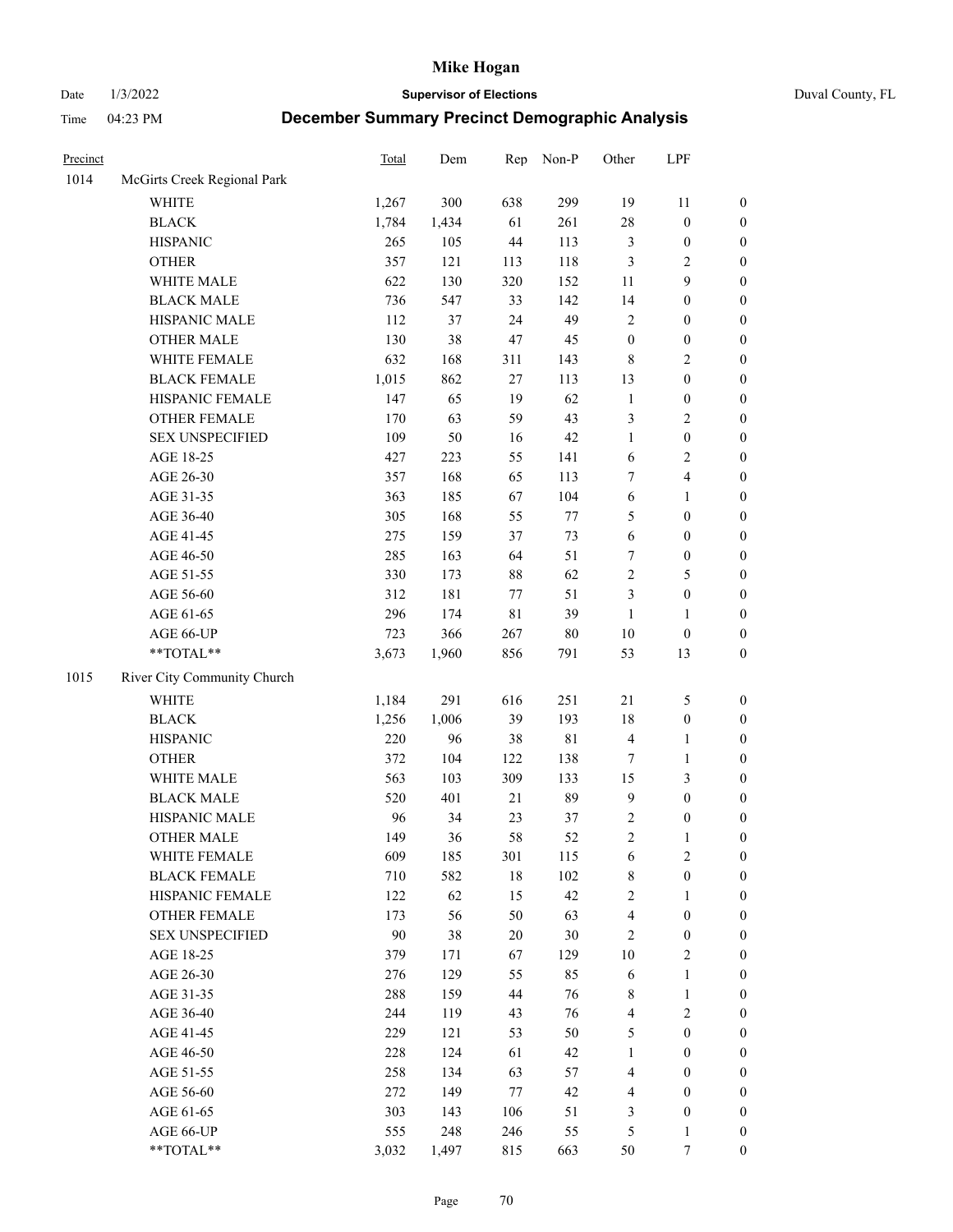Date 1/3/2022 **Supervisor of Elections** Duval County, FL

| Precinct |                         | <b>Total</b> | Dem         |                | Rep Non-P      | Other            | LPF              |                  |
|----------|-------------------------|--------------|-------------|----------------|----------------|------------------|------------------|------------------|
| 1016     | Argyle Church of Christ |              |             |                |                |                  |                  |                  |
|          | <b>WHITE</b>            | 844          | 159         | 438            | 229            | 9                | $\mathbf{9}$     | 0                |
|          | <b>BLACK</b>            | 798          | 607         | 41             | 140            | $10\,$           | $\boldsymbol{0}$ | 0                |
|          | <b>HISPANIC</b>         | 196          | 62          | 47             | 82             | 4                | 1                | $\boldsymbol{0}$ |
|          | <b>OTHER</b>            | 249          | 85          | 74             | $88\,$         | 1                | $\mathbf{1}$     | $\boldsymbol{0}$ |
|          | WHITE MALE              | 402          | 64          | 219            | 109            | 3                | 7                | $\boldsymbol{0}$ |
|          | <b>BLACK MALE</b>       | 335          | 224         | 23             | 83             | 5                | $\boldsymbol{0}$ | $\boldsymbol{0}$ |
|          | HISPANIC MALE           | 93           | 30          | 22             | 37             | 3                | $\mathbf{1}$     | $\boldsymbol{0}$ |
|          | <b>OTHER MALE</b>       | 87           | 26          | 31             | $30\,$         | $\boldsymbol{0}$ | $\boldsymbol{0}$ | $\boldsymbol{0}$ |
|          | WHITE FEMALE            | 434          | 94          | 217            | 115            | 6                | $\sqrt{2}$       | $\boldsymbol{0}$ |
|          | <b>BLACK FEMALE</b>     | 451          | 373         | 18             | 55             | 5                | $\boldsymbol{0}$ | $\boldsymbol{0}$ |
|          | HISPANIC FEMALE         | 99           | 30          | 25             | 43             | $\mathbf{1}$     | $\boldsymbol{0}$ | 0                |
|          | <b>OTHER FEMALE</b>     | 124          | 46          | 36             | 42             | $\boldsymbol{0}$ | $\boldsymbol{0}$ | $\boldsymbol{0}$ |
|          | <b>SEX UNSPECIFIED</b>  | 62           | 26          | 9              | 25             | $\mathbf{1}$     | $\mathbf{1}$     | $\boldsymbol{0}$ |
|          | AGE 18-25               | 274          | 125         | 60             | 79             | 7                | $\mathfrak{Z}$   | $\boldsymbol{0}$ |
|          | AGE 26-30               | 262          | 119         | 47             | 89             | 3                | $\overline{4}$   | $\boldsymbol{0}$ |
|          | AGE 31-35               | 215          | 99          | 31             | 84             | $\mathbf{1}$     | $\boldsymbol{0}$ | $\boldsymbol{0}$ |
|          | AGE 36-40               | 177          | 72          | 44             | 55             | 5                | $\mathbf{1}$     | $\boldsymbol{0}$ |
|          | AGE 41-45               | 159          | 72          | 38             | 47             | $\mathbf{1}$     | $\mathbf{1}$     | $\boldsymbol{0}$ |
|          | AGE 46-50               | 178          | 92          | 41             | 41             | 3                | $\mathbf{1}$     | $\boldsymbol{0}$ |
|          | AGE 51-55               | 192          | 91          | 64             | 35             | $\mathbf{1}$     | $\mathbf{1}$     | $\boldsymbol{0}$ |
|          | AGE 56-60               | 188          | 77          | 73             | 38             | $\boldsymbol{0}$ | $\boldsymbol{0}$ | 0                |
|          | AGE 61-65               | 176          | 62          | 86             | 26             | 2                | $\boldsymbol{0}$ | 0                |
|          | AGE 66-UP               | 266          | 104         | 116            | 45             | $\mathbf{1}$     | $\boldsymbol{0}$ | $\boldsymbol{0}$ |
|          | **TOTAL**               | 2,087        | 913         | 600            | 539            | 24               | 11               | $\boldsymbol{0}$ |
| 1101     | FSCJ - Deerwood Center  |              |             |                |                |                  |                  |                  |
|          | <b>WHITE</b>            | 716          | 166         | 380            | 153            | 15               | $\sqrt{2}$       | $\boldsymbol{0}$ |
|          | <b>BLACK</b>            | 143          | 112         | 7              | 23             | $\mathbf{1}$     | $\boldsymbol{0}$ | $\boldsymbol{0}$ |
|          | <b>HISPANIC</b>         | 73           | 23          | 25             | 24             | $\mathbf{1}$     | $\boldsymbol{0}$ | $\boldsymbol{0}$ |
|          | <b>OTHER</b>            | 162          | 35          | 48             | 76             | 3                | $\boldsymbol{0}$ | $\boldsymbol{0}$ |
|          | WHITE MALE              | 329          | 63          | 181            | 75             | $10\,$           | $\boldsymbol{0}$ | $\boldsymbol{0}$ |
|          | <b>BLACK MALE</b>       | 54           | 41          | $\overline{4}$ | $\overline{9}$ | $\boldsymbol{0}$ | $\boldsymbol{0}$ | $\boldsymbol{0}$ |
|          | HISPANIC MALE           | 37           | 11          | 12             | 13             | 1                | $\boldsymbol{0}$ | $\boldsymbol{0}$ |
|          | <b>OTHER MALE</b>       | 62           | $\,$ 8 $\,$ | 21             | 33             | $\boldsymbol{0}$ | $\boldsymbol{0}$ | $\boldsymbol{0}$ |
|          | WHITE FEMALE            | 378          | 102         | 194            | 75             | 5                | 2                | 0                |
|          | <b>BLACK FEMALE</b>     | 87           | 69          | 3              | 14             | $\mathbf{1}$     | $\boldsymbol{0}$ | $\overline{0}$   |
|          | HISPANIC FEMALE         | 36           | 12          | 13             | 11             | $\boldsymbol{0}$ | $\boldsymbol{0}$ | $\overline{0}$   |
|          | <b>OTHER FEMALE</b>     | 82           | 24          | 22             | 33             | 3                | $\boldsymbol{0}$ | $\overline{0}$   |
|          | <b>SEX UNSPECIFIED</b>  | 29           | 6           | $10\,$         | 13             | $\boldsymbol{0}$ | $\boldsymbol{0}$ | 0                |
|          | AGE 18-25               | 94           | $21\,$      | 37             | 32             | 4                | $\boldsymbol{0}$ | 0                |
|          | AGE 26-30               | 86           | 33          | 26             | 23             | 4                | $\boldsymbol{0}$ | 0                |
|          | AGE 31-35               | 90           | 47          | 21             | $20\,$         | $\mathbf{1}$     | 1                | 0                |
|          | AGE 36-40               | 84           | 34          | 24             | 25             | $\mathbf{1}$     | $\boldsymbol{0}$ | 0                |
|          | AGE 41-45               | 88           | 25          | 28             | 34             | $\mathbf{1}$     | $\boldsymbol{0}$ | 0                |
|          | AGE 46-50               | 106          | 23          | 47             | 34             | $\mathbf{1}$     | 1                | 0                |
|          | AGE 51-55               | 121          | $30\,$      | 55             | 33             | 3                | $\boldsymbol{0}$ | 0                |
|          | AGE 56-60               | 129          | 45          | 55             | 27             | 2                | $\boldsymbol{0}$ | 0                |
|          | AGE 61-65               | 84           | 26          | 41             | 16             | $\mathbf{1}$     | $\boldsymbol{0}$ | 0                |
|          | AGE 66-UP               | 212          | 52          | 126            | $32\,$         | 2                | $\boldsymbol{0}$ | 0                |
|          | **TOTAL**               | 1,094        | 336         | 460            | 276            | $20\,$           | $\mathfrak{2}$   | $\boldsymbol{0}$ |
|          |                         |              |             |                |                |                  |                  |                  |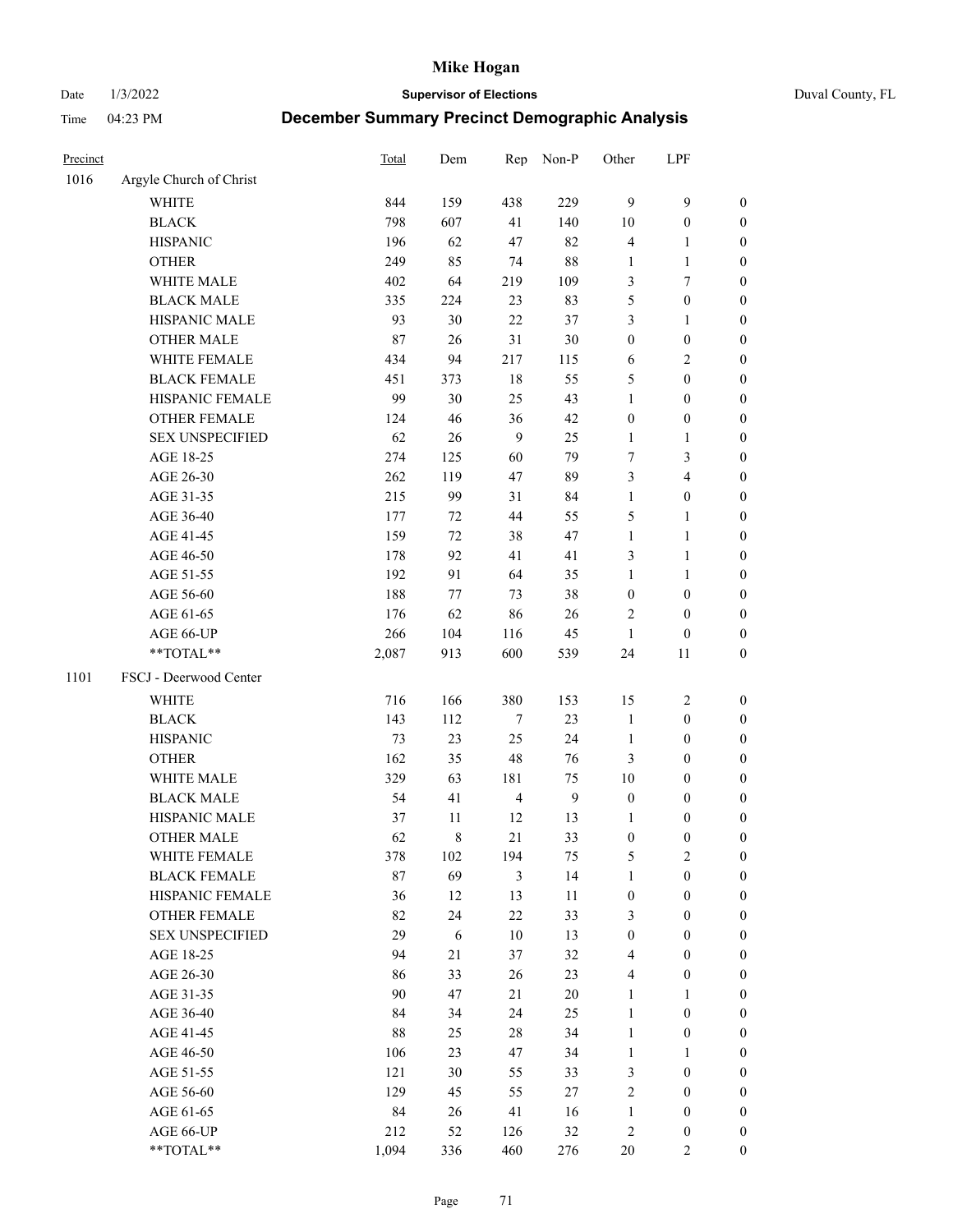### Date 1/3/2022 **Supervisor of Elections** Duval County, FL

| Precinct |                                   | Total  | Dem            | Rep              | Non-P                   | Other                   | LPF              |                  |
|----------|-----------------------------------|--------|----------------|------------------|-------------------------|-------------------------|------------------|------------------|
| 1102     | Glen Kernan Golf and Country Club |        |                |                  |                         |                         |                  |                  |
|          | <b>WHITE</b>                      | 378    | 66             | 235              | 69                      | 7                       | $\mathbf{1}$     | 0                |
|          | <b>BLACK</b>                      | 30     | $20\,$         | $\mathbf{2}$     | $\tau$                  | 1                       | $\boldsymbol{0}$ | 0                |
|          | <b>HISPANIC</b>                   | 17     | $\mathfrak{2}$ | 10               | 5                       | $\boldsymbol{0}$        | $\boldsymbol{0}$ | $\boldsymbol{0}$ |
|          | <b>OTHER</b>                      | 158    | 48             | 31               | 74                      | 4                       | 1                | $\boldsymbol{0}$ |
|          | WHITE MALE                        | 182    | 26             | 120              | 34                      | 2                       | $\boldsymbol{0}$ | $\boldsymbol{0}$ |
|          | <b>BLACK MALE</b>                 | 16     | 10             | $\sqrt{2}$       | $\overline{\mathbf{4}}$ | $\boldsymbol{0}$        | $\boldsymbol{0}$ | $\boldsymbol{0}$ |
|          | HISPANIC MALE                     | 6      | $\mathbf{1}$   | $\mathfrak{2}$   | 3                       | $\boldsymbol{0}$        | $\boldsymbol{0}$ | $\boldsymbol{0}$ |
|          | <b>OTHER MALE</b>                 | 72     | 23             | 16               | 31                      | $\mathbf{1}$            | $\mathbf{1}$     | $\boldsymbol{0}$ |
|          | WHITE FEMALE                      | 194    | 40             | 114              | 34                      | 5                       | 1                | $\boldsymbol{0}$ |
|          | <b>BLACK FEMALE</b>               | 12     | $\,$ 8 $\,$    | $\boldsymbol{0}$ | 3                       | $\mathbf{1}$            | $\boldsymbol{0}$ | 0                |
|          | HISPANIC FEMALE                   | 11     | $\mathbf{1}$   | $\,8\,$          | $\overline{2}$          | $\boldsymbol{0}$        | $\boldsymbol{0}$ | 0                |
|          | OTHER FEMALE                      | 66     | 22             | 12               | 31                      | $\mathbf{1}$            | $\boldsymbol{0}$ | $\boldsymbol{0}$ |
|          | <b>SEX UNSPECIFIED</b>            | 24     | 5              | $\overline{4}$   | 13                      | $\overline{2}$          | $\boldsymbol{0}$ | $\boldsymbol{0}$ |
|          | AGE 18-25                         | 106    | 33             | 38               | 30                      | 4                       | 1                | $\boldsymbol{0}$ |
|          | AGE 26-30                         | $21\,$ | 6              | $10\,$           | $\overline{\mathbf{4}}$ | $\mathbf{1}$            | $\boldsymbol{0}$ | $\boldsymbol{0}$ |
|          | AGE 31-35                         | 19     | 6              | 6                | 5                       | $\mathbf{1}$            | $\mathbf{1}$     | $\boldsymbol{0}$ |
|          | AGE 36-40                         | 38     | 12             | 15               | $10\,$                  | $\mathbf{1}$            | $\boldsymbol{0}$ | $\boldsymbol{0}$ |
|          | AGE 41-45                         | 42     | $\sqrt{6}$     | 21               | 15                      | $\boldsymbol{0}$        | $\boldsymbol{0}$ | $\boldsymbol{0}$ |
|          | AGE 46-50                         | 74     | 19             | 31               | 23                      | $\mathbf{1}$            | $\boldsymbol{0}$ | $\boldsymbol{0}$ |
|          | AGE 51-55                         | 70     | 14             | 39               | 16                      | $\mathbf{1}$            | $\boldsymbol{0}$ | $\boldsymbol{0}$ |
|          | AGE 56-60                         | 64     | 13             | 31               | 19                      | $\mathbf{1}$            | $\boldsymbol{0}$ | 0                |
|          | AGE 61-65                         | 41     | 5              | 22               | 13                      | $\mathbf{1}$            | $\boldsymbol{0}$ | 0                |
|          | AGE 66-UP                         | 108    | 22             | 65               | $20\,$                  | $\mathbf{1}$            | $\boldsymbol{0}$ | $\boldsymbol{0}$ |
|          | **TOTAL**                         | 583    | 136            | 278              | 155                     | 12                      | $\sqrt{2}$       | $\boldsymbol{0}$ |
| 1103     | Hampton Glen                      |        |                |                  |                         |                         |                  |                  |
|          | <b>WHITE</b>                      | 2,018  | 496            | 1,056            | 432                     | 26                      | $\,$ 8 $\,$      | $\boldsymbol{0}$ |
|          | <b>BLACK</b>                      | 358    | 254            | $18\,$           | 79                      | 6                       | $\mathbf{1}$     | $\boldsymbol{0}$ |
|          | <b>HISPANIC</b>                   | 226    | 95             | 60               | 66                      | 5                       | $\boldsymbol{0}$ | $\boldsymbol{0}$ |
|          | <b>OTHER</b>                      | 639    | 202            | 139              | 292                     | 5                       | $\mathbf{1}$     | $\boldsymbol{0}$ |
|          | WHITE MALE                        | 921    | 183            | 511              | 213                     | $10\,$                  | $\overline{4}$   | $\boldsymbol{0}$ |
|          | <b>BLACK MALE</b>                 | 170    | 105            | 13               | 49                      | 3                       | $\boldsymbol{0}$ | $\boldsymbol{0}$ |
|          | HISPANIC MALE                     | 106    | 44             | 28               | 31                      | 3                       | $\boldsymbol{0}$ | $\boldsymbol{0}$ |
|          | OTHER MALE                        | 271    | 80             | 62               | 125                     | 3                       | $\mathbf{1}$     | $\boldsymbol{0}$ |
|          | WHITE FEMALE                      | 1,082  | 312            | 535              | 216                     | 15                      | 4                | 0                |
|          | <b>BLACK FEMALE</b>               | 186    | 147            | 5                | $30\,$                  | 3                       | $\mathbf{1}$     | $\boldsymbol{0}$ |
|          | HISPANIC FEMALE                   | 115    | 49             | 30               | 34                      | $\sqrt{2}$              | $\boldsymbol{0}$ | $\overline{0}$   |
|          | OTHER FEMALE                      | 307    | 106            | $70\,$           | 130                     | $\mathbf{1}$            | $\boldsymbol{0}$ | $\overline{0}$   |
|          | <b>SEX UNSPECIFIED</b>            | 83     | $21\,$         | 19               | 41                      | 2                       | $\boldsymbol{0}$ | 0                |
|          | AGE 18-25                         | 468    | 176            | 132              | 144                     | 14                      | $\sqrt{2}$       | 0                |
|          | AGE 26-30                         | 305    | 123            | 81               | 97                      | $\overline{\mathbf{4}}$ | $\boldsymbol{0}$ | 0                |
|          | AGE 31-35                         | 263    | 102            | 86               | $71\,$                  | 2                       | $\sqrt{2}$       | 0                |
|          | AGE 36-40                         | 224    | 75             | 72               | 75                      | $\overline{c}$          | $\boldsymbol{0}$ | 0                |
|          | AGE 41-45                         | 226    | 86             | 74               | 61                      | $\overline{c}$          | $\mathfrak{Z}$   | 0                |
|          | AGE 46-50                         | 261    | 74             | 108              | $78\,$                  | $\mathbf{1}$            | $\boldsymbol{0}$ | 0                |
|          | AGE 51-55                         | 317    | 85             | 124              | 102                     | 5                       | $\mathbf{1}$     | 0                |
|          | AGE 56-60                         | 319    | 86             | 147              | 85                      | $\boldsymbol{0}$        | $\mathbf{1}$     | $\overline{0}$   |
|          | AGE 61-65                         | 264    | 66             | 146              | 50                      | 2                       | $\boldsymbol{0}$ | $\overline{0}$   |
|          | AGE 66-UP                         | 594    | 174            | 303              | 106                     | $10\,$                  | $\mathbf{1}$     | 0                |
|          | **TOTAL**                         | 3,241  | 1,047          | 1,273            | 869                     | 42                      | 10               | $\boldsymbol{0}$ |
|          |                                   |        |                |                  |                         |                         |                  |                  |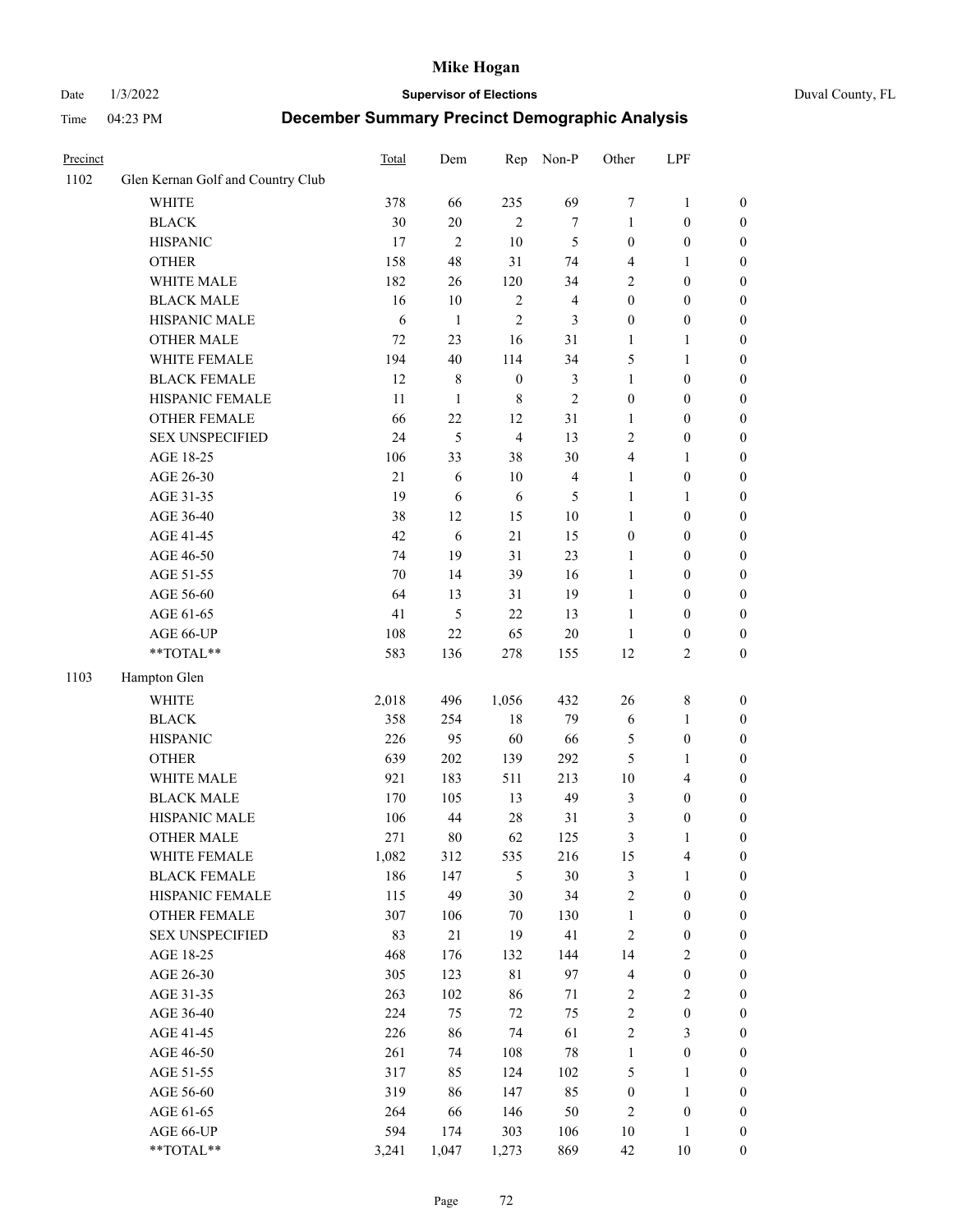Date 1/3/2022 **Supervisor of Elections** Duval County, FL

| Precinct |                            | Total | Dem    | Rep    | Non-P       | Other          | LPF                     |                  |
|----------|----------------------------|-------|--------|--------|-------------|----------------|-------------------------|------------------|
| 1104     | Julington Baptist Church   |       |        |        |             |                |                         |                  |
|          | <b>WHITE</b>               | 4,011 | 876    | 2,059  | 974         | 78             | 24                      | 0                |
|          | <b>BLACK</b>               | 1,003 | 749    | 42     | 198         | 13             | $\mathbf{1}$            | $\boldsymbol{0}$ |
|          | <b>HISPANIC</b>            | 557   | 175    | 147    | 221         | $10\,$         | $\overline{\mathbf{4}}$ | $\boldsymbol{0}$ |
|          | <b>OTHER</b>               | 1,099 | 338    | 275    | 469         | 12             | 5                       | $\boldsymbol{0}$ |
|          | WHITE MALE                 | 1,870 | 351    | 1,006  | 469         | 30             | 14                      | $\boldsymbol{0}$ |
|          | <b>BLACK MALE</b>          | 439   | 296    | 22     | 112         | 8              | 1                       | $\boldsymbol{0}$ |
|          | HISPANIC MALE              | 261   | $80\,$ | $70\,$ | 107         | $\sqrt{2}$     | $\sqrt{2}$              | $\boldsymbol{0}$ |
|          | <b>OTHER MALE</b>          | 466   | 136    | 120    | 201         | 5              | $\overline{4}$          | $\boldsymbol{0}$ |
|          | WHITE FEMALE               | 2,101 | 518    | 1,029  | 496         | 48             | $10\,$                  | $\boldsymbol{0}$ |
|          | <b>BLACK FEMALE</b>        | 550   | 445    | 19     | $8\sqrt{1}$ | 5              | $\boldsymbol{0}$        | $\boldsymbol{0}$ |
|          | HISPANIC FEMALE            | 283   | $88\,$ | 76     | 109         | $\,$ $\,$      | $\sqrt{2}$              | $\boldsymbol{0}$ |
|          | OTHER FEMALE               | 537   | 180    | 132    | 218         | 6              | $\mathbf{1}$            | $\boldsymbol{0}$ |
|          | <b>SEX UNSPECIFIED</b>     | 163   | 44     | 49     | 69          | $\mathbf{1}$   | $\boldsymbol{0}$        | $\boldsymbol{0}$ |
|          | AGE 18-25                  | 735   | 236    | 227    | 244         | $22\,$         | 6                       | $\boldsymbol{0}$ |
|          | AGE 26-30                  | 815   | 242    | 271    | 279         | 17             | 6                       | $\boldsymbol{0}$ |
|          | AGE 31-35                  | 732   | 231    | 243    | 234         | 13             | $11\,$                  | $\boldsymbol{0}$ |
|          | AGE 36-40                  | 644   | 229    | 200    | 203         | 9              | $\mathfrak{Z}$          | $\boldsymbol{0}$ |
|          | AGE 41-45                  | 620   | 203    | 181    | 226         | $\mathfrak{S}$ | $\mathfrak{S}$          | $\boldsymbol{0}$ |
|          | AGE 46-50                  | 610   | 189    | 218    | 188         | 12             | $\mathfrak{Z}$          | $\boldsymbol{0}$ |
|          | AGE 51-55                  | 615   | 171    | 282    | 149         | 13             | $\boldsymbol{0}$        | $\boldsymbol{0}$ |
|          | AGE 56-60                  | 544   | 170    | 265    | 103         | 6              | $\boldsymbol{0}$        | 0                |
|          | AGE 61-65                  | 473   | 151    | 211    | 103         | 8              | $\boldsymbol{0}$        | $\boldsymbol{0}$ |
|          | AGE 66-UP                  | 882   | 316    | 425    | 133         | 8              | $\boldsymbol{0}$        | $\boldsymbol{0}$ |
|          | **TOTAL**                  | 6,670 | 2,138  | 2,523  | 1,862       | 113            | 34                      | $\boldsymbol{0}$ |
| 1105     | Kernan Blvd Baptist Church |       |        |        |             |                |                         |                  |
|          | <b>WHITE</b>               | 3,086 | 714    | 1,391  | 876         | $80\,$         | 25                      | $\boldsymbol{0}$ |
|          | <b>BLACK</b>               | 678   | 452    | 36     | 180         | 9              | $\mathbf{1}$            | $\boldsymbol{0}$ |
|          | <b>HISPANIC</b>            | 437   | 175    | 100    | 154         | 3              | $\mathfrak{S}$          | $\boldsymbol{0}$ |
|          | <b>OTHER</b>               | 623   | 204    | 147    | 259         | 12             | $\mathbf{1}$            | $\boldsymbol{0}$ |
|          | WHITE MALE                 | 1,453 | 269    | 720    | 415         | 29             | $20\,$                  | $\boldsymbol{0}$ |
|          | <b>BLACK MALE</b>          | 282   | 179    | 16     | 82          | $\overline{4}$ | $\mathbf{1}$            | $\boldsymbol{0}$ |
|          | HISPANIC MALE              | 200   | 63     | 54     | 77          | $\overline{c}$ | 4                       | 0                |
|          | <b>OTHER MALE</b>          | 232   | 66     | 64     | 99          | $\overline{c}$ | $\mathbf{1}$            | $\boldsymbol{0}$ |
|          | WHITE FEMALE               | 1,575 | 432    | 648    | 442         | 48             | 5                       | 0                |
|          | <b>BLACK FEMALE</b>        | 366   | 254    | 17     | 90          | 5              | $\boldsymbol{0}$        | $\boldsymbol{0}$ |
|          | HISPANIC FEMALE            | 231   | 110    | 44     | 75          | $\mathbf{1}$   | 1                       | $\overline{0}$   |
|          | <b>OTHER FEMALE</b>        | 263   | 101    | 63     | 93          | 6              | $\boldsymbol{0}$        | $\overline{0}$   |
|          | <b>SEX UNSPECIFIED</b>     | 222   | 71     | 48     | 96          | 7              | $\boldsymbol{0}$        | 0                |
|          | AGE 18-25                  | 1,162 | 452    | 316    | 353         | 35             | 6                       | 0                |
|          | AGE 26-30                  | 786   | 240    | 219    | 302         | 18             | $\boldsymbol{7}$        | 0                |
|          | AGE 31-35                  | 580   | 178    | 186    | 191         | 18             | $\boldsymbol{7}$        | 0                |
|          | AGE 36-40                  | 383   | 121    | 123    | 128         | $\,$ 8 $\,$    | $\mathfrak{Z}$          | 0                |
|          | AGE 41-45                  | 332   | 102    | 96     | 127         | 5              | $\sqrt{2}$              | 0                |
|          | AGE 46-50                  | 291   | 89     | 121    | 75          | 5              | $\mathbf{1}$            | 0                |
|          | AGE 51-55                  | 334   | 93     | 149    | 85          | 5              | $\sqrt{2}$              | 0                |
|          | AGE 56-60                  | 301   | 72     | 148    | 79          | 1              | 1                       | 0                |
|          | AGE 61-65                  | 243   | 74     | 109    | 55          | 5              | $\boldsymbol{0}$        | $\overline{0}$   |
|          | AGE 66-UP                  | 412   | 124    | 207    | 74          | 4              | $\mathfrak{Z}$          | 0                |
|          | **TOTAL**                  | 4,824 | 1,545  | 1,674  | 1,469       | 104            | 32                      | $\boldsymbol{0}$ |
|          |                            |       |        |        |             |                |                         |                  |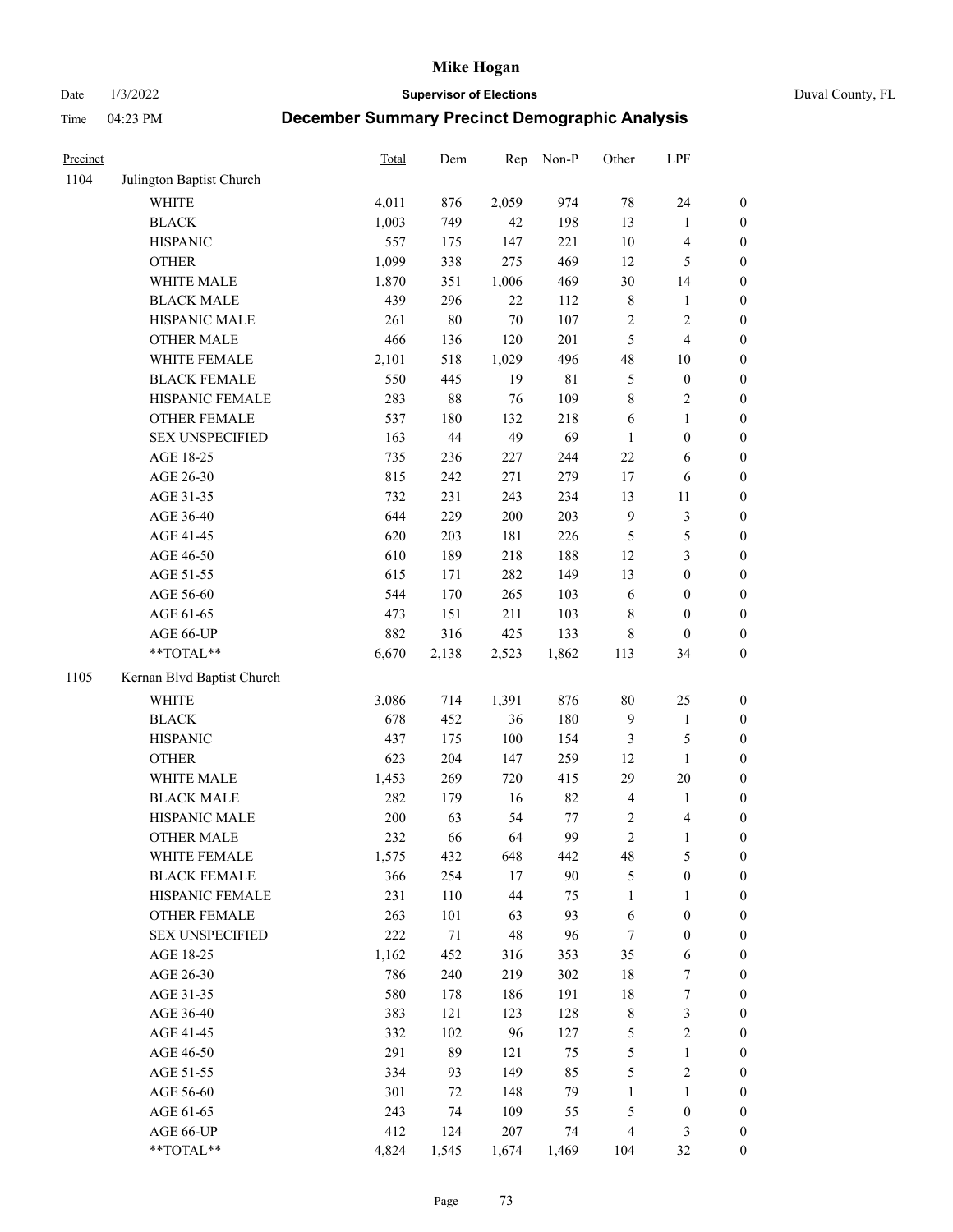Date 1/3/2022 **Supervisor of Elections** Duval County, FL

| Precinct |                        | Total | Dem         | Rep            | Non-P  | Other            | LPF                     |                  |
|----------|------------------------|-------|-------------|----------------|--------|------------------|-------------------------|------------------|
| 1106     | Church of Eleven 22    |       |             |                |        |                  |                         |                  |
|          | <b>WHITE</b>           | 4,517 | 1,098       | 2,356          | 968    | 73               | $22\,$                  | $\boldsymbol{0}$ |
|          | <b>BLACK</b>           | 756   | 540         | 30             | 171    | 14               | $\mathbf{1}$            | $\boldsymbol{0}$ |
|          | <b>HISPANIC</b>        | 483   | 178         | 121            | 178    | $\mathfrak{S}$   | $\mathbf{1}$            | 0                |
|          | <b>OTHER</b>           | 855   | 317         | 176            | 347    | 14               | $\mathbf{1}$            | $\boldsymbol{0}$ |
|          | WHITE MALE             | 1,988 | 402         | 1,057          | 480    | 33               | 16                      | $\boldsymbol{0}$ |
|          | <b>BLACK MALE</b>      | 323   | 212         | 19             | 85     | $\boldsymbol{7}$ | $\boldsymbol{0}$        | $\boldsymbol{0}$ |
|          | HISPANIC MALE          | 202   | 62          | 59             | 79     | $\overline{c}$   | $\boldsymbol{0}$        | $\boldsymbol{0}$ |
|          | <b>OTHER MALE</b>      | 357   | 107         | 75             | 170    | $\overline{4}$   | $\mathbf{1}$            | $\boldsymbol{0}$ |
|          | WHITE FEMALE           | 2,497 | 686         | 1,288          | 478    | 39               | 6                       | 0                |
|          | <b>BLACK FEMALE</b>    | 427   | 324         | 11             | 85     | 6                | $\mathbf{1}$            | 0                |
|          | HISPANIC FEMALE        | 278   | 114         | 61             | 99     | 3                | $\mathbf{1}$            | 0                |
|          | OTHER FEMALE           | 417   | 176         | $88\,$         | 145    | $\,$ 8 $\,$      | $\boldsymbol{0}$        | 0                |
|          | <b>SEX UNSPECIFIED</b> | 122   | 50          | 25             | 43     | $\overline{4}$   | $\boldsymbol{0}$        | $\boldsymbol{0}$ |
|          | AGE 18-25              | 700   | 268         | 195            | 214    | 19               | $\overline{\mathbf{4}}$ | $\boldsymbol{0}$ |
|          | AGE 26-30              | 636   | 207         | 211            | 191    | 19               | $\,$ 8 $\,$             | $\boldsymbol{0}$ |
|          | AGE 31-35              | 525   | 176         | 164            | 166    | 13               | 6                       | $\boldsymbol{0}$ |
|          | AGE 36-40              | 497   | 185         | 154            | 149    | 7                | $\sqrt{2}$              | $\boldsymbol{0}$ |
|          | AGE 41-45              | 464   | 150         | 171            | 138    | $\overline{4}$   | $\mathbf{1}$            | $\boldsymbol{0}$ |
|          | AGE 46-50              | 462   | 149         | 159            | 147    | 7                | $\boldsymbol{0}$        | $\boldsymbol{0}$ |
|          | AGE 51-55              | 477   | 135         | 209            | 128    | 5                | $\boldsymbol{0}$        | $\boldsymbol{0}$ |
|          | AGE 56-60              | 489   | 159         | 190            | 128    | 12               | $\boldsymbol{0}$        | 0                |
|          | AGE 61-65              | 454   | 127         | 224            | 97     | $\mathfrak{S}$   | $\mathbf{1}$            | 0                |
|          | AGE 66-UP              | 1,907 | 577         | 1,006          | 306    | 15               | 3                       | 0                |
|          | **TOTAL**              | 6,611 | 2,133       | 2,683          | 1,664  | 106              | 25                      | $\boldsymbol{0}$ |
| 1107     | FSCJ Deerwood Center   |       |             |                |        |                  |                         |                  |
|          | <b>WHITE</b>           | 1,074 | 162         | 723            | 172    | 15               | $\sqrt{2}$              | $\boldsymbol{0}$ |
|          | <b>BLACK</b>           | 91    | 61          | $\,$ 8 $\,$    | 21     | $\mathbf{1}$     | $\boldsymbol{0}$        | $\boldsymbol{0}$ |
|          | <b>HISPANIC</b>        | 70    | 13          | 28             | 29     | $\boldsymbol{0}$ | $\boldsymbol{0}$        | $\boldsymbol{0}$ |
|          | <b>OTHER</b>           | 430   | 131         | 102            | 187    | 7                | $\mathfrak{Z}$          | $\boldsymbol{0}$ |
|          | WHITE MALE             | 528   | 71          | 350            | 98     | $\tau$           | $\overline{2}$          | $\boldsymbol{0}$ |
|          | <b>BLACK MALE</b>      | 42    | 24          | $\overline{4}$ | 13     | $\mathbf{1}$     | $\boldsymbol{0}$        | $\boldsymbol{0}$ |
|          | HISPANIC MALE          | 37    | $\,$ 8 $\,$ | 15             | 14     | $\boldsymbol{0}$ | $\boldsymbol{0}$        | 0                |
|          | <b>OTHER MALE</b>      | 187   | 49          | 49             | 84     | 3                | $\mathbf{2}$            | 0                |
|          | WHITE FEMALE           | 531   | 91          | 366            | 66     | 8                | $\boldsymbol{0}$        | 0                |
|          | <b>BLACK FEMALE</b>    | 48    | 37          | $\overline{4}$ | $\tau$ | $\boldsymbol{0}$ | $\boldsymbol{0}$        | $\overline{0}$   |
|          | HISPANIC FEMALE        | 33    | 5           | 13             | 15     | $\boldsymbol{0}$ | $\boldsymbol{0}$        | $\overline{0}$   |
|          | OTHER FEMALE           | 211   | 73          | 48             | 85     | 4                | $\mathbf{1}$            | 0                |
|          | <b>SEX UNSPECIFIED</b> | 48    | 9           | 12             | 27     | $\boldsymbol{0}$ | $\boldsymbol{0}$        | 0                |
|          | AGE 18-25              | 191   | 56          | $70\,$         | 56     | $\,$ 8 $\,$      | $\mathbf{1}$            | 0                |
|          | AGE 26-30              | 98    | 29          | 37             | 29     | 2                | $\mathbf{1}$            | 0                |
|          | AGE 31-35              | 75    | 21          | 32             | 19     | $\sqrt{2}$       | $\mathbf{1}$            | 0                |
|          | AGE 36-40              | 68    | 14          | $28\,$         | 24     | $\sqrt{2}$       | $\boldsymbol{0}$        | 0                |
|          | AGE 41-45              | 85    | 24          | 31             | 29     | $\boldsymbol{0}$ | $\mathbf{1}$            | 0                |
|          | AGE 46-50              | 115   | 23          | 59             | 32     | $\mathbf{1}$     | $\boldsymbol{0}$        | 0                |
|          | AGE 51-55              | 151   | 29          | 63             | 58     | $\mathbf{1}$     | $\boldsymbol{0}$        | 0                |
|          | AGE 56-60              | 181   | 35          | 93             | 50     | $\overline{c}$   | $\mathbf{1}$            | 0                |
|          | AGE 61-65              | 178   | 29          | 113            | 35     | $\mathbf{1}$     | $\boldsymbol{0}$        | 0                |
|          | AGE 66-UP              | 523   | 107         | 335            | 77     | $\overline{4}$   | $\boldsymbol{0}$        | 0                |
|          | **TOTAL**              | 1,665 | 367         | 861            | 409    | 23               | $\mathfrak{S}$          | $\boldsymbol{0}$ |
|          |                        |       |             |                |        |                  |                         |                  |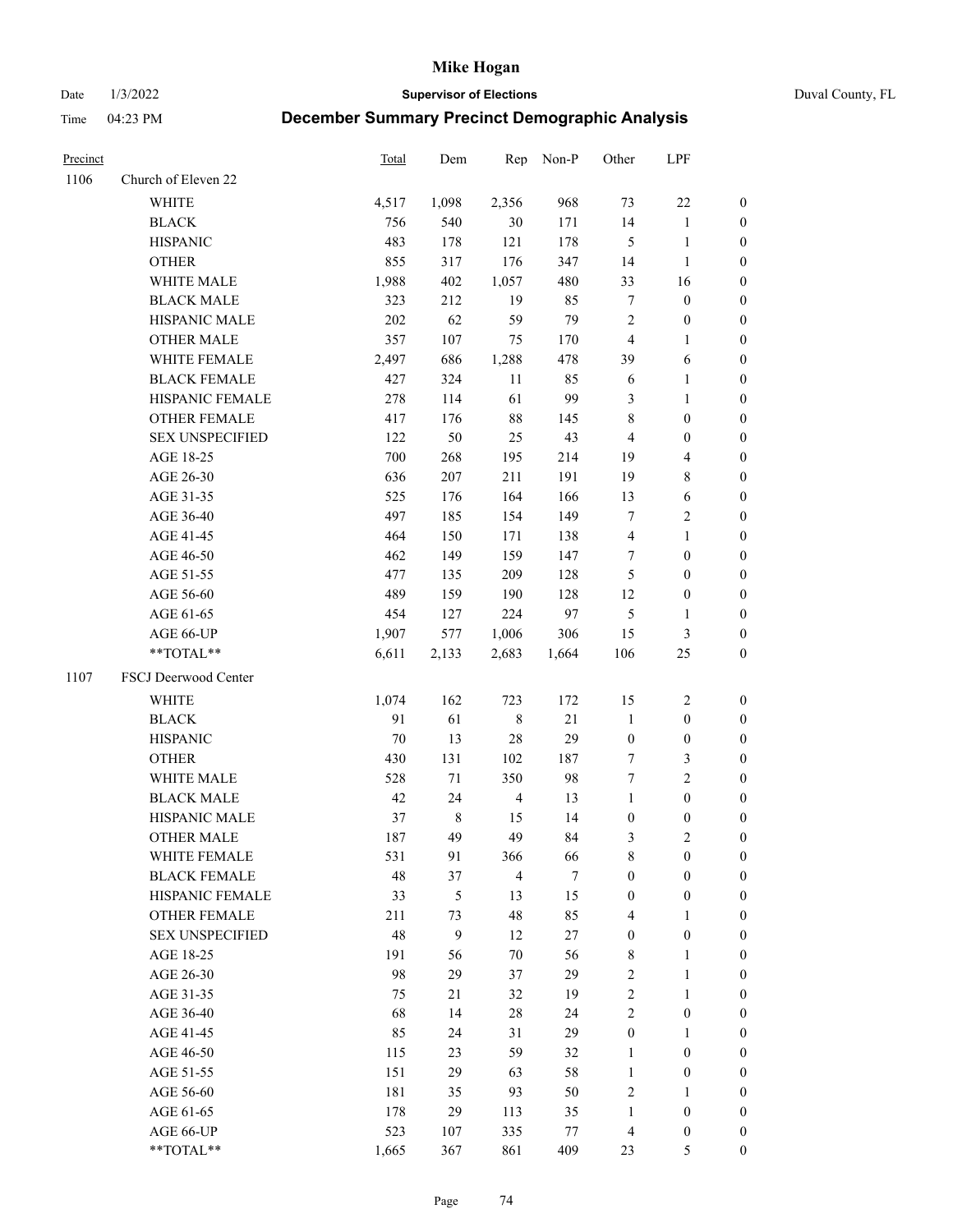Date 1/3/2022 **Supervisor of Elections** Duval County, FL

| Precinct |                        | Total  | Dem    | Rep            | Non-P            | Other            | LPF              |                  |
|----------|------------------------|--------|--------|----------------|------------------|------------------|------------------|------------------|
| 1108     | FSCJ - Deerwood Center |        |        |                |                  |                  |                  |                  |
|          | <b>WHITE</b>           | 2,162  | 602    | 954            | 548              | 47               | 11               | 0                |
|          | <b>BLACK</b>           | 737    | 538    | $28\,$         | 154              | 15               | $\sqrt{2}$       | $\boldsymbol{0}$ |
|          | <b>HISPANIC</b>        | 322    | 113    | 90             | 108              | $10\,$           | $\mathbf{1}$     | $\boldsymbol{0}$ |
|          | <b>OTHER</b>           | 321    | 118    | 54             | 137              | 10               | $\sqrt{2}$       | $\boldsymbol{0}$ |
|          | WHITE MALE             | 1,006  | 238    | 461            | 286              | 13               | $\,$ 8 $\,$      | $\boldsymbol{0}$ |
|          | <b>BLACK MALE</b>      | 296    | 196    | 13             | 76               | 10               | $\mathbf{1}$     | $\boldsymbol{0}$ |
|          | HISPANIC MALE          | 140    | 47     | 41             | 46               | 5                | $\mathbf{1}$     | $\boldsymbol{0}$ |
|          | <b>OTHER MALE</b>      | 115    | 45     | 16             | 50               | 3                | $\mathbf{1}$     | $\boldsymbol{0}$ |
|          | WHITE FEMALE           | 1,135  | 359    | 486            | 253              | 34               | $\mathfrak{Z}$   | $\boldsymbol{0}$ |
|          | <b>BLACK FEMALE</b>    | 432    | 335    | 15             | 76               | 5                | $\mathbf{1}$     | 0                |
|          | HISPANIC FEMALE        | 178    | 64     | 49             | 60               | 5                | $\boldsymbol{0}$ | 0                |
|          | OTHER FEMALE           | 155    | 61     | $27\,$         | 59               | $\boldsymbol{7}$ | $\mathbf{1}$     | $\boldsymbol{0}$ |
|          | <b>SEX UNSPECIFIED</b> | 85     | 26     | 18             | 41               | $\boldsymbol{0}$ | $\boldsymbol{0}$ | $\boldsymbol{0}$ |
|          | AGE 18-25              | 492    | 195    | 133            | 146              | 17               | $\mathbf{1}$     | $\boldsymbol{0}$ |
|          | AGE 26-30              | 492    | 209    | 98             | 167              | 16               | $\sqrt{2}$       | $\boldsymbol{0}$ |
|          | AGE 31-35              | 447    | 184    | 111            | 137              | 12               | 3                | $\boldsymbol{0}$ |
|          | AGE 36-40              | 293    | 116    | 69             | 95               | 9                | $\overline{4}$   | $\boldsymbol{0}$ |
|          | AGE 41-45              | 269    | 112    | $70\,$         | 82               | $\mathbf{1}$     | $\overline{4}$   | $\boldsymbol{0}$ |
|          | AGE 46-50              | 253    | 89     | 88             | 65               | 9                | $\overline{c}$   | $\boldsymbol{0}$ |
|          | AGE 51-55              | 239    | 95     | 91             | 48               | 5                | $\boldsymbol{0}$ | $\boldsymbol{0}$ |
|          | AGE 56-60              | 259    | 97     | 105            | 52               | 5                | $\boldsymbol{0}$ | 0                |
|          | AGE 61-65              | 245    | 79     | 108            | 54               | 4                | $\boldsymbol{0}$ | $\boldsymbol{0}$ |
|          | AGE 66-UP              | 553    | 195    | 253            | 101              | 4                | $\boldsymbol{0}$ | $\boldsymbol{0}$ |
|          | $**TOTAL**$            | 3,542  | 1,371  | 1,126          | 947              | 82               | 16               | $\boldsymbol{0}$ |
| 1109     | Deerwood Country Club  |        |        |                |                  |                  |                  |                  |
|          | WHITE                  | 1,727  | 294    | 1,148          | 262              | 19               | $\overline{4}$   | $\boldsymbol{0}$ |
|          | <b>BLACK</b>           | 57     | 39     | $\overline{4}$ | 11               | 3                | $\boldsymbol{0}$ | $\boldsymbol{0}$ |
|          | <b>HISPANIC</b>        | 85     | 12     | 47             | 23               | 3                | $\boldsymbol{0}$ | $\boldsymbol{0}$ |
|          | <b>OTHER</b>           | 202    | 54     | 69             | 78               | $\mathbf{1}$     | $\boldsymbol{0}$ | $\boldsymbol{0}$ |
|          | WHITE MALE             | 815    | 115    | 553            | 133              | 10               | $\overline{4}$   | $\boldsymbol{0}$ |
|          | <b>BLACK MALE</b>      | $27\,$ | 16     | $\mathfrak{Z}$ | $\boldsymbol{7}$ | $\mathbf{1}$     | $\boldsymbol{0}$ | $\boldsymbol{0}$ |
|          | HISPANIC MALE          | 36     | 5      | 19             | 12               | $\boldsymbol{0}$ | $\boldsymbol{0}$ | $\boldsymbol{0}$ |
|          | <b>OTHER MALE</b>      | 76     | 21     | 25             | 30               | $\boldsymbol{0}$ | $\boldsymbol{0}$ | $\boldsymbol{0}$ |
|          | WHITE FEMALE           | 903    | 176    | 591            | 127              | 9                | 0                | 0                |
|          | <b>BLACK FEMALE</b>    | 28     | $22\,$ | $\mathbf{1}$   | 3                | $\mathbf{2}$     | $\boldsymbol{0}$ | $\overline{0}$   |
|          | HISPANIC FEMALE        | 48     | 6      | 28             | $11\,$           | 3                | $\boldsymbol{0}$ | $\overline{0}$   |
|          | OTHER FEMALE           | 94     | 31     | 34             | 28               | 1                | $\boldsymbol{0}$ | $\overline{0}$   |
|          | <b>SEX UNSPECIFIED</b> | 44     | $\tau$ | 14             | 23               | $\boldsymbol{0}$ | $\boldsymbol{0}$ | 0                |
|          | AGE 18-25              | 222    | 47     | 113            | 58               | 4                | $\boldsymbol{0}$ | $\theta$         |
|          | AGE 26-30              | 102    | 16     | 60             | 25               | $\mathbf{1}$     | $\boldsymbol{0}$ | 0                |
|          | AGE 31-35              | 117    | 22     | 67             | 26               | 2                | $\boldsymbol{0}$ | 0                |
|          | AGE 36-40              | 129    | 28     | 75             | 26               | $\boldsymbol{0}$ | $\boldsymbol{0}$ | 0                |
|          | AGE 41-45              | 141    | 27     | 76             | 33               | 3                | $\mathfrak{2}$   | 0                |
|          | AGE 46-50              | 192    | 28     | 123            | 36               | 4                | $\mathbf{1}$     | 0                |
|          | AGE 51-55              | 161    | 27     | 108            | 25               | $\mathbf{1}$     | $\boldsymbol{0}$ | 0                |
|          | AGE 56-60              | 174    | 36     | 97             | 38               | 3                | $\boldsymbol{0}$ | $\overline{0}$   |
|          | AGE 61-65              | 181    | 31     | 119            | 31               | $\boldsymbol{0}$ | $\boldsymbol{0}$ | 0                |
|          | AGE 66-UP              | 652    | 137    | 430            | 76               | 8                | $\mathbf{1}$     | 0                |
|          | **TOTAL**              | 2,071  | 399    | 1,268          | 374              | 26               | $\overline{4}$   | $\boldsymbol{0}$ |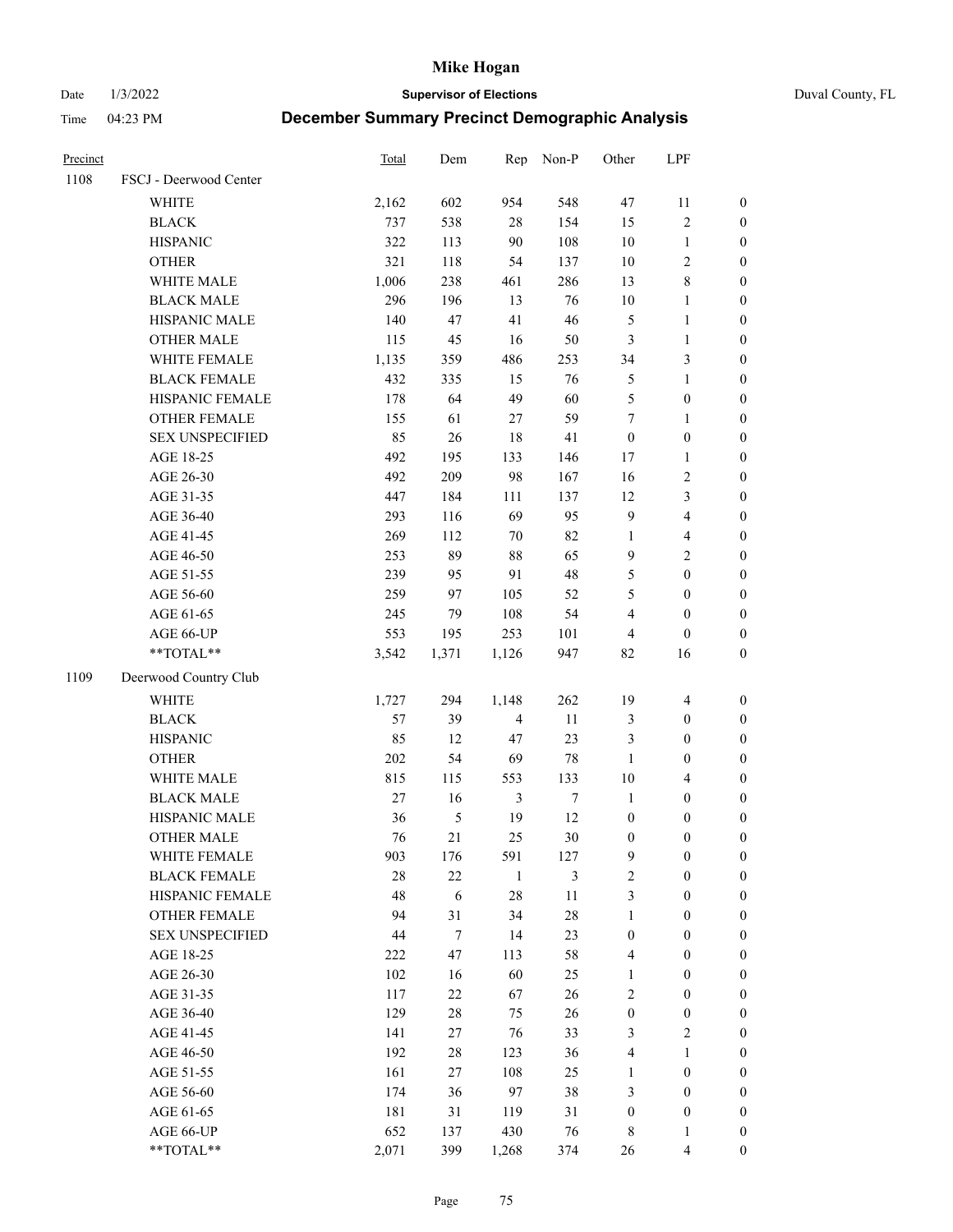Date 1/3/2022 **Supervisor of Elections** Duval County, FL

| Precinct |                                       | Total | Dem   | Rep   | Non-P       | Other            | LPF              |                  |
|----------|---------------------------------------|-------|-------|-------|-------------|------------------|------------------|------------------|
| 1110     | Holiday Inn Express Bartram Park S    |       |       |       |             |                  |                  |                  |
|          | <b>WHITE</b>                          | 4,820 | 1,065 | 2,452 | 1,151       | 129              | 23               | 0                |
|          | <b>BLACK</b>                          | 1,091 | 757   | 68    | 242         | 22               | $\sqrt{2}$       | 0                |
|          | <b>HISPANIC</b>                       | 666   | 244   | 177   | 236         | $\tau$           | $\sqrt{2}$       | $\boldsymbol{0}$ |
|          | <b>OTHER</b>                          | 776   | 226   | 223   | 314         | $10\,$           | $\mathfrak{Z}$   | $\boldsymbol{0}$ |
|          | WHITE MALE                            | 2,085 | 376   | 1,097 | 552         | 47               | 13               | $\boldsymbol{0}$ |
|          | <b>BLACK MALE</b>                     | 459   | 280   | 34    | 135         | 10               | $\boldsymbol{0}$ | $\boldsymbol{0}$ |
|          | HISPANIC MALE                         | 288   | 91    | 78    | 113         | 4                | $\sqrt{2}$       | $\boldsymbol{0}$ |
|          | <b>OTHER MALE</b>                     | 319   | 84    | 92    | 136         | 6                | $\mathbf{1}$     | $\boldsymbol{0}$ |
|          | WHITE FEMALE                          | 2,703 | 683   | 1,342 | 588         | 80               | $10\,$           | $\boldsymbol{0}$ |
|          | <b>BLACK FEMALE</b>                   | 623   | 472   | 32    | 105         | 12               | $\sqrt{2}$       | 0                |
|          | HISPANIC FEMALE                       | 373   | 152   | 98    | 120         | 3                | $\boldsymbol{0}$ | 0                |
|          | OTHER FEMALE                          | 370   | 118   | 110   | 137         | 3                | $\sqrt{2}$       | 0                |
|          | <b>SEX UNSPECIFIED</b>                | 133   | 36    | 37    | 57          | 3                | $\boldsymbol{0}$ | $\boldsymbol{0}$ |
|          | AGE 18-25                             | 655   | 200   | 214   | 211         | 25               | $\mathfrak s$    | $\boldsymbol{0}$ |
|          | AGE 26-30                             | 937   | 279   | 359   | 267         | 25               | $\boldsymbol{7}$ | $\boldsymbol{0}$ |
|          | AGE 31-35                             | 970   | 306   | 358   | 286         | 14               | 6                | $\boldsymbol{0}$ |
|          | AGE 36-40                             | 807   | 254   | 267   | 268         | 15               | 3                | $\boldsymbol{0}$ |
|          | AGE 41-45                             | 667   | 230   | 225   | 197         | 13               | $\sqrt{2}$       | $\boldsymbol{0}$ |
|          | AGE 46-50                             | 545   | 173   | 201   | 153         | 14               | $\overline{4}$   | $\boldsymbol{0}$ |
|          | AGE 51-55                             | 590   | 184   | 260   | 134         | 10               | $\sqrt{2}$       | 0                |
|          | AGE 56-60                             | 510   | 138   | 239   | 118         | 14               | $\mathbf{1}$     | 0                |
|          | AGE 61-65                             | 485   | 145   | 256   | $8\sqrt{1}$ | 3                | $\boldsymbol{0}$ | 0                |
|          | AGE 66-UP                             | 1,186 | 383   | 541   | 227         | 35               | $\boldsymbol{0}$ | $\boldsymbol{0}$ |
|          | $**TOTAL**$                           | 7,353 | 2,292 | 2,920 | 1,943       | 168              | 30               | $\boldsymbol{0}$ |
| 1111     | Shepherd of the Woods Lutheran Church |       |       |       |             |                  |                  |                  |
|          | <b>WHITE</b>                          | 1,030 | 307   | 395   | 300         | 19               | $\boldsymbol{9}$ | $\boldsymbol{0}$ |
|          | <b>BLACK</b>                          | 587   | 429   | 19    | 130         | 7                | $\sqrt{2}$       | $\boldsymbol{0}$ |
|          | <b>HISPANIC</b>                       | 234   | 89    | 38    | 103         | 2                | $\sqrt{2}$       | $\boldsymbol{0}$ |
|          | <b>OTHER</b>                          | 199   | 74    | 37    | $8\sqrt{1}$ | 5                | $\sqrt{2}$       | $\boldsymbol{0}$ |
|          | WHITE MALE                            | 452   | 114   | 180   | 139         | $10\,$           | $\boldsymbol{9}$ | $\boldsymbol{0}$ |
|          | <b>BLACK MALE</b>                     | 219   | 135   | 13    | 68          | 3                | $\boldsymbol{0}$ | $\boldsymbol{0}$ |
|          | HISPANIC MALE                         | 91    | 29    | 18    | 43          | $\boldsymbol{0}$ | 1                | 0                |
|          | <b>OTHER MALE</b>                     | 71    | 21    | 19    | 27          | 3                | $\mathbf{1}$     | 0                |
|          | WHITE FEMALE                          | 565   | 187   | 211   | 158         | 9                | 0                | 0                |
|          | <b>BLACK FEMALE</b>                   | 363   | 289   | 6     | 62          | 4                | $\overline{c}$   | $\overline{0}$   |
|          | HISPANIC FEMALE                       | 138   | 59    | 17    | 59          | 2                | $\mathbf{1}$     | $\overline{0}$   |
|          | OTHER FEMALE                          | 94    | 42    | 15    | 35          | 2                | $\boldsymbol{0}$ | $\overline{0}$   |
|          | <b>SEX UNSPECIFIED</b>                | 57    | 23    | 10    | 23          | $\boldsymbol{0}$ | $\mathbf{1}$     | 0                |
|          | AGE 18-25                             | 337   | 136   | 69    | 116         | 10               | 6                | 0                |
|          | AGE 26-30                             | 335   | 150   | 61    | 116         | 6                | $\sqrt{2}$       | 0                |
|          | AGE 31-35                             | 292   | 134   | 54    | 95          | 6                | 3                | 0                |
|          | AGE 36-40                             | 199   | 94    | 31    | 70          | 3                | $\mathbf{1}$     | 0                |
|          | AGE 41-45                             | 131   | 52    | 35    | 43          | $\mathbf{1}$     | $\boldsymbol{0}$ | 0                |
|          | AGE 46-50                             | 136   | 72    | 21    | 39          | 3                | 1                | 0                |
|          | AGE 51-55                             | 114   | 44    | 31    | 38          | $\mathbf{1}$     | $\boldsymbol{0}$ | 0                |
|          | AGE 56-60                             | 122   | 63    | 35    | 22          | 2                | $\boldsymbol{0}$ | 0                |
|          | AGE 61-65                             | 106   | 53    | 31    | $22\,$      | $\boldsymbol{0}$ | $\boldsymbol{0}$ | 0                |
|          | AGE 66-UP                             | 278   | 101   | 121   | 53          | $\mathbf{1}$     | $\mathfrak{2}$   | 0                |
|          | **TOTAL**                             | 2,050 | 899   | 489   | 614         | 33               | 15               | $\boldsymbol{0}$ |
|          |                                       |       |       |       |             |                  |                  |                  |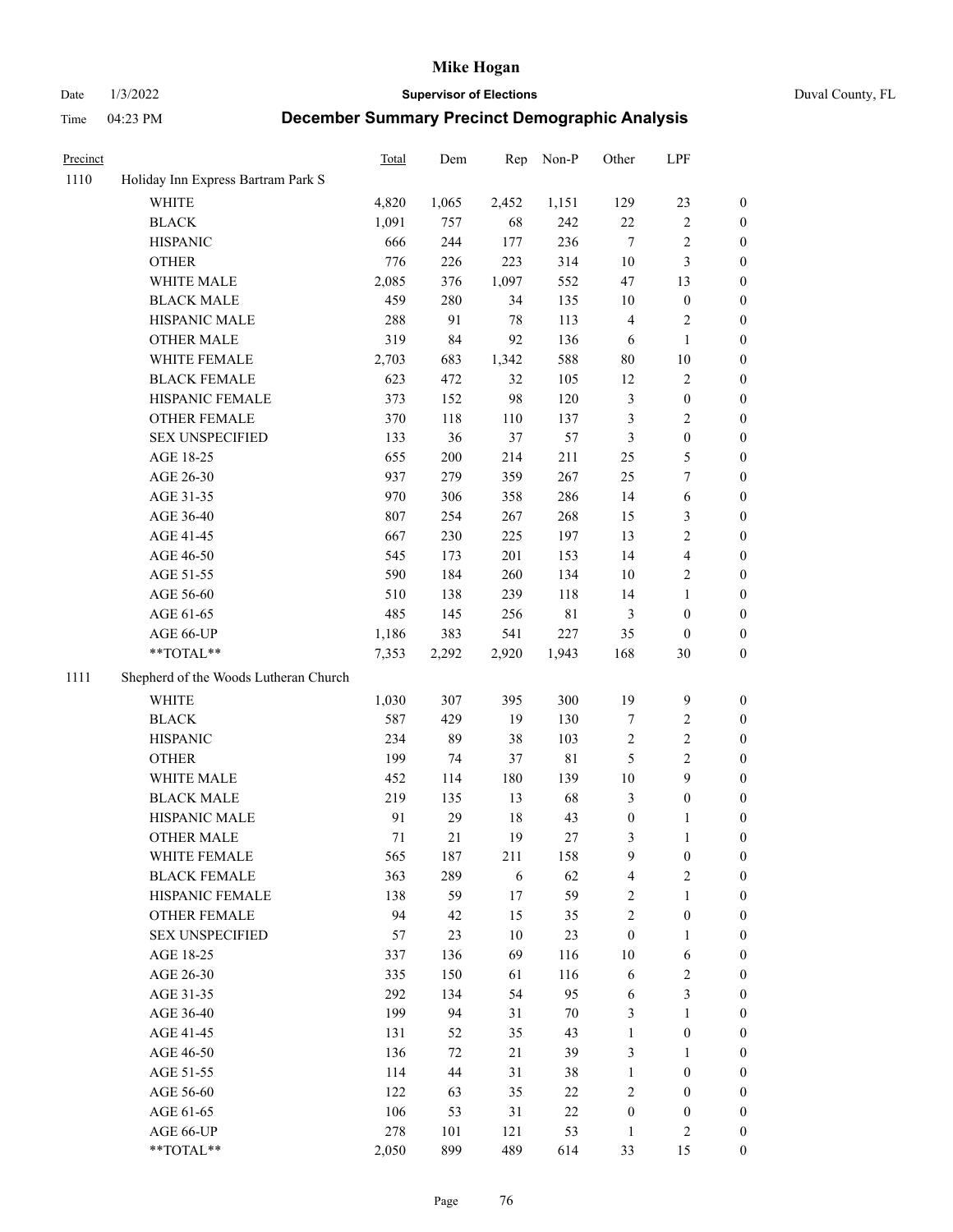Date 1/3/2022 **Supervisor of Elections** Duval County, FL

| Precinct |                            | Total | Dem    | Rep    | Non-P   | Other          | LPF                     |                  |
|----------|----------------------------|-------|--------|--------|---------|----------------|-------------------------|------------------|
| 1112     | Southeast Regional Library |       |        |        |         |                |                         |                  |
|          | <b>WHITE</b>               | 2,600 | 568    | 1,379  | 587     | 51             | 15                      | 0                |
|          | <b>BLACK</b>               | 526   | 369    | 25     | 120     | $11\,$         | $\mathbf{1}$            | 0                |
|          | <b>HISPANIC</b>            | 266   | $80\,$ | 85     | 92      | $\tau$         | $\sqrt{2}$              | $\boldsymbol{0}$ |
|          | <b>OTHER</b>               | 615   | 224    | 136    | 246     | 8              | $\mathbf{1}$            | $\boldsymbol{0}$ |
|          | WHITE MALE                 | 1,191 | 214    | 652    | 294     | $20\,$         | 11                      | $\boldsymbol{0}$ |
|          | <b>BLACK MALE</b>          | 235   | 145    | 12     | 74      | 4              | $\boldsymbol{0}$        | $\boldsymbol{0}$ |
|          | HISPANIC MALE              | 106   | 26     | 37     | $40\,$  | $\mathbf{1}$   | $\sqrt{2}$              | $\boldsymbol{0}$ |
|          | <b>OTHER MALE</b>          | 262   | $80\,$ | 66     | 110     | 5              | $\mathbf{1}$            | $\boldsymbol{0}$ |
|          | WHITE FEMALE               | 1,390 | 351    | 718    | 288     | $30\,$         | $\mathfrak{Z}$          | $\boldsymbol{0}$ |
|          | <b>BLACK FEMALE</b>        | 286   | 220    | 13     | 45      | 7              | $\mathbf{1}$            | $\boldsymbol{0}$ |
|          | HISPANIC FEMALE            | 157   | 52     | 48     | 51      | $\sqrt{6}$     | $\boldsymbol{0}$        | $\boldsymbol{0}$ |
|          | OTHER FEMALE               | 280   | 115    | 59     | 104     | $\mathbf{2}$   | $\boldsymbol{0}$        | $\boldsymbol{0}$ |
|          | <b>SEX UNSPECIFIED</b>     | 100   | 38     | 20     | 39      | $\sqrt{2}$     | $\mathbf{1}$            | $\boldsymbol{0}$ |
|          | AGE 18-25                  | 568   | 182    | 196    | 163     | $25\,$         | $\sqrt{2}$              | $\boldsymbol{0}$ |
|          | AGE 26-30                  | 502   | 163    | 164    | 159     | 14             | $\sqrt{2}$              | $\boldsymbol{0}$ |
|          | AGE 31-35                  | 353   | 119    | 108    | 117     | 6              | $\mathfrak{Z}$          | $\boldsymbol{0}$ |
|          | AGE 36-40                  | 339   | 116    | 115    | 100     | 5              | $\mathfrak{Z}$          | $\boldsymbol{0}$ |
|          | AGE 41-45                  | 298   | 102    | 106    | 84      | $\overline{4}$ | $\sqrt{2}$              | $\boldsymbol{0}$ |
|          | AGE 46-50                  | 355   | 105    | 139    | $100\,$ | 8              | $\mathfrak{Z}$          | $\boldsymbol{0}$ |
|          | AGE 51-55                  | 350   | 99     | 151    | 93      | 6              | $\mathbf{1}$            | $\boldsymbol{0}$ |
|          | AGE 56-60                  | 326   | 81     | 166    | 74      | 4              | $\mathbf{1}$            | 0                |
|          | AGE 61-65                  | 312   | 94     | 157    | 57      | 3              | $\mathbf{1}$            | 0                |
|          | AGE 66-UP                  | 604   | 180    | 323    | 98      | $\sqrt{2}$     | $\mathbf{1}$            | $\boldsymbol{0}$ |
|          | **TOTAL**                  | 4,007 | 1,241  | 1,625  | 1,045   | $77 \,$        | 19                      | $\boldsymbol{0}$ |
| 1113     | Deermeadows Baptist Church |       |        |        |         |                |                         |                  |
|          | <b>WHITE</b>               | 1,947 | 563    | 766    | 537     | 62             | 19                      | $\boldsymbol{0}$ |
|          | <b>BLACK</b>               | 1,186 | 852    | 45     | 268     | $20\,$         | $\mathbf{1}$            | $\boldsymbol{0}$ |
|          | <b>HISPANIC</b>            | 370   | 150    | 73     | 143     | 2              | $\sqrt{2}$              | $\boldsymbol{0}$ |
|          | <b>OTHER</b>               | 383   | 161    | 63     | 147     | 10             | $\sqrt{2}$              | $\boldsymbol{0}$ |
|          | WHITE MALE                 | 880   | 230    | 364    | 254     | 21             | $11\,$                  | $\boldsymbol{0}$ |
|          | <b>BLACK MALE</b>          | 462   | 303    | $20\,$ | 131     | $\,$ 8 $\,$    | $\boldsymbol{0}$        | $\boldsymbol{0}$ |
|          | HISPANIC MALE              | 173   | 71     | $40\,$ | 59      | $\mathbf{1}$   | $\sqrt{2}$              | $\boldsymbol{0}$ |
|          | <b>OTHER MALE</b>          | 156   | 49     | 34     | 67      | 5              | $\mathbf{1}$            | $\boldsymbol{0}$ |
|          | WHITE FEMALE               | 1,045 | 328    | 396    | 273     | 40             | 8                       | 0                |
|          | <b>BLACK FEMALE</b>        | 713   | 538    | 25     | 137     | 12             | $\mathbf{1}$            | $\boldsymbol{0}$ |
|          | HISPANIC FEMALE            | 188   | 74     | 31     | 82      | $\mathbf{1}$   | $\boldsymbol{0}$        | $\overline{0}$   |
|          | <b>OTHER FEMALE</b>        | 180   | 96     | 23     | 56      | 4              | $\mathbf{1}$            | $\overline{0}$   |
|          | <b>SEX UNSPECIFIED</b>     | 89    | 37     | 14     | 36      | 2              | $\boldsymbol{0}$        | 0                |
|          | AGE 18-25                  | 551   | 234    | 91     | 204     | 18             | $\overline{\mathbf{4}}$ | 0                |
|          | AGE 26-30                  | 706   | 312    | 123    | 237     | 24             | $10\,$                  | 0                |
|          | AGE 31-35                  | 501   | 236    | 87     | 157     | 15             | 6                       | 0                |
|          | AGE 36-40                  | 357   | 157    | 70     | 121     | 7              | $\sqrt{2}$              | 0                |
|          | AGE 41-45                  | 269   | 143    | 44     | $78\,$  | $\overline{4}$ | $\boldsymbol{0}$        | 0                |
|          | AGE 46-50                  | 282   | 132    | 82     | 62      | 6              | $\boldsymbol{0}$        | 0                |
|          | AGE 51-55                  | 247   | 125    | 57     | 58      | 6              | 1                       | 0                |
|          | AGE 56-60                  | 258   | 101    | 90     | 63      | 4              | $\boldsymbol{0}$        | $\overline{0}$   |
|          | AGE 61-65                  | 210   | $80\,$ | 73     | 52      | 5              | $\boldsymbol{0}$        | $\overline{0}$   |
|          | AGE 66-UP                  | 505   | 206    | 230    | 63      | 5              | $\mathbf{1}$            | 0                |
|          | **TOTAL**                  | 3,886 | 1,726  | 947    | 1,095   | 94             | 24                      | $\boldsymbol{0}$ |
|          |                            |       |        |        |         |                |                         |                  |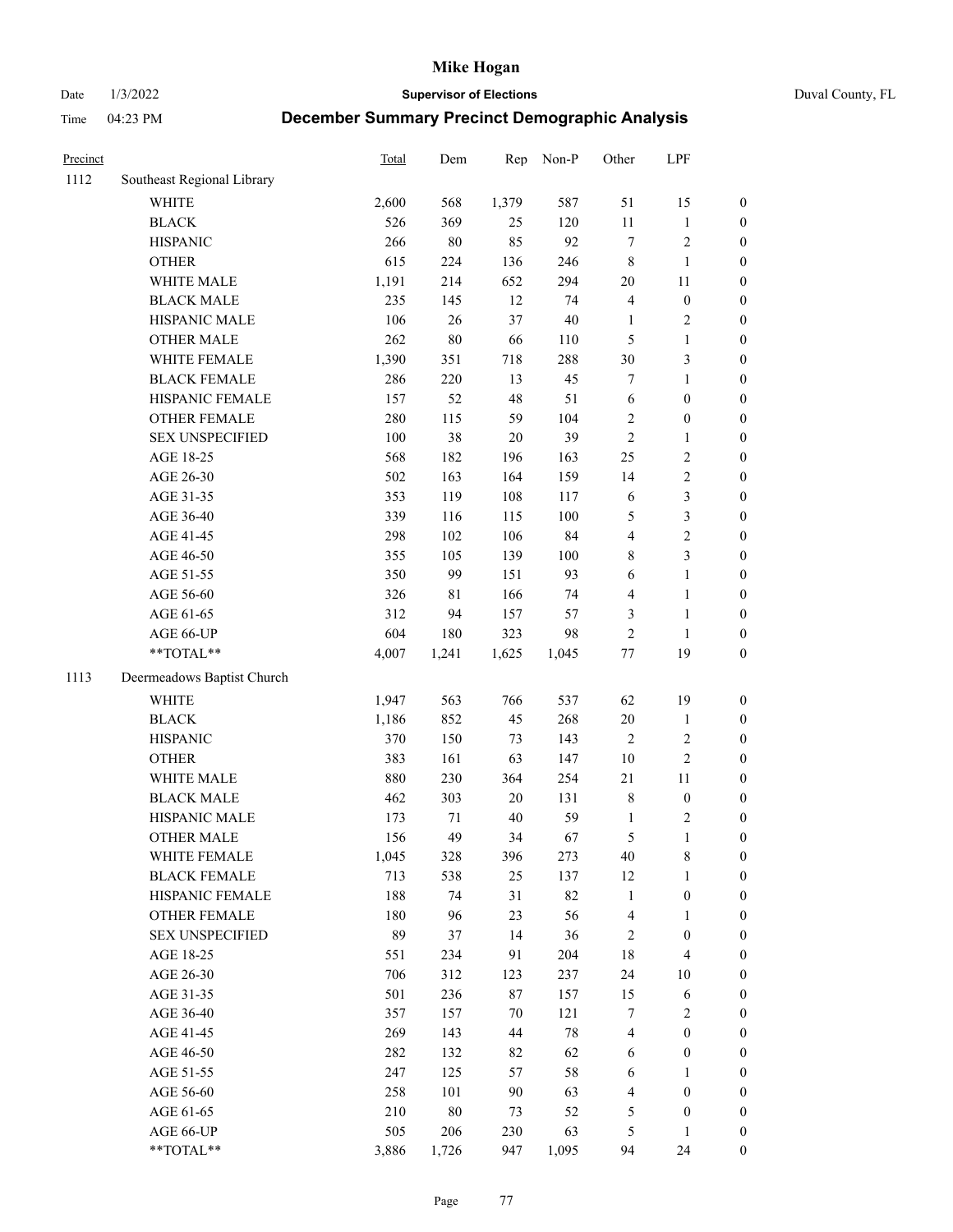Date 1/3/2022 **Supervisor of Elections** Duval County, FL

| Precinct |                                   | Total | Dem   | Rep    | Non-P   | Other          | LPF              |                  |
|----------|-----------------------------------|-------|-------|--------|---------|----------------|------------------|------------------|
| 1114     | Best Western Premier Jacksonville |       |       |        |         |                |                  |                  |
|          | <b>WHITE</b>                      | 2,394 | 686   | 1,038  | 602     | 56             | 12               | 0                |
|          | <b>BLACK</b>                      | 937   | 678   | 25     | 213     | 19             | $\sqrt{2}$       | 0                |
|          | <b>HISPANIC</b>                   | 356   | 121   | 74     | 156     | 4              | $\mathbf{1}$     | $\boldsymbol{0}$ |
|          | <b>OTHER</b>                      | 472   | 166   | 104    | 187     | 12             | $\mathfrak{Z}$   | $\boldsymbol{0}$ |
|          | WHITE MALE                        | 1,046 | 259   | 475    | 280     | 23             | $\mathbf{9}$     | $\boldsymbol{0}$ |
|          | <b>BLACK MALE</b>                 | 365   | 242   | 11     | 106     | 5              | $\mathbf{1}$     | $\boldsymbol{0}$ |
|          | HISPANIC MALE                     | 175   | 45    | 50     | 78      | 2              | $\boldsymbol{0}$ | $\boldsymbol{0}$ |
|          | <b>OTHER MALE</b>                 | 184   | 54    | 48     | 76      | $\overline{4}$ | $\mathbf{2}$     | $\boldsymbol{0}$ |
|          | WHITE FEMALE                      | 1,324 | 415   | 560    | 314     | 32             | 3                | $\boldsymbol{0}$ |
|          | <b>BLACK FEMALE</b>               | 556   | 426   | 13     | 102     | 14             | $\mathbf{1}$     | 0                |
|          | HISPANIC FEMALE                   | 176   | 73    | 24     | 76      | $\mathbf{2}$   | $\mathbf{1}$     | 0                |
|          | OTHER FEMALE                      | 227   | 95    | 46     | $77 \,$ | 8              | $\mathbf{1}$     | 0                |
|          | <b>SEX UNSPECIFIED</b>            | 106   | 42    | 14     | 49      | $\mathbf{1}$   | $\boldsymbol{0}$ | $\boldsymbol{0}$ |
|          | AGE 18-25                         | 631   | 237   | 166    | 203     | $22\,$         | $\mathfrak{Z}$   | $\boldsymbol{0}$ |
|          | AGE 26-30                         | 848   | 338   | 213    | 272     | 23             | $\sqrt{2}$       | $\boldsymbol{0}$ |
|          | AGE 31-35                         | 569   | 234   | 131    | 189     | 11             | $\overline{4}$   | $\boldsymbol{0}$ |
|          | AGE 36-40                         | 354   | 164   | 87     | 95      | 6              | $\sqrt{2}$       | $\boldsymbol{0}$ |
|          | AGE 41-45                         | 283   | 102   | $70\,$ | 104     | 5              | $\sqrt{2}$       | $\boldsymbol{0}$ |
|          | AGE 46-50                         | 242   | 96    | 59     | $80\,$  | 5              | $\overline{c}$   | $\boldsymbol{0}$ |
|          | AGE 51-55                         | 237   | 104   | 75     | 50      | 7              | $\mathbf{1}$     | 0                |
|          | AGE 56-60                         | 225   | 87    | 90     | 45      | 3              | $\boldsymbol{0}$ | 0                |
|          | AGE 61-65                         | 188   | 73    | 76     | 34      | 5              | $\boldsymbol{0}$ | 0                |
|          | AGE 66-UP                         | 582   | 216   | 274    | 86      | $\overline{4}$ | $\mathbf{2}$     | $\boldsymbol{0}$ |
|          | $**TOTAL**$                       | 4,159 | 1,651 | 1,241  | 1,158   | 91             | 18               | $\boldsymbol{0}$ |
| 1115     | Bartram Springs Clubhouse         |       |       |        |         |                |                  |                  |
|          | <b>WHITE</b>                      | 2,803 | 570   | 1,484  | 684     | 47             | 18               | $\boldsymbol{0}$ |
|          | <b>BLACK</b>                      | 713   | 517   | 38     | 150     | 8              | $\boldsymbol{0}$ | $\boldsymbol{0}$ |
|          | <b>HISPANIC</b>                   | 346   | 107   | 85     | 146     | 6              | $\mathfrak{2}$   | $\boldsymbol{0}$ |
|          | <b>OTHER</b>                      | 600   | 189   | 181    | 220     | 8              | $\sqrt{2}$       | $\boldsymbol{0}$ |
|          | WHITE MALE                        | 1,313 | 216   | 730    | 331     | 24             | 12               | $\boldsymbol{0}$ |
|          | <b>BLACK MALE</b>                 | 306   | 203   | 23     | 75      | 5              | $\boldsymbol{0}$ | $\boldsymbol{0}$ |
|          | HISPANIC MALE                     | 169   | 46    | 44     | 75      | 2              | $\overline{c}$   | 0                |
|          | <b>OTHER MALE</b>                 | 242   | 69    | 81     | 89      | $\overline{c}$ | $\mathbf{1}$     | $\boldsymbol{0}$ |
|          | WHITE FEMALE                      | 1,467 | 350   | 743    | 345     | 23             | 6                | 0                |
|          | <b>BLACK FEMALE</b>               | 402   | 309   | 15     | 75      | 3              | $\boldsymbol{0}$ | $\boldsymbol{0}$ |
|          | HISPANIC FEMALE                   | 172   | 58    | 40     | 70      | 4              | $\boldsymbol{0}$ | $\overline{0}$   |
|          | OTHER FEMALE                      | 295   | 101   | 88     | 100     | 5              | $\mathbf{1}$     | $\overline{0}$   |
|          | <b>SEX UNSPECIFIED</b>            | 96    | 31    | 24     | 40      | 1              | $\boldsymbol{0}$ | 0                |
|          | AGE 18-25                         | 515   | 179   | 148    | 172     | 14             | $\sqrt{2}$       | 0                |
|          | AGE 26-30                         | 422   | 139   | 144    | 127     | 9              | 3                | 0                |
|          | AGE 31-35                         | 445   | 131   | 152    | 148     | 9              | 5                | 0                |
|          | AGE 36-40                         | 495   | 137   | 192    | 158     | 6              | $\sqrt{2}$       | 0                |
|          | AGE 41-45                         | 466   | 139   | 166    | 152     | 5              | $\overline{4}$   | 0                |
|          | AGE 46-50                         | 470   | 139   | 201    | 121     | 6              | $\mathfrak{Z}$   | 0                |
|          | AGE 51-55                         | 431   | 120   | 201    | 105     | 4              | $\mathbf{1}$     | $\boldsymbol{0}$ |
|          | AGE 56-60                         | 399   | 120   | 189    | 82      | 6              | $\sqrt{2}$       | $\overline{0}$   |
|          | AGE 61-65                         | 270   | 101   | 128    | 37      | 4              | $\boldsymbol{0}$ | $\overline{0}$   |
|          | AGE 66-UP                         | 549   | 178   | 267    | 98      | 6              | $\boldsymbol{0}$ | 0                |
|          | **TOTAL**                         | 4,462 | 1,383 | 1,788  | 1,200   | 69             | $22\,$           | $\boldsymbol{0}$ |
|          |                                   |       |       |        |         |                |                  |                  |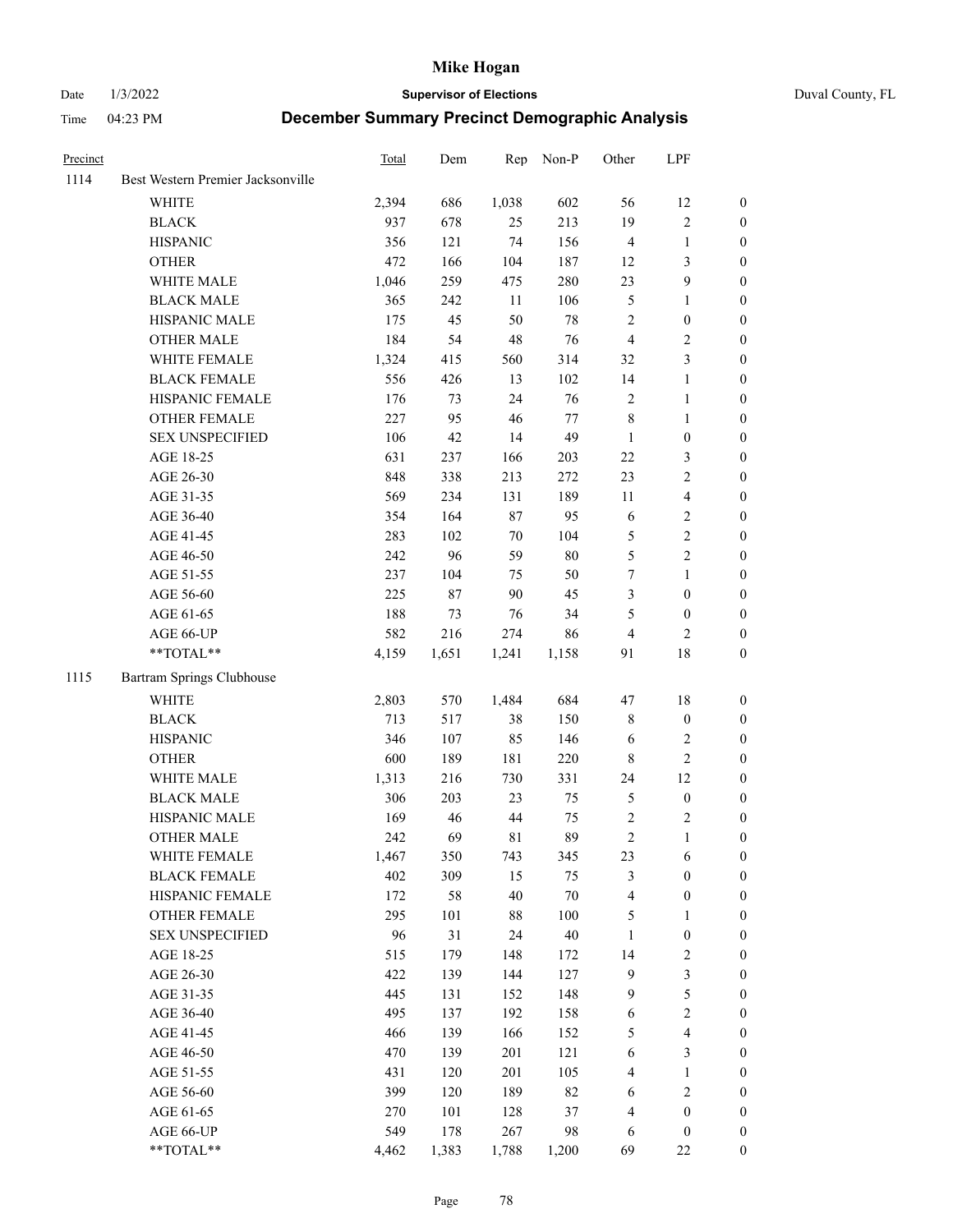# Date 1/3/2022 **Supervisor of Elections** Duval County, FL

| Precinct |                                                 | Total       | Dem        | Rep            | Non-P            | Other                   | LPF              |                  |
|----------|-------------------------------------------------|-------------|------------|----------------|------------------|-------------------------|------------------|------------------|
| 1116     | First Baptist Church of Jacksonville at Nocatee |             |            |                |                  |                         |                  |                  |
|          | <b>WHITE</b>                                    | 1,867       | 405        | 1,030          | 387              | 41                      | $\overline{4}$   | $\boldsymbol{0}$ |
|          | <b>BLACK</b>                                    | $8\sqrt{1}$ | 53         | 8              | 17               | 3                       | $\boldsymbol{0}$ | 0                |
|          | <b>HISPANIC</b>                                 | 90          | 30         | 38             | $22\,$           | $\boldsymbol{0}$        | $\boldsymbol{0}$ | $\boldsymbol{0}$ |
|          | <b>OTHER</b>                                    | 108         | 30         | 36             | 41               | $\boldsymbol{0}$        | $\mathbf{1}$     | $\boldsymbol{0}$ |
|          | WHITE MALE                                      | 896         | 151        | 520            | 200              | 23                      | $\sqrt{2}$       | $\boldsymbol{0}$ |
|          | <b>BLACK MALE</b>                               | 40          | 24         | $\overline{4}$ | 10               | $\overline{2}$          | $\boldsymbol{0}$ | $\boldsymbol{0}$ |
|          | HISPANIC MALE                                   | 39          | 13         | 15             | $11\,$           | $\boldsymbol{0}$        | $\boldsymbol{0}$ | $\boldsymbol{0}$ |
|          | <b>OTHER MALE</b>                               | 44          | 14         | 14             | 15               | $\boldsymbol{0}$        | $\mathbf{1}$     | 0                |
|          | WHITE FEMALE                                    | 964         | 254        | 505            | 185              | $18\,$                  | $\sqrt{2}$       | 0                |
|          | <b>BLACK FEMALE</b>                             | 41          | 29         | $\overline{4}$ | $\boldsymbol{7}$ | $\mathbf{1}$            | $\boldsymbol{0}$ | $\boldsymbol{0}$ |
|          | HISPANIC FEMALE                                 | 50          | 17         | 23             | $10\,$           | $\boldsymbol{0}$        | $\boldsymbol{0}$ | $\boldsymbol{0}$ |
|          | OTHER FEMALE                                    | 51          | 14         | 19             | 18               | $\boldsymbol{0}$        | $\boldsymbol{0}$ | $\boldsymbol{0}$ |
|          | <b>SEX UNSPECIFIED</b>                          | $21\,$      | $\sqrt{2}$ | $\,$ 8 $\,$    | $11\,$           | $\boldsymbol{0}$        | $\boldsymbol{0}$ | $\boldsymbol{0}$ |
|          | AGE 18-25                                       | 135         | 41         | 53             | 35               | 5                       | $\mathbf{1}$     | $\boldsymbol{0}$ |
|          | AGE 26-30                                       | 93          | 22         | 39             | 30               | $\mathbf{1}$            | $\mathbf{1}$     | $\boldsymbol{0}$ |
|          | AGE 31-35                                       | 132         | 30         | 58             | 43               | $\mathbf{1}$            | $\boldsymbol{0}$ | $\boldsymbol{0}$ |
|          | AGE 36-40                                       | 141         | 35         | 63             | 40               | $\mathbf{1}$            | $\sqrt{2}$       | $\boldsymbol{0}$ |
|          | AGE 41-45                                       | 124         | 33         | 53             | 36               | $\overline{\mathbf{c}}$ | $\boldsymbol{0}$ | $\boldsymbol{0}$ |
|          | AGE 46-50                                       | 120         | 29         | 55             | 33               | 3                       | $\boldsymbol{0}$ | 0                |
|          | AGE 51-55                                       | 175         | 38         | 84             | 48               | 5                       | $\boldsymbol{0}$ | $\boldsymbol{0}$ |
|          | AGE 56-60                                       | 229         | 49         | 128            | 45               | $\sqrt{6}$              | $\mathbf{1}$     | $\boldsymbol{0}$ |
|          | AGE 61-65                                       | 252         | 61         | 147            | 41               | 3                       | $\boldsymbol{0}$ | $\boldsymbol{0}$ |
|          | AGE 66-UP                                       | 745         | 180        | 432            | 116              | 17                      | $\boldsymbol{0}$ | $\boldsymbol{0}$ |
|          | **TOTAL**                                       | 2,146       | 518        | 1,112          | 467              | $44\,$                  | 5                | $\boldsymbol{0}$ |
| 1201     | Church of God Marietta                          |             |            |                |                  |                         |                  |                  |
|          | <b>WHITE</b>                                    | 2,183       | 365        | 1,424          | 364              | 23                      | $\boldsymbol{7}$ | $\boldsymbol{0}$ |
|          | <b>BLACK</b>                                    | 385         | 302        | 25             | 53               | $\sqrt{2}$              | $\mathfrak{Z}$   | $\boldsymbol{0}$ |
|          | <b>HISPANIC</b>                                 | 126         | 54         | 40             | 31               | $\mathbf{1}$            | $\boldsymbol{0}$ | $\overline{0}$   |
|          | <b>OTHER</b>                                    | 187         | 46         | $77\,$         | 62               | $\sqrt{2}$              | $\boldsymbol{0}$ | $\boldsymbol{0}$ |
|          | WHITE MALE                                      | 991         | 149        | 661            | 164              | 13                      | $\overline{4}$   | 0                |
|          | <b>BLACK MALE</b>                               | 175         | 124        | $18\,$         | 31               | $\mathbf{1}$            | $\mathbf{1}$     | 0                |
|          | HISPANIC MALE                                   | 59          | $27\,$     | 18             | 14               | $\boldsymbol{0}$        | $\boldsymbol{0}$ | 0                |
|          | <b>OTHER MALE</b>                               | 73          | 19         | 35             | 19               | $\boldsymbol{0}$        | $\boldsymbol{0}$ | $\boldsymbol{0}$ |
|          | WHITE FEMALE                                    | 1,170       | 212        | 751            | 194              | $10\,$                  | $\mathfrak{Z}$   | $\boldsymbol{0}$ |
|          | <b>BLACK FEMALE</b>                             | 202         | 172        | 7              | 20               | $\mathbf{1}$            | $\sqrt{2}$       | $\overline{0}$   |
|          | HISPANIC FEMALE                                 | 64          | 25         | $22\,$         | 16               | $\mathbf{1}$            | $\boldsymbol{0}$ | 0                |
|          | <b>OTHER FEMALE</b>                             | 76          | $22\,$     | $30\,$         | 22               | $\overline{c}$          | $\boldsymbol{0}$ | 0                |
|          | <b>SEX UNSPECIFIED</b>                          | $71\,$      | $17\,$     | 24             | 30               | $\boldsymbol{0}$        | $\boldsymbol{0}$ | 0                |
|          | AGE 18-25                                       | 252         | $70\,$     | 99             | 74               | 7                       | $\sqrt{2}$       | 0                |
|          | AGE 26-30                                       | 223         | 43         | 106            | $72\,$           | $\overline{\mathbf{c}}$ | $\boldsymbol{0}$ | 0                |
|          | AGE 31-35                                       | 228         | 58         | 103            | 62               | $\overline{\mathbf{4}}$ | $\mathbf{1}$     | 0                |
|          | AGE 36-40                                       | 216         | 50         | 115            | 48               | $\mathbf{1}$            | $\sqrt{2}$       | 0                |
|          | AGE 41-45                                       | 203         | 63         | 90             | 48               | $\mathbf{1}$            | $\mathbf{1}$     | 0                |
|          | AGE 46-50                                       | 179         | 58         | $80\,$         | 36               | 4                       | $\mathbf{1}$     | 0                |
|          | AGE 51-55                                       | 233         | 55         | 138            | 36               | 3                       | $\mathbf{1}$     | 0                |
|          | AGE 56-60                                       | 270         | 72         | 161            | 35               | 2                       | $\boldsymbol{0}$ | 0                |
|          | AGE 61-65                                       | 295         | 88         | 171            | 34               | 2                       | $\boldsymbol{0}$ | 0                |
|          | AGE 66-UP                                       | 782         | 210        | 503            | 65               | $\sqrt{2}$              | $\overline{c}$   | 0                |
|          | **TOTAL**                                       | 2,881       | 767        | 1,566          | 510              | $28\,$                  | 10               | $\boldsymbol{0}$ |
|          |                                                 |             |            |                |                  |                         |                  |                  |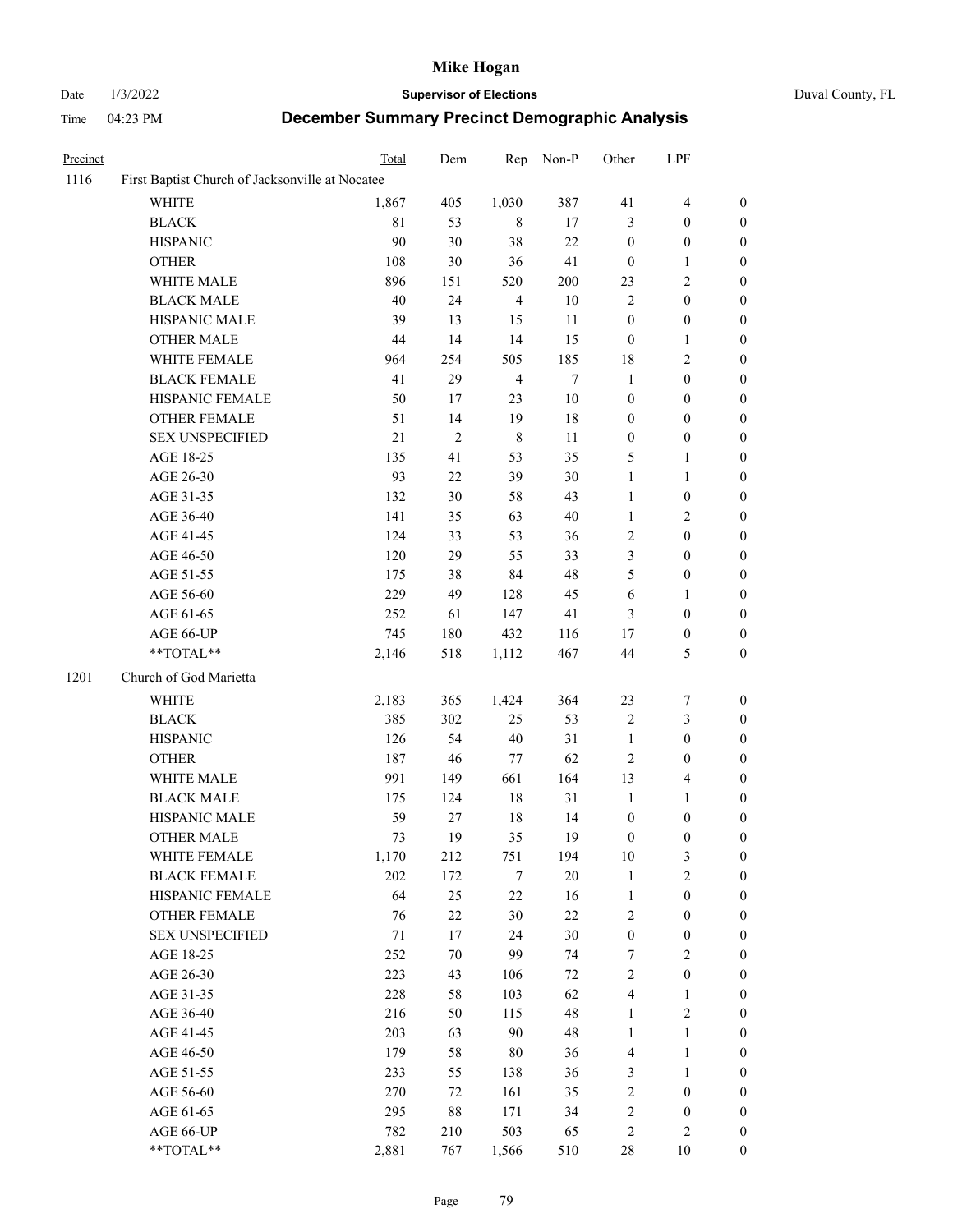Date 1/3/2022 **Supervisor of Elections** Duval County, FL

| Precinct |                                     | Total       | Dem              | Rep                 | Non-P                 | Other                 | LPF                                  |                                      |
|----------|-------------------------------------|-------------|------------------|---------------------|-----------------------|-----------------------|--------------------------------------|--------------------------------------|
| 1202     | Hillcrest at Crystal Springs        |             |                  |                     |                       |                       |                                      |                                      |
|          | <b>WHITE</b>                        | 1,595       | 236              | 1,121               | 212                   | 16                    | 10                                   | 0                                    |
|          | <b>BLACK</b>                        | 582         | 450              | 27                  | 98                    | $\tau$                | $\boldsymbol{0}$                     | $\boldsymbol{0}$                     |
|          | <b>HISPANIC</b>                     | $80\,$      | 30               | 27                  | 22                    | $\mathbf{1}$          | $\boldsymbol{0}$                     | $\boldsymbol{0}$                     |
|          | <b>OTHER</b>                        | 177         | 49               | $70\,$              | 57                    | $\mathbf{1}$          | $\boldsymbol{0}$                     | $\boldsymbol{0}$                     |
|          | WHITE MALE                          | 765         | 104              | 544                 | 105                   | 8                     | $\overline{4}$                       | $\boldsymbol{0}$                     |
|          | <b>BLACK MALE</b>                   | 266         | 196              | 17                  | 50                    | 3                     | $\boldsymbol{0}$                     | $\boldsymbol{0}$                     |
|          | HISPANIC MALE                       | $40\,$      | 16               | 13                  | 11                    | 0                     | $\boldsymbol{0}$                     | $\boldsymbol{0}$                     |
|          | <b>OTHER MALE</b>                   | 58          | 12               | 29                  | 16                    | $\mathbf{1}$          | $\boldsymbol{0}$                     | $\boldsymbol{0}$                     |
|          | WHITE FEMALE                        | 803         | 128              | 560                 | 101                   | 8                     | 6                                    | $\boldsymbol{0}$                     |
|          | <b>BLACK FEMALE</b>                 | 308         | 249              | 9                   | 46                    | 4                     | $\boldsymbol{0}$                     | $\boldsymbol{0}$                     |
|          | HISPANIC FEMALE                     | 38          | 12               | 14                  | 11                    | 1                     | $\boldsymbol{0}$                     | $\boldsymbol{0}$                     |
|          | OTHER FEMALE                        | $8\sqrt{1}$ | 31               | 29                  | 21                    | 0                     | $\boldsymbol{0}$                     | $\boldsymbol{0}$                     |
|          | <b>SEX UNSPECIFIED</b>              | 75          | 17               | 30                  | 28                    | $\boldsymbol{0}$      | $\boldsymbol{0}$                     | $\boldsymbol{0}$                     |
|          | AGE 18-25                           | 253         | 72               | 105                 | 69                    | 5                     | $\sqrt{2}$                           | $\boldsymbol{0}$                     |
|          | AGE 26-30                           | 214         | 64               | 89                  | 53                    | 8                     | $\boldsymbol{0}$                     | $\boldsymbol{0}$                     |
|          | AGE 31-35                           | 168         | 50               | 69                  | 47                    | $\boldsymbol{0}$      | $\sqrt{2}$                           | $\boldsymbol{0}$                     |
|          | AGE 36-40                           | 179         | 58               | 88                  | 31                    | $\boldsymbol{0}$      | $\sqrt{2}$                           | $\boldsymbol{0}$                     |
|          | AGE 41-45                           | 170         | 51               | $90\,$              | 26                    | 2                     | $\mathbf{1}$                         | $\boldsymbol{0}$                     |
|          | AGE 46-50                           | 169         | 43               | 87                  | 35                    | 3                     | $\mathbf{1}$                         | $\boldsymbol{0}$                     |
|          | AGE 51-55                           | 221         | 74               | 115                 | $28\,$                | 2                     | $\sqrt{2}$                           | $\boldsymbol{0}$                     |
|          | AGE 56-60                           | 285         | 99               | 145                 | 38                    | 3                     | $\boldsymbol{0}$                     | 0                                    |
|          | AGE 61-65                           | 249         | 78               | 158                 | 13                    | $\boldsymbol{0}$      | $\boldsymbol{0}$                     | $\boldsymbol{0}$                     |
|          | AGE 66-UP                           | 526         | 176              | 299                 | 49                    | $\overline{c}$        | $\boldsymbol{0}$                     | $\boldsymbol{0}$                     |
|          | $\mathrm{``TOTAL}^{\mathrm{**}}$    | 2,434       | 765              | 1,245               | 389                   | 25                    | $10\,$                               | $\boldsymbol{0}$                     |
| 1203     | Leroy D. Clemons Senior Center      |             |                  |                     |                       |                       |                                      |                                      |
|          | <b>WHITE</b>                        | 1,146       | 152              | 773                 | 200                   | 12                    | $\boldsymbol{9}$                     | $\boldsymbol{0}$                     |
|          | <b>BLACK</b>                        | 120         | 96               | 5                   | 19                    | $\boldsymbol{0}$      | $\boldsymbol{0}$                     | $\boldsymbol{0}$                     |
|          | <b>HISPANIC</b>                     | 37          | $\,$ 8 $\,$      | 17                  | 12                    | $\boldsymbol{0}$      | $\boldsymbol{0}$                     | $\boldsymbol{0}$                     |
|          |                                     | 60          | $\boldsymbol{9}$ | 26                  | 23                    | $\mathbf{1}$          | $\mathbf{1}$                         | $\boldsymbol{0}$                     |
|          | <b>OTHER</b><br>WHITE MALE          |             | 60               | 373                 | 91                    | $\tau$                | $\overline{4}$                       |                                      |
|          |                                     | 535<br>54   | $40\,$           | $\overline{4}$      | $10\,$                | $\boldsymbol{0}$      |                                      | $\boldsymbol{0}$<br>$\boldsymbol{0}$ |
|          | <b>BLACK MALE</b><br>HISPANIC MALE  | $20\,$      | $\mathfrak{Z}$   | $10\,$              |                       |                       | $\boldsymbol{0}$                     |                                      |
|          | <b>OTHER MALE</b>                   | 25          | 3                | 12                  | 7<br>$\boldsymbol{9}$ | $\boldsymbol{0}$<br>1 | $\boldsymbol{0}$<br>$\boldsymbol{0}$ | $\boldsymbol{0}$<br>$\boldsymbol{0}$ |
|          |                                     |             |                  |                     |                       |                       |                                      | 0                                    |
|          | WHITE FEMALE<br><b>BLACK FEMALE</b> | 597         | 89               | 392<br>$\mathbf{1}$ | 106<br>$\,$ 8 $\,$    | 5<br>$\boldsymbol{0}$ | 5<br>$\boldsymbol{0}$                | $\overline{0}$                       |
|          | HISPANIC FEMALE                     | 64<br>16    | 55<br>5          | $\sqrt{ }$          | $\overline{4}$        | $\boldsymbol{0}$      | $\boldsymbol{0}$                     | $\overline{0}$                       |
|          | OTHER FEMALE                        | $20\,$      |                  | $\boldsymbol{9}$    |                       | $\boldsymbol{0}$      | $\boldsymbol{0}$                     | $\overline{0}$                       |
|          | <b>SEX UNSPECIFIED</b>              | 32          | 5<br>5           | 13                  | 6<br>13               | $\boldsymbol{0}$      | $\mathbf{1}$                         | 0                                    |
|          |                                     |             | 20               | 59                  | 33                    |                       |                                      | 0                                    |
|          | AGE 18-25                           | 113         |                  |                     |                       | 0                     | $\mathbf{1}$                         |                                      |
|          | AGE 26-30                           | 121         | 23               | 66                  | 29                    | 0                     | 3                                    | 0                                    |
|          | AGE 31-35<br>AGE 36-40              | 124         | 23               | 65                  | 32                    | 4                     | $\boldsymbol{0}$                     | 0                                    |
|          |                                     | 122         | 16               | 68                  | 32                    | 4                     | $\sqrt{2}$                           | 0                                    |
|          | AGE 41-45                           | 97          | 11               | 56                  | 29                    | 0                     | $\mathbf{1}$                         | 0                                    |
|          | AGE 46-50                           | 92          | 11               | 61                  | 19                    | 0                     | $\mathbf{1}$                         | 0                                    |
|          | AGE 51-55                           | 115         | 23               | 68                  | 23                    | $\boldsymbol{0}$      | $\mathbf{1}$                         | 0                                    |
|          | AGE 56-60                           | 144         | 27               | 97                  | 19                    | 1                     | $\boldsymbol{0}$                     | 0                                    |
|          | AGE 61-65                           | 154         | 32               | 97                  | 20                    | 4                     | $\mathbf{1}$                         | $\overline{0}$                       |
|          | AGE 66-UP                           | 281         | 79               | 184                 | 18                    | $\boldsymbol{0}$      | $\boldsymbol{0}$                     | 0                                    |
|          | **TOTAL**                           | 1,363       | 265              | 821                 | 254                   | 13                    | 10                                   | $\boldsymbol{0}$                     |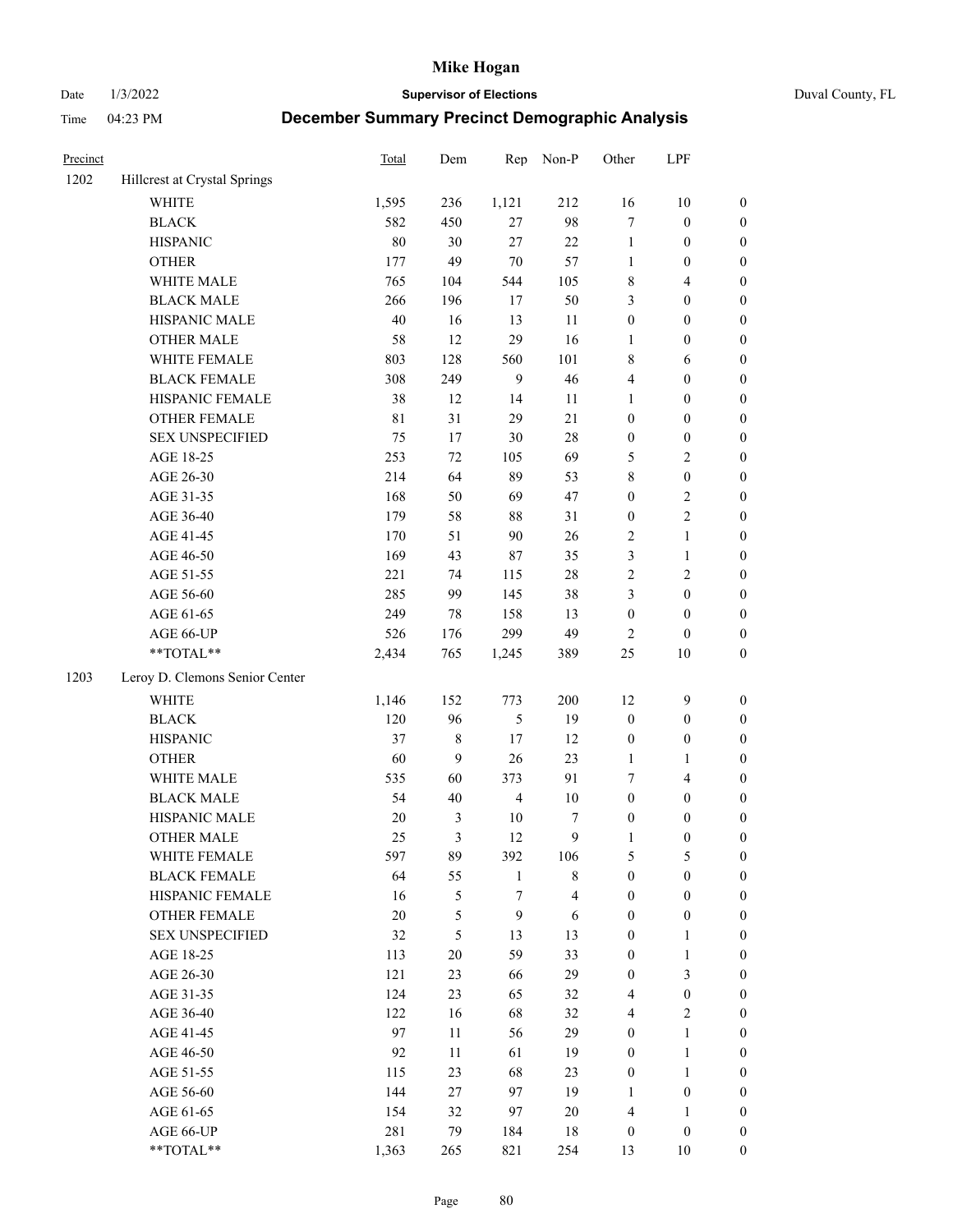Date 1/3/2022 **Supervisor of Elections** Duval County, FL

| Precinct |                                                           | Total | Dem    | Rep         | Non-P  | Other            | LPF                     |                  |
|----------|-----------------------------------------------------------|-------|--------|-------------|--------|------------------|-------------------------|------------------|
| 1204     | Maxville Community Center                                 |       |        |             |        |                  |                         |                  |
|          | <b>WHITE</b>                                              | 1,680 | 228    | 1,144       | 281    | $20\,$           | $\boldsymbol{7}$        | 0                |
|          | <b>BLACK</b>                                              | 464   | 362    | $18\,$      | $80\,$ | 4                | $\boldsymbol{0}$        | $\boldsymbol{0}$ |
|          | <b>HISPANIC</b>                                           | 98    | 29     | 34          | 35     | $\boldsymbol{0}$ | $\boldsymbol{0}$        | $\boldsymbol{0}$ |
|          | <b>OTHER</b>                                              | 122   | $28\,$ | 45          | 46     | 1                | $\sqrt{2}$              | $\boldsymbol{0}$ |
|          | WHITE MALE                                                | 791   | 82     | 560         | 138    | 6                | $\mathfrak{S}$          | $\boldsymbol{0}$ |
|          | <b>BLACK MALE</b>                                         | 201   | 149    | 10          | 38     | 4                | $\boldsymbol{0}$        | $\boldsymbol{0}$ |
|          | HISPANIC MALE                                             | 48    | 11     | 20          | 17     | $\boldsymbol{0}$ | $\boldsymbol{0}$        | $\boldsymbol{0}$ |
|          | <b>OTHER MALE</b>                                         | 51    | 11     | 19          | 18     | $\mathbf{1}$     | $\overline{2}$          | $\boldsymbol{0}$ |
|          | WHITE FEMALE                                              | 865   | 144    | 563         | 142    | 14               | $\overline{2}$          | $\boldsymbol{0}$ |
|          | <b>BLACK FEMALE</b>                                       | 255   | 205    | $\,$ 8 $\,$ | 42     | $\boldsymbol{0}$ | $\boldsymbol{0}$        | $\boldsymbol{0}$ |
|          | HISPANIC FEMALE                                           | 49    | 17     | 14          | 18     | $\boldsymbol{0}$ | $\boldsymbol{0}$        | $\boldsymbol{0}$ |
|          | OTHER FEMALE                                              | 43    | 14     | 13          | 16     | $\boldsymbol{0}$ | $\boldsymbol{0}$        | $\boldsymbol{0}$ |
|          | <b>SEX UNSPECIFIED</b>                                    | 61    | 14     | 34          | 13     | $\boldsymbol{0}$ | $\boldsymbol{0}$        | $\boldsymbol{0}$ |
|          | AGE 18-25                                                 | 273   | 66     | 133         | $70\,$ | 4                | $\boldsymbol{0}$        | $\boldsymbol{0}$ |
|          | AGE 26-30                                                 | 218   | 50     | 107         | 56     | 2                | $\mathfrak{Z}$          | $\boldsymbol{0}$ |
|          | AGE 31-35                                                 | 211   | 50     | 87          | 69     | 4                | $\mathbf{1}$            | $\boldsymbol{0}$ |
|          | AGE 36-40                                                 | 234   | 86     | 98          | 45     | 2                | 3                       | $\boldsymbol{0}$ |
|          | AGE 41-45                                                 | 200   | 61     | 81          | 55     | $\mathbf{1}$     | $\overline{2}$          | $\boldsymbol{0}$ |
|          | AGE 46-50                                                 | 185   | 56     | 95          | 31     | 3                | $\boldsymbol{0}$        | $\boldsymbol{0}$ |
|          | AGE 51-55                                                 | 195   | 52     | 112         | $28\,$ | 3                | $\boldsymbol{0}$        | $\boldsymbol{0}$ |
|          | AGE 56-60                                                 | 241   | 62     | 149         | $28\,$ | $\overline{c}$   | $\boldsymbol{0}$        | 0                |
|          | AGE 61-65                                                 | 200   | 55     | 118         | 25     | 2                | $\boldsymbol{0}$        | $\boldsymbol{0}$ |
|          | AGE 66-UP                                                 | 407   | 109    | 261         | 35     | $\sqrt{2}$       | $\boldsymbol{0}$        | $\boldsymbol{0}$ |
|          | $\mathrm{*}\mathrm{*}\mathrm{TOTAL} \mathrm{*}\mathrm{*}$ | 2,364 | 647    | 1,241       | 442    | $25\,$           | 9                       | $\boldsymbol{0}$ |
| 1205     | Midnight Cry Ministries                                   |       |        |             |        |                  |                         |                  |
|          | <b>WHITE</b>                                              | 2,140 | 399    | 1,234       | 461    | $30\,$           | 16                      | $\boldsymbol{0}$ |
|          | <b>BLACK</b>                                              | 1,630 | 1,303  | 63          | 247    | 17               | $\boldsymbol{0}$        | $\boldsymbol{0}$ |
|          | <b>HISPANIC</b>                                           | 322   | 117    | 65          | 137    | 2                | $\mathbf{1}$            | $\boldsymbol{0}$ |
|          | <b>OTHER</b>                                              | 391   | 103    | 120         | 157    | 9                | $\overline{c}$          | $\boldsymbol{0}$ |
|          | WHITE MALE                                                | 984   | 157    | 579         | 223    | 15               | $10\,$                  | $\boldsymbol{0}$ |
|          | <b>BLACK MALE</b>                                         | 689   | 521    | 35          | 125    | $\,$ $\,$        | $\boldsymbol{0}$        | $\boldsymbol{0}$ |
|          | HISPANIC MALE                                             | 129   | 52     | 28          | 49     | $\boldsymbol{0}$ | $\boldsymbol{0}$        | 0                |
|          | OTHER MALE                                                | 147   | 32     | 59          | 51     | 4                | $\mathbf{1}$            | $\boldsymbol{0}$ |
|          | WHITE FEMALE                                              | 1,126 | 236    | 641         | 228    | 15               | 6                       | 0                |
|          | <b>BLACK FEMALE</b>                                       | 911   | 761    | 27          | 114    | 9                | $\boldsymbol{0}$        | $\boldsymbol{0}$ |
|          | HISPANIC FEMALE                                           | 187   | 64     | 36          | 84     | 2                | $\mathbf{1}$            | $\boldsymbol{0}$ |
|          | <b>OTHER FEMALE</b>                                       | 169   | 52     | 47          | 65     | 4                | $\mathbf{1}$            | $\overline{0}$   |
|          | <b>SEX UNSPECIFIED</b>                                    | 140   | 47     | 30          | 62     | $\mathbf{1}$     | $\boldsymbol{0}$        | 0                |
|          | AGE 18-25                                                 | 588   | 246    | 136         | 191    | 12               | $\mathfrak{Z}$          | 0                |
|          | AGE 26-30                                                 | 419   | 144    | 112         | 151    | $11\,$           | $\mathbf{1}$            | 0                |
|          | AGE 31-35                                                 | 411   | 160    | 125         | 119    | 6                | $\mathbf{1}$            | 0                |
|          | AGE 36-40                                                 | 388   | 179    | 88          | 112    | 5                | $\overline{\mathbf{4}}$ | 0                |
|          | AGE 41-45                                                 | 357   | 185    | 86          | $80\,$ | 6                | $\boldsymbol{0}$        | 0                |
|          | AGE 46-50                                                 | 411   | 194    | 120         | $90\,$ | 5                | $\sqrt{2}$              | 0                |
|          | AGE 51-55                                                 | 383   | 174    | 130         | 73     | 3                | $\mathfrak{Z}$          | $\boldsymbol{0}$ |
|          | AGE 56-60                                                 | 438   | 199    | 170         | 61     | 5                | $\mathfrak{Z}$          | $\boldsymbol{0}$ |
|          | AGE 61-65                                                 | 341   | 141    | 151         | 47     | 2                | $\boldsymbol{0}$        | $\boldsymbol{0}$ |
|          | AGE 66-UP                                                 | 747   | 300    | 364         | 78     | 3                | $\mathfrak{2}$          | 0                |
|          | **TOTAL**                                                 | 4,483 | 1,922  | 1,482       | 1,002  | 58               | 19                      | $\boldsymbol{0}$ |
|          |                                                           |       |        |             |        |                  |                         |                  |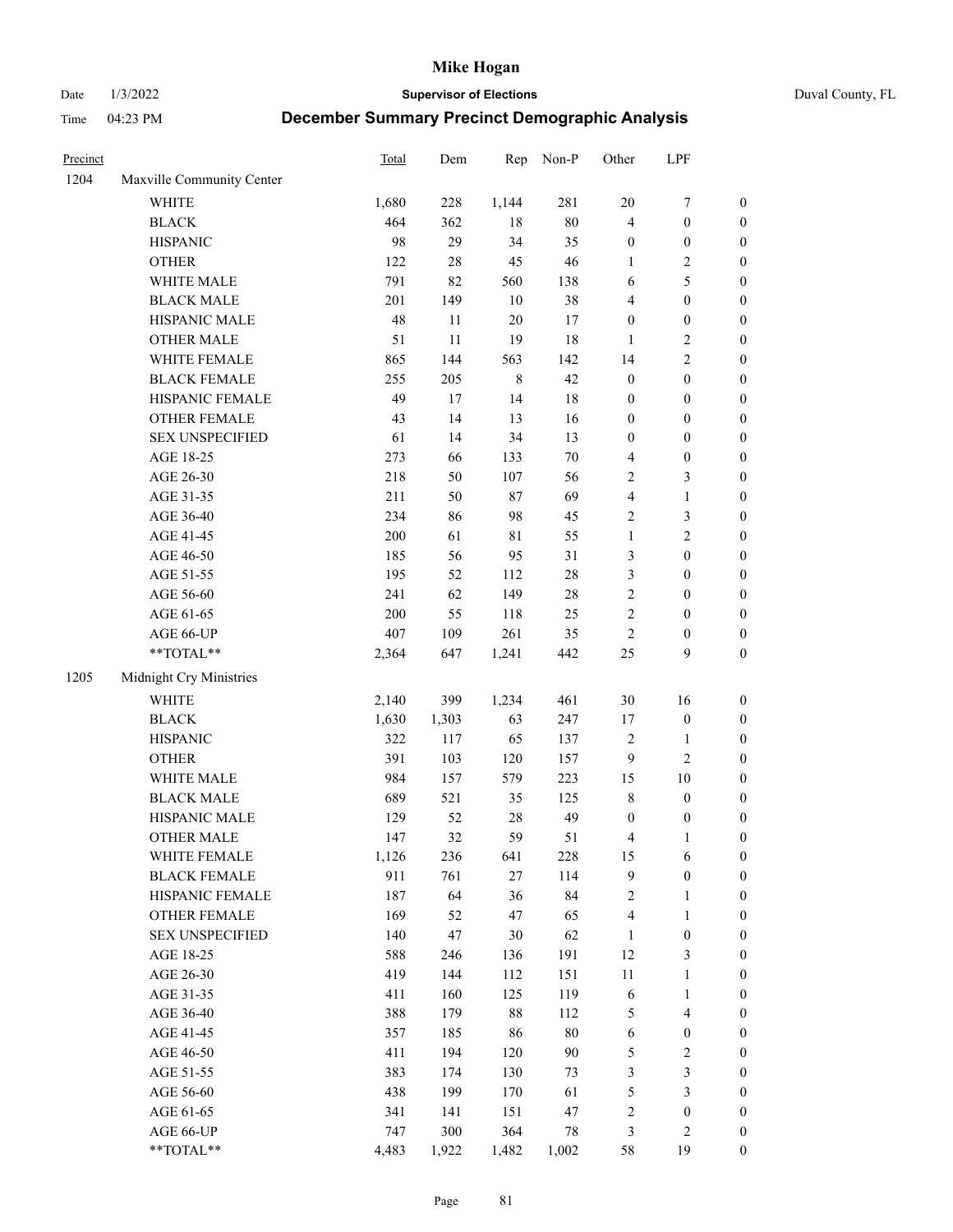Date 1/3/2022 **Supervisor of Elections** Duval County, FL

| Precinct |                             | <b>Total</b>  | Dem            | Rep                     | Non-P          | Other                   | LPF              |                  |
|----------|-----------------------------|---------------|----------------|-------------------------|----------------|-------------------------|------------------|------------------|
| 1206     | Promise Land Baptist Church |               |                |                         |                |                         |                  |                  |
|          | <b>WHITE</b>                | 1,986         | 257            | 1,427                   | 280            | 16                      | 6                | 0                |
|          | <b>BLACK</b>                | 1,289         | 1,000          | 54                      | 217            | 15                      | $\mathfrak{Z}$   | $\boldsymbol{0}$ |
|          | <b>HISPANIC</b>             | 95            | 42             | 31                      | 21             | $\mathbf{1}$            | $\boldsymbol{0}$ | $\boldsymbol{0}$ |
|          | <b>OTHER</b>                | 301           | 100            | 99                      | 94             | 8                       | $\boldsymbol{0}$ | $\boldsymbol{0}$ |
|          | WHITE MALE                  | 935           | 90             | 708                     | 124            | 8                       | 5                | $\boldsymbol{0}$ |
|          | <b>BLACK MALE</b>           | 585           | 422            | 36                      | 119            | 6                       | $\sqrt{2}$       | $\boldsymbol{0}$ |
|          | HISPANIC MALE               | 40            | $18\,$         | 16                      | 6              | $\boldsymbol{0}$        | $\boldsymbol{0}$ | $\boldsymbol{0}$ |
|          | <b>OTHER MALE</b>           | 101           | 32             | 34                      | 32             | 3                       | $\boldsymbol{0}$ | $\boldsymbol{0}$ |
|          | WHITE FEMALE                | 1,023         | 163            | 700                     | 151            | $\,$ $\,$               | $\mathbf{1}$     | $\boldsymbol{0}$ |
|          | <b>BLACK FEMALE</b>         | 676           | 559            | 16                      | 91             | 9                       | $\mathbf{1}$     | $\boldsymbol{0}$ |
|          | HISPANIC FEMALE             | 53            | 23             | 15                      | 14             | $\mathbf{1}$            | $\boldsymbol{0}$ | $\boldsymbol{0}$ |
|          | <b>OTHER FEMALE</b>         | 148           | 56             | 51                      | 38             | 3                       | $\boldsymbol{0}$ | $\boldsymbol{0}$ |
|          | <b>SEX UNSPECIFIED</b>      | 110           | 36             | 35                      | 37             | $\overline{c}$          | $\boldsymbol{0}$ | $\boldsymbol{0}$ |
|          | AGE 18-25                   | 444           | 154            | 144                     | 138            | 7                       | $\mathbf{1}$     | $\boldsymbol{0}$ |
|          | AGE 26-30                   | 269           | 88             | 101                     | 75             | 3                       | $\sqrt{2}$       | $\boldsymbol{0}$ |
|          | AGE 31-35                   | 288           | 99             | 107                     | 72             | $\boldsymbol{7}$        | $\mathfrak{Z}$   | $\boldsymbol{0}$ |
|          | AGE 36-40                   | 275           | 92             | 124                     | 57             | $\overline{c}$          | $\boldsymbol{0}$ | $\boldsymbol{0}$ |
|          | AGE 41-45                   | 308           | 138            | 110                     | 55             | 3                       | $\overline{2}$   | $\boldsymbol{0}$ |
|          | AGE 46-50                   | 315           | 133            | 125                     | 56             | $\mathbf{1}$            | $\boldsymbol{0}$ | $\boldsymbol{0}$ |
|          | AGE 51-55                   | 339           | 158            | 143                     | 37             | $\boldsymbol{0}$        | $\mathbf{1}$     | $\boldsymbol{0}$ |
|          | AGE 56-60                   | 411           | 155            | 214                     | 40             | 2                       | $\boldsymbol{0}$ | 0                |
|          | AGE 61-65                   | 322           | 118            | 155                     | 46             | 3                       | $\boldsymbol{0}$ | 0                |
|          | AGE 66-UP                   | 700           | 264            | 388                     | 36             | 12                      | $\boldsymbol{0}$ | $\boldsymbol{0}$ |
|          | **TOTAL**                   | 3,671         | 1,399          | 1,611                   | 612            | 40                      | $\boldsymbol{9}$ | $\boldsymbol{0}$ |
| 1207     | Baldwin Town Hall           |               |                |                         |                |                         |                  |                  |
|          | <b>WHITE</b>                | 679           | 115            | 421                     | 127            | 14                      | $\sqrt{2}$       | $\boldsymbol{0}$ |
|          | <b>BLACK</b>                | 245           | 218            | 8                       | 19             | $\boldsymbol{0}$        | $\boldsymbol{0}$ | $\boldsymbol{0}$ |
|          | <b>HISPANIC</b>             | 11            | 3              | 6                       | $\sqrt{2}$     | $\boldsymbol{0}$        | $\boldsymbol{0}$ | $\boldsymbol{0}$ |
|          | <b>OTHER</b>                | 32            | $\,$ $\,$      | 13                      | $10\,$         | 1                       | $\boldsymbol{0}$ | $\boldsymbol{0}$ |
|          | WHITE MALE                  | 300           | 51             | 185                     | 55             | 9                       | $\boldsymbol{0}$ | $\boldsymbol{0}$ |
|          | <b>BLACK MALE</b>           | 86            | 73             | $\mathfrak{S}$          | $\,$ 8 $\,$    | $\boldsymbol{0}$        | $\boldsymbol{0}$ | $\boldsymbol{0}$ |
|          | HISPANIC MALE               | $\mathfrak s$ | 2              | $\sqrt{2}$              | $\mathbf{1}$   | $\boldsymbol{0}$        | $\boldsymbol{0}$ | $\boldsymbol{0}$ |
|          | OTHER MALE                  | 12            | 5              | $\overline{4}$          | $\mathfrak{Z}$ | $\boldsymbol{0}$        | $\boldsymbol{0}$ | $\boldsymbol{0}$ |
|          | WHITE FEMALE                | 370           | 63             | 232                     | 68             | 5                       | 2                | 0                |
|          | <b>BLACK FEMALE</b>         | 152           | 140            | 3                       | 9              | $\boldsymbol{0}$        | $\boldsymbol{0}$ | $\overline{0}$   |
|          | HISPANIC FEMALE             | 6             | $\mathbf{1}$   | $\overline{\mathbf{4}}$ | $\mathbf{1}$   | $\boldsymbol{0}$        | $\boldsymbol{0}$ | $\overline{0}$   |
|          | OTHER FEMALE                | 10            | $\overline{c}$ | 6                       | $\mathbf{1}$   | 1                       | $\boldsymbol{0}$ | $\overline{0}$   |
|          | <b>SEX UNSPECIFIED</b>      | 26            | $\tau$         | 7                       | 12             | $\boldsymbol{0}$        | $\boldsymbol{0}$ | $\overline{0}$   |
|          | AGE 18-25                   | 96            | 33             | 34                      | 26             | 3                       | $\boldsymbol{0}$ | $\theta$         |
|          | AGE 26-30                   | $8\sqrt{1}$   | 23             | 39                      | 16             | 3                       | $\boldsymbol{0}$ | 0                |
|          | AGE 31-35                   | 74            | 22             | 33                      | 18             | $\boldsymbol{0}$        | $\mathbf{1}$     | 0                |
|          | AGE 36-40                   | 84            | 25             | 44                      | 15             | $\boldsymbol{0}$        | $\boldsymbol{0}$ | 0                |
|          | AGE 41-45                   | 64            | 19             | 31                      | $10\,$         | $\overline{\mathbf{4}}$ | $\boldsymbol{0}$ | 0                |
|          | AGE 46-50                   | 67            | 23             | 33                      | 9              | 1                       | $\mathbf{1}$     | 0                |
|          | AGE 51-55                   | 78            | 22             | 44                      | 11             | $\mathbf{1}$            | $\boldsymbol{0}$ | $\overline{0}$   |
|          | AGE 56-60                   | 84            | 32             | 34                      | 16             | 2                       | $\boldsymbol{0}$ | $\overline{0}$   |
|          | AGE 61-65                   | 90            | 33             | 44                      | 13             | $\boldsymbol{0}$        | $\boldsymbol{0}$ | $\overline{0}$   |
|          | AGE 66-UP                   | 249           | 112            | 112                     | 24             | $\mathbf{1}$            | $\boldsymbol{0}$ | 0                |
|          | **TOTAL**                   | 967           | 344            | 448                     | 158            | 15                      | $\mathfrak{2}$   | $\overline{0}$   |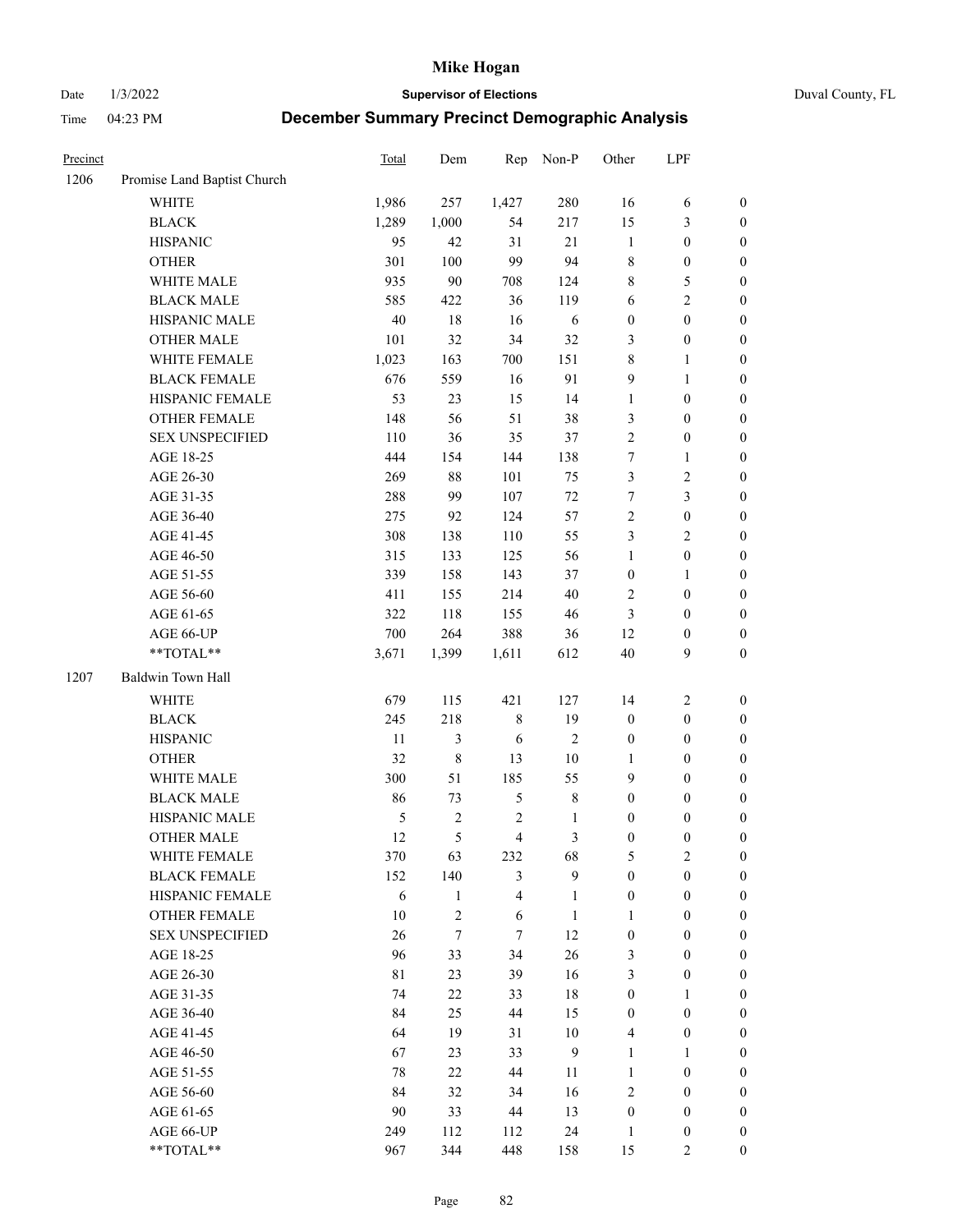Date 1/3/2022 **Supervisor of Elections** Duval County, FL

| Precinct |                           | Total | Dem    | Rep         | Non-P  | Other            | LPF                     |                  |
|----------|---------------------------|-------|--------|-------------|--------|------------------|-------------------------|------------------|
| 1208     | Harvest Ministries        |       |        |             |        |                  |                         |                  |
|          | <b>WHITE</b>              | 1,848 | 366    | 1,069       | 375    | 28               | $10\,$                  | 0                |
|          | <b>BLACK</b>              | 1,417 | 1,102  | 48          | 245    | 21               | $\mathbf{1}$            | $\boldsymbol{0}$ |
|          | <b>HISPANIC</b>           | 248   | 99     | 51          | 95     | 3                | $\boldsymbol{0}$        | $\boldsymbol{0}$ |
|          | <b>OTHER</b>              | 448   | 132    | 142         | 167    | 5                | $\sqrt{2}$              | $\boldsymbol{0}$ |
|          | WHITE MALE                | 853   | 142    | 519         | 177    | 7                | $\,$ 8 $\,$             | $\boldsymbol{0}$ |
|          | <b>BLACK MALE</b>         | 511   | 356    | 30          | 112    | 12               | 1                       | $\boldsymbol{0}$ |
|          | HISPANIC MALE             | 118   | 49     | 29          | 39     | $\mathbf{1}$     | $\boldsymbol{0}$        | $\boldsymbol{0}$ |
|          | <b>OTHER MALE</b>         | 161   | $44\,$ | 56          | 60     | $\mathbf{1}$     | $\boldsymbol{0}$        | $\boldsymbol{0}$ |
|          | WHITE FEMALE              | 980   | 224    | 542         | 192    | $20\,$           | $\sqrt{2}$              | $\boldsymbol{0}$ |
|          | <b>BLACK FEMALE</b>       | 889   | 731    | 17          | 132    | $\overline{9}$   | $\boldsymbol{0}$        | $\boldsymbol{0}$ |
|          | HISPANIC FEMALE           | 127   | 48     | 21          | 56     | $\sqrt{2}$       | $\boldsymbol{0}$        | $\boldsymbol{0}$ |
|          | OTHER FEMALE              | 219   | 69     | 69          | $77\,$ | $\sqrt{2}$       | $\sqrt{2}$              | $\boldsymbol{0}$ |
|          | <b>SEX UNSPECIFIED</b>    | 102   | 36     | 27          | 36     | 3                | $\boldsymbol{0}$        | $\boldsymbol{0}$ |
|          | AGE 18-25                 | 438   | 189    | 89          | 146    | 14               | $\boldsymbol{0}$        | $\boldsymbol{0}$ |
|          | AGE 26-30                 | 357   | 147    | 85          | 115    | 7                | $\mathfrak{Z}$          | $\boldsymbol{0}$ |
|          | AGE 31-35                 | 405   | 189    | 93          | 112    | $\boldsymbol{7}$ | $\overline{\mathbf{4}}$ | $\boldsymbol{0}$ |
|          | AGE 36-40                 | 359   | 151    | 89          | 111    | 5                | $\mathfrak{Z}$          | $\boldsymbol{0}$ |
|          | AGE 41-45                 | 299   | 135    | 82          | 76     | $\sqrt{6}$       | $\boldsymbol{0}$        | $\boldsymbol{0}$ |
|          | AGE 46-50                 | 341   | 155    | 113         | 63     | $\mathbf{9}$     | $\mathbf{1}$            | $\boldsymbol{0}$ |
|          | AGE 51-55                 | 331   | 151    | 113         | 64     | 2                | $\mathbf{1}$            | 0                |
|          | AGE 56-60                 | 349   | 144    | 152         | 51     | $\mathbf{1}$     | 1                       | 0                |
|          | AGE 61-65                 | 375   | 171    | 154         | 48     | 2                | $\boldsymbol{0}$        | $\boldsymbol{0}$ |
|          | AGE 66-UP                 | 707   | 267    | 340         | 96     | $\overline{4}$   | $\boldsymbol{0}$        | $\boldsymbol{0}$ |
|          | **TOTAL**                 | 3,961 | 1,699  | 1,310       | 882    | 57               | 13                      | $\boldsymbol{0}$ |
| 1209     | Whitehouse Baptist Church |       |        |             |        |                  |                         |                  |
|          | <b>WHITE</b>              | 2,726 | 407    | 1,845       | 429    | 33               | 12                      | $\boldsymbol{0}$ |
|          | <b>BLACK</b>              | 508   | 393    | 26          | 85     | 4                | $\boldsymbol{0}$        | $\boldsymbol{0}$ |
|          | <b>HISPANIC</b>           | 109   | 35     | 38          | 34     | $\mathbf{1}$     | $\mathbf{1}$            | $\boldsymbol{0}$ |
|          | <b>OTHER</b>              | 194   | 42     | $8\sqrt{1}$ | 63     | $\boldsymbol{7}$ | $\mathbf{1}$            | $\boldsymbol{0}$ |
|          | WHITE MALE                | 1,295 | 168    | 898         | 206    | 19               | $\overline{4}$          | $\boldsymbol{0}$ |
|          | <b>BLACK MALE</b>         | 210   | 152    | $20\,$      | 38     | $\boldsymbol{0}$ | $\boldsymbol{0}$        | $\boldsymbol{0}$ |
|          | HISPANIC MALE             | 64    | $18\,$ | 25          | $20\,$ | 1                | $\boldsymbol{0}$        | $\boldsymbol{0}$ |
|          | <b>OTHER MALE</b>         | 64    | 11     | 30          | $21\,$ | 2                | $\boldsymbol{0}$        | $\boldsymbol{0}$ |
|          | WHITE FEMALE              | 1,402 | 236    | 933         | 212    | 14               | 7                       | 0                |
|          | <b>BLACK FEMALE</b>       | 289   | 236    | 6           | 43     | 4                | $\boldsymbol{0}$        | $\boldsymbol{0}$ |
|          | HISPANIC FEMALE           | 42    | 15     | 13          | 13     | $\boldsymbol{0}$ | $\mathbf{1}$            | $\overline{0}$   |
|          | <b>OTHER FEMALE</b>       | 76    | 15     | 38          | $20\,$ | 3                | $\boldsymbol{0}$        | $\overline{0}$   |
|          | <b>SEX UNSPECIFIED</b>    | 95    | 26     | 27          | 38     | 2                | $\mathbf{2}$            | 0                |
|          | AGE 18-25                 | 365   | 84     | 171         | 94     | 13               | $\mathfrak{Z}$          | 0                |
|          | AGE 26-30                 | 268   | 61     | 136         | 64     | 5                | $\sqrt{2}$              | 0                |
|          | AGE 31-35                 | 291   | 63     | 145         | 72     | $\mathbf{9}$     | $\overline{2}$          | 0                |
|          | AGE 36-40                 | 288   | 66     | 137         | 79     | 6                | $\boldsymbol{0}$        | 0                |
|          | AGE 41-45                 | 294   | $80\,$ | 153         | 56     | $\overline{c}$   | $\mathfrak{Z}$          | 0                |
|          | AGE 46-50                 | 301   | 64     | 183         | 48     | 5                | $\mathbf{1}$            | 0                |
|          | AGE 51-55                 | 345   | 100    | 192         | 52     | $\mathbf{1}$     | $\boldsymbol{0}$        | 0                |
|          | AGE 56-60                 | 360   | 93     | 216         | 51     | $\boldsymbol{0}$ | $\boldsymbol{0}$        | 0                |
|          | AGE 61-65                 | 314   | 82     | 191         | 37     | 2                | $\sqrt{2}$              | 0                |
|          | AGE 66-UP                 | 711   | 184    | 466         | 58     | 2                | $\mathbf{1}$            | 0                |
|          | **TOTAL**                 | 3,537 | 877    | 1,990       | 611    | 45               | 14                      | $\boldsymbol{0}$ |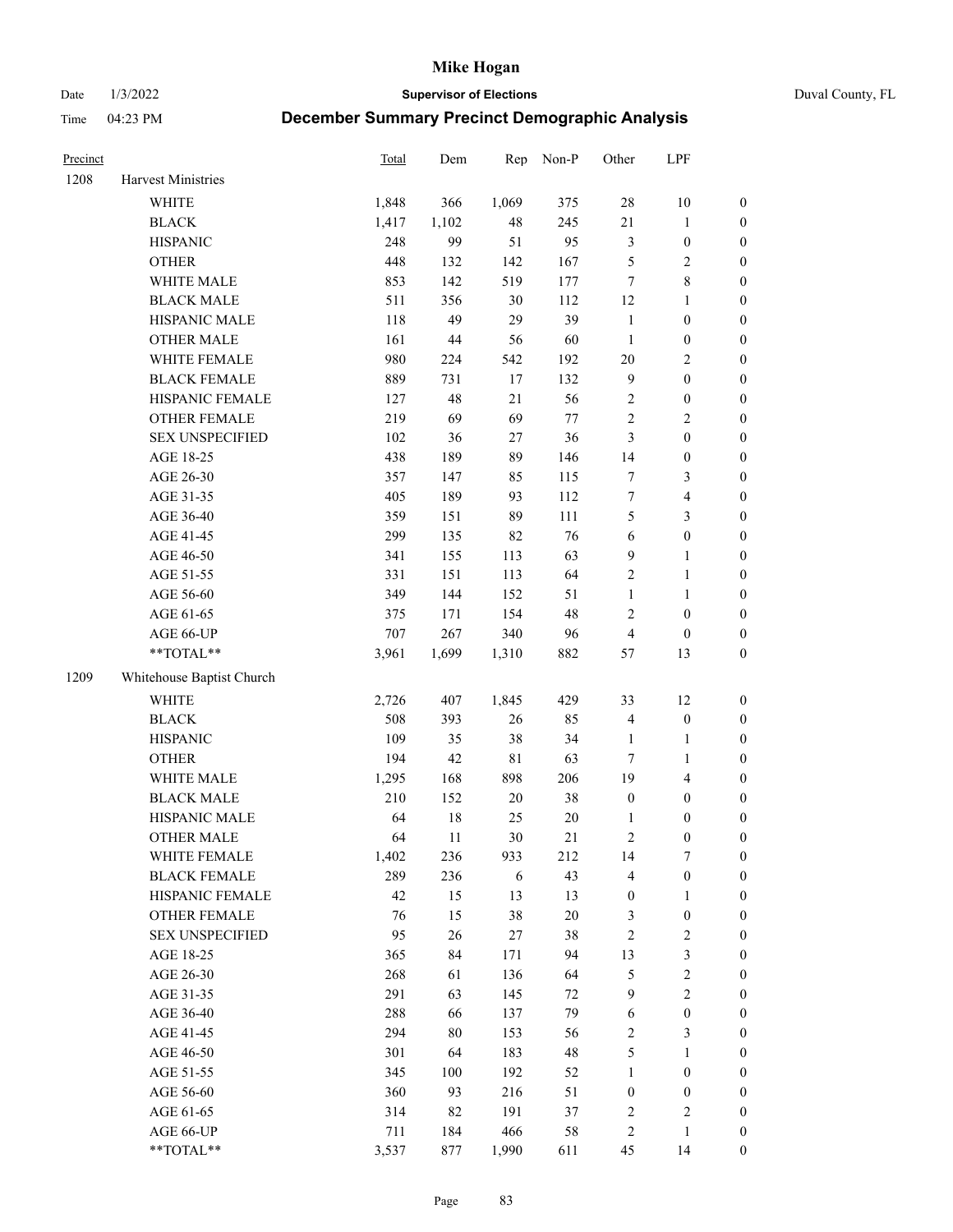Date 1/3/2022 **Supervisor of Elections** Duval County, FL

| Precinct |                             | <b>Total</b> | Dem   | Rep         | Non-P  | Other          | LPF              |                  |
|----------|-----------------------------|--------------|-------|-------------|--------|----------------|------------------|------------------|
| 1210     | Shindler Dr Baptist Church  |              |       |             |        |                |                  |                  |
|          | <b>WHITE</b>                | 1,752        | 316   | 1,013       | 385    | 25             | 13               | 0                |
|          | <b>BLACK</b>                | 752          | 565   | 44          | 133    | $10\,$         | $\boldsymbol{0}$ | $\boldsymbol{0}$ |
|          | <b>HISPANIC</b>             | 261          | 99    | 54          | 101    | 5              | $\overline{c}$   | $\boldsymbol{0}$ |
|          | <b>OTHER</b>                | 253          | 85    | $80\,$      | $80\,$ | 7              | 1                | $\boldsymbol{0}$ |
|          | WHITE MALE                  | 828          | 114   | 510         | 185    | 10             | 9                | $\boldsymbol{0}$ |
|          | <b>BLACK MALE</b>           | 333          | 227   | 26          | $72\,$ | 8              | $\boldsymbol{0}$ | $\boldsymbol{0}$ |
|          | HISPANIC MALE               | 124          | 45    | 30          | 46     | 2              | $\mathbf{1}$     | $\boldsymbol{0}$ |
|          | <b>OTHER MALE</b>           | 91           | 25    | 36          | $28\,$ | $\overline{c}$ | $\boldsymbol{0}$ | $\boldsymbol{0}$ |
|          | WHITE FEMALE                | 903          | 199   | 491         | 194    | 15             | $\overline{4}$   | $\boldsymbol{0}$ |
|          | <b>BLACK FEMALE</b>         | 406          | 329   | 17          | 58     | 2              | $\boldsymbol{0}$ | $\boldsymbol{0}$ |
|          | HISPANIC FEMALE             | 132          | 51    | 23          | 54     | 3              | $\mathbf{1}$     | $\boldsymbol{0}$ |
|          | <b>OTHER FEMALE</b>         | 131          | 49    | $40\,$      | 39     | 3              | $\boldsymbol{0}$ | $\boldsymbol{0}$ |
|          | <b>SEX UNSPECIFIED</b>      | $70\,$       | 26    | 18          | 23     | $\mathbf{2}$   | $\mathbf{1}$     | $\boldsymbol{0}$ |
|          | AGE 18-25                   | 341          | 126   | 88          | 112    | 13             | $\sqrt{2}$       | $\boldsymbol{0}$ |
|          | AGE 26-30                   | 312          | 94    | 108         | 100    | 7              | $\mathfrak{Z}$   | $\boldsymbol{0}$ |
|          | AGE 31-35                   | 263          | 101   | 83          | $70\,$ | 5              | $\overline{4}$   | $\boldsymbol{0}$ |
|          | AGE 36-40                   | 256          | 95    | 76          | 77     | 5              | $\mathfrak{Z}$   | $\boldsymbol{0}$ |
|          | AGE 41-45                   | 218          | 75    | $8\sqrt{1}$ | 60     | $\mathbf{1}$   | $\mathbf{1}$     | $\boldsymbol{0}$ |
|          | AGE 46-50                   | 238          | 79    | 102         | 53     | 4              | $\boldsymbol{0}$ | $\boldsymbol{0}$ |
|          | AGE 51-55                   | 295          | 107   | 130         | 55     | 2              | 1                | $\boldsymbol{0}$ |
|          | AGE 56-60                   | 301          | 107   | 134         | 58     | $\overline{c}$ | $\boldsymbol{0}$ | 0                |
|          | AGE 61-65                   | 256          | 96    | 110         | 46     | $\overline{2}$ | $\overline{2}$   | $\boldsymbol{0}$ |
|          | AGE 66-UP                   | 538          | 185   | 279         | 68     | $\sqrt{6}$     | $\boldsymbol{0}$ | $\boldsymbol{0}$ |
|          | $**TOTAL**$                 | 3,018        | 1,065 | 1,191       | 699    | 47             | 16               | $\boldsymbol{0}$ |
| 1211     | Christian Family Fellowship |              |       |             |        |                |                  |                  |
|          | <b>WHITE</b>                | 2,777        | 501   | 1,594       | 609    | 63             | 10               | $\boldsymbol{0}$ |
|          | <b>BLACK</b>                | 2,500        | 1,884 | 100         | 481    | 32             | $\sqrt{3}$       | $\boldsymbol{0}$ |
|          | <b>HISPANIC</b>             | 635          | 227   | 166         | 233    | $\,$ $\,$      | $\mathbf{1}$     | $\boldsymbol{0}$ |
|          | <b>OTHER</b>                | 741          | 230   | 209         | 282    | 17             | $\mathfrak{Z}$   | $\boldsymbol{0}$ |
|          | WHITE MALE                  | 1,309        | 180   | 794         | 300    | 28             | $\boldsymbol{7}$ | $\boldsymbol{0}$ |
|          | <b>BLACK MALE</b>           | 1,074        | 741   | 54          | 258    | $20\,$         | $\mathbf{1}$     | $\boldsymbol{0}$ |
|          | HISPANIC MALE               | 298          | 89    | 94          | 112    | $\overline{c}$ | $\mathbf{1}$     | $\boldsymbol{0}$ |
|          | <b>OTHER MALE</b>           | 285          | 75    | 94          | 111    | 3              | $\overline{2}$   | $\boldsymbol{0}$ |
|          | WHITE FEMALE                | 1,444        | 317   | 785         | 304    | 35             | 3                | 0                |
|          | <b>BLACK FEMALE</b>         | 1,395        | 1,120 | 45          | 216    | 12             | $\sqrt{2}$       | 0                |
|          | HISPANIC FEMALE             | 330          | 137   | 69          | 118    | 6              | $\boldsymbol{0}$ | 0                |
|          | <b>OTHER FEMALE</b>         | 376          | 126   | 99          | 138    | 12             | 1                | 0                |
|          | <b>SEX UNSPECIFIED</b>      | 142          | 57    | 35          | 48     | $\overline{c}$ | $\boldsymbol{0}$ | 0                |
|          | AGE 18-25                   | 822          | 345   | 174         | 281    | $20\,$         | $\sqrt{2}$       | 0                |
|          | AGE 26-30                   | 708          | 264   | 182         | 236    | $22\,$         | $\overline{4}$   | 0                |
|          | AGE 31-35                   | 685          | 286   | 173         | 206    | 18             | $\sqrt{2}$       | 0                |
|          | AGE 36-40                   | 613          | 278   | 152         | 167    | 11             | $\mathfrak s$    | 0                |
|          | AGE 41-45                   | 608          | 262   | 157         | 175    | 12             | $\sqrt{2}$       | 0                |
|          | AGE 46-50                   | 601          | 275   | 195         | 122    | $\,$ 8 $\,$    | $\mathbf{1}$     | 0                |
|          | AGE 51-55                   | 605          | 296   | 203         | 96     | 9              | $\mathbf{1}$     | 0                |
|          | AGE 56-60                   | 601          | 274   | 209         | 114    | 4              | $\boldsymbol{0}$ | 0                |
|          | AGE 61-65                   | 531          | 226   | 218         | 83     | 4              | $\boldsymbol{0}$ | 0                |
|          | AGE 66-UP                   | 879          | 336   | 406         | 125    | 12             | $\boldsymbol{0}$ | 0                |
|          | **TOTAL**                   | 6,653        | 2,842 | 2,069       | 1,605  | 120            | 17               | $\boldsymbol{0}$ |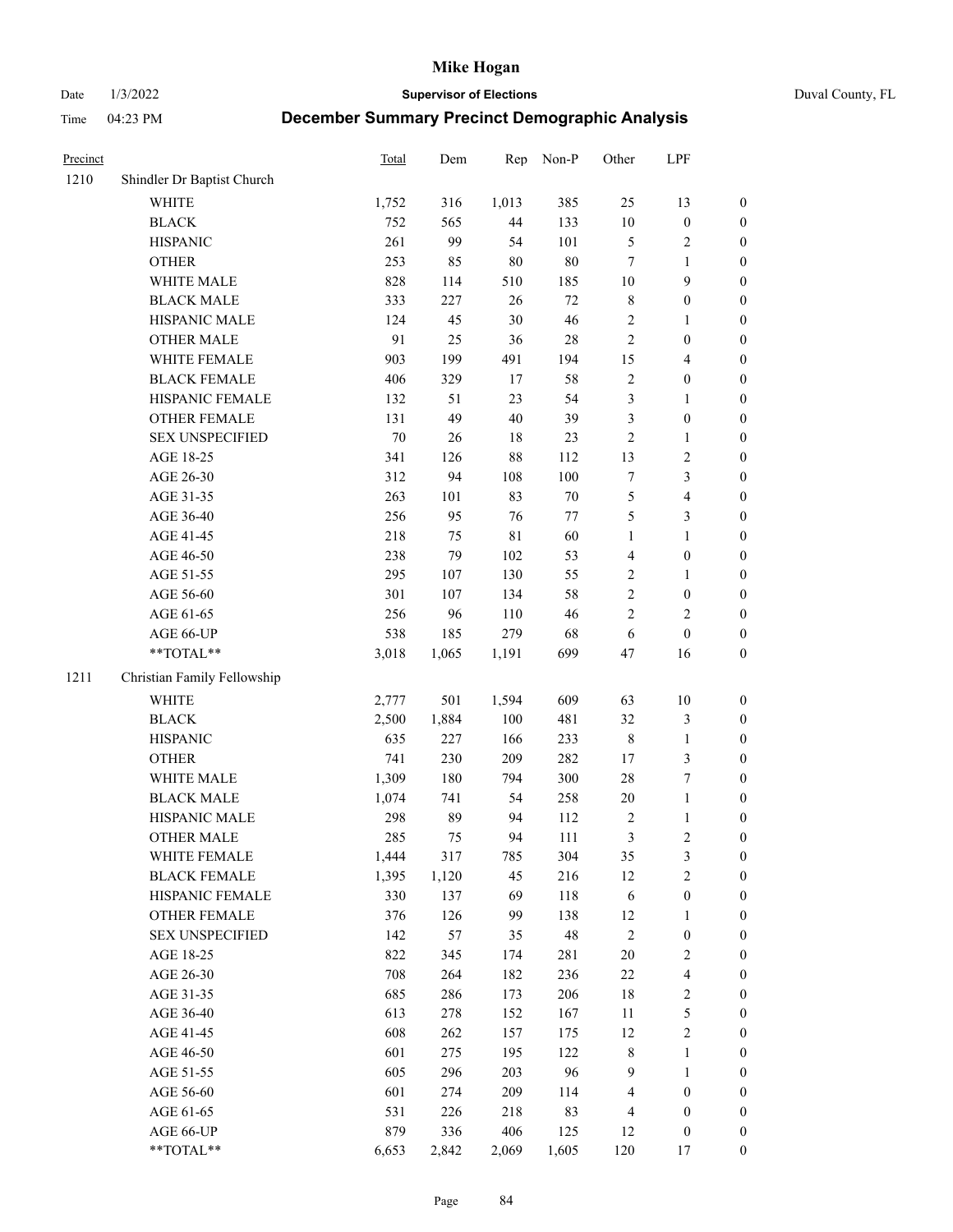Date 1/3/2022 **Supervisor of Elections** Duval County, FL

| Precinct |                                | Total | Dem    | Rep   | Non-P       | Other            | LPF              |                  |
|----------|--------------------------------|-------|--------|-------|-------------|------------------|------------------|------------------|
| 1212     | West Regional Library          |       |        |       |             |                  |                  |                  |
|          | <b>WHITE</b>                   | 2,913 | 450    | 1,867 | 550         | 36               | 10               | 0                |
|          | <b>BLACK</b>                   | 2,977 | 2,365  | 111   | 461         | 39               | $\mathbf{1}$     | $\boldsymbol{0}$ |
|          | <b>HISPANIC</b>                | 440   | 166    | 104   | 163         | 6                | $\mathbf{1}$     | $\boldsymbol{0}$ |
|          | <b>OTHER</b>                   | 589   | 204    | 159   | 216         | $10\,$           | $\boldsymbol{0}$ | $\boldsymbol{0}$ |
|          | WHITE MALE                     | 1,369 | 171    | 902   | 267         | $20\,$           | $\mathbf{9}$     | $\boldsymbol{0}$ |
|          | <b>BLACK MALE</b>              | 1,293 | 977    | 57    | 238         | $20\,$           | $\mathbf{1}$     | $\boldsymbol{0}$ |
|          | HISPANIC MALE                  | 215   | $70\,$ | 60    | 79          | 5                | $\mathbf{1}$     | $\boldsymbol{0}$ |
|          | <b>OTHER MALE</b>              | 216   | 71     | 62    | $78\,$      | 5                | $\boldsymbol{0}$ | $\boldsymbol{0}$ |
|          | WHITE FEMALE                   | 1,505 | 273    | 942   | 273         | 16               | $\mathbf{1}$     | $\boldsymbol{0}$ |
|          | <b>BLACK FEMALE</b>            | 1,628 | 1,345  | 51    | 213         | 19               | $\boldsymbol{0}$ | 0                |
|          | HISPANIC FEMALE                | 217   | 94     | 41    | $8\sqrt{1}$ | $\mathbf{1}$     | $\boldsymbol{0}$ | $\boldsymbol{0}$ |
|          | OTHER FEMALE                   | 283   | 105    | 84    | 90          | 4                | $\boldsymbol{0}$ | $\boldsymbol{0}$ |
|          | <b>SEX UNSPECIFIED</b>         | 193   | 79     | 42    | $71\,$      | $\mathbf{1}$     | $\boldsymbol{0}$ | $\boldsymbol{0}$ |
|          | AGE 18-25                      | 809   | 389    | 158   | 241         | $20\,$           | $\mathbf{1}$     | $\boldsymbol{0}$ |
|          | AGE 26-30                      | 583   | 234    | 151   | 185         | 12               | $\mathbf{1}$     | $\boldsymbol{0}$ |
|          | AGE 31-35                      | 640   | 274    | 202   | 156         | $\boldsymbol{7}$ | $\mathbf{1}$     | $\boldsymbol{0}$ |
|          | AGE 36-40                      | 711   | 339    | 200   | 158         | $11\,$           | 3                | $\boldsymbol{0}$ |
|          | AGE 41-45                      | 731   | 365    | 222   | 132         | $10\,$           | $\sqrt{2}$       | $\boldsymbol{0}$ |
|          | AGE 46-50                      | 690   | 343    | 201   | 133         | $11\,$           | $\sqrt{2}$       | $\boldsymbol{0}$ |
|          | AGE 51-55                      | 649   | 331    | 198   | 111         | 8                | $\mathbf{1}$     | 0                |
|          | AGE 56-60                      | 645   | 303    | 252   | 85          | 5                | $\boldsymbol{0}$ | $\boldsymbol{0}$ |
|          | AGE 61-65                      | 522   | 245    | 213   | 62          | $\mathbf{1}$     | $\mathbf{1}$     | $\boldsymbol{0}$ |
|          | AGE 66-UP                      | 939   | 362    | 444   | 127         | 6                | $\boldsymbol{0}$ | $\boldsymbol{0}$ |
|          | **TOTAL**                      | 6,919 | 3,185  | 2,241 | 1,390       | 91               | 12               | $\boldsymbol{0}$ |
| 1213     | Westside Family Worship Center |       |        |       |             |                  |                  |                  |
|          | <b>WHITE</b>                   | 2,477 | 453    | 1,410 | 565         | 35               | 14               | $\boldsymbol{0}$ |
|          | <b>BLACK</b>                   | 1,890 | 1,467  | 74    | 326         | 23               | $\boldsymbol{0}$ | $\boldsymbol{0}$ |
|          | <b>HISPANIC</b>                | 438   | 169    | 60    | 202         | 7                | $\boldsymbol{0}$ | $\boldsymbol{0}$ |
|          | <b>OTHER</b>                   | 401   | 132    | 108   | 156         | 5                | $\boldsymbol{0}$ | $\boldsymbol{0}$ |
|          | WHITE MALE                     | 1,157 | 161    | 719   | 253         | 15               | $\mathbf{9}$     | $\boldsymbol{0}$ |
|          | <b>BLACK MALE</b>              | 706   | 509    | 35    | 148         | 14               | $\boldsymbol{0}$ | $\boldsymbol{0}$ |
|          | HISPANIC MALE                  | 201   | 68     | 29    | 100         | 4                | $\boldsymbol{0}$ | 0                |
|          | <b>OTHER MALE</b>              | 139   | 49     | 38    | 50          | 2                | $\boldsymbol{0}$ | $\boldsymbol{0}$ |
|          | WHITE FEMALE                   | 1,284 | 283    | 668   | 308         | 20               | 5                | $\boldsymbol{0}$ |
|          | <b>BLACK FEMALE</b>            | 1,155 | 936    | 38    | 172         | 9                | $\boldsymbol{0}$ | $\boldsymbol{0}$ |
|          | HISPANIC FEMALE                | 227   | 98     | 31    | 95          | 3                | $\boldsymbol{0}$ | $\overline{0}$   |
|          | <b>OTHER FEMALE</b>            | 191   | 63     | 56    | 69          | 3                | $\boldsymbol{0}$ | $\overline{0}$   |
|          | <b>SEX UNSPECIFIED</b>         | 146   | 54     | 38    | 54          | $\boldsymbol{0}$ | $\boldsymbol{0}$ | 0                |
|          | AGE 18-25                      | 615   | 263    | 115   | $225\,$     | $10\,$           | $\sqrt{2}$       | 0                |
|          | AGE 26-30                      | 529   | 216    | 117   | 183         | $10\,$           | 3                | 0                |
|          | AGE 31-35                      | 554   | 221    | 130   | 189         | 12               | $\sqrt{2}$       | 0                |
|          | AGE 36-40                      | 455   | 205    | 106   | 137         | 6                | $\mathbf{1}$     | 0                |
|          | AGE 41-45                      | 417   | 201    | 97    | 110         | 8                | $\mathbf{1}$     | 0                |
|          | AGE 46-50                      | 406   | 177    | 130   | 93          | 4                | $\sqrt{2}$       | 0                |
|          | AGE 51-55                      | 484   | 218    | 164   | 94          | 7                | $\mathbf{1}$     | $\boldsymbol{0}$ |
|          | AGE 56-60                      | 443   | 198    | 171   | 71          | 3                | $\boldsymbol{0}$ | $\boldsymbol{0}$ |
|          | AGE 61-65                      | 460   | 201    | 201   | 52          | 4                | $\mathfrak{2}$   | 0                |
|          | AGE 66-UP                      | 843   | 321    | 421   | 95          | 6                | $\boldsymbol{0}$ | 0                |
|          | **TOTAL**                      | 5,206 | 2,221  | 1,652 | 1,249       | 70               | 14               | $\boldsymbol{0}$ |
|          |                                |       |        |       |             |                  |                  |                  |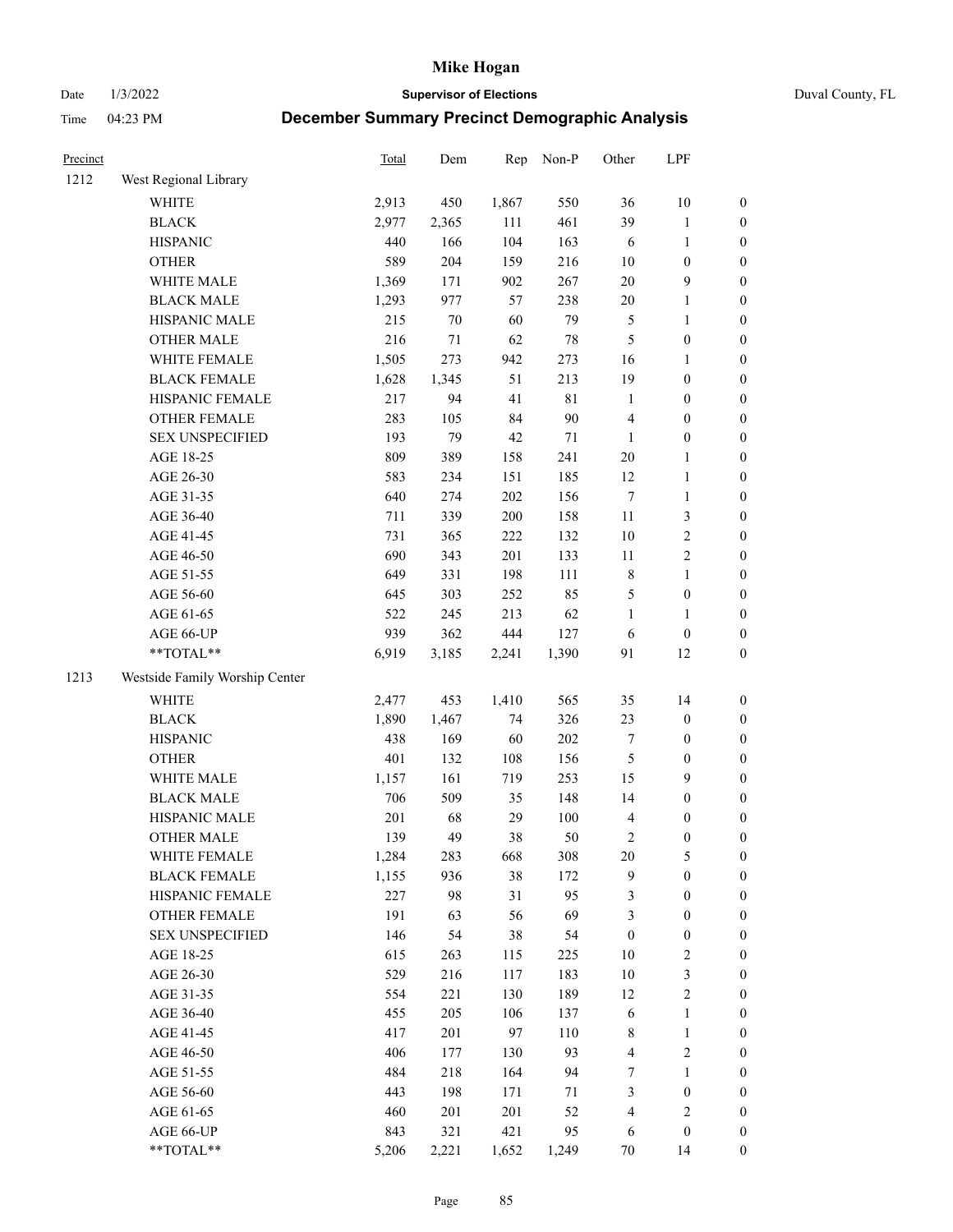Date 1/3/2022 **Supervisor of Elections** Duval County, FL

| Precinct |                                                            | Total | Dem         | Rep            | Non-P            | Other            | LPF              |                  |
|----------|------------------------------------------------------------|-------|-------------|----------------|------------------|------------------|------------------|------------------|
| 1301     | Bennie Furlong Senior Center                               |       |             |                |                  |                  |                  |                  |
|          | <b>WHITE</b>                                               | 3,028 | 739         | 1,623          | 597              | 55               | 14               | 0                |
|          | <b>BLACK</b>                                               | 36    | 26          | $\overline{4}$ | 6                | $\boldsymbol{0}$ | $\boldsymbol{0}$ | 0                |
|          | <b>HISPANIC</b>                                            | 60    | 20          | 19             | 20               | $\mathbf{1}$     | $\boldsymbol{0}$ | $\boldsymbol{0}$ |
|          | <b>OTHER</b>                                               | 174   | 51          | 45             | 69               | 6                | 3                | $\boldsymbol{0}$ |
|          | WHITE MALE                                                 | 1,491 | 307         | 834            | 312              | 26               | 12               | $\boldsymbol{0}$ |
|          | <b>BLACK MALE</b>                                          | 18    | 13          | $\mathbf{2}$   | $\mathfrak{Z}$   | $\boldsymbol{0}$ | $\boldsymbol{0}$ | $\boldsymbol{0}$ |
|          | HISPANIC MALE                                              | 26    | 5           | 9              | 12               | $\boldsymbol{0}$ | $\boldsymbol{0}$ | $\boldsymbol{0}$ |
|          | <b>OTHER MALE</b>                                          | 68    | 17          | 21             | 27               | 2                | $\mathbf{1}$     | $\boldsymbol{0}$ |
|          | WHITE FEMALE                                               | 1,509 | 424         | 775            | 279              | 29               | $\sqrt{2}$       | $\boldsymbol{0}$ |
|          | <b>BLACK FEMALE</b>                                        | 17    | 13          | $\sqrt{2}$     | $\sqrt{2}$       | $\boldsymbol{0}$ | $\boldsymbol{0}$ | 0                |
|          | HISPANIC FEMALE                                            | 33    | 15          | 10             | $\boldsymbol{7}$ | 1                | $\boldsymbol{0}$ | 0                |
|          | OTHER FEMALE                                               | 73    | 26          | 20             | 23               | 2                | $\sqrt{2}$       | $\boldsymbol{0}$ |
|          | <b>SEX UNSPECIFIED</b>                                     | 63    | 16          | 18             | 27               | $\overline{c}$   | $\boldsymbol{0}$ | $\boldsymbol{0}$ |
|          | AGE 18-25                                                  | 279   | 68          | 120            | 78               | $11\,$           | $\sqrt{2}$       | $\boldsymbol{0}$ |
|          | AGE 26-30                                                  | 223   | 42          | 109            | 63               | 3                | 6                | $\boldsymbol{0}$ |
|          | AGE 31-35                                                  | 272   | 67          | 111            | 80               | 12               | $\sqrt{2}$       | $\boldsymbol{0}$ |
|          | AGE 36-40                                                  | 224   | 54          | 104            | 63               | $\overline{c}$   | $\mathbf{1}$     | $\boldsymbol{0}$ |
|          | AGE 41-45                                                  | 217   | 53          | 94             | 64               | 5                | $\mathbf{1}$     | $\boldsymbol{0}$ |
|          | AGE 46-50                                                  | 243   | 65          | 113            | 60               | 4                | $\mathbf{1}$     | $\boldsymbol{0}$ |
|          | AGE 51-55                                                  | 292   | 47          | 182            | 55               | 8                | $\boldsymbol{0}$ | 0                |
|          | AGE 56-60                                                  | 328   | 78          | 186            | 56               | 6                | $\sqrt{2}$       | 0                |
|          | AGE 61-65                                                  | 392   | 86          | 236            | 66               | 3                | $\mathbf{1}$     | 0                |
|          | AGE 66-UP                                                  | 828   | 276         | 436            | 107              | 8                | $\mathbf{1}$     | $\boldsymbol{0}$ |
|          | $**TOTAL**$                                                | 3,298 | 836         | 1,691          | 692              | 62               | 17               | $\boldsymbol{0}$ |
| 1302     | Bethlehem Lutheran Church                                  |       |             |                |                  |                  |                  |                  |
|          | <b>WHITE</b>                                               | 2,911 | 636         | 1,674          | 557              | 23               | $21\,$           | $\boldsymbol{0}$ |
|          | <b>BLACK</b>                                               | 22    | 15          | $\overline{4}$ | $\sqrt{2}$       | $\mathbf{1}$     | $\boldsymbol{0}$ | $\boldsymbol{0}$ |
|          | <b>HISPANIC</b>                                            | 64    | 17          | 25             | 17               | 3                | $\mathfrak{2}$   | $\boldsymbol{0}$ |
|          | <b>OTHER</b>                                               | 162   | 40          | 65             | 51               | 6                | $\boldsymbol{0}$ | $\boldsymbol{0}$ |
|          | WHITE MALE                                                 | 1,447 | 255         | 861            | 301              | $11\,$           | 19               | $\boldsymbol{0}$ |
|          | <b>BLACK MALE</b>                                          | 12    | $\,$ 8 $\,$ | $\sqrt{2}$     | $\mathbf{1}$     | $\mathbf{1}$     | $\boldsymbol{0}$ | $\boldsymbol{0}$ |
|          | HISPANIC MALE                                              | 23    | 6           | $\,$ 8 $\,$    | $\,$ 8 $\,$      | $\boldsymbol{0}$ | 1                | 0                |
|          | <b>OTHER MALE</b>                                          | 67    | 16          | 27             | 20               | 4                | $\boldsymbol{0}$ | $\boldsymbol{0}$ |
|          | WHITE FEMALE                                               | 1,431 | 376         | 791            | 250              | 12               | 2                | 0                |
|          | <b>BLACK FEMALE</b>                                        | 9     | $\tau$      | $\mathbf{1}$   | 1                | $\boldsymbol{0}$ | $\boldsymbol{0}$ | $\overline{0}$   |
|          | HISPANIC FEMALE                                            | 41    | $11\,$      | 17             | 9                | 3                | 1                | $\overline{0}$   |
|          | OTHER FEMALE                                               | 58    | 15          | 29             | 13               | 1                | $\boldsymbol{0}$ | 0                |
|          | <b>SEX UNSPECIFIED</b>                                     | 71    | 14          | 32             | 24               | $\mathbf{1}$     | $\boldsymbol{0}$ | 0                |
|          | AGE 18-25                                                  | 287   | 61          | 153            | 63               | 7                | 3                | 0                |
|          | AGE 26-30                                                  | 279   | 57          | 147            | 67               | 5                | 3                | 0                |
|          | AGE 31-35                                                  | 323   | 67          | 154            | 99               | $\overline{c}$   | $\mathbf{1}$     | 0                |
|          | AGE 36-40                                                  | 319   | 60          | 178            | 71               | 5                | $\mathfrak s$    | 0                |
|          | AGE 41-45                                                  | 279   | 66          | 134            | 77               | $\boldsymbol{0}$ | $\sqrt{2}$       | 0                |
|          | AGE 46-50                                                  | 241   | 54          | 126            | 57               | 2                | $\sqrt{2}$       | 0                |
|          | AGE 51-55                                                  | 230   | 43          | 142            | 42               | $\mathbf{1}$     | $\mathfrak{2}$   | 0                |
|          | AGE 56-60                                                  | 271   | 52          | 183            | 31               | 4                | 1                | $\overline{0}$   |
|          | AGE 61-65                                                  | 309   | 80          | 188            | 37               | 3                | $\mathbf{1}$     | $\overline{0}$   |
|          | AGE 66-UP                                                  | 621   | 168         | 363            | 83               | 4                | $\mathfrak{Z}$   | 0                |
|          | $\mathrm{*}\mathrm{*} \mathrm{TOTAL} \mathrm{*}\mathrm{*}$ | 3,159 | 708         | 1,768          | 627              | 33               | 23               | $\boldsymbol{0}$ |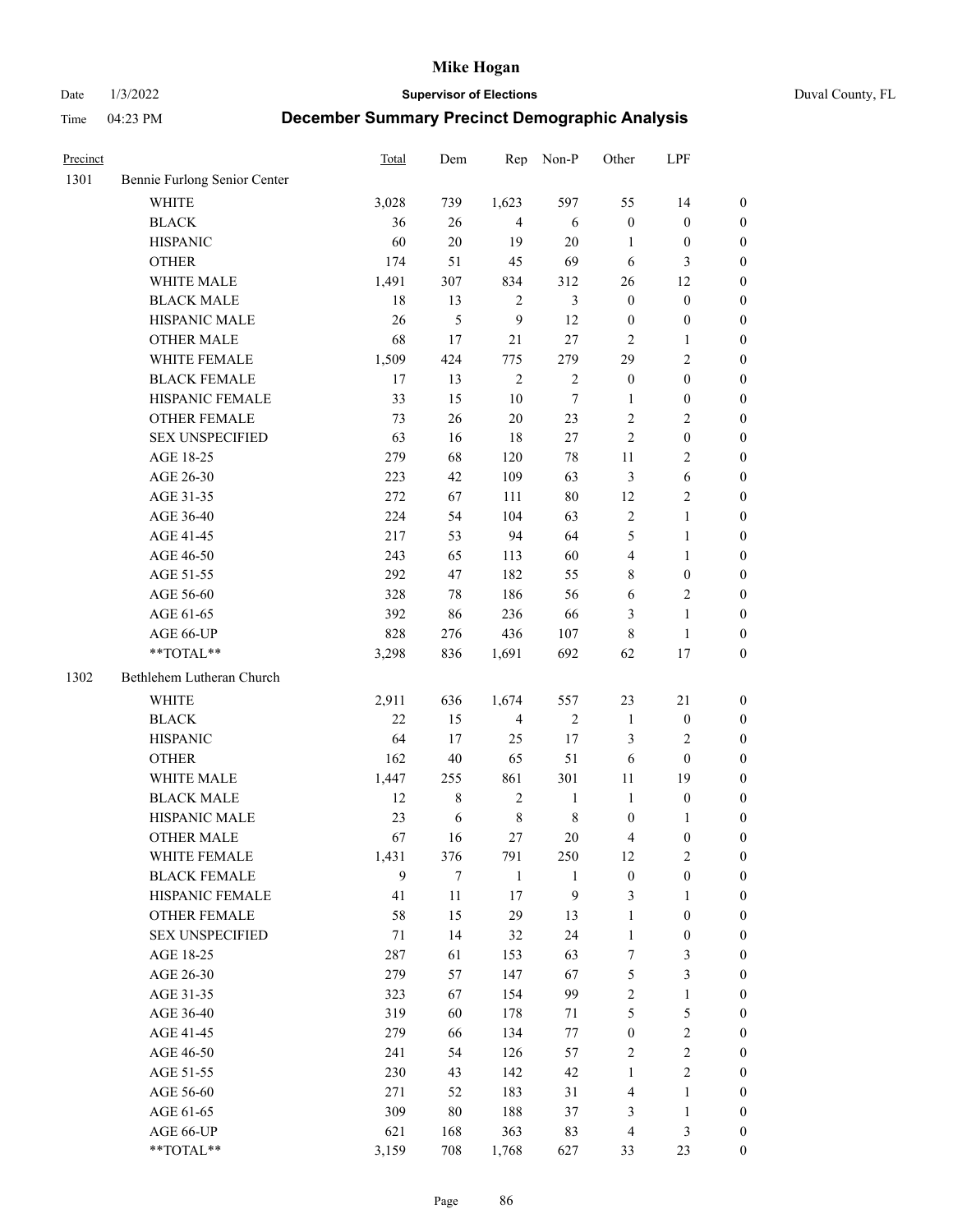Date 1/3/2022 **Supervisor of Elections** Duval County, FL

| Precinct |                              | <b>Total</b> | Dem            | Rep            | Non-P       | Other            | LPF              |                  |
|----------|------------------------------|--------------|----------------|----------------|-------------|------------------|------------------|------------------|
| 1303     | American Legion Post 129     |              |                |                |             |                  |                  |                  |
|          | <b>WHITE</b>                 | 2,504        | 585            | 1,328          | 536         | 46               | $\mathbf{9}$     | 0                |
|          | <b>BLACK</b>                 | 110          | 86             | 2              | 21          | $\mathbf{1}$     | $\boldsymbol{0}$ | $\boldsymbol{0}$ |
|          | <b>HISPANIC</b>              | 73           | 23             | 27             | 23          | $\boldsymbol{0}$ | $\boldsymbol{0}$ | $\boldsymbol{0}$ |
|          | <b>OTHER</b>                 | 171          | 34             | 73             | 58          | 5                | 1                | $\boldsymbol{0}$ |
|          | WHITE MALE                   | 1,217        | 235            | 679            | 275         | 24               | $\overline{4}$   | $\boldsymbol{0}$ |
|          | <b>BLACK MALE</b>            | 49           | 33             | $\mathbf{1}$   | 14          | $\mathbf{1}$     | $\boldsymbol{0}$ | $\boldsymbol{0}$ |
|          | HISPANIC MALE                | 25           | $\mathfrak{Z}$ | 10             | 12          | $\boldsymbol{0}$ | $\boldsymbol{0}$ | $\boldsymbol{0}$ |
|          | <b>OTHER MALE</b>            | 63           | 11             | 28             | 23          | $\mathbf{1}$     | $\boldsymbol{0}$ | $\boldsymbol{0}$ |
|          | WHITE FEMALE                 | 1,269        | 349            | 637            | 256         | $22\,$           | $\mathfrak s$    | $\boldsymbol{0}$ |
|          | <b>BLACK FEMALE</b>          | 60           | 52             | $\mathbf{1}$   | $\tau$      | $\boldsymbol{0}$ | $\boldsymbol{0}$ | $\boldsymbol{0}$ |
|          | HISPANIC FEMALE              | 47           | $20\,$         | 16             | $11\,$      | $\boldsymbol{0}$ | $\boldsymbol{0}$ | $\boldsymbol{0}$ |
|          | <b>OTHER FEMALE</b>          | 65           | 15             | 30             | 17          | 3                | $\boldsymbol{0}$ | $\boldsymbol{0}$ |
|          | <b>SEX UNSPECIFIED</b>       | 63           | $10\,$         | 28             | 23          | $\mathbf{1}$     | $\mathbf{1}$     | $\boldsymbol{0}$ |
|          | AGE 18-25                    | 265          | $70\,$         | 113            | 75          | 5                | $\sqrt{2}$       | $\boldsymbol{0}$ |
|          | AGE 26-30                    | 305          | $71\,$         | 147            | 82          | 3                | $\sqrt{2}$       | $\boldsymbol{0}$ |
|          | AGE 31-35                    | 264          | 62             | 112            | $8\sqrt{1}$ | $\boldsymbol{7}$ | $\sqrt{2}$       | $\boldsymbol{0}$ |
|          | AGE 36-40                    | 234          | 62             | $87\,$         | 74          | 8                | 3                | $\boldsymbol{0}$ |
|          | AGE 41-45                    | 201          | 48             | 97             | 52          | 4                | $\boldsymbol{0}$ | $\boldsymbol{0}$ |
|          | AGE 46-50                    | 201          | 46             | 103            | 46          | 6                | $\boldsymbol{0}$ | $\boldsymbol{0}$ |
|          | AGE 51-55                    | 214          | $40\,$         | 122            | 46          | 5                | 1                | $\boldsymbol{0}$ |
|          | AGE 56-60                    | 263          | 64             | 145            | 50          | 4                | $\boldsymbol{0}$ | 0                |
|          | AGE 61-65                    | 273          | 81             | 144            | 43          | 5                | $\boldsymbol{0}$ | $\boldsymbol{0}$ |
|          | AGE 66-UP                    | 638          | 184            | 360            | 89          | 5                | $\boldsymbol{0}$ | $\boldsymbol{0}$ |
|          | $**TOTAL**$                  | 2,858        | 728            | 1,430          | 638         | 52               | 10               | $\boldsymbol{0}$ |
| 1304     | Jacksonville Beach City Hall |              |                |                |             |                  |                  |                  |
|          | <b>WHITE</b>                 | 2,627        | 688            | 1,205          | 662         | 54               | 18               | $\boldsymbol{0}$ |
|          | <b>BLACK</b>                 | 252          | 186            | 12             | 52          | $\mathbf{1}$     | $\mathbf{1}$     | $\boldsymbol{0}$ |
|          | <b>HISPANIC</b>              | 109          | 39             | 38             | $27\,$      | 4                | $\mathbf{1}$     | $\boldsymbol{0}$ |
|          | <b>OTHER</b>                 | 193          | 47             | 50             | $87\,$      | $\,$ 8 $\,$      | $\mathbf{1}$     | $\boldsymbol{0}$ |
|          | WHITE MALE                   | 1,283        | 264            | 611            | 370         | 27               | 11               | $\boldsymbol{0}$ |
|          | <b>BLACK MALE</b>            | 89           | 60             | $\mathfrak{Z}$ | 25          | $\boldsymbol{0}$ | $\mathbf{1}$     | $\boldsymbol{0}$ |
|          | HISPANIC MALE                | 54           | 15             | 24             | 15          | 0                | $\boldsymbol{0}$ | 0                |
|          | <b>OTHER MALE</b>            | 79           | 18             | 20             | 36          | 4                | $\mathbf{1}$     | $\boldsymbol{0}$ |
|          | WHITE FEMALE                 | 1,317        | 418            | 579            | 287         | 27               | 6                | 0                |
|          | <b>BLACK FEMALE</b>          | 157          | 120            | 9              | $27\,$      | $\mathbf{1}$     | $\boldsymbol{0}$ | $\overline{0}$   |
|          | HISPANIC FEMALE              | 53           | 23             | 14             | $11\,$      | 4                | $\mathbf{1}$     | 0                |
|          | <b>OTHER FEMALE</b>          | 81           | $26\,$         | $20\,$         | 32          | 3                | $\boldsymbol{0}$ | 0                |
|          | <b>SEX UNSPECIFIED</b>       | 67           | 16             | 25             | 24          | $\mathbf{1}$     | $\mathbf{1}$     | 0                |
|          | AGE 18-25                    | 265          | 95             | 83             | 77          | $10\,$           | $\boldsymbol{0}$ | 0                |
|          | AGE 26-30                    | 433          | 118            | 158            | 144         | 8                | $\mathfrak s$    | 0                |
|          | AGE 31-35                    | 365          | 104            | 133            | 110         | 12               | 6                | 0                |
|          | AGE 36-40                    | 288          | $8\sqrt{1}$    | $100\,$        | 102         | 4                | 1                | 0                |
|          | AGE 41-45                    | 217          | 60             | $77\,$         | $72\,$      | 5                | $\mathfrak{Z}$   | 0                |
|          | AGE 46-50                    | 191          | 49             | 82             | 55          | 4                | $\mathbf{1}$     | 0                |
|          | AGE 51-55                    | 257          | 68             | 117            | 69          | 2                | $\mathbf{1}$     | 0                |
|          | AGE 56-60                    | 267          | 68             | 135            | 56          | 7                | $\mathbf{1}$     | 0                |
|          | AGE 61-65                    | 220          | 70             | 108            | $38\,$      | 3                | $\mathbf{1}$     | 0                |
|          | AGE 66-UP                    | 678          | 247            | 312            | 105         | 12               | $\sqrt{2}$       | 0                |
|          | **TOTAL**                    | 3,181        | 960            | 1,305          | 828         | 67               | 21               | $\boldsymbol{0}$ |
|          |                              |              |                |                |             |                  |                  |                  |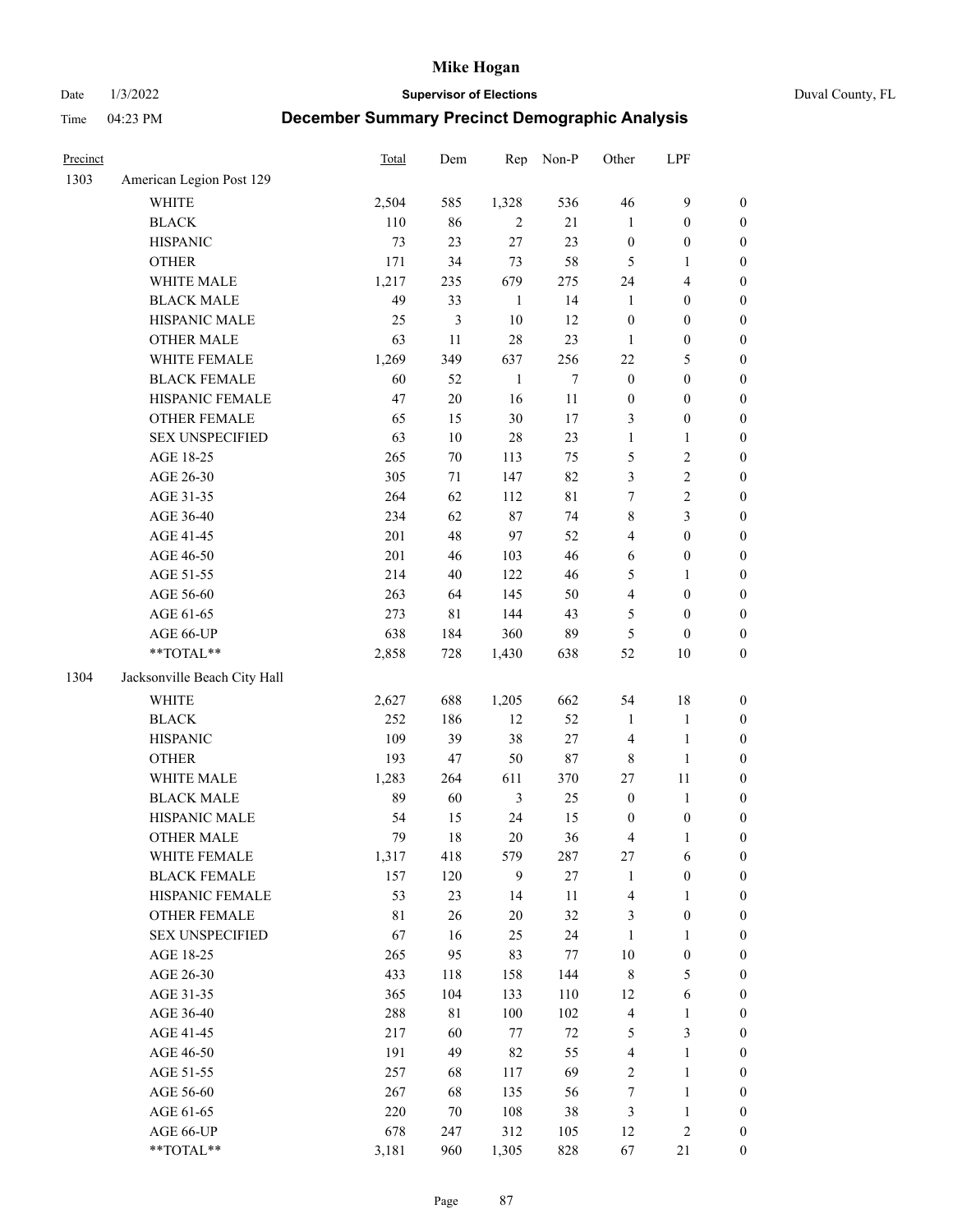Date 1/3/2022 **Supervisor of Elections** Duval County, FL

| Precinct |                          | <b>Total</b> | Dem       | Rep              | Non-P          | Other            | LPF              |                  |
|----------|--------------------------|--------------|-----------|------------------|----------------|------------------|------------------|------------------|
| 1305     | Beaches Regional Library |              |           |                  |                |                  |                  |                  |
|          | <b>WHITE</b>             | 2,625        | 718       | 1,314            | 538            | 41               | 14               | 0                |
|          | <b>BLACK</b>             | 21           | 11        | 3                | 5              | $\mathfrak{2}$   | $\boldsymbol{0}$ | $\boldsymbol{0}$ |
|          | <b>HISPANIC</b>          | 67           | 26        | 24               | 15             | $\mathbf{1}$     | $\mathbf{1}$     | $\boldsymbol{0}$ |
|          | <b>OTHER</b>             | 122          | 35        | 43               | $40\,$         | $\mathfrak{2}$   | $\sqrt{2}$       | $\boldsymbol{0}$ |
|          | WHITE MALE               | 1,233        | 257       | 661              | 284            | $20\,$           | 11               | $\boldsymbol{0}$ |
|          | <b>BLACK MALE</b>        | 12           | 6         | $\overline{c}$   | $\sqrt{2}$     | 2                | $\boldsymbol{0}$ | $\boldsymbol{0}$ |
|          | HISPANIC MALE            | 24           | $\,$ $\,$ | 9                | 6              | $\mathbf{1}$     | $\boldsymbol{0}$ | $\boldsymbol{0}$ |
|          | <b>OTHER MALE</b>        | 44           | 11        | 16               | 14             | $\mathfrak{2}$   | $\mathbf{1}$     | $\boldsymbol{0}$ |
|          | WHITE FEMALE             | 1,364        | 453       | 639              | 249            | $20\,$           | $\mathfrak{Z}$   | $\boldsymbol{0}$ |
|          | <b>BLACK FEMALE</b>      | 9            | 5         | $\mathbf{1}$     | $\mathfrak{Z}$ | $\boldsymbol{0}$ | $\boldsymbol{0}$ | 0                |
|          | HISPANIC FEMALE          | $40\,$       | 17        | 13               | $\mathbf{9}$   | $\boldsymbol{0}$ | $\mathbf{1}$     | 0                |
|          | <b>OTHER FEMALE</b>      | 51           | 19        | 17               | 14             | $\boldsymbol{0}$ | $\mathbf{1}$     | $\boldsymbol{0}$ |
|          | <b>SEX UNSPECIFIED</b>   | 58           | 14        | 26               | 17             | $\mathbf{1}$     | $\boldsymbol{0}$ | $\boldsymbol{0}$ |
|          | AGE 18-25                | 247          | 72        | 96               | 67             | 9                | $\mathfrak{Z}$   | $\boldsymbol{0}$ |
|          | AGE 26-30                | 265          | 78        | 104              | 74             | 6                | $\mathfrak{Z}$   | $\boldsymbol{0}$ |
|          | AGE 31-35                | 240          | 64        | 104              | 66             | 4                | $\sqrt{2}$       | $\boldsymbol{0}$ |
|          | AGE 36-40                | 247          | 61        | 106              | 75             | 4                | $\mathbf{1}$     | $\boldsymbol{0}$ |
|          | AGE 41-45                | 179          | 51        | $70\,$           | 53             | 3                | $\sqrt{2}$       | $\boldsymbol{0}$ |
|          | AGE 46-50                | 234          | 55        | 121              | 51             | 4                | $\mathfrak{Z}$   | $\boldsymbol{0}$ |
|          | AGE 51-55                | 236          | 55        | 123              | 50             | 6                | $\sqrt{2}$       | $\boldsymbol{0}$ |
|          | AGE 56-60                | 240          | 55        | 145              | 33             | 7                | $\boldsymbol{0}$ | 0                |
|          | AGE 61-65                | 273          | 61        | 155              | 55             | $\mathbf{1}$     | $\mathbf{1}$     | 0                |
|          | AGE 66-UP                | 674          | 238       | 360              | 74             | $\mathfrak{2}$   | $\boldsymbol{0}$ | $\boldsymbol{0}$ |
|          | $**TOTAL**$              | 2,835        | 790       | 1,384            | 598            | 46               | 17               | $\boldsymbol{0}$ |
| 1306     | Atlantic Beach City Hall |              |           |                  |                |                  |                  |                  |
|          | <b>WHITE</b>             | 2,255        | 717       | 1,011            | 485            | 35               | $\boldsymbol{7}$ | $\boldsymbol{0}$ |
|          | <b>BLACK</b>             | 91           | 68        | 5                | 18             | $\boldsymbol{0}$ | $\boldsymbol{0}$ | $\boldsymbol{0}$ |
|          | <b>HISPANIC</b>          | 45           | 22        | $11\,$           | 11             | $\mathbf{1}$     | $\boldsymbol{0}$ | $\boldsymbol{0}$ |
|          | <b>OTHER</b>             | 158          | 41        | 53               | 60             | $\overline{c}$   | $\sqrt{2}$       | $\boldsymbol{0}$ |
|          | WHITE MALE               | 1,069        | 278       | 510              | 260            | 16               | $\mathfrak s$    | $\boldsymbol{0}$ |
|          | <b>BLACK MALE</b>        | 49           | 34        | $\mathfrak{Z}$   | 12             | $\boldsymbol{0}$ | $\boldsymbol{0}$ | $\boldsymbol{0}$ |
|          | HISPANIC MALE            | $22\,$       | $10\,$    | $\boldsymbol{7}$ | $\mathfrak{S}$ | $\boldsymbol{0}$ | $\boldsymbol{0}$ | $\boldsymbol{0}$ |
|          | <b>OTHER MALE</b>        | 51           | 9         | 18               | 24             | $\boldsymbol{0}$ | $\boldsymbol{0}$ | $\boldsymbol{0}$ |
|          | WHITE FEMALE             | 1,167        | 432       | 494              | 220            | 19               | $\overline{c}$   | 0                |
|          | <b>BLACK FEMALE</b>      | 42           | 34        | $\overline{c}$   | 6              | $\boldsymbol{0}$ | $\boldsymbol{0}$ | $\overline{0}$   |
|          | HISPANIC FEMALE          | 23           | 12        | 4                | 6              | $\mathbf{1}$     | $\boldsymbol{0}$ | $\overline{0}$   |
|          | <b>OTHER FEMALE</b>      | $70\,$       | 25        | 26               | 17             | $\mathbf{1}$     | $\mathbf{1}$     | $\overline{0}$   |
|          | <b>SEX UNSPECIFIED</b>   | 56           | 14        | 16               | 24             | $\mathbf{1}$     | $\mathbf{1}$     | 0                |
|          | AGE 18-25                | 190          | 59        | 69               | 57             | 5                | $\boldsymbol{0}$ | 0                |
|          | AGE 26-30                | 206          | 68        | 78               | 53             | 7                | $\boldsymbol{0}$ | 0                |
|          | AGE 31-35                | 236          | $88\,$    | 75               | 64             | 8                | $\mathbf{1}$     | 0                |
|          | AGE 36-40                | 211          | 64        | 69               | 71             | 6                | $\mathbf{1}$     | 0                |
|          | AGE 41-45                | 202          | 66        | 75               | 55             | 3                | $\mathfrak{Z}$   | 0                |
|          | AGE 46-50                | 190          | 51        | 83               | 53             | 2                | $\mathbf{1}$     | 0                |
|          | AGE 51-55                | 193          | 55        | 95               | 38             | 4                | $\mathbf{1}$     | 0                |
|          | AGE 56-60                | 232          | 58        | 121              | 52             | 1                | $\boldsymbol{0}$ | 0                |
|          | AGE 61-65                | 252          | $87\,$    | 127              | 37             | $\mathbf{1}$     | $\boldsymbol{0}$ | 0                |
|          | AGE 66-UP                | 637          | 252       | 288              | 94             | $\mathbf{1}$     | $\mathfrak{2}$   | 0                |
|          | **TOTAL**                | 2,549        | 848       | 1,080            | 574            | 38               | $\boldsymbol{9}$ | $\boldsymbol{0}$ |
|          |                          |              |           |                  |                |                  |                  |                  |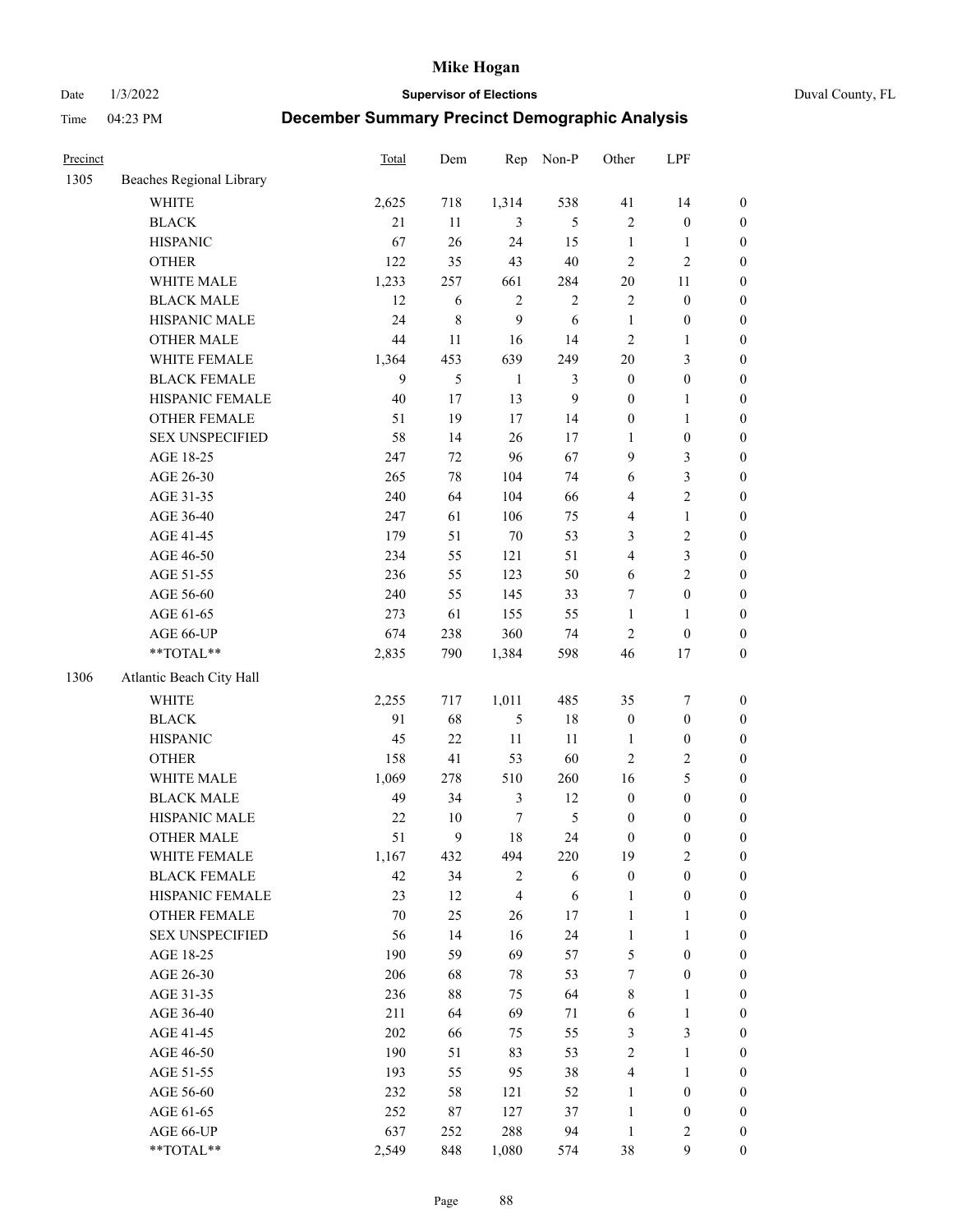Date 1/3/2022 **Supervisor of Elections** Duval County, FL

| Precinct |                               | <b>Total</b> | Dem         | Rep            | Non-P                   | Other            | LPF              |                  |
|----------|-------------------------------|--------------|-------------|----------------|-------------------------|------------------|------------------|------------------|
| 1307     | Adele Grage Cultural Center   |              |             |                |                         |                  |                  |                  |
|          | <b>WHITE</b>                  | 2,723        | 780         | 1,390          | 502                     | 38               | 13               | 0                |
|          | <b>BLACK</b>                  | 20           | 11          | 3              | $\overline{4}$          | $\mathbf{1}$     | $\mathbf{1}$     | $\boldsymbol{0}$ |
|          | <b>HISPANIC</b>               | 44           | 17          | 21             | 6                       | $\boldsymbol{0}$ | $\boldsymbol{0}$ | $\boldsymbol{0}$ |
|          | <b>OTHER</b>                  | 146          | 31          | 61             | 48                      | 6                | $\boldsymbol{0}$ | $\boldsymbol{0}$ |
|          | WHITE MALE                    | 1,249        | 285         | 677            | 257                     | $20\,$           | 10               | $\boldsymbol{0}$ |
|          | <b>BLACK MALE</b>             | 10           | 5           | $\mathbf{1}$   | $\mathfrak{Z}$          | $\boldsymbol{0}$ | 1                | $\boldsymbol{0}$ |
|          | HISPANIC MALE                 | 20           | 6           | 10             | $\overline{\mathbf{4}}$ | $\boldsymbol{0}$ | $\boldsymbol{0}$ | $\boldsymbol{0}$ |
|          | <b>OTHER MALE</b>             | 57           | 10          | 29             | 17                      | $\mathbf{1}$     | $\boldsymbol{0}$ | $\boldsymbol{0}$ |
|          | WHITE FEMALE                  | 1,459        | 490         | 705            | 243                     | 18               | $\mathfrak{Z}$   | $\boldsymbol{0}$ |
|          | <b>BLACK FEMALE</b>           | $10\,$       | 6           | $\sqrt{2}$     | $\mathbf{1}$            | $\mathbf{1}$     | $\boldsymbol{0}$ | $\boldsymbol{0}$ |
|          | HISPANIC FEMALE               | 22           | 11          | 9              | $\sqrt{2}$              | $\boldsymbol{0}$ | $\boldsymbol{0}$ | $\boldsymbol{0}$ |
|          | <b>OTHER FEMALE</b>           | 58           | 16          | 22             | 16                      | 4                | $\boldsymbol{0}$ | $\boldsymbol{0}$ |
|          | <b>SEX UNSPECIFIED</b>        | 48           | 10          | 20             | 17                      | $\mathbf{1}$     | $\boldsymbol{0}$ | $\boldsymbol{0}$ |
|          | AGE 18-25                     | 201          | 60          | 92             | 41                      | 6                | $\sqrt{2}$       | $\boldsymbol{0}$ |
|          | AGE 26-30                     | 117          | 38          | 45             | $28\,$                  | 6                | $\boldsymbol{0}$ | $\boldsymbol{0}$ |
|          | AGE 31-35                     | 120          | 34          | 47             | 36                      | 3                | $\boldsymbol{0}$ | $\boldsymbol{0}$ |
|          | AGE 36-40                     | 123          | $28\,$      | 48             | 43                      | 2                | $\sqrt{2}$       | $\boldsymbol{0}$ |
|          | AGE 41-45                     | 125          | 33          | 55             | 36                      | $\boldsymbol{0}$ | $\mathbf{1}$     | $\boldsymbol{0}$ |
|          | AGE 46-50                     | 136          | 41          | 52             | 37                      | 2                | $\overline{4}$   | $\boldsymbol{0}$ |
|          | AGE 51-55                     | 222          | 48          | 126            | 44                      | 3                | $\mathbf{1}$     | $\boldsymbol{0}$ |
|          | AGE 56-60                     | 263          | 55          | 152            | 54                      | $\mathbf{1}$     | $\mathbf{1}$     | 0                |
|          | AGE 61-65                     | 280          | 90          | 143            | $40\,$                  | 5                | $\sqrt{2}$       | $\boldsymbol{0}$ |
|          | AGE 66-UP                     | 1,346        | 412         | 715            | 201                     | 17               | $\mathbf{1}$     | $\boldsymbol{0}$ |
|          | $**TOTAL**$                   | 2,933        | 839         | 1,475          | 560                     | 45               | 14               | $\boldsymbol{0}$ |
| 1308     | Community Presbyterian Church |              |             |                |                         |                  |                  |                  |
|          | <b>WHITE</b>                  | 2,560        | 693         | 1,265          | 552                     | 36               | 14               | $\boldsymbol{0}$ |
|          | <b>BLACK</b>                  | 347          | 275         | 12             | 59                      | $\boldsymbol{0}$ | $\mathbf{1}$     | $\boldsymbol{0}$ |
|          | <b>HISPANIC</b>               | 67           | 25          | 21             | 21                      | $\boldsymbol{0}$ | $\boldsymbol{0}$ | $\boldsymbol{0}$ |
|          | <b>OTHER</b>                  | 161          | 60          | 50             | 47                      | 4                | $\boldsymbol{0}$ | $\boldsymbol{0}$ |
|          | WHITE MALE                    | 1,204        | 270         | 629            | 281                     | 15               | 9                | $\boldsymbol{0}$ |
|          | <b>BLACK MALE</b>             | 142          | 101         | $\,$ 8 $\,$    | 33                      | $\boldsymbol{0}$ | $\boldsymbol{0}$ | $\boldsymbol{0}$ |
|          | HISPANIC MALE                 | 27           | $\,8\,$     | $\,$ 8 $\,$    | 11                      | 0                | $\boldsymbol{0}$ | $\boldsymbol{0}$ |
|          | <b>OTHER MALE</b>             | 53           | 17          | 19             | 14                      | 3                | $\boldsymbol{0}$ | $\boldsymbol{0}$ |
|          | WHITE FEMALE                  | 1,338        | 417         | 630            | 266                     | 20               | 5                | 0                |
|          | <b>BLACK FEMALE</b>           | 200          | 169         | $\overline{4}$ | 26                      | $\boldsymbol{0}$ | $\mathbf{1}$     | $\boldsymbol{0}$ |
|          | HISPANIC FEMALE               | 39           | 16          | 13             | $10\,$                  | $\boldsymbol{0}$ | $\boldsymbol{0}$ | $\overline{0}$   |
|          | <b>OTHER FEMALE</b>           | 64           | $27\,$      | $20\,$         | 16                      | $\mathbf{1}$     | $\boldsymbol{0}$ | $\overline{0}$   |
|          | <b>SEX UNSPECIFIED</b>        | 68           | $28\,$      | 17             | $22\,$                  | $\mathbf{1}$     | $\boldsymbol{0}$ | 0                |
|          | AGE 18-25                     | 314          | 108         | 112            | 86                      | 8                | $\boldsymbol{0}$ | 0                |
|          | AGE 26-30                     | 189          | 68          | 64             | 52                      | 4                | $\mathbf{1}$     | 0                |
|          | AGE 31-35                     | 223          | $8\sqrt{1}$ | 74             | 63                      | 4                | $\mathbf{1}$     | 0                |
|          | AGE 36-40                     | 253          | 74          | 93             | 79                      | 2                | $\mathfrak s$    | 0                |
|          | AGE 41-45                     | 244          | 72          | 100            | 69                      | $\mathbf{1}$     | $\sqrt{2}$       | 0                |
|          | AGE 46-50                     | 232          | 75          | 102            | 54                      | $\boldsymbol{0}$ | $\mathbf{1}$     | 0                |
|          | AGE 51-55                     | 261          | 73          | 119            | 60                      | 5                | $\overline{4}$   | 0                |
|          | AGE 56-60                     | 366          | 110         | 181            | 67                      | 7                | 1                | $\boldsymbol{0}$ |
|          | AGE 61-65                     | 310          | 102         | 163            | 42                      | 3                | $\boldsymbol{0}$ | $\boldsymbol{0}$ |
|          | AGE 66-UP                     | 743          | 290         | 340            | 107                     | 6                | $\boldsymbol{0}$ | 0                |
|          | **TOTAL**                     | 3,135        | 1,053       | 1,348          | 679                     | 40               | 15               | $\boldsymbol{0}$ |
|          |                               |              |             |                |                         |                  |                  |                  |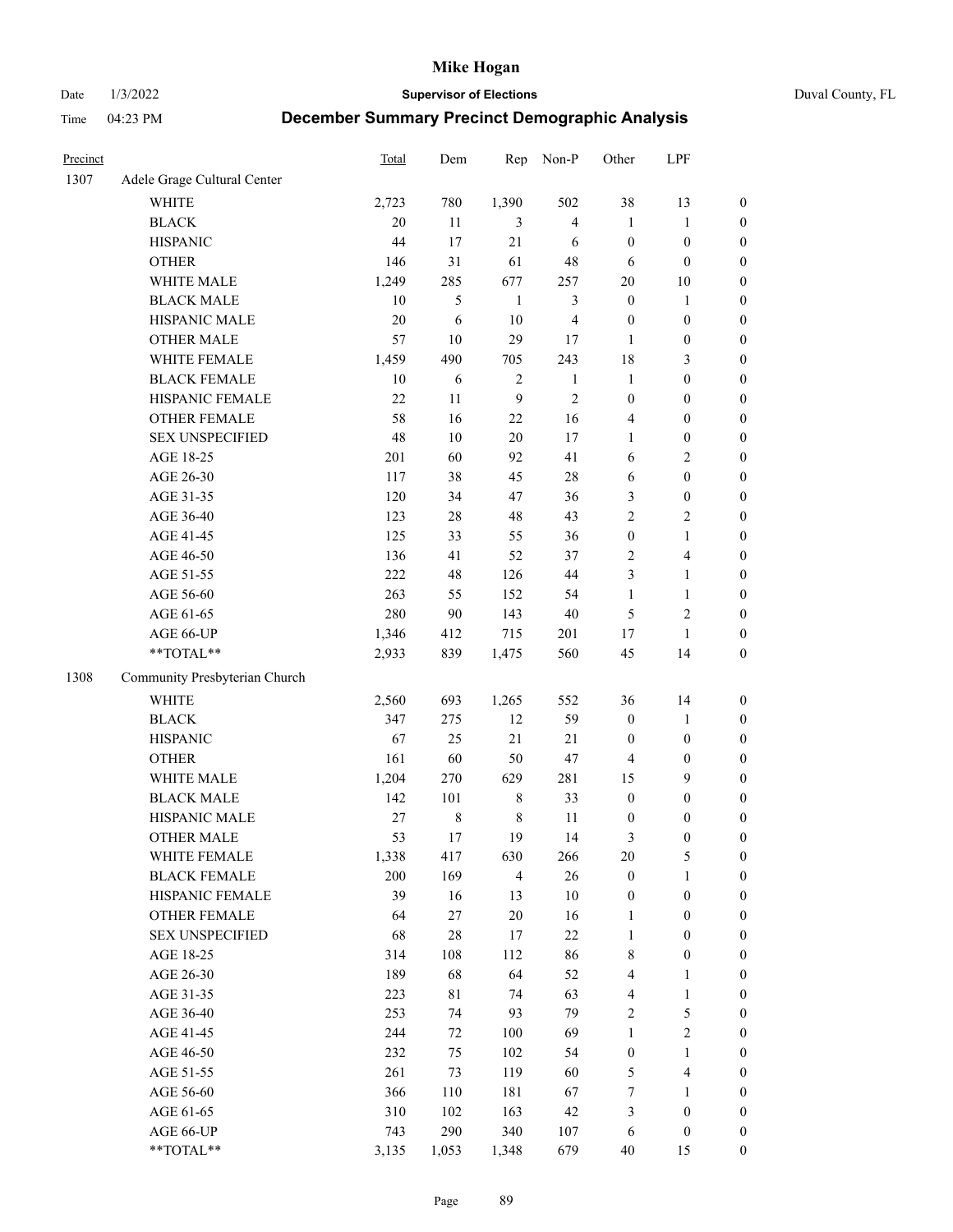Date 1/3/2022 **Supervisor of Elections** Duval County, FL

| Precinct |                                       | Total | Dem          | Rep            | Non-P          | Other                   | LPF                     |                  |
|----------|---------------------------------------|-------|--------------|----------------|----------------|-------------------------|-------------------------|------------------|
| 1309     | Christ United Methodist Church        |       |              |                |                |                         |                         |                  |
|          | <b>WHITE</b>                          | 2,779 | 683          | 1,416          | 617            | 47                      | 16                      | 0                |
|          | <b>BLACK</b>                          | 38    | 17           | 8              | $10\,$         | 3                       | $\boldsymbol{0}$        | 0                |
|          | <b>HISPANIC</b>                       | 56    | 17           | 22             | 15             | $\mathbf{1}$            | $\mathbf{1}$            | 0                |
|          | <b>OTHER</b>                          | 151   | 35           | 44             | 64             | 3                       | 5                       | $\boldsymbol{0}$ |
|          | WHITE MALE                            | 1,325 | 239          | 722            | 328            | 26                      | 10                      | $\boldsymbol{0}$ |
|          | <b>BLACK MALE</b>                     | 20    | 11           | $\overline{2}$ | 5              | $\mathfrak{2}$          | $\boldsymbol{0}$        | 0                |
|          | HISPANIC MALE                         | 26    | 5            | 11             | $\overline{9}$ | $\mathbf{1}$            | $\boldsymbol{0}$        | $\boldsymbol{0}$ |
|          | <b>OTHER MALE</b>                     | 56    | 12           | 15             | 25             | $\mathfrak{2}$          | $\overline{2}$          | $\boldsymbol{0}$ |
|          | WHITE FEMALE                          | 1,422 | 441          | 677            | 277            | 21                      | 6                       | 0                |
|          | <b>BLACK FEMALE</b>                   | 18    | 6            | 6              | $\mathfrak{S}$ | $\mathbf{1}$            | $\boldsymbol{0}$        | 0                |
|          | HISPANIC FEMALE                       | 29    | 12           | 10             | 6              | $\boldsymbol{0}$        | $\mathbf{1}$            | 0                |
|          | OTHER FEMALE                          | 62    | 18           | 22             | 19             | $\boldsymbol{0}$        | $\mathfrak{Z}$          | 0                |
|          | <b>SEX UNSPECIFIED</b>                | 65    | $\,$ 8 $\,$  | 25             | 31             | $\mathbf{1}$            | $\boldsymbol{0}$        | $\boldsymbol{0}$ |
|          | AGE 18-25                             | 266   | 57           | 111            | 85             | 9                       | $\overline{\mathbf{4}}$ | $\boldsymbol{0}$ |
|          | AGE 26-30                             | 262   | 67           | 102            | $88\,$         | 5                       | $\boldsymbol{0}$        | $\boldsymbol{0}$ |
|          | AGE 31-35                             | 279   | 61           | 119            | 86             | 11                      | $\sqrt{2}$              | $\boldsymbol{0}$ |
|          | AGE 36-40                             | 311   | 73           | 138            | 89             | 5                       | $\sqrt{6}$              | $\boldsymbol{0}$ |
|          | AGE 41-45                             | 263   | 66           | 114            | 76             | 5                       | $\overline{2}$          | $\boldsymbol{0}$ |
|          | AGE 46-50                             | 236   | 46           | 111            | 72             | $\overline{\mathbf{4}}$ | $\mathfrak{Z}$          | $\boldsymbol{0}$ |
|          | AGE 51-55                             | 251   | 59           | 138            | 52             | $\boldsymbol{0}$        | $\sqrt{2}$              | 0                |
|          | AGE 56-60                             | 245   | 52           | 138            | 47             | 6                       | $\overline{2}$          | 0                |
|          | AGE 61-65                             | 273   | 64           | 160            | 47             | 2                       | $\boldsymbol{0}$        | 0                |
|          | AGE 66-UP                             | 638   | 207          | 359            | 64             | $\tau$                  | $\mathbf{1}$            | 0                |
|          | **TOTAL**                             | 3,024 | 752          | 1,490          | 706            | 54                      | $22\,$                  | $\boldsymbol{0}$ |
| 1310     | First Christian Church of the Beaches |       |              |                |                |                         |                         |                  |
|          | <b>WHITE</b>                          | 2,793 | 686          | 1,399          | 644            | 47                      | 17                      | $\boldsymbol{0}$ |
|          | <b>BLACK</b>                          | 41    | 24           | $\,8\,$        | $8\,$          | $\mathbf{1}$            | $\boldsymbol{0}$        | $\boldsymbol{0}$ |
|          | <b>HISPANIC</b>                       | 98    | 25           | 44             | 23             | 6                       | $\boldsymbol{0}$        | 0                |
|          | <b>OTHER</b>                          | 171   | 42           | 51             | 74             | $\mathbf{1}$            | $\mathfrak{Z}$          | $\overline{0}$   |
|          | WHITE MALE                            | 1,375 | 284          | 691            | 358            | 27                      | 15                      | $\overline{0}$   |
|          | <b>BLACK MALE</b>                     | 24    | 12           | $\mathfrak s$  | $\sqrt{6}$     | $\mathbf{1}$            | $\boldsymbol{0}$        | $\boldsymbol{0}$ |
|          | HISPANIC MALE                         | 50    | $\mathbf{9}$ | $28\,$         | 11             | $\overline{c}$          | $\boldsymbol{0}$        | 0                |
|          | <b>OTHER MALE</b>                     | 63    | 14           | 16             | 31             | $\mathbf{1}$            | 1                       | 0                |
|          | WHITE FEMALE                          | 1,395 | 397          | 695            | 281            | 20                      | 2                       | 0                |
|          | <b>BLACK FEMALE</b>                   | 16    | 11           | 3              | $\overline{2}$ | $\boldsymbol{0}$        | $\boldsymbol{0}$        | $\boldsymbol{0}$ |
|          | HISPANIC FEMALE                       | 48    | 16           | 16             | 12             | 4                       | $\boldsymbol{0}$        | $\overline{0}$   |
|          | <b>OTHER FEMALE</b>                   | 72    | 21           | 29             | 21             | $\boldsymbol{0}$        | $\mathbf{1}$            | $\overline{0}$   |
|          | <b>SEX UNSPECIFIED</b>                | 60    | 13           | 19             | $27\,$         | $\boldsymbol{0}$        | $\mathbf{1}$            | 0                |
|          | AGE 18-25                             | 257   | 68           | 98             | $78\,$         | 12                      | $\mathbf{1}$            | 0                |
|          | AGE 26-30                             | 311   | 72           | 120            | 109            | 6                       | $\overline{4}$          | 0                |
|          | AGE 31-35                             | 332   | 79           | 139            | 110            | 3                       | $\mathbf{1}$            | 0                |
|          | AGE 36-40                             | 258   | 72           | 98             | 79             | 6                       | $\mathfrak{Z}$          | 0                |
|          | AGE 41-45                             | 234   | 61           | 101            | 62             | 6                       | $\overline{\mathbf{4}}$ | 0                |
|          | AGE 46-50                             | 209   | 54           | 103            | 45             | 4                       | 3                       | 0                |
|          | AGE 51-55                             | 269   | 63           | 144            | 58             | 4                       | $\boldsymbol{0}$        | $\overline{0}$   |
|          | AGE 56-60                             | 309   | 68           | 178            | 55             | 5                       | $\mathfrak{Z}$          | $\overline{0}$   |
|          | AGE 61-65                             | 274   | 59           | 150            | 61             | 3                       | $\mathbf{1}$            | $\overline{0}$   |
|          | AGE 66-UP                             | 650   | 181          | 371            | 92             | 6                       | $\boldsymbol{0}$        | 0                |
|          | **TOTAL**                             | 3,103 | 777          | 1,502          | 749            | 55                      | $20\,$                  | $\boldsymbol{0}$ |
|          |                                       |       |              |                |                |                         |                         |                  |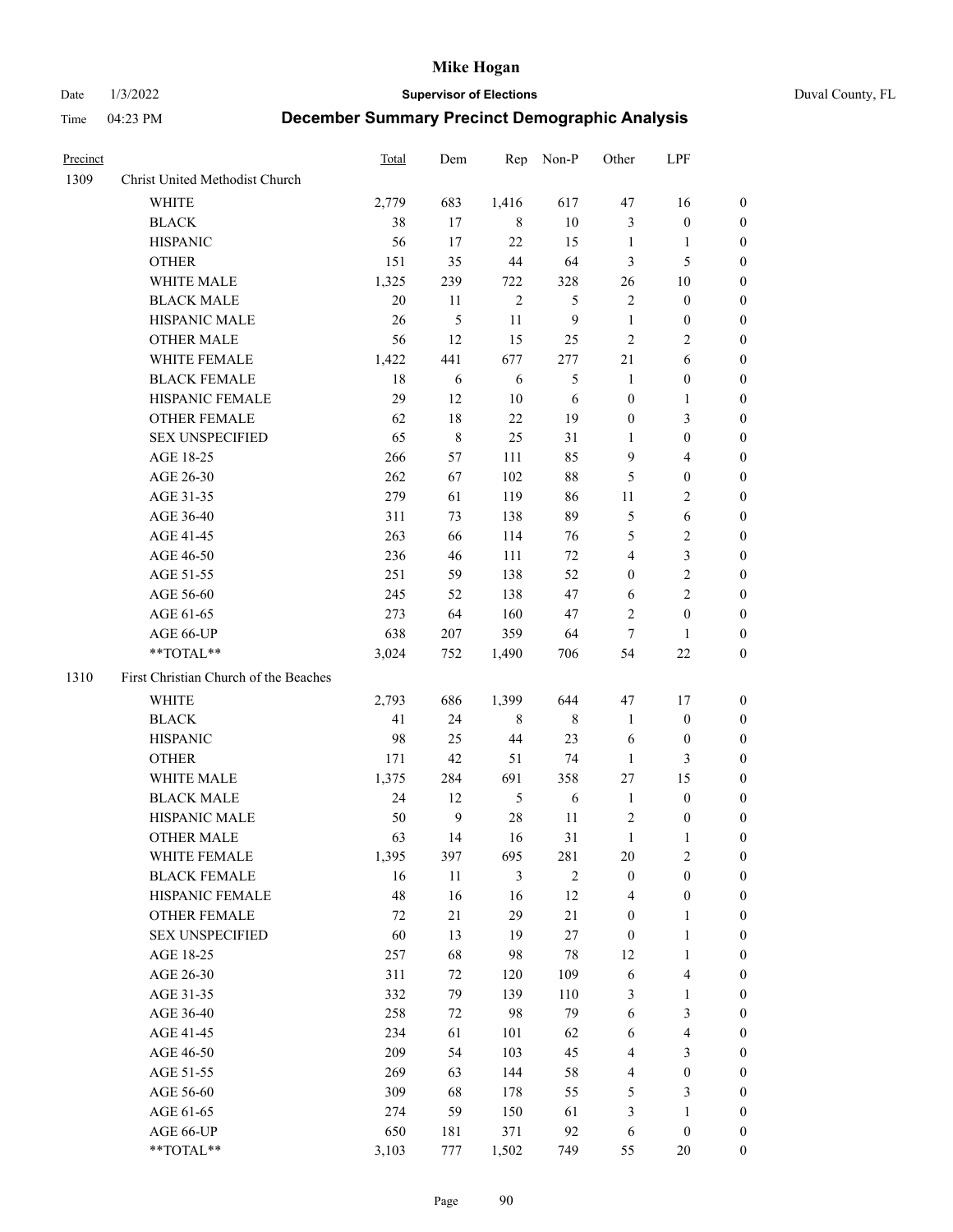Date 1/3/2022 **Supervisor of Elections** Duval County, FL

| Precinct |                            | <b>Total</b> | Dem    | Rep            | Non-P          | Other            | LPF              |                  |
|----------|----------------------------|--------------|--------|----------------|----------------|------------------|------------------|------------------|
| 1311     | Hampton Inn                |              |        |                |                |                  |                  |                  |
|          | <b>WHITE</b>               | 3,351        | 749    | 1,783          | 733            | 67               | 19               | 0                |
|          | <b>BLACK</b>               | 65           | 45     | 6              | 12             | $\mathbf{1}$     | $\mathbf{1}$     | 0                |
|          | <b>HISPANIC</b>            | 79           | 27     | 29             | 21             | $\sqrt{2}$       | $\boldsymbol{0}$ | $\boldsymbol{0}$ |
|          | <b>OTHER</b>               | 233          | 61     | 106            | 65             | $\mathbf{1}$     | $\boldsymbol{0}$ | $\boldsymbol{0}$ |
|          | WHITE MALE                 | 1,536        | 263    | 867            | 369            | 28               | 9                | $\boldsymbol{0}$ |
|          | <b>BLACK MALE</b>          | 39           | 26     | $\overline{4}$ | $8\,$          | $\mathbf{1}$     | $\boldsymbol{0}$ | $\boldsymbol{0}$ |
|          | HISPANIC MALE              | 22           | $8\,$  | $\,$ 8 $\,$    | 6              | $\boldsymbol{0}$ | $\boldsymbol{0}$ | $\boldsymbol{0}$ |
|          | <b>OTHER MALE</b>          | 90           | 22     | 43             | 25             | $\boldsymbol{0}$ | $\boldsymbol{0}$ | $\boldsymbol{0}$ |
|          | WHITE FEMALE               | 1,786        | 479    | 908            | 350            | 39               | 10               | $\boldsymbol{0}$ |
|          | <b>BLACK FEMALE</b>        | 26           | 19     | $\sqrt{2}$     | $\overline{4}$ | $\boldsymbol{0}$ | $\mathbf{1}$     | $\boldsymbol{0}$ |
|          | HISPANIC FEMALE            | 54           | 19     | $20\,$         | 13             | 2                | $\boldsymbol{0}$ | 0                |
|          | <b>OTHER FEMALE</b>        | 107          | 32     | 51             | 23             | $\mathbf{1}$     | $\boldsymbol{0}$ | $\boldsymbol{0}$ |
|          | <b>SEX UNSPECIFIED</b>     | 68           | 14     | 21             | 33             | $\boldsymbol{0}$ | $\boldsymbol{0}$ | $\boldsymbol{0}$ |
|          | AGE 18-25                  | 301          | 62     | 142            | 85             | 11               | $\mathbf{1}$     | $\boldsymbol{0}$ |
|          | AGE 26-30                  | 336          | 77     | 147            | 99             | 8                | $\mathfrak s$    | $\boldsymbol{0}$ |
|          | AGE 31-35                  | 358          | $70\,$ | 167            | 115            | 4                | $\sqrt{2}$       | $\boldsymbol{0}$ |
|          | AGE 36-40                  | 322          | 75     | 144            | 92             | 8                | 3                | $\boldsymbol{0}$ |
|          | AGE 41-45                  | 306          | $71\,$ | 141            | $88\,$         | 5                | $\mathbf{1}$     | $\boldsymbol{0}$ |
|          | AGE 46-50                  | 236          | 36     | 140            | 55             | 3                | $\sqrt{2}$       | $\boldsymbol{0}$ |
|          | AGE 51-55                  | 319          | 50     | 194            | 64             | 7                | $\overline{4}$   | 0                |
|          | AGE 56-60                  | 332          | 75     | 189            | 61             | 6                | $\mathbf{1}$     | 0                |
|          | AGE 61-65                  | 322          | 91     | 180            | 42             | 8                | $\mathbf{1}$     | $\boldsymbol{0}$ |
|          | AGE 66-UP                  | 896          | 275    | 480            | 130            | 11               | $\boldsymbol{0}$ | $\boldsymbol{0}$ |
|          | **TOTAL**                  | 3,728        | 882    | 1,924          | 831            | $71\,$           | 20               | $\boldsymbol{0}$ |
| 1312     | Oceanside Church of Christ |              |        |                |                |                  |                  |                  |
|          | <b>WHITE</b>               | 1,907        | 503    | 816            | 540            | 36               | 12               | $\boldsymbol{0}$ |
|          | <b>BLACK</b>               | 328          | 242    | 19             | 62             | 5                | $\boldsymbol{0}$ | $\boldsymbol{0}$ |
|          | <b>HISPANIC</b>            | 137          | 58     | 34             | 42             | 3                | $\boldsymbol{0}$ | $\boldsymbol{0}$ |
|          | <b>OTHER</b>               | 174          | 55     | 49             | 66             | 3                | $\mathbf{1}$     | $\boldsymbol{0}$ |
|          | WHITE MALE                 | 910          | 169    | 425            | 295            | 14               | $\tau$           | $\boldsymbol{0}$ |
|          | <b>BLACK MALE</b>          | 142          | 95     | 12             | 33             | $\overline{2}$   | $\boldsymbol{0}$ | $\boldsymbol{0}$ |
|          | HISPANIC MALE              | 63           | 21     | 18             | 24             | $\boldsymbol{0}$ | $\boldsymbol{0}$ | 0                |
|          | <b>OTHER MALE</b>          | 62           | 18     | 14             | $30\,$         | $\boldsymbol{0}$ | $\boldsymbol{0}$ | $\boldsymbol{0}$ |
|          | WHITE FEMALE               | 981          | 328    | 384            | 242            | 22               | 5                | 0                |
|          | <b>BLACK FEMALE</b>        | 178          | 143    | 6              | 26             | 3                | $\boldsymbol{0}$ | $\overline{0}$   |
|          | HISPANIC FEMALE            | 73           | 37     | 15             | 18             | 3                | $\boldsymbol{0}$ | $\overline{0}$   |
|          | <b>OTHER FEMALE</b>        | 75           | 26     | 24             | 23             | $\mathbf{1}$     | $\mathbf{1}$     | $\overline{0}$   |
|          | <b>SEX UNSPECIFIED</b>     | 62           | 21     | $20\,$         | 19             | 2                | $\boldsymbol{0}$ | 0                |
|          | AGE 18-25                  | 275          | 85     | 82             | 96             | 9                | $\mathfrak{Z}$   | 0                |
|          | AGE 26-30                  | 314          | 91     | 110            | 105            | 6                | $\sqrt{2}$       | 0                |
|          | AGE 31-35                  | 294          | $87\,$ | 92             | 105            | 7                | $\mathfrak{Z}$   | 0                |
|          | AGE 36-40                  | 266          | 99     | 70             | 84             | $\mathbf{9}$     | $\overline{4}$   | 0                |
|          | AGE 41-45                  | 210          | 81     | 53             | 74             | 2                | $\boldsymbol{0}$ | 0                |
|          | AGE 46-50                  | 209          | 59     | 76             | 68             | 6                | $\boldsymbol{0}$ | 0                |
|          | AGE 51-55                  | 210          | 54     | 106            | 50             | $\boldsymbol{0}$ | $\boldsymbol{0}$ | 0                |
|          | AGE 56-60                  | 205          | 63     | 95             | 44             | 2                | 1                | $\overline{0}$   |
|          | AGE 61-65                  | 211          | 79     | 101            | 29             | 2                | $\boldsymbol{0}$ | $\overline{0}$   |
|          | AGE 66-UP                  | 352          | 160    | 133            | 55             | 4                | $\boldsymbol{0}$ | 0                |
|          | **TOTAL**                  | 2,546        | 858    | 918            | 710            | 47               | 13               | $\boldsymbol{0}$ |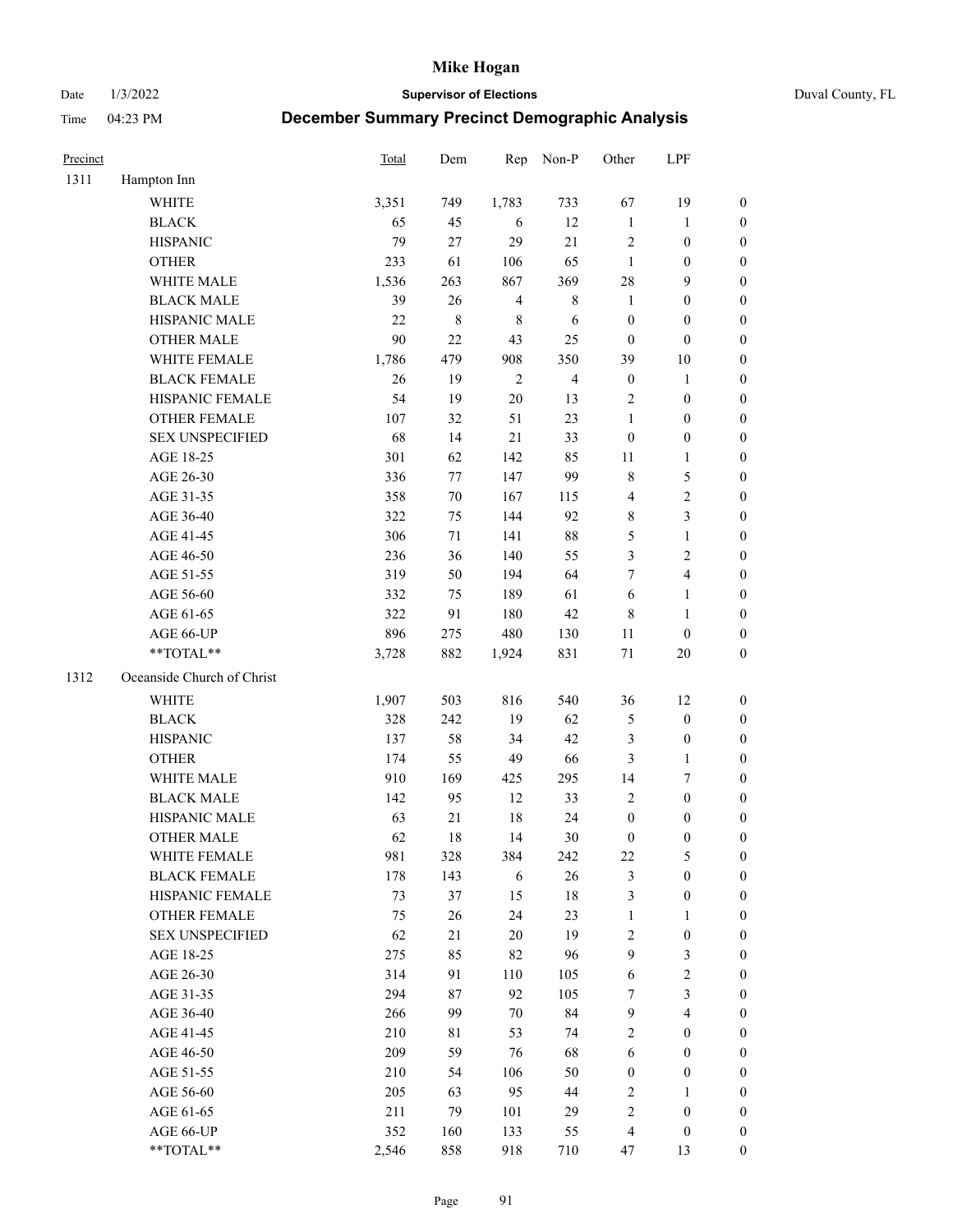Date 1/3/2022 **Supervisor of Elections** Duval County, FL

| Precinct |                          | Total | Dem     | Rep            | Non-P   | Other            | LPF              |                  |
|----------|--------------------------|-------|---------|----------------|---------|------------------|------------------|------------------|
| 1313     | Rivertown Church         |       |         |                |         |                  |                  |                  |
|          | <b>WHITE</b>             | 3,702 | 622     | 2,279          | 752     | 40               | $\boldsymbol{9}$ | $\boldsymbol{0}$ |
|          | <b>BLACK</b>             | 188   | 130     | 11             | 47      | $\boldsymbol{0}$ | $\boldsymbol{0}$ | $\boldsymbol{0}$ |
|          | <b>HISPANIC</b>          | 171   | 65      | 51             | 53      | $\overline{c}$   | $\boldsymbol{0}$ | $\boldsymbol{0}$ |
|          | <b>OTHER</b>             | 299   | 62      | 110            | 119     | 7                | 1                | $\boldsymbol{0}$ |
|          | WHITE MALE               | 1,826 | 235     | 1,169          | 402     | 15               | 5                | $\boldsymbol{0}$ |
|          | <b>BLACK MALE</b>        | 67    | 39      | 7              | 21      | $\boldsymbol{0}$ | $\boldsymbol{0}$ | $\boldsymbol{0}$ |
|          | HISPANIC MALE            | 79    | $26\,$  | $27\,$         | 25      | $\mathbf{1}$     | $\boldsymbol{0}$ | $\boldsymbol{0}$ |
|          | <b>OTHER MALE</b>        | 103   | 25      | 34             | $44\,$  | $\boldsymbol{0}$ | $\boldsymbol{0}$ | $\boldsymbol{0}$ |
|          | WHITE FEMALE             | 1,847 | 383     | 1,091          | 344     | 25               | $\overline{4}$   | $\boldsymbol{0}$ |
|          | <b>BLACK FEMALE</b>      | 121   | 91      | $\overline{4}$ | 26      | $\boldsymbol{0}$ | $\boldsymbol{0}$ | $\boldsymbol{0}$ |
|          | HISPANIC FEMALE          | 89    | 37      | 23             | $28\,$  | 1                | $\boldsymbol{0}$ | 0                |
|          | <b>OTHER FEMALE</b>      | 146   | $27\,$  | 61             | 51      | 6                | $\mathbf{1}$     | $\boldsymbol{0}$ |
|          | <b>SEX UNSPECIFIED</b>   | 82    | 16      | 35             | $30\,$  | $\mathbf{1}$     | $\boldsymbol{0}$ | $\boldsymbol{0}$ |
|          | AGE 18-25                | 413   | 108     | 171            | 129     | 4                | 1                | $\boldsymbol{0}$ |
|          | AGE 26-30                | 317   | 69      | 140            | 99      | 5                | $\overline{4}$   | $\boldsymbol{0}$ |
|          | AGE 31-35                | 318   | 81      | 139            | 93      | 5                | $\boldsymbol{0}$ | $\boldsymbol{0}$ |
|          | AGE 36-40                | 388   | 85      | 187            | 104     | 9                | $\mathfrak{Z}$   | $\boldsymbol{0}$ |
|          | AGE 41-45                | 368   | $78\,$  | 175            | 110     | 5                | $\boldsymbol{0}$ | $\boldsymbol{0}$ |
|          | AGE 46-50                | 345   | 56      | 206            | $77\,$  | $\sqrt{6}$       | $\boldsymbol{0}$ | $\boldsymbol{0}$ |
|          | AGE 51-55                | 353   | 62      | 211            | 76      | 3                | 1                | $\boldsymbol{0}$ |
|          | AGE 56-60                | 412   | 64      | 274            | 71      | 3                | $\boldsymbol{0}$ | 0                |
|          | AGE 61-65                | 375   | 55      | 246            | 68      | 5                | $\mathbf{1}$     | 0                |
|          | AGE 66-UP                | 1,071 | 221     | 702            | 144     | 4                | $\boldsymbol{0}$ | $\boldsymbol{0}$ |
|          | **TOTAL**                | 4,360 | 879     | 2,451          | 971     | 49               | 10               | $\boldsymbol{0}$ |
| 1314     | Mayport Community Center |       |         |                |         |                  |                  |                  |
|          | <b>WHITE</b>             | 742   | 132     | 397            | 188     | 18               | $\boldsymbol{7}$ | $\boldsymbol{0}$ |
|          | <b>BLACK</b>             | 160   | 97      | $11\,$         | $44\,$  | 8                | $\boldsymbol{0}$ | $\boldsymbol{0}$ |
|          | <b>HISPANIC</b>          | 91    | $27\,$  | 32             | $28\,$  | $\boldsymbol{0}$ | $\overline{4}$   | $\boldsymbol{0}$ |
|          | <b>OTHER</b>             | 123   | $28\,$  | 51             | 39      | 5                | $\boldsymbol{0}$ | $\boldsymbol{0}$ |
|          | WHITE MALE               | 373   | 48      | 219            | 93      | 9                | $\overline{4}$   | $\boldsymbol{0}$ |
|          | <b>BLACK MALE</b>        | 73    | 35      | $\tau$         | 25      | $\sqrt{6}$       | $\boldsymbol{0}$ | $\boldsymbol{0}$ |
|          | HISPANIC MALE            | 46    | 13      | 16             | 14      | $\boldsymbol{0}$ | $\mathfrak{Z}$   | $\boldsymbol{0}$ |
|          | <b>OTHER MALE</b>        | 48    | $\,8\,$ | 22             | 14      | 4                | $\boldsymbol{0}$ | $\boldsymbol{0}$ |
|          | WHITE FEMALE             | 353   | 81      | 169            | 91      | 9                | 3                | 0                |
|          | <b>BLACK FEMALE</b>      | 84    | 60      | $\overline{4}$ | 18      | 2                | $\boldsymbol{0}$ | $\overline{0}$   |
|          | HISPANIC FEMALE          | 43    | 13      | 15             | 14      | $\boldsymbol{0}$ | 1                | $\overline{0}$   |
|          | <b>OTHER FEMALE</b>      | 59    | 14      | 23             | $22\,$  | $\boldsymbol{0}$ | $\boldsymbol{0}$ | 0                |
|          | <b>SEX UNSPECIFIED</b>   | 37    | 12      | 16             | $\,8\,$ | $\mathbf{1}$     | $\boldsymbol{0}$ | 0                |
|          | AGE 18-25                | 154   | 44      | 55             | 48      | 3                | $\overline{4}$   | 0                |
|          | AGE 26-30                | 117   | 24      | 38             | 52      | 2                | $\mathbf{1}$     | 0                |
|          | AGE 31-35                | 153   | 42      | 52             | 49      | 6                | $\overline{4}$   | 0                |
|          | AGE 36-40                | 175   | 47      | 73             | 49      | 5                | $\mathbf{1}$     | 0                |
|          | AGE 41-45                | 140   | 36      | 68             | $30\,$  | 5                | $\mathbf{1}$     | 0                |
|          | AGE 46-50                | 103   | $28\,$  | 52             | 21      | 2                | $\boldsymbol{0}$ | 0                |
|          | AGE 51-55                | 70    | 9       | 41             | 16      | 4                | $\boldsymbol{0}$ | 0                |
|          | AGE 56-60                | 65    | 17      | 35             | 12      | 1                | $\boldsymbol{0}$ | 0                |
|          | AGE 61-65                | 43    | 6       | 29             | 7       | $\mathbf{1}$     | $\boldsymbol{0}$ | 0                |
|          | AGE 66-UP                | 96    | 31      | 48             | 15      | 2                | $\boldsymbol{0}$ | 0                |
|          | **TOTAL**                | 1,116 | 284     | 491            | 299     | 31               | 11               | $\boldsymbol{0}$ |
|          |                          |       |         |                |         |                  |                  |                  |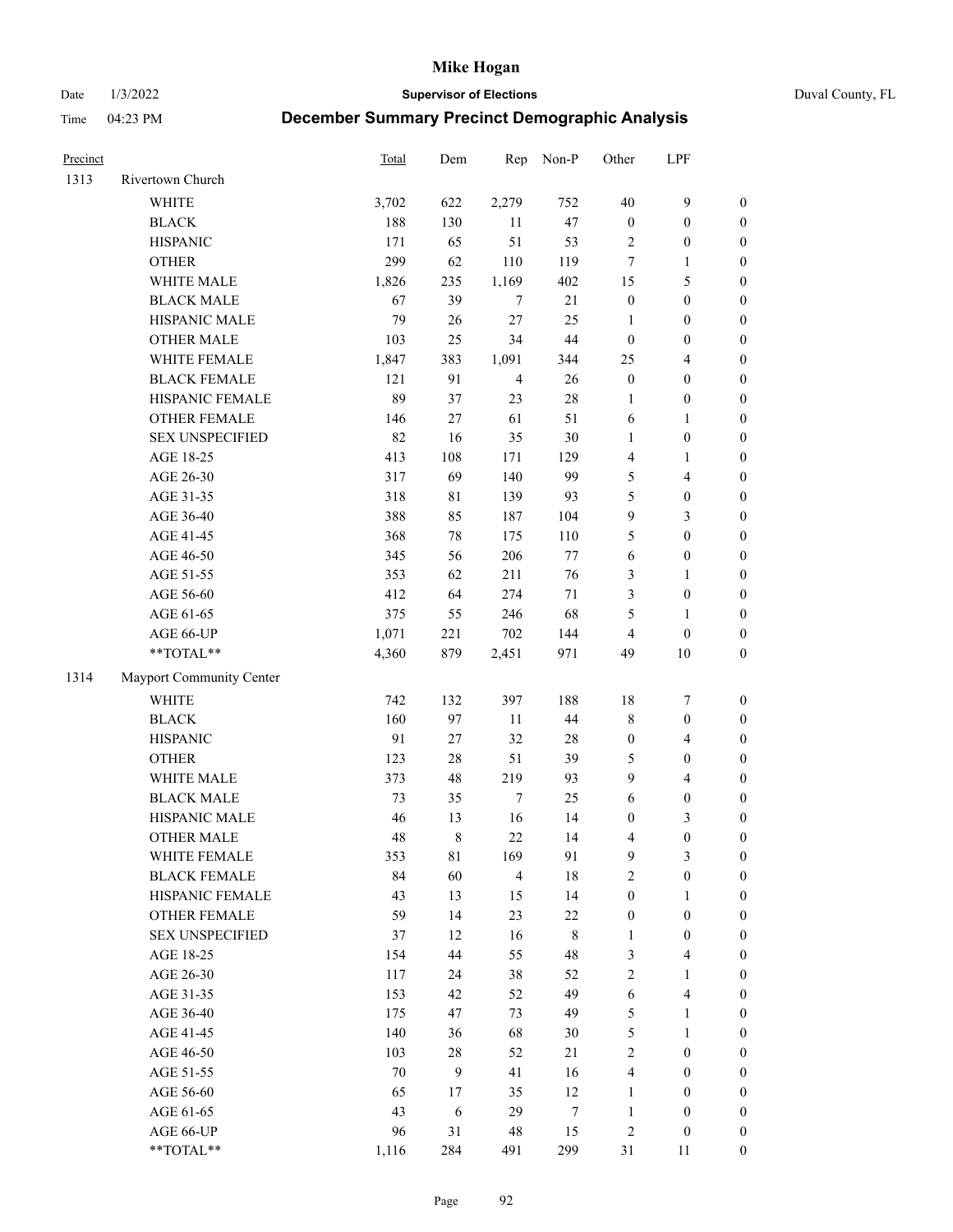Date 1/3/2022 **Supervisor of Elections** Duval County, FL

| Precinct |                            | <b>Total</b> | Dem         | Rep    | Non-P  | Other                   | LPF              |                  |
|----------|----------------------------|--------------|-------------|--------|--------|-------------------------|------------------|------------------|
| 1315     | Oceanside Church of Christ |              |             |        |        |                         |                  |                  |
|          | <b>WHITE</b>               | 4,422        | 1,068       | 2,053  | 1,183  | 93                      | 25               | 0                |
|          | <b>BLACK</b>               | 786          | 535         | 57     | 178    | 13                      | $\mathfrak{Z}$   | 0                |
|          | <b>HISPANIC</b>            | 431          | 152         | 110    | 156    | 9                       | $\overline{4}$   | $\boldsymbol{0}$ |
|          | <b>OTHER</b>               | 586          | 150         | 187    | 238    | 8                       | $\mathfrak{Z}$   | $\boldsymbol{0}$ |
|          | WHITE MALE                 | 2,103        | 408         | 1,039  | 589    | 49                      | 18               | $\boldsymbol{0}$ |
|          | <b>BLACK MALE</b>          | 366          | 217         | 34     | 108    | 5                       | $\sqrt{2}$       | $\boldsymbol{0}$ |
|          | HISPANIC MALE              | 199          | 56          | 58     | 77     | 6                       | $\sqrt{2}$       | $\boldsymbol{0}$ |
|          | <b>OTHER MALE</b>          | 227          | 48          | 81     | 94     | $\mathbf{1}$            | $\mathfrak{Z}$   | $\boldsymbol{0}$ |
|          | WHITE FEMALE               | 2,271        | 644         | 997    | 580    | 43                      | $\boldsymbol{7}$ | $\boldsymbol{0}$ |
|          | <b>BLACK FEMALE</b>        | 404          | 305         | 23     | 68     | 8                       | $\boldsymbol{0}$ | $\boldsymbol{0}$ |
|          | HISPANIC FEMALE            | 222          | 92          | 49     | 76     | 3                       | $\sqrt{2}$       | $\boldsymbol{0}$ |
|          | OTHER FEMALE               | 259          | 75          | 87     | 93     | 4                       | $\boldsymbol{0}$ | $\boldsymbol{0}$ |
|          | <b>SEX UNSPECIFIED</b>     | 174          | 60          | 39     | 70     | 4                       | $\mathbf{1}$     | $\boldsymbol{0}$ |
|          | AGE 18-25                  | 671          | 218         | 185    | 242    | $22\,$                  | $\overline{4}$   | $\boldsymbol{0}$ |
|          | AGE 26-30                  | 699          | 191         | 210    | 265    | 21                      | 12               | $\boldsymbol{0}$ |
|          | AGE 31-35                  | 663          | 198         | 229    | 220    | $11\,$                  | $\mathfrak s$    | $\boldsymbol{0}$ |
|          | AGE 36-40                  | 593          | 183         | 188    | 210    | 8                       | $\overline{4}$   | $\boldsymbol{0}$ |
|          | AGE 41-45                  | 506          | 137         | 177    | 180    | 9                       | $\mathfrak{Z}$   | $\boldsymbol{0}$ |
|          | AGE 46-50                  | 475          | 135         | 194    | 135    | 8                       | 3                | $\boldsymbol{0}$ |
|          | AGE 51-55                  | 460          | 125         | 204    | 121    | 9                       | $\mathbf{1}$     | $\boldsymbol{0}$ |
|          | AGE 56-60                  | 532          | 165         | 254    | 107    | 6                       | $\boldsymbol{0}$ | 0                |
|          | AGE 61-65                  | 502          | 164         | 215    | 106    | 15                      | $\overline{c}$   | 0                |
|          | AGE 66-UP                  | 1,124        | 389         | 551    | 169    | 14                      | $\mathbf{1}$     | $\boldsymbol{0}$ |
|          | $**TOTAL**$                | 6,225        | 1,905       | 2,407  | 1,755  | 123                     | 35               | $\boldsymbol{0}$ |
| 1401     | Church at Argyle           |              |             |        |        |                         |                  |                  |
|          | <b>WHITE</b>               | 1,505        | 331         | 793    | 331    | 38                      | 12               | $\boldsymbol{0}$ |
|          | <b>BLACK</b>               | 847          | 642         | 41     | 144    | $20\,$                  | $\boldsymbol{0}$ | $\boldsymbol{0}$ |
|          | <b>HISPANIC</b>            | 269          | 112         | 53     | 99     | 4                       | $\mathbf{1}$     | $\boldsymbol{0}$ |
|          | <b>OTHER</b>               | 283          | 91          | 82     | 101    | $\boldsymbol{7}$        | $\sqrt{2}$       | $\boldsymbol{0}$ |
|          | WHITE MALE                 | 676          | 119         | 374    | 162    | 13                      | $\,$ 8 $\,$      | $\boldsymbol{0}$ |
|          | <b>BLACK MALE</b>          | 318          | 216         | 24     | 68     | $10\,$                  | $\boldsymbol{0}$ | $\boldsymbol{0}$ |
|          | HISPANIC MALE              | 112          | 43          | 25     | 42     | 2                       | $\boldsymbol{0}$ | 0                |
|          | <b>OTHER MALE</b>          | 104          | 26          | 39     | 34     | 4                       | $\mathbf{1}$     | $\boldsymbol{0}$ |
|          | WHITE FEMALE               | 818          | 211         | 412    | 166    | 25                      | 4                | 0                |
|          | <b>BLACK FEMALE</b>        | 522          | 421         | 16     | 75     | 10                      | $\boldsymbol{0}$ | $\overline{0}$   |
|          | HISPANIC FEMALE            | 153          | 67          | $28\,$ | 56     | $\overline{c}$          | $\boldsymbol{0}$ | $\overline{0}$   |
|          | OTHER FEMALE               | 147          | 58          | 36     | 50     | $\overline{\mathbf{c}}$ | $\mathbf{1}$     | 0                |
|          | <b>SEX UNSPECIFIED</b>     | 54           | 15          | 15     | $22\,$ | 1                       | $\mathbf{1}$     | 0                |
|          | AGE 18-25                  | 293          | 110         | 63     | 102    | 16                      | $\sqrt{2}$       | 0                |
|          | AGE 26-30                  | 319          | 140         | 67     | 99     | $11\,$                  | $\sqrt{2}$       | 0                |
|          | AGE 31-35                  | 308          | 132         | 69     | 99     | 4                       | $\overline{4}$   | 0                |
|          | AGE 36-40                  | 291          | 128         | 84     | 68     | 8                       | $\mathfrak{Z}$   | 0                |
|          | AGE 41-45                  | 216          | $8\sqrt{1}$ | 69     | 58     | 7                       | $\mathbf{1}$     | 0                |
|          | AGE 46-50                  | 242          | 99          | 73     | 61     | 7                       | $\sqrt{2}$       | 0                |
|          | AGE 51-55                  | 240          | 108         | 95     | 34     | 3                       | $\boldsymbol{0}$ | 0                |
|          | AGE 56-60                  | 239          | 102         | 97     | 40     | 0                       | $\boldsymbol{0}$ | 0                |
|          | AGE 61-65                  | 254          | 102         | 106    | 43     | 3                       | $\boldsymbol{0}$ | 0                |
|          | AGE 66-UP                  | 502          | 174         | 246    | 71     | 10                      | $\mathbf{1}$     | 0                |
|          | **TOTAL**                  | 2,904        | 1,176       | 969    | 675    | 69                      | 15               | $\boldsymbol{0}$ |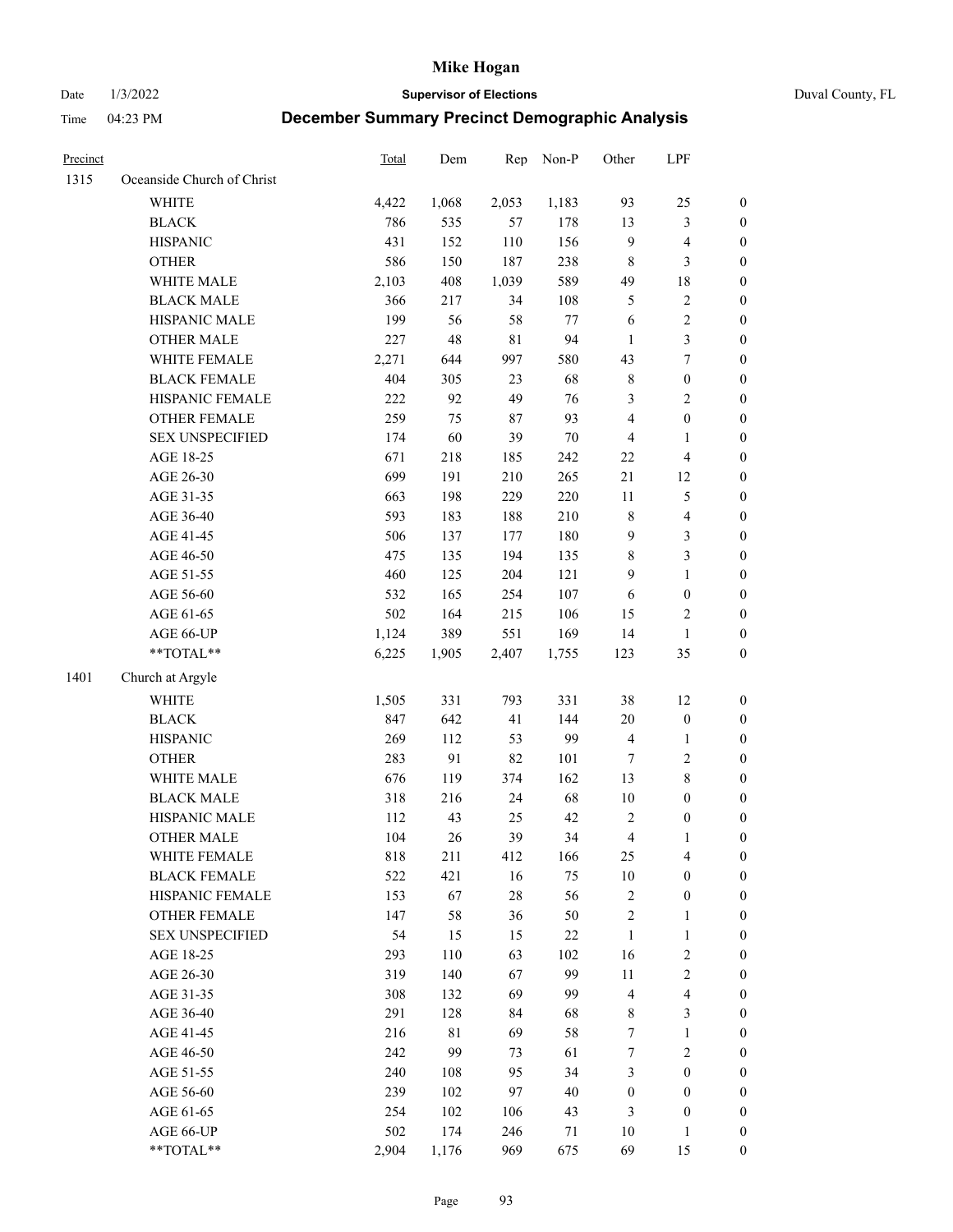Date 1/3/2022 **Supervisor of Elections** Duval County, FL

| Precinct |                              | Total | Dem   | Rep            | Non-P  | Other            | LPF              |                  |
|----------|------------------------------|-------|-------|----------------|--------|------------------|------------------|------------------|
| 1402     | Kirkwood Presbyterian Church |       |       |                |        |                  |                  |                  |
|          | <b>WHITE</b>                 | 1,455 | 236   | 906            | 284    | $21\,$           | $\,$ 8 $\,$      | 0                |
|          | <b>BLACK</b>                 | 808   | 614   | 42             | 142    | $\,$ $\,$        | $\sqrt{2}$       | $\boldsymbol{0}$ |
|          | <b>HISPANIC</b>              | 267   | 103   | 78             | 82     | 3                | $\mathbf{1}$     | $\boldsymbol{0}$ |
|          | <b>OTHER</b>                 | 411   | 102   | 145            | 156    | 8                | $\boldsymbol{0}$ | $\boldsymbol{0}$ |
|          | WHITE MALE                   | 716   | 99    | 455            | 149    | 6                | $\boldsymbol{7}$ | $\boldsymbol{0}$ |
|          | <b>BLACK MALE</b>            | 354   | 257   | 24             | 68     | 3                | $\sqrt{2}$       | $\boldsymbol{0}$ |
|          | HISPANIC MALE                | 121   | 43    | 39             | 36     | $\overline{c}$   | $\mathbf{1}$     | $\boldsymbol{0}$ |
|          | <b>OTHER MALE</b>            | 155   | 39    | 59             | 53     | 4                | $\boldsymbol{0}$ | $\boldsymbol{0}$ |
|          | WHITE FEMALE                 | 724   | 136   | 442            | 130    | 15               | 1                | $\boldsymbol{0}$ |
|          | <b>BLACK FEMALE</b>          | 444   | 350   | 17             | $72\,$ | 5                | $\boldsymbol{0}$ | $\boldsymbol{0}$ |
|          | HISPANIC FEMALE              | 146   | 60    | 39             | 46     | $\mathbf{1}$     | $\boldsymbol{0}$ | $\boldsymbol{0}$ |
|          | OTHER FEMALE                 | 203   | 52    | 78             | 69     | 4                | $\boldsymbol{0}$ | $\boldsymbol{0}$ |
|          | <b>SEX UNSPECIFIED</b>       | 78    | 19    | 18             | 41     | $\boldsymbol{0}$ | $\boldsymbol{0}$ | $\boldsymbol{0}$ |
|          | AGE 18-25                    | 254   | 92    | 60             | 99     | 1                | $\sqrt{2}$       | $\boldsymbol{0}$ |
|          | AGE 26-30                    | 250   | 84    | 72             | 89     | 3                | $\sqrt{2}$       | $\boldsymbol{0}$ |
|          | AGE 31-35                    | 259   | 87    | 89             | 80     | 1                | $\sqrt{2}$       | $\boldsymbol{0}$ |
|          | AGE 36-40                    | 248   | 111   | 56             | 69     | 9                | 3                | $\boldsymbol{0}$ |
|          | AGE 41-45                    | 230   | 94    | $71\,$         | 60     | 4                | $\mathbf{1}$     | $\boldsymbol{0}$ |
|          | AGE 46-50                    | 231   | 83    | 95             | 50     | 3                | $\boldsymbol{0}$ | $\boldsymbol{0}$ |
|          | AGE 51-55                    | 258   | 91    | 115            | 48     | 4                | $\boldsymbol{0}$ | $\boldsymbol{0}$ |
|          | AGE 56-60                    | 304   | 106   | 144            | 49     | 5                | $\boldsymbol{0}$ | 0                |
|          | AGE 61-65                    | 307   | 101   | 154            | 45     | $\boldsymbol{7}$ | $\boldsymbol{0}$ | $\boldsymbol{0}$ |
|          | AGE 66-UP                    | 600   | 206   | 315            | 75     | 3                | $\mathbf{1}$     | $\boldsymbol{0}$ |
|          | $**TOTAL**$                  | 2,941 | 1,055 | 1,171          | 664    | 40               | 11               | $\boldsymbol{0}$ |
| 1403     | Argyle Branch Library        |       |       |                |        |                  |                  |                  |
|          | <b>WHITE</b>                 | 1,389 | 263   | 757            | 335    | 28               | 6                | $\boldsymbol{0}$ |
|          | <b>BLACK</b>                 | 754   | 574   | 21             | 145    | 13               | $\mathbf{1}$     | $\boldsymbol{0}$ |
|          | <b>HISPANIC</b>              | 293   | 103   | 79             | 108    | 3                | $\boldsymbol{0}$ | $\boldsymbol{0}$ |
|          | <b>OTHER</b>                 | 288   | 94    | 96             | 92     | 6                | $\boldsymbol{0}$ | $\boldsymbol{0}$ |
|          | WHITE MALE                   | 647   | 109   | 365            | 156    | 11               | 6                | $\boldsymbol{0}$ |
|          | <b>BLACK MALE</b>            | 328   | 235   | $\overline{9}$ | 73     | 10               | $\mathbf{1}$     | $\boldsymbol{0}$ |
|          | HISPANIC MALE                | 136   | 40    | 44             | 51     | $\mathbf{1}$     | $\boldsymbol{0}$ | 0                |
|          | <b>OTHER MALE</b>            | 115   | 30    | 42             | 42     | $\mathbf{1}$     | $\boldsymbol{0}$ | $\boldsymbol{0}$ |
|          | WHITE FEMALE                 | 730   | 153   | 385            | 176    | 16               | 0                | 0                |
|          | <b>BLACK FEMALE</b>          | 411   | 328   | 11             | 69     | 3                | $\boldsymbol{0}$ | $\overline{0}$   |
|          | HISPANIC FEMALE              | 153   | 61    | 35             | 55     | $\overline{c}$   | $\boldsymbol{0}$ | $\overline{0}$   |
|          | OTHER FEMALE                 | 143   | 50    | 50             | 38     | 5                | $\boldsymbol{0}$ | $\overline{0}$   |
|          | <b>SEX UNSPECIFIED</b>       | 61    | 28    | 12             | 20     | 1                | $\boldsymbol{0}$ | 0                |
|          | AGE 18-25                    | 285   | 107   | 63             | 106    | 9                | $\boldsymbol{0}$ | $\theta$         |
|          | AGE 26-30                    | 254   | 92    | 75             | 82     | 5                | $\boldsymbol{0}$ | 0                |
|          | AGE 31-35                    | 309   | 104   | 88             | 109    | 8                | $\boldsymbol{0}$ | 0                |
|          | AGE 36-40                    | 259   | 103   | 65             | 82     | 6                | $\mathfrak{Z}$   | 0                |
|          | AGE 41-45                    | 244   | 109   | 55             | 75     | 4                | $\mathbf{1}$     | 0                |
|          | AGE 46-50                    | 234   | 94    | 82             | 50     | 7                | $\mathbf{1}$     | 0                |
|          | AGE 51-55                    | 213   | 83    | 79             | 48     | 3                | $\boldsymbol{0}$ | 0                |
|          | AGE 56-60                    | 233   | 76    | 126            | 28     | 2                | 1                | $\overline{0}$   |
|          | AGE 61-65                    | 233   | 90    | 105            | 34     | 3                | $\mathbf{1}$     | $\overline{0}$   |
|          | AGE 66-UP                    | 460   | 176   | 215            | 66     | 3                | $\boldsymbol{0}$ | 0                |
|          | **TOTAL**                    | 2,724 | 1,034 | 953            | 680    | 50               | 7                | $\boldsymbol{0}$ |
|          |                              |       |       |                |        |                  |                  |                  |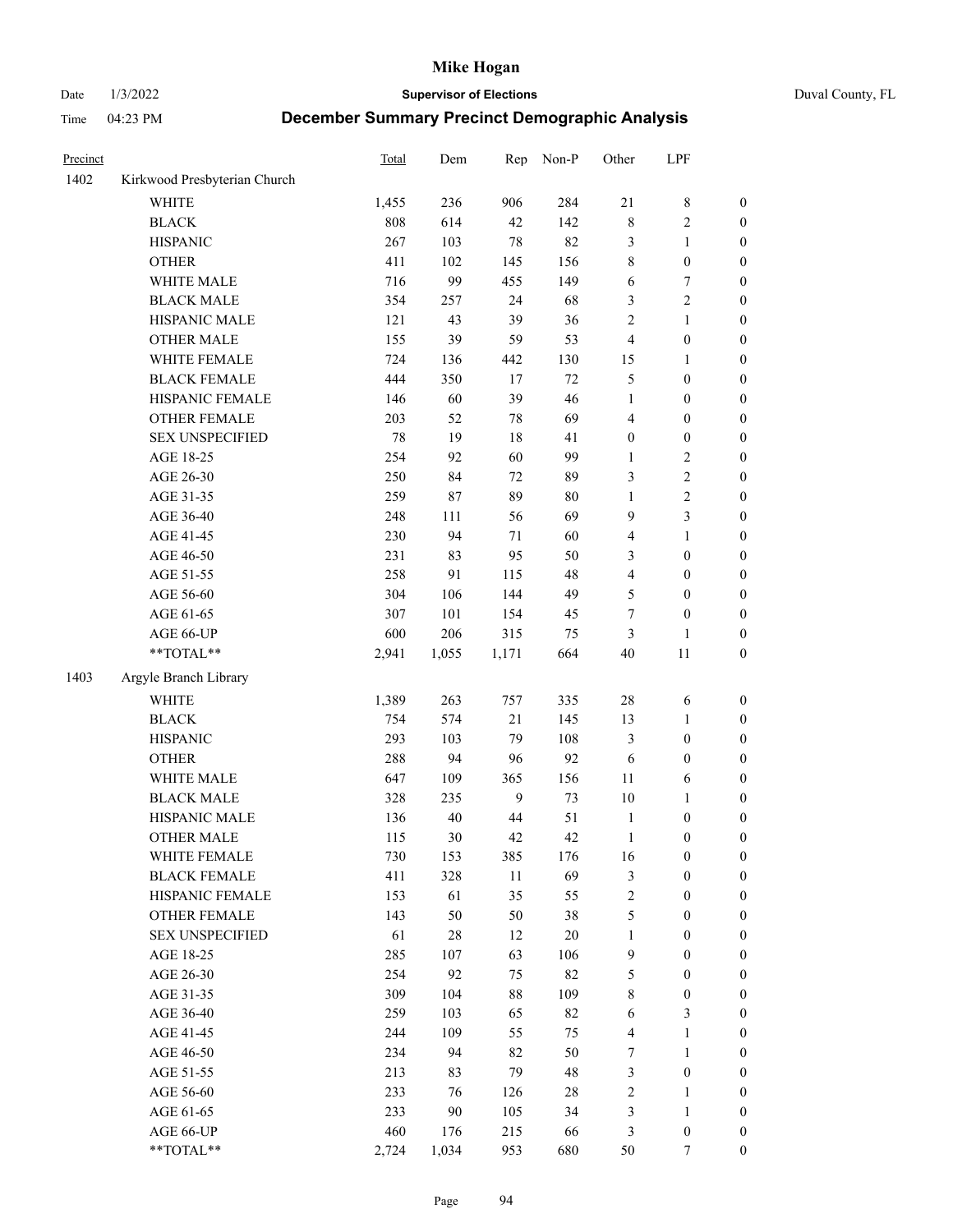Date 1/3/2022 **Supervisor of Elections** Duval County, FL

| Precinct |                            | <b>Total</b> | Dem    | Rep              | Non-P          | Other            | LPF                     |                  |
|----------|----------------------------|--------------|--------|------------------|----------------|------------------|-------------------------|------------------|
| 1404     | Grace Church of Avondale   |              |        |                  |                |                  |                         |                  |
|          | <b>WHITE</b>               | 3,903        | 1,620  | 1,487            | 712            | 53               | 31                      | 0                |
|          | <b>BLACK</b>               | 91           | 67     | 6                | 16             | $\mathbf{1}$     | $\mathbf{1}$            | 0                |
|          | <b>HISPANIC</b>            | 154          | 75     | 32               | 41             | 5                | $\mathbf{1}$            | 0                |
|          | <b>OTHER</b>               | 252          | 100    | 56               | 93             | $\mathbf{1}$     | $\mathfrak{2}$          | $\boldsymbol{0}$ |
|          | WHITE MALE                 | 1,835        | 652    | 743              | 395            | 27               | $18\,$                  | $\boldsymbol{0}$ |
|          | <b>BLACK MALE</b>          | 51           | 33     | 3                | 13             | $\mathbf{1}$     | 1                       | $\boldsymbol{0}$ |
|          | HISPANIC MALE              | $70\,$       | 34     | 16               | 17             | $\overline{c}$   | $\mathbf{1}$            | $\boldsymbol{0}$ |
|          | <b>OTHER MALE</b>          | 103          | 38     | $20\,$           | $44\,$         | $\boldsymbol{0}$ | $\mathbf{1}$            | $\boldsymbol{0}$ |
|          | WHITE FEMALE               | 2,040        | 958    | 734              | 310            | 25               | 13                      | $\boldsymbol{0}$ |
|          | <b>BLACK FEMALE</b>        | 38           | 32     | $\mathfrak{Z}$   | $\mathfrak{Z}$ | $\boldsymbol{0}$ | $\boldsymbol{0}$        | 0                |
|          | HISPANIC FEMALE            | 82           | 40     | 16               | 23             | 3                | $\boldsymbol{0}$        | 0                |
|          | OTHER FEMALE               | 102          | 49     | 24               | $28\,$         | $\mathbf{1}$     | $\boldsymbol{0}$        | $\boldsymbol{0}$ |
|          | <b>SEX UNSPECIFIED</b>     | 79           | 26     | 22               | 29             | $\mathbf{1}$     | $\mathbf{1}$            | $\boldsymbol{0}$ |
|          | AGE 18-25                  | 333          | 144    | 104              | 76             | 6                | $\mathfrak{Z}$          | $\boldsymbol{0}$ |
|          | AGE 26-30                  | 437          | 182    | 142              | 100            | 8                | $\mathfrak{S}$          | $\boldsymbol{0}$ |
|          | AGE 31-35                  | 494          | 218    | 143              | 121            | 8                | $\overline{\mathbf{4}}$ | $\boldsymbol{0}$ |
|          | AGE 36-40                  | 472          | 205    | 124              | 136            | 6                | $\mathbf{1}$            | $\boldsymbol{0}$ |
|          | AGE 41-45                  | 396          | 166    | 114              | 97             | 8                | $11\,$                  | $\boldsymbol{0}$ |
|          | AGE 46-50                  | 317          | 133    | 117              | 60             | 3                | $\overline{\mathbf{4}}$ | $\boldsymbol{0}$ |
|          | AGE 51-55                  | 369          | 128    | 141              | 93             | $\sqrt{6}$       | $\mathbf{1}$            | $\boldsymbol{0}$ |
|          | AGE 56-60                  | 385          | 144    | 175              | 59             | 5                | $\sqrt{2}$              | 0                |
|          | AGE 61-65                  | 334          | 159    | 126              | 42             | 5                | $\sqrt{2}$              | 0                |
|          | AGE 66-UP                  | 863          | 383    | 395              | $78\,$         | 5                | $\overline{2}$          | $\boldsymbol{0}$ |
|          | **TOTAL**                  | 4,400        | 1,862  | 1,581            | 862            | 60               | 35                      | $\boldsymbol{0}$ |
| 1405     | Murray Hill Baptist Church |              |        |                  |                |                  |                         |                  |
|          | <b>WHITE</b>               | 1,862        | 803    | 642              | 370            | $28\,$           | 19                      | $\boldsymbol{0}$ |
|          | <b>BLACK</b>               | 189          | 139    | 12               | 37             | $\mathbf{1}$     | $\boldsymbol{0}$        | $\boldsymbol{0}$ |
|          | <b>HISPANIC</b>            | 107          | 50     | 26               | 26             | 4                | $\mathbf{1}$            | $\boldsymbol{0}$ |
|          | <b>OTHER</b>               | 139          | 63     | 32               | $40\,$         | $\mathfrak{2}$   | $\sqrt{2}$              | $\boldsymbol{0}$ |
|          | WHITE MALE                 | 850          | 330    | 302              | 196            | 13               | 9                       | $\boldsymbol{0}$ |
|          | <b>BLACK MALE</b>          | 83           | 53     | $\boldsymbol{7}$ | 22             | $\mathbf{1}$     | $\boldsymbol{0}$        | $\boldsymbol{0}$ |
|          | HISPANIC MALE              | 47           | 21     | 15               | $10\,$         | $\mathbf{1}$     | $\boldsymbol{0}$        | 0                |
|          | <b>OTHER MALE</b>          | 54           | 20     | 13               | $20\,$         | $\boldsymbol{0}$ | $\mathbf{1}$            | $\boldsymbol{0}$ |
|          | WHITE FEMALE               | 991          | 468    | 331              | 168            | 15               | 9                       | 0                |
|          | <b>BLACK FEMALE</b>        | 101          | 81     | 5                | 15             | $\boldsymbol{0}$ | $\boldsymbol{0}$        | $\boldsymbol{0}$ |
|          | HISPANIC FEMALE            | 58           | $28\,$ | $11\,$           | 15             | 3                | $\mathbf{1}$            | $\overline{0}$   |
|          | OTHER FEMALE               | 54           | 30     | 14               | 8              | 2                | $\boldsymbol{0}$        | 0                |
|          | <b>SEX UNSPECIFIED</b>     | 59           | 24     | 14               | 19             | $\boldsymbol{0}$ | $\mathfrak{2}$          | 0                |
|          | AGE 18-25                  | 146          | 67     | 30               | $44\,$         | 3                | $\sqrt{2}$              | 0                |
|          | AGE 26-30                  | 261          | 121    | 56               | 73             | 8                | $\mathfrak{Z}$          | 0                |
|          | AGE 31-35                  | 335          | 176    | 74               | 67             | 7                | $11\,$                  | 0                |
|          | AGE 36-40                  | 240          | 135    | 51               | 51             | 3                | $\boldsymbol{0}$        | 0                |
|          | AGE 41-45                  | 189          | 93     | 44               | 51             | $\mathbf{1}$     | $\boldsymbol{0}$        | 0                |
|          | AGE 46-50                  | 142          | 59     | 43               | 33             | 4                | 3                       | 0                |
|          | AGE 51-55                  | 142          | 57     | 50               | 33             | $\boldsymbol{0}$ | $\sqrt{2}$              | 0                |
|          | AGE 56-60                  | 149          | 58     | 63               | 25             | 3                | $\boldsymbol{0}$        | $\overline{0}$   |
|          | AGE 61-65                  | 177          | 74     | 69               | 31             | 3                | $\boldsymbol{0}$        | $\overline{0}$   |
|          | AGE 66-UP                  | 516          | 215    | 232              | 65             | 3                | $\mathbf{1}$            | 0                |
|          | **TOTAL**                  | 2,297        | 1,055  | 712              | 473            | 35               | $22\,$                  | $\boldsymbol{0}$ |
|          |                            |              |        |                  |                |                  |                         |                  |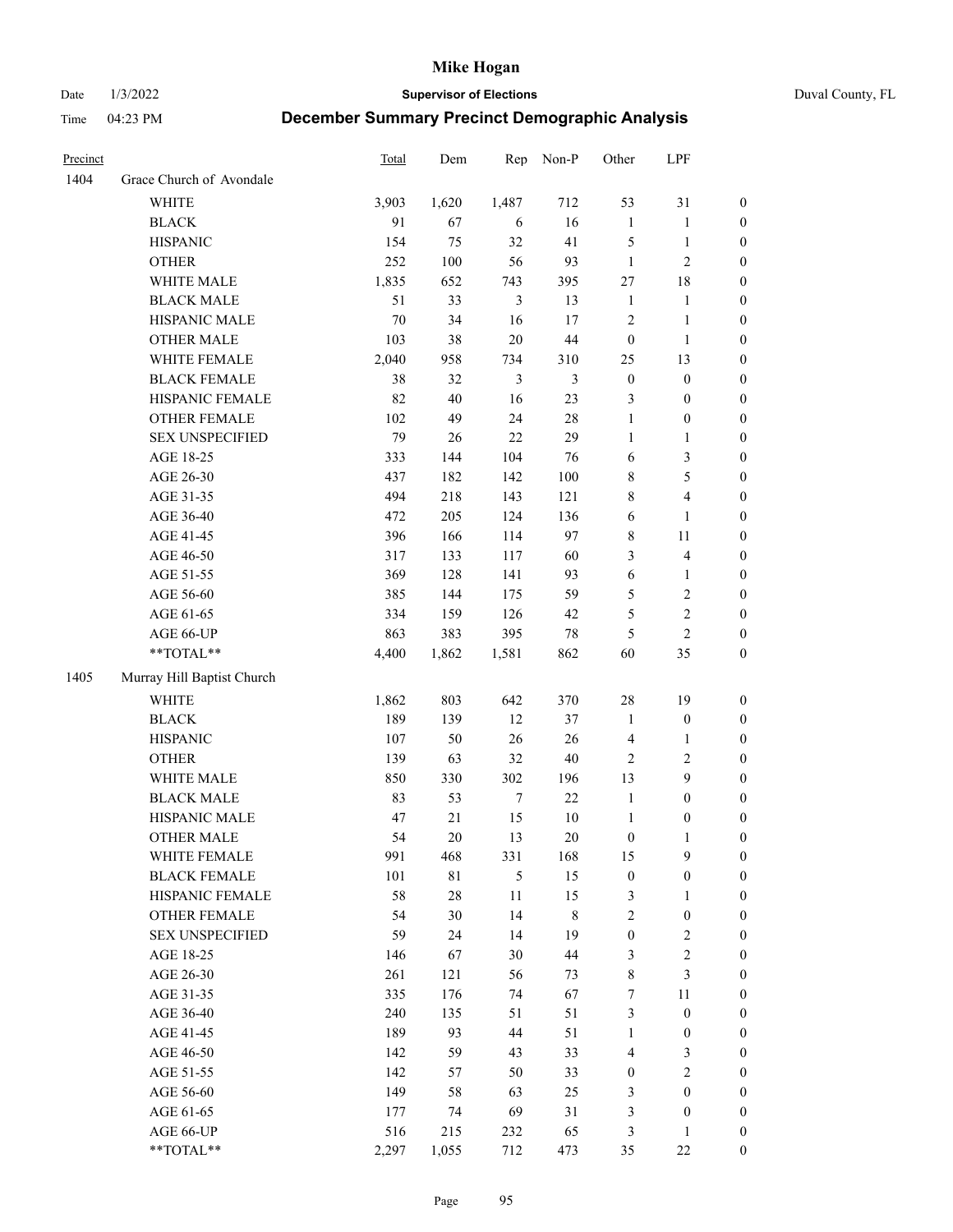Date 1/3/2022 **Supervisor of Elections** Duval County, FL

| Precinct |                                                           | <b>Total</b> | Dem     | Rep            | Non-P  | Other            | LPF              |                  |
|----------|-----------------------------------------------------------|--------------|---------|----------------|--------|------------------|------------------|------------------|
| 1406     | <b>Hillcrest Baptist</b>                                  |              |         |                |        |                  |                  |                  |
|          | <b>WHITE</b>                                              | 1,024        | 204     | 598            | 202    | 12               | $\,$ 8 $\,$      | 0                |
|          | <b>BLACK</b>                                              | 344          | 276     | 14             | 46     | 6                | $\sqrt{2}$       | $\boldsymbol{0}$ |
|          | <b>HISPANIC</b>                                           | 154          | 57      | 41             | 54     | $\mathbf{1}$     | $\mathbf{1}$     | $\boldsymbol{0}$ |
|          | <b>OTHER</b>                                              | 177          | 33      | 52             | 83     | 7                | $\sqrt{2}$       | $\boldsymbol{0}$ |
|          | WHITE MALE                                                | 466          | 75      | 285            | 96     | 4                | 6                | $\boldsymbol{0}$ |
|          | <b>BLACK MALE</b>                                         | 143          | 105     | 10             | 21     | 5                | $\sqrt{2}$       | $\boldsymbol{0}$ |
|          | HISPANIC MALE                                             | 63           | 17      | 19             | 26     | $\boldsymbol{0}$ | $\mathbf{1}$     | $\boldsymbol{0}$ |
|          | <b>OTHER MALE</b>                                         | 78           | 15      | 26             | 34     | $\mathbf{1}$     | $\sqrt{2}$       | $\boldsymbol{0}$ |
|          | WHITE FEMALE                                              | 544          | 125     | 304            | 105    | 8                | $\sqrt{2}$       | $\boldsymbol{0}$ |
|          | <b>BLACK FEMALE</b>                                       | 196          | 168     | $\overline{4}$ | 23     | $\mathbf{1}$     | $\boldsymbol{0}$ | $\boldsymbol{0}$ |
|          | HISPANIC FEMALE                                           | 86           | 36      | 21             | $28\,$ | $\mathbf{1}$     | $\boldsymbol{0}$ | $\boldsymbol{0}$ |
|          | <b>OTHER FEMALE</b>                                       | 83           | 18      | 22             | 37     | 6                | $\boldsymbol{0}$ | $\boldsymbol{0}$ |
|          | <b>SEX UNSPECIFIED</b>                                    | 40           | 11      | 14             | 15     | $\boldsymbol{0}$ | $\boldsymbol{0}$ | $\boldsymbol{0}$ |
|          | AGE 18-25                                                 | 149          | 50      | 42             | 52     | 4                | 1                | $\boldsymbol{0}$ |
|          | AGE 26-30                                                 | 135          | 33      | 44             | 48     | 6                | $\overline{4}$   | $\boldsymbol{0}$ |
|          | AGE 31-35                                                 | 178          | 68      | 51             | 51     | 3                | $\mathfrak s$    | $\boldsymbol{0}$ |
|          | AGE 36-40                                                 | 137          | 46      | 46             | 42     | $\mathbf{1}$     | $\sqrt{2}$       | $\boldsymbol{0}$ |
|          | AGE 41-45                                                 | 121          | 45      | 36             | 35     | 5                | $\boldsymbol{0}$ | $\boldsymbol{0}$ |
|          | AGE 46-50                                                 | 123          | 37      | 52             | 31     | 3                | $\boldsymbol{0}$ | $\boldsymbol{0}$ |
|          | AGE 51-55                                                 | 138          | 48      | 65             | 24     | $\mathbf{1}$     | $\boldsymbol{0}$ | $\boldsymbol{0}$ |
|          | AGE 56-60                                                 | 175          | 48      | 95             | 32     | $\boldsymbol{0}$ | $\boldsymbol{0}$ | 0                |
|          | AGE 61-65                                                 | 165          | 60      | 83             | $20\,$ | $\mathbf{1}$     | $\mathbf{1}$     | $\boldsymbol{0}$ |
|          | AGE 66-UP                                                 | 378          | 135     | 191            | 50     | $\sqrt{2}$       | $\boldsymbol{0}$ | $\boldsymbol{0}$ |
|          | $\mathrm{*}\mathrm{*}\mathrm{TOTAL} \mathrm{*}\mathrm{*}$ | 1,699        | 570     | 705            | 385    | $26\,$           | 13               | $\boldsymbol{0}$ |
| 1407     | Jacksonville Association of Fire Fighters                 |              |         |                |        |                  |                  |                  |
|          | <b>WHITE</b>                                              | 1,107        | 548     | 256            | 262    | $27\,$           | 14               | $\boldsymbol{0}$ |
|          | <b>BLACK</b>                                              | 253          | 189     | 12             | 48     | 3                | $\mathbf{1}$     | $\boldsymbol{0}$ |
|          | <b>HISPANIC</b>                                           | 68           | 34      | 12             | 19     | 3                | $\boldsymbol{0}$ | $\boldsymbol{0}$ |
|          | <b>OTHER</b>                                              | 136          | 52      | 23             | 57     | 3                | $\mathbf{1}$     | $\boldsymbol{0}$ |
|          | WHITE MALE                                                | 553          | 248     | 131            | 144    | 18               | 12               | $\boldsymbol{0}$ |
|          | <b>BLACK MALE</b>                                         | 105          | 74      | $\mathfrak{S}$ | 24     | $\mathbf{1}$     | $\mathbf{1}$     | $\boldsymbol{0}$ |
|          | HISPANIC MALE                                             | 26           | $\,8\,$ | $\mathfrak s$  | 12     | $\mathbf{1}$     | $\boldsymbol{0}$ | 0                |
|          | <b>OTHER MALE</b>                                         | 59           | 23      | 9              | 25     | $\mathbf{1}$     | $\mathbf{1}$     | $\boldsymbol{0}$ |
|          | WHITE FEMALE                                              | 540          | 292     | 123            | 114    | 9                | $\overline{c}$   | 0                |
|          | <b>BLACK FEMALE</b>                                       | 146          | 115     | 6              | 23     | $\overline{c}$   | $\boldsymbol{0}$ | $\overline{0}$   |
|          | HISPANIC FEMALE                                           | 41           | 25      | 7              | 7      | $\overline{c}$   | $\boldsymbol{0}$ | $\overline{0}$   |
|          | OTHER FEMALE                                              | 54           | 23      | $10\,$         | $20\,$ | $\mathbf{1}$     | $\boldsymbol{0}$ | 0                |
|          | <b>SEX UNSPECIFIED</b>                                    | 40           | 15      | 7              | 17     | $\mathbf{1}$     | $\boldsymbol{0}$ | 0                |
|          | AGE 18-25                                                 | 142          | 84      | 12             | $40\,$ | 5                | $\mathbf{1}$     | 0                |
|          | AGE 26-30                                                 | 283          | 161     | 52             | 64     | 6                | $\boldsymbol{0}$ | 0                |
|          | AGE 31-35                                                 | 286          | 129     | 53             | 89     | 9                | 6                | 0                |
|          | AGE 36-40                                                 | 180          | $87\,$  | 30             | 53     | 5                | $\mathfrak s$    | 0                |
|          | AGE 41-45                                                 | 121          | 52      | 18             | 47     | $\mathfrak{Z}$   | $\mathbf{1}$     | 0                |
|          | AGE 46-50                                                 | 108          | 61      | 20             | $22\,$ | 3                | $\sqrt{2}$       | 0                |
|          | AGE 51-55                                                 | 99           | 49      | 26             | $20\,$ | 3                | $\mathbf{1}$     | 0                |
|          | AGE 56-60                                                 | 82           | 42      | 23             | 17     | $\boldsymbol{0}$ | $\boldsymbol{0}$ | 0                |
|          | AGE 61-65                                                 | 89           | 59      | 16             | 13     | 1                | $\boldsymbol{0}$ | 0                |
|          | AGE 66-UP                                                 | 174          | 99      | 53             | 21     | $\mathbf{1}$     | $\boldsymbol{0}$ | 0                |
|          | **TOTAL**                                                 | 1,564        | 823     | 303            | 386    | 36               | 16               | $\boldsymbol{0}$ |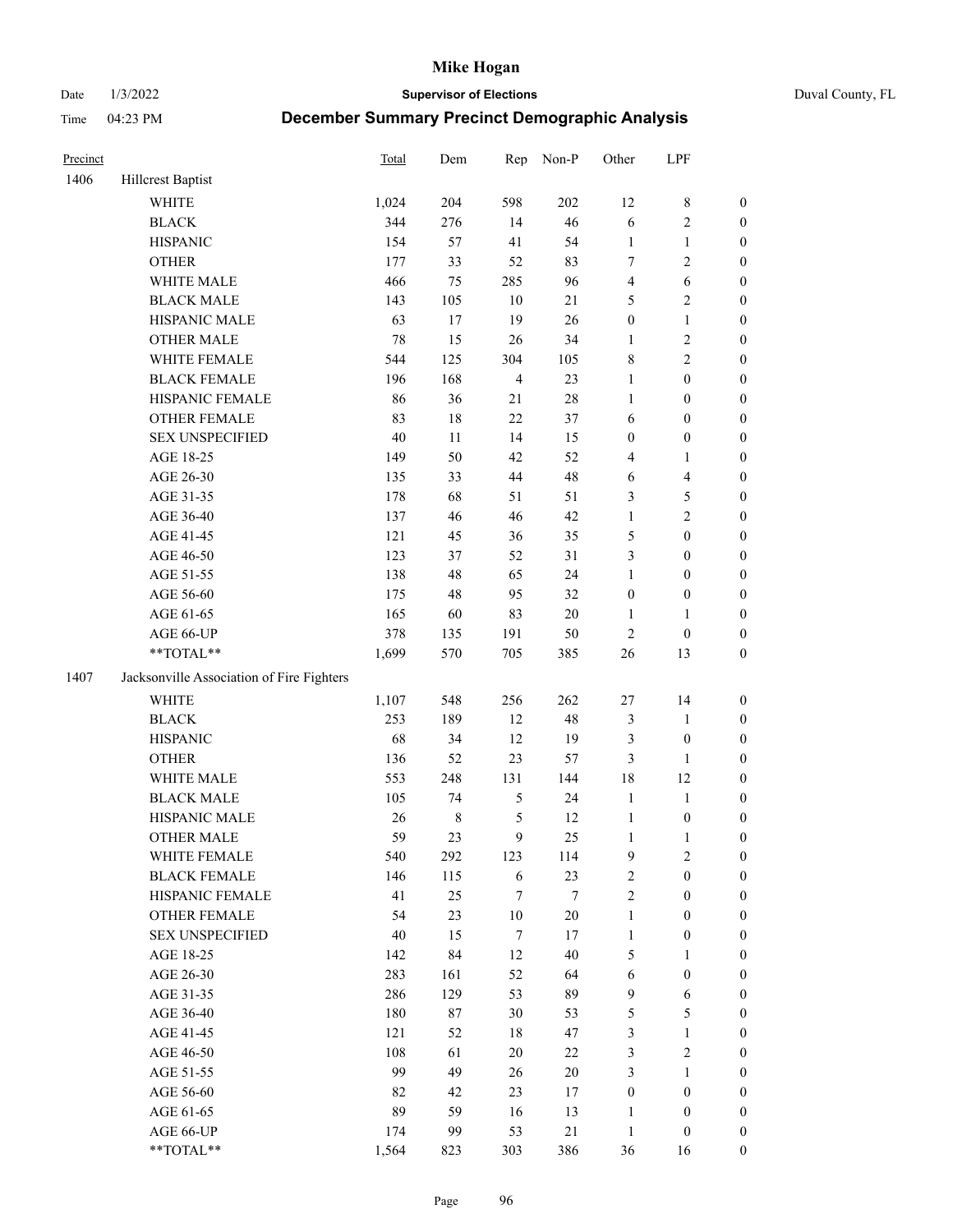Date 1/3/2022 **Supervisor of Elections** Duval County, FL

| Precinct |                               | <b>Total</b> | Dem    | Rep    | Non-P  | Other                   | LPF                     |                  |
|----------|-------------------------------|--------------|--------|--------|--------|-------------------------|-------------------------|------------------|
| 1408     | St. Johns Presbyterian Church |              |        |        |        |                         |                         |                  |
|          | <b>WHITE</b>                  | 2,955        | 904    | 1,419  | 574    | 43                      | 15                      | 0                |
|          | <b>BLACK</b>                  | 220          | 155    | $26\,$ | 37     | $\mathbf{2}$            | $\boldsymbol{0}$        | 0                |
|          | <b>HISPANIC</b>               | 123          | 54     | 31     | 34     | 4                       | $\boldsymbol{0}$        | $\boldsymbol{0}$ |
|          | <b>OTHER</b>                  | 221          | 71     | 62     | $78\,$ | 9                       | 1                       | $\boldsymbol{0}$ |
|          | WHITE MALE                    | 1,388        | 360    | 695    | 304    | 19                      | $10\,$                  | $\boldsymbol{0}$ |
|          | <b>BLACK MALE</b>             | 102          | 64     | 15     | $22\,$ | $\mathbf{1}$            | $\boldsymbol{0}$        | $\boldsymbol{0}$ |
|          | HISPANIC MALE                 | 59           | 26     | 16     | 17     | $\boldsymbol{0}$        | $\boldsymbol{0}$        | $\boldsymbol{0}$ |
|          | <b>OTHER MALE</b>             | 90           | 30     | 28     | $30\,$ | $\mathbf{1}$            | $\mathbf{1}$            | $\boldsymbol{0}$ |
|          | WHITE FEMALE                  | 1,532        | 536    | 705    | 262    | 24                      | $\mathfrak{S}$          | $\boldsymbol{0}$ |
|          | <b>BLACK FEMALE</b>           | 116          | 89     | $11\,$ | 15     | $\mathbf{1}$            | $\boldsymbol{0}$        | $\boldsymbol{0}$ |
|          | HISPANIC FEMALE               | 61           | 27     | 14     | 16     | $\overline{\mathbf{4}}$ | $\boldsymbol{0}$        | 0                |
|          | OTHER FEMALE                  | 86           | $28\,$ | 25     | 26     | 7                       | $\boldsymbol{0}$        | $\boldsymbol{0}$ |
|          | <b>SEX UNSPECIFIED</b>        | 85           | 24     | 29     | 31     | $\mathbf{1}$            | $\boldsymbol{0}$        | $\boldsymbol{0}$ |
|          | AGE 18-25                     | 241          | 74     | 75     | 76     | 13                      | $\mathfrak{Z}$          | $\boldsymbol{0}$ |
|          | AGE 26-30                     | 340          | 124    | 117    | 91     | $\,$ $\,$               | $\boldsymbol{0}$        | $\boldsymbol{0}$ |
|          | AGE 31-35                     | 370          | 133    | 131    | 95     | 7                       | $\overline{\mathbf{4}}$ | $\boldsymbol{0}$ |
|          | AGE 36-40                     | 354          | 139    | 109    | 100    | $\overline{\mathbf{4}}$ | $\sqrt{2}$              | $\boldsymbol{0}$ |
|          | AGE 41-45                     | 267          | 92     | 93     | 73     | $\tau$                  | $\overline{2}$          | $\boldsymbol{0}$ |
|          | AGE 46-50                     | 234          | 69     | 107    | 53     | $\overline{4}$          | $\mathbf{1}$            | $\boldsymbol{0}$ |
|          | AGE 51-55                     | 247          | 71     | 119    | 52     | 4                       | $\mathbf{1}$            | $\boldsymbol{0}$ |
|          | AGE 56-60                     | 277          | 93     | 139    | 43     | $\overline{c}$          | $\boldsymbol{0}$        | 0                |
|          | AGE 61-65                     | 366          | 107    | 208    | 46     | 4                       | $\mathbf{1}$            | 0                |
|          | AGE 66-UP                     | 823          | 282    | 440    | 94     | $\mathfrak{S}$          | $\sqrt{2}$              | $\boldsymbol{0}$ |
|          | **TOTAL**                     | 3,519        | 1,184  | 1,538  | 723    | 58                      | 16                      | $\boldsymbol{0}$ |
| 1409     | St. Peter's Episcopal Church  |              |        |        |        |                         |                         |                  |
|          | <b>WHITE</b>                  | 3,193        | 680    | 1,751  | 682    | $70\,$                  | $10\,$                  | $\boldsymbol{0}$ |
|          | <b>BLACK</b>                  | 1,320        | 977    | 53     | 273    | 16                      | $\mathbf{1}$            | $\boldsymbol{0}$ |
|          | <b>HISPANIC</b>               | 474          | 187    | 99     | 175    | $10\,$                  | $\mathfrak{Z}$          | $\boldsymbol{0}$ |
|          | <b>OTHER</b>                  | 551          | 141    | 172    | 224    | 12                      | $\sqrt{2}$              | $\boldsymbol{0}$ |
|          | WHITE MALE                    | 1,552        | 274    | 887    | 353    | 30                      | $8\,$                   | $\boldsymbol{0}$ |
|          | <b>BLACK MALE</b>             | 577          | 391    | 25     | 152    | $\overline{9}$          | $\boldsymbol{0}$        | $\boldsymbol{0}$ |
|          | HISPANIC MALE                 | 229          | 74     | 56     | 94     | 4                       | 1                       | $\boldsymbol{0}$ |
|          | <b>OTHER MALE</b>             | 215          | 52     | 79     | $78\,$ | 6                       | $\boldsymbol{0}$        | $\boldsymbol{0}$ |
|          | WHITE FEMALE                  | 1,596        | 401    | 838    | 318    | 37                      | 2                       | 0                |
|          | <b>BLACK FEMALE</b>           | 721          | 570    | 26     | 117    | 7                       | $\mathbf{1}$            | $\boldsymbol{0}$ |
|          | HISPANIC FEMALE               | 233          | 107    | 41     | $78\,$ | 6                       | $\mathbf{1}$            | $\boldsymbol{0}$ |
|          | <b>OTHER FEMALE</b>           | 243          | 68     | 74     | 96     | 4                       | $\mathbf{1}$            | $\overline{0}$   |
|          | <b>SEX UNSPECIFIED</b>        | 172          | 48     | 49     | 68     | 5                       | $\sqrt{2}$              | 0                |
|          | AGE 18-25                     | 658          | 241    | 157    | 235    | $22\,$                  | $\mathfrak{Z}$          | $\theta$         |
|          | AGE 26-30                     | 576          | 178    | 164    | 217    | 13                      | $\overline{\mathbf{4}}$ | 0                |
|          | AGE 31-35                     | 537          | 203    | 162    | 155    | 16                      | 1                       | 0                |
|          | AGE 36-40                     | 475          | 179    | 158    | 121    | $11\,$                  | 6                       | 0                |
|          | AGE 41-45                     | 440          | 155    | 139    | 136    | 10                      | $\boldsymbol{0}$        | 0                |
|          | AGE 46-50                     | 394          | 156    | 139    | 93     | 6                       | $\boldsymbol{0}$        | 0                |
|          | AGE 51-55                     | 446          | 153    | 176    | 110    | 7                       | $\boldsymbol{0}$        | 0                |
|          | AGE 56-60                     | 496          | 196    | 211    | 84     | 5                       | $\boldsymbol{0}$        | $\overline{0}$   |
|          | AGE 61-65                     | 476          | 163    | 232    | 74     | 6                       | 1                       | $\boldsymbol{0}$ |
|          | AGE 66-UP                     | 1,040        | 361    | 537    | 129    | 12                      | $\mathbf{1}$            | $\boldsymbol{0}$ |
|          | $**TOTAL**$                   | 5,538        | 1,985  | 2,075  | 1,354  | 108                     | 16                      | $\boldsymbol{0}$ |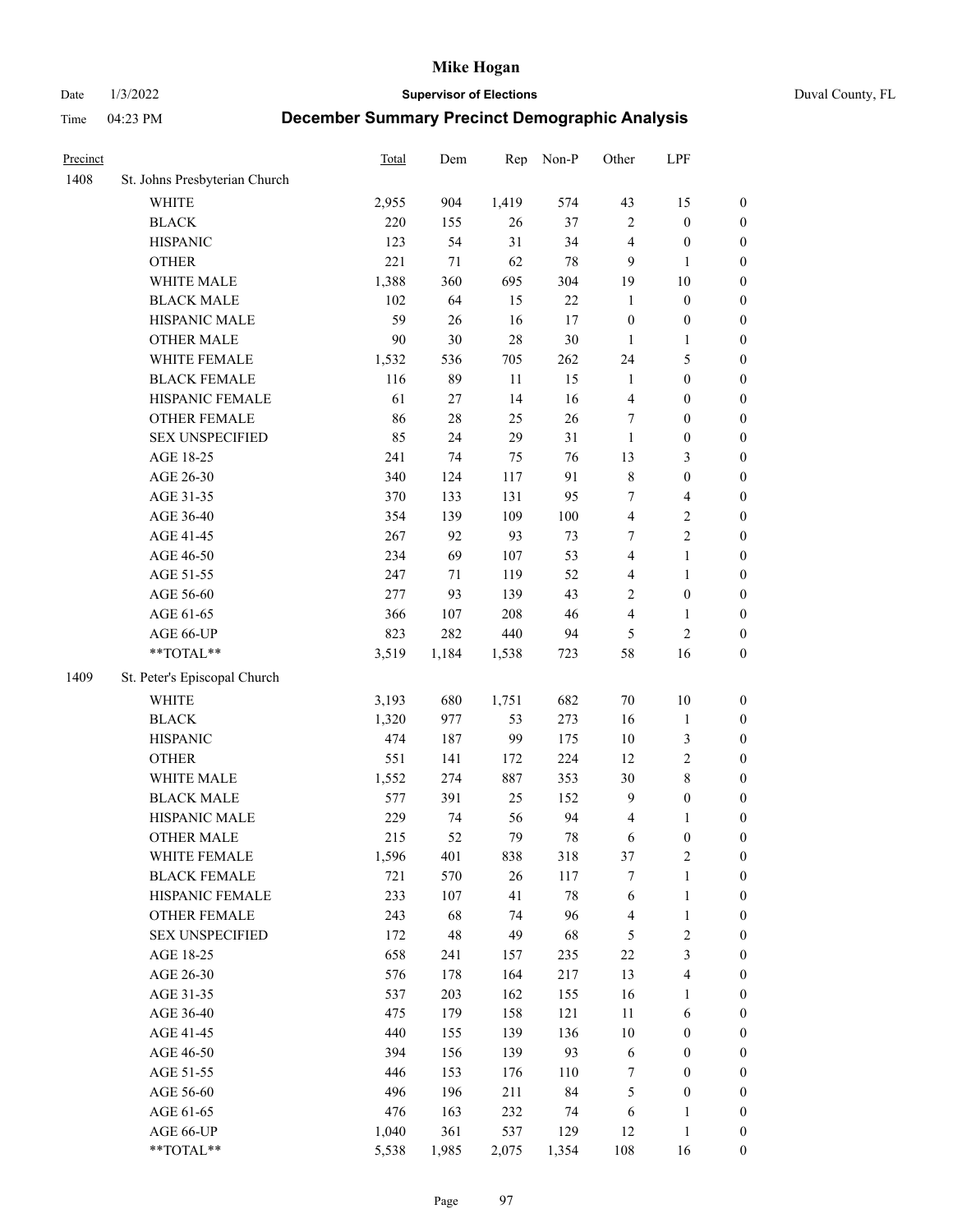Date 1/3/2022 **Supervisor of Elections** Duval County, FL

| Precinct |                                | <b>Total</b> | Dem   | Rep            | Non-P   | Other            | LPF                     |                  |
|----------|--------------------------------|--------------|-------|----------------|---------|------------------|-------------------------|------------------|
| 1410     | Fleet Reserve                  |              |       |                |         |                  |                         |                  |
|          | WHITE                          | 2,477        | 513   | 1,339          | 558     | 53               | 14                      | 0                |
|          | <b>BLACK</b>                   | 1,608        | 1,226 | 60             | 297     | $22\,$           | $\mathfrak{Z}$          | 0                |
|          | <b>HISPANIC</b>                | 417          | 156   | 76             | 174     | $\,$ 8 $\,$      | $\mathfrak{Z}$          | $\boldsymbol{0}$ |
|          | <b>OTHER</b>                   | 510          | 176   | 120            | 205     | 5                | $\overline{\mathbf{4}}$ | $\boldsymbol{0}$ |
|          | WHITE MALE                     | 1,117        | 175   | 637            | 267     | 30               | $8\,$                   | $\boldsymbol{0}$ |
|          | <b>BLACK MALE</b>              | 623          | 433   | 41             | 139     | $\overline{9}$   | 1                       | $\boldsymbol{0}$ |
|          | HISPANIC MALE                  | 183          | 64    | 35             | 82      | $\sqrt{2}$       | $\boldsymbol{0}$        | $\boldsymbol{0}$ |
|          | <b>OTHER MALE</b>              | 199          | 61    | 49             | 86      | $\overline{2}$   | $\mathbf{1}$            | $\boldsymbol{0}$ |
|          | WHITE FEMALE                   | 1,332        | 330   | 691            | 282     | 23               | 6                       | $\boldsymbol{0}$ |
|          | <b>BLACK FEMALE</b>            | 950          | 766   | 17             | 152     | 13               | $\mathbf{2}$            | 0                |
|          | HISPANIC FEMALE                | 224          | 90    | 36             | 91      | 4                | $\mathfrak{Z}$          | 0                |
|          | OTHER FEMALE                   | 237          | 97    | 53             | 86      | $\boldsymbol{0}$ | $\mathbf{1}$            | 0                |
|          | <b>SEX UNSPECIFIED</b>         | 147          | 55    | 36             | 49      | $\mathfrak{S}$   | $\sqrt{2}$              | $\boldsymbol{0}$ |
|          | AGE 18-25                      | 591          | 245   | 115            | 212     | 18               | $\mathbf{1}$            | $\boldsymbol{0}$ |
|          | AGE 26-30                      | 490          | 195   | 96             | 181     | 14               | $\overline{\mathbf{4}}$ | $\boldsymbol{0}$ |
|          | AGE 31-35                      | 491          | 220   | 112            | 149     | 6                | $\overline{\mathbf{4}}$ | $\boldsymbol{0}$ |
|          | AGE 36-40                      | 423          | 186   | 97             | 126     | $10\,$           | $\overline{\mathbf{4}}$ | $\boldsymbol{0}$ |
|          | AGE 41-45                      | 383          | 155   | 111            | 105     | 8                | $\overline{4}$          | $\boldsymbol{0}$ |
|          | AGE 46-50                      | 397          | 175   | 114            | $100\,$ | $\sqrt{6}$       | $\sqrt{2}$              | $\boldsymbol{0}$ |
|          | AGE 51-55                      | 445          | 162   | 175            | 100     | 6                | $\sqrt{2}$              | 0                |
|          | AGE 56-60                      | 455          | 188   | 186            | 75      | 5                | $\mathbf{1}$            | 0                |
|          | AGE 61-65                      | 406          | 178   | 169            | 53      | $\mathfrak{S}$   | $\mathbf{1}$            | 0                |
|          | AGE 66-UP                      | 931          | 367   | 420            | 133     | $10\,$           | $\mathbf{1}$            | 0                |
|          | **TOTAL**                      | 5,012        | 2,071 | 1,595          | 1,234   | $88\,$           | 24                      | $\boldsymbol{0}$ |
| 1411     | Ortega United Methodist Church |              |       |                |         |                  |                         |                  |
|          | <b>WHITE</b>                   | 5,025        | 1,026 | 3,266          | 653     | 58               | $22\,$                  | $\boldsymbol{0}$ |
|          | <b>BLACK</b>                   | 141          | 107   | $\mathfrak{S}$ | $27\,$  | $\sqrt{2}$       | $\boldsymbol{0}$        | $\boldsymbol{0}$ |
|          | <b>HISPANIC</b>                | 98           | 25    | 49             | 19      | 4                | $\mathbf{1}$            | $\boldsymbol{0}$ |
|          | <b>OTHER</b>                   | 211          | 48    | 83             | $72\,$  | $\tau$           | $\mathbf{1}$            | $\boldsymbol{0}$ |
|          | WHITE MALE                     | 2,320        | 394   | 1,555          | 331     | 29               | $11\,$                  | $\boldsymbol{0}$ |
|          | <b>BLACK MALE</b>              | 60           | 43    | 3              | 13      | $\mathbf{1}$     | $\boldsymbol{0}$        | $\boldsymbol{0}$ |
|          | HISPANIC MALE                  | 48           | 13    | 24             | $\,8\,$ | 3                | $\boldsymbol{0}$        | 0                |
|          | <b>OTHER MALE</b>              | 71           | 13    | 31             | 24      | 3                | $\boldsymbol{0}$        | 0                |
|          | WHITE FEMALE                   | 2,659        | 623   | 1,684          | 312     | 29               | 11                      | 0                |
|          | <b>BLACK FEMALE</b>            | 79           | 62    | $\overline{2}$ | 14      | $\mathbf{1}$     | $\boldsymbol{0}$        | $\boldsymbol{0}$ |
|          | HISPANIC FEMALE                | 50           | 12    | 25             | $11\,$  | $\mathbf{1}$     | $\mathbf{1}$            | $\boldsymbol{0}$ |
|          | OTHER FEMALE                   | 88           | 27    | 37             | $21\,$  | $\sqrt{2}$       | $\mathbf{1}$            | 0                |
|          | <b>SEX UNSPECIFIED</b>         | 100          | 19    | 42             | 37      | $\overline{c}$   | $\boldsymbol{0}$        | 0                |
|          | AGE 18-25                      | 538          | 118   | 280            | 123     | 13               | $\overline{\mathbf{4}}$ | 0                |
|          | AGE 26-30                      | 388          | 81    | 211            | 91      | 4                | $\mathbf{1}$            | 0                |
|          | AGE 31-35                      | 491          | 114   | 278            | 85      | 11               | $\mathfrak{Z}$          | 0                |
|          | AGE 36-40                      | 415          | 96    | 211            | 95      | $\,$ $\,$        | $\mathfrak{S}$          | 0                |
|          | AGE 41-45                      | 386          | 93    | 219            | 64      | 5                | $\mathfrak{S}$          | 0                |
|          | AGE 46-50                      | 408          | 84    | 233            | $88\,$  | 3                | $\boldsymbol{0}$        | 0                |
|          | AGE 51-55                      | 462          | 101   | 282            | 69      | 7                | $\mathfrak{Z}$          | 0                |
|          | AGE 56-60                      | 419          | 83    | 307            | 24      | 3                | $\sqrt{2}$              | 0                |
|          | AGE 61-65                      | 530          | 111   | 370            | 45      | 4                | $\boldsymbol{0}$        | 0                |
|          | AGE 66-UP                      | 1,438        | 325   | 1,012          | 87      | 13               | $\mathbf{1}$            | 0                |
|          | **TOTAL**                      | 5,475        | 1,206 | 3,403          | 771     | 71               | 24                      | $\boldsymbol{0}$ |
|          |                                |              |       |                |         |                  |                         |                  |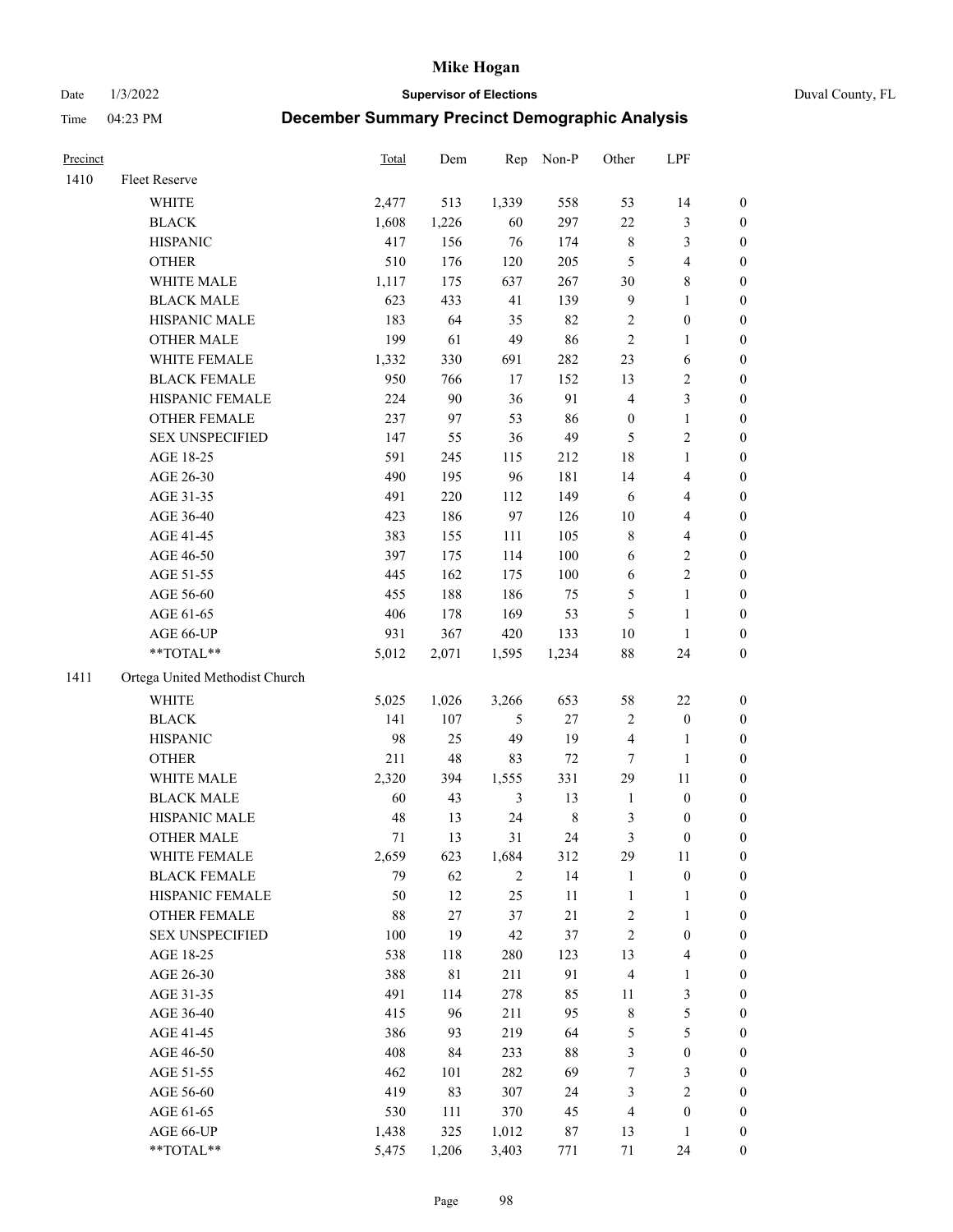Date 1/3/2022 **Supervisor of Elections** Duval County, FL

| Precinct |                                    | Total | Dem         | Rep    | Non-P  | Other            | LPF              |                  |
|----------|------------------------------------|-------|-------------|--------|--------|------------------|------------------|------------------|
| 1412     | Saint Catherine's Episcopal Church |       |             |        |        |                  |                  |                  |
|          | <b>WHITE</b>                       | 1,868 | 561         | 858    | 391    | 43               | 15               | 0                |
|          | <b>BLACK</b>                       | 568   | 444         | 12     | 107    | 5                | $\boldsymbol{0}$ | 0                |
|          | <b>HISPANIC</b>                    | 168   | 79          | 31     | 52     | 4                | $\sqrt{2}$       | $\boldsymbol{0}$ |
|          | <b>OTHER</b>                       | 207   | 65          | 45     | 89     | 7                | $\mathbf{1}$     | $\boldsymbol{0}$ |
|          | WHITE MALE                         | 860   | 234         | 415    | 177    | 20               | 14               | $\boldsymbol{0}$ |
|          | <b>BLACK MALE</b>                  | 191   | 146         | 5      | 37     | 3                | $\boldsymbol{0}$ | $\boldsymbol{0}$ |
|          | HISPANIC MALE                      | 79    | 37          | 18     | 21     | $\overline{c}$   | $\mathbf{1}$     | $\boldsymbol{0}$ |
|          | <b>OTHER MALE</b>                  | 64    | $21\,$      | 16     | 24     | $\overline{c}$   | $\mathbf{1}$     | $\boldsymbol{0}$ |
|          | WHITE FEMALE                       | 984   | 319         | 433    | 209    | $22\,$           | $\mathbf{1}$     | $\boldsymbol{0}$ |
|          | <b>BLACK FEMALE</b>                | 366   | 293         | 6      | 65     | $\mathbf{2}$     | $\boldsymbol{0}$ | $\boldsymbol{0}$ |
|          | HISPANIC FEMALE                    | 86    | 42          | 13     | 28     | $\overline{c}$   | 1                | $\boldsymbol{0}$ |
|          | OTHER FEMALE                       | 92    | 33          | 22     | 32     | 5                | $\boldsymbol{0}$ | $\boldsymbol{0}$ |
|          | <b>SEX UNSPECIFIED</b>             | 89    | 24          | 18     | 46     | $\mathbf{1}$     | $\boldsymbol{0}$ | $\boldsymbol{0}$ |
|          | AGE 18-25                          | 250   | 107         | 47     | 83     | 12               | $\mathbf{1}$     | $\boldsymbol{0}$ |
|          | AGE 26-30                          | 303   | 134         | 66     | 82     | 14               | $\boldsymbol{7}$ | $\boldsymbol{0}$ |
|          | AGE 31-35                          | 323   | 134         | 79     | 98     | 9                | 3                | $\boldsymbol{0}$ |
|          | AGE 36-40                          | 288   | 120         | 72     | 84     | 8                | $\overline{4}$   | $\boldsymbol{0}$ |
|          | AGE 41-45                          | 228   | 91          | 72     | 62     | 3                | $\boldsymbol{0}$ | $\boldsymbol{0}$ |
|          | AGE 46-50                          | 204   | 78          | 69     | 51     | 6                | $\boldsymbol{0}$ | $\boldsymbol{0}$ |
|          | AGE 51-55                          | 197   | 86          | 77     | 33     | 1                | $\boldsymbol{0}$ | $\boldsymbol{0}$ |
|          | AGE 56-60                          | 288   | 107         | 121    | 58     | 0                | $\sqrt{2}$       | $\boldsymbol{0}$ |
|          | AGE 61-65                          | 242   | 98          | 111    | $28\,$ | 4                | $\mathbf{1}$     | $\boldsymbol{0}$ |
|          | AGE 66-UP                          | 488   | 194         | 232    | 60     | $\overline{c}$   | $\boldsymbol{0}$ | $\boldsymbol{0}$ |
|          | $**TOTAL**$                        | 2,811 | 1,149       | 946    | 639    | 59               | 18               | $\boldsymbol{0}$ |
| 1413     | Trinity Lutheran Church - ELCA     |       |             |        |        |                  |                  |                  |
|          | <b>WHITE</b>                       | 3,272 | 1,444       | 1,093  | 649    | 61               | 25               | $\boldsymbol{0}$ |
|          | <b>BLACK</b>                       | 227   | 161         | 12     | 50     | 4                | $\boldsymbol{0}$ | $\boldsymbol{0}$ |
|          | <b>HISPANIC</b>                    | 143   | 78          | 18     | 45     | 2                | $\boldsymbol{0}$ | $\boldsymbol{0}$ |
|          | <b>OTHER</b>                       | 261   | 115         | 45     | 91     | 10               | $\boldsymbol{0}$ | $\boldsymbol{0}$ |
|          | WHITE MALE                         | 1,535 | 586         | 561    | 345    | 24               | 19               | $\boldsymbol{0}$ |
|          | <b>BLACK MALE</b>                  | 114   | $8\sqrt{1}$ | 5      | 26     | $\overline{c}$   | $\boldsymbol{0}$ | $\boldsymbol{0}$ |
|          | HISPANIC MALE                      | 73    | 40          | 9      | 24     | $\boldsymbol{0}$ | $\boldsymbol{0}$ | 0                |
|          | <b>OTHER MALE</b>                  | 107   | 37          | 19     | 47     | 4                | $\boldsymbol{0}$ | $\boldsymbol{0}$ |
|          | WHITE FEMALE                       | 1,708 | 849         | 518    | 298    | 37               | 6                | 0                |
|          | <b>BLACK FEMALE</b>                | 110   | 79          | 7      | 22     | 2                | $\boldsymbol{0}$ | $\boldsymbol{0}$ |
|          | HISPANIC FEMALE                    | 66    | 36          | 8      | 20     | $\overline{c}$   | $\boldsymbol{0}$ | $\overline{0}$   |
|          | <b>OTHER FEMALE</b>                | 100   | 50          | 17     | 29     | 4                | $\boldsymbol{0}$ | $\overline{0}$   |
|          | <b>SEX UNSPECIFIED</b>             | 90    | 40          | 24     | 24     | 2                | $\boldsymbol{0}$ | 0                |
|          | AGE 18-25                          | 279   | 148         | 54     | 69     | 8                | $\boldsymbol{0}$ | 0                |
|          | AGE 26-30                          | 499   | 244         | 92     | 141    | 17               | $\mathfrak s$    | 0                |
|          | AGE 31-35                          | 591   | 303         | 130    | 139    | 15               | $\overline{4}$   | 0                |
|          | AGE 36-40                          | 449   | 178         | 120    | 130    | 11               | 10               | 0                |
|          | AGE 41-45                          | 298   | 139         | $70\,$ | 80     | 5                | $\overline{4}$   | 0                |
|          | AGE 46-50                          | 238   | 105         | 75     | 54     | 3                | 1                | 0                |
|          | AGE 51-55                          | 291   | 111         | 111    | 64     | 4                | $\mathbf{1}$     | 0                |
|          | AGE 56-60                          | 242   | 108         | 100    | 29     | 5                | $\boldsymbol{0}$ | $\overline{0}$   |
|          | AGE 61-65                          | 281   | 142         | 95     | 39     | 5                | $\boldsymbol{0}$ | $\boldsymbol{0}$ |
|          | AGE 66-UP                          | 735   | 320         | 321    | 90     | 4                | $\boldsymbol{0}$ | 0                |
|          | **TOTAL**                          | 3,903 | 1,798       | 1,168  | 835    | 77               | 25               | $\boldsymbol{0}$ |
|          |                                    |       |             |        |        |                  |                  |                  |